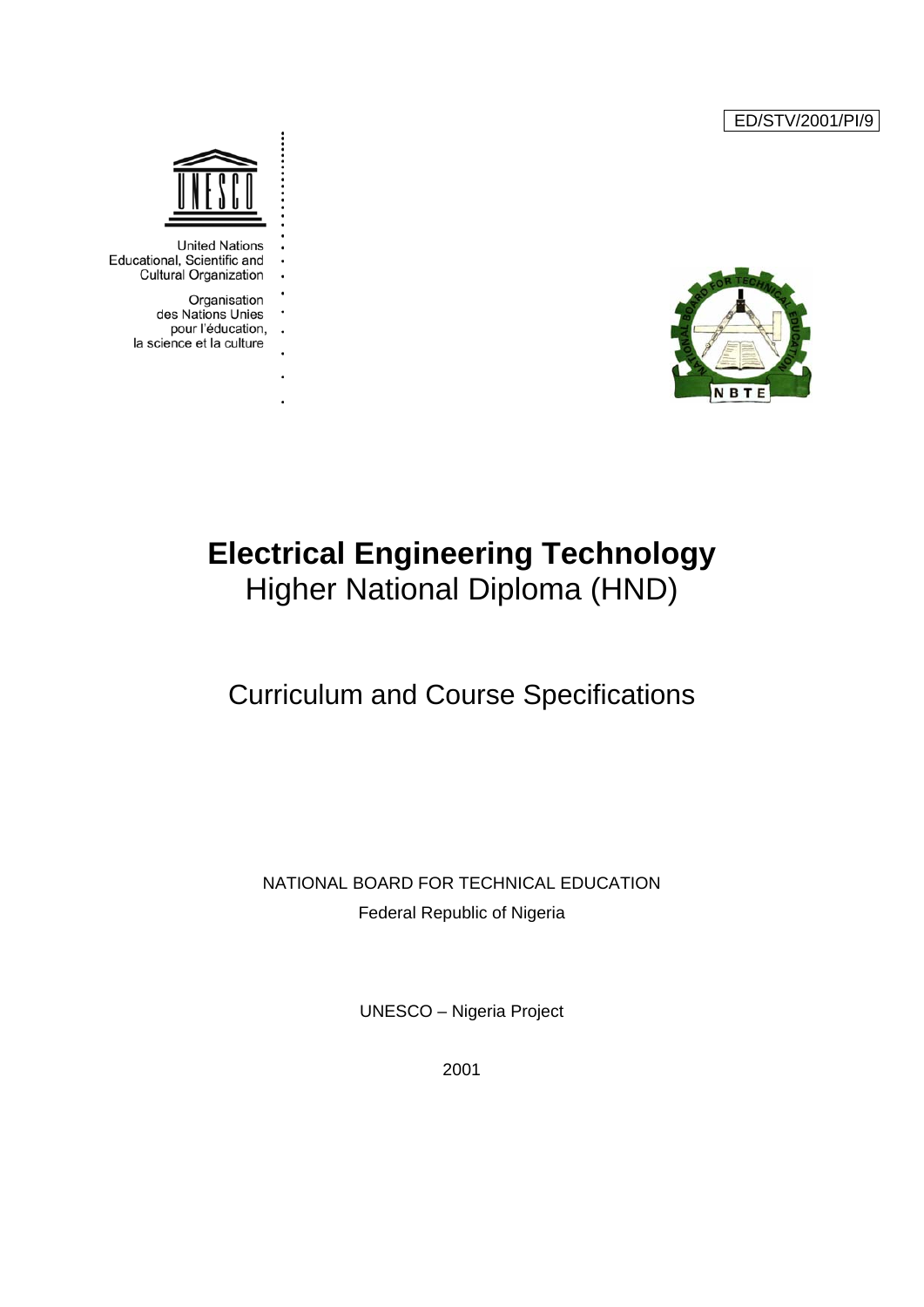# Electrical Engineering Technology - Higher National Diploma (HND)

CURRICULUM AND COURSE SPECIFICATIONS 2001

Produced by the National Board for Technical Education(NBTE), Plot B, Bida Road, P.M.B. 2239, Kaduna, Nigeria National Board for Technical Education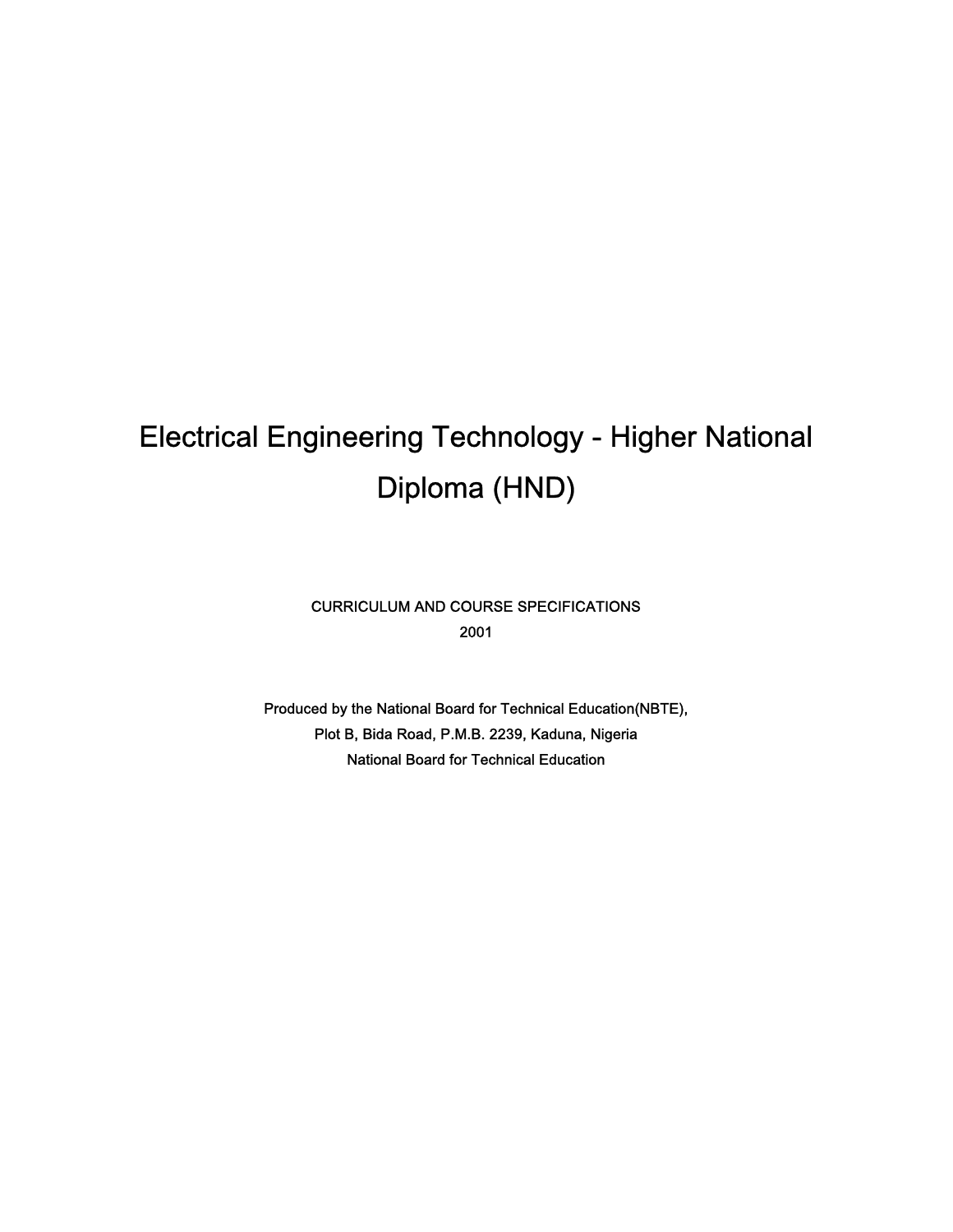## **Table of Contents**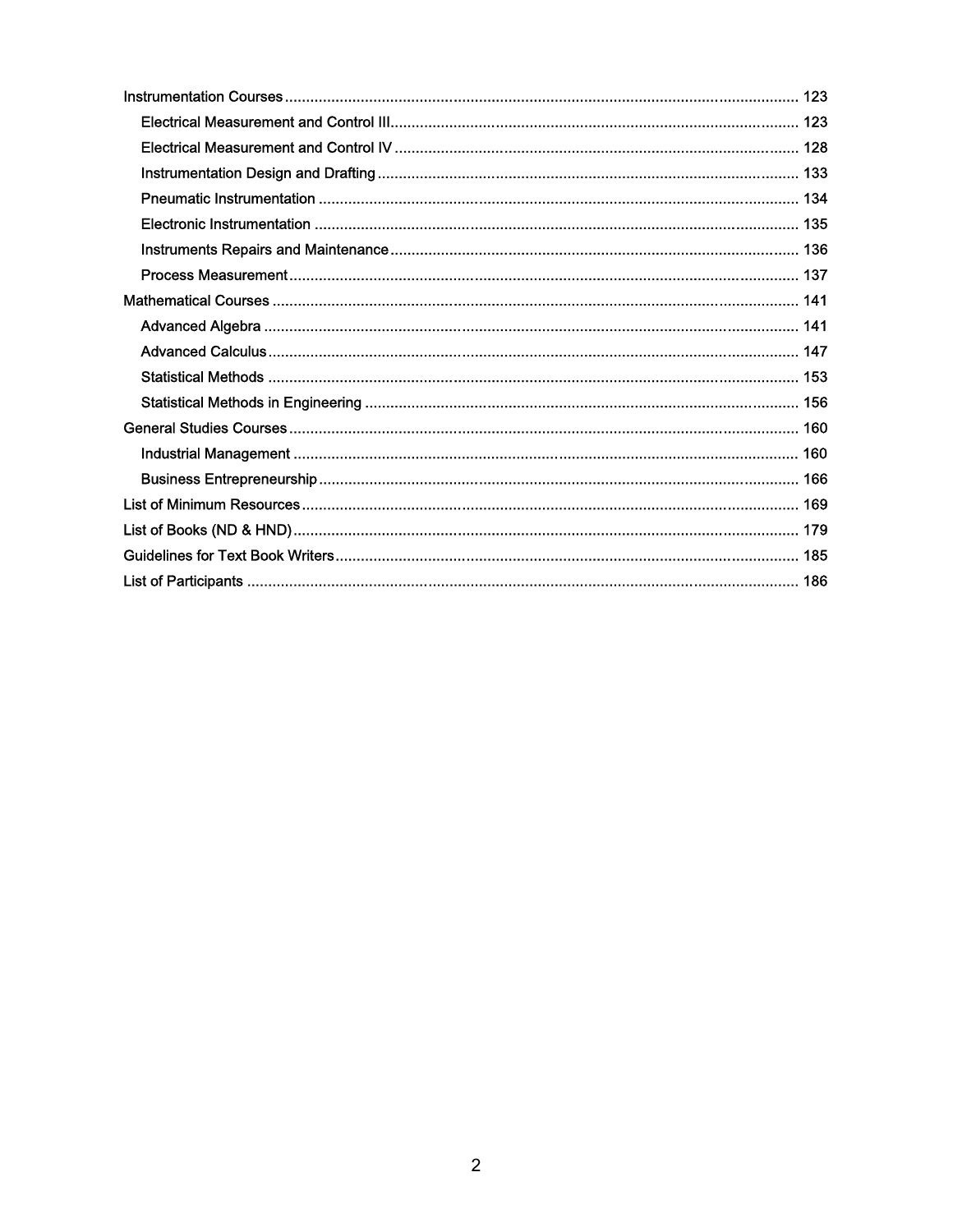## Foreword

<span id="page-4-0"></span>Sponsored by the UNESCO-Nigeria Project in Support of Revitalisation of Technical and Vocational Education in Nigeria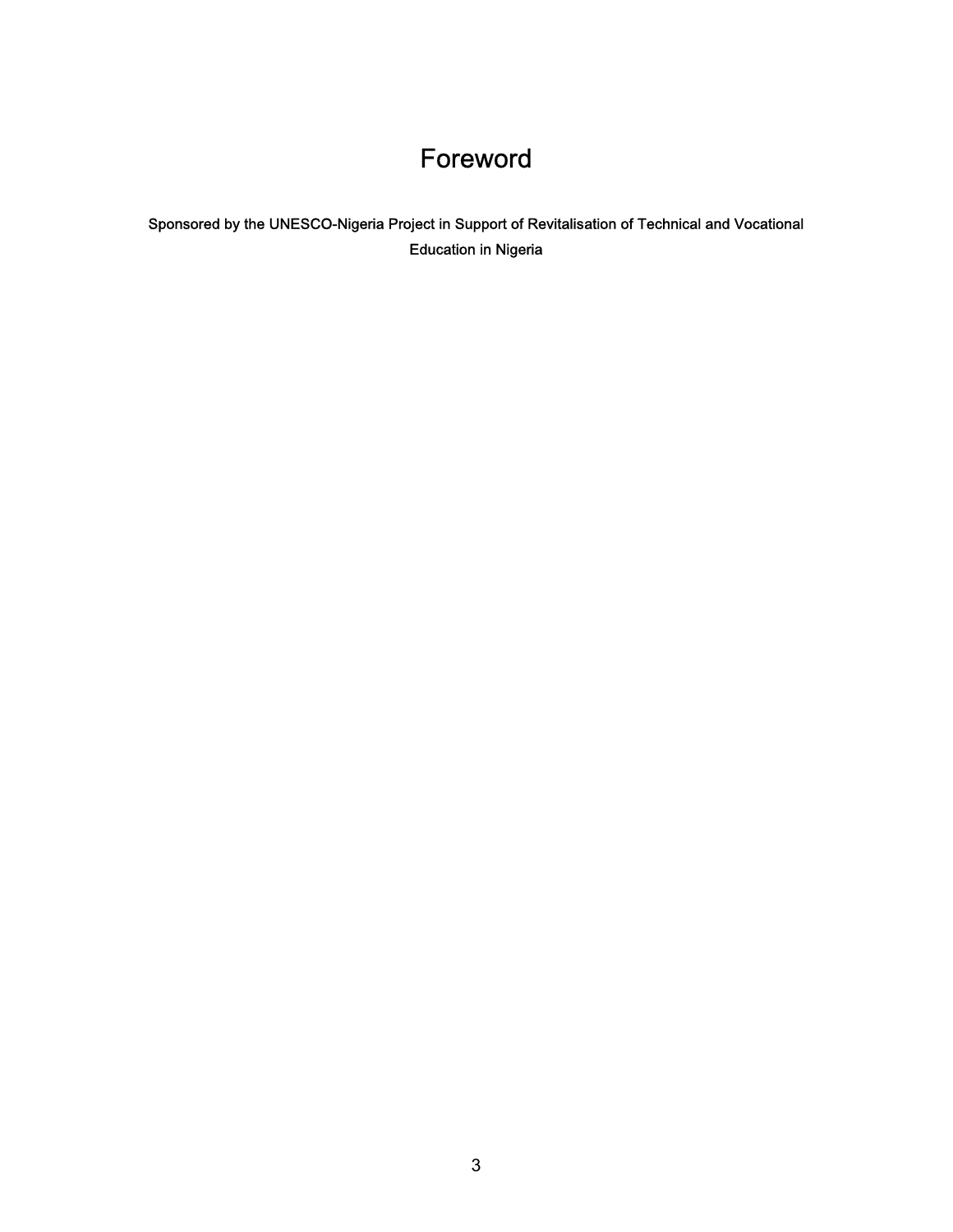## General Information

<span id="page-5-0"></span>The Higher National Diploma (HND) programme in Electrical/Electronic Engineering Technology is designed to impart on the students specialised and useable skills in this field of Engineering. There are three options currently available in the programme, viz:-

- (a) Electronics and Telecommunications
- (b) Electrical Power and Machines
- (c) Instrumentation and Control

A student is required to specialise in one option

#### Goal and Objectives

#### Electronics and Telecommunication

The programme is aimed at producing Higher Technicians in electronic engineering for the manufacturing, assembling and servicing industries. On completion of the programme, the diplomate should be able to:-

a. Solve practical problems in electronic engineering by analysis and experimentation;

b. Construct and design complex electronic circuits for use in modification or as a part of major construction;

- c. Erect, assemble and install electronic equipment and systems;
- d. Carry-out routine maintenance and repairs of electronic installations, equipment and systems;
- e. Apply the basic principles of management to manage engineering industries.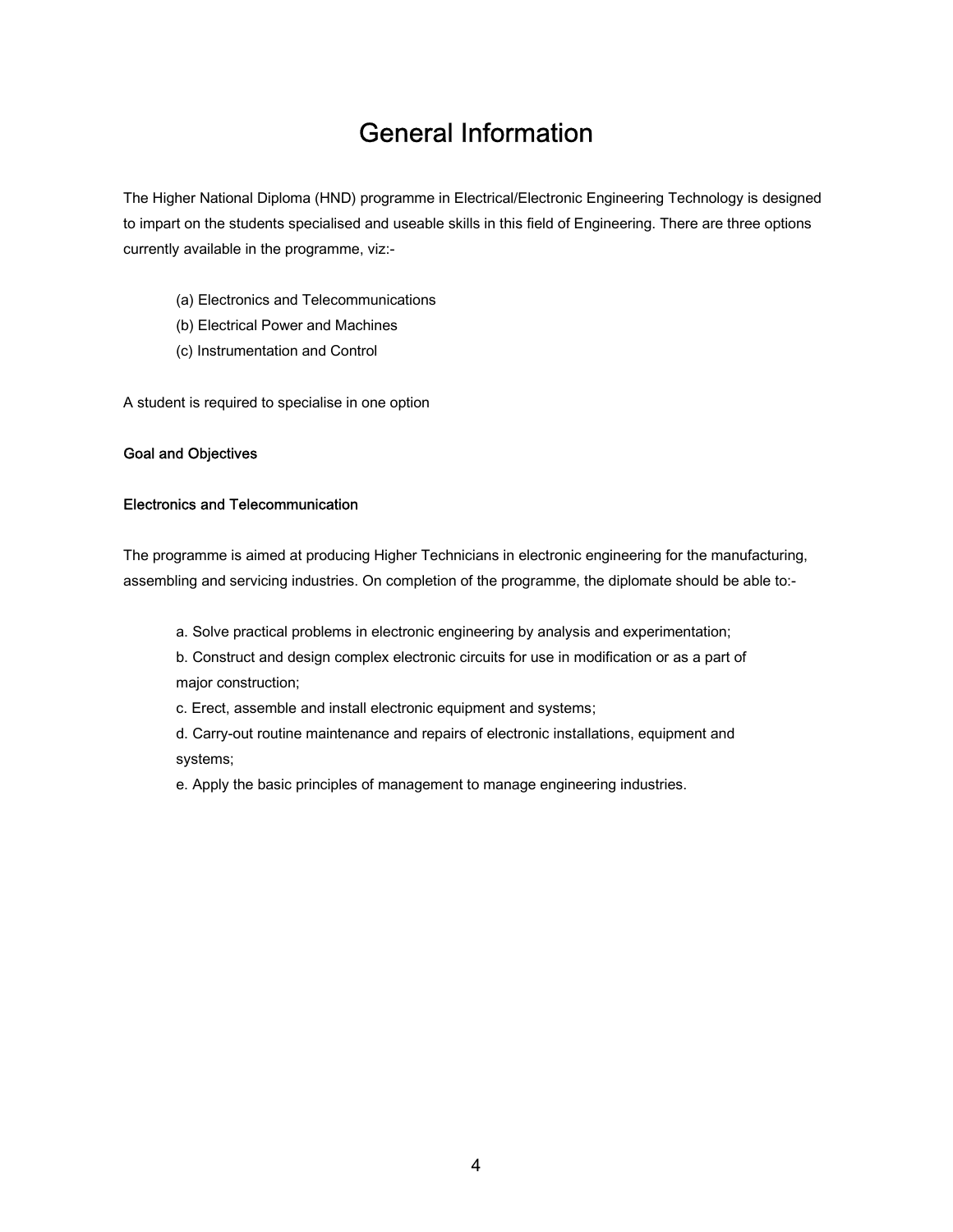#### Electric Power and Machine

The programme is designed to produce Higher Technicians in Electrical Engineering for the manufacturing, power generation, transmission, distribution and utilization industries. On completion, the diplomate should be able to:-

a. Solve practical problems in electrical engineering by analysis and experimentation;

b. Design complex electrical installation, wiring and circuit projects using appropriate connections;

c. Erect, assemble and install electrical equipment and system;

d. Prepare detailed bills of quantities and specifications related to electrical engineering works.

e. Commission and operate relevant equipment and installations

#### Instrumentation and Control

The programme is aimed to produce a higher technician in instrumentation and control who will be knowledgeable and skilful in the installation and repairs of instruments. On completion of the programme, the diplomate should be able to:

- 1. Assemble and install instrument and control systems
- 2. Design simple instrumentation and measuring systems;
- 3. Analyse and solve practical problems in analytical instruments and control systems

#### Entry Requirement

The general entry requirements for the HND programme include:

- 1. All the requirements for admission into the ND programme;
- 2. A minimum of lower credit pass (CGPA 2.50 and above) in the ND examination in

Electrical/Electronic Engineering Technology;

3. A minimum of one year cognate work experience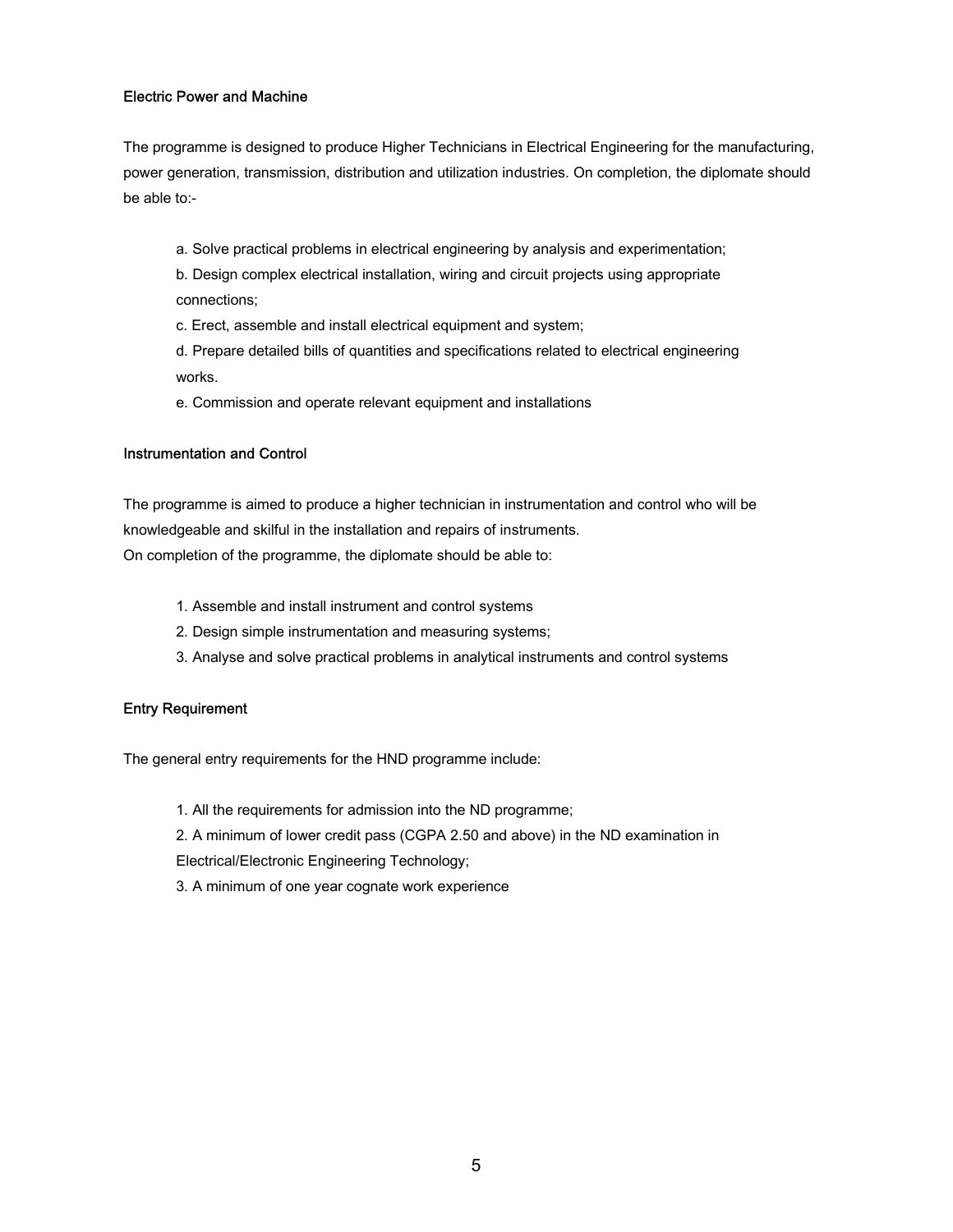## **Curriculum**

<span id="page-7-0"></span>The curriculum of the HND programmes consists of three main components: These are:

- i. General Studies/Education
- ii. Foundation Courses
- iii. Professional Courses

The General Studies/Education component shall include courses in Communication Skills in English, Engineers in the Society, Industrial Management etc. The General Education component shall account for not more than 15% of the total contact hours for the programme.

Foundation Courses include courses in Mathematics and Statistics. The number of hours may account for about 10-15 percent of the total hours. The professional courses are courses which give the students the theory and practical skills he needs to practice his field of specialisation. They may account for between 60- 70 percent of the contact hours.

#### Curriculum Structure

The structure of the HND programme is similar to that of the ND except that SIWES at the end of the first year is not compulsory.

#### **Accreditation**

Each option of the programme shall be accredited by NBTE before the diplomates can be awarded the Higher National Diploma Certificate. Details about the process of accrediting a programme for the award of the HND are available from the Executive Secretary, Programmes Division, National Board for Technical Education, Plot B Bida Road, P. M. B. 2239, Kaduna.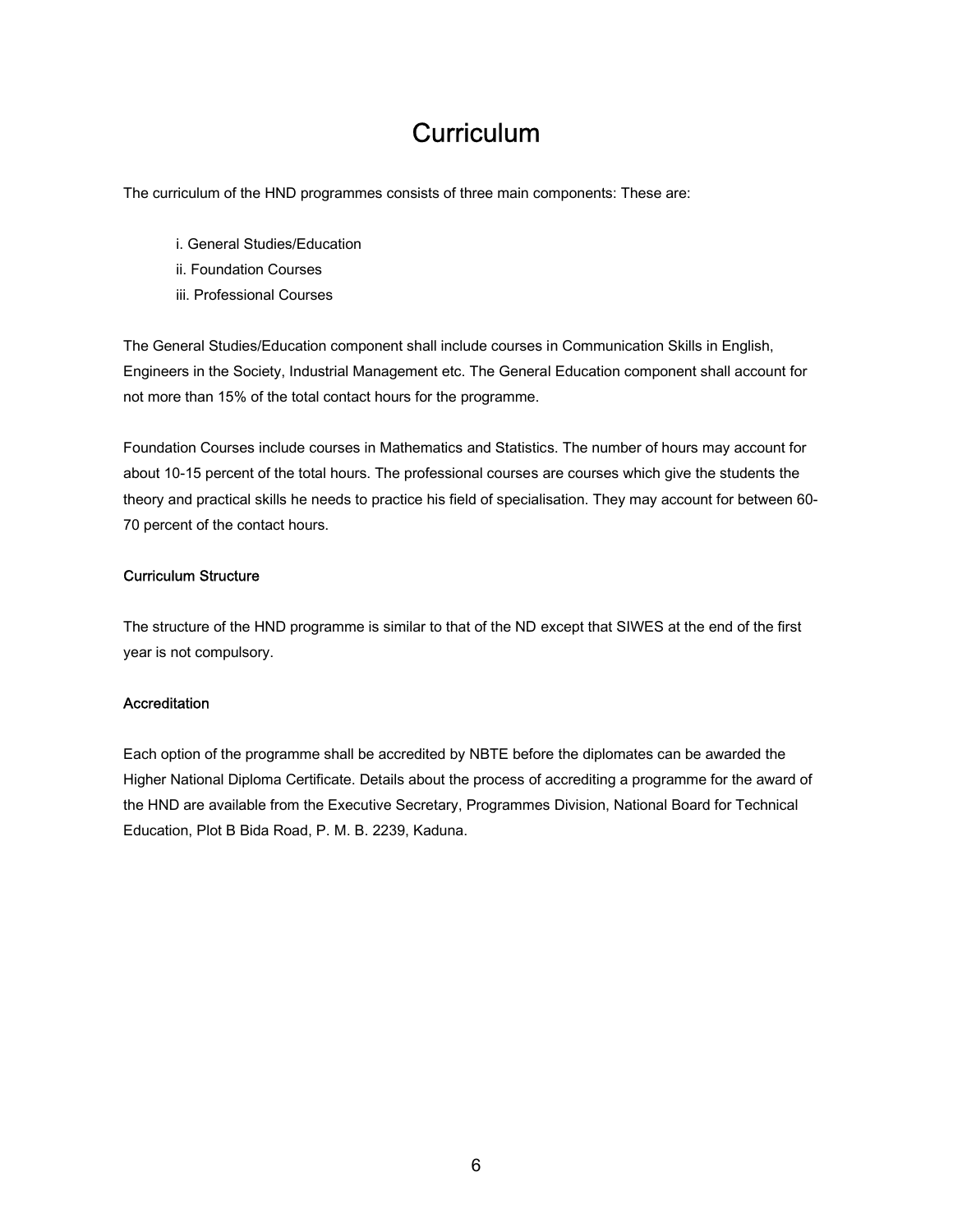#### Condition for the award of the HND

Institution offering accredited programmes will award the Higher National Diploma to candidates who successfully completed the programme after passing prescribed course work, examinations, and diploma project. Such candidates should have completed a minimum of between 72 and 80 Semester Credit Units. Diploma shall be classified as follows:

- 1. Distinction:-GPA of 3.50 and above
- 2. Upper Credit:- GPA of 3.00 and 3.49
- 3. Lower Credit:- GPA of 2.50 and 2.99
- 4. Pass:- GPA of 2.00 and 2.49
- 5. Fail:- GPA of below and 2.00

#### Guidance Note for Teachers Teaching the Programme

The new curriculum is drawn in unit courses. This is in keeping with the provisions of the National Policy on Education which stress the need to introduce the semester credit units which will enable a student who so wish to transfer the units already completed in an institution of similar standard from which he is transferring.

In designing the units, the principle of the modular system by product has been adopted; thus making each of the professional modules, when completed provide the student with technician operative skills, which can be used for employment purposes.

As the success of the credit unit system depends on the articulation of programmes between the institutions and industry, the curriculum content has been written in behavioural objectives, so that it is clear to all the expected performance of the student who successfully completed some of the courses or the diplomates of the programme.

There is a slight departure in the presentation of the performance based curriculum which requires the conditions under which the performances are expected to be carried out and the criteria for the acceptable levels of performance. It is a deliberate attempt to further involve the staff of the department teaching the programme to write their own curriculum stating the conditions existing in their institution under which the performance can take place and to follow that with the criteria for determining an acceptable level of performance. Departmental submission on the final curriculum may be vetted by the Academic Board of the institution.

Our aim is to continue to see to it that a solid internal evaluation system exists in each institution for ensuring minimum standard and quality of education in the programmes offered throughout the Polytechnic system.

7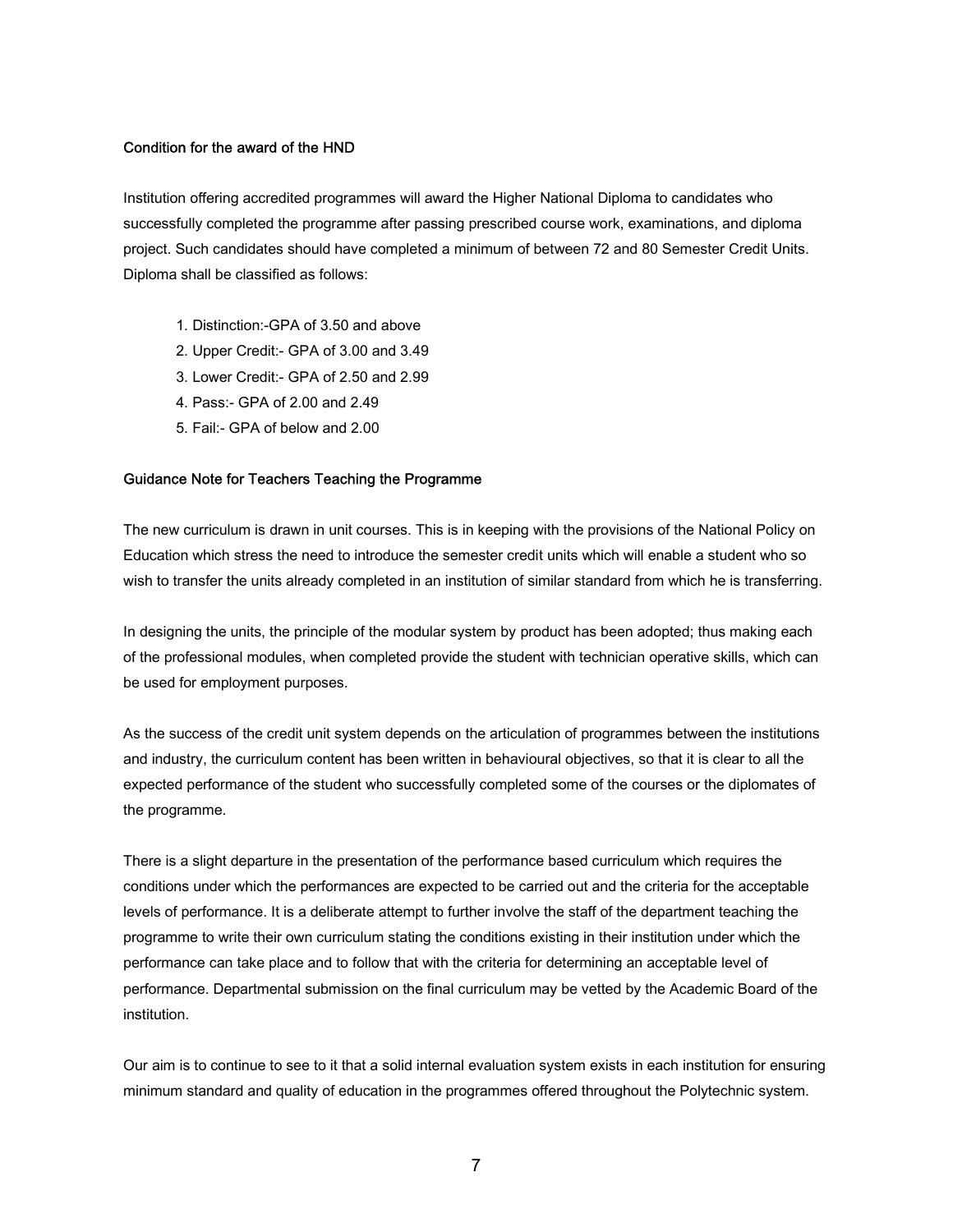The teaching of the theory and practical work should, as much as possible, be integrated. Practical exercises, especially those in professional courses and laboratory work should not be taught in isolation from the theory. For each course, there should be a balance of theory to practice in the ratio of 50:50 or 60:40 or the reverse.

### Log book

A personal Log-book to be kept by the students shall contain all the day-to-day, weekly summary, and Semester Summary, or all the practical activities from day one to the end of the programme. This is to be checked and endorsed by the lecturers concerned at the end of every week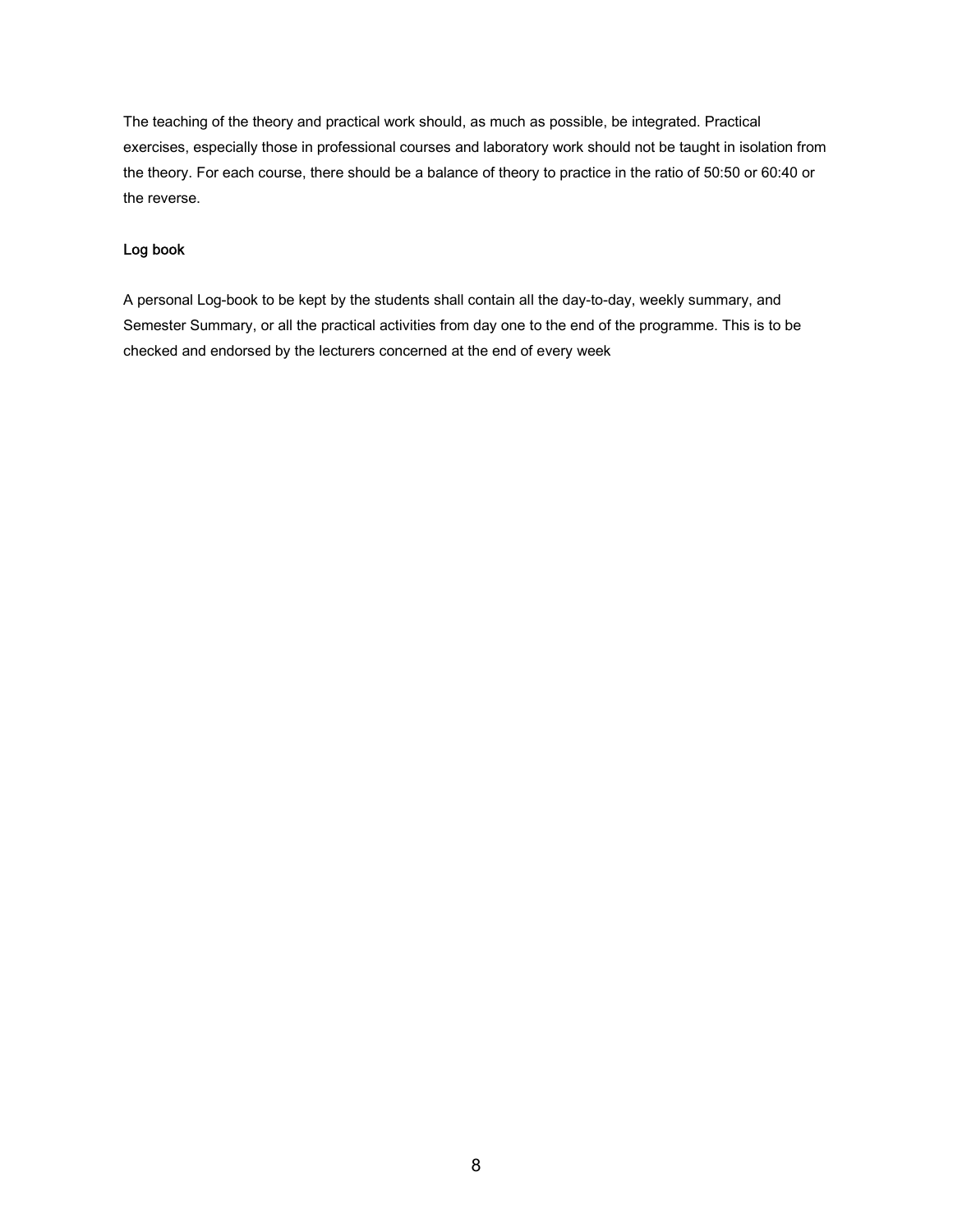## Curriculum Table

### HND PROGRAMME IN ELECTRICAL ENGINEERING TECHNOLOGY

### <span id="page-10-0"></span>FIRST SEMESTER HND I

| Course Code    | lCourse Title                          |    |     |     | T P CU | <b>ICH</b> |
|----------------|----------------------------------------|----|-----|-----|--------|------------|
| MTH 311        | Advanced Algebra                       | 2  | 11  | -   | 3      | 3          |
| <b>SDV 210</b> | <b>Business Entrepreneurship</b>       | 2  |     |     | 2      | 2          |
| MEC 311        | Engineer in Society                    | 2  |     |     | 2      | 2          |
| <b>EEC 315</b> | Electrical Material Science            | 2  |     |     | 2      | 2          |
| <b>EEI 311</b> | Electrical Measurement and Control III | 2  | ı-  | 3   | 4      | 4          |
| <b>EEC 313</b> | <b>Electric Circuit Theory III</b>     | 2  | 1   |     | 3      | 3          |
| <b>ICT 302</b> | Computer Packages                      | 2  | ı-  | 13. | 5      | 5          |
| <b>EEE 314</b> | Analoque Electronics III               | 2  | ı-  | 12  | 5      | 5          |
|                | TOTAL                                  | 16 | 2 8 |     | 26     | 26         |

### SECOND SEMESTER HND I

| <b>Course Code</b> | <b>Course Title</b>                   |    | ΤI   | P  | CU | CH |
|--------------------|---------------------------------------|----|------|----|----|----|
| <b>MTH 312</b>     | Advanced Calculus                     | 2  | 1    |    | 3  | 3  |
| <b>GNS 413</b>     | Industrial Management                 | 2  |      |    | 2  | 2  |
| <b>EEC 324</b>     | <b>Testing Method and Reliability</b> | 2  |      |    | 2  | 2  |
| <b>EEC 325</b>     | <b>Electrical Circuit Theory IV</b>   | 2  |      |    | 3  | 3  |
| EEP 328            | Electrical Design and Drawing I       | 1  |      | 3  | 14 | 14 |
| <b>EEE 325</b>     | Digital Communication I               | 1  | 1    | 3  | 14 | 14 |
| EEP 326            | Electric Power Systems III            | 2  |      | 3  | 5  | 5  |
| EEP 327            | Electric Machines III                 | 2  |      | 3  | 5  | 5  |
| <b>ICT 321</b>     | Data Communication and Networking     | 1  |      | 2  | 3  | 3  |
|                    | <b>TOTAL</b>                          | 15 | 12 I | 14 | 31 | 31 |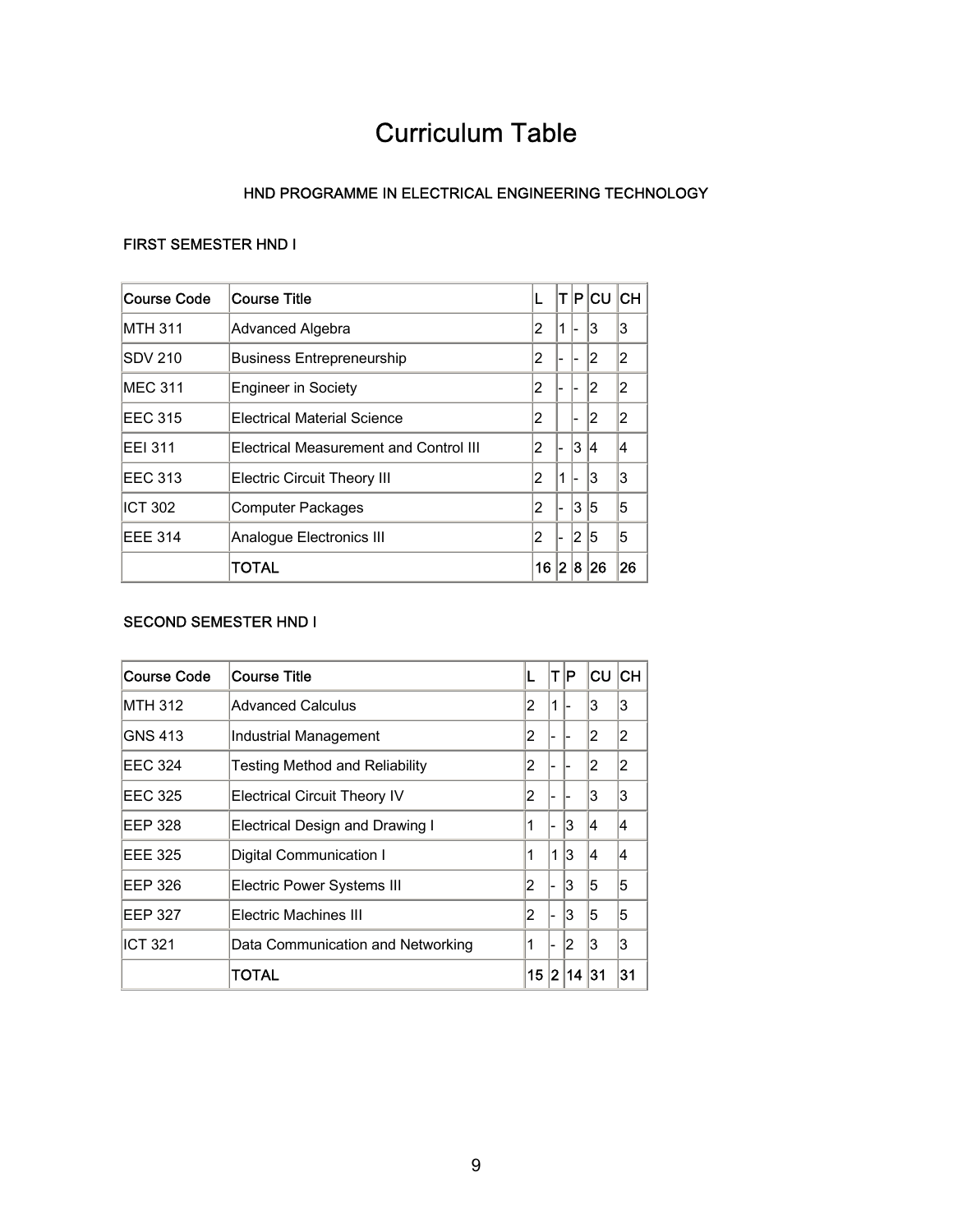### INSTRUMENTATION AND CONTROL

### THIRD SEMESTER HND II

| <b>Course Code</b> | <b>Course Title</b>                   | L  | IT IP. |    | lc∪ lcн |    |
|--------------------|---------------------------------------|----|--------|----|---------|----|
| EEI 435            | Instrumentation Design and Drafting   | 1  |        | 13 | 14      | 4  |
| <b>EEI 437</b>     | <b>Pneumatic Instrumentation</b>      | 1  |        | 12 | 3       | 3  |
| EEC 431            | Electromagnetic Field Theory          | 2  |        |    | 2       | 2  |
| MTH 321            | Numerical Methods                     | 2  |        |    | 2       | 2  |
| <b>EEE 435</b>     | Digital Communication II              | 1  |        | 13 | 3       | 3  |
| <b>EEE 434</b>     | Analogue Electronics IV               | 2  |        | 3  | 5       | 5  |
| <b>EEC 433</b>     | <b>Control Engineering</b>            | 2  |        | 3  | 5       | 5  |
| <b>EEI 431</b>     | Electrical Measurement and Control IV | 1  |        | 12 | 3       | 3  |
| EEC 437            | Project                               |    |        | 3  | 3       | 3  |
|                    | TOTAL                                 | 12 |        | 19 | 131     | 31 |

## FOURTH SEMESTER HND II

| <b>Course Code</b> | <b>Course Title</b>                        |                          |                | T P | ICU ICH |    |
|--------------------|--------------------------------------------|--------------------------|----------------|-----|---------|----|
| <b>EEI 442</b>     | Electronic Instrumentation                 |                          | $\overline{ }$ | 2   | 13      | 3  |
| <b>EEI 444</b>     | Process Measurement                        | 2                        |                | 3   | 15      | 5  |
| EEI 446            | Instruments Maintenance and Repairs        | $\overline{\phantom{0}}$ | ۰              | 3   | 13      | 3  |
| <b>MTH 313</b>     | Statistical Methods                        | 2                        |                |     | 12      | 2  |
| ICT 301            | Introduction to Computer Programming (C++) |                          | $\overline{ }$ | 3   | 14      | 4  |
| <b>EEC 447</b>     | Project                                    | -                        |                | 3   | 13      | 3  |
|                    | TOTAL                                      | 6                        | 12             | 14  |         | 20 |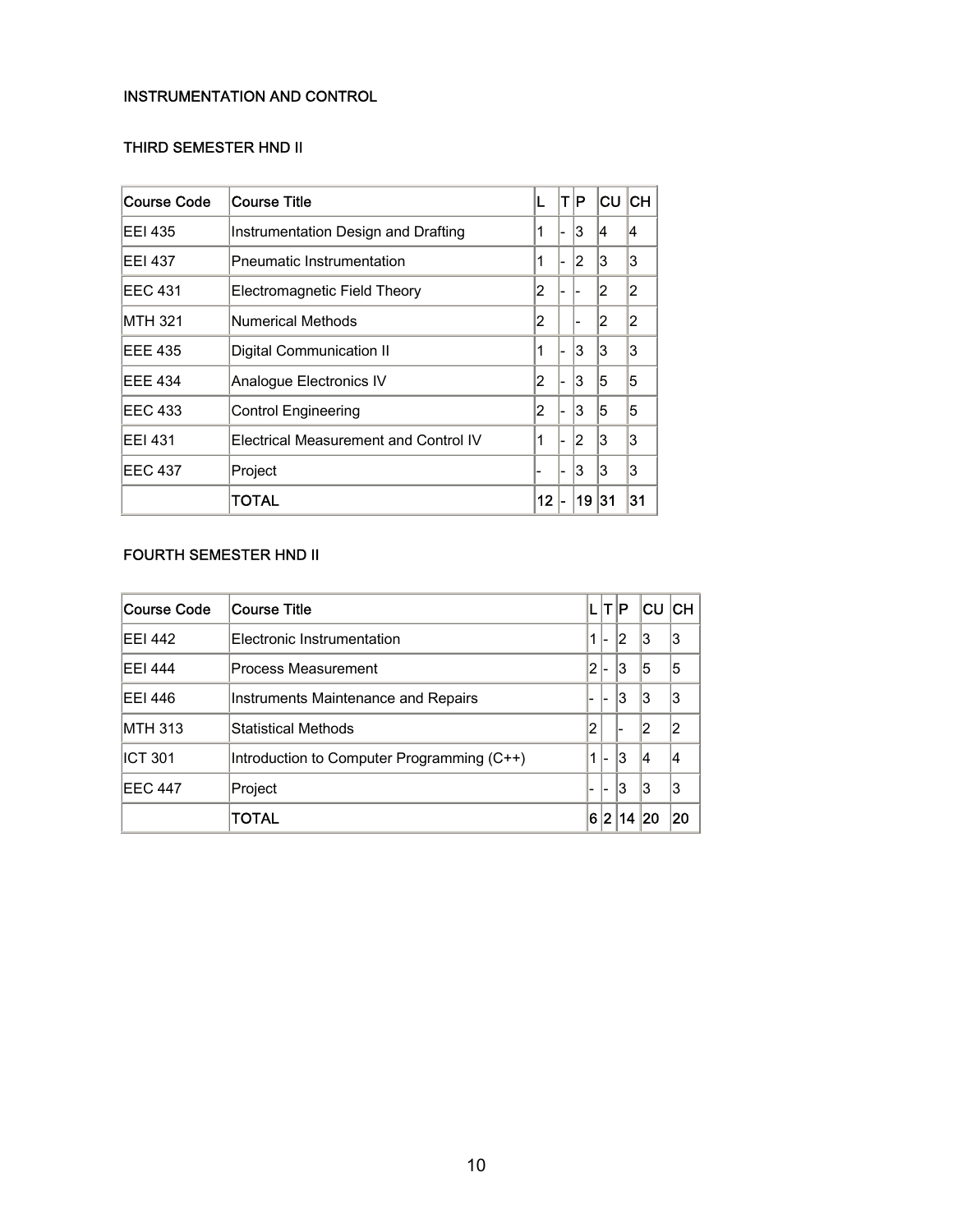### ELECTRONICS AND TELECOMMUNICATION

### THIRD SEMESTER HND II

| Course Code    | <b>Course Title</b>                 | L  | ΙT | ΙP | CU  | <b>ICH</b> |
|----------------|-------------------------------------|----|----|----|-----|------------|
| <b>MTH 321</b> | Numerical Methods                   | 2  |    |    | 2   | 2          |
| EEC 431        | Electromagnetic Field Theory        | 2  |    |    |     | 2          |
| <b>EEE 437</b> | Electronic Design and Drafting      | 1  |    | 13 | 14  | 4          |
| <b>EEE 435</b> | Digital Communication II            | 1  |    | 3  | 14  | 4          |
| <b>EEE 434</b> | Analogue Electronic IV              | 2  |    | 3  | 5   | 5          |
| <b>EEI 431</b> | Electronic Measurement & Control IV | 1  |    | 2  | 3   | 3          |
| <b>EEE 438</b> | Microprocessor Applications         | 1  |    | 13 | 14  | 4          |
| <b>EEC 433</b> | <b>Control Engineering System</b>   | 2  |    | 3  | 5   | 5          |
| <b>EEC 437</b> | Project                             |    |    | 3  | 3   | 3          |
|                | TOTAL                               | 12 |    | 20 | 132 | 32         |

## FOURTH SEMESTER HND II

| Course Code    | <b>Course Title</b>                     | L                        | IT IP                    |    | ∣CU | <b>ICH</b> |
|----------------|-----------------------------------------|--------------------------|--------------------------|----|-----|------------|
| <b>MTH 313</b> | <b>Statistical Methods</b>              | 2                        |                          | 10 | 13  | 3          |
| <b>EEE 446</b> | Electronic Maintenance & Repairs        | $\overline{\phantom{0}}$ | L                        | 14 | 14  | 14         |
| <b>EEE 445</b> | Digital Communication III               | 12                       |                          | 3  | 15  | 15         |
| <b>EEE 447</b> | Computer Hardware Maintenance & Repairs | $\overline{\phantom{0}}$ | ı-                       | 12 | 12  |            |
| <b>ICT 301</b> | Introduction to Programming (C++)       |                          | $\overline{\phantom{a}}$ | 13 | 14  | 14         |
| <b>EEC 447</b> | Project II                              | -                        | ı —                      | 3  | 13  | 3          |
|                | TOTAL                                   | 5                        |                          | 15 | 12  | 2          |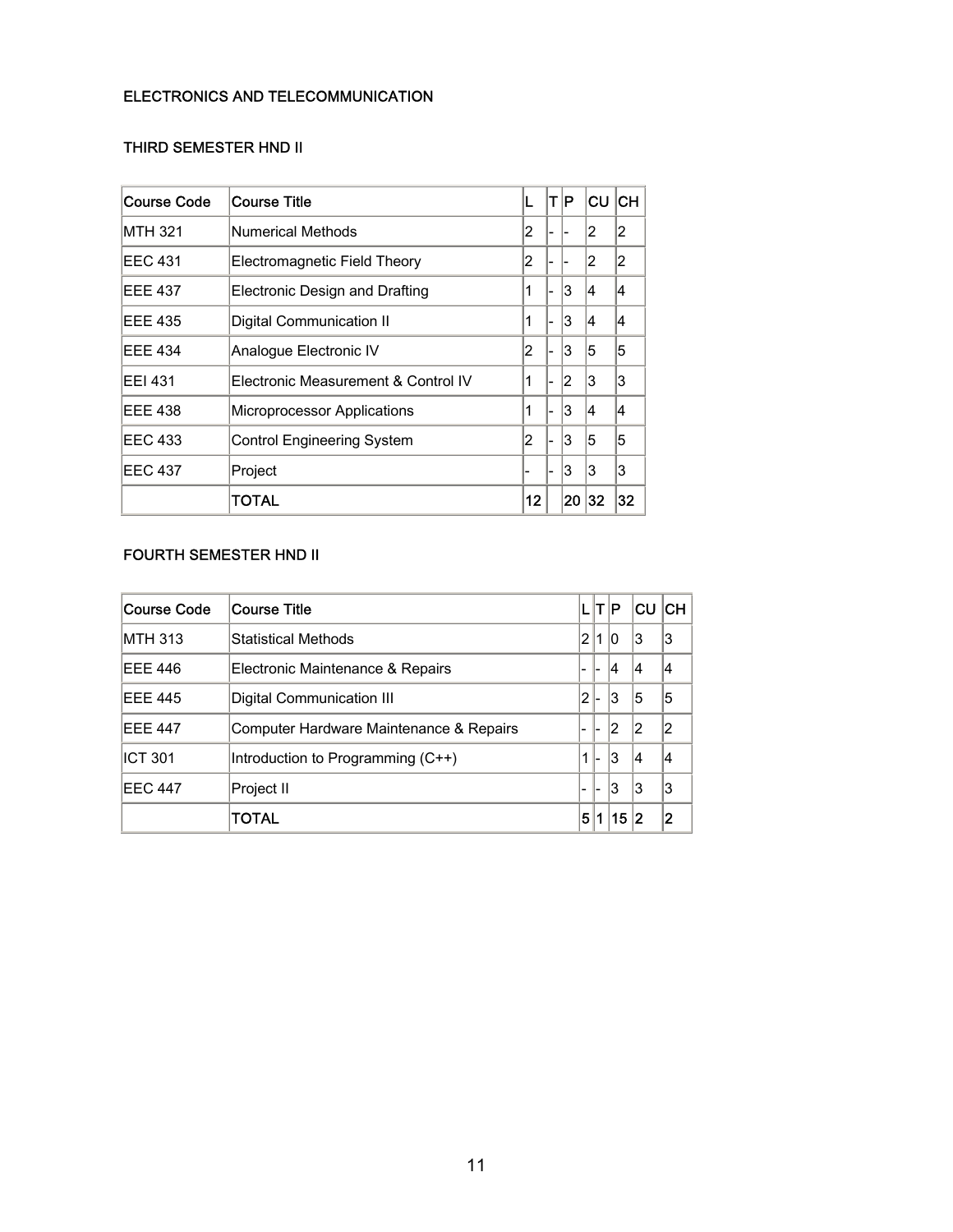### POWER AND MACHINE

### THIRD SEMESTER HND II

| Course Code    | Course Title                        | L  | ΙT | ∣P. | lCU. | CH |
|----------------|-------------------------------------|----|----|-----|------|----|
| <b>MTH 321</b> | Numerical Methods                   | 2  |    |     | 12   | 2  |
| EEP 436        | <b>Electrical Power System IV</b>   | 2  |    | 3   | 15   | 5  |
| EEP 439        | Electric Machines IV                | 2  |    | 3   | 15   | 5  |
| <b>EEP 438</b> | Electrical Design & Drafting II     | 1  |    | 3   | 14   | 14 |
| <b>EEC 431</b> | Electromagnetic Field Theory        | 1  | 1  |     | 12   | 2  |
| <b>EEC 433</b> | <b>Control Engineering</b>          | 1  |    | 3   | 14   | 14 |
| <b>EEI 431</b> | Electrical Measurement & Control IV | 1  |    | 12  | 13   | 3  |
| <b>EEC 437</b> | Project I                           |    |    | 13  | 3    | 3  |
|                | TOTAL                               | 10 | 1  | 17  | 128  | 28 |

## FOURTH SEMESTER HND II

| Course Code    | <b>Course Title</b>                       |   | LITIP |       | <b>CU</b> | <b>ICH</b> |
|----------------|-------------------------------------------|---|-------|-------|-----------|------------|
| <b>MTH 313</b> | Statistical Methods                       | 2 |       |       | 12        | 12         |
| EEP 446        | Electric Power System V                   | 2 | 1     |       | 3         | 13         |
| <b>EEP 447</b> | Electrical Machines V                     | 2 |       | 13    | 15        | 5          |
| <b>EEP 444</b> | <b>Electrical Maintenance and Repairs</b> | 1 | 1–    | 13    | 14        | 14         |
| <b>ICT 301</b> | Introduction to Programming (C++)         | 1 | ı-    | Ι3    | 14        | 14         |
| <b>EEC 447</b> | Project II                                |   | ı-    | 13    | 13        | 13         |
|                | TOTAL                                     | 8 | 1     | 12 21 |           | 21         |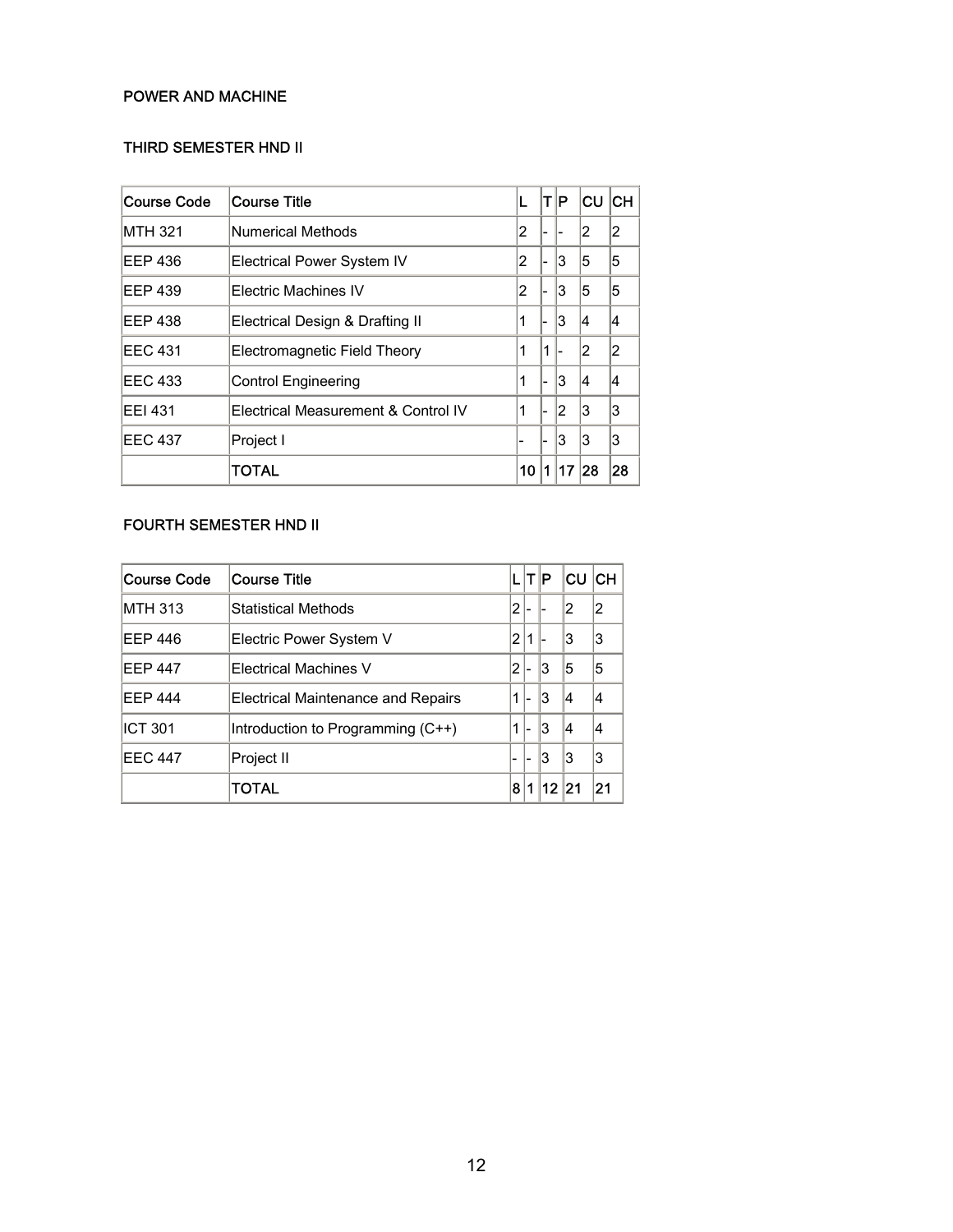## Computer Courses

## Microprocessor Application

#### <span id="page-14-0"></span>General Objective:

#### **PRACTICALS**

At the end of the course students will be able to:

- 1. Expand memory of a Computer
- 2. Design and Construct simple MPU based Controllers.
- 3. Assemble and Perform system setup of a Computer.

### LIST OF PRACTICALS

#### WEEK

- 1 4 Design and Construction of Switching Circuits with Multiplexers
- 5 8 Memory Expansion
- 9 15 Design and Construction of MPU based PID Controllers

#### General Objectives:

On completion of this course, the student should be able to:-

- 1. Understand Structured logic Devices
- 2. Know the techniques of structured sequential logic Design
- 3. Distinguish between the various software systems available in the present day computer systems.
- 4. Know how the computer architecture is organised.
- 5. Understand a typical microprocessor structure and operation
- 6. Understand the internal structure and operations of the MC 6800 and 8080 A

microprocessor units (MPUS) and their generations.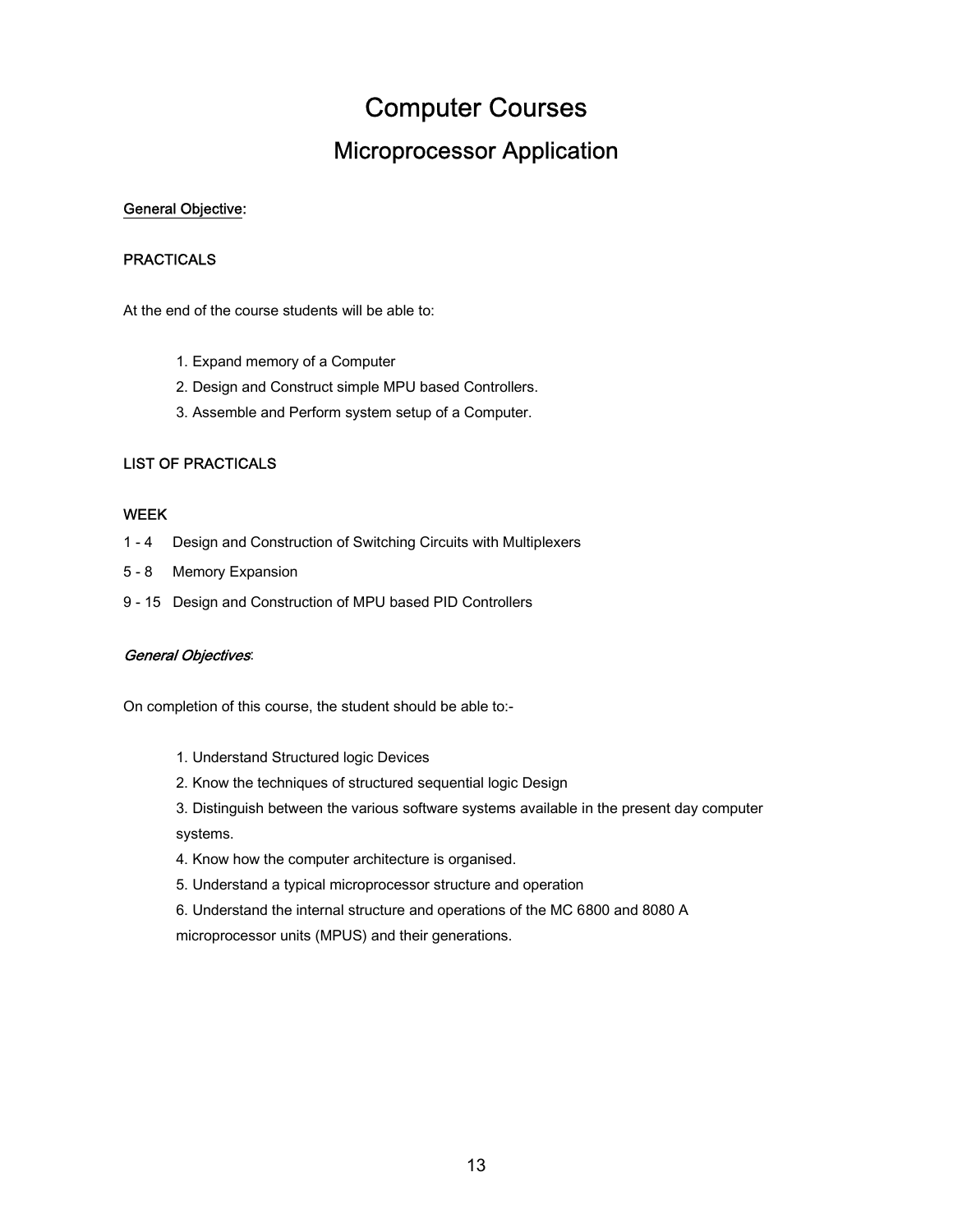|             | PROGRAMME: HND ELECTRICAL/ELECTRONICS TECHNOLOGY                                 |                             |                                                             |  |  |  |  |  |  |
|-------------|----------------------------------------------------------------------------------|-----------------------------|-------------------------------------------------------------|--|--|--|--|--|--|
|             | Course: MICRO PROCESSOR APPLICATIONS                                             | <b>Course Code: EEE 438</b> | Contact Hours: 1/0/3<br>Lecture/Practical<br>simultaneously |  |  |  |  |  |  |
|             | <b>Course Specification: Theoretical Content</b>                                 |                             |                                                             |  |  |  |  |  |  |
|             | General Objective 1.0: Understand structured Logic Devices                       |                             |                                                             |  |  |  |  |  |  |
| <b>WEEK</b> | <b>Specific Learning Outcome:</b>                                                | <b>Teachers Activities</b>  | Resources                                                   |  |  |  |  |  |  |
|             | On completion of this course, the student                                        | Demonstrate the use of      | - Analogue decoder                                          |  |  |  |  |  |  |
|             | should be able to:                                                               | multiplexers and decoders.  | - Computers magic                                           |  |  |  |  |  |  |
|             | 1.1- Explain the nature and use of                                               | Explain application of      | board/slides                                                |  |  |  |  |  |  |
|             | multiplexers, demultiplexers, decoders.                                          | read-only memories          |                                                             |  |  |  |  |  |  |
| 1           | 1.2- Describe read-only memories and                                             |                             |                                                             |  |  |  |  |  |  |
|             | programmable logic arrays as combinatorial                                       |                             |                                                             |  |  |  |  |  |  |
|             | logic with and-tie and or-tie sections.                                          |                             |                                                             |  |  |  |  |  |  |
|             | 1.3- Appreciate implications of using structured                                 |                             |                                                             |  |  |  |  |  |  |
|             | logic devices in combinatorial logic design.                                     |                             |                                                             |  |  |  |  |  |  |
|             | General Objective 2.0: Know the techniques of structured sequential logic design |                             |                                                             |  |  |  |  |  |  |
| <b>WEEK</b> | <b>Specific Learning Outcome:</b>                                                | <b>Teachers Activities</b>  | <b>Resources</b>                                            |  |  |  |  |  |  |
|             | 2.1 Classify digital systems as machines from                                    | Explain the use of k-maps   | - Magic board /slides                                       |  |  |  |  |  |  |
|             | class 0 to class 4 machines.                                                     | for minimization and        |                                                             |  |  |  |  |  |  |
|             | 2.2 Represent control algorithms in form of a                                    | maximization                |                                                             |  |  |  |  |  |  |
|             | state transition diagram (STD) or algorithmic                                    |                             |                                                             |  |  |  |  |  |  |
|             | state machine (ASM) charts.                                                      |                             |                                                             |  |  |  |  |  |  |
|             | 2.3 Use K-MAPS with MAP-entered variables                                        |                             |                                                             |  |  |  |  |  |  |
|             | in complexity reduction.                                                         |                             |                                                             |  |  |  |  |  |  |
| 2 - 3       | 2.4 Use a formal approach to logic design.                                       |                             |                                                             |  |  |  |  |  |  |
|             | 2.5 Use multiplexers, decoders, ROM's and                                        |                             |                                                             |  |  |  |  |  |  |
|             | PLA's in structured sequential logic design.                                     |                             |                                                             |  |  |  |  |  |  |
|             | 2.6 Appreciate the factors affecting choice of                                   |                             |                                                             |  |  |  |  |  |  |
|             | design approach.                                                                 |                             |                                                             |  |  |  |  |  |  |
|             | 2.7 State the limitations of hardwired logic and                                 |                             |                                                             |  |  |  |  |  |  |
|             | the justification for using microprocessors.                                     |                             |                                                             |  |  |  |  |  |  |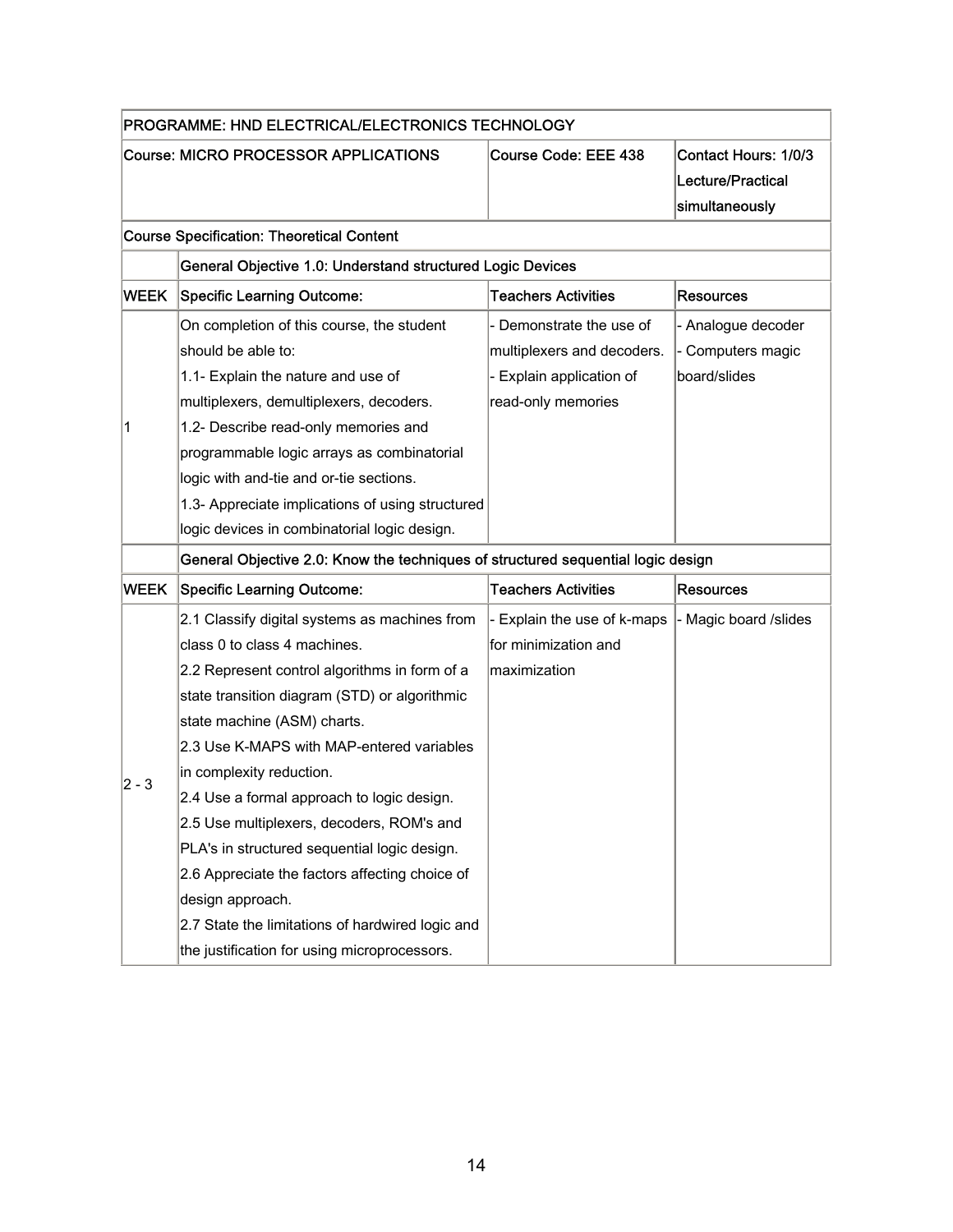| PROGRAMME: HND ELECTRICAL/ELECTRONICS TECHNOLOGY |                                                                                                  |                            |                                                             |  |  |  |  |  |  |  |  |
|--------------------------------------------------|--------------------------------------------------------------------------------------------------|----------------------------|-------------------------------------------------------------|--|--|--|--|--|--|--|--|
|                                                  | <b>Course: MICRO PROCESSOR APPLICATIONS</b>                                                      | Course Code: EEE 438       | Contact Hours: 1/0/3<br>Lecture/Practical<br>simultaneously |  |  |  |  |  |  |  |  |
|                                                  | <b>Course Specification: Theoretical Content</b>                                                 |                            |                                                             |  |  |  |  |  |  |  |  |
|                                                  | General Objective 3.0: Distinguish between the various software systems available in the present |                            |                                                             |  |  |  |  |  |  |  |  |
|                                                  | day computer systems.                                                                            |                            |                                                             |  |  |  |  |  |  |  |  |
| <b>WEEK</b>                                      | <b>Specific Learning Outcome:</b>                                                                | <b>Teachers Activities</b> | <b>Resources</b>                                            |  |  |  |  |  |  |  |  |
|                                                  | 3.1 State the importance of software systems                                                     | - State examples of        | - Magic Board/slides                                        |  |  |  |  |  |  |  |  |
|                                                  | in the total operation of a modern computer                                                      | operating system           |                                                             |  |  |  |  |  |  |  |  |
|                                                  | system.                                                                                          | - Explain the need for     |                                                             |  |  |  |  |  |  |  |  |
|                                                  | 3.2 Explain the function of an operating                                                         | computer languages         |                                                             |  |  |  |  |  |  |  |  |
|                                                  | system.                                                                                          |                            |                                                             |  |  |  |  |  |  |  |  |
|                                                  | 3.3 State the difference between a job-shop                                                      |                            |                                                             |  |  |  |  |  |  |  |  |
|                                                  | and batch system.                                                                                |                            |                                                             |  |  |  |  |  |  |  |  |
|                                                  | 3.4 Explain the operation of the following:                                                      |                            |                                                             |  |  |  |  |  |  |  |  |
|                                                  | a. Multi-programming system                                                                      |                            |                                                             |  |  |  |  |  |  |  |  |
|                                                  | b. Interactive (on-line) system                                                                  |                            |                                                             |  |  |  |  |  |  |  |  |
|                                                  | c. High level language.                                                                          |                            |                                                             |  |  |  |  |  |  |  |  |
| 4 - 5                                            | 3.5 Distinguish between the following                                                            |                            |                                                             |  |  |  |  |  |  |  |  |
|                                                  | computer language:                                                                               |                            |                                                             |  |  |  |  |  |  |  |  |
|                                                  | a. Machine Code                                                                                  |                            |                                                             |  |  |  |  |  |  |  |  |
|                                                  | b. Assembler languages                                                                           |                            |                                                             |  |  |  |  |  |  |  |  |
|                                                  | c. High level languages.                                                                         |                            |                                                             |  |  |  |  |  |  |  |  |
|                                                  | 3.6 State the merits and demerits of each of                                                     |                            |                                                             |  |  |  |  |  |  |  |  |
|                                                  | the languages in 3.5 above.                                                                      |                            |                                                             |  |  |  |  |  |  |  |  |
|                                                  | 3.7 Explain the operation of interpreters and                                                    |                            |                                                             |  |  |  |  |  |  |  |  |
|                                                  | compilers.                                                                                       |                            |                                                             |  |  |  |  |  |  |  |  |
|                                                  | 3.8 Explain the function of the terminal and                                                     |                            |                                                             |  |  |  |  |  |  |  |  |
|                                                  | monitor in a typical interactive multi-user                                                      |                            |                                                             |  |  |  |  |  |  |  |  |
|                                                  | computer system.                                                                                 |                            |                                                             |  |  |  |  |  |  |  |  |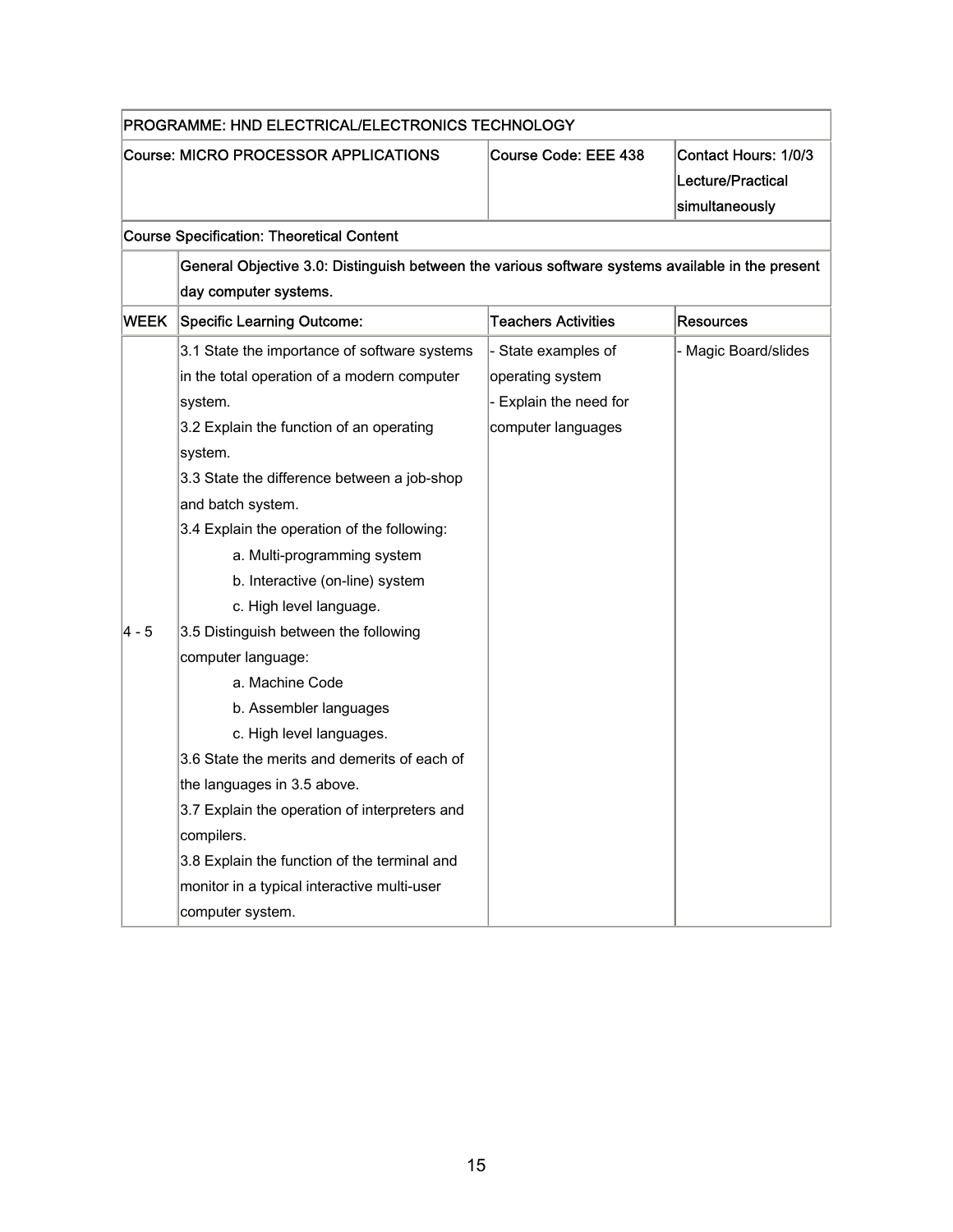| PROGRAMME: HND ELECTRICAL/ELECTRONICS TECHNOLOGY |                                                                        |                            |                                                             |
|--------------------------------------------------|------------------------------------------------------------------------|----------------------------|-------------------------------------------------------------|
| Course: MICRO PROCESSOR APPLICATIONS             |                                                                        | Course Code: EEE 438       | Contact Hours: 1/0/3<br>Lecture/Practical<br>simultaneously |
|                                                  | <b>Course Specification: Theoretical Content</b>                       |                            |                                                             |
|                                                  | General Objective 4.0: Know how the computer architecture is organised |                            |                                                             |
| <b>WEEK</b>                                      | <b>Specific Learning Outcome:</b>                                      | <b>Teachers Activities</b> | <b>Resources</b>                                            |
|                                                  | 4.1 Define an interface                                                | - Use examples to explain, | Magic board/slides                                          |
|                                                  | 4.2 State the different between computer                               | receiver & channel         |                                                             |
|                                                  | interface and external device interface.                               | - Show the difference      |                                                             |
|                                                  | 4.3 Distinguish between programmable and                               | between decoder and        |                                                             |
|                                                  | non-programmable inter-face data transfer.                             | encoder                    |                                                             |
|                                                  | 4.4 Explain the basic elements of unconditional                        |                            |                                                             |
|                                                  | programme transfer:                                                    |                            |                                                             |
|                                                  | a. Device selector                                                     |                            |                                                             |
|                                                  | b. Data lines                                                          |                            |                                                             |
|                                                  | c. Data transfer control lines.                                        |                            |                                                             |
|                                                  | 4.5 Explain why the architecture of a memory                           |                            |                                                             |
|                                                  | mapped INPUT/OUTPUT is related to 4.4                                  |                            |                                                             |
|                                                  | above.                                                                 |                            |                                                             |
|                                                  | 4.6 Explain the merit and demerits of                                  |                            |                                                             |
|                                                  | unconditional interface data transfer.                                 |                            |                                                             |
|                                                  | 4.7 Explain the basic structure of conditional                         |                            |                                                             |
| 6 - 7                                            | interface data transfer.                                               |                            |                                                             |
|                                                  | 4.8 Draw flow charts for a typical conditional                         |                            |                                                             |
|                                                  | interface data transfer routine.                                       |                            |                                                             |
|                                                  | 4.9 State the merits and demerits of                                   |                            |                                                             |
|                                                  | conditional interface data transfer.                                   |                            |                                                             |
|                                                  | 4.10 Explain the basic structure of a simple                           |                            |                                                             |
|                                                  | interface interrupt driven data transfer.                              |                            |                                                             |
|                                                  | 4.11 Draw flow charts of a typical interrupt                           |                            |                                                             |
|                                                  | driven data transfer routine.                                          |                            |                                                             |
|                                                  | 4.12 State the merits and demerits of simple                           |                            |                                                             |
|                                                  | interrupt driven interface data transfer.                              |                            |                                                             |
|                                                  | 4.13 Explain the basic elements of a Direct                            |                            |                                                             |
|                                                  | Memory Access interface data transfer (DMA                             |                            |                                                             |
|                                                  | Transfer).                                                             |                            |                                                             |
|                                                  | 4.14 State the merit and demerits of                                   |                            |                                                             |
|                                                  | DMA Interface data transfer.                                           |                            |                                                             |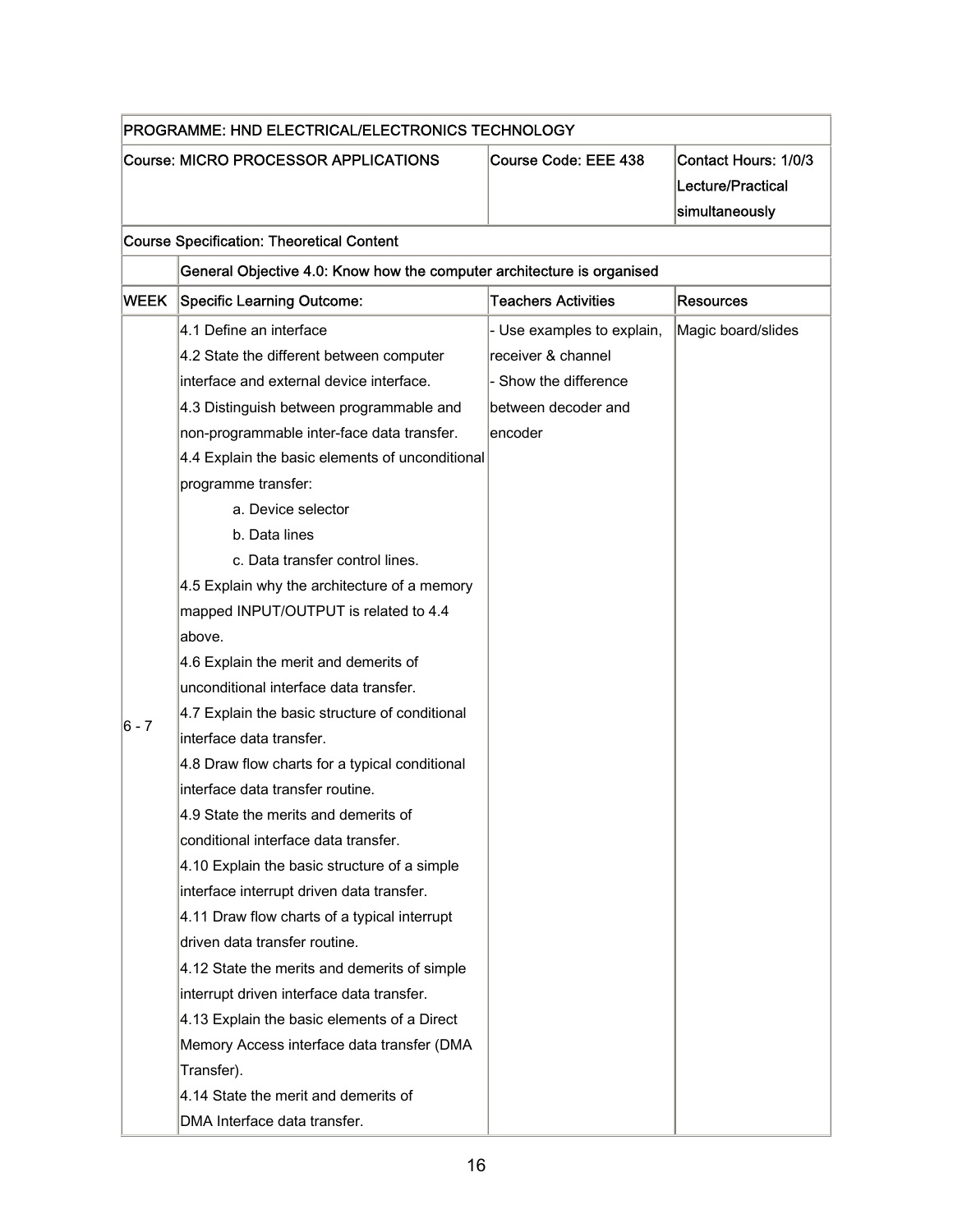| PROGRAMME: HND ELECTRICAL/ELECTRONICS TECHNOLOGY |                                                                                                                                                                                                                                                                                   |                            |                                                             |  |
|--------------------------------------------------|-----------------------------------------------------------------------------------------------------------------------------------------------------------------------------------------------------------------------------------------------------------------------------------|----------------------------|-------------------------------------------------------------|--|
| Course: MICRO PROCESSOR APPLICATIONS             |                                                                                                                                                                                                                                                                                   | Course Code: EEE 438       | Contact Hours: 1/0/3<br>Lecture/Practical<br>simultaneously |  |
|                                                  | <b>Course Specification: Theoretical Content</b>                                                                                                                                                                                                                                  |                            |                                                             |  |
|                                                  | General Objective 4.0: Know how the computer architecture is organised                                                                                                                                                                                                            |                            |                                                             |  |
| <b>WEEK</b>                                      | <b>Specific Learning Outcome:</b>                                                                                                                                                                                                                                                 | <b>Teachers Activities</b> | <b>Resources</b>                                            |  |
|                                                  | 4.15 Explain the basic elements of a data<br>transmission path:                                                                                                                                                                                                                   |                            |                                                             |  |
|                                                  | a. Data producer and encoder<br>b. Encoder (e.g. parity<br>encoder)<br>c. Modulator;<br>d. Channel;<br>e. Demodulator<br>f. Decoder;<br>g. Receiver.                                                                                                                              |                            |                                                             |  |
| 8                                                | 4.16 Explain the parameters of a data<br>transmission system<br>a. Speed;<br>b. Reliability;<br>c. Cost.<br>4.17 Distinguish between serial data and<br>parallel data transfer<br>4.18 State the merits and demerits of:-<br>a. Parallel data transfer<br>b. Serial data transfer |                            |                                                             |  |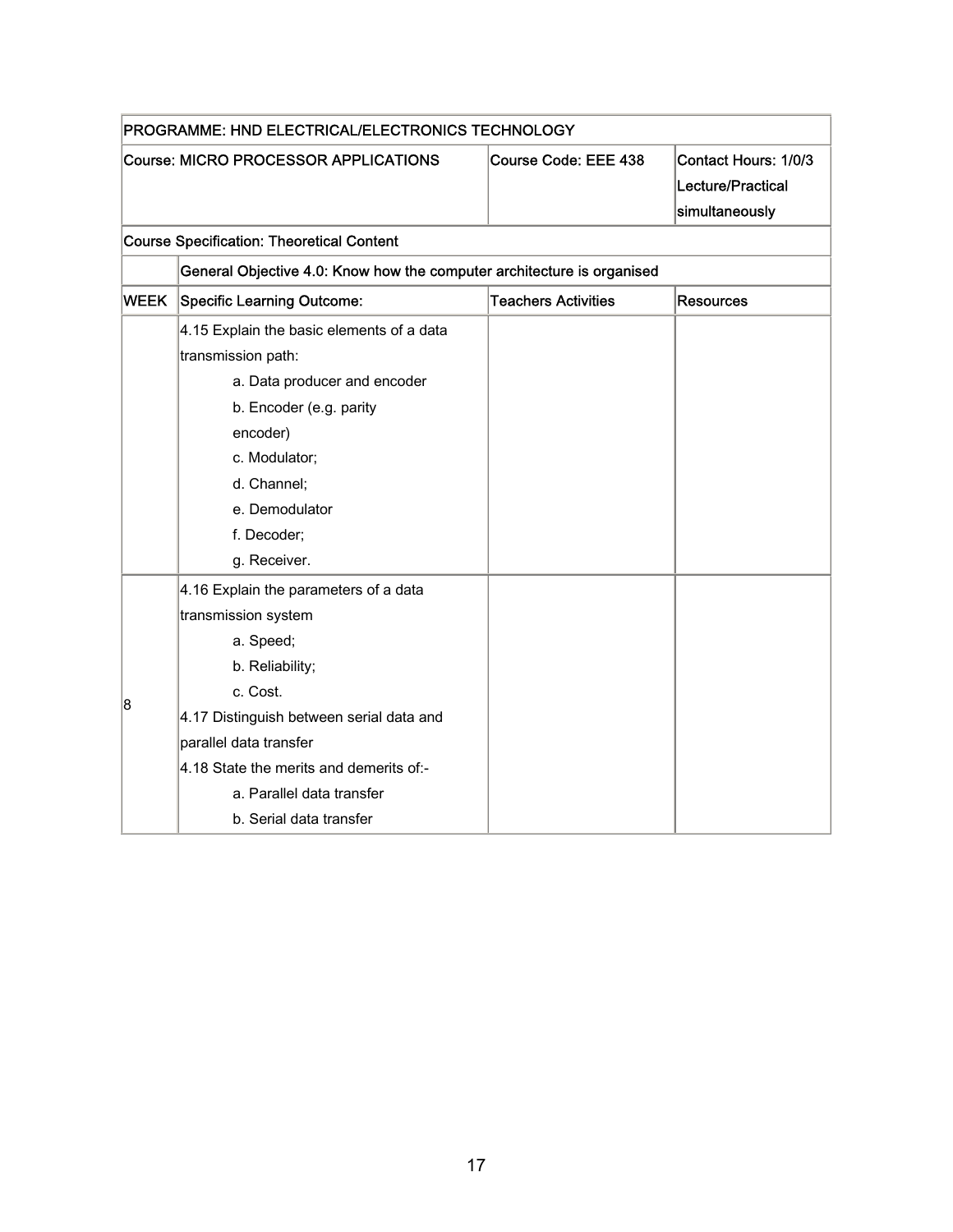| PROGRAMME: HND ELECTRICAL/ELECTRONICS TECHNOLOGY |                                                                                                                                                                                                                                                                                                                                                                                                                                                                                                                                                                                                                                                                                                                                                                                                                                                                            |                                                                                                   |                                                             |
|--------------------------------------------------|----------------------------------------------------------------------------------------------------------------------------------------------------------------------------------------------------------------------------------------------------------------------------------------------------------------------------------------------------------------------------------------------------------------------------------------------------------------------------------------------------------------------------------------------------------------------------------------------------------------------------------------------------------------------------------------------------------------------------------------------------------------------------------------------------------------------------------------------------------------------------|---------------------------------------------------------------------------------------------------|-------------------------------------------------------------|
| Course: MICRO PROCESSOR APPLICATIONS             |                                                                                                                                                                                                                                                                                                                                                                                                                                                                                                                                                                                                                                                                                                                                                                                                                                                                            | Course Code: EEE 438                                                                              | Contact Hours: 1/0/3<br>Lecture/Practical<br>simultaneously |
|                                                  | <b>Course Specification: Theoretical Content</b>                                                                                                                                                                                                                                                                                                                                                                                                                                                                                                                                                                                                                                                                                                                                                                                                                           |                                                                                                   |                                                             |
|                                                  | General Objective 5.0: Understand a typical microprocessor structure and operation                                                                                                                                                                                                                                                                                                                                                                                                                                                                                                                                                                                                                                                                                                                                                                                         |                                                                                                   |                                                             |
| <b>WEEK</b>                                      | <b>Specific Learning Outcome:</b>                                                                                                                                                                                                                                                                                                                                                                                                                                                                                                                                                                                                                                                                                                                                                                                                                                          | <b>Teachers Activities</b>                                                                        | <b>Resources</b>                                            |
| ∣9 - 11                                          | 5.1 State the differences between mainframe,<br>mini and micro computer systems.<br>5.2 Define a single-chip microprocessor unit.<br>5.3 Outline the roles of microprocessors in the<br>design of various instrumentation and control<br>systems e.g.<br>a. Machine tool control;<br>b. Process control;<br>c. Traffic control;<br>d. Automotive electronics;<br>e. Instrumentation of all kinds;<br>f. Electronic games;<br>g. Computer systems;<br>h. Communication systems.<br>5.4 Perform experiments to illustrate items<br>listed in 5.3<br>5.5 Explain the evolution of the very large<br>scale integrated (VLSI) microprocessor chip<br>and its likely trend.<br>5.6 Describe the typical external architecture of<br>a microprocessor based system e.g. the bus<br>architecture specifying:-<br>a. Microprocessor (CPU)<br>b. ROM and RAM<br>c. PLA, PPI and ACIA | - Explain the use of micro<br>computer system<br>- show practically the use of<br>micro processor | - Magic board/slides<br>computers                           |
|                                                  | d. Data, Address and Control<br>buses<br>e. Timing.                                                                                                                                                                                                                                                                                                                                                                                                                                                                                                                                                                                                                                                                                                                                                                                                                        |                                                                                                   |                                                             |
|                                                  | 5.7 Describe the organisation of a typical<br>micro-processor system specifying:-<br>a. Address lines<br>b. Control lines                                                                                                                                                                                                                                                                                                                                                                                                                                                                                                                                                                                                                                                                                                                                                  |                                                                                                   |                                                             |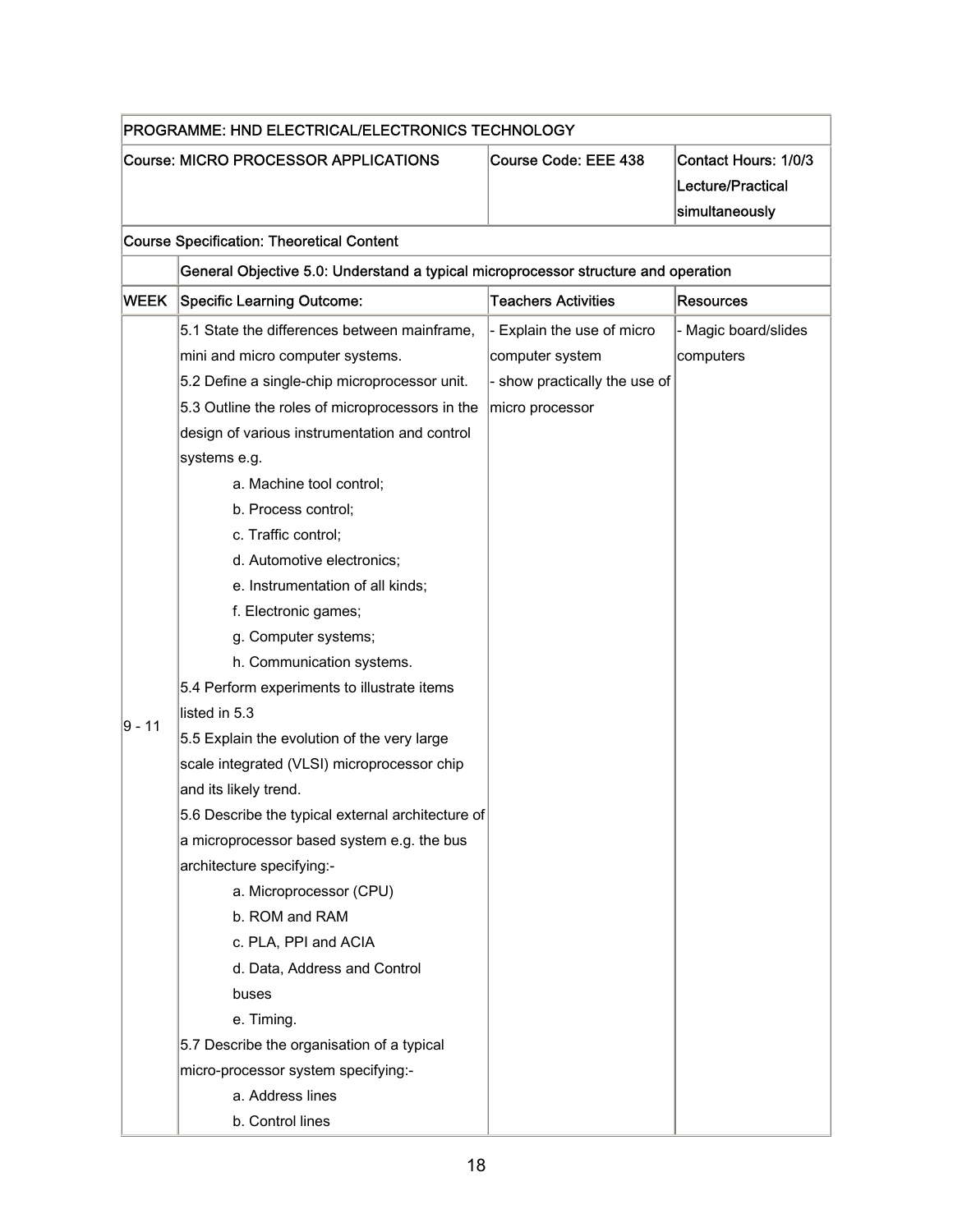|           | c. Methods of selecting                        |  |
|-----------|------------------------------------------------|--|
|           | memory locally and device                      |  |
|           | registers.                                     |  |
|           | 5.8 Explain the various types of storage chips |  |
|           | used in micro-processor systems:               |  |
|           | (a) RAM - Static and dynamic                   |  |
|           | (b) ROM - PROM, EPROM,                         |  |
|           | EROM.                                          |  |
|           | 5.9 Explain why buffering schemes are          |  |
|           | necessary for micro-processor buses.           |  |
|           | 5.10 Describe the various buffering schemes:-  |  |
|           | a. Address bus buffering                       |  |
|           | b. Data bus buffering                          |  |
| $11 - 12$ | c. Control bus buffering.                      |  |
|           | 5.11 Describe the structures and operations of |  |
|           | interface adapters e.g:                        |  |
|           | a. PIA                                         |  |
|           | b. ACIA                                        |  |
|           | c. PPI                                         |  |
|           | d. VIA etc.                                    |  |
|           | 5.12 Perform an experiment to realise          |  |
|           | buffering using a microprocessor.              |  |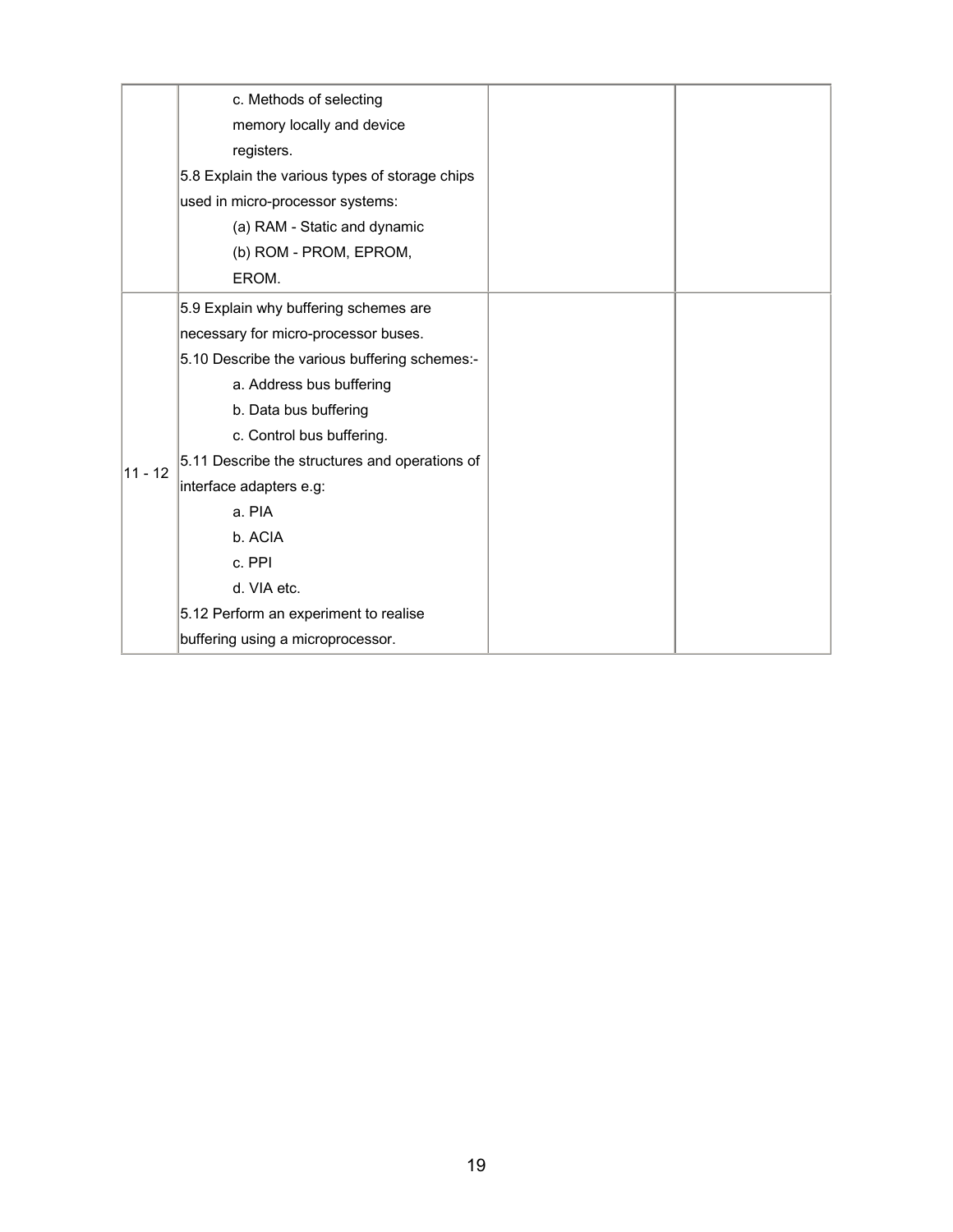| PROGRAMME: HND ELECTRICAL/ELECTRONICS TECHNOLOGY |                                                                                                  |                                     |                                              |
|--------------------------------------------------|--------------------------------------------------------------------------------------------------|-------------------------------------|----------------------------------------------|
|                                                  | Course: MICRO PROCESSOR APPLICATIONS                                                             | Course Code: EEE 438 Contact Hours: | 1/0/3<br>Lecture/Practical<br>simultaneously |
|                                                  | <b>Course Specification: Theoretical Content</b>                                                 |                                     |                                              |
|                                                  | General Objective 6.0: Understand the internal structure and operation of the MC 6800 and 8080 A |                                     |                                              |
|                                                  | micro-processor units (MPUS) and their generations                                               |                                     |                                              |
| <b>WEEK</b>                                      | <b>Specific Learning Outcome:</b>                                                                | <b>Teachers Activities</b>          | <b>Resources</b>                             |
|                                                  | Commercially Available Microprocessor units                                                      | - Explain application of            | - Magic board/slides                         |
|                                                  | 6.1 Describe the internal functional blocks of the MC                                            | micro-processors                    | computers                                    |
|                                                  | 6800 MPU e.g.:                                                                                   | - Show student                      |                                              |
|                                                  | a. Registers;                                                                                    | microprocessor                      |                                              |
|                                                  | b. Buffers;                                                                                      |                                     |                                              |
|                                                  | c. Instruction decoder and controllers.                                                          |                                     |                                              |
|                                                  | 6.2 Explain the general timing and control signal of the                                         |                                     |                                              |
|                                                  | MC 6800 MPU:-                                                                                    |                                     |                                              |
|                                                  | a. Address bus;                                                                                  |                                     |                                              |
|                                                  | b. Data bus;                                                                                     |                                     |                                              |
|                                                  | c. CPU control signals;                                                                          |                                     |                                              |
|                                                  | d. Bus control signals.                                                                          |                                     |                                              |
|                                                  | 6.3 Explain the address modes of the MC 6800 MPU                                                 |                                     |                                              |
| 13                                               | series.                                                                                          |                                     |                                              |
| $14 - 15$                                        | 6.4 Explain the instruction set of MC 6800 MPU                                                   |                                     |                                              |
|                                                  | series.                                                                                          |                                     |                                              |
|                                                  | 6.5 Analyse programme examples written in MC 6800                                                |                                     |                                              |
|                                                  | machine language.                                                                                |                                     |                                              |
|                                                  | 6.6 Explain the limitations of the MC 6800 MPU                                                   |                                     |                                              |
|                                                  | series.                                                                                          |                                     |                                              |
|                                                  | 6.7 Describe the internal functional blocks of the                                               |                                     |                                              |
|                                                  | 8080A MPU including:                                                                             |                                     |                                              |
|                                                  | a. Register Array and address;                                                                   |                                     |                                              |
|                                                  | b. Arithmetic and logic - +                                                                      |                                     |                                              |
|                                                  | c. Instruction register and control                                                              |                                     |                                              |
|                                                  | section;                                                                                         |                                     |                                              |
|                                                  | d. Bi-direction, 3-state data bus buffer                                                         |                                     |                                              |
|                                                  | 6.8 Perform an experiment to illustrate the uses and                                             |                                     |                                              |
|                                                  | limitations of microprocessors.                                                                  |                                     |                                              |
|                                                  | ASSESSMENT: Course work 10%, Course tests 10%; Practical 20%; Examination 60%.                   |                                     |                                              |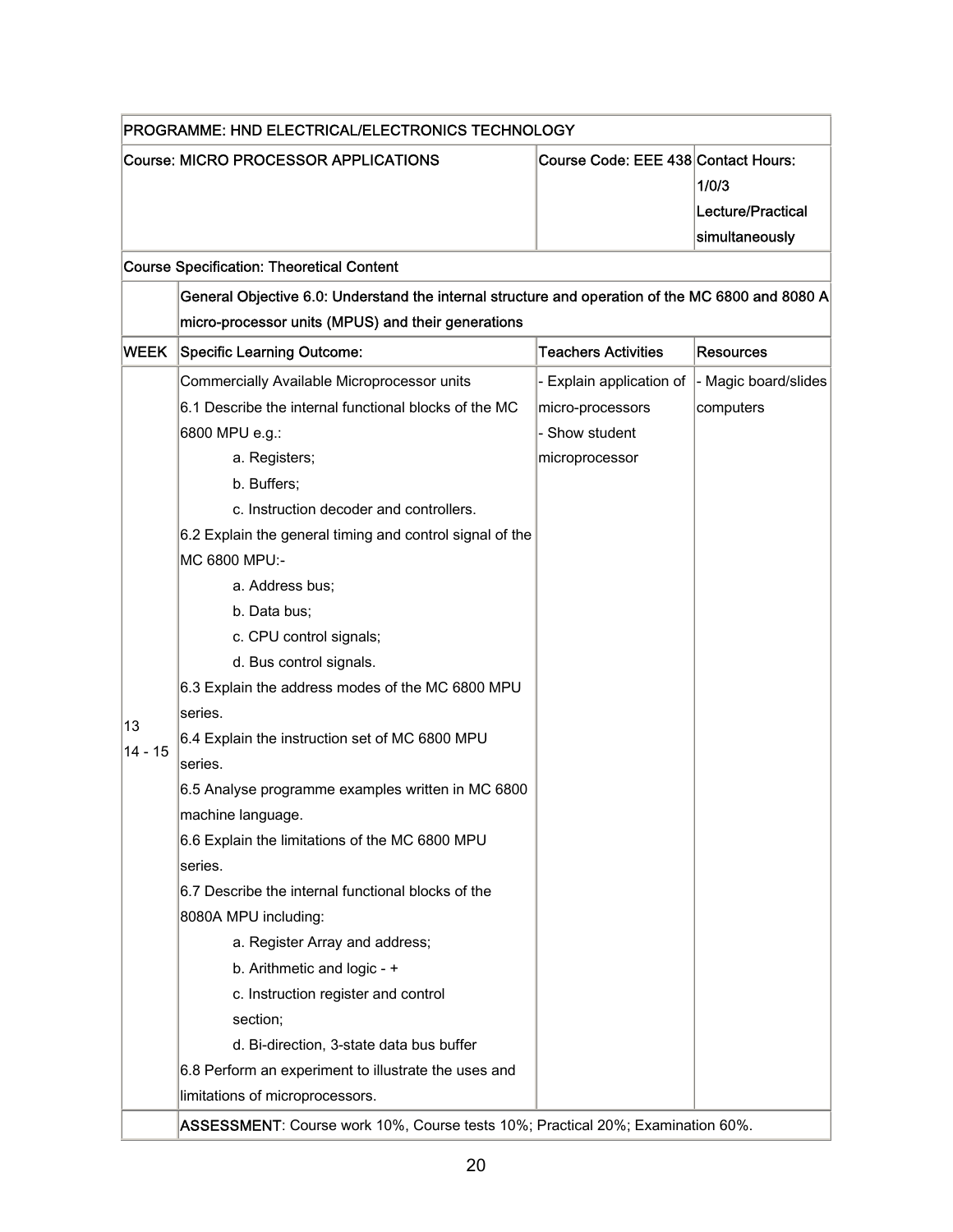## Introduction to Programming C++

<span id="page-22-0"></span>

| PROGRAMME: HND ELECTRICAL/ELECTRONICS TECHNOLOGY |                                                                                                       |                                |                                |
|--------------------------------------------------|-------------------------------------------------------------------------------------------------------|--------------------------------|--------------------------------|
|                                                  | Course: INTRODUCTION TO PROGRAMMING(C++)                                                              | Course Code: ICT 301           | <b>Contact Hours:</b><br>1/0/3 |
|                                                  | <b>Course Specification: Theoretical Content &amp; Practical Content</b>                              |                                |                                |
|                                                  | General Objective: The course is designed to enable the student to develop efficient, reliable object |                                |                                |
|                                                  | oriented program in C++ for engineering use.                                                          |                                |                                |
| <b>WEEK</b>                                      | <b>Specific Learning Outcomes:</b>                                                                    | <b>Teachers Activities</b>     | <b>Resources</b>               |
|                                                  | 1.1- Introducing Computer High level Languages                                                        | - Explain the need for         | - Magic                        |
|                                                  | 1.2 Explain the advantages of High Level                                                              | Computer High level            | board/Slides                   |
|                                                  | Languages.                                                                                            | Languages.                     |                                |
|                                                  | 1.3 Identify the differences between High level                                                       | - Demonstrate the use of       |                                |
| $1 - 2$                                          | and Low level Languages                                                                               | program development tools.     |                                |
|                                                  | 1.4 Explain some program development tools                                                            | - Explain the concept of       |                                |
|                                                  | such as flowchart, pseudo code etc.                                                                   | OOP.                           |                                |
|                                                  | 1.5 Draw flowcharts to explain the use of each                                                        |                                |                                |
|                                                  | symbol.                                                                                               |                                |                                |
|                                                  | 2.1 Introduction to Object Oriented Programming - Make student understand                             |                                | Magic board/slides             |
|                                                  | 2.2 Introduction to C and C++ Programming                                                             | the character set of C and     |                                |
|                                                  | Language                                                                                              | $C++$                          |                                |
|                                                  | 2.3 Explain the character set of C and C++                                                            | - Explain reserve words with   |                                |
|                                                  | 2.4 Define C and C++ reserved words.                                                                  | examples                       |                                |
| $3 - 4$                                          | 2.5 Explain some features of C++ such as:                                                             | - Assist students to           |                                |
|                                                  | Abstract data, types, input and output, the result, appreciate some features of                       |                                |                                |
|                                                  | reuse and extendibility which includes                                                                | $C++$                          |                                |
|                                                  | Inheritance, Header files, Late Binding, Inline                                                       | - Explain classes available in |                                |
|                                                  | specification and overloading.                                                                        | $C++$                          |                                |
|                                                  | 3.1 Explain classes in C++ such as: Referencing                                                       | Show the difference            | - Magic board                  |
|                                                  | classes and class members, structuring classes, between operator                                      |                                |                                |
| $5 - 6$                                          | Declaring Derived classes, Multiple Inheritance                                                       | overloading and function       |                                |
|                                                  | constructors and Destructors, static objects.                                                         | overloading.                   |                                |
|                                                  | 3.2 Explain overloading functions and operators:                                                      |                                |                                |
|                                                  | Operator overloading and function overloading.                                                        |                                |                                |
|                                                  | 4.1 Discuss Heirs Apparent and friends:                                                               | - Assist student to know the   | - Magic board/                 |
| 7                                                | Inheritance Vs friendship, specifications.                                                            | difference between             | Computers and                  |
|                                                  | 4.2 Solve some programming problem in C++                                                             | inheritance and friendship     | C++ compiler                   |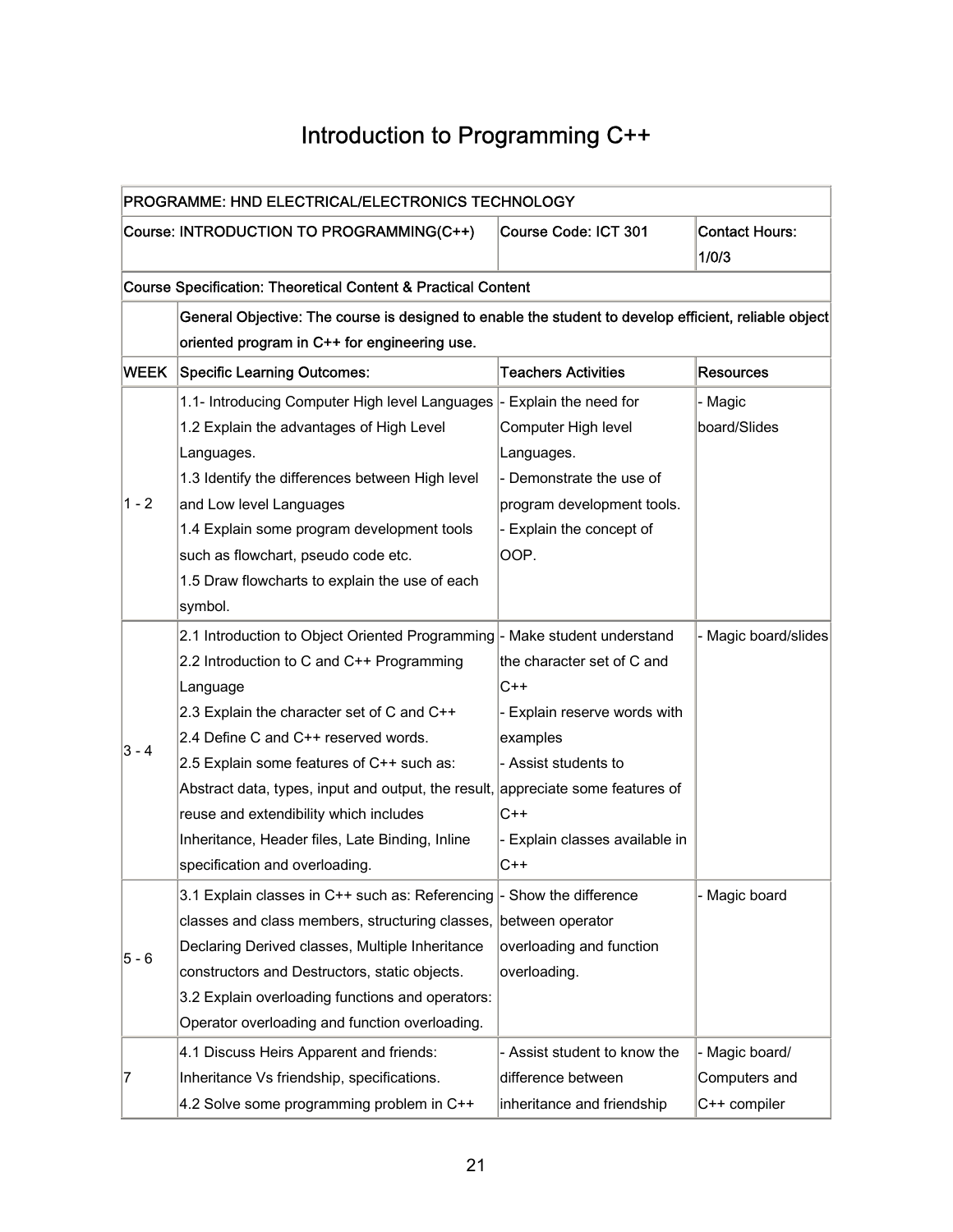| PROGRAMME: HND ELECTRICAL/ELECTRONICS TECHNOLOGY |                                                                                                       |                               |                       |
|--------------------------------------------------|-------------------------------------------------------------------------------------------------------|-------------------------------|-----------------------|
|                                                  | Course: INTRODUCTION TO PROGRAMMING(C++)                                                              | Course Code: ICT 301          | <b>Contact Hours:</b> |
|                                                  |                                                                                                       |                               | 1/0/3                 |
|                                                  | Course Specification: Theoretical Content & Practical Content                                         |                               |                       |
|                                                  | General Objective: The course is designed to enable the student to develop efficient, reliable object |                               |                       |
|                                                  | oriented program in C++ for engineering use.                                                          |                               |                       |
|                                                  | 5.1 Discuss interpolations in C++ (Polynomial                                                         | Explain protected access,     | - Magic board/        |
| 8                                                | fitting)                                                                                              | Derivative specification with | computers and C++     |
|                                                  |                                                                                                       | relevant examples.            | compilers.            |
|                                                  | 6.1 Describe statistical programs in C++                                                              | Design some problems to       |                       |
| $9 - 10$                                         | 6.2 Explain the terms correlation, moving                                                             | be solved using C++           |                       |
|                                                  | averages of a time series, chi-square test of                                                         |                               |                       |
|                                                  | independence.                                                                                         |                               |                       |
|                                                  | 7.1 Identify input and output statement                                                               | - Make student understand     |                       |
|                                                  | 7.2 Explain: Pseudo-Random Number                                                                     | interpolation in C++          |                       |
| $11 - 12$                                        | Generation and test such as: Random Number                                                            |                               |                       |
|                                                  | Generator, Normal variate, Randomness test                                                            |                               |                       |
|                                                  | and elementary simulation.                                                                            |                               |                       |
|                                                  | 8.1 Identify some applications of C++ such as:                                                        | - Teach student statistical   | - Magic board/        |
| 13                                               | Turbo C++ Graphics, Addressing the graphics                                                           | programs in C++ and explain   | computers and C++     |
|                                                  | screen, points, colours, lines, shapes, simple                                                        | to them correlation, moving   | compilers             |
|                                                  | Animation.                                                                                            | averages, chi-square.         |                       |
|                                                  | 9.1 Explain Rag tracing in C++ 9.2 Discuss Rag                                                        | - Use examples to explain     | - Magic board/        |
| 14-15                                            | tracing Application program strategy, Application random                                              |                               | computer and C++      |
|                                                  | with graphics, Application with an inside.                                                            |                               | compilers.            |
|                                                  | ASSESSMENT: Course work 10%; Course tests 10%; Practical 20%; Examination 60%.                        |                               |                       |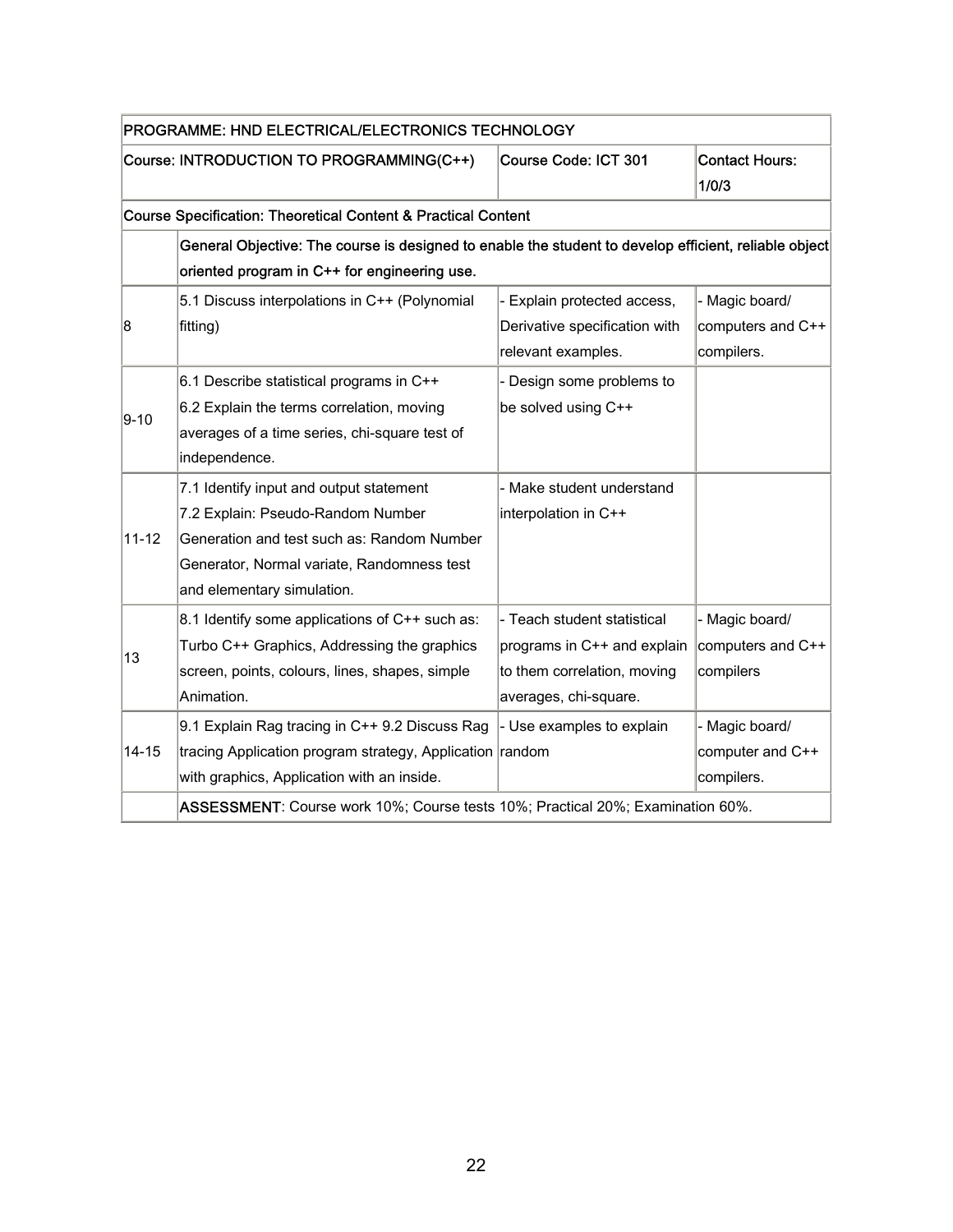## Computer Packages

<span id="page-24-0"></span>

| PROGRAMME: HND ELECTRICAL/ELECTRONICS TECHNOLOGY |                                                                                            |                                     |                      |  |  |
|--------------------------------------------------|--------------------------------------------------------------------------------------------|-------------------------------------|----------------------|--|--|
|                                                  | <b>Course: COMPUTER PACKAGES</b><br>Contact Hours: 2/0/3<br>Course Code: ICT 302           |                                     |                      |  |  |
|                                                  | <b>Course Specification: Theoretical Content &amp; Practical Content</b>                   |                                     |                      |  |  |
|                                                  | General Objective: To enhance participants skills in data base creation, storage and query |                                     |                      |  |  |
| <b>WEEK</b>                                      | <b>Specific Learning Outcomes:</b>                                                         | <b>Teachers Activities</b>          | Resources            |  |  |
|                                                  | 1.1 Discuss the meaning of data                                                            | - Illustrate with a file cabinet    | - LCD and screen     |  |  |
|                                                  | base, its advantages over manual                                                           | Show how students academic          |                      |  |  |
|                                                  | filing                                                                                     | records may be maintained on a data |                      |  |  |
|                                                  | 1.2 Introduce Data base concepts                                                           | base                                |                      |  |  |
|                                                  | and application                                                                            | - Show example with name for text   |                      |  |  |
|                                                  | 1.3 Introduce data types such as text,                                                     | salary for number, etc.             |                      |  |  |
| $1 - 2$                                          | memo, number, date/time OLE object $\vert$ - Count the alphabets in your name              |                                     |                      |  |  |
|                                                  | etc.                                                                                       | to determine number of spaces to    |                      |  |  |
|                                                  | 1.4 Specify the field size                                                                 | allow for storage.                  |                      |  |  |
|                                                  | 1.5 Discuss types of data base mgt.                                                        |                                     |                      |  |  |
|                                                  | Systems such as RDBMS, Network                                                             |                                     |                      |  |  |
|                                                  | and Hierarchical and appropriate                                                           |                                     |                      |  |  |
|                                                  | application.                                                                               |                                     |                      |  |  |
|                                                  | 2.1 Construct the data base                                                                | - Determine the name invoke the     | - Computer system    |  |  |
|                                                  | 2.2 Adding records to structure,                                                           | structure.                          | with a DBMS such as  |  |  |
|                                                  | querying modifying and deleting                                                            | - Use students records as example   | Access, Oracle,      |  |  |
|                                                  | records producing reports                                                                  | enter the records in the structure  | dBase, and Foxpro    |  |  |
| 3 - 4                                            | 2.3 Indexing and sorting                                                                   | query modify and produce typical    | - Computer - Printer |  |  |
|                                                  | 2.4 Record pointer and record                                                              | reports with the students.          |                      |  |  |
|                                                  | navigation buttons                                                                         | - Show practically how to index and |                      |  |  |
|                                                  |                                                                                            | sort a file in alphabetical order - |                      |  |  |
|                                                  |                                                                                            | Demonstrate on the computer.        |                      |  |  |
|                                                  | 3.1 Students project                                                                       | ⋅ Give an academic records          |                      |  |  |
|                                                  |                                                                                            | assignment to students.             |                      |  |  |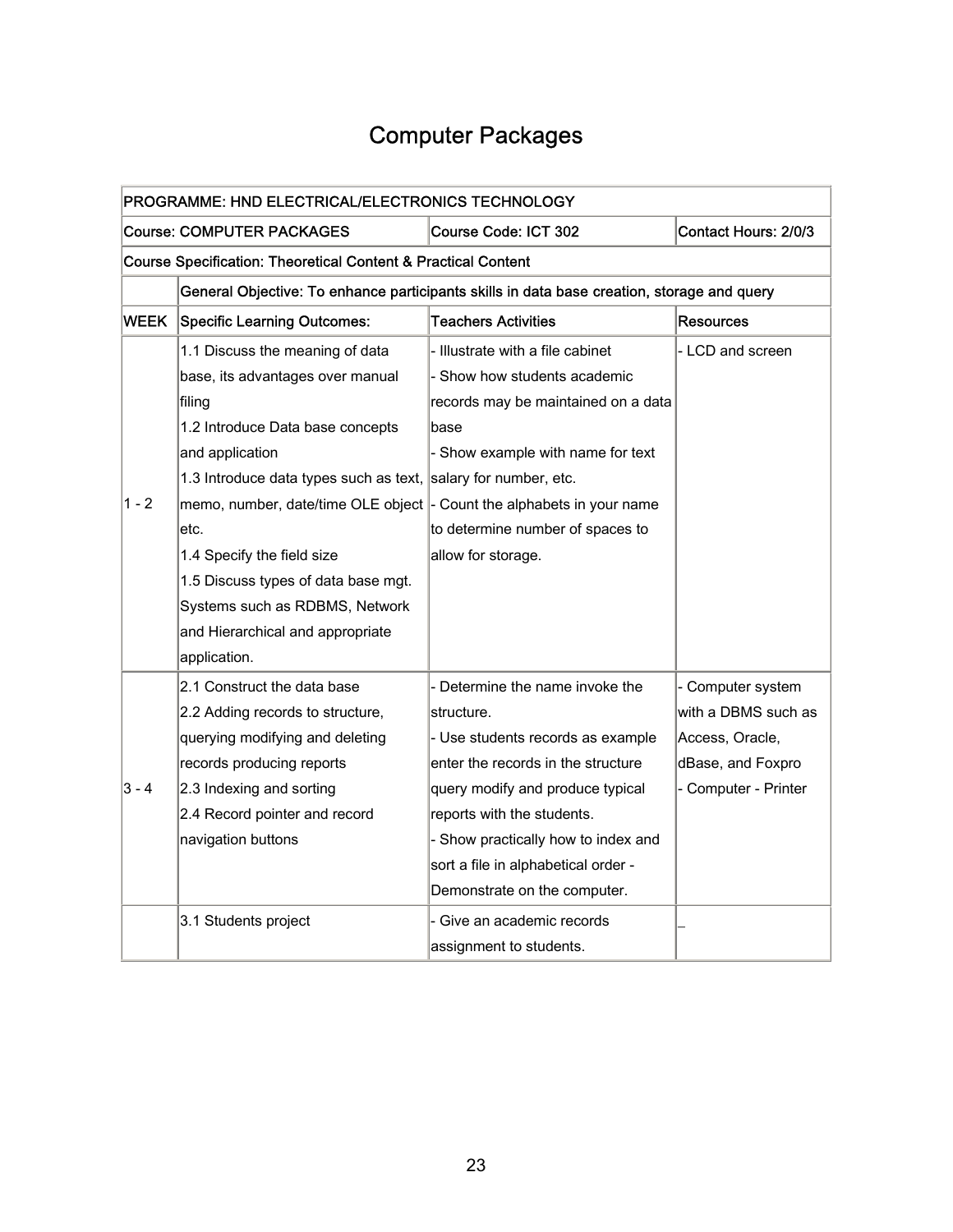| PROGRAMME: HND ELECTRICAL/ELECTRONICS TECHNOLOGY |                                                                                            |                                                               |                        |  |
|--------------------------------------------------|--------------------------------------------------------------------------------------------|---------------------------------------------------------------|------------------------|--|
|                                                  | <b>Course: COMPUTER PACKAGES</b>                                                           | Course Code: ICT 302                                          | Contact Hours: 2/0/3   |  |
|                                                  | <b>Course Specification: Theoretical Content &amp; Practical Content</b>                   |                                                               |                        |  |
|                                                  | General Objective: To enhance participants skills in data base creation, storage and query |                                                               |                        |  |
|                                                  | 4.1 State the merits of using                                                              | - Introduce the subject CAD & CAM                             | Magic Board and flip   |  |
|                                                  | <b>AutoCAD</b>                                                                             | and their relationship                                        | board                  |  |
|                                                  | 4.2 Display AutoCAD menu system                                                            | - Explain the advantages of the use                           | - Computer with SVGA   |  |
|                                                  | 4.3 Explain the various CAD systems                                                        | of CAD                                                        | monitor and torch pen. |  |
| 5 - 6                                            | available                                                                                  | - Show how to invoke AutoCAD and                              |                        |  |
|                                                  | 4.4 Define AutoCAD Co-ordinates                                                            | study menu with students                                      |                        |  |
|                                                  | 4.5 Specify AutoCAD Angles                                                                 | - Try typical small drawings with                             |                        |  |
|                                                  | 4.6 Specify points and distances                                                           | students.                                                     |                        |  |
|                                                  | using absolute methods and relative                                                        | - Show how layers are turned on and                           |                        |  |
|                                                  | coordinates using "@" sign, polar co-                                                      | off.                                                          |                        |  |
|                                                  | ordinates                                                                                  |                                                               |                        |  |
|                                                  | 5.1 Expanding & shrinking Area                                                             | Demonstrate OSNAP on the                                      | Magic Board and flip   |  |
|                                                  | 5.2 Identify Colours and Line types                                                        | AutoCAD menu using ENDPOINT                                   | board                  |  |
|                                                  | 5.3 Load line types                                                                        | etc.                                                          | - Computer with SVGA   |  |
| $7 - 8$                                          | 5.4 Set line-type scale factor                                                             | - Go to command line on the menu                              | monitor and torch pen  |  |
|                                                  | 5.5 Turn Layers on and off                                                                 | and issue the commands.                                       |                        |  |
|                                                  | 5.6 Explain how to Zoom the drawing                                                        |                                                               |                        |  |
|                                                  | 5.7 Explain how to Pan the drawing                                                         |                                                               |                        |  |
|                                                  | 5.8 Select an object.                                                                      |                                                               |                        |  |
|                                                  | 6.1 Demonstrate Object shape                                                               | - Request the student to under take a - Computer system       |                        |  |
|                                                  | (OSNAP)                                                                                    | practice CAD project for evaluation of with LCD Projector and |                        |  |
| 9                                                | 6.2 Issue commands including Line,                                                         | transfer of skill.                                            | screen.                |  |
|                                                  | Circle, DONUT, ARCS, SOLID                                                                 | - A practical project.                                        |                        |  |
|                                                  | Polyline, Pline                                                                            |                                                               |                        |  |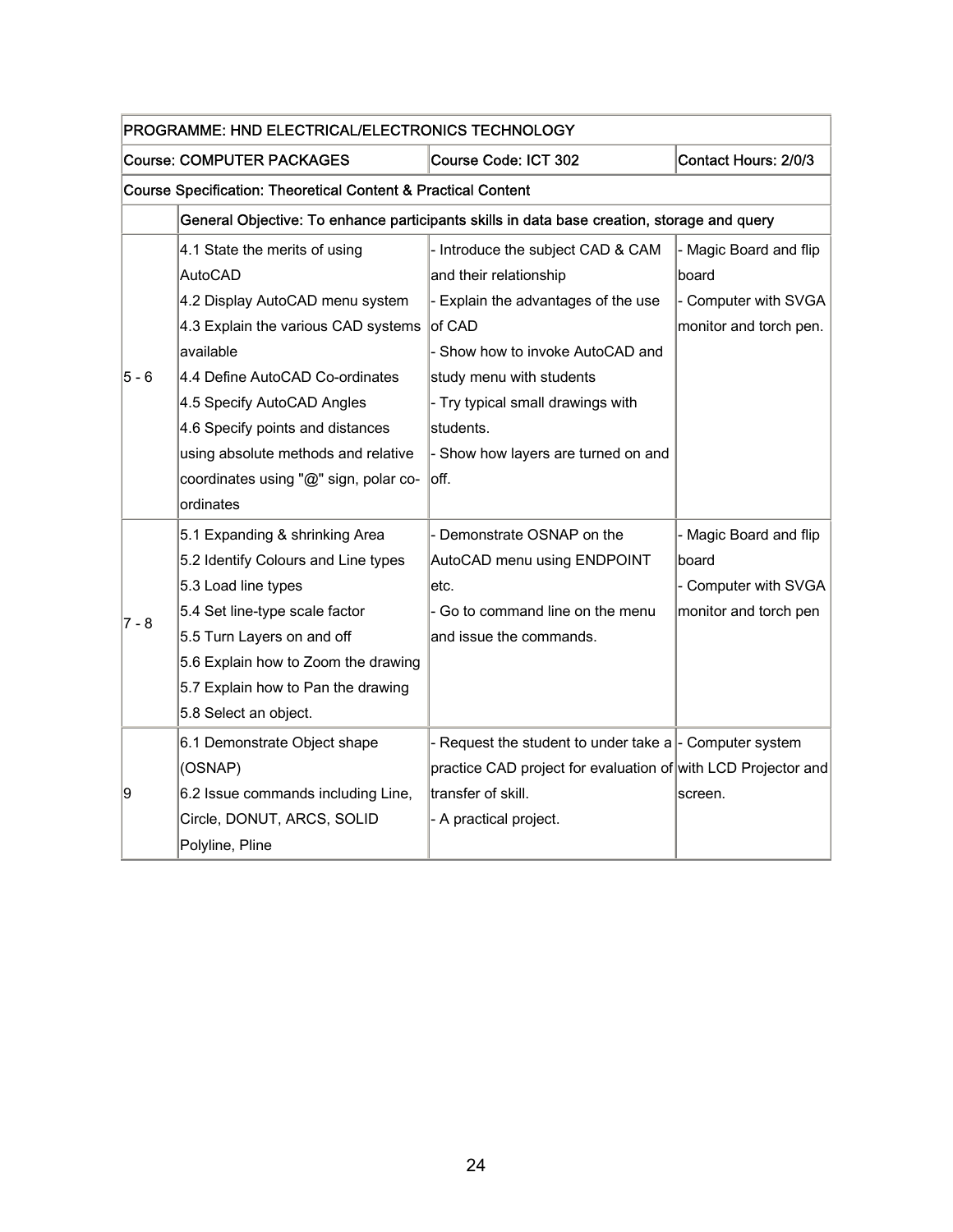| PROGRAMME: HND ELECTRICAL/ELECTRONICS TECHNOLOGY |                                                                                                                                                                                                                                                                                                                                                                                                                                                                                         |                                                                                                                                                                                                             |                                                                                                                                                   |  |  |
|--------------------------------------------------|-----------------------------------------------------------------------------------------------------------------------------------------------------------------------------------------------------------------------------------------------------------------------------------------------------------------------------------------------------------------------------------------------------------------------------------------------------------------------------------------|-------------------------------------------------------------------------------------------------------------------------------------------------------------------------------------------------------------|---------------------------------------------------------------------------------------------------------------------------------------------------|--|--|
|                                                  | <b>Course: COMPUTER PACKAGES</b><br>Course Code: ICT 302<br>Contact Hours: 2/0/3                                                                                                                                                                                                                                                                                                                                                                                                        |                                                                                                                                                                                                             |                                                                                                                                                   |  |  |
|                                                  | <b>Course Specification: Theoretical Content &amp; Practical Content</b>                                                                                                                                                                                                                                                                                                                                                                                                                |                                                                                                                                                                                                             |                                                                                                                                                   |  |  |
|                                                  | General Objective: To enhance participants skills in data base creation, storage and query                                                                                                                                                                                                                                                                                                                                                                                              |                                                                                                                                                                                                             |                                                                                                                                                   |  |  |
| $10 - 11$                                        | 7.1 Discuss the relevance of computer<br>Graphics to the course of study.<br>7.2 Identify relevant graphical devices<br>(INPUT, OUTPUT, STORAGE and<br>PROCESSING)<br>7.3 Differentiate among many relevant<br>input devices<br>7.4 State the advantages and<br>disadvantage of graphical input devices<br>7.5 Differentiate among graphical output<br>devices.<br>7.6 State the advantages and<br>disadvantages of graphical output<br>devices.<br>7.7 Discuss the trends in graphical | - Use questions and answer to<br>discuss generations of output<br>and processing devices.<br>- Go through each of the<br>algorithms and draw flow chart<br>of such algorithm use pseudo<br>code to explain. | - Computer system<br>that has graphical<br>language package<br>installed in it.<br>- LCD projector and<br>screen.<br>- Magic board,<br>digitizer. |  |  |
|                                                  | storage devices.<br>7.8 Discuss the processing power of<br>processors used for computer Graphics.                                                                                                                                                                                                                                                                                                                                                                                       |                                                                                                                                                                                                             |                                                                                                                                                   |  |  |
| 12 - 13                                          | 8.1 Discuss mathematical algorithms used  - Demonstrate the procedures<br>for 2-D and 3-D objects.<br>8.2 Explain 3-D graphics pipeline<br>8.3 Explain clipping<br>8.4 Explain projection<br>8.5 Discuss arbitrary viewing<br>8.6 Explain hidden surface removal and<br>shading                                                                                                                                                                                                         | used in clipping, projection,<br>hidden surface and shading.                                                                                                                                                |                                                                                                                                                   |  |  |
| 14                                               | 9.1 Demonstrate how 2 - D and 3 - D<br>objects are represented in the language<br>(package)<br>9.2 Use computer program to implement $3$ - Demonstrate the different<br>- D graphics pipeline, clipping, projection<br>arbitrary viewing hidden surface removal<br>and shading.                                                                                                                                                                                                         | - Give class assignment to<br>students to produce simple 3-D<br>objects.<br>procedure<br>a. Clipping<br>b. Projection<br>etc.                                                                               |                                                                                                                                                   |  |  |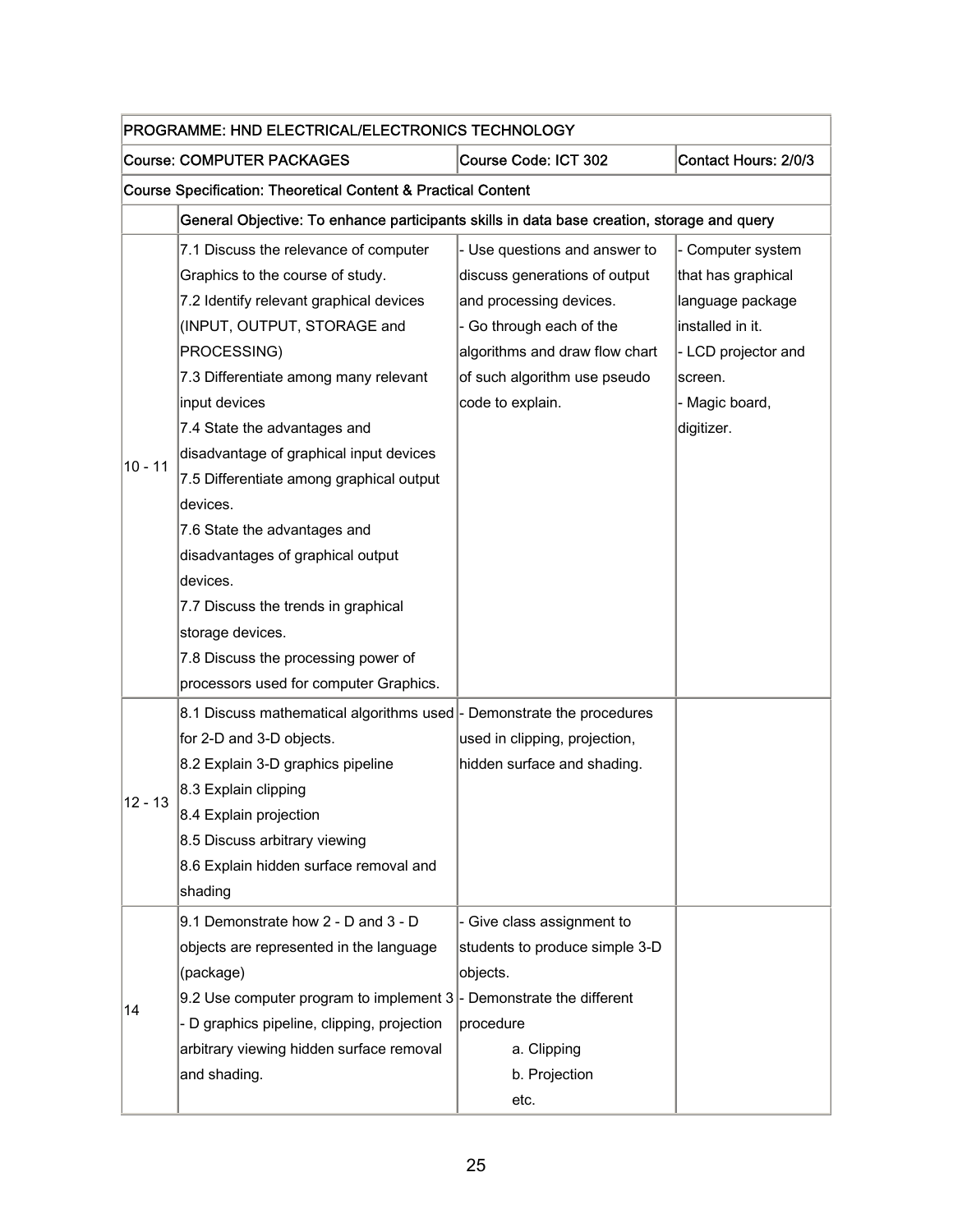| PROGRAMME: HND ELECTRICAL/ELECTRONICS TECHNOLOGY              |                                                                                            |                                |  |  |  |
|---------------------------------------------------------------|--------------------------------------------------------------------------------------------|--------------------------------|--|--|--|
|                                                               | Contact Hours: 2/0/3<br>Course: COMPUTER PACKAGES<br>Course Code: ICT 302                  |                                |  |  |  |
| Course Specification: Theoretical Content & Practical Content |                                                                                            |                                |  |  |  |
|                                                               | General Objective: To enhance participants skills in data base creation, storage and query |                                |  |  |  |
|                                                               | 10.1 Discuss parametric blending                                                           | - Demonstrate parametric       |  |  |  |
|                                                               | techniques                                                                                 | blending techniques            |  |  |  |
| 15                                                            | 10.2 Model physical and articulated                                                        | - Give project to student to   |  |  |  |
|                                                               | objects.                                                                                   | model physical and articulated |  |  |  |
|                                                               |                                                                                            | objects.                       |  |  |  |
|                                                               | ASSESSMENT: Course work 10%; Course test 10%; Practical 20%; Examination 60%.              |                                |  |  |  |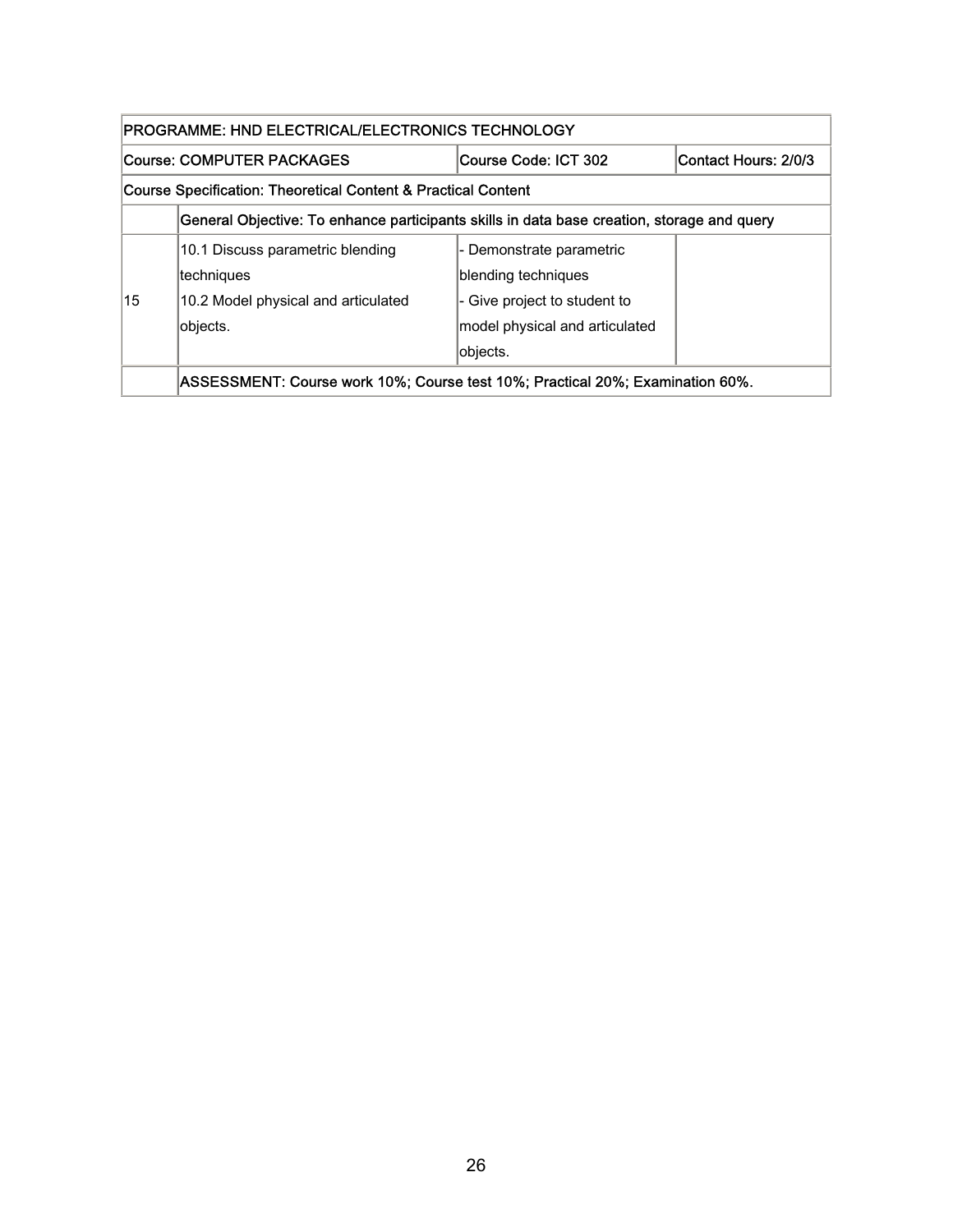## Computer Hardware Maintenance and Repairs

<span id="page-28-0"></span>

| PROGRAMME: HND ELECTRICAL/ELECTRONICS TECHNOLOGY |                                                                                                |                              |                          |  |  |
|--------------------------------------------------|------------------------------------------------------------------------------------------------|------------------------------|--------------------------|--|--|
|                                                  | <b>Course: COMPUTER HARDWARE MAINTENANCE</b><br>Contact Hours: 1/0/2.<br>Course Code: EEE 447  |                              |                          |  |  |
| <b>AND REPAIRS</b>                               |                                                                                                |                              |                          |  |  |
|                                                  | Course Specification: Theoretical Content & Practical Content                                  |                              |                          |  |  |
|                                                  | General Objective 1.0: Students should be able to diagnose and repair a faulty computer system |                              |                          |  |  |
| WEEK                                             | <b>Specific Learning Outcome:</b>                                                              | <b>Teachers Activities</b>   | <b>Resources</b>         |  |  |
|                                                  | 1.1 Describe Computer hardware component                                                       | - Teach students different   | - Dismantled computer    |  |  |
|                                                  | 1.2 List some input and output devices                                                         | parts of the computer        | unit                     |  |  |
|                                                  | 1.3 Describe the functions of the I-O units                                                    | - Show the students the      | - Screw Drivers of       |  |  |
|                                                  | 1.4 Describe the structure and functions of                                                    | physical components          | different sizes          |  |  |
|                                                  | <b>CPU</b>                                                                                     | - Give typical examples of   | - Digital multimeter     |  |  |
| 1 - 3                                            | 1.5 List some auxiliary units                                                                  | each component part          | - Soldering iron/gm      |  |  |
|                                                  | 1.6 Describe the functions of the auxiliary                                                    | - Explain the basic          | - Soldering lead         |  |  |
|                                                  | units                                                                                          | configuration using          | - Lead removal, Sunction |  |  |
|                                                  | 1.7 Define bits, bytes, words and characters                                                   | diagrammatic illustrations.  | pump                     |  |  |
|                                                  |                                                                                                |                              | - Magnifying lens.       |  |  |
|                                                  | General Objective 2.0: Identify Basic Modules inside the PC                                    |                              |                          |  |  |
| <b>WEEK</b>                                      | <b>Specific Learning Outcome:</b>                                                              | <b>Teachers Activities</b>   | <b>Resources</b>         |  |  |
|                                                  | 2.1 Name all the components on the                                                             | - Give the students hints to |                          |  |  |
|                                                  | motherboard s                                                                                  | recognize the physical       |                          |  |  |
|                                                  | 2.2 Identify the ditmfferent interface cards                                                   | components                   |                          |  |  |
|                                                  | (1/O, NIC etc.)                                                                                | - Remind students of         |                          |  |  |
|                                                  | 2.3 Recognise Power Units                                                                      | caution when handling the    |                          |  |  |
|                                                  | 2.4 Differentiate internal connecting cables                                                   | monitor                      |                          |  |  |
|                                                  | 2.5 Identify different storage devices (FDD,                                                   | - Ask students a few         |                          |  |  |
| 4 - 6                                            | HDD, CD-ROM)                                                                                   | questions to be answered     |                          |  |  |
|                                                  | 2.6 Identify component parts of the monitor                                                    | verbally                     |                          |  |  |
|                                                  | and printer                                                                                    | - Explain the special        |                          |  |  |
|                                                  | 2.7 Recognise BIOS and CMOS CHIPS                                                              | features of each.            |                          |  |  |
|                                                  | 2.8 Identify Basic maintenance/Repair Tools;                                                   | - Raise each tool up for the |                          |  |  |
|                                                  | Screw drivers, Testers, Digital multimeters,                                                   | students to see (may also    |                          |  |  |
|                                                  | Soldering iron/gun Zinc/lead remover,                                                          | be passed round the          |                          |  |  |
|                                                  | Magnifying lens etc.                                                                           | students)                    |                          |  |  |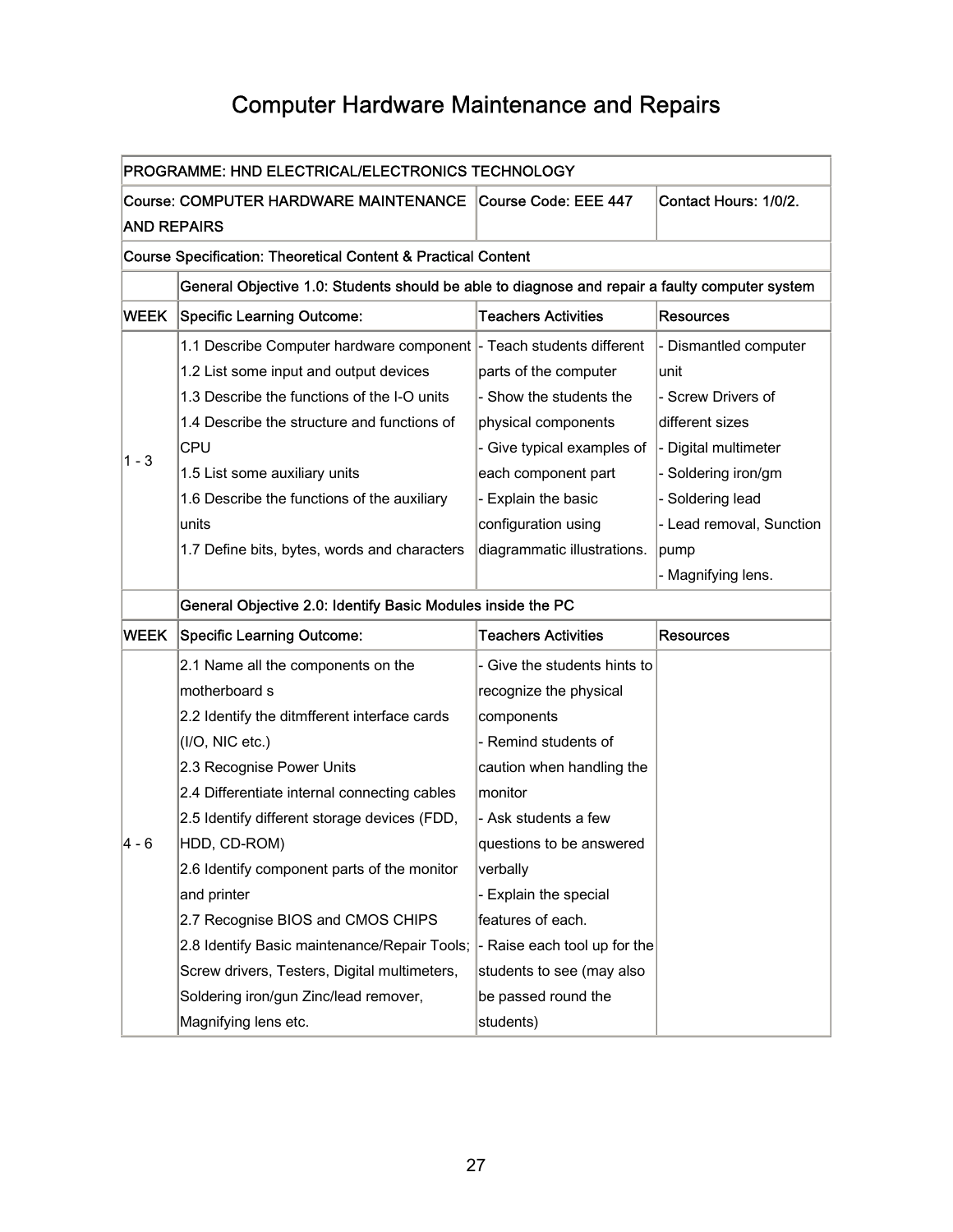| PROGRAMME: HND ELECTRICAL/ELECTRONICS TECHNOLOGY                               |                                                               |                                                   |                             |  |
|--------------------------------------------------------------------------------|---------------------------------------------------------------|---------------------------------------------------|-----------------------------|--|
| Course: COMPUTER HARDWARE MAINTENANCE                                          |                                                               | Course Code: EEE 447                              | Contact Hours: 1/0/2.       |  |
| <b>AND REPAIRS</b>                                                             |                                                               |                                                   |                             |  |
| <b>Course Specification: Theoretical Content &amp; Practical Content</b>       |                                                               |                                                   |                             |  |
|                                                                                | General Objective 3.0: Diagnosing and Trouble - shooting      |                                                   |                             |  |
| <b>WEEK</b>                                                                    | <b>Specific Learning Outcome:</b>                             | <b>Teachers Activities</b>                        | <b>Resources</b>            |  |
|                                                                                | 3.1 Explain how to diagnose common faults                     | Explain the workins of                            | - Faulty Computer           |  |
|                                                                                | 3.2 Understand how to troubleshoot common each tool and how a |                                                   | system/component            |  |
|                                                                                | modules for system malfunctions and                           | student can use it.                               |                             |  |
|                                                                                | symptoms relating to common problems.                         | - Give students practical                         |                             |  |
| $7 - 8$                                                                        | 3.3 Identify common symptoms and                              | questions to use each tool.                       |                             |  |
|                                                                                | problems associated with each module                          | Introduce some faults in                          |                             |  |
| 9                                                                              | 3.4 Explain how to troubleshoot and isolate                   | a computer for the                                |                             |  |
|                                                                                | problems.                                                     | students to diagnose and                          |                             |  |
|                                                                                | 3.5 Understand how to solder                                  | isolate.                                          |                             |  |
|                                                                                | 3.6 Identify basic procedures for adding and                  | - Assist the students to                          |                             |  |
|                                                                                | removing replaceable modules.                                 | achieve above.                                    |                             |  |
| General Objective 4.0: Understand Safety and Preventive maintenance Procedures |                                                               |                                                   |                             |  |
| <b>WEEK</b>                                                                    | <b>Specific Learning Outcome:</b>                             | <b>Teachers Activities</b>                        | <b>Resources</b>            |  |
|                                                                                | 4.1 Identify procedures and devices for                       | - Teach students to use                           | - Computer software utility |  |
|                                                                                | protection against environmental hazards:                     | soldering iron, multimeters, e.g. Norton utility. |                             |  |
|                                                                                | power suppliers, laser devices, high - voltage                | magnifying lens and                               |                             |  |
|                                                                                | equipment CRT.                                                | sunction pump.                                    |                             |  |
|                                                                                | 4.2 Recognise components/items that                           | - Lead students to couple                         |                             |  |
|                                                                                | require special disposal procedures that                      | and uncouple components.                          |                             |  |
|                                                                                | comply with environmental guidelines:                         | - Lead students to                                |                             |  |
|                                                                                | 10 - 12 Batteries, Toner kits/catridges, chemical             | appreciate safety                                 |                             |  |
|                                                                                | solvents, CRTs.                                               | procedures.                                       |                             |  |
|                                                                                | 4.3 Identify electrostatic discharge (ESD)                    | - Teach student the impact                        |                             |  |
|                                                                                | precautions and procedures                                    | of environmental hazarads                         |                             |  |
|                                                                                | 4.4 Use ESD precautions and protection                        | e.g. CRT affecting                                |                             |  |
|                                                                                | devices                                                       | eyesight.                                         |                             |  |
|                                                                                | 4.5 State steps and procedures for                            |                                                   |                             |  |
|                                                                                | preventive maintenance.                                       |                                                   |                             |  |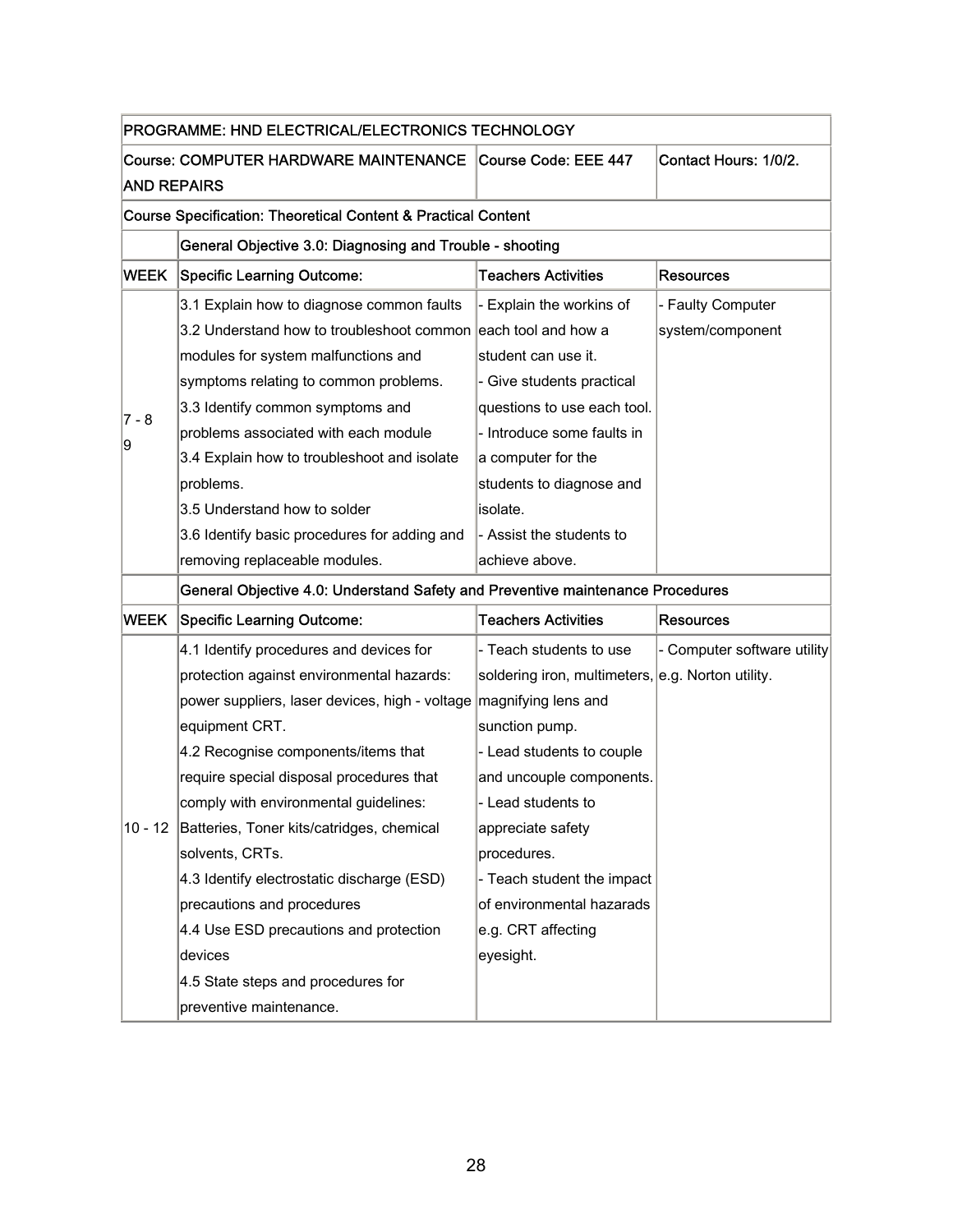| PROGRAMME: HND ELECTRICAL/ELECTRONICS TECHNOLOGY              |                                                                               |                              |                       |  |
|---------------------------------------------------------------|-------------------------------------------------------------------------------|------------------------------|-----------------------|--|
|                                                               | Course: COMPUTER HARDWARE MAINTENANCE                                         | Course Code: EEE 447         | Contact Hours: 1/0/2. |  |
| <b>AND REPAIRS</b>                                            |                                                                               |                              |                       |  |
| Course Specification: Theoretical Content & Practical Content |                                                                               |                              |                       |  |
|                                                               | General Objective 5.0: Identify Software Maintenance Procedures               |                              |                       |  |
| WEEK                                                          | <b>Specific Learning Outcome:</b>                                             | Teachers Activities          | Resources             |  |
|                                                               | 5.1 Demonstrate how to configure hard disks  -                                | Carry out configuration      |                       |  |
|                                                               | and software                                                                  | steps for the student to     |                       |  |
|                                                               | 5.2 Install hard disks and software                                           | follow                       |                       |  |
|                                                               | 5.3 Identify the purpose of CMOS                                              | - Lead student in installing |                       |  |
| $13 - 15$                                                     | 5.4 Identify what CMOS contains                                               | software.                    |                       |  |
|                                                               | 5.5 Understand how to change the basic                                        | - Use software utility to    |                       |  |
|                                                               | parameters of CMOS.                                                           | demonstrate to student.      |                       |  |
|                                                               |                                                                               | - Show student how to        |                       |  |
|                                                               |                                                                               | enter into set-up.           |                       |  |
|                                                               |                                                                               | - Teach student to modify.   |                       |  |
|                                                               | ASSESSMENT: Course work 10%; Course test 10%; Practical 20%; Examination 60%. |                              |                       |  |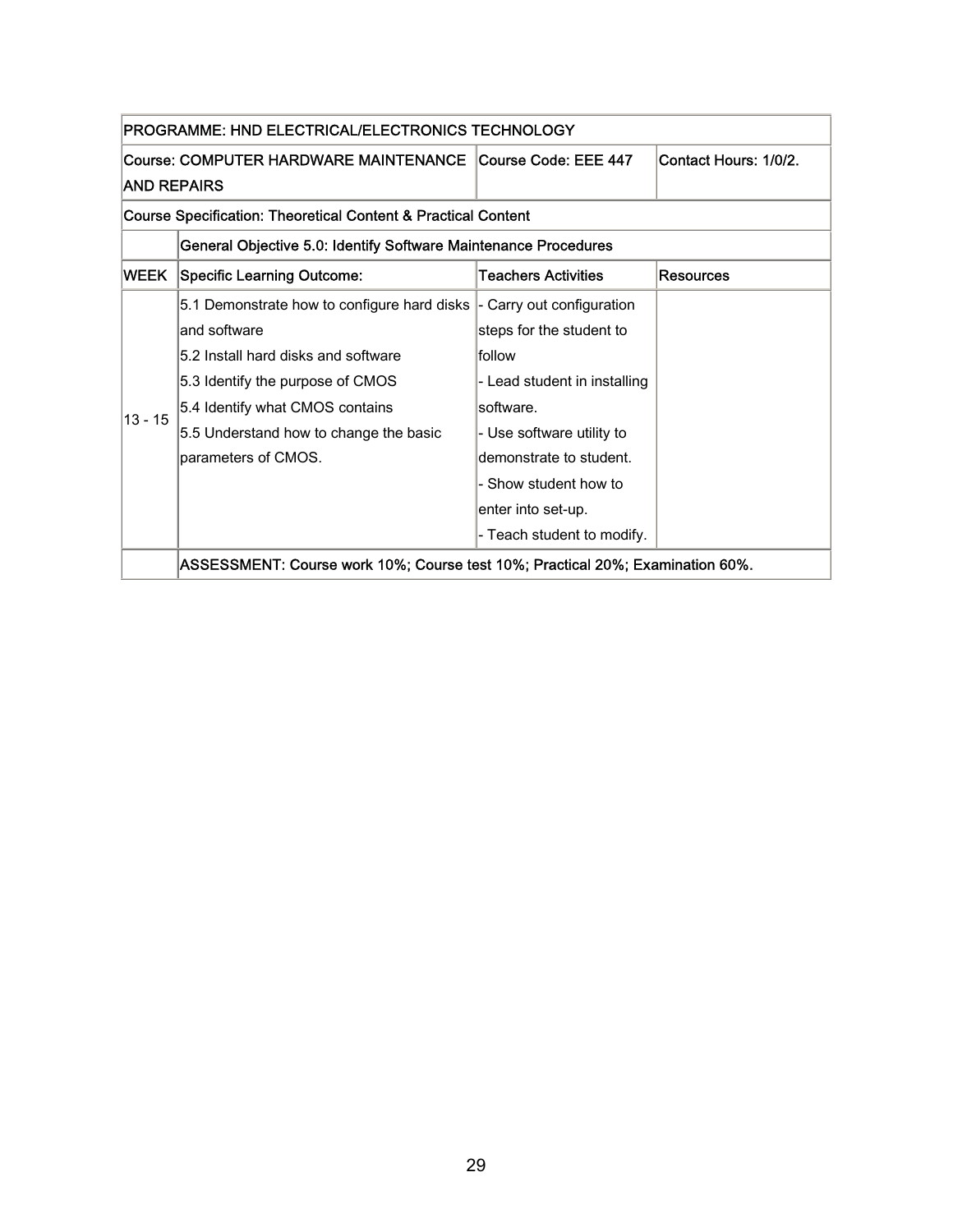## Data Communication and Networking

<span id="page-31-0"></span>

| PROGRAMME: HND ELECTRICAL/ELECTRONICS TECHNOLOGY |                                                                          |                                |                                |  |
|--------------------------------------------------|--------------------------------------------------------------------------|--------------------------------|--------------------------------|--|
|                                                  | <b>Course: DATA COMMUNICATION AND NETWORKING</b>                         | <b>Course Code: ICT</b><br>321 | <b>Contact Hours:</b><br>1/0/2 |  |
|                                                  | <b>Course Specification: Theoretical Content &amp; Practical Content</b> |                                |                                |  |
|                                                  | General Objective 1.0: Understand the definition of Data communication   |                                |                                |  |
| <b>WEEK</b>                                      | Specific Learning Outcome:                                               | <b>Teachers Activities</b>     | <b>Resources</b>               |  |
|                                                  | 1.1 Define data communication                                            | Questions and                  | - PC with                      |  |
|                                                  | 1.2 Explain the need for communication between machines                  | lanswers                       | Network can aid                |  |
|                                                  | 1.3 Know the various equipment used in data (Computer)                   | - Teacher should               | modem with                     |  |
|                                                  | communications.                                                          | show equipment                 | telephone a                    |  |
|                                                  | 1.4 Identify equipment used in Computer communications.                  | used in Computer               | microwave link                 |  |
|                                                  | 1.5 Explain the functions of on-line equipment. Interactive              | communication.                 | - A 10 port hub.               |  |
|                                                  | processing terminals                                                     | <b>Explain the</b>             |                                |  |
| 1                                                | 1.6 Explain the functions of indirect equipment.                         | functions of other             |                                |  |
|                                                  | a. Line controller, line drivers                                         | equipment: Network             |                                |  |
|                                                  | b. Data sets (modems, digital services                                   | monitoring device              |                                |  |
|                                                  | units).                                                                  | diagnostic and                 |                                |  |
|                                                  | c. Traffic clustering devices: Multiplexers,                             | testing equipment.             |                                |  |
|                                                  | concentrators                                                            |                                |                                |  |
|                                                  | d. Network control, front end-processors,                                |                                |                                |  |
|                                                  | Network modes.                                                           |                                |                                |  |
|                                                  | General Objective 2.0: Understand Modulation Techniques                  |                                |                                |  |
| <b>WEEK</b>                                      | Specific Learning Outcome:                                               | <b>Teachers Activities</b>     | Resources                      |  |
|                                                  | 2.1 Describe the different types of modulation: Amplitude,               | - Illustrate with              |                                |  |
|                                                  | frequency and phase. Understand the principles of                        | diagrams                       |                                |  |
|                                                  | multiplexing.                                                            | - Calculate the cost           |                                |  |
|                                                  | 2.2 Define multiplexers                                                  | effectiveness of               |                                |  |
|                                                  | 2.3 Explain frequency division multiplexing, time division               | multiplexers.                  |                                |  |
|                                                  | and statistical multiplexing.                                            | Questions and                  |                                |  |
| 2                                                | 2.4 Define a concentrator                                                | answers                        |                                |  |
|                                                  | 2.5 Differentiate between a multiplexer and concentrators.               | - Illustrate with dual         |                                |  |
|                                                  | Know the different transmission modes.                                   | carriage for full              |                                |  |
|                                                  | 2.6 Explain the differences between simplex, half duplex                 | duplex one way for             |                                |  |
|                                                  | and full duplex transmission.                                            | simplex etc.                   |                                |  |
|                                                  | 2.7 Define synchronous and asynchronous transmissions.                   |                                |                                |  |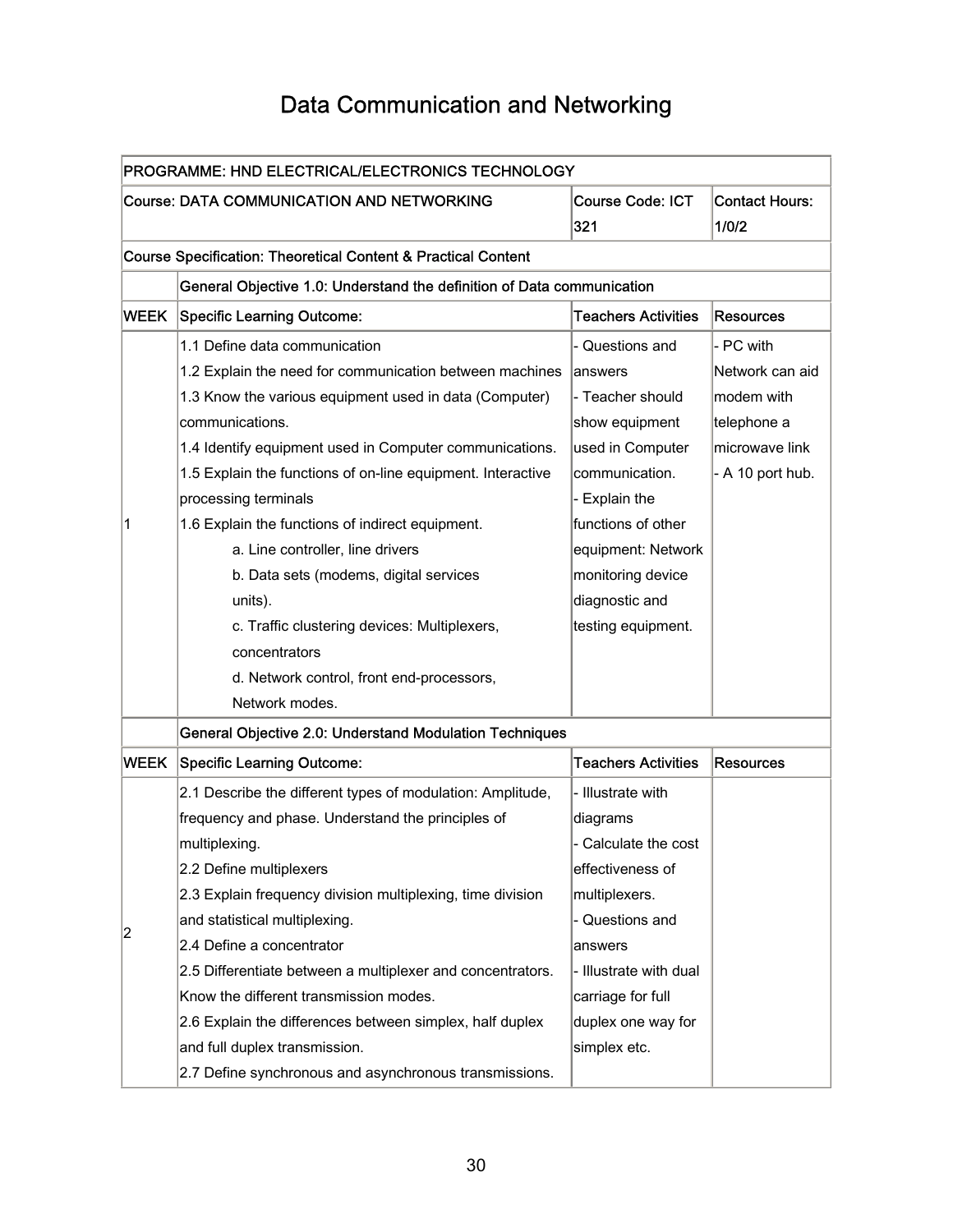| PROGRAMME: HND ELECTRICAL/ELECTRONICS TECHNOLOGY |                                                                          |                                 |                       |  |
|--------------------------------------------------|--------------------------------------------------------------------------|---------------------------------|-----------------------|--|
| <b>Course: DATA COMMUNICATION AND</b>            |                                                                          | Course Code: ICT 321            | <b>Contact Hours:</b> |  |
| <b>NETWORKING</b>                                |                                                                          |                                 | 1/0/2                 |  |
|                                                  | <b>Course Specification: Theoretical Content &amp; Practical Content</b> |                                 |                       |  |
|                                                  | General Objective 3.0: Know the various forms of line organisation.      |                                 |                       |  |
| <b>WEEK</b>                                      | <b>Specific Learning Outcome:</b>                                        | <b>Teachers Activities</b>      | <b>Resources</b>      |  |
|                                                  | 3.1 Define line organisation                                             | Explain the differences         | - PC equipped with    |  |
| 3                                                | 3.2 Define point - to - point, multi-point and                           | between item 1 and item 2.      | explorer e.g.         |  |
|                                                  | multi-drop organisations know the major                                  | - Give example with procom,     | nescape Navigator.    |  |
|                                                  | communication software.                                                  | internet explorer, nescape      |                       |  |
|                                                  | 3.3 Define a communication software                                      | navigator.                      |                       |  |
|                                                  | 3.4 Explain the functions of the various                                 |                                 |                       |  |
|                                                  | communication software. Application                                      |                                 |                       |  |
|                                                  | programmes performance software                                          |                                 |                       |  |
|                                                  | teleprocessing software line control software.                           |                                 |                       |  |
|                                                  | General Objective 4.0: Understand the concept of computer Network.       |                                 |                       |  |
| <b>WEEK</b>                                      | <b>Specific Learning Outcome:</b>                                        | <b>Teachers Activities</b>      | <b>Resources</b>      |  |
|                                                  | 4.1 Define a Network                                                     | - Question and answers          | - Different types of  |  |
|                                                  | 4.2 Evolution of Network                                                 | - Teacher should explain        | cables.               |  |
|                                                  | 4.3 Computer Technologies modems,                                        | evolution of networks from      |                       |  |
| 4                                                | multiplexers, computer systems, concentrators                            | Multi user operating systems to |                       |  |
|                                                  | letc.                                                                    | infrared waves.                 |                       |  |
|                                                  | 4.4 Carriers (companies that provide Network                             | - Show students different types |                       |  |
|                                                  | facilities e.g. NITEL and other ISPs)                                    | of channels such twisted pair,  |                       |  |
|                                                  | 4.5 Message transmission.                                                | coaxial, fiber optics.          |                       |  |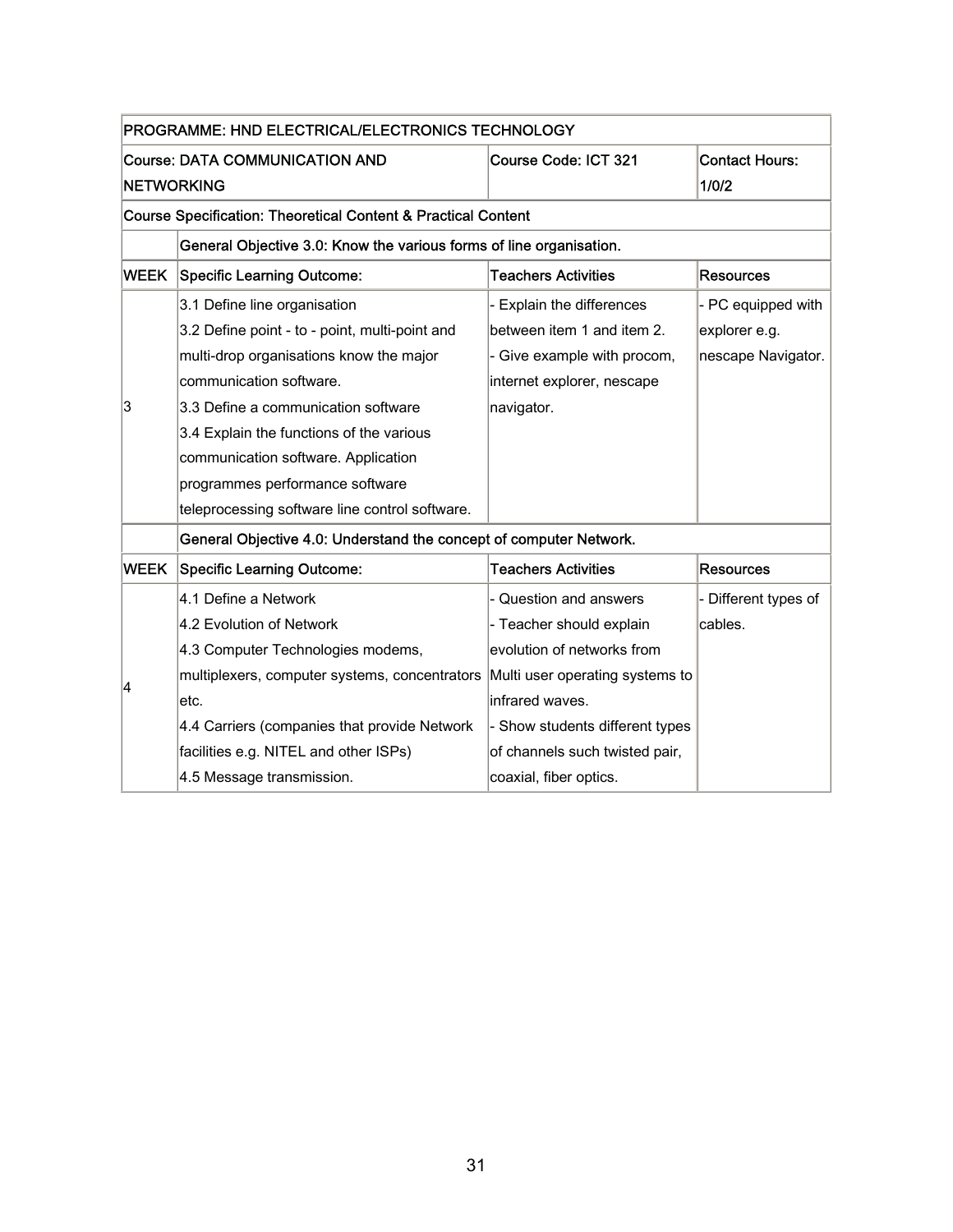| PROGRAMME: HND ELECTRICAL/ELECTRONICS TECHNOLOGY |                                                                                        |                                  |                  |  |
|--------------------------------------------------|----------------------------------------------------------------------------------------|----------------------------------|------------------|--|
|                                                  | <b>Course: DATA COMMUNICATION AND</b><br>Course Code: ICT 321<br><b>Contact Hours:</b> |                                  |                  |  |
| <b>NETWORKING</b>                                |                                                                                        |                                  | 1/0/2            |  |
|                                                  | <b>Course Specification: Theoretical Content &amp; Practical Content</b>               |                                  |                  |  |
|                                                  | General Objective 5.0 Explain different types of Network Organisation                  |                                  |                  |  |
| WEEK                                             | Specific Learning Outcome:                                                             | <b>Teachers Activities</b>       | <b>Resources</b> |  |
|                                                  | 5.1 Technological arrangement                                                          | - Teacher should use computer    | - Drawing Paper  |  |
|                                                  | a. Peer to peer                                                                        | to demonstrate.                  |                  |  |
|                                                  | b. Client server                                                                       | - Use Diagrams to illustrate the |                  |  |
|                                                  | 5.2 Administrative arrangement                                                         | various Network Topology         |                  |  |
|                                                  | a. Centralized systems (i.e.                                                           |                                  |                  |  |
|                                                  | server based).                                                                         |                                  |                  |  |
|                                                  | b. Distributed systems                                                                 |                                  |                  |  |
|                                                  | c. Collaborative systems.                                                              |                                  |                  |  |
|                                                  | 5.3 Geographical arrangement                                                           |                                  |                  |  |
|                                                  | a. Local Area Network (LANS)                                                           |                                  |                  |  |
|                                                  | b. Metropolitan Area network                                                           |                                  |                  |  |
|                                                  | (MANs)                                                                                 |                                  |                  |  |
| 5                                                | c. Wide Area Network (MANS)                                                            |                                  |                  |  |
|                                                  | d. Terrestrial network.                                                                |                                  |                  |  |
|                                                  | 5.4 Network Topologies for LANs                                                        |                                  |                  |  |
|                                                  | a. Star                                                                                |                                  |                  |  |
|                                                  | b. Token ring                                                                          |                                  |                  |  |
|                                                  | c. Bus                                                                                 |                                  |                  |  |
|                                                  | 5.5 Explain specific Network                                                           |                                  |                  |  |
|                                                  | a. OSI Model                                                                           |                                  |                  |  |
|                                                  | b. ARPANET                                                                             |                                  |                  |  |
|                                                  | c. SNA - System network                                                                |                                  |                  |  |
|                                                  | architecture                                                                           |                                  |                  |  |
|                                                  | d. DNA - Digital network                                                               |                                  |                  |  |
|                                                  | architecture                                                                           |                                  |                  |  |
|                                                  | e. ARCNET.                                                                             |                                  |                  |  |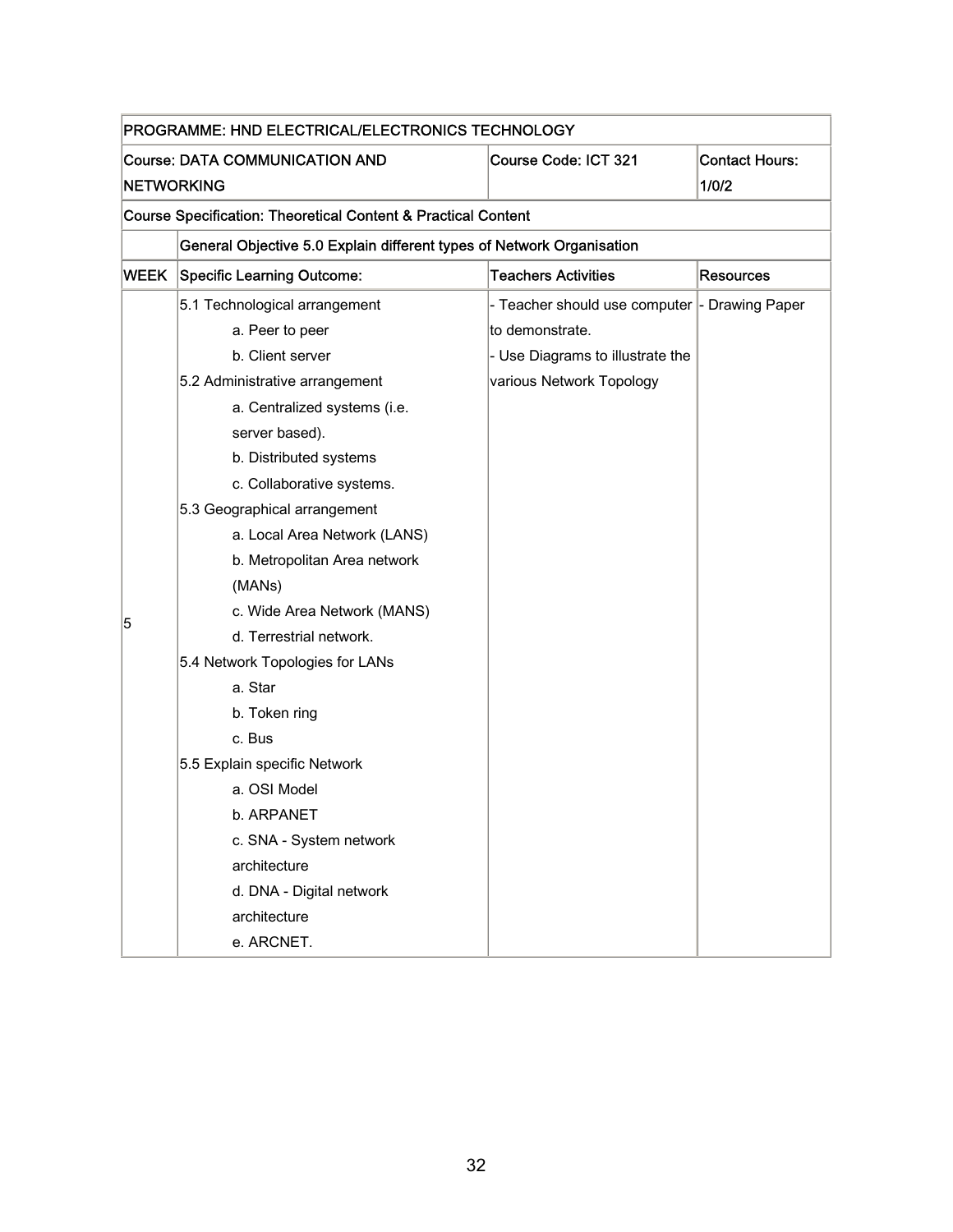| PROGRAMME: HND ELECTRICAL/ELECTRONICS TECHNOLOGY                      |                                                                                            |                                                |                                |  |  |
|-----------------------------------------------------------------------|--------------------------------------------------------------------------------------------|------------------------------------------------|--------------------------------|--|--|
| <b>Course: DATA COMMUNICATION AND</b><br><b>NETWORKING</b>            |                                                                                            | Course Code: ICT 321                           | <b>Contact Hours:</b><br>1/0/2 |  |  |
|                                                                       | <b>Course Specification: Theoretical Content &amp; Practical Content</b>                   |                                                |                                |  |  |
|                                                                       | General Objective 6.0 Know the various types of media used in data communications/network. |                                                |                                |  |  |
| <b>WEEK</b>                                                           | <b>Specific Learning Outcome:</b>                                                          | <b>Teachers Activities</b>                     | Resources                      |  |  |
|                                                                       | 6.1 Explain various transmission links.                                                    |                                                |                                |  |  |
|                                                                       | a. Terrestrial hanks (Bounded                                                              |                                                |                                |  |  |
|                                                                       | media)                                                                                     |                                                |                                |  |  |
|                                                                       | b. Coaxial cable                                                                           |                                                |                                |  |  |
| 6                                                                     | c. Twissed pair cable                                                                      |                                                |                                |  |  |
|                                                                       | d. Fiber optic cable                                                                       |                                                |                                |  |  |
|                                                                       | e. Radio wave                                                                              |                                                |                                |  |  |
|                                                                       | f. Satelite microwave                                                                      |                                                |                                |  |  |
|                                                                       | g. Infrared.                                                                               |                                                |                                |  |  |
| General Objective 7.0 Know the various types of Emerging Technologies |                                                                                            |                                                |                                |  |  |
| <b>WEEK</b>                                                           | <b>Specific Learning Outcome:</b>                                                          | <b>Teachers Activities</b><br><b>Resources</b> |                                |  |  |
|                                                                       | 7.1 Teleconferencing                                                                       | - Get the student to explore the               | - PC with internet             |  |  |
|                                                                       | a. E-banking, e-commerce,                                                                  | internet by visiting some sites                | connectivity.                  |  |  |
|                                                                       | teleconferencing,                                                                          | down load desired information                  |                                |  |  |
|                                                                       | Telediagnosis Technology                                                                   | e.g. e-learning sites like skell               |                                |  |  |
|                                                                       | b. Message transmission                                                                    | open university with Holland.                  |                                |  |  |
| 17                                                                    | c. Telediagnosis technology                                                                |                                                |                                |  |  |
|                                                                       | d. Medial telediagnosis.                                                                   |                                                |                                |  |  |
|                                                                       | e. EDI                                                                                     |                                                |                                |  |  |
|                                                                       | f. Internet phone                                                                          |                                                |                                |  |  |
|                                                                       | g. Internet virtual classroom                                                              |                                                |                                |  |  |
|                                                                       | technology and e-learning.                                                                 |                                                |                                |  |  |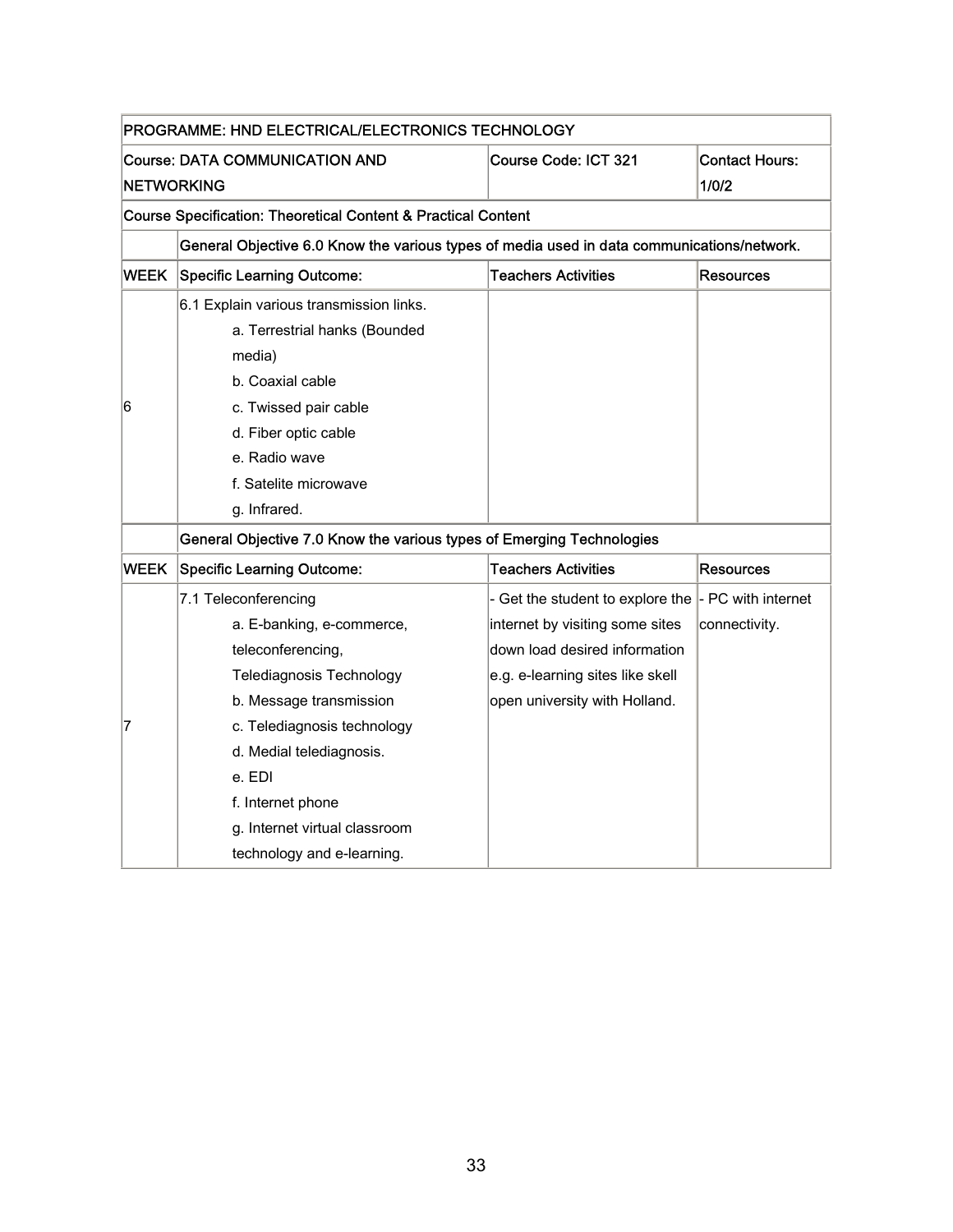| PROGRAMME: HND ELECTRICAL/ELECTRONICS TECHNOLOGY              |                                                           |                               |                       |
|---------------------------------------------------------------|-----------------------------------------------------------|-------------------------------|-----------------------|
|                                                               | <b>Course: DATA COMMUNICATION AND</b>                     | Course Code: ICT 321          | <b>Contact Hours:</b> |
| <b>NETWORKING</b>                                             |                                                           |                               | 1/0/2                 |
| Course Specification: Theoretical Content & Practical Content |                                                           |                               |                       |
|                                                               | General Objective 8.0 Understand communication protocols. |                               |                       |
| <b>WEEK</b>                                                   | <b>Specific Learning Outcome:</b>                         | <b>Teachers Activities</b>    | <b>Resources</b>      |
|                                                               | 8.1 Define a communication protocols.                     | - Teacher should explain      |                       |
|                                                               | 8.2 State the function of communication                   | transition or history of      |                       |
|                                                               | protocol                                                  | protocols.                    |                       |
|                                                               | 8.3 Know the ISO reference model on internet              | - From bit control protocol.  |                       |
|                                                               | protocol                                                  | - Explain how protocol works  |                       |
|                                                               | 8.4 Differentiate between various transmission            | and the level at which they   |                       |
|                                                               | media (Asynchronous and synchronous).                     | operate.                      |                       |
|                                                               | 8.5 Describe some specific transmission                   | - Show that the level depends |                       |
|                                                               | protocols: binary synchronous control,                    | on the network itself.        |                       |
|                                                               | synchronous data link control (SDLC) high                 | - Distinguish between         |                       |
|                                                               | data link control (HDCL) x 25 etc.                        | character-oriented protocols  |                       |
| 8                                                             | 8.6 Network protocols                                     | and oriented protocols.       |                       |
|                                                               | a. Define network protocols                               |                               |                       |
|                                                               | b. Non routable protocols                                 |                               |                       |
|                                                               | c. Connectionless protocols                               |                               |                       |
|                                                               | d. Connection oriented                                    |                               |                       |
|                                                               | protocols                                                 |                               |                       |
|                                                               | e. Popular protocol suites e.g.                           |                               |                       |
|                                                               | i. TCP/IP                                                 |                               |                       |
|                                                               | ii. FTP                                                   |                               |                       |
|                                                               | iii. ICMP                                                 |                               |                       |
|                                                               | iv. SMTP                                                  |                               |                       |
|                                                               | v. IPX/SPX                                                |                               |                       |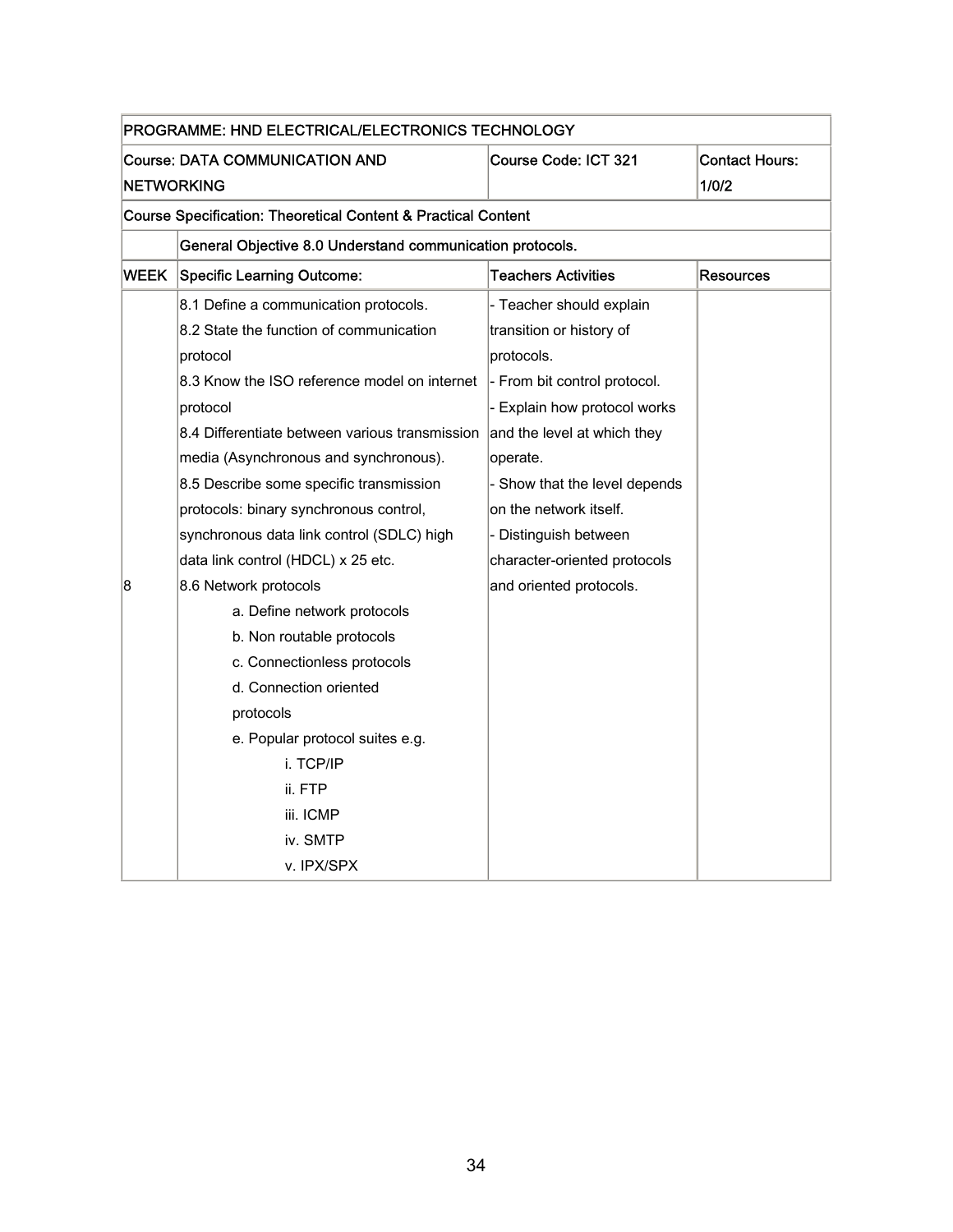| PROGRAMME: HND ELECTRICAL/ELECTRONICS TECHNOLOGY |                                                                          |                        |                      |
|--------------------------------------------------|--------------------------------------------------------------------------|------------------------|----------------------|
|                                                  | <b>Course: DATA COMMUNICATION AND NETWORKING</b>                         | Course Code: ICT 321   | Contact Hours: 1/0/2 |
|                                                  | <b>Course Specification: Theoretical Content &amp; Practical Content</b> |                        |                      |
|                                                  | Connecting networks                                                      | Questions and answers  |                      |
|                                                  | 9.1 LAN connectivity                                                     | Demonstration          |                      |
|                                                  | a. Repeaters                                                             |                        |                      |
|                                                  | b. Bridges                                                               |                        |                      |
|                                                  | c. Ethernet hubs                                                         |                        |                      |
|                                                  | d. Routers                                                               |                        |                      |
|                                                  | 9.2 Internetworking devices                                              |                        |                      |
| 9                                                | a. Modems                                                                |                        |                      |
|                                                  | b. Multiplexers                                                          |                        |                      |
|                                                  | c. CSU/DSU                                                               |                        |                      |
|                                                  | d. Gateways                                                              |                        |                      |
|                                                  | 9.3 Network Adapters                                                     |                        |                      |
|                                                  | a. Settings                                                              |                        |                      |
|                                                  | b. Configuration                                                         |                        |                      |
|                                                  | c. Implementation.                                                       |                        |                      |
|                                                  | Network Design and Analysis                                              | - Demonstration and    | - Local Area Network |
|                                                  | 10.1 Capacity Assignment in Networks                                     | practices.             | in the school.       |
|                                                  | 10.2 Capacity Assignment in Distributed Network                          | - Teachers should give | - Internet           |
|                                                  | 10.3 Concentration and buffering in store and                            | students what to do.   | connectivity.        |
| 10                                               | forward Networks                                                         |                        |                      |
|                                                  | 10.4 Network Design Algorithms                                           |                        |                      |
|                                                  | 10.5 Routing and flow control                                            |                        |                      |
|                                                  | 10.6 Random Access Techniques                                            |                        |                      |
|                                                  | 10.7 Line control procedures                                             |                        |                      |
|                                                  | 10.8 Touting and flow control.                                           |                        |                      |
|                                                  | Network Administration                                                   | - Demonstration and    | - LAN in the schools |
|                                                  | 11.1 User and Security Administration                                    | practical work for     | - Internet           |
|                                                  | a. Users                                                                 | student on the schools | connectivity.        |
|                                                  | b. Group Accounts                                                        | LAN                    |                      |
|                                                  | c. Security Types                                                        | - Demonstration and    |                      |
| 11                                               | d. Auditing                                                              | practical work for     |                      |
|                                                  | 11.2 Safeguarding Data                                                   | students on schools    |                      |
|                                                  | a. Backups                                                               | LAN.                   |                      |
|                                                  | b. Redundant systems                                                     |                        |                      |
|                                                  | c. Uninteruptible power supplies                                         |                        |                      |
|                                                  | d. Firewalks                                                             |                        |                      |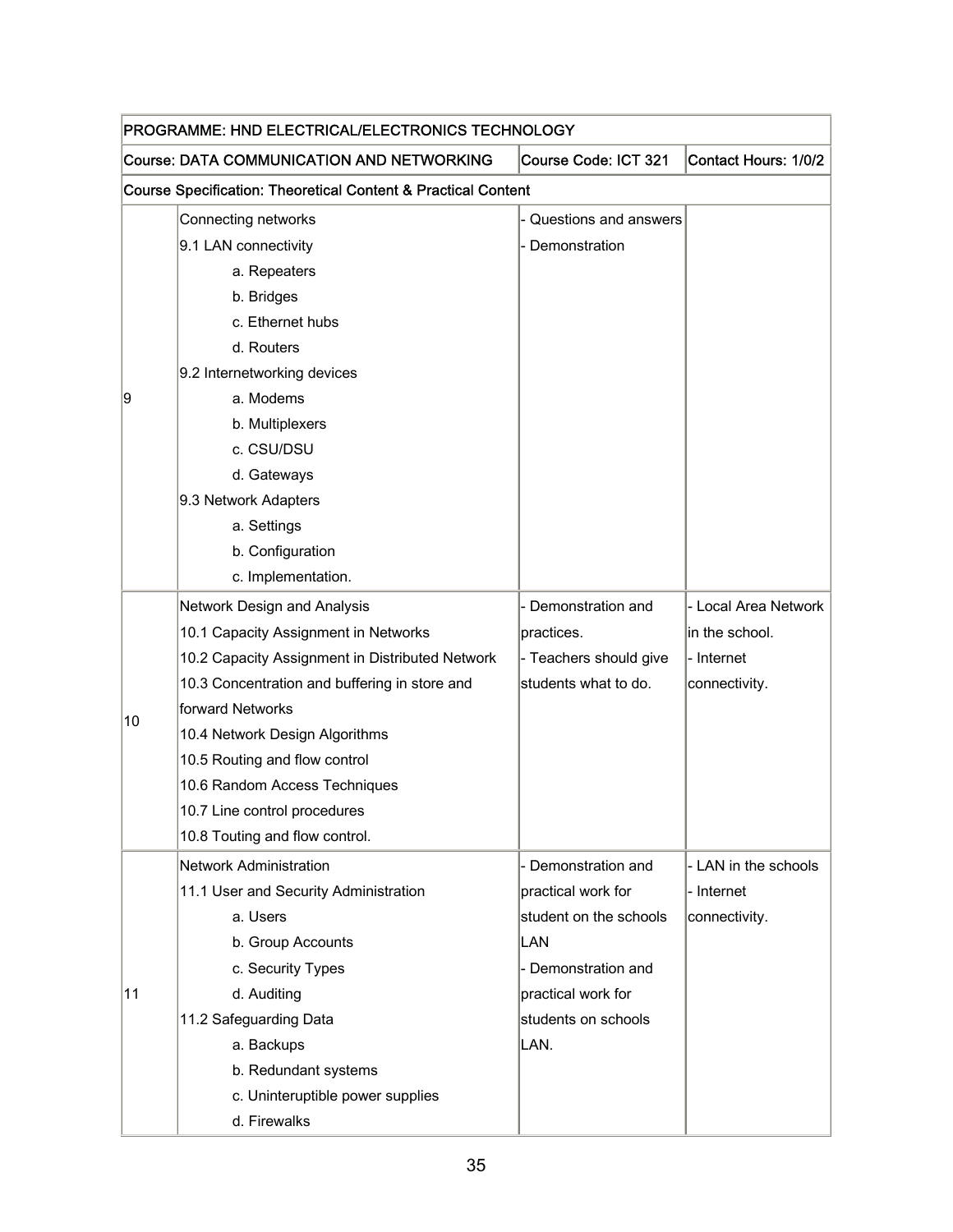| PROGRAMME: HND ELECTRICAL/ELECTRONICS TECHNOLOGY |                                                                                         |                             |                    |  |  |  |
|--------------------------------------------------|-----------------------------------------------------------------------------------------|-----------------------------|--------------------|--|--|--|
|                                                  | Course: DATA COMMUNICATION AND NETWORKING Course Code: ICT 321<br><b>Contact Hours:</b> |                             |                    |  |  |  |
|                                                  |                                                                                         |                             | 1/0/2              |  |  |  |
|                                                  | <b>Course Specification: Theoretical Content &amp; Practical Content</b>                |                             |                    |  |  |  |
|                                                  | General Objective 9.0: Understand trouble shooting concepts and resources               |                             |                    |  |  |  |
| <b>WEEK</b>                                      | Specific Learning Outcome:                                                              | <b>Teachers Activities</b>  | <b>Resources</b>   |  |  |  |
|                                                  | 12.1 Trouble shooting Basics                                                            | <b>Question and Answers</b> | LAN is the school. |  |  |  |
|                                                  | a. Set the problem priority                                                             | Demonstration and practical |                    |  |  |  |
|                                                  | b. Collect Information                                                                  | on the school LAN           |                    |  |  |  |
|                                                  | c. Determine possible causes                                                            |                             |                    |  |  |  |
|                                                  | d. Isolate the problem                                                                  |                             |                    |  |  |  |
|                                                  | e. Solve the problem                                                                    |                             |                    |  |  |  |
|                                                  | f. Study the result to confirm                                                          |                             |                    |  |  |  |
|                                                  | the problem has been solved.                                                            |                             |                    |  |  |  |
|                                                  | 12.2 Understand trouble shooting resources                                              |                             |                    |  |  |  |
| 12                                               | available.                                                                              |                             |                    |  |  |  |
|                                                  | a. Apply Microsoft download                                                             |                             |                    |  |  |  |
|                                                  | library                                                                                 |                             |                    |  |  |  |
|                                                  | b. Use Microsoft Tech net                                                               |                             |                    |  |  |  |
|                                                  | c. Use Microsoft knowledge                                                              |                             |                    |  |  |  |
|                                                  | Base                                                                                    |                             |                    |  |  |  |
|                                                  | d. Visit vendor support sites                                                           |                             |                    |  |  |  |
|                                                  | e. Visit news groups                                                                    |                             |                    |  |  |  |
|                                                  | f. Utilize online services                                                              |                             |                    |  |  |  |
|                                                  | g. Make use of publications etc.                                                        |                             |                    |  |  |  |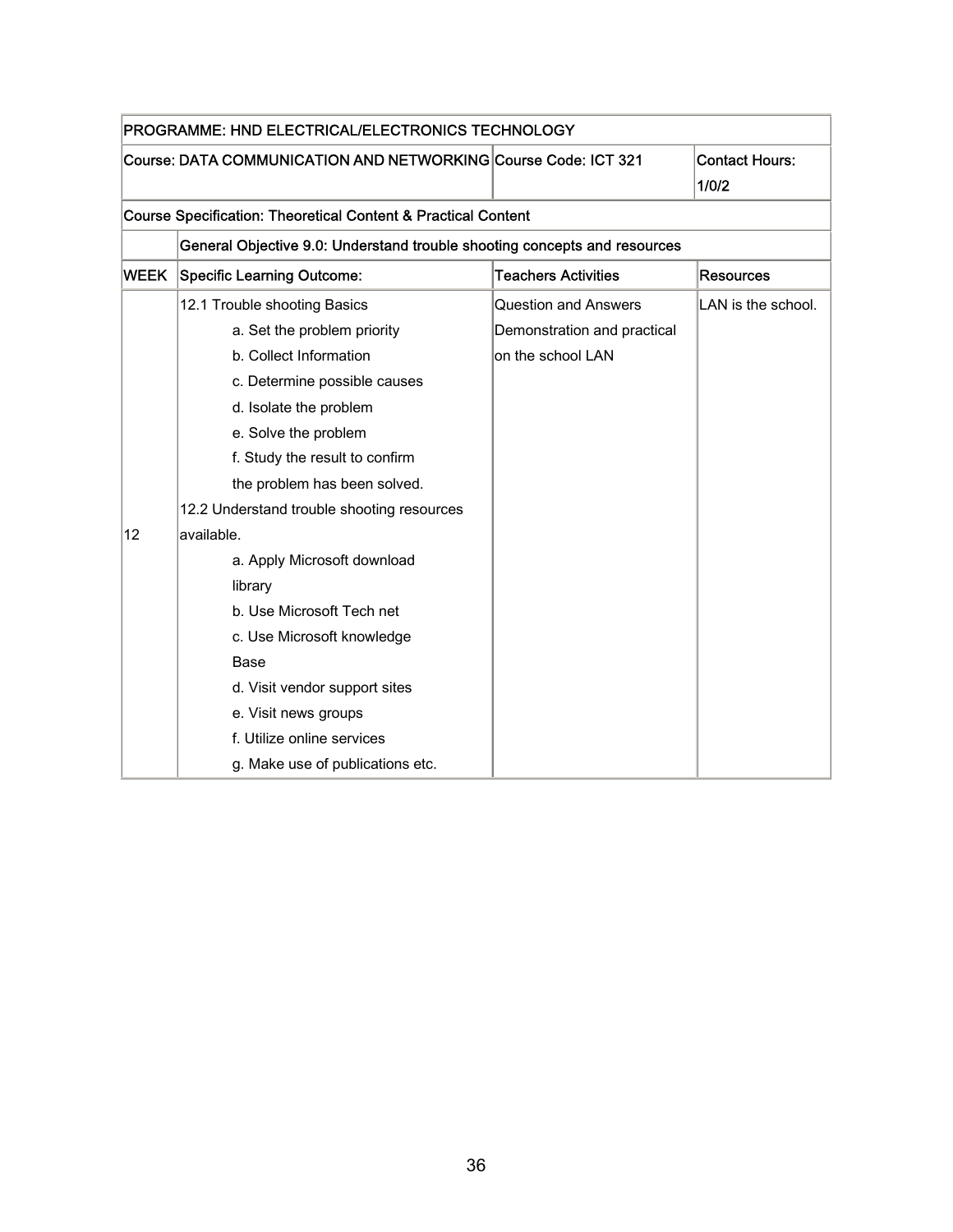| PROGRAMME: HND ELECTRICAL/ELECTRONICS TECHNOLOGY                                            |                                                                                                  |                        |  |  |  |  |
|---------------------------------------------------------------------------------------------|--------------------------------------------------------------------------------------------------|------------------------|--|--|--|--|
|                                                                                             | <b>Course: DATA COMMUNICATION AND NETWORKING</b><br>Course Code: ICT 321<br>Contact Hours: 1/0/2 |                        |  |  |  |  |
|                                                                                             | <b>Course Specification: Theoretical Content &amp; Practical Content</b>                         |                        |  |  |  |  |
|                                                                                             | General Objectives 10.0: Understand Network Troubleshooting                                      |                        |  |  |  |  |
| <b>Teachers Activities</b><br><b>WEEK</b><br><b>Specific Learning Outcome:</b><br>Resources |                                                                                                  |                        |  |  |  |  |
|                                                                                             | Understand Network Troubleshooting such as:                                                      | - Question and Answers |  |  |  |  |
|                                                                                             | 13.1 Network Adapters                                                                            | Demonstration          |  |  |  |  |
|                                                                                             | 13.2 The right tool for the job                                                                  |                        |  |  |  |  |
|                                                                                             | 13.3 Common Network problems and solutions                                                       |                        |  |  |  |  |
|                                                                                             | 13.4 Cable problems                                                                              |                        |  |  |  |  |
| 13                                                                                          | 13.5 Network Adapters                                                                            |                        |  |  |  |  |
|                                                                                             | 13.6 Network protocols                                                                           |                        |  |  |  |  |
|                                                                                             | 13.7 Network traffic congestion                                                                  |                        |  |  |  |  |
|                                                                                             | 13.8 Broadcast storms                                                                            |                        |  |  |  |  |
|                                                                                             | 13.9 Network intensive applications                                                              |                        |  |  |  |  |
|                                                                                             | 13.10 Power problems.                                                                            |                        |  |  |  |  |
|                                                                                             | Adding services to your network                                                                  | Demonstration          |  |  |  |  |
|                                                                                             | 14.1 Network printing                                                                            |                        |  |  |  |  |
|                                                                                             | 14.2 Network faxing                                                                              |                        |  |  |  |  |
| 14                                                                                          | 14.3 Sharing CD ROMS and other facilities and                                                    |                        |  |  |  |  |
|                                                                                             | media                                                                                            |                        |  |  |  |  |
|                                                                                             | 14.4 Internet Access.                                                                            |                        |  |  |  |  |
|                                                                                             | ASSESSMENT: Course work 10%; Course test 10%; Practical 20%; Examination 60%.                    |                        |  |  |  |  |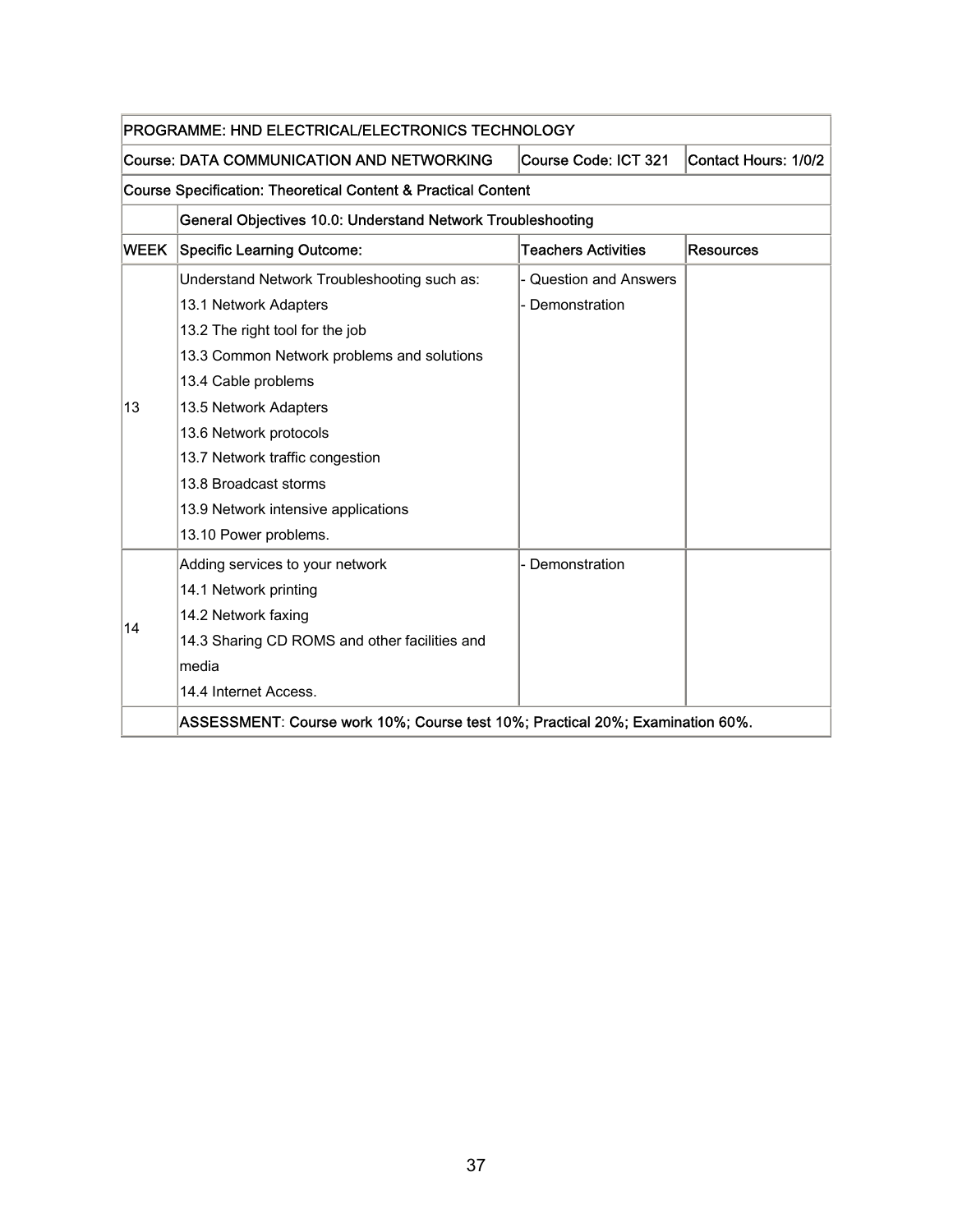## Electrical Courses

## Electrical Circuit Theory III

| PROGRAMME: HND ELECTRICAL/ELECTRONICS TECHNOLOGY |                                                                                                                    |                                                                                              |                  |  |
|--------------------------------------------------|--------------------------------------------------------------------------------------------------------------------|----------------------------------------------------------------------------------------------|------------------|--|
|                                                  | Course: EEC 313: ELECTRICAL CIRCUIT<br>Course Code: EEC 313<br><b>Contact Hours:</b><br><b>THEORY III</b><br>2/1/0 |                                                                                              |                  |  |
|                                                  | <b>Course Specification: Theoretical Content</b>                                                                   |                                                                                              |                  |  |
|                                                  |                                                                                                                    | General Objective 1.0: Evaluate the responses of various networks to a momentary increase of |                  |  |
|                                                  | current and voltage                                                                                                |                                                                                              |                  |  |
| WEEK                                             | <b>Specific Learning Outcome:</b>                                                                                  | <b>Teachers Activities</b>                                                                   | <b>Resources</b> |  |
|                                                  | On completion of this course, the                                                                                  | - Demonstrate transients by showing                                                          | - Oscilloscope   |  |
|                                                  | student should be able to:-                                                                                        | charging and discharging of a capacitor on                                                   | tube             |  |
|                                                  | 1.1 Explain the phenomenon of                                                                                      | an Oscilloscope.                                                                             |                  |  |
|                                                  | transients as a response which may                                                                                 | - Demonstrate the effect of ABCD                                                             |                  |  |
|                                                  | finally decay after a time.                                                                                        | parameters by using a black box containing                                                   |                  |  |
|                                                  | 1.2 Explain transients in reactive                                                                                 | simple T - or II - networks, and measuring                                                   |                  |  |
|                                                  | circuits (inductive and capacitive).                                                                               | and calculating the parameter values.                                                        |                  |  |
|                                                  | 1.3 Derive the equation for the                                                                                    | - Demonstrate by calculation and                                                             |                  |  |
|                                                  | growth of current in an inductive                                                                                  | measurements the characteristics of various                                                  |                  |  |
|                                                  | circuit (D.C.)                                                                                                     | types of filters.                                                                            |                  |  |
| 1 - 6                                            | 1.4 Derive the equation for the                                                                                    |                                                                                              |                  |  |
|                                                  | decay of current in an inductive                                                                                   |                                                                                              |                  |  |
|                                                  | circuit.                                                                                                           |                                                                                              |                  |  |
|                                                  | 1.5 Solve network problems, using                                                                                  |                                                                                              |                  |  |
|                                                  | the equations derived in 1.3 and 1.4                                                                               |                                                                                              |                  |  |
|                                                  | above.                                                                                                             |                                                                                              |                  |  |
|                                                  | 1.6 Derive the equation of growth                                                                                  |                                                                                              |                  |  |
|                                                  | and decay of current in R-L-C circuit.                                                                             |                                                                                              |                  |  |
|                                                  | 1.7 Apply 1.6 above to the solution                                                                                |                                                                                              |                  |  |
|                                                  | of network problems e.g. tuned                                                                                     |                                                                                              |                  |  |
|                                                  | circuits (parallel & series).                                                                                      |                                                                                              |                  |  |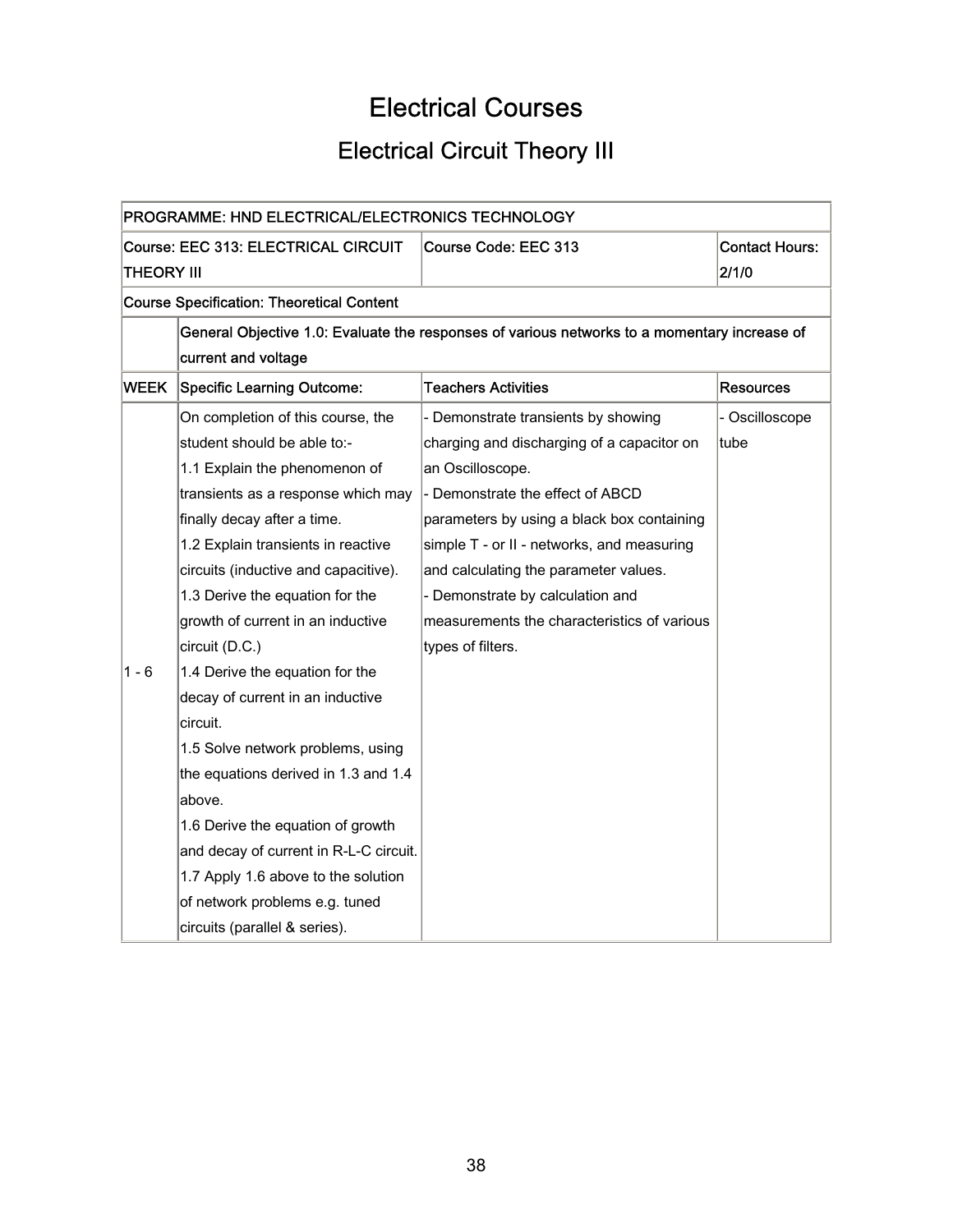|                                                  | PROGRAMME: HND ELECTRICAL/ELECTRONICS TECHNOLOGY                      |                                        |                       |  |
|--------------------------------------------------|-----------------------------------------------------------------------|----------------------------------------|-----------------------|--|
|                                                  | <b>Course: EEC 313: ELECTRICAL CIRCUIT</b>                            | Course Code: EEC 313                   | <b>Contact Hours:</b> |  |
| THEORY III                                       |                                                                       |                                        | 2/1/0                 |  |
| <b>Course Specification: Theoretical Content</b> |                                                                       |                                        |                       |  |
|                                                  | General Objective 2.0: Analyse the performance of transmission lines. |                                        |                       |  |
| <b>WEEK</b>                                      | <b>Specific Learning Outcome:</b>                                     | <b>Teachers Activities</b>             | <b>Resources</b>      |  |
|                                                  | 2.1 Define a transmission line                                        | - Teacher should explain by the use of | - Graph papers        |  |
|                                                  | 2.2 Explain the general Primary line                                  | diagrams                               |                       |  |
|                                                  | constants of a transmission line.                                     |                                        |                       |  |
|                                                  | 2.3 Derive an expression for the                                      |                                        |                       |  |
|                                                  | propagation coefficient from the                                      |                                        |                       |  |
|                                                  | primary line constants.                                               |                                        |                       |  |
|                                                  | 2.4 Define the secondary line                                         |                                        |                       |  |
|                                                  | constants.                                                            |                                        |                       |  |
|                                                  | 2.5 Derive an expression for the line                                 |                                        |                       |  |
|                                                  | characteristics impedance.                                            |                                        |                       |  |
|                                                  | 2.6 Derive expressions for the                                        |                                        |                       |  |
|                                                  | voltage and current at the ends of an                                 |                                        |                       |  |
| $7 - 12$                                         | infinite line.                                                        |                                        |                       |  |
|                                                  | 2.7 Define a general termination                                      |                                        |                       |  |
|                                                  | impedance of a line.                                                  |                                        |                       |  |
|                                                  | 2.8 Evaluates the input impedence,                                    |                                        |                       |  |
|                                                  | 2.9 Explain the two special cases of                                  |                                        |                       |  |
|                                                  | line termination:                                                     |                                        |                       |  |
|                                                  | a. Open circuit line;                                                 |                                        |                       |  |
|                                                  | b. Short circuit line                                                 |                                        |                       |  |
|                                                  | 2.10 Solve Transmission line                                          |                                        |                       |  |
|                                                  | problems by                                                           |                                        |                       |  |
|                                                  | a. Calculations                                                       |                                        |                       |  |
|                                                  | b. Graphical                                                          |                                        |                       |  |
|                                                  | methods.                                                              |                                        |                       |  |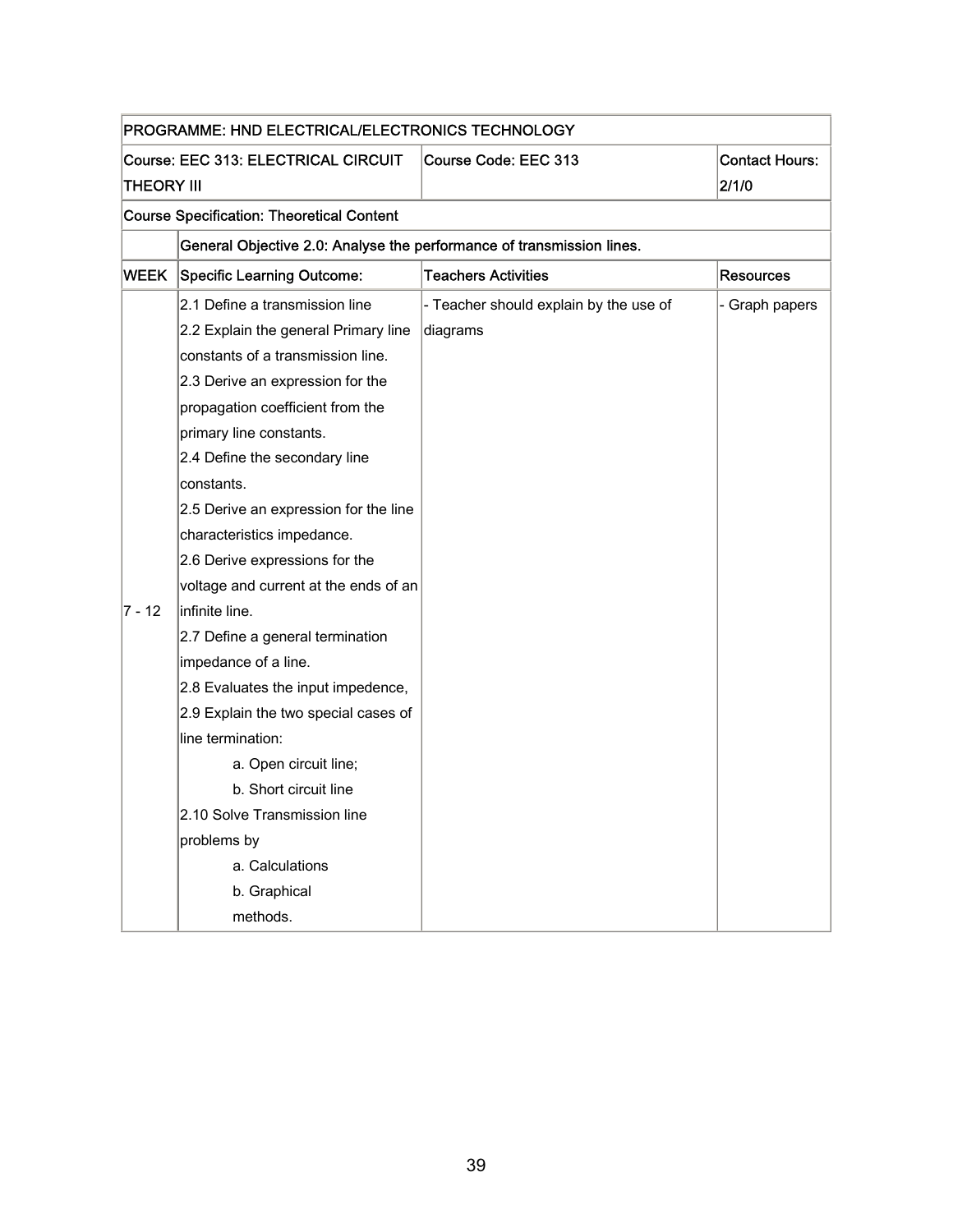| PROGRAMME: HND ELECTRICAL/ELECTRONICS TECHNOLOGY |                                                                                      |                                                                                    |                  |
|--------------------------------------------------|--------------------------------------------------------------------------------------|------------------------------------------------------------------------------------|------------------|
|                                                  | Course: EEC 313: ELECTRICAL CIRCUIT<br>Course Code: EEC 313<br><b>Contact Hours:</b> |                                                                                    |                  |
| THEORY III                                       |                                                                                      |                                                                                    | 2/1/0            |
| <b>Course Specification: Theoretical Content</b> |                                                                                      |                                                                                    |                  |
|                                                  |                                                                                      | General Objective 3.0: Apply graphical methods to the solution of network problems |                  |
| WEEK                                             | <b>Teachers Activities</b><br>Specific Learning Outcome:                             |                                                                                    | <b>Resources</b> |
|                                                  | 3.1 Explain locus and polar                                                          | - Illuistrate graph by the use of sketches                                         | - Graph paper    |
|                                                  | diagrams                                                                             |                                                                                    |                  |
|                                                  | 3.2 Explain the concept of complex                                                   |                                                                                    |                  |
|                                                  | frequency                                                                            |                                                                                    |                  |
|                                                  | 3.3 Determine amplitude and phase                                                    |                                                                                    |                  |
| $13 - 15$                                        | response curves graphically                                                          |                                                                                    |                  |
|                                                  | 3.4 Determine amplitude and phase                                                    |                                                                                    |                  |
|                                                  | from pole-zero diagrams                                                              |                                                                                    |                  |
|                                                  | 3.5 Explain Bode plots.                                                              |                                                                                    |                  |
|                                                  | 3.6 Solve related problems in 3.1 to                                                 |                                                                                    |                  |
|                                                  | 3.5 above.                                                                           |                                                                                    |                  |
|                                                  | ASSESSMENT: Course work 20%; Course test 20%; Examination 60%.                       |                                                                                    |                  |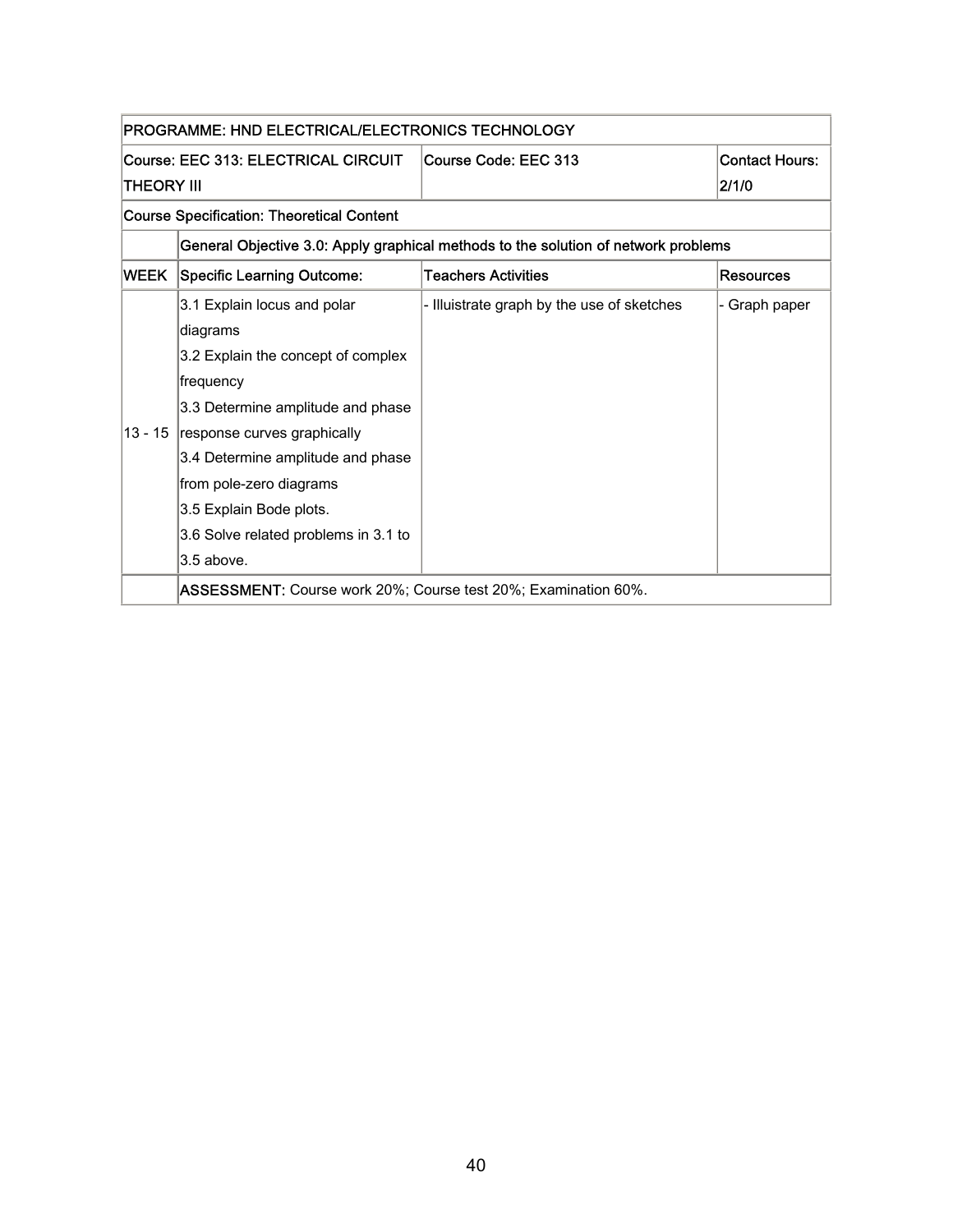## Electrical Circuit Theory IV

| PROGRAMME: HND ELECTRICAL/ELECTRONICS TECHNOLOGY                                                      |                                                                                                |                            |                  |  |
|-------------------------------------------------------------------------------------------------------|------------------------------------------------------------------------------------------------|----------------------------|------------------|--|
| Course: EEC 323: ELECTRIC CIRCUIT THEORY IV<br>Course Code: EEC 323<br><b>Contact hours:</b><br>2/1/0 |                                                                                                |                            |                  |  |
|                                                                                                       | <b>Course Specification: Theoretical Content</b>                                               |                            |                  |  |
|                                                                                                       | General Objective 1.0: Apply Laplace transform to the solution of electrical network problems. |                            |                  |  |
| <b>WEEK</b>                                                                                           | <b>Specific Learning Outcome:</b>                                                              | <b>Teachers Activities</b> | <b>Resources</b> |  |
|                                                                                                       | On completion of this course, the student should be                                            | - Use questions and        | 1.2- Circuit     |  |
|                                                                                                       | able to:-                                                                                      | answers to demonstrate     | Diagram          |  |
|                                                                                                       | 1.1. Define the Laplace transform of a given function                                          | the use of transforms.     |                  |  |
|                                                                                                       | 1.2 State the transforms of common functions.                                                  | - Demonstrate the various  |                  |  |
|                                                                                                       | 1.3 Explain the first shift theorem.                                                           | circuit theorem through    |                  |  |
|                                                                                                       | 1.4 Define the inverse Laplace transform of a given                                            | examples and               |                  |  |
|                                                                                                       | function.                                                                                      | experiments.               |                  |  |
|                                                                                                       | 1.5 Perform partial fraction reduction of a given                                              | - Show students a sample   |                  |  |
| 1 - 2                                                                                                 | function.                                                                                      | of a transmission line.    |                  |  |
|                                                                                                       | 1.6 Define poles and zeros of a function                                                       | - Point out each           |                  |  |
|                                                                                                       | 1.7 Plot poles/zeros diagram of a function                                                     | components e.g. wire,      |                  |  |
|                                                                                                       | 1.8 Write down the equations for parallel and series                                           | dielectric, sheath etc.    |                  |  |
|                                                                                                       | RLC circuits in terms of laplace transform.                                                    |                            |                  |  |
|                                                                                                       | 1.9 Identify the order of the equations in 1.8 above.                                          |                            |                  |  |
|                                                                                                       | 1.10 Solve circuit problems using laplace transform.                                           |                            |                  |  |
|                                                                                                       | 1.11 Define the Heavi-side unit step function.                                                 |                            |                  |  |
|                                                                                                       | 1.12 Explain the second shift theorem.                                                         |                            |                  |  |
|                                                                                                       | 1.13 State the transform of period functions                                                   |                            |                  |  |
|                                                                                                       | 1.14 Perform the inverse transforms of a periodic                                              |                            |                  |  |
|                                                                                                       | function                                                                                       |                            |                  |  |
|                                                                                                       | 1.15 Explain the Dira-Delta impulse function                                                   |                            |                  |  |
|                                                                                                       | 1.16 Define the function $f(t-a)$ , $f(t)$ , $f(t + a)$ .                                      |                            |                  |  |
| $ 2 - 4 $                                                                                             | 1.17 Explain the transform of the function f(t-a), f(t) and                                    |                            |                  |  |
|                                                                                                       | $f(t + a)$ .                                                                                   |                            |                  |  |
|                                                                                                       | 1.18 Explain the following theorems and use the                                                |                            |                  |  |
|                                                                                                       | theorems in solving problems:                                                                  |                            |                  |  |
|                                                                                                       | a. Initial value theorem                                                                       |                            |                  |  |
|                                                                                                       | b. Final value theorem                                                                         |                            |                  |  |
|                                                                                                       | 1.19 Solve electrical circuit problems involving 1.11 to                                       |                            |                  |  |
|                                                                                                       | 1.18.                                                                                          |                            |                  |  |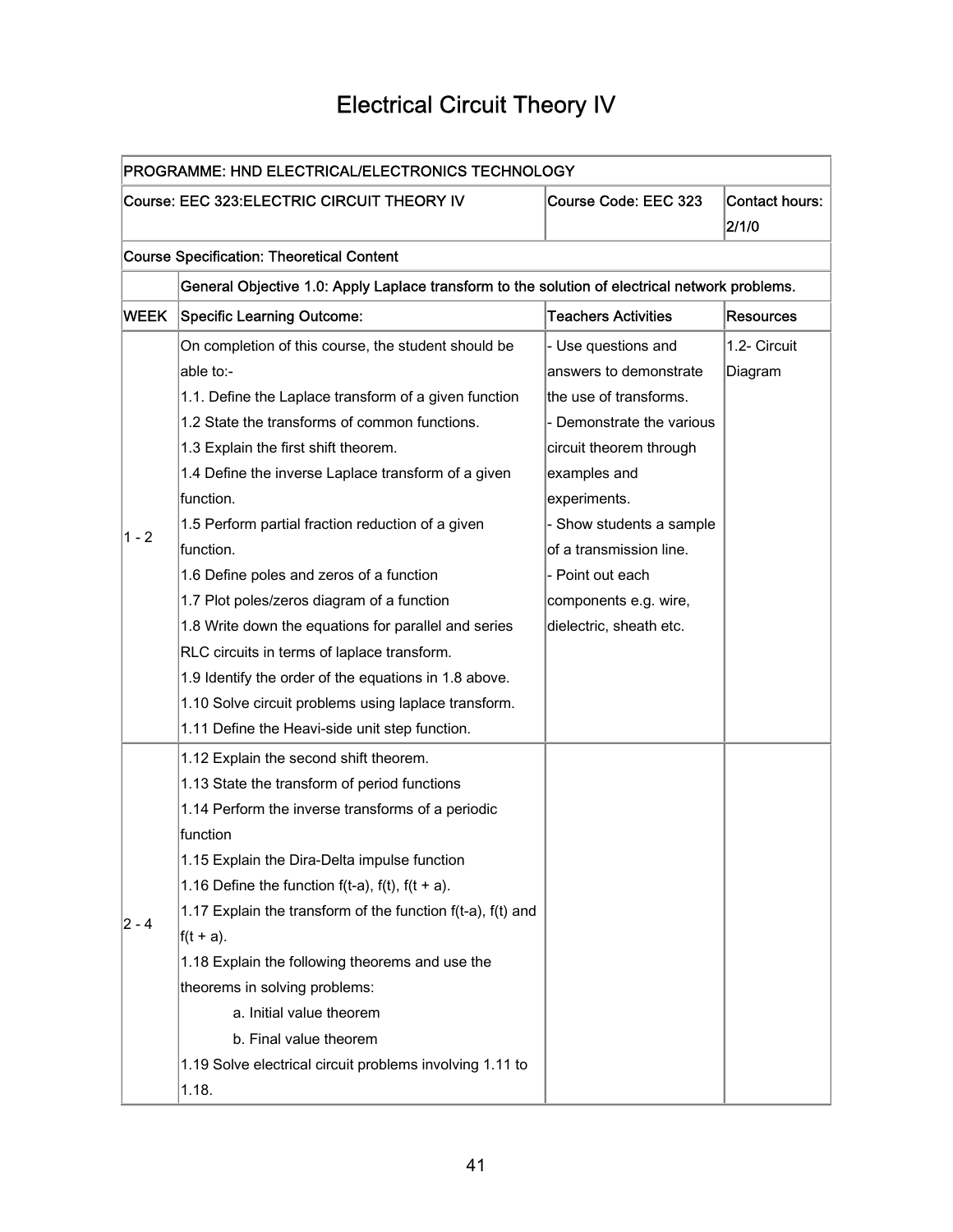| PROGRAMME: HND ELECTRICAL/ELECTRONICS TECHNOLOGY |                                                                                              |                               |                  |  |  |  |
|--------------------------------------------------|----------------------------------------------------------------------------------------------|-------------------------------|------------------|--|--|--|
|                                                  | Course: EEC 323: ELECTRIC CIRCUIT THEORY IV<br>Course Code: EEC 323<br><b>Contact hours:</b> |                               |                  |  |  |  |
|                                                  |                                                                                              |                               | 2/1/0            |  |  |  |
|                                                  | <b>Course Specification: Theoretical Content</b>                                             |                               |                  |  |  |  |
|                                                  | General Objective 2.0: Analyse the performance of transmission lines                         |                               |                  |  |  |  |
| <b>WEEK</b>                                      | <b>Specific Learning Outcome:</b>                                                            | <b>Teachers Activities</b>    | <b>Resources</b> |  |  |  |
|                                                  | 2.1 Explain the general Primary line constants                                               | - Show students a sample of a |                  |  |  |  |
|                                                  | of a transmission line.                                                                      | transmission line             |                  |  |  |  |
|                                                  | 2.2 Derive an expression for the propagation                                                 | - Point out each components   |                  |  |  |  |
|                                                  | coefficient from the primary line constants.                                                 | - Demonstrate the various     |                  |  |  |  |
|                                                  | 2.3 Define the secondary line constants.                                                     | properties of a transmission  |                  |  |  |  |
|                                                  | 2.4 Derive the expression for the line                                                       |                               |                  |  |  |  |
|                                                  | characteristics impedance.                                                                   |                               |                  |  |  |  |
|                                                  | 2.5 Derive expressions for the voltage and                                                   |                               |                  |  |  |  |
|                                                  | current at the ends of an infinite line.                                                     |                               |                  |  |  |  |
|                                                  | 2.6 Define a practical transmission line.                                                    |                               |                  |  |  |  |
|                                                  | 2.7 Define a general termination impedance of                                                |                               |                  |  |  |  |
|                                                  | a line (Zr.)                                                                                 |                               |                  |  |  |  |
| 5 - 12                                           | 2.8 Evaluates the input impedance. (Zs)                                                      |                               |                  |  |  |  |
|                                                  | 2.9 Explain the two special cases of line                                                    |                               |                  |  |  |  |
|                                                  | termination:                                                                                 |                               |                  |  |  |  |
|                                                  | a. Open circuit line;                                                                        |                               |                  |  |  |  |
|                                                  | b. Short circuit line                                                                        |                               |                  |  |  |  |
|                                                  | 2.10 Derive expressions for a loss-free line:                                                |                               |                  |  |  |  |
|                                                  | a. Propagation coefficient                                                                   |                               |                  |  |  |  |
|                                                  | b. Attenuation coefficient                                                                   |                               |                  |  |  |  |
|                                                  | c. Phase change coefficient                                                                  |                               |                  |  |  |  |
|                                                  | d. Characteristics impedance.                                                                |                               |                  |  |  |  |
|                                                  | 2.11 Sketch waveform and current distribution                                                |                               |                  |  |  |  |
|                                                  | along a line when it is terminated in:                                                       |                               |                  |  |  |  |
|                                                  | a. Short circuit                                                                             |                               |                  |  |  |  |
|                                                  | b. Open circuit                                                                              |                               |                  |  |  |  |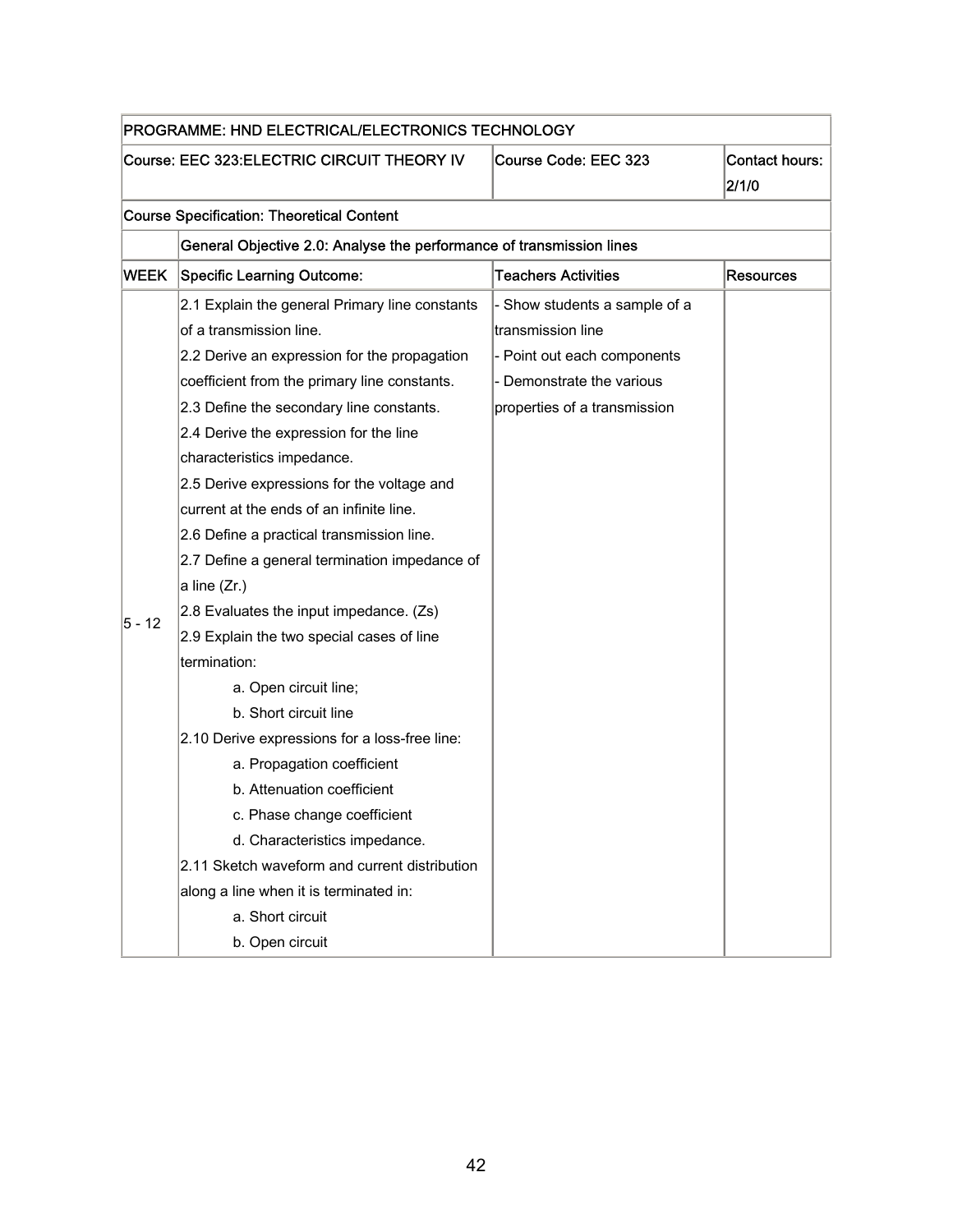| PROGRAMME: HND ELECTRICAL/ELECTRONICS TECHNOLOGY |                                                                      |                      |                                |
|--------------------------------------------------|----------------------------------------------------------------------|----------------------|--------------------------------|
|                                                  | Course: EEC 323:ELECTRIC CIRCUIT THEORY IV                           | Course Code: EEC 323 | <b>Contact hours:</b><br>2/1/0 |
|                                                  | <b>Course Specification: Theoretical Content</b>                     |                      |                                |
|                                                  | General Objective 2.0: Analyse the performance of transmission lines |                      |                                |
|                                                  | 2.12 Derive expressions for the reflection                           |                      |                                |
|                                                  | coefficient of a line.                                               |                      |                                |
|                                                  | 2.13 Define voltage standing wave ratio                              |                      |                                |
|                                                  | (V.S.W.R.) in relation to:                                           |                      |                                |
|                                                  | a. Vmax and Vmin,                                                    |                      |                                |
|                                                  | b. Reflection coefficient                                            |                      |                                |
|                                                  | c. Termination and                                                   |                      |                                |
|                                                  | characteristic impedance.                                            |                      |                                |
|                                                  | 2.14 Solve problems using 2.1 - 2.13 above.                          |                      |                                |
|                                                  | 2.15 Describe the principles of stub matching                        |                      |                                |
| 13 - 15                                          | 2.16 Describe the Smith Chart and its                                |                      |                                |
|                                                  | application                                                          |                      |                                |
|                                                  | 2.17 Explain matching of load to line with a                         |                      |                                |
|                                                  | quarter wave transformer.                                            |                      |                                |
|                                                  | 2.18 Explain matching of load to lie with short-                     |                      |                                |
|                                                  | circuit stub.                                                        |                      |                                |
|                                                  | 2.19 Describe the effect of frequency variation                      |                      |                                |
|                                                  | on line matching.                                                    |                      |                                |
|                                                  | 2.20 Solve transmission line problems by:-                           |                      |                                |
|                                                  | a. Calculation                                                       |                      |                                |
|                                                  | b. Graphical methods.                                                |                      |                                |
|                                                  | ASSESSMENT: Course work 20%; Course test 20%; Examination 60%.       |                      |                                |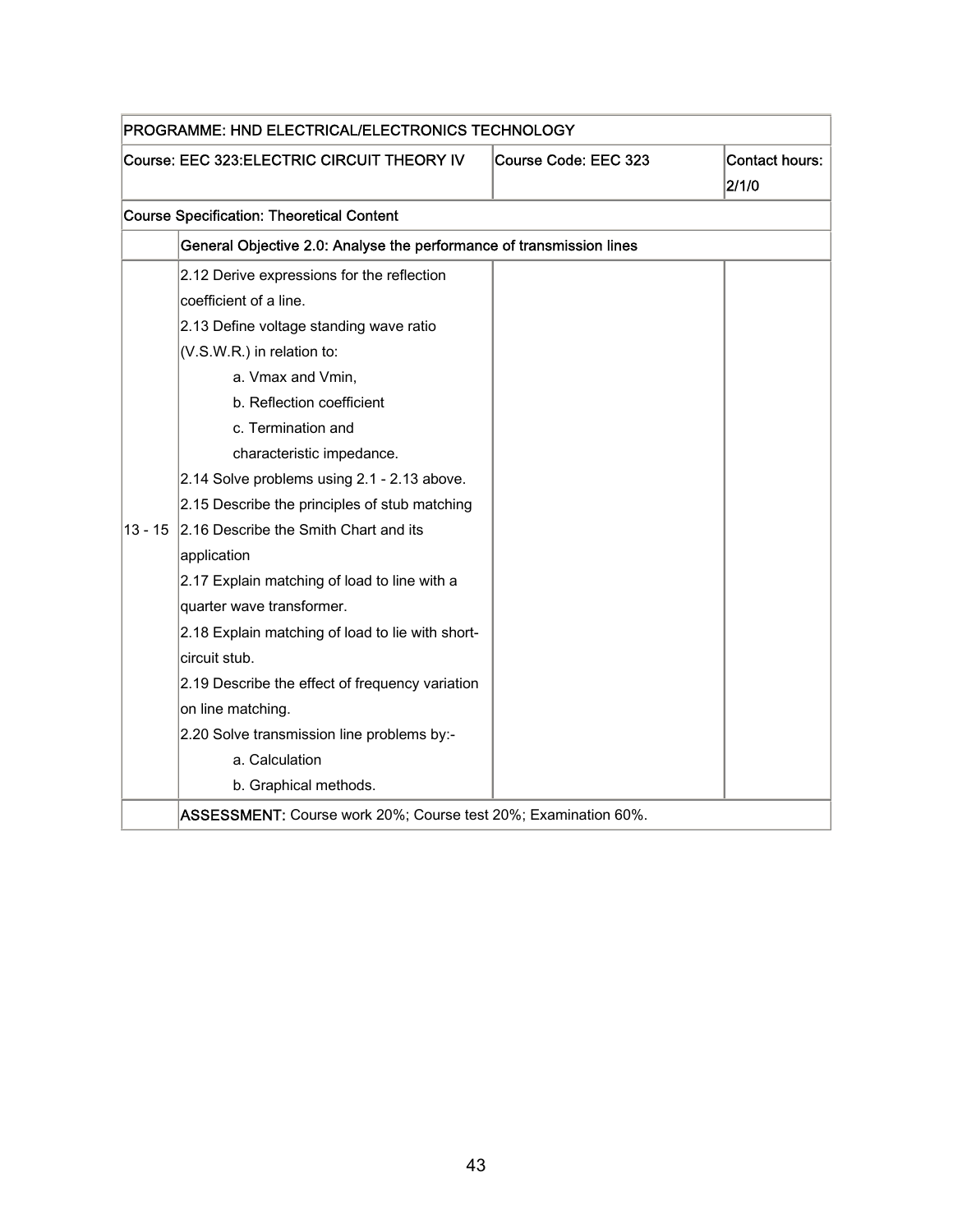### Electrical Material Science

| PROGRAMME: HND ELECTRICAL/ELECTRONICS TECHNOLOGY |                                                                                                                                                                                                                                                                                         |                                             |                                |  |
|--------------------------------------------------|-----------------------------------------------------------------------------------------------------------------------------------------------------------------------------------------------------------------------------------------------------------------------------------------|---------------------------------------------|--------------------------------|--|
|                                                  | <b>Course: ELECTRICAL MATERIAL SCIENCE</b>                                                                                                                                                                                                                                              | Course Code: EEC 315                        | <b>Contact Hours:</b><br>2/0/0 |  |
|                                                  | <b>Course Specification: Theoretical Content</b>                                                                                                                                                                                                                                        |                                             |                                |  |
|                                                  | General Objective 1.0: Understand various theories and models of the atom                                                                                                                                                                                                               |                                             |                                |  |
| Week                                             | <b>Specific Learning Outcome:</b>                                                                                                                                                                                                                                                       | <b>Teachers Activities</b>                  | <b>Resources</b>               |  |
| $1 - 2$                                          | 1.1. Describe the Rutherford-Thomson atomic models<br>1.2 Explain Bohr's theory of the hydrogen atom<br>1.3 Derive expression for the energy levels of the<br>hydrogen atom<br>1.4 Explain the following phenomena in terms of 1.2<br>a. Spectral lines<br>b. Photo-electronic emission | - Teacher should use<br>diagrams to explain | - Drawing<br>paper             |  |
|                                                  | c. Electron transmission from one<br>energy level to another<br>General Objective 2.0: Understand Einsteins and Plancks photo-electric equations and their<br>applications in electrical engineering problems                                                                           |                                             |                                |  |
| Week                                             | <b>Specific Learning Outcome:</b>                                                                                                                                                                                                                                                       | <b>Teachers Activities</b>                  | <b>Resources</b>               |  |
| $3 - 4$                                          | 2.1 State and explain Einsteins relation<br>2.2 Compare Ensteins relation with Plancks equation<br>2.3 Explain the photo-electric effect in terms of 2.1 and<br>2.2<br>2.4 Deduce threshold voltage and work function from<br>2.4.                                                      | - Illustrate by the use of<br>diagram       | - Drawing<br>paper             |  |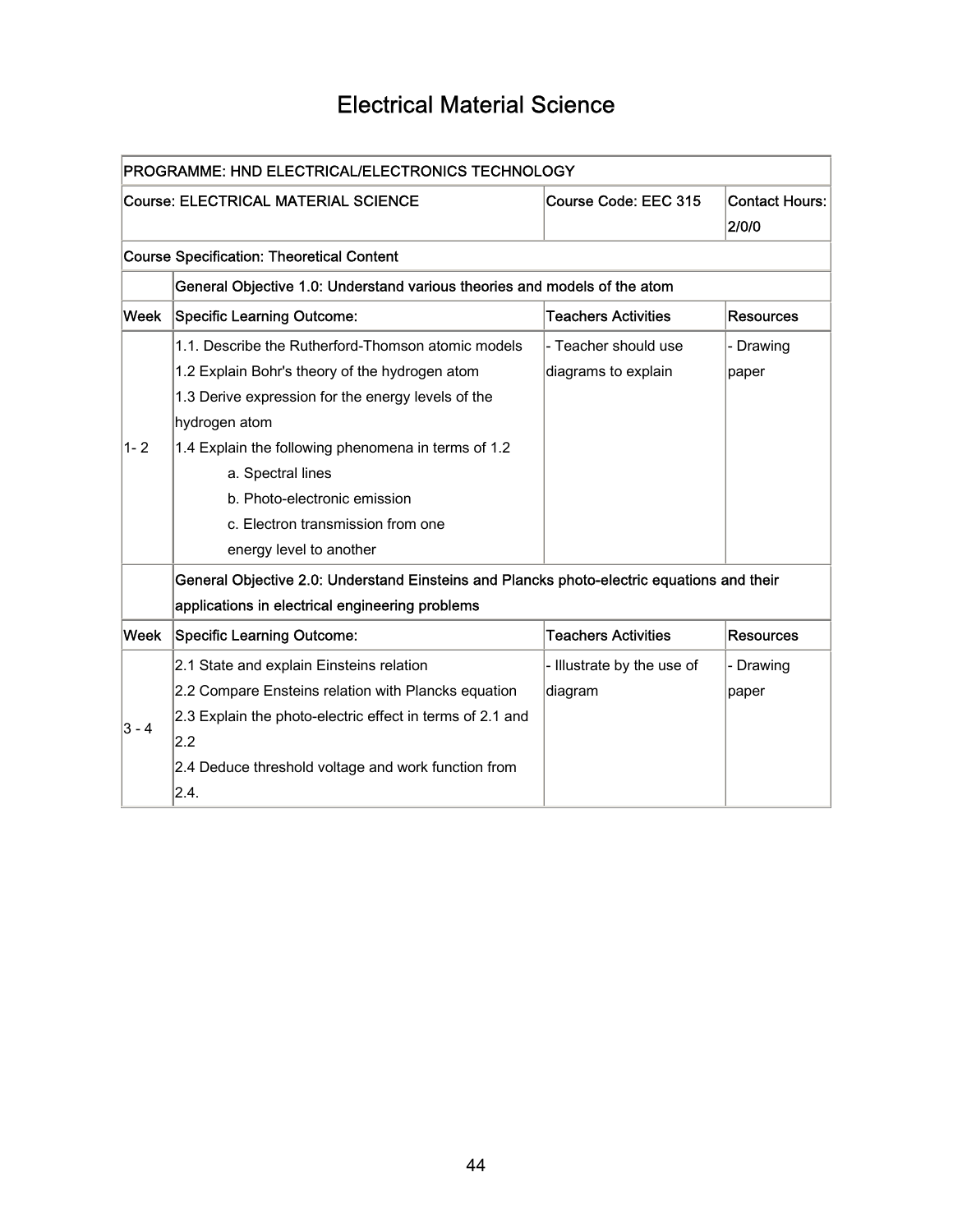| PROGRAMME: HND ELECTRICAL/ELECTRONICS TECHNOLOGY |                                                                                                     |                            |                                |  |  |
|--------------------------------------------------|-----------------------------------------------------------------------------------------------------|----------------------------|--------------------------------|--|--|
|                                                  | <b>Course: ELECTRICAL MATERIAL SCIENCE</b>                                                          | Course Code: EEC 315       | <b>Contact Hours:</b><br>2/0/0 |  |  |
|                                                  | <b>Course Specification: Theoretical Content</b>                                                    |                            |                                |  |  |
|                                                  | General Objective 3.0 Understand the uncertainty and Pauli principles and their applications to the |                            |                                |  |  |
|                                                  | solutions of problems in electrical engineering                                                     |                            |                                |  |  |
| Week                                             | <b>Specific Learning Outcome:</b>                                                                   | <b>Teachers Activities</b> | <b>Resources</b>               |  |  |
|                                                  | 3.1 Explain the uncertainty principles of Heinsenberg                                               | - Use diagram to explain   | - Drawing                      |  |  |
|                                                  | 3.2 Explain Pauli Exclusion principles                                                              | quantum number             | paper                          |  |  |
|                                                  | 3.3 Apply 3.1 to the solutions of problems on:                                                      |                            | - Periodic table               |  |  |
|                                                  | a. position momentum of electrons                                                                   |                            |                                |  |  |
|                                                  | b. energy and time of electron transition                                                           |                            |                                |  |  |
|                                                  | 3.4 Explain the quantum numbers                                                                     |                            |                                |  |  |
|                                                  | a. Principal quantum number                                                                         |                            |                                |  |  |
|                                                  | b. Magnetic momentum quantum                                                                        |                            |                                |  |  |
| $5 - 6$                                          | number                                                                                              |                            |                                |  |  |
|                                                  | c. Spin quantum number                                                                              |                            |                                |  |  |
|                                                  | d. Orbital angular quantum number                                                                   |                            |                                |  |  |
|                                                  | 3.5 Use Pauli Exclusion principle and quantum number                                                |                            |                                |  |  |
|                                                  | lto:                                                                                                |                            |                                |  |  |
|                                                  | a. Determine electron configuration in                                                              |                            |                                |  |  |
|                                                  | atoms                                                                                               |                            |                                |  |  |
|                                                  | b. Classify the elements in accordance                                                              |                            |                                |  |  |
|                                                  | with the periodic table                                                                             |                            |                                |  |  |
|                                                  | General Objective 4.0: Understand the significance of energy band and their applications            |                            |                                |  |  |
| Week                                             | Specific Learning Outcome:                                                                          | <b>Teachers Activities</b> | <b>Resources</b>               |  |  |
|                                                  | 4.1 Explain the energy band in solids:                                                              | - Use diagram to explain   | - Drawing                      |  |  |
|                                                  | a. Valance band                                                                                     | energy band                | paper                          |  |  |
|                                                  | b. Conduction band                                                                                  |                            |                                |  |  |
|                                                  | c. Energy gap                                                                                       |                            |                                |  |  |
| $7 - 8$                                          | d. Fermi level                                                                                      |                            |                                |  |  |
|                                                  | 4.2 Explain the properties of conductors, insulators and                                            |                            |                                |  |  |
|                                                  | semi-conductors in terms of energy band structure.                                                  |                            |                                |  |  |
|                                                  | 4.3 Explain the overlapping of energy bands in an atom                                              |                            |                                |  |  |
|                                                  | and the effects of such bands.                                                                      |                            |                                |  |  |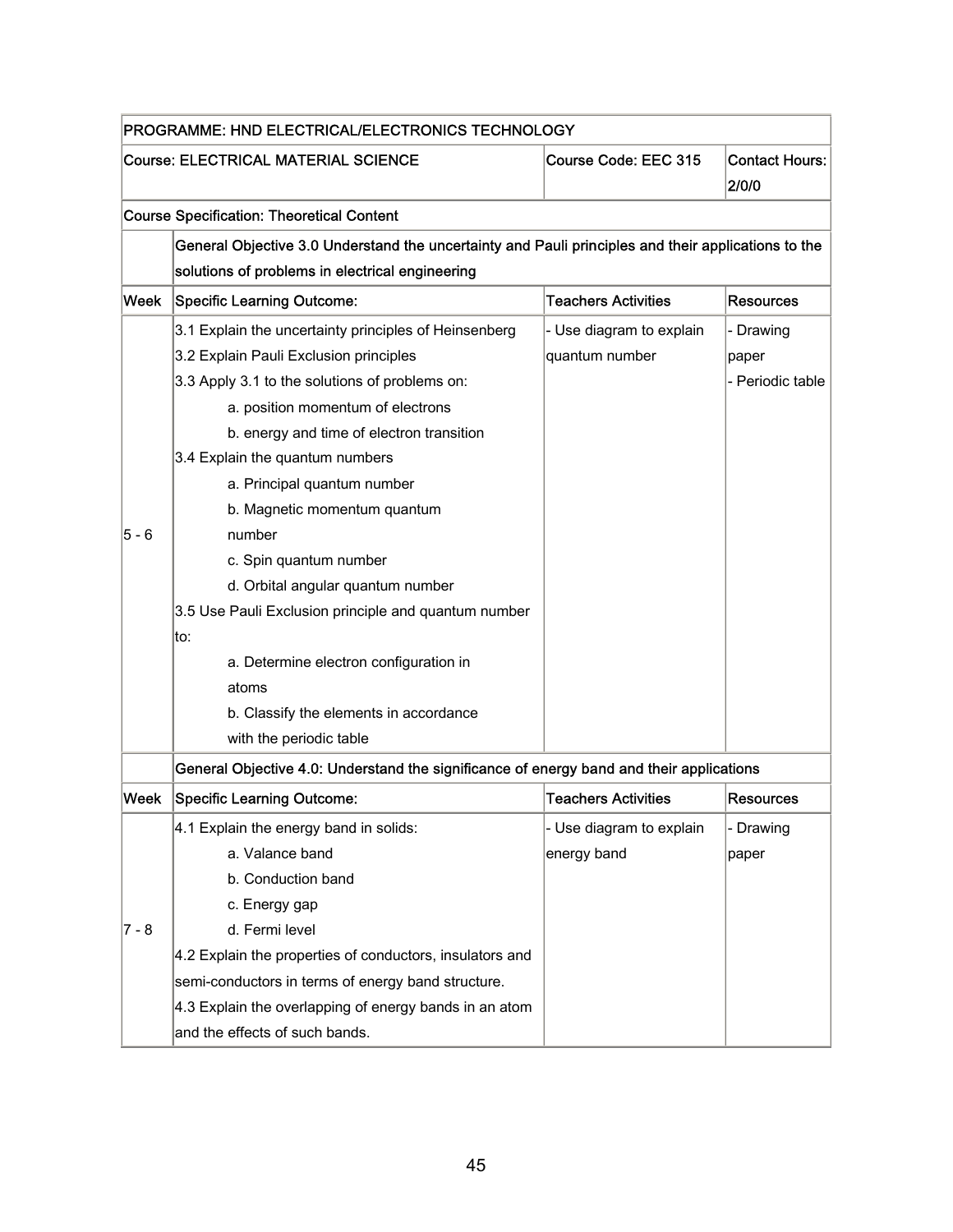| PROGRAMME: HND ELECTRICAL/ELECTRONICS TECHNOLOGY |                                                                                                        |                             |                                |  |
|--------------------------------------------------|--------------------------------------------------------------------------------------------------------|-----------------------------|--------------------------------|--|
|                                                  | <b>Course: ELECTRICAL MATERIAL SCIENCE</b>                                                             | Course Code: EEC 315        | <b>Contact Hours:</b><br>2/0/0 |  |
|                                                  | <b>Course Specification: Theoretical Content</b>                                                       |                             |                                |  |
|                                                  | General Objective 5.0: Understand the structure of solids and the forces which bind them together:     |                             |                                |  |
| Week                                             | <b>Specific Learning Outcome:</b>                                                                      | <b>Teachers Activities</b>  | <b>Resources</b>               |  |
|                                                  | 5.1 Explain the crystalline nature of solids                                                           | - Use diagram to explain    | - Drawing                      |  |
|                                                  | 5.2 Mention and Describe briefly the following crystal                                                 | crystal structures          | paper                          |  |
|                                                  | structures:                                                                                            | - Explain bonding in solids |                                |  |
|                                                  | a. Cubic                                                                                               | by the use of diagrams      |                                |  |
|                                                  | b. Body central cubic                                                                                  |                             |                                |  |
|                                                  | c. Face-central cubic                                                                                  |                             |                                |  |
|                                                  | d. Hexagonal close pack                                                                                |                             |                                |  |
|                                                  | 5.3 Describe X-ray diffraction to determine crystal                                                    |                             |                                |  |
| $9 - 10$                                         | lstructure                                                                                             |                             |                                |  |
|                                                  | 5.4 Explain electron-diffraction to illustrate the dual                                                |                             |                                |  |
|                                                  | nature of the electron.                                                                                |                             |                                |  |
|                                                  | 5.5 Explain the various types of bonding in solids                                                     |                             |                                |  |
|                                                  | a. Covalent bond                                                                                       |                             |                                |  |
|                                                  | b. Metallic bond                                                                                       |                             |                                |  |
|                                                  | c. Conic bond                                                                                          |                             |                                |  |
|                                                  | d. Van der Waals bond                                                                                  |                             |                                |  |
|                                                  | e. Hydrogen bond                                                                                       |                             |                                |  |
|                                                  | General Objective 6.0: Know the various imperfections in solids and their effects on their properties: |                             |                                |  |
| Week                                             | <b>Specific Learning Outcome:</b>                                                                      | <b>Teachers Activities</b>  | Resources                      |  |
|                                                  | 6.1 Distinguish between disorders and impurities in                                                    | - Demonstrate by the use    | - Drawing                      |  |
|                                                  | solids                                                                                                 | of diagram                  | paper                          |  |
|                                                  | 6.2 Explain various types of disorders and impurities                                                  |                             |                                |  |
|                                                  | a. Point disorders (vacancies &                                                                        |                             |                                |  |
|                                                  | interstitials)                                                                                         |                             |                                |  |
| $11 - 12$                                        | b. Line disorders                                                                                      |                             |                                |  |
|                                                  | c. Plane disorders                                                                                     |                             |                                |  |
|                                                  | d. Impurities (interstitials, substitutional,                                                          |                             |                                |  |
|                                                  | precipitates)                                                                                          |                             |                                |  |
|                                                  | 6.3 Explain Schotky and Frankel defects                                                                |                             |                                |  |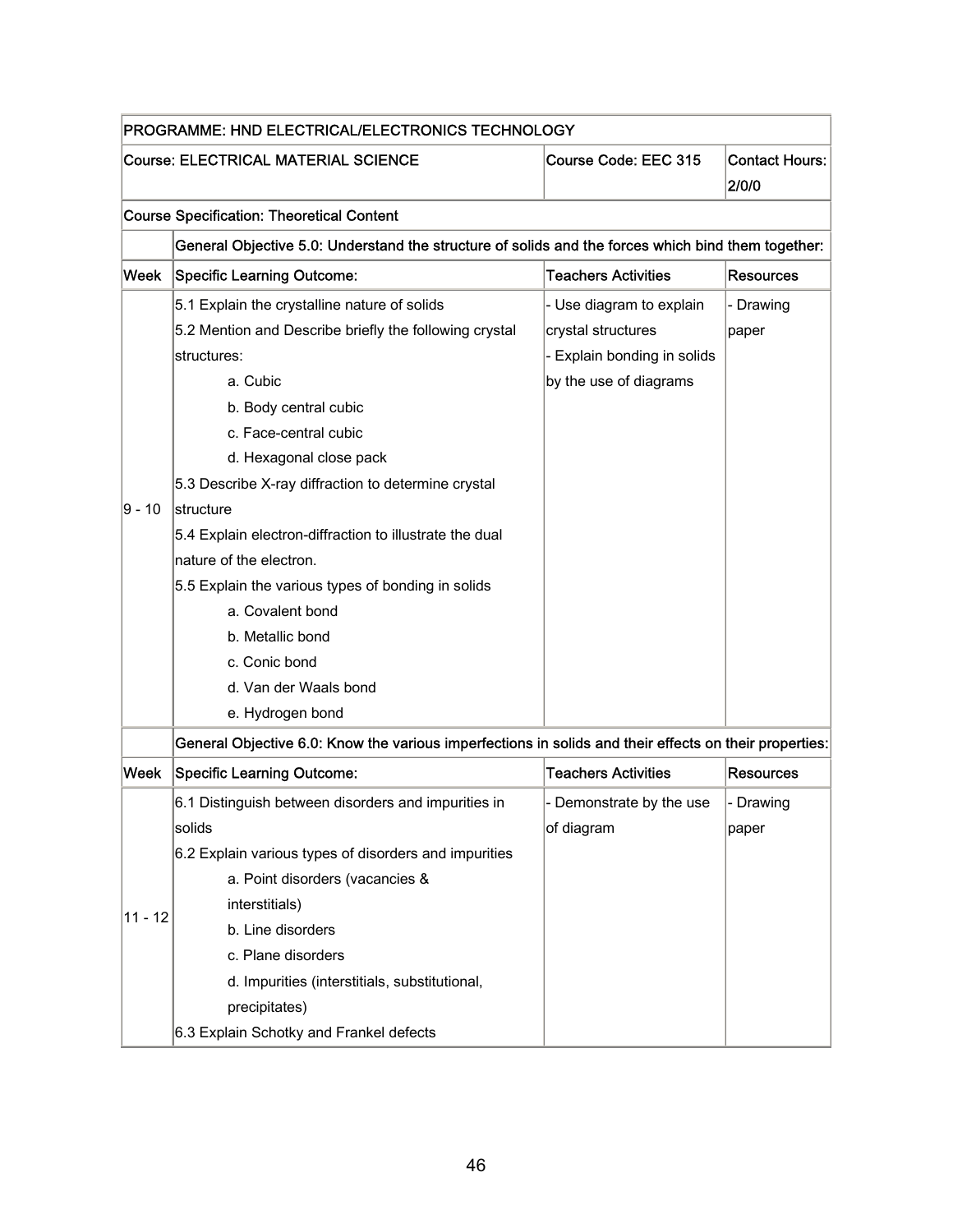|      | PROGRAMME: HND ELECTRICAL/ELECTRONICS TECHNOLOGY                                                       |                            |                                |  |
|------|--------------------------------------------------------------------------------------------------------|----------------------------|--------------------------------|--|
|      | <b>Course: ELECTRICAL MATERIAL SCIENCE</b>                                                             | Course Code: EEC 315       | <b>Contact Hours:</b><br>2/0/0 |  |
|      | <b>Course Specification: Theoretical Content</b>                                                       |                            |                                |  |
|      | General Objective 6.0: Know the various imperfections in solids and their effects on their properties: |                            |                                |  |
|      | 6.3 Explain practical applications of imperfections: a.                                                |                            |                                |  |
|      | fabrication of semi-conductors (doping) b. manufacture                                                 |                            |                                |  |
|      | of steel c. alloys d. plasticity etc                                                                   |                            |                                |  |
|      | General Objective 7.0: Understand the thermal and optical properties of materials:                     |                            |                                |  |
| Week | Specific Learning Outcome:                                                                             | <b>Teachers Activities</b> | <b>Resources</b>               |  |
|      | 7.1 Explain the process of absorption and emission of                                                  | - Explain the difference   | - Text book                    |  |
|      | radiation                                                                                              | between absorption and     |                                |  |
|      | 7.2 Describe luminescence                                                                              | emission                   |                                |  |
|      | 7.3 Explain photons and phonons                                                                        |                            |                                |  |
|      | 13 - 14 7.4 Explain surface emission of electrons                                                      |                            |                                |  |
|      | 7.5 Explain laser beam                                                                                 |                            |                                |  |
|      | 7.6 Explain Ionisation of gases                                                                        |                            |                                |  |
|      | 7.7 State practical application of each of the 7.1 to 7.6                                              |                            |                                |  |
|      | above                                                                                                  |                            |                                |  |
|      | General Objective 8.0: Understand the important electrical and magnetic properties of some             |                            |                                |  |
|      | materials                                                                                              |                            |                                |  |
| Week | Specific Learning Outcome:                                                                             | <b>Teachers Activities</b> | <b>Resources</b>               |  |
|      | 8.1 Explain piezo-electricity and its applications                                                     | Teacher should use         | - Text books                   |  |
|      | 8.2 Describe superconductivity                                                                         | diagrams to explain        |                                |  |
|      | 8.3 Explain Hall effect                                                                                | magnetic effect            |                                |  |
|      | 8.4 State the application of 8.2 and 8.3 above                                                         |                            |                                |  |
|      | 8.5 Explain magnetic effects                                                                           |                            |                                |  |
| 15   | a. ferro-magnetism                                                                                     |                            |                                |  |
|      | b. ferric-magnetism                                                                                    |                            |                                |  |
|      | c. dia-magnetism                                                                                       |                            |                                |  |
|      | d. para-magnetism                                                                                      |                            |                                |  |
|      | 8.6 List applications of effects in 8.5 above.                                                         |                            |                                |  |
|      | 8.7 Describe skin effect                                                                               |                            |                                |  |
|      | 8.8 State practical applications of 8.7                                                                |                            |                                |  |
|      | ASSESSMENT: Course work 20%; Course tests 20%; Examination 60%.                                        |                            |                                |  |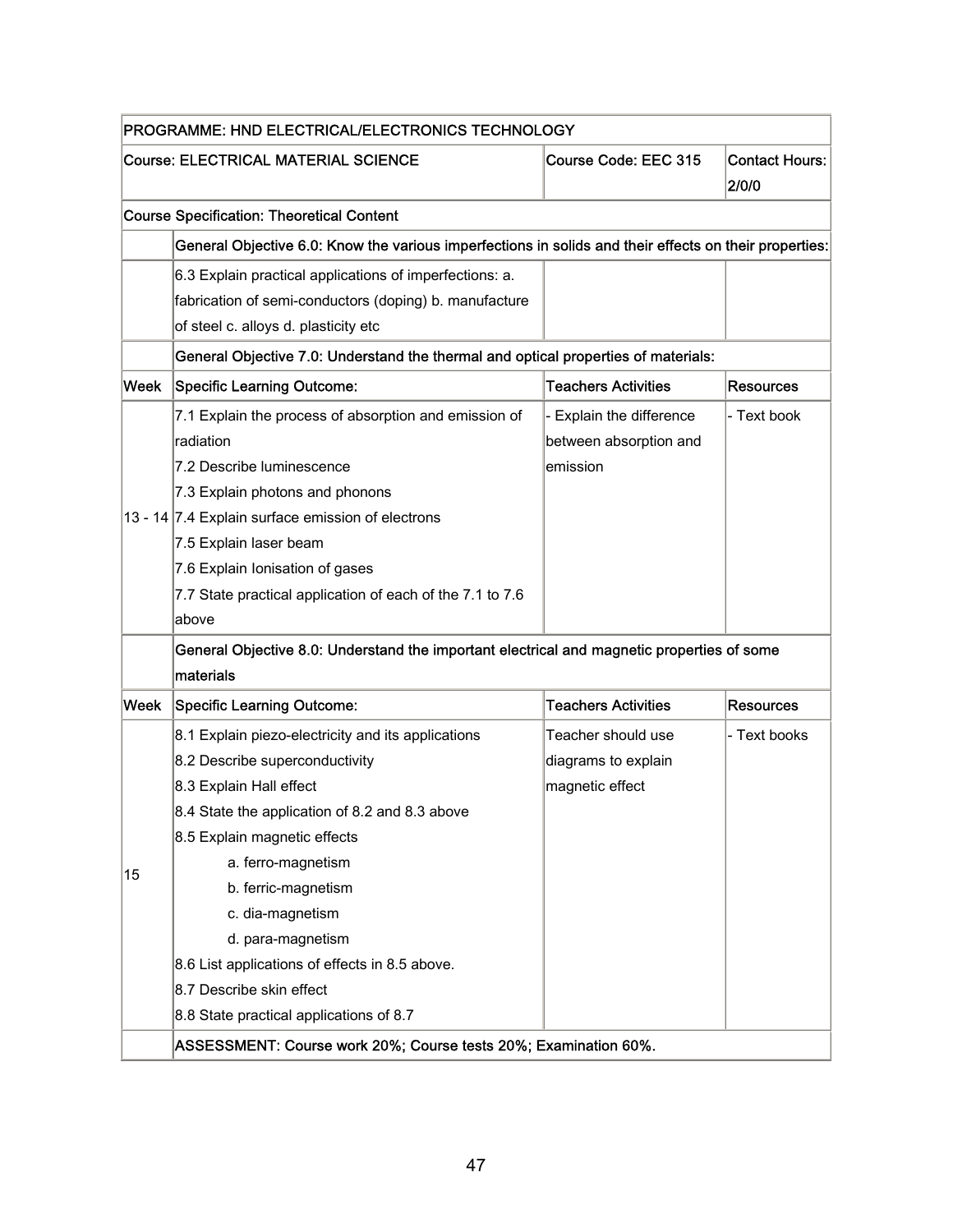## Electrical Design and Drafting I

| PROGRAMME: HND ELECTRICAL/ELECTRONICS TECHNOLOGY |                                                                                                |                            |                                |
|--------------------------------------------------|------------------------------------------------------------------------------------------------|----------------------------|--------------------------------|
|                                                  | Course: ELECTRICAL DESIGN & DRAFTING I                                                         | Course Code: EEP 328       | <b>Contact Hours:</b><br>1/0/3 |
|                                                  | <b>Course Specification: Theoretical Content &amp; Practical Content</b>                       |                            |                                |
|                                                  | General Objective 1.0: Demonstrate the understanding of electricity supply to various types of |                            |                                |
|                                                  | consumers                                                                                      |                            |                                |
| WEEK                                             | <b>Specific learning Outcome:</b>                                                              | <b>Teachers Activities</b> | <b>Resources</b>               |
|                                                  | 1.1 Explain the terms:                                                                         | - Teacher should use       | - Distribution                 |
|                                                  | a. Consumer distribution                                                                       | diagrams to explain        | board                          |
|                                                  | b. Main switchgear                                                                             | consumer distribution      | - Cables                       |
|                                                  | 1.2 State various voltage at which supplies are sent                                           | - Give typical examples of | - Circuit breaker              |
|                                                  | to consumers                                                                                   | consumer distribution      | - Transformer                  |
|                                                  | 1.3 Draw main switchgear permissible combinations                                              |                            | - Power                        |
|                                                  | 1.4 Distinguish domestic premises from non-                                                    |                            |                                |
|                                                  | domestic premises.                                                                             |                            |                                |
|                                                  | 1.5 State the types of supplies which are normally                                             |                            |                                |
|                                                  | sent to domestic premises and non-domestic                                                     |                            |                                |
|                                                  | premises.                                                                                      |                            |                                |
|                                                  | 1.6 Define consumers control unit, splitter units                                              |                            |                                |
|                                                  | 1.7 Explain the differences between single-pole,                                               |                            |                                |
|                                                  | double-pole and triple pole consumer units.                                                    |                            |                                |
| 1-3                                              | 1.8 State the types of fuses normally found in                                                 |                            |                                |
|                                                  | consumer units                                                                                 |                            |                                |
|                                                  | 1.9 Explain spare ways and the purposes they serve                                             |                            |                                |
|                                                  | in consumer unit                                                                               |                            |                                |
|                                                  | 1.10 Explain the purpose of distribution board                                                 |                            |                                |
|                                                  | 1.11 State the factors to be considered when                                                   |                            |                                |
|                                                  | selecting a consumer unit or distribution board                                                |                            |                                |
|                                                  | 1.12 State the factors to be considered when                                                   |                            |                                |
|                                                  | selecting a consumer unit or distribution board                                                |                            |                                |
|                                                  | 1.13 Draw a three phase line in diagram and explain                                            |                            |                                |
|                                                  | how the loads are balanced on it.                                                              |                            |                                |
|                                                  | 1.14 Define sub-circuits, circuit charts, main circuits.                                       |                            |                                |
|                                                  | 1.15 Draft typical internal distribution schemes for                                           |                            |                                |
|                                                  | block of three flats, and multi-storey and identify the                                        |                            |                                |
|                                                  | various items in the scheme                                                                    |                            |                                |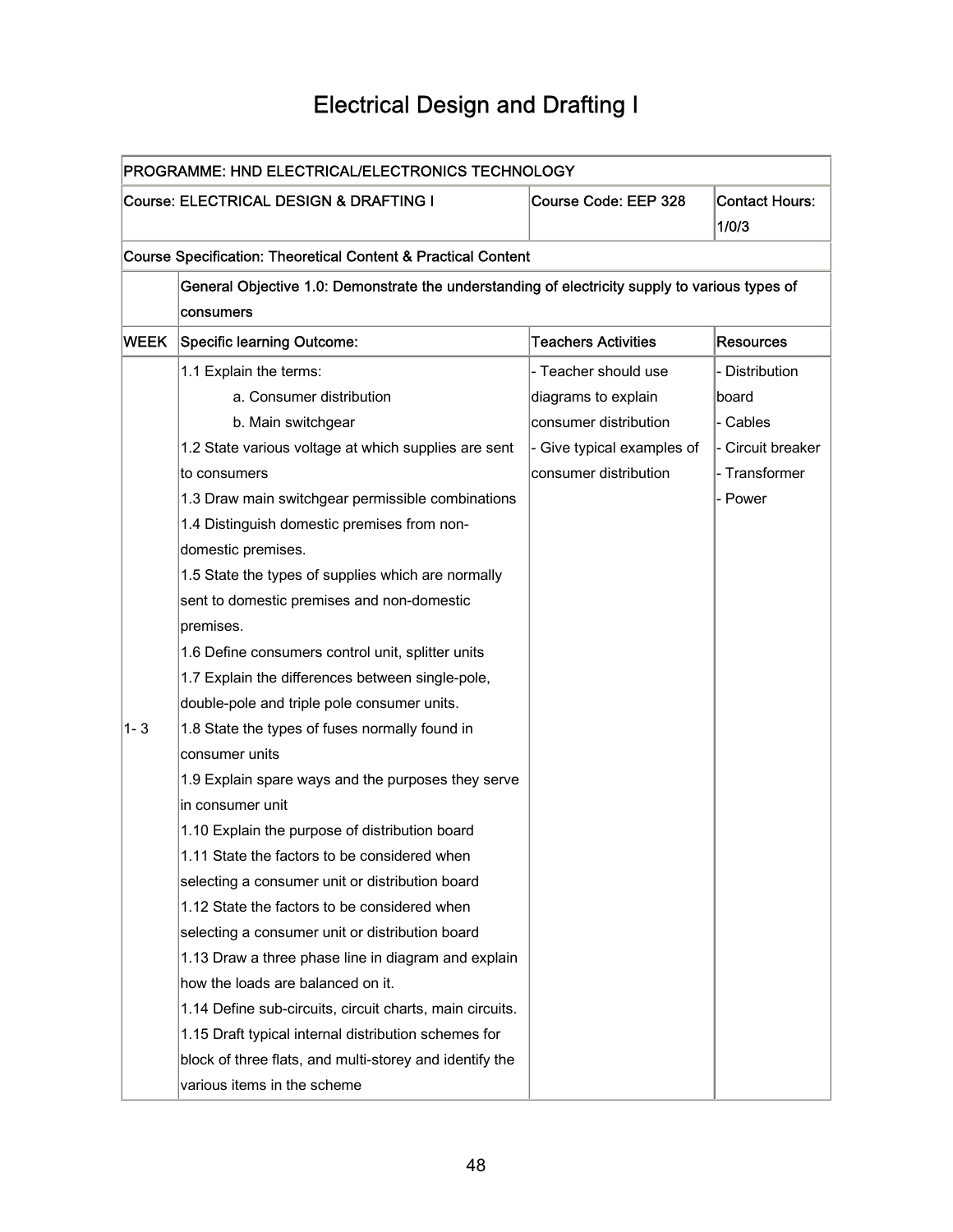|         | Course: ELECTRICAL DESIGN & DRAFTING I                                                                      | Course Code: EEP 328      | <b>Contact Hours:</b><br>1/0/3 |  |  |  |
|---------|-------------------------------------------------------------------------------------------------------------|---------------------------|--------------------------------|--|--|--|
|         | <b>Course Specification: Theoretical Content &amp; Practical Content</b>                                    |                           |                                |  |  |  |
|         | General Objective 1.0: Demonstrate the understanding of electricity supply to various types of<br>consumers |                           |                                |  |  |  |
|         | 1.16 Define diversity factors                                                                               |                           |                                |  |  |  |
|         | 1.17 Explain how power is supplied to large buildings                                                       |                           |                                |  |  |  |
|         | such as blocks of flats                                                                                     |                           |                                |  |  |  |
|         | 1.18 Explain the following:                                                                                 |                           |                                |  |  |  |
|         | a. Main switch gear (lower block)                                                                           |                           |                                |  |  |  |
| 4       | b. Busbar chamber, and                                                                                      |                           |                                |  |  |  |
|         | c. Rising mains                                                                                             |                           |                                |  |  |  |
|         | 1.19 Draft rising main busbar system diagram                                                                |                           |                                |  |  |  |
|         | serving high rise flats and explain it                                                                      |                           |                                |  |  |  |
|         | 1.20 Explain the use of bare conductor rising mains                                                         |                           |                                |  |  |  |
|         | 1.21 Draft layout of switchgear for typical office                                                          | - Use diagrams to explain | - Drawing                      |  |  |  |
|         | building (including the legends)                                                                            | design concepts           | materials                      |  |  |  |
|         | 1.22 Draft layout diagram for typical factory                                                               |                           |                                |  |  |  |
|         | distribution system (including the legends)                                                                 |                           |                                |  |  |  |
|         | 1.23 Explain overhead busbar trunking systems and                                                           |                           |                                |  |  |  |
|         | how they are used to distribute electricity in factories                                                    |                           |                                |  |  |  |
|         | 1.24 Draft an industrial cubicle Switchboard                                                                |                           |                                |  |  |  |
|         | 1.25 Identify the main components on a switchboard.                                                         |                           |                                |  |  |  |
|         | 1.26 Explain how electricity is distributed in farms                                                        |                           |                                |  |  |  |
|         | 1.27 Identify types of equipment used in farm                                                               |                           |                                |  |  |  |
|         | installations                                                                                               |                           |                                |  |  |  |
|         | 1.28 Explain basic design concepts for the                                                                  |                           |                                |  |  |  |
| $5 - 6$ | preparation of the electrical drawings for:                                                                 |                           |                                |  |  |  |
|         | a. bungalows                                                                                                |                           |                                |  |  |  |
|         | b. flats                                                                                                    |                           |                                |  |  |  |
|         | c. estates                                                                                                  |                           |                                |  |  |  |
|         | d. block of flats                                                                                           |                           |                                |  |  |  |
|         | e. factories                                                                                                |                           |                                |  |  |  |
|         | f. farms                                                                                                    |                           |                                |  |  |  |
|         | 1.29 Design electrical services for the following:                                                          |                           |                                |  |  |  |
|         | a. bungalows                                                                                                |                           |                                |  |  |  |
|         | b. flats                                                                                                    |                           |                                |  |  |  |
|         | c. estates                                                                                                  |                           |                                |  |  |  |
|         | 1.30 Draft a plan for each of 1.29 above.                                                                   |                           |                                |  |  |  |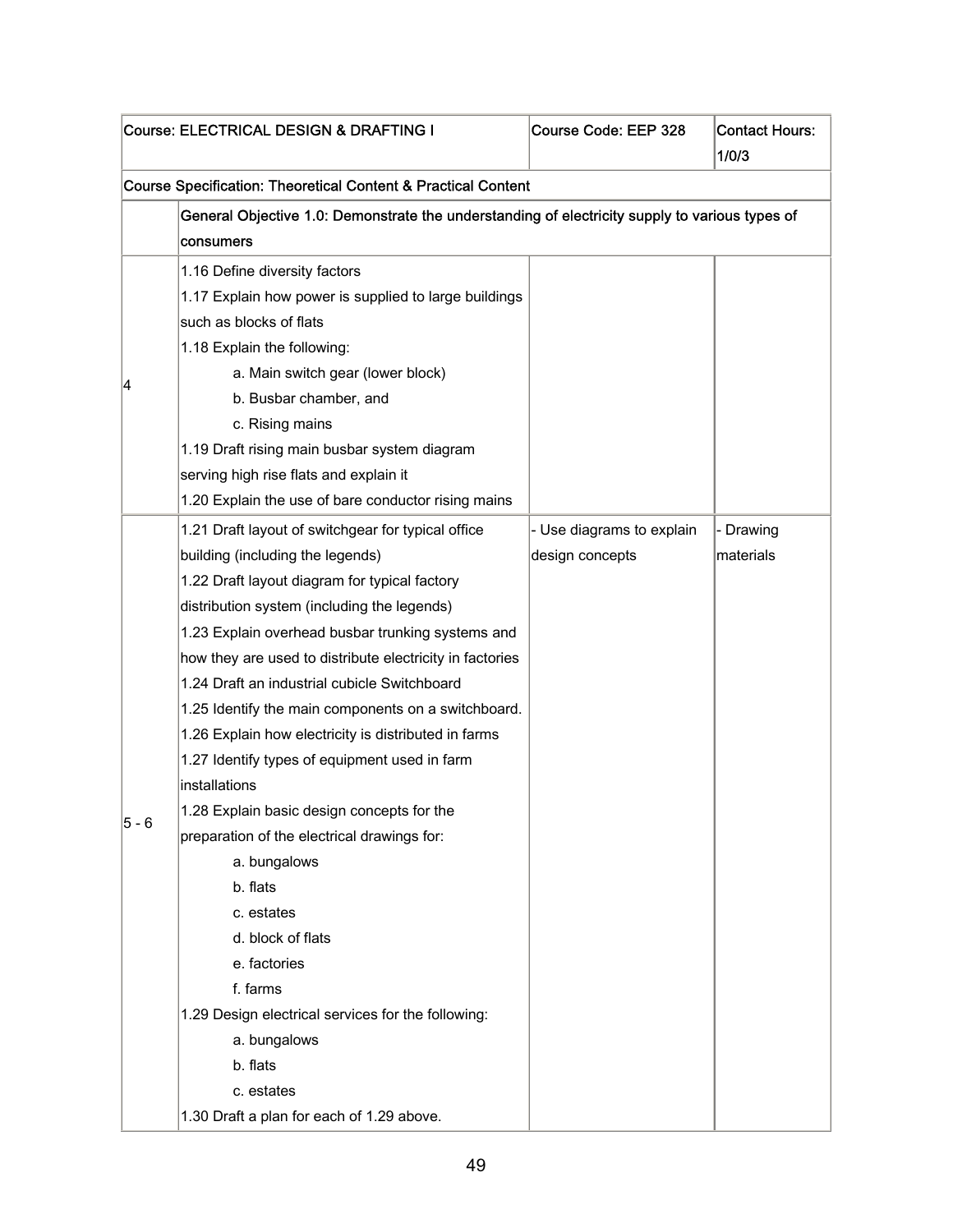| Course: ELECTRICAL DESIGN & DRAFTING I |                                                                                                    | <b>Course Code:</b> | Contact             |  |
|----------------------------------------|----------------------------------------------------------------------------------------------------|---------------------|---------------------|--|
|                                        |                                                                                                    | <b>EEP 328</b>      | <b>Hours: 1/0/3</b> |  |
|                                        | Course Specification: Theoretical Content & Practical Content                                      |                     |                     |  |
|                                        | General Objective 2.0: Know the selection of cables and the parameters that affect their selection |                     |                     |  |
| <b>WEEK</b>                            | <b>Specific learning Outcome:</b>                                                                  | <b>Teachers</b>     | <b>Resources</b>    |  |
|                                        |                                                                                                    | <b>Activities</b>   |                     |  |
|                                        | 2.1 Explain the following terms in connection with cable selection                                 | Explain the         | IEE                 |  |
|                                        | a. Length of run                                                                                   | different types     | Regulations         |  |
|                                        | b. Ambient temperature                                                                             | of cables           | table               |  |
|                                        | c. Class of excess current protecting                                                              |                     |                     |  |
|                                        | d. Grouping of circuits                                                                            |                     |                     |  |
| 7                                      | e. Disposition                                                                                     |                     |                     |  |
|                                        | f. Types of sheath                                                                                 |                     |                     |  |
|                                        | 2.2 Identify the various tables in the current IEE Regulations and                                 |                     |                     |  |
|                                        | NSE CAPS used for cables selection                                                                 |                     |                     |  |
|                                        | 2.3 Explain rating factors and the maximum permissible voltage drop                                |                     |                     |  |
|                                        | 2.4 Solve problems involving selection for different situations                                    |                     |                     |  |
|                                        | General Objective 3.0: Understand various types of diagrams and use them in various design         |                     |                     |  |
|                                        | situations.                                                                                        |                     |                     |  |
|                                        | <b>Specific learning Outcome:</b>                                                                  | <b>Teachers</b>     | <b>Resources</b>    |  |
| <b>WEEK</b>                            |                                                                                                    | Activities          |                     |  |
|                                        | 3.1 Define wiring diagrams                                                                         | Ask students a      | Drawing             |  |
|                                        | 3.2 List the various types of wiring diagrams and their uses.                                      | few questions       | materials.          |  |
|                                        | 3.3 State the advantages and disadvantages of various wiring                                       | to be answered      |                     |  |
|                                        | diagrams                                                                                           | by use of           |                     |  |
|                                        | 3.4 Define point-to-point diagrams                                                                 | diagram.            |                     |  |
|                                        | 3.5 Draft point-to-point diagrams                                                                  |                     |                     |  |
|                                        | 3.6 Solve problems involving point-to-point diagrams                                               |                     |                     |  |
|                                        | 3.7 Define baseline diagrams                                                                       |                     |                     |  |
| 8 - 10                                 | 3.8 Draft baseline diagrams                                                                        |                     |                     |  |
|                                        | 3.9 Solve problems involving baseline diagrams                                                     |                     |                     |  |
|                                        | 3.10 Define highway diagrams                                                                       |                     |                     |  |
|                                        | 3.11 Draft highway diagrams                                                                        |                     |                     |  |
|                                        | 3.12 Solve problems involving highway diagrams                                                     |                     |                     |  |
|                                        | 3.13 Define lineless diagrams                                                                      |                     |                     |  |
|                                        | 3.14 Draft lineless diagrams                                                                       |                     |                     |  |
|                                        | 3.15 Solve problems involving lineless diagrams                                                    |                     |                     |  |
|                                        | 3.16 Draft various design using wiring diagrams                                                    |                     |                     |  |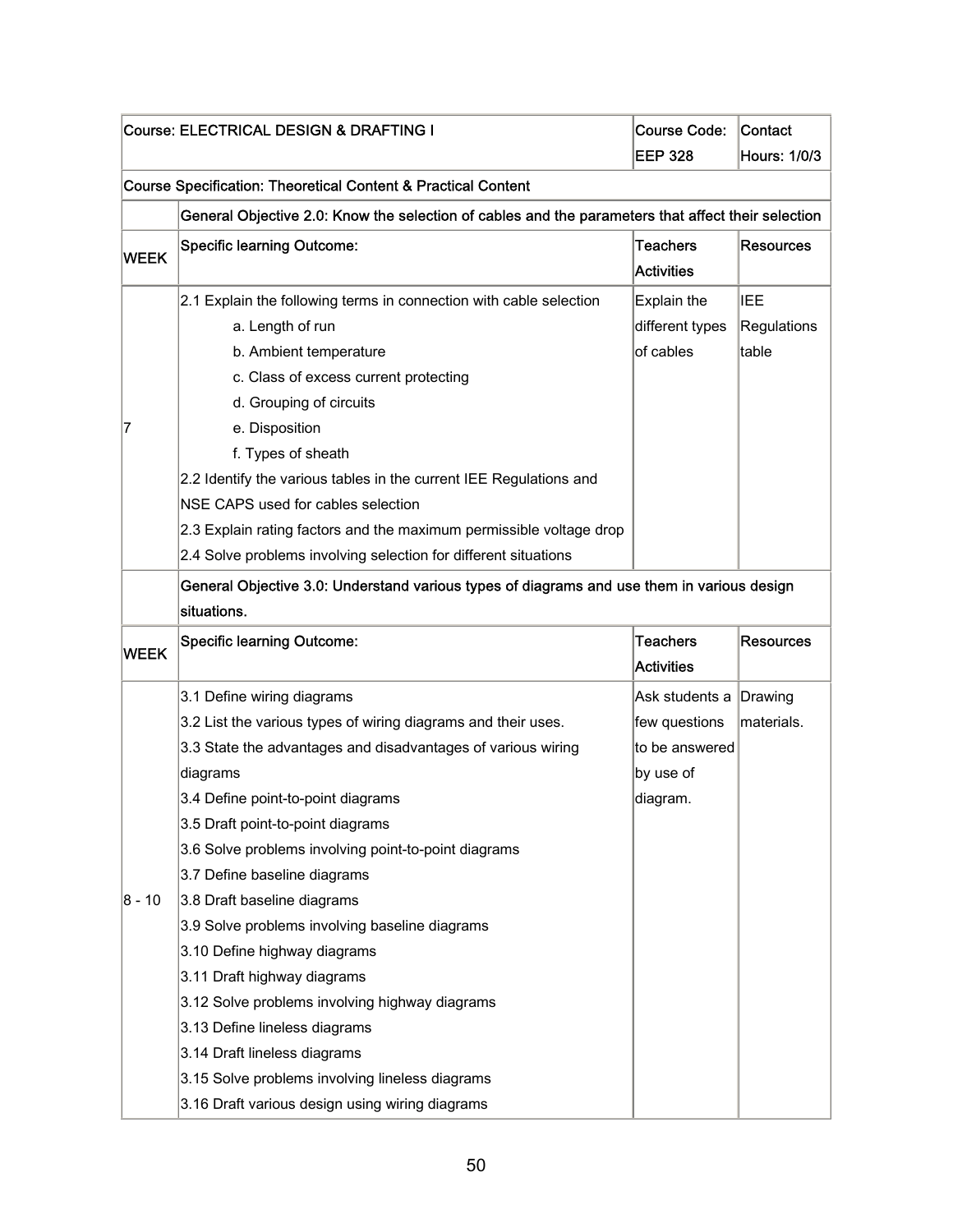| Course: ELECTRICAL DESIGN & DRAFTING I |                                                                                                          | Course Code:      | <b>Contact</b>      |  |  |
|----------------------------------------|----------------------------------------------------------------------------------------------------------|-------------------|---------------------|--|--|
|                                        |                                                                                                          | <b>EEP 328</b>    | <b>Hours: 1/0/3</b> |  |  |
|                                        | <b>Course Specification: Theoretical Content &amp; Practical Content</b>                                 |                   |                     |  |  |
|                                        | General Objective 4.0: Understand the basic principles of illustration and the selection of fittings for |                   |                     |  |  |
|                                        | specific purposes                                                                                        |                   |                     |  |  |
| <b>WEEK</b>                            | <b>Specific learning Outcome:</b>                                                                        | <b>Teachers</b>   | <b>Resources</b>    |  |  |
|                                        |                                                                                                          | <b>Activities</b> |                     |  |  |
|                                        | 4.1 Explain the following as regards light distribution:                                                 | Give practical    |                     |  |  |
|                                        | a. Direct fitting                                                                                        | examples          |                     |  |  |
|                                        | b. Indirect fitting                                                                                      |                   |                     |  |  |
|                                        | c. Semi-direct fittings                                                                                  |                   |                     |  |  |
|                                        | 4.2 Draw:                                                                                                |                   |                     |  |  |
|                                        | a. Direct fitting                                                                                        |                   |                     |  |  |
|                                        | b. Indirect fitting                                                                                      |                   |                     |  |  |
|                                        | c. Semi-direct fitting                                                                                   |                   |                     |  |  |
|                                        | d. State the purpose for which (i-iii) are used                                                          |                   |                     |  |  |
|                                        | 4.3 State factors which should be taken into consideration when                                          |                   |                     |  |  |
| 11 - 12                                | selecting a lamp fitting.                                                                                |                   |                     |  |  |
| $13 - 15$                              | 4.4 Explain Maintenance Factor and co-efficient of utilization as used                                   |                   |                     |  |  |
|                                        | in lumen method of illumination calculation.                                                             |                   |                     |  |  |
|                                        | 4.5 Derive formula for the calculation of number of fittings.                                            |                   |                     |  |  |
|                                        | 4.6 Identify the various parameters in the formula.                                                      |                   |                     |  |  |
|                                        | 4.7 Solve various problems using the derived formula in 4.5 above.                                       |                   |                     |  |  |
|                                        | 4.8 Explain point-to-point method of illumination level estimation                                       |                   |                     |  |  |
|                                        | using the cosine law.                                                                                    |                   |                     |  |  |
|                                        | 4.9 Solve various problems on illumination level calculations using                                      |                   |                     |  |  |
|                                        | the cosine law.                                                                                          |                   |                     |  |  |
|                                        | 4.10 Explain Polar curves.                                                                               |                   |                     |  |  |
|                                        | 4.11 Solve problems on illumination.                                                                     |                   |                     |  |  |
|                                        | 4.12 Select lamp fitting for various purposes.                                                           |                   |                     |  |  |
|                                        | ASSESSMENT: Course work 10%; Course tests 10%; Practical 20%; Examination 60%.                           |                   |                     |  |  |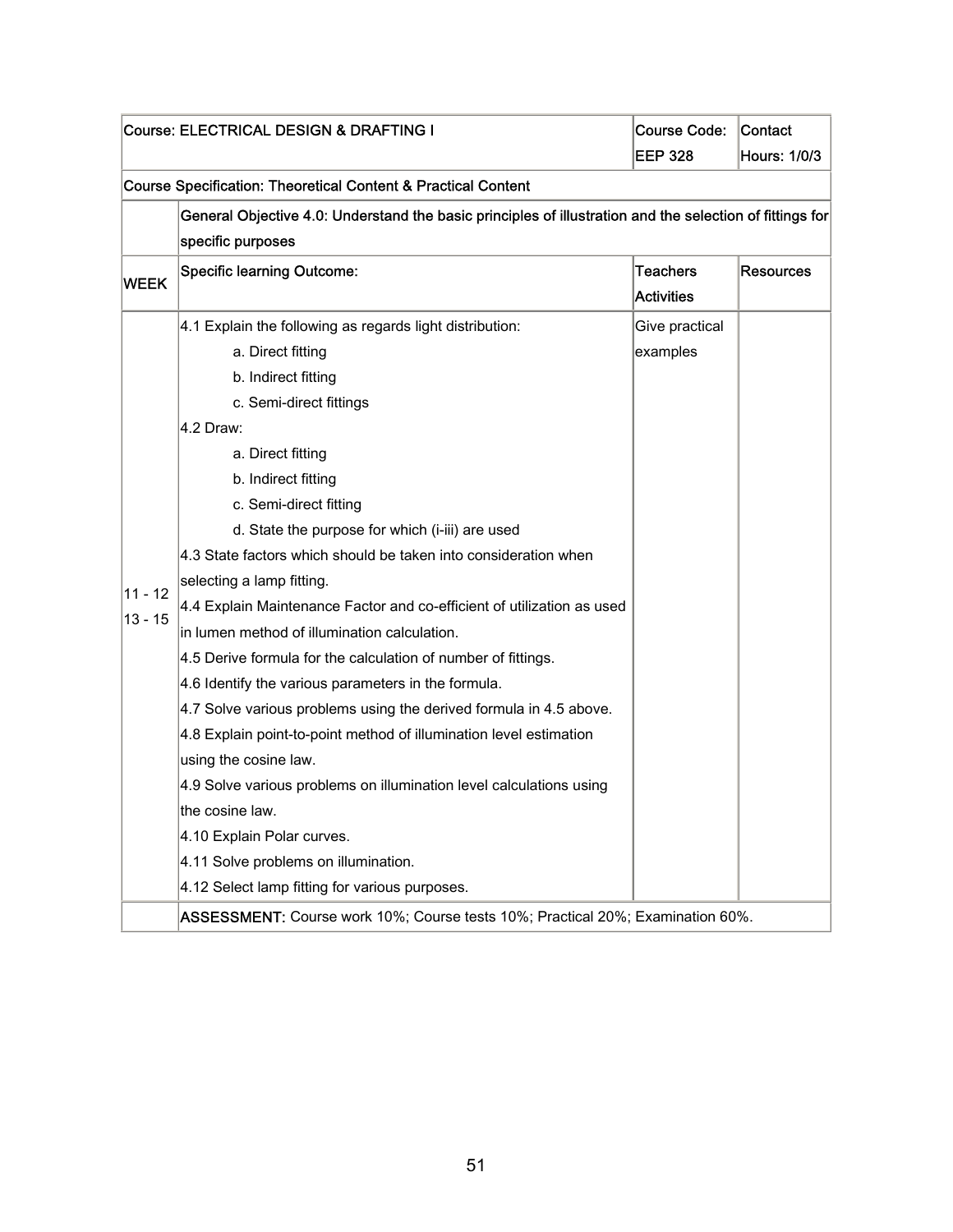## Electrical Design and Drafting II

| PROGRAMME: HND IN ELECTRICAL/ELECTRONIC ENGINEERING TECHNOLOGY (ELECTRICAL |                                                                          |                            |                       |  |
|----------------------------------------------------------------------------|--------------------------------------------------------------------------|----------------------------|-----------------------|--|
| <b>MACHINES &amp; POWER OPTION)</b>                                        |                                                                          |                            |                       |  |
|                                                                            | Course: ELECTRICAL DESIGN AND DRAFTING II                                | <b>Course Code: EEP</b>    | <b>Contact Hours:</b> |  |
|                                                                            |                                                                          | 438                        | 1/0/3                 |  |
|                                                                            | <b>Course Specification: Theoretical Content &amp; Practical content</b> |                            |                       |  |
|                                                                            | General Objective 1.0: Design and draft industrial motor controls.       |                            |                       |  |
| <b>WEEK</b>                                                                | <b>Specific Learning Outcome:</b>                                        | <b>Teachers Activities</b> | Resources             |  |
|                                                                            | Protection and control system design                                     | - Sketch diagram for       | - Drawing             |  |
|                                                                            | 1.1 State the regulation pertaining to industrial motor                  | the various starter and    | <b>Imaterials</b>     |  |
|                                                                            | control.                                                                 | state practical            |                       |  |
|                                                                            | 1.2 List symbols used in connection with 1.1                             | applications               |                       |  |
|                                                                            | 1.3 Define ladder diagram and state its purpose                          |                            |                       |  |
|                                                                            | 1.4 Draw a typical ladder diagram and explain how it works.              |                            |                       |  |
|                                                                            | 1.5 Draft standard symbols used in ladder diagrams and                   |                            |                       |  |
|                                                                            | identify them.                                                           |                            |                       |  |
|                                                                            | 1.6 Explain how to read ladder diagrams.                                 |                            |                       |  |
|                                                                            | 1.7 Explain how to draw ladder diagram logically                         |                            |                       |  |
|                                                                            | 1.8 Draft the control circuit of an automatic reclosure                  |                            |                       |  |
|                                                                            | scheme and explain its operation.                                        |                            |                       |  |
|                                                                            | 1.9 Identify all the major equipment in the system of 1.8                |                            |                       |  |
|                                                                            | above.                                                                   |                            |                       |  |
| $1 - 3$                                                                    | 1.10 State particular areas of its application                           |                            |                       |  |
|                                                                            | 1.11 Draft the control circuit of a typical intrinsically safe           |                            |                       |  |
|                                                                            | remote system.                                                           |                            |                       |  |
|                                                                            | 1.12 Identify all the major equipment in the system of 1.11.             |                            |                       |  |
|                                                                            | 1.13 Explain the operation of the system.                                |                            |                       |  |
|                                                                            | 1.14 State particular areas of application                               |                            |                       |  |
|                                                                            | 1.15 Draft the control circuit diagrams for:                             |                            |                       |  |
|                                                                            | a. Direct-on-line starter;                                               |                            |                       |  |
|                                                                            | b. Star-delta starter;                                                   |                            |                       |  |
|                                                                            | c. Reversing starter.                                                    |                            |                       |  |
|                                                                            | 1.16 Identify all the major components in the system in                  |                            |                       |  |
|                                                                            | 1.15.                                                                    |                            |                       |  |
|                                                                            | 1.17 Design control circuit diagrams for given engineering               |                            |                       |  |
|                                                                            | situations.                                                              |                            |                       |  |
|                                                                            | 1.18 Draft industrial motor control circuits.                            |                            |                       |  |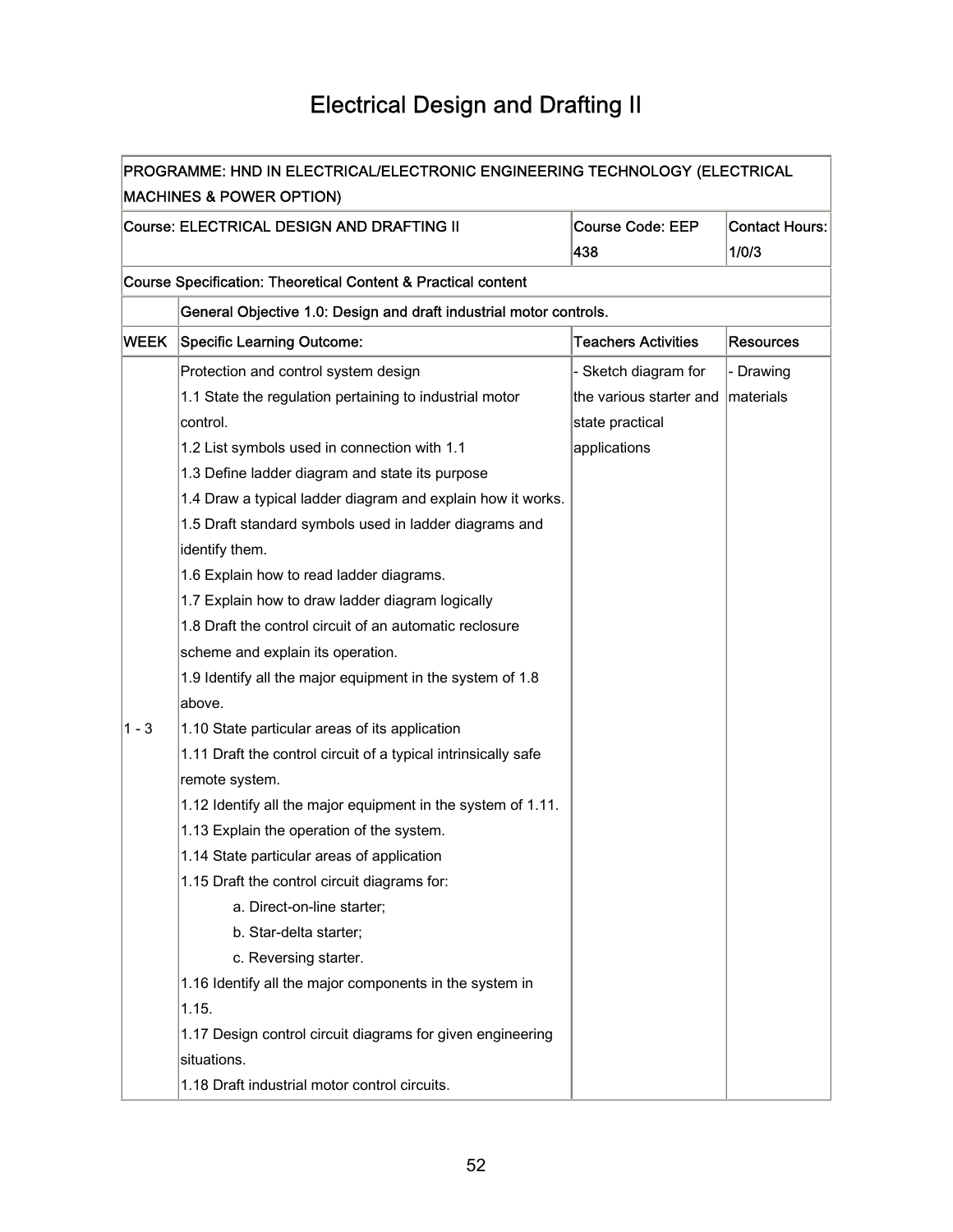| PROGRAMME: HND IN ELECTRICAL/ELECTRONIC ENGINEERING TECHNOLOGY (ELECTRICAL |                                                                                                 |                            |                  |  |
|----------------------------------------------------------------------------|-------------------------------------------------------------------------------------------------|----------------------------|------------------|--|
|                                                                            | <b>MACHINES &amp; POWER OPTION)</b>                                                             |                            |                  |  |
|                                                                            | Course: ELECTRICAL DESIGN AND DRAFTING II                                                       | <b>Course Code: EEP</b>    | Contact Hours:   |  |
|                                                                            |                                                                                                 | 438                        | 1/0/3            |  |
|                                                                            | Course Specification: Theoretical Content & Practical content                                   |                            |                  |  |
|                                                                            | General Objective 2.0: Understand the elements of Power substation up to 11kV.                  |                            |                  |  |
| <b>WEEK</b>                                                                | <b>Specific Learning Outcome:</b>                                                               | <b>Teachers Activities</b> | Resources        |  |
|                                                                            | 2.1 Explain the IEE and NSE CAP?                                                                | - Use questions and        |                  |  |
|                                                                            | 2.2 Identify loads to which diversity factor could be applied                                   | answer to discuss the      |                  |  |
|                                                                            | and those to which it could not.                                                                | various regulations        |                  |  |
|                                                                            | 2.3 Apply "Growth Factor" to load estimation.                                                   |                            |                  |  |
|                                                                            | 2.4 Solve problems on load estimation for transformers,                                         |                            |                  |  |
|                                                                            | generators and switchgears.                                                                     |                            |                  |  |
|                                                                            | 2.5 State the regulations and standards which influence the                                     |                            |                  |  |
|                                                                            | design and manufacture of switchgears.                                                          |                            |                  |  |
| 4 - 6                                                                      | 2.6 Explain IEC 439 and NSE CAPS which deals with                                               |                            |                  |  |
|                                                                            | factory built assemblies of switchgears.                                                        |                            |                  |  |
|                                                                            | 2.7 Define industrial switchboard and cubicle switchboard.                                      |                            |                  |  |
|                                                                            | 2.8 Explain the information required in specifying switch                                       |                            |                  |  |
|                                                                            | Board.                                                                                          |                            |                  |  |
|                                                                            | 2.9 Solve problems on calculation of switchgear and cable.                                      |                            |                  |  |
|                                                                            | 2.10 Explain the layout of a typical scheme in a factory.                                       |                            |                  |  |
|                                                                            | 2.11 Draft the layout of the scheme.                                                            |                            |                  |  |
|                                                                            | General Objective 3.0: Understand the elements of Power substation up to 11kV.                  |                            |                  |  |
| WEEK                                                                       | <b>Specific Learning Outcome:</b>                                                               | <b>Teachers Activities</b> | <b>Resources</b> |  |
|                                                                            | 3.1 Estimate the load requirement of a medium size factory  - Assist the students to  - Drawing |                            |                  |  |
|                                                                            | highlighting.                                                                                   | design and draw            | materials        |  |
|                                                                            | a. Load survey;                                                                                 | substation                 |                  |  |
|                                                                            | b. Estimation based on floor area.                                                              |                            |                  |  |
| 7 - 8                                                                      | 3.2 Determine the conductor size for 1.1 above.                                                 |                            |                  |  |
|                                                                            | 3.3 Determine substation location based on load centre.                                         |                            |                  |  |
|                                                                            | 3.4 Identify substation equipment and explain their uses.                                       |                            |                  |  |
|                                                                            | 3.5 Select the ratings of the equipment in 1.4 above.                                           |                            |                  |  |
|                                                                            | 3.6 Draft the layout diagram of the equipment in 5.4 above.                                     |                            |                  |  |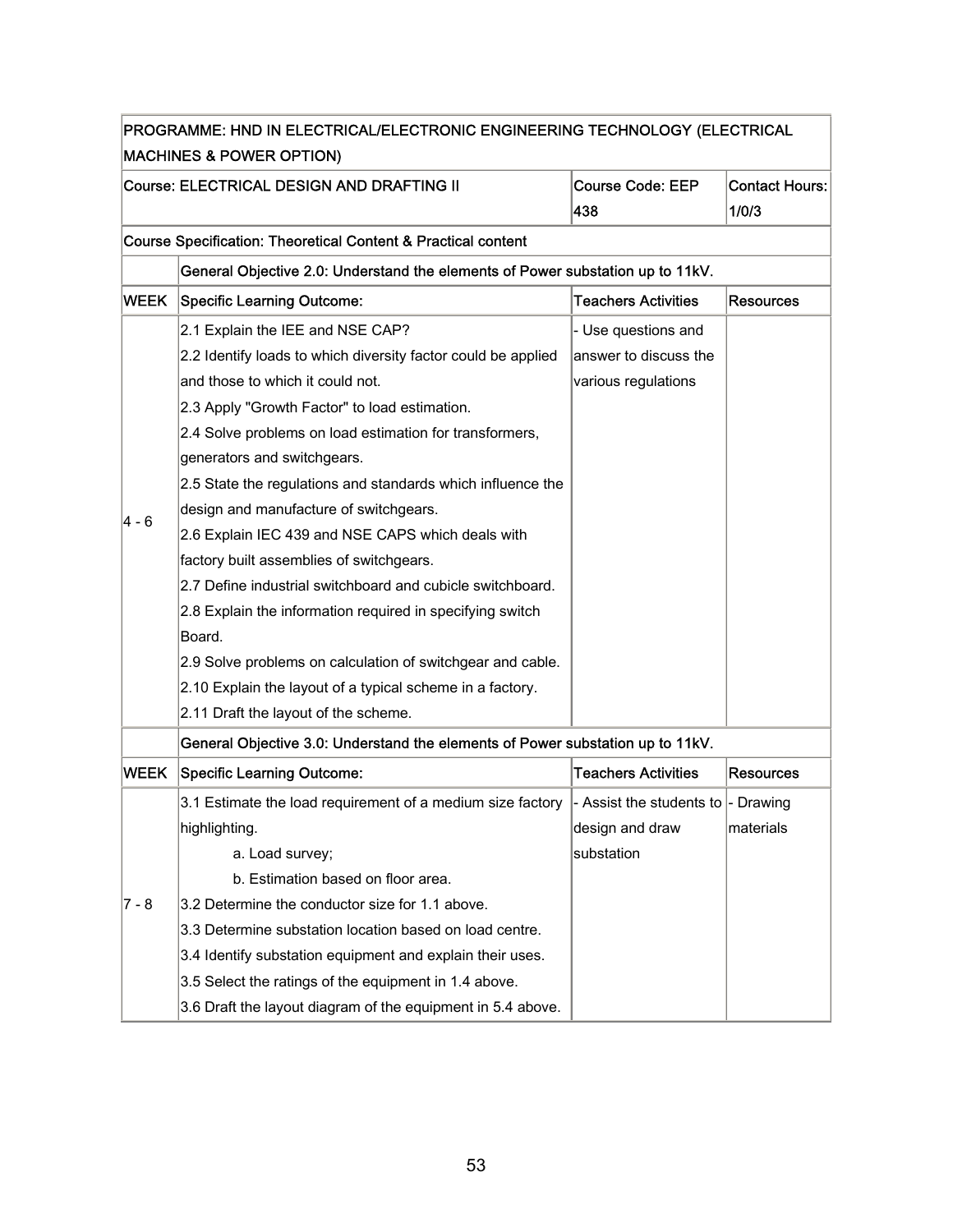| PROGRAMME: HND IN ELECTRICAL/ELECTRONIC ENGINEERING TECHNOLOGY (ELECTRICAL |                                                                                                                                               |                            |              |
|----------------------------------------------------------------------------|-----------------------------------------------------------------------------------------------------------------------------------------------|----------------------------|--------------|
|                                                                            | <b>MACHINES &amp; POWER OPTION)</b><br>Course: ELECTRICAL DESIGN AND DRAFTING II<br><b>Course Code: EEP</b><br>Contact Hours:<br>438<br>1/0/3 |                            |              |
|                                                                            | Course Specification: Theoretical Content & Practical content                                                                                 |                            |              |
|                                                                            | General Objective 4.0: Understand the purpose of blue prints, how the final design is arrived at and                                          |                            |              |
|                                                                            | the type of information that could be extracted From blue prints.                                                                             |                            |              |
| <b>WEEK</b>                                                                | <b>Specific Learning Outcome:</b>                                                                                                             | <b>Teachers Activities</b> | Resources    |
|                                                                            | 4.1 Explain the purpose of preliminary design.                                                                                                | - Explain by the use       | - Text books |
|                                                                            | 4.2 State the various statutory regulations, relevant codes of                                                                                | of examples. - A           |              |
|                                                                            | practice and i.e.e. and NSE CAPs Regulations which the                                                                                        | practical project.         |              |
|                                                                            | design must fulfill.                                                                                                                          |                            |              |
|                                                                            | 4.3 Explain final design and the preparation of blue prints.                                                                                  |                            |              |
|                                                                            | 4.4 Define contract documents and specifications.                                                                                             |                            |              |
|                                                                            | 4.5 Explain the requirement for preparing estimate for                                                                                        |                            |              |
|                                                                            | electrical projects.                                                                                                                          |                            |              |
|                                                                            | 4.6 Explain the principle of estimating materials from drawing.                                                                               |                            |              |
|                                                                            | 4.7 Define:                                                                                                                                   |                            |              |
|                                                                            | a. Unit rate;                                                                                                                                 |                            |              |
|                                                                            | b. Cost on site;                                                                                                                              |                            |              |
|                                                                            | c. Cost of installation.                                                                                                                      |                            |              |
|                                                                            | 4.8 Explain how labour costs are estimated.                                                                                                   |                            |              |
| 9 - 12                                                                     | 4.9 Explain how plants and transport requirements are                                                                                         |                            |              |
|                                                                            | assessed for a particular project.                                                                                                            |                            |              |
|                                                                            | 4.10 Define the following as applied to electrical contracting:                                                                               |                            |              |
|                                                                            | a. Bills of Engineering and Measurement                                                                                                       |                            |              |
|                                                                            | Materials                                                                                                                                     |                            |              |
|                                                                            | b. Lump sum                                                                                                                                   |                            |              |
|                                                                            | c. Fixed price                                                                                                                                |                            |              |
|                                                                            | d. Fluctuation                                                                                                                                |                            |              |
|                                                                            | e. Overhead                                                                                                                                   |                            |              |
|                                                                            | f. Variation                                                                                                                                  |                            |              |
|                                                                            | g. Insurance                                                                                                                                  |                            |              |
|                                                                            | 4.11 Prepare bills of Engineering Management and Materials                                                                                    |                            |              |
|                                                                            | and write specifications for various electrical designs.                                                                                      |                            |              |
|                                                                            | 4.12 Prepare a post contract document (PC) for 4.1 to 4.11                                                                                    |                            |              |
|                                                                            | above.                                                                                                                                        |                            |              |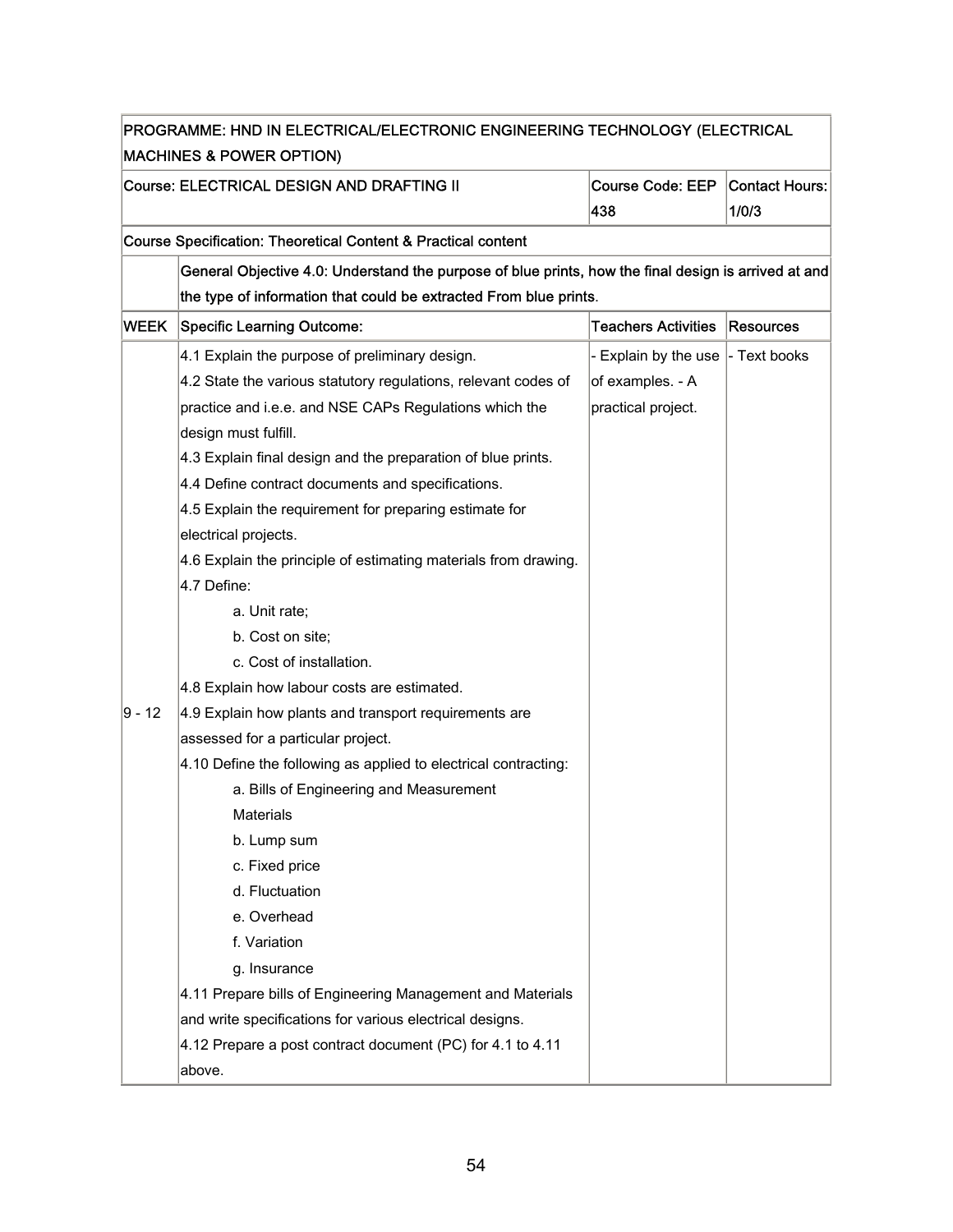| PROGRAMME: HND IN ELECTRICAL/ELECTRONIC ENGINEERING TECHNOLOGY (ELECTRICAL |                                                                                             |                            |                                |
|----------------------------------------------------------------------------|---------------------------------------------------------------------------------------------|----------------------------|--------------------------------|
|                                                                            | <b>MACHINES &amp; POWER OPTION)</b>                                                         |                            |                                |
|                                                                            | Course: ELECTRICAL DESIGN AND DRAFTING II                                                   | Course Code: EEP 438       | <b>Contact Hours:</b><br>1/0/3 |
|                                                                            | <b>Course Specification: Theoretical Content &amp; Practical content</b>                    |                            |                                |
|                                                                            | General Objective 5.0: Understand and apply the various factors necessary when planning and |                            |                                |
|                                                                            | managing electrical projects.                                                               |                            |                                |
| <b>WEEK</b>                                                                | <b>Specific Learning Outcome:</b>                                                           | <b>Teachers Activities</b> | Resources                      |
|                                                                            | 5.1 Define sub-contractor and identify jobs which                                           | - Teacher should use graph | - Drawing                      |
|                                                                            | could be awarded as a sub-contract.                                                         | to explain                 | lmaterials                     |
|                                                                            | 5.2 Define bar chart.                                                                       |                            |                                |
|                                                                            | 5.3 Explain master chart and the sub-contractor charts                                      |                            |                                |
|                                                                            | and their uses.                                                                             |                            |                                |
|                                                                            | 5.4 Draw a bar chart for a building construction                                            |                            |                                |
|                                                                            | programme (main contractors bar chart) and interpret                                        |                            |                                |
|                                                                            | it.                                                                                         |                            |                                |
|                                                                            | 5.5 Draw an electrical contractor's chart from the main                                     |                            |                                |
|                                                                            | contractor's bar chart and interpret it.                                                    |                            |                                |
|                                                                            | 5.6 Solve problems on bar chart construction                                                |                            |                                |
| $13 - 15$                                                                  | 5.7 Explain the uses of the following:-                                                     |                            |                                |
|                                                                            | 1. Site diary                                                                               |                            |                                |
|                                                                            | 2. Materials record book                                                                    |                            |                                |
|                                                                            | 3. Accident book.                                                                           |                            |                                |
|                                                                            | 5.8 State and explain the responsibilities of site                                          |                            |                                |
|                                                                            | supervisors.                                                                                |                            |                                |
|                                                                            | 5.9 List and explain the things a good site supervisor                                      |                            |                                |
|                                                                            | should know.                                                                                |                            |                                |
|                                                                            | 5.10 Explain the condition for appointing safety                                            |                            |                                |
|                                                                            | supervisor.                                                                                 |                            |                                |
|                                                                            | 5.11 List types of information that should be passed                                        |                            |                                |
|                                                                            | on to factory inspector.                                                                    |                            |                                |
|                                                                            | ASSESSMENT: Course work 10%; Course tests 10%; Practical 20%; Examination 60%.              |                            |                                |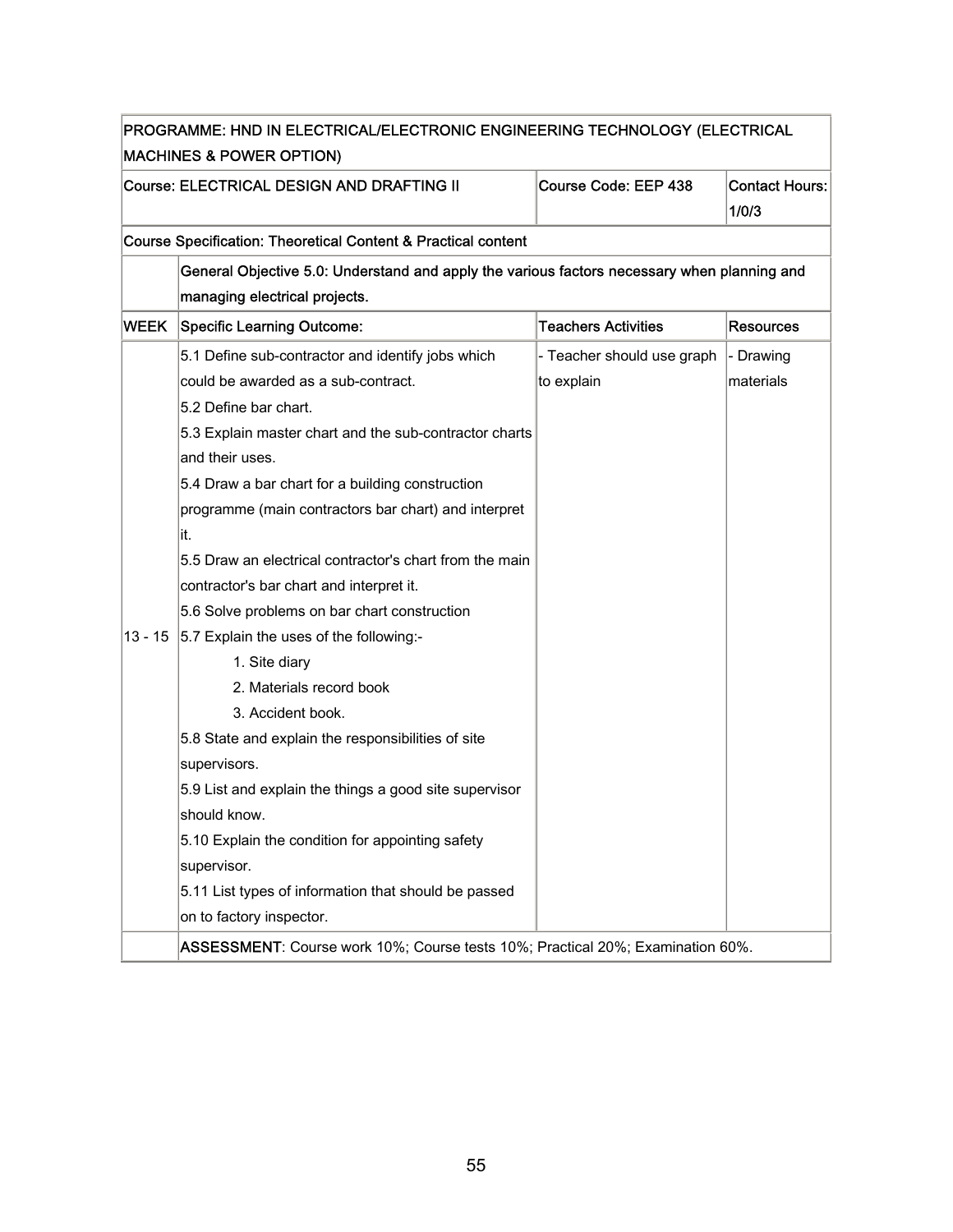## Electrical Testing Method and Reliability

| PROGRAMME: HND ELECTRICAL/ELECTRONICS TECHNOLOGY |                                                                                                     |                            |                       |
|--------------------------------------------------|-----------------------------------------------------------------------------------------------------|----------------------------|-----------------------|
|                                                  | Course: TESTING METHODS AND RELIABILITY (Condition for                                              | Course Code: EEC           | <b>Contact Hours:</b> |
| Monitoring)                                      |                                                                                                     | 324                        | 2/0/0                 |
|                                                  | <b>Course Specification: Theoretical Content</b>                                                    |                            |                       |
|                                                  | General Objective 1.0: Understand the basic terms and relationships involved in reliability studies |                            |                       |
| Week                                             | <b>Specific Learning Outcome:</b>                                                                   | <b>Teachers Activities</b> | <b>Resources</b>      |
|                                                  | 1.1 Explain the importance of reliability with respect to                                           | State practical            | - Text books          |
|                                                  | electrical/electronics                                                                              | applications and give      |                       |
|                                                  | 1.2 Define the terms: reliability, failure, item, mean-time to                                      | examples                   |                       |
|                                                  | failure (MITF) mean-time-between failures (MTBF)                                                    |                            |                       |
|                                                  | 1.3 Explain the meaning of the following types of failure                                           |                            |                       |
|                                                  | misuse, inherent weakness, sudden, gradual, partial,                                                |                            |                       |
|                                                  | catastrophic and degradation failures (wearout)                                                     |                            |                       |
|                                                  | 1.4 Differentiate between instantaneous and proportional                                            |                            |                       |
|                                                  | failure rates.                                                                                      |                            |                       |
|                                                  | 1.5 Explain the reliability equations and the related curves                                        |                            |                       |
|                                                  | when $\lambda$ is constant, i.e.                                                                    |                            |                       |
|                                                  | $R = e^{-t} Q = 1 - e^{-t}$ , $R + Q = 1$ ,                                                         |                            |                       |
|                                                  | Where $R = Reliability$ and $Q =$ unreliability                                                     |                            |                       |
| $1 - 4$                                          | 1.6 Sketch and label the bathtub diagram (i.e graph of                                              |                            |                       |
|                                                  | failure rate against time)                                                                          |                            |                       |
|                                                  | 1.7 Explain the characteristic failure curves in the bathtub                                        |                            |                       |
|                                                  | diagram.                                                                                            |                            |                       |
|                                                  | 1.8 State the probable causes of failure in each of the                                             |                            |                       |
|                                                  | regions of the bathtub diagram                                                                      |                            |                       |
|                                                  | 1.9 Sketch the wearout failure curve                                                                |                            |                       |
|                                                  | 1.10 Interpret the wearout failure curve using normal                                               |                            |                       |
|                                                  | (Gaussian) distribution.                                                                            |                            |                       |
|                                                  | 1.11 Determine the failure rate for a unit from the failure                                         |                            |                       |
|                                                  | rates of its constituent parts using the relationship: Overall                                      |                            |                       |
|                                                  | failure rate = basic failure rate $\lambda x$ No. of similar parts                                  |                            |                       |
|                                                  | weighting factor (environmental) x weighting factor (rating)                                        |                            |                       |
|                                                  | x weighting factor (Temperature).                                                                   |                            |                       |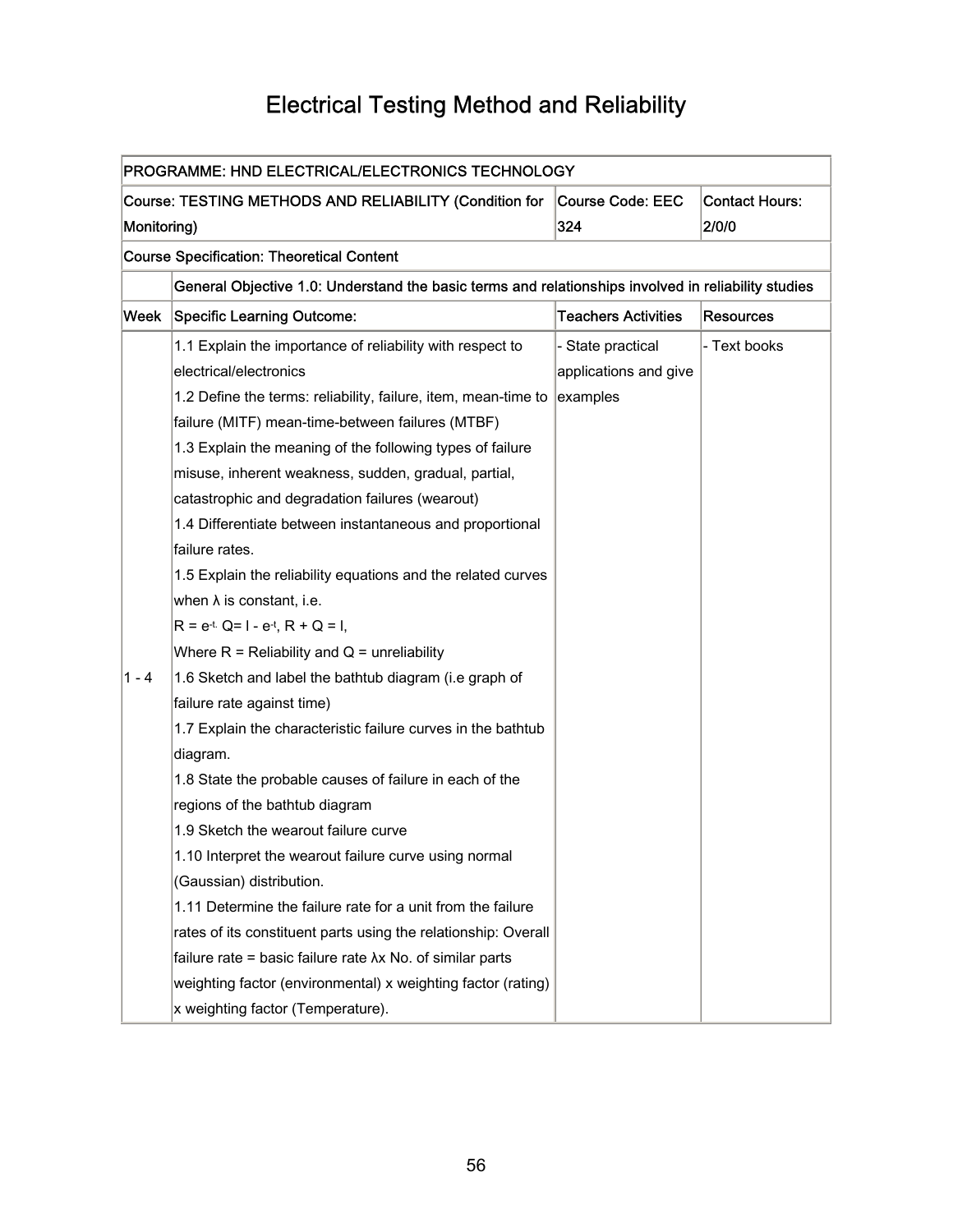|         | PROGRAMME: HND ELECTRICAL/ELECTRONICS TECHNOLOGY                                                                          |                            |                  |  |  |
|---------|---------------------------------------------------------------------------------------------------------------------------|----------------------------|------------------|--|--|
|         | Course: TESTING METHODS AND RELIABILITY (Condition for<br>Course Code: EEC<br><b>Contact Hours:</b><br>324<br>Monitoring) |                            |                  |  |  |
|         |                                                                                                                           |                            | 2/0/0            |  |  |
|         | <b>Course Specification: Theoretical Content</b>                                                                          |                            |                  |  |  |
|         | General Objective 2.0: Appreciate the concept of reliability prediction                                                   |                            |                  |  |  |
| Week    | <b>Specific Learning Outcome:</b>                                                                                         | <b>Teachers Activities</b> | <b>Resources</b> |  |  |
|         | 2.1 Explain the basic probability rules in relation to                                                                    |                            |                  |  |  |
|         | Reliability calculation:                                                                                                  |                            |                  |  |  |
|         | i. Multiplication and addition rules                                                                                      |                            |                  |  |  |
|         | ii. The Binominal probability distribution                                                                                |                            |                  |  |  |
|         | 2.2 Determine mathematical expression for the reliability                                                                 |                            |                  |  |  |
|         | and MTBF of series systems.                                                                                               |                            |                  |  |  |
|         | 2.3 Derive mathematical expression for the reliability and                                                                |                            |                  |  |  |
|         | MTBF of systems.                                                                                                          |                            |                  |  |  |
|         | 2.4 Determine the reliability and MTBF of series, parallel                                                                |                            |                  |  |  |
|         | and non-series, non-parallel systems.                                                                                     |                            |                  |  |  |
|         | 2.5 Explain the meaning and significance of redundancy                                                                    |                            |                  |  |  |
|         | 2.6 Differentiate between active and passive (standby)                                                                    |                            |                  |  |  |
|         | redundancy.                                                                                                               |                            |                  |  |  |
|         | 2.7 Solve simple problems relating to active and passive                                                                  |                            |                  |  |  |
|         | redundancy.                                                                                                               |                            |                  |  |  |
|         | 2.8 State practical application of active and standby                                                                     |                            |                  |  |  |
|         | redundancy                                                                                                                |                            |                  |  |  |
|         | General Objective 3.0: Understand the causes and remedies of component failure                                            |                            |                  |  |  |
| Week    | <b>Specific Learning Outcome:</b>                                                                                         | <b>Teachers Activities</b> | <b>Resources</b> |  |  |
|         | 3.1 Explain the cause of failure due to environmental                                                                     | - Explain by using         | Components of    |  |  |
|         | factors i.e effect of temperature, humidity, atmosphere                                                                   | practical application      | electronics e.g  |  |  |
|         | pressure, chemical content and radiation.                                                                                 |                            | <b>Resistors</b> |  |  |
|         | 3.2 Explain the cause of component failure due to                                                                         |                            |                  |  |  |
|         | operating stresses i.e effect to operating voltage, current                                                               |                            |                  |  |  |
|         | and frequency.                                                                                                            |                            |                  |  |  |
| $5 - 6$ | 3.3 Explain other causes of component failure due to                                                                      |                            |                  |  |  |
|         | mechanical stresses such as shock vibration and friction.                                                                 |                            |                  |  |  |
|         | 3.4 State specific methods of dealing with environmental<br>problems                                                      |                            |                  |  |  |
|         | 3.5 Explain 'Derating' as a method of dealing with failure                                                                |                            |                  |  |  |
|         | problems caused by operational stresses, i.e. apply the                                                                   |                            |                  |  |  |
|         | Arrhenius law (the fifth power law) to illustrate derating.                                                               |                            |                  |  |  |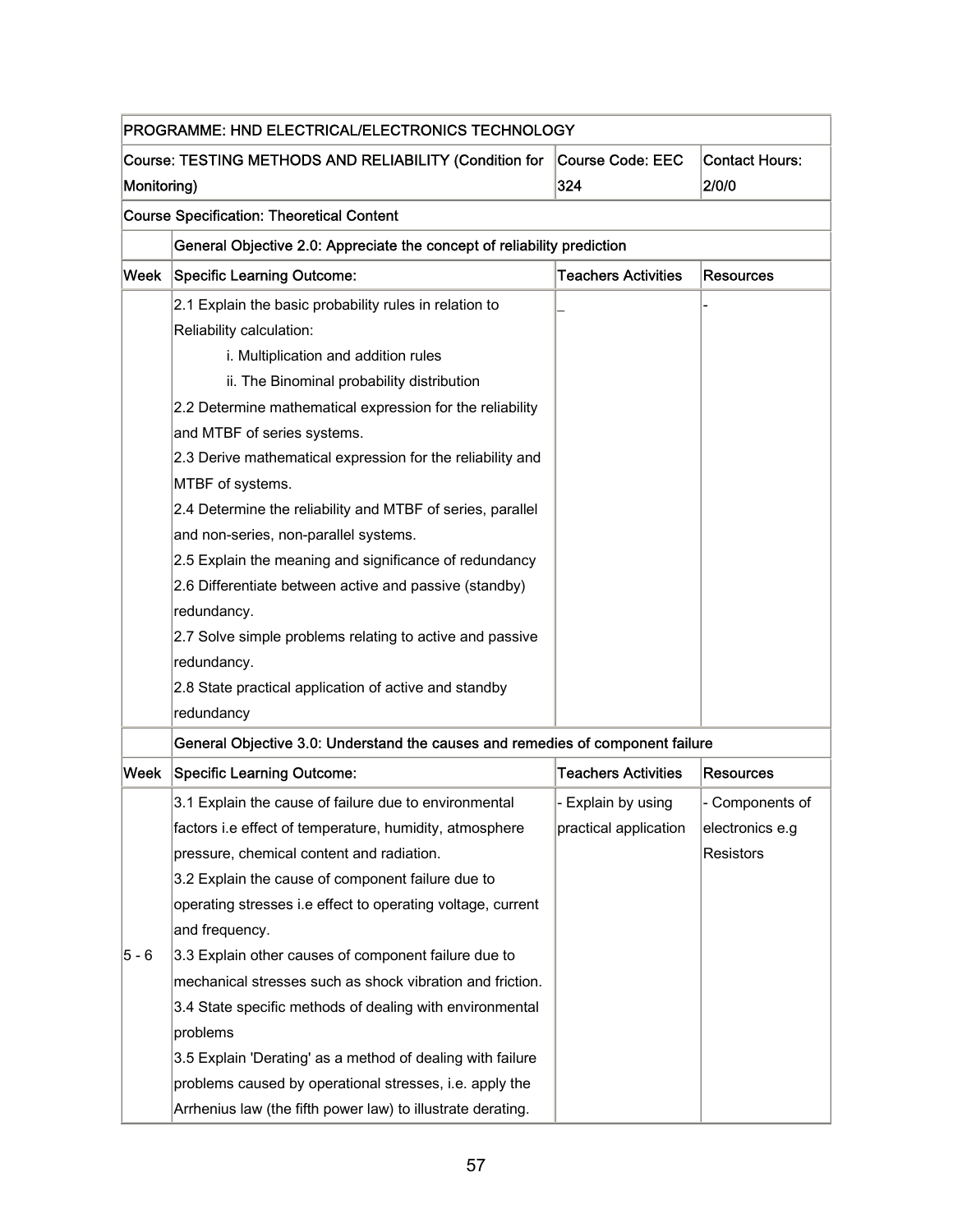|             | PROGRAMME: HND ELECTRICAL/ELECTRONICS TECHNOLOGY                          |                            |                       |  |
|-------------|---------------------------------------------------------------------------|----------------------------|-----------------------|--|
|             | Course: TESTING METHODS AND RELIABILITY (Condition for                    | Course Code: EEC           | <b>Contact Hours:</b> |  |
| Monitoring) |                                                                           | 324                        | <b>2/0/0</b>          |  |
|             | <b>Course Specification: Theoretical Content</b>                          |                            |                       |  |
|             | General Objective 4.0: Understand the basic principles of maintainability |                            |                       |  |
| Week        | <b>Specific Learning Outcome:</b>                                         | <b>Teachers Activities</b> | Resources             |  |
|             | 4.1 Define the term " maintainability".                                   | State practical            | Text books            |  |
|             | 4.2 Explain the importance of maintainability in relation to              | applications of            |                       |  |
|             | reliability.                                                              | maintainability            |                       |  |
|             | 4.3 Define the following terms:                                           |                            |                       |  |
|             | a. Utilization factor                                                     |                            |                       |  |
|             | b. Availability                                                           |                            |                       |  |
|             | c. Unavailability                                                         |                            |                       |  |
| 7 - 9       | d. Repairability                                                          |                            |                       |  |
|             | 4.4 Explain the concept of preventive and corrective                      |                            |                       |  |
|             | maintenance                                                               |                            |                       |  |
|             | 4.5 State the factors affecting maintainability                           |                            |                       |  |
|             | 4.6 Explain the methods of improving maintainability                      |                            |                       |  |
|             | 4.7 Illustrate graphically the relationship between cost and              |                            |                       |  |
|             | equipment reliability                                                     |                            |                       |  |
|             | 4.8 Explain the concept of failure reporting                              |                            |                       |  |
|             | General Objective 5.0: Appreciate the purpose of specifications           |                            |                       |  |
|             | Week Specific Learning Outcome:                                           | <b>Teachers Activities</b> | <b>Resources</b>      |  |
|             | 5.1 Define the term "specifications"                                      | - Use question and         | - Text books          |  |
|             | 5.2 State the aims and uses of specifications                             | answer to explain          |                       |  |
|             | 5.3 List typical items of information that should be                      |                            |                       |  |
|             | included in specifications                                                |                            |                       |  |
|             | 5.4 illustrate 5.3 with examples of specifications for typical            |                            |                       |  |
|             | measuring equipment.                                                      |                            |                       |  |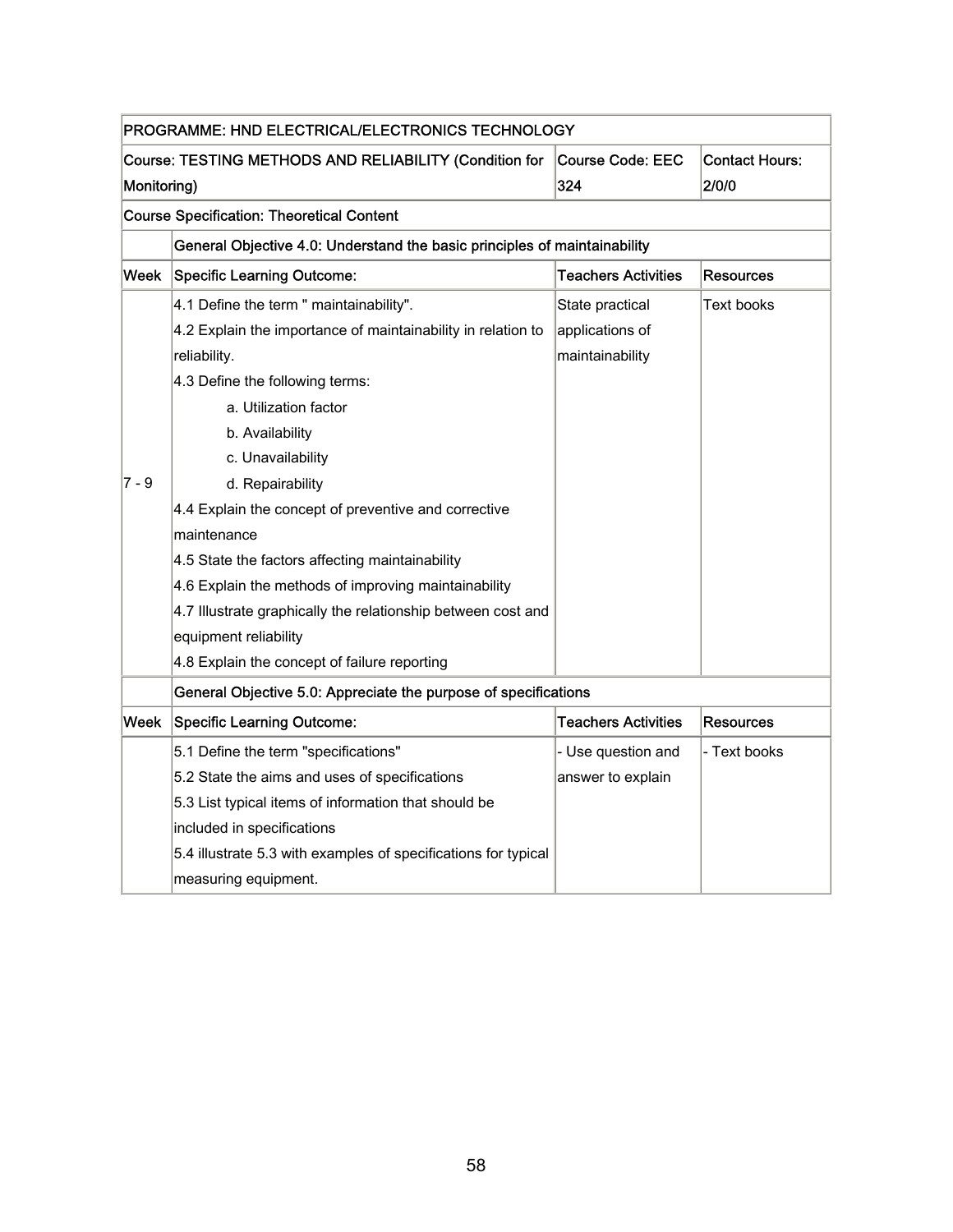|      | PROGRAMME: HND ELECTRICAL/ELECTRONICS TECHNOLOGY                                                     |                            |                  |  |  |  |
|------|------------------------------------------------------------------------------------------------------|----------------------------|------------------|--|--|--|
|      | <b>Contact Hours:</b><br>Course: TESTING METHODS AND RELIABILITY (Condition for<br>Course Code: EEC  |                            |                  |  |  |  |
|      | 324<br>2/0/0<br>Monitoring)                                                                          |                            |                  |  |  |  |
|      | <b>Course Specification: Theoretical Content</b>                                                     |                            |                  |  |  |  |
|      | General Objective 6.0: Appreciate the need for testing; types of test carried out and the purpose of |                            |                  |  |  |  |
|      | testing                                                                                              |                            |                  |  |  |  |
| Week | <b>Specific Learning Outcome:</b>                                                                    | <b>Teachers Activities</b> | <b>Resources</b> |  |  |  |
|      | 6.1 Explain the meaning of the following terms:                                                      | - State typical            |                  |  |  |  |
|      | a. reliability demonstration test                                                                    | examples of the            |                  |  |  |  |
|      | b. reliability acceptance test                                                                       | various test               |                  |  |  |  |
|      | c. calibration test                                                                                  |                            |                  |  |  |  |
|      | d. non-destructive test                                                                              |                            |                  |  |  |  |
|      | e. testing for packaging and transport                                                               |                            |                  |  |  |  |
|      | f. identification test                                                                               |                            |                  |  |  |  |
|      | g. preproduction test                                                                                |                            |                  |  |  |  |
|      | 12 - 15 6.2 Give an example of each test stated in 6.1 above                                         |                            |                  |  |  |  |
|      | 6.3 Explain the relationship between prototype items of                                              |                            |                  |  |  |  |
|      | equipment.                                                                                           |                            |                  |  |  |  |
|      | 6.4 State the reason for producing prototype items of                                                |                            |                  |  |  |  |
|      | equipment.                                                                                           |                            |                  |  |  |  |
|      | 6.5 Explain the necessity for pre-production testing                                                 |                            |                  |  |  |  |
|      | Explain the different approaches needed when testing                                                 |                            |                  |  |  |  |
|      | prototype, small batch quantities and large batch                                                    |                            |                  |  |  |  |
|      | quantities                                                                                           |                            |                  |  |  |  |
|      | ASSESSMENT: Course work 20%; Course tests 20%; Examination 60%.                                      |                            |                  |  |  |  |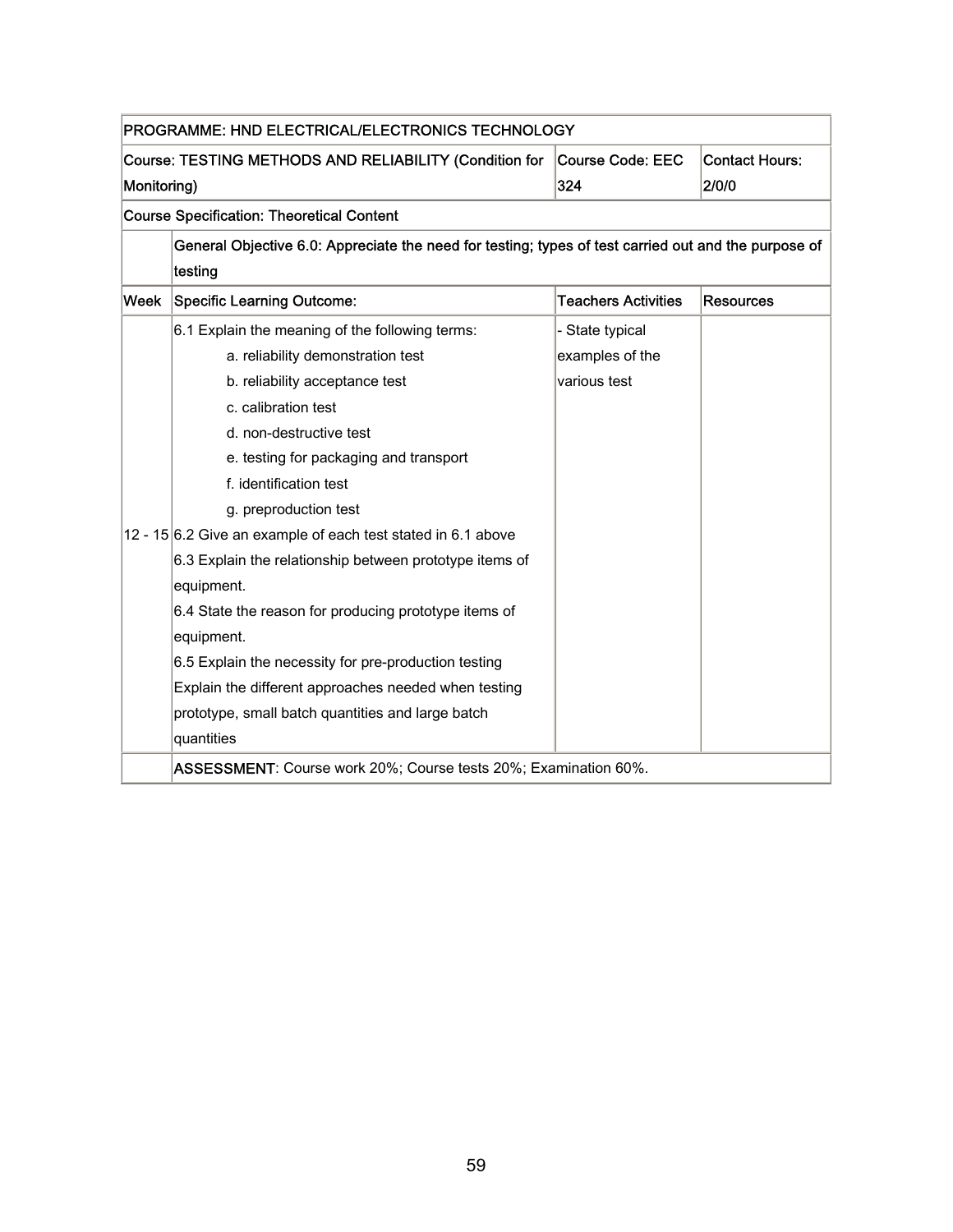## Electromagnetic Field Theory

| PROGRAMME: HND ELECTRICAL/ELECTRONICS TECHNOLOGY |                                                                                             |                                               |                   |
|--------------------------------------------------|---------------------------------------------------------------------------------------------|-----------------------------------------------|-------------------|
|                                                  | Course: ELECTROMAGNETIC FIELD THEORY                                                        | <b>Course Code: EEC Contact Hours:</b><br>431 | 2/0/0             |
|                                                  | <b>Course Specification: Theoretical Content</b>                                            |                                               |                   |
|                                                  | General Objective 1.0 Understand the Principles and applications of electrostatics          |                                               |                   |
| Week                                             | <b>Specific Learning Outcome:</b>                                                           | Teachers Activities Resources                 |                   |
|                                                  | 1.1 State Coulomb's Law                                                                     | Explain by using                              | Text books        |
|                                                  | 1.1 Apply 1.1 to determine the force on a point charge placed                               | examples                                      |                   |
|                                                  | in an external field.                                                                       |                                               |                   |
|                                                  | 1.2 Determine the intensity of electric field.                                              |                                               |                   |
|                                                  | 1.3 Explain flux density.                                                                   |                                               |                   |
|                                                  | 1.4 Derive relevant laws relating to static fields e.g                                      |                                               |                   |
|                                                  | i. Causes law                                                                               |                                               |                   |
|                                                  | ii. Divergence theorem                                                                      |                                               |                   |
| $1 - 4$                                          | 1.5 Apply the laws in 1.4 to problems involving electric flux                               |                                               |                   |
|                                                  | density, potential, electrical field force and capacitance.                                 |                                               |                   |
|                                                  | 1.6 Deduce an expression for the energy stored in an electric                               |                                               |                   |
|                                                  | field.                                                                                      |                                               |                   |
|                                                  | 1.7 Apply 1.7 above to calculate the energy stored in an                                    |                                               |                   |
|                                                  | electric field.                                                                             |                                               |                   |
|                                                  | 1.8 Explain practical applications of static electrostatic fields                           |                                               |                   |
|                                                  | e.g lighting discharge, corona.                                                             |                                               |                   |
|                                                  | General Objective 2.0 Understand the principles and applications of static magnetic fields: |                                               |                   |
| Week                                             | <b>Specific Learning Outcome:</b>                                                           | <b>Teachers Activities Resources</b>          |                   |
|                                                  | 2.1 Explain the following laws relating to static magnetic fields.                          | Assist students to                            | <b>Text books</b> |
|                                                  | a. Biott Savat law                                                                          | solve practical                               |                   |
|                                                  | b. Amperes law                                                                              | problems                                      |                   |
|                                                  | c. Stokes theorem                                                                           |                                               |                   |
|                                                  | d. Divergence theorem                                                                       |                                               |                   |
| 5 - 7                                            | 2.2 Derive the divergence and stoke's Theorem                                               |                                               |                   |
|                                                  | 2.3 Apply (2.1) to solve practical problems.                                                |                                               |                   |
|                                                  | 2.4 Define magnetic flux density and magnetic potential.                                    |                                               |                   |
|                                                  | 2.5 Derive an expression for the energy stored in magnetic                                  |                                               |                   |
|                                                  | field.                                                                                      |                                               |                   |
|                                                  | 2.6 Calculate the energy stored in magnetic fields.                                         |                                               |                   |
|                                                  | 2.7 Explain the practical applications of static magnetic fields.                           |                                               |                   |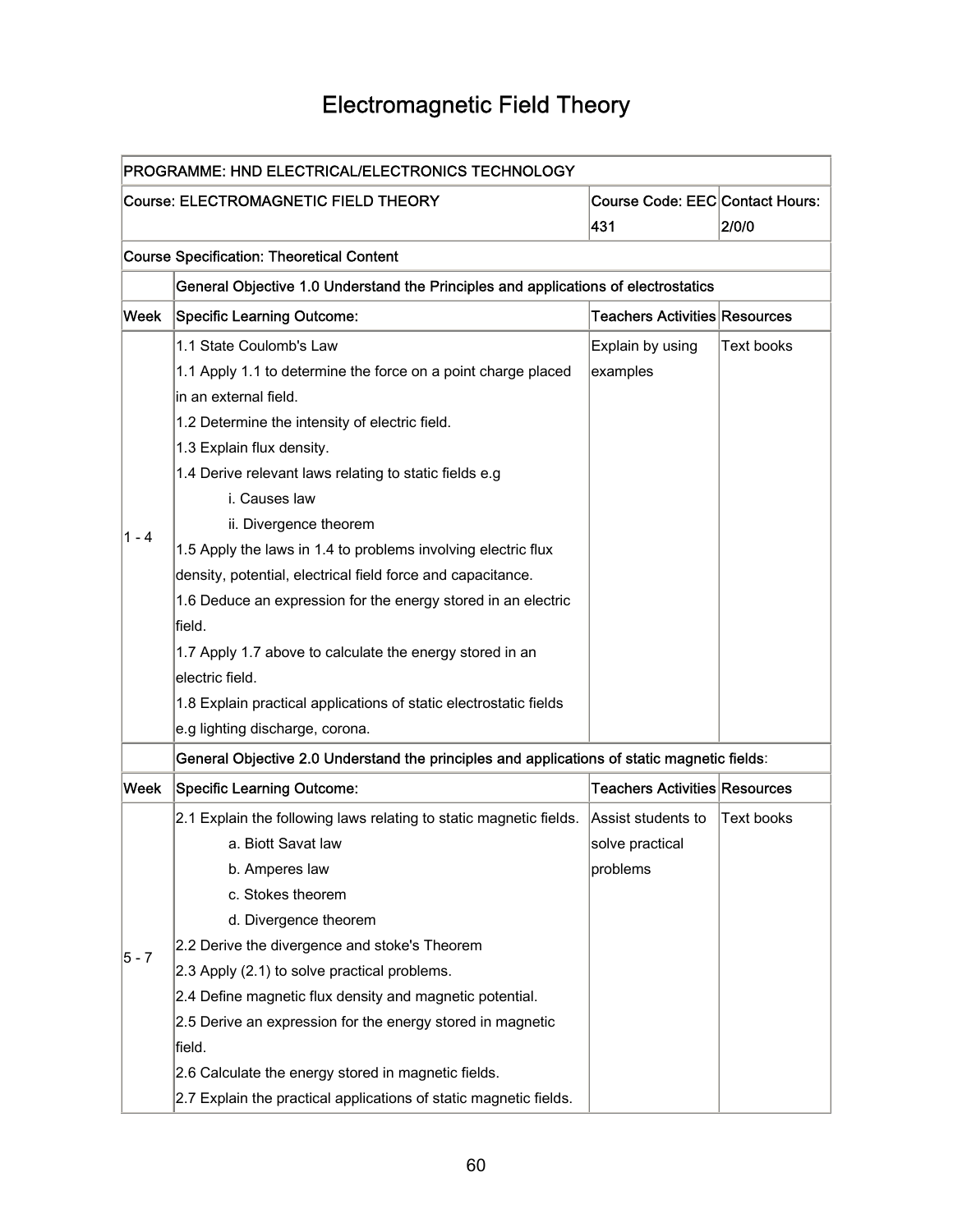| PROGRAMME: HND ELECTRICAL/ELECTRONICS TECHNOLOGY |                                                                                                                |                            |                   |
|--------------------------------------------------|----------------------------------------------------------------------------------------------------------------|----------------------------|-------------------|
|                                                  | Course Code: EEC 431 Contact Hours:<br><b>Course: ELECTROMAGNETIC FIELD THEORY</b><br>2/0/0                    |                            |                   |
|                                                  | <b>Course Specification: Theoretical Content</b>                                                               |                            |                   |
|                                                  | General Objective 3.0: Understand the principles and applications of time - varying electro-magnetic<br>fields |                            |                   |
| Week                                             | <b>Specific Learning Outcome:</b>                                                                              | <b>Teachers Activities</b> | <b>Resources</b>  |
|                                                  | 3.1 State Faraday's law                                                                                        | Derive formula for         | <b>Text books</b> |
|                                                  | 3.2 Explain Faraday's law                                                                                      | Faraday's Law              |                   |
|                                                  | 3.3 Derive Maxwell's equations in both differential and                                                        |                            |                   |
|                                                  | integral forms.                                                                                                |                            |                   |
| $8 - 10$                                         | 3.4 Apply Faraday's laws and Maxwell's equation to solve                                                       |                            |                   |
|                                                  | simple wave equations in free space and in lossless                                                            |                            |                   |
|                                                  | medium.                                                                                                        |                            |                   |
|                                                  | 3.5 Explain practical applications of 3.1 to 3.4 above.                                                        |                            |                   |
|                                                  | General Objective 4.0: Understand the principles of applications of plane waves                                |                            |                   |
| Week                                             | <b>Specific Learning Outcome:</b>                                                                              | <b>Teachers Activities</b> | <b>Resources</b>  |
|                                                  | 4.1 Review vector analysis                                                                                     | Use sketches to            | <b>Text books</b> |
|                                                  | 4.2 Explain wave propagation in                                                                                | explain waves              |                   |
|                                                  | a. Free space                                                                                                  |                            |                   |
|                                                  | b. Dielectric                                                                                                  |                            |                   |
|                                                  | c. Conductors                                                                                                  |                            |                   |
|                                                  | 4.3 Explain Poynting vector                                                                                    |                            |                   |
|                                                  | 4.4 Explain dipole radiation                                                                                   |                            |                   |
|                                                  | 4.5 Explain radiation pressure                                                                                 |                            |                   |
|                                                  | 4.6 Apply Poynting vectors to solve problems on energy                                                         |                            |                   |
|                                                  | 11 - 14 and radiation pressure.                                                                                |                            |                   |
|                                                  | 4.7 Describe guided TEM waves.                                                                                 |                            |                   |
|                                                  | 4.8 Explain the following:-                                                                                    |                            |                   |
|                                                  | 1. TEM waves between parallel plane                                                                            |                            |                   |
|                                                  | conductors                                                                                                     |                            |                   |
|                                                  | 2. Transverse magnetic waves between                                                                           |                            |                   |
|                                                  | parallel conductors.                                                                                           |                            |                   |
|                                                  | 3. Transverse electric waves between                                                                           |                            |                   |
|                                                  | parallel conductors                                                                                            |                            |                   |
|                                                  | 4. Fibre optics                                                                                                |                            |                   |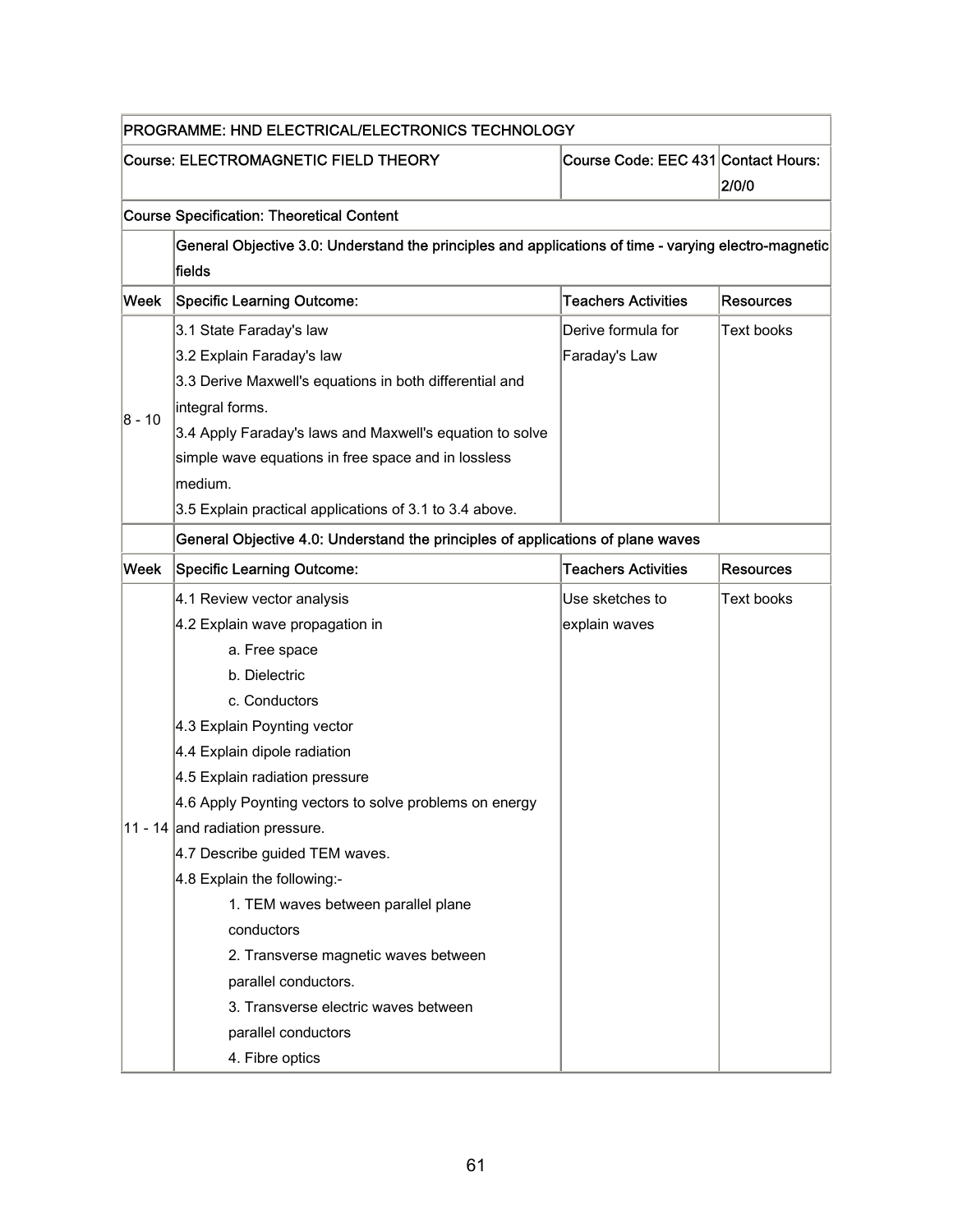| PROGRAMME: HND ELECTRICAL/ELECTRONICS TECHNOLOGY |                                                                           |                                     |       |
|--------------------------------------------------|---------------------------------------------------------------------------|-------------------------------------|-------|
|                                                  | Course: ELECTROMAGNETIC FIELD THEORY                                      | Course Code: EEC 431 Contact Hours: |       |
|                                                  |                                                                           |                                     | 2/0/0 |
|                                                  | Course Specification: Theoretical Content                                 |                                     |       |
|                                                  | 4.9 Explain the phenomenon of the reflection of EM waves                  |                                     |       |
|                                                  | 4.10 Explain the refraction of EM waves.                                  |                                     |       |
|                                                  | 4.11 Explain total internal reflection of EM waves                        |                                     |       |
| 15                                               | 4.12 Explain Brewster angle and critical angle.                           |                                     |       |
|                                                  | 4.13 Solve problems on reflection and refraction of EM                    |                                     |       |
|                                                  | waves.                                                                    |                                     |       |
|                                                  | 4.14 Review Vector analysis                                               |                                     |       |
|                                                  | I <b>ASSESSMENT</b> : Course work 20%; Course tests 20%; Examination 60%. |                                     |       |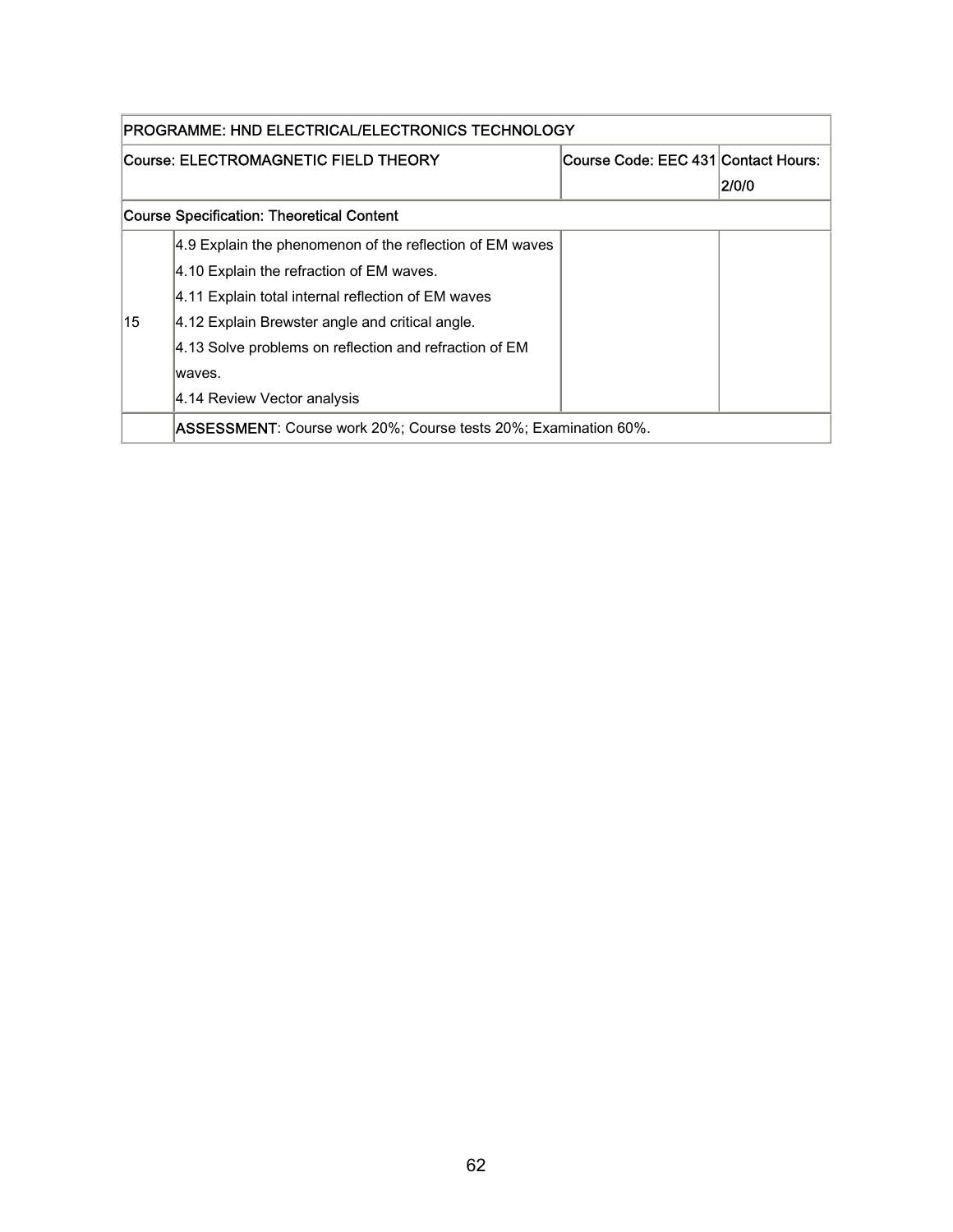### Engineer in the Society

### ENGINEER IN SOCIETY

#### General Objectives:

- 1. Understand the historical development of engineering and technology
- 2. Understand the nature of the engineering family
- 3. Appreciate the organisation of the engineering profession in Nigeria
- 4. Understand the roles of the various cadres of engineering personnel in the Nigerian Society
- 5. Know the engineering professional associations.
- 6. Know the regulatory body, COREN and the process and requirements for professional registration.
- 7. Know the provisions of the Acts setting.
- 8. Understand the progression of engineering personnel along or across cadres.
- 9. Understand the Codes of Conduct and Fundamental Ethics of the Profession as well as the Canons.
- 10. Learn the unwritten laws of engineering.

| PROGRAMME: HND ELECTRICAL/ELECTRONIC ENGINEERING TECHNOLOGY |                                                                                        |                                   |              |  |  |
|-------------------------------------------------------------|----------------------------------------------------------------------------------------|-----------------------------------|--------------|--|--|
|                                                             | <b>CONTACT</b><br><b>COURSE</b><br>Course: ENGINEER IN SOCIETY/                        |                                   |              |  |  |
|                                                             |                                                                                        | <b>CODE: EEC 319 HOURS: 2/0/0</b> |              |  |  |
|                                                             | <b>COURSE SPECIFICATION: Theoretical Content</b>                                       |                                   |              |  |  |
|                                                             | General Objective. Understand the historical development of engineering and technology |                                   |              |  |  |
| <b>WEEK</b>                                                 | <b>Specific Learning Outcome</b>                                                       | <b>Teachers</b>                   | Resources    |  |  |
|                                                             |                                                                                        | <b>Activities</b>                 |              |  |  |
|                                                             | 1. Technology and Engineering in ancient Egypt, Rome, China,                           | - Use examples                    | - Text books |  |  |
|                                                             | Europe, America.                                                                       | to explain                        |              |  |  |
| $1 - 2$                                                     | 2. From Military to Civil Engineering.                                                 |                                   |              |  |  |
|                                                             | 3. The Industrial Revolution in England and its spread to Europe,                      |                                   |              |  |  |
|                                                             | Asia and Africa.                                                                       |                                   |              |  |  |
|                                                             | 4. Modern Technology and Engineering.                                                  |                                   |              |  |  |
|                                                             | 1. Identify the various cadres of the engineering family                               |                                   |              |  |  |
| 3                                                           | 2. State the ideal ratio of ratio of the different cadres of                           |                                   |              |  |  |
|                                                             | engineering personnel required for an engineering project team.                        |                                   |              |  |  |
|                                                             | 3. Identify the various engineering discipline.                                        |                                   |              |  |  |
|                                                             | 1. Identify the pyramidal structure of the cadres in the                               |                                   |              |  |  |
| 14                                                          | engineering profession.                                                                |                                   |              |  |  |
|                                                             | 2. Identify the various training Institutions for engineering                          |                                   |              |  |  |
|                                                             | personnel in Nigeria.                                                                  |                                   |              |  |  |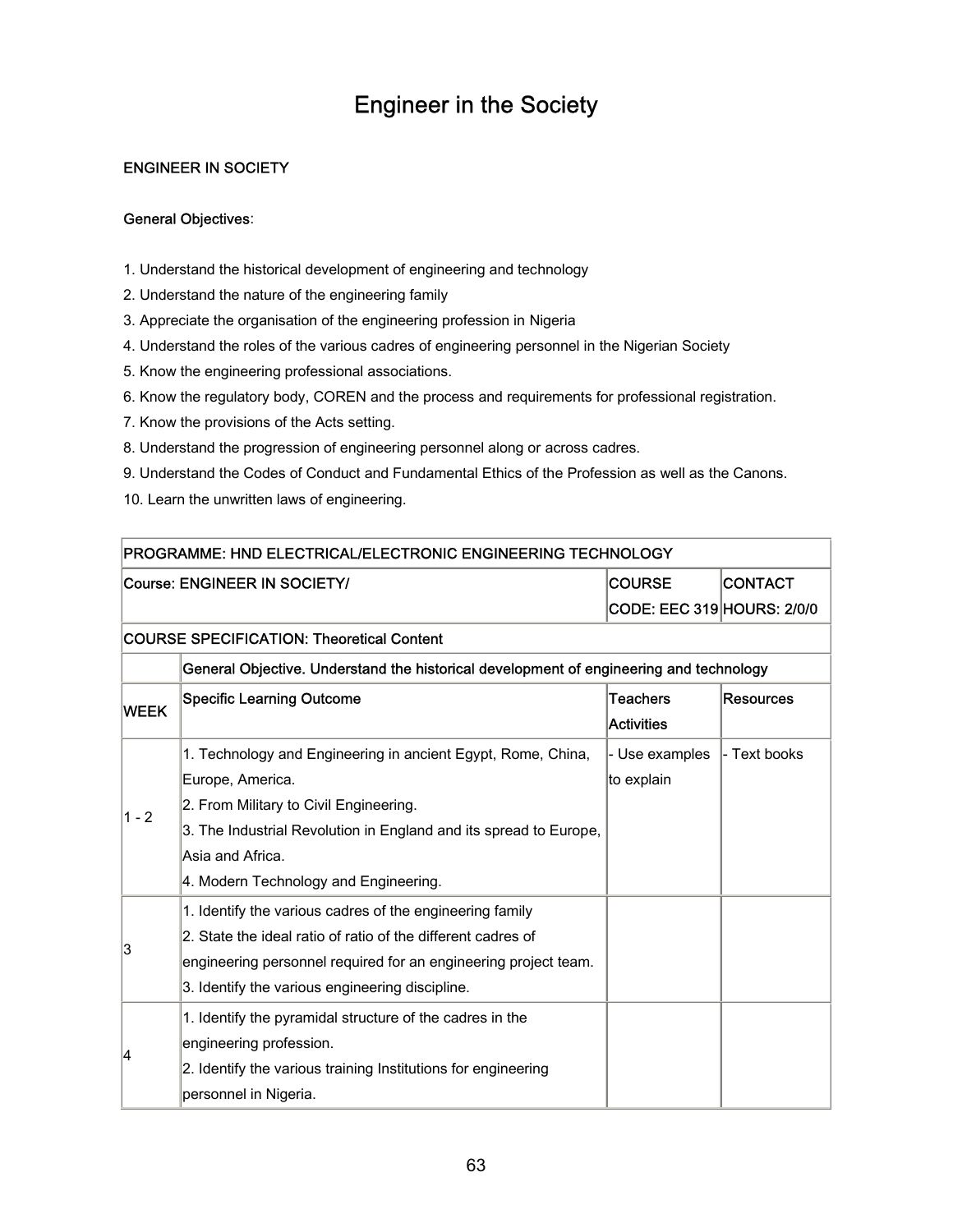| PROGRAMME: HND ELECTRICAL/ELECTRONIC ENGINEERING TECHNOLOGY |                                                                   |                                   |  |  |  |
|-------------------------------------------------------------|-------------------------------------------------------------------|-----------------------------------|--|--|--|
|                                                             | Course: ENGINEER IN SOCIETY/<br><b>COURSE</b><br><b>CONTACT</b>   |                                   |  |  |  |
|                                                             |                                                                   | <b>CODE: EEC 319 HOURS: 2/0/0</b> |  |  |  |
|                                                             | <b>COURSE SPECIFICATION: Theoretical Content</b>                  |                                   |  |  |  |
|                                                             | 1. Role of Engineers                                              |                                   |  |  |  |
|                                                             | 2. Role of Technologists                                          |                                   |  |  |  |
| 5 & 6                                                       | 3. Role of Technicians                                            |                                   |  |  |  |
|                                                             | 4. Role of Craftsmen                                              |                                   |  |  |  |
|                                                             | 1. Discuss the Nigerian Society of Engineer                       |                                   |  |  |  |
|                                                             | 2. Discuss the national Association of Technologists in           |                                   |  |  |  |
| 7 & 8                                                       | Engineering                                                       |                                   |  |  |  |
|                                                             | 3. Discuss the Nigeria Institute of Engineering Technicians       |                                   |  |  |  |
|                                                             | 4. Discuss the National Association of Engineering Craftsmen.     |                                   |  |  |  |
|                                                             | 1. Describe the function of COREN                                 |                                   |  |  |  |
|                                                             | 2. Describe the process of registration                           |                                   |  |  |  |
| 9 & 10                                                      | 3. Discuss the consequences of non-registration                   |                                   |  |  |  |
|                                                             | 4. Discuss quackery in engineering                                |                                   |  |  |  |
|                                                             | 1. Explain the progression of engineering personnel along their   |                                   |  |  |  |
| 11                                                          | cadre.                                                            |                                   |  |  |  |
|                                                             | 2. Explain the requirements for transfer from one cadre to        |                                   |  |  |  |
|                                                             | another.                                                          |                                   |  |  |  |
|                                                             | 1. Explain the Fundamental Ethics of Engineering                  |                                   |  |  |  |
|                                                             | 12 & 13 2. Explain the Canons of Engineering                      |                                   |  |  |  |
|                                                             | 3. State the Codes of Conduct of Engineering personnel.           |                                   |  |  |  |
|                                                             | 1. State and Explain the unwritten laws of engineering in respect |                                   |  |  |  |
|                                                             | of one's:                                                         |                                   |  |  |  |
| 14 & 15                                                     | a. Boss                                                           |                                   |  |  |  |
|                                                             | b. Colleagues                                                     |                                   |  |  |  |
|                                                             | c. Contract work                                                  |                                   |  |  |  |
|                                                             | d. Clients.                                                       |                                   |  |  |  |
|                                                             | ASSESSMENT: Course work 20%; Course tests 20%; Examination 60%.   |                                   |  |  |  |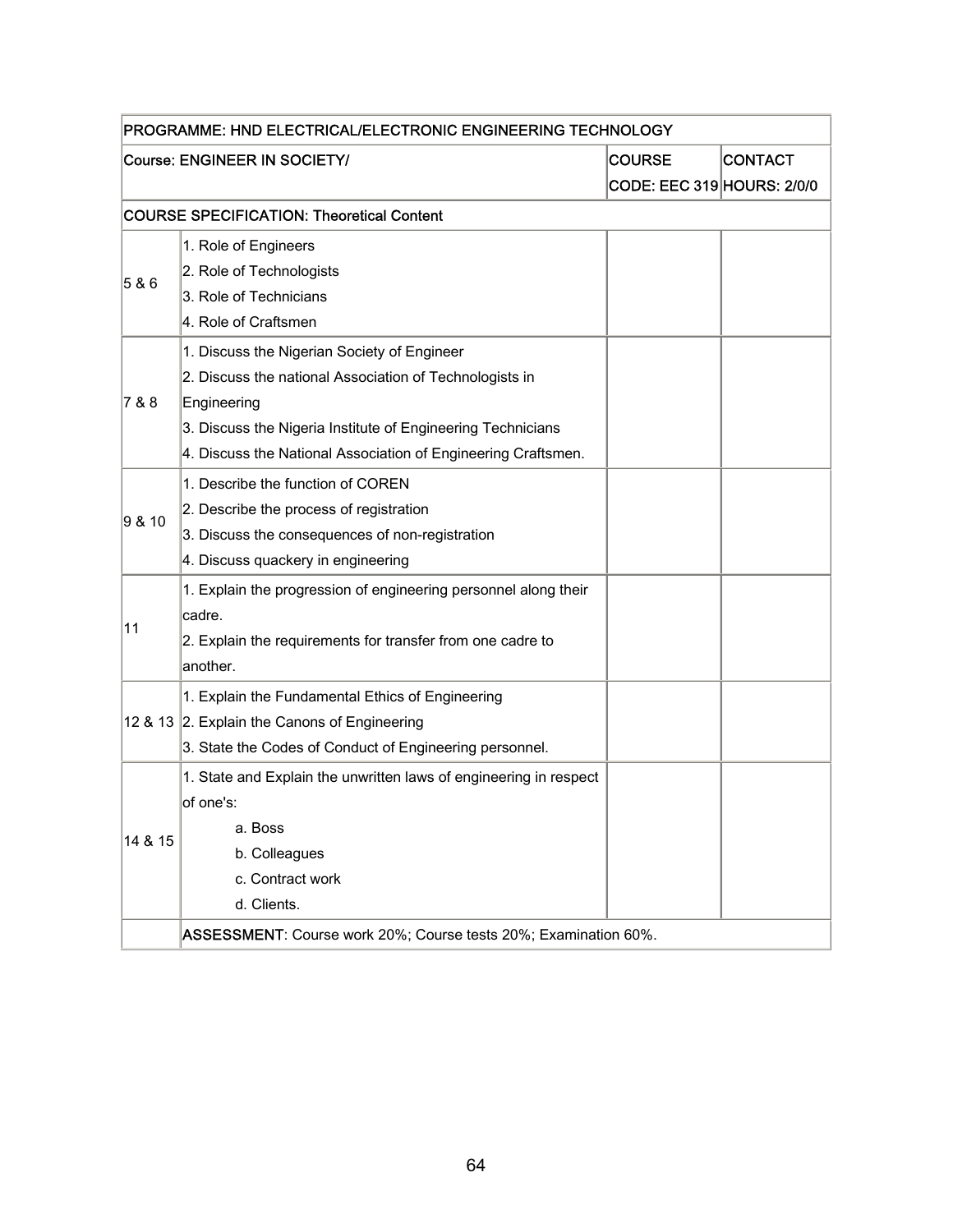# Control Engineering Courses

## Control Engineering

| PROGRAMME: HND IN ELECTRICAL/ELECTRONIC ENGINEERING TECHNOLOGY |                                                                                                   |                                   |                       |  |
|----------------------------------------------------------------|---------------------------------------------------------------------------------------------------|-----------------------------------|-----------------------|--|
|                                                                | <b>Course: CONTROL ENGINEERING</b>                                                                | Course Code: EEC 433              | Contact               |  |
|                                                                |                                                                                                   |                                   | <b>Hours: 2/0/3</b>   |  |
|                                                                | <b>Course Specification: Theoretical Content</b>                                                  |                                   |                       |  |
|                                                                | General Objective 1.0: Understand the various methods of achieving speed and position control and |                                   |                       |  |
|                                                                | the application                                                                                   |                                   |                       |  |
| WEEK                                                           | <b>Specific Learning Outcome:</b>                                                                 | <b>Teachers Activities</b>        | <b>Resources</b>      |  |
|                                                                | 1.1 Explain the need for speed control in                                                         | - Present practical speed control | $\vert$ - Lesson plan |  |
|                                                                | machines.                                                                                         | schemes and derive                | - Chalk board.        |  |
|                                                                | 1.2 Explain the basic principles of speed control                                                 | mathematical models. - Solve      |                       |  |
|                                                                | on no-load;                                                                                       | related problems                  |                       |  |
|                                                                | 1.3 Explain speed control methods in a d.c. meter                                                 | - Present practical position      |                       |  |
|                                                                | using:                                                                                            | control schemes and their         |                       |  |
|                                                                | a. field control;                                                                                 | mathematical models.              |                       |  |
|                                                                | b. armature control;                                                                              | - Solve related problem.          |                       |  |
|                                                                | 1.4 State the merits and demerits of field control                                                |                                   |                       |  |
|                                                                | over armature control;                                                                            |                                   |                       |  |
|                                                                | 1.5 Explain using graphs, the effect of load torque                                               |                                   |                       |  |
|                                                                | on speed.                                                                                         |                                   |                       |  |
| $1 - 5$                                                        | 1.6 Explain the performance of speed control                                                      |                                   |                       |  |
|                                                                | systems:                                                                                          |                                   |                       |  |
|                                                                | a. Without negative feedback;                                                                     |                                   |                       |  |
|                                                                | b. With negative feedback.                                                                        |                                   |                       |  |
|                                                                | 1.7 Explain with the aid of schematic diagrams the                                                |                                   |                       |  |
|                                                                | operation of a velodyne speed control system.                                                     |                                   |                       |  |
|                                                                | 1.8 Outline the merits and demerits of velodyne                                                   |                                   |                       |  |
|                                                                | speed-Control system.                                                                             |                                   |                       |  |
|                                                                | 1.9 Explain, with the aid of a schematic diagram                                                  |                                   |                       |  |
|                                                                | the operation of a Ward-Leonard speed control                                                     |                                   |                       |  |
|                                                                | system.                                                                                           |                                   |                       |  |
|                                                                | 1.10 Explain the operation of a speed control                                                     |                                   |                       |  |
|                                                                | system using thyristors.                                                                          |                                   |                       |  |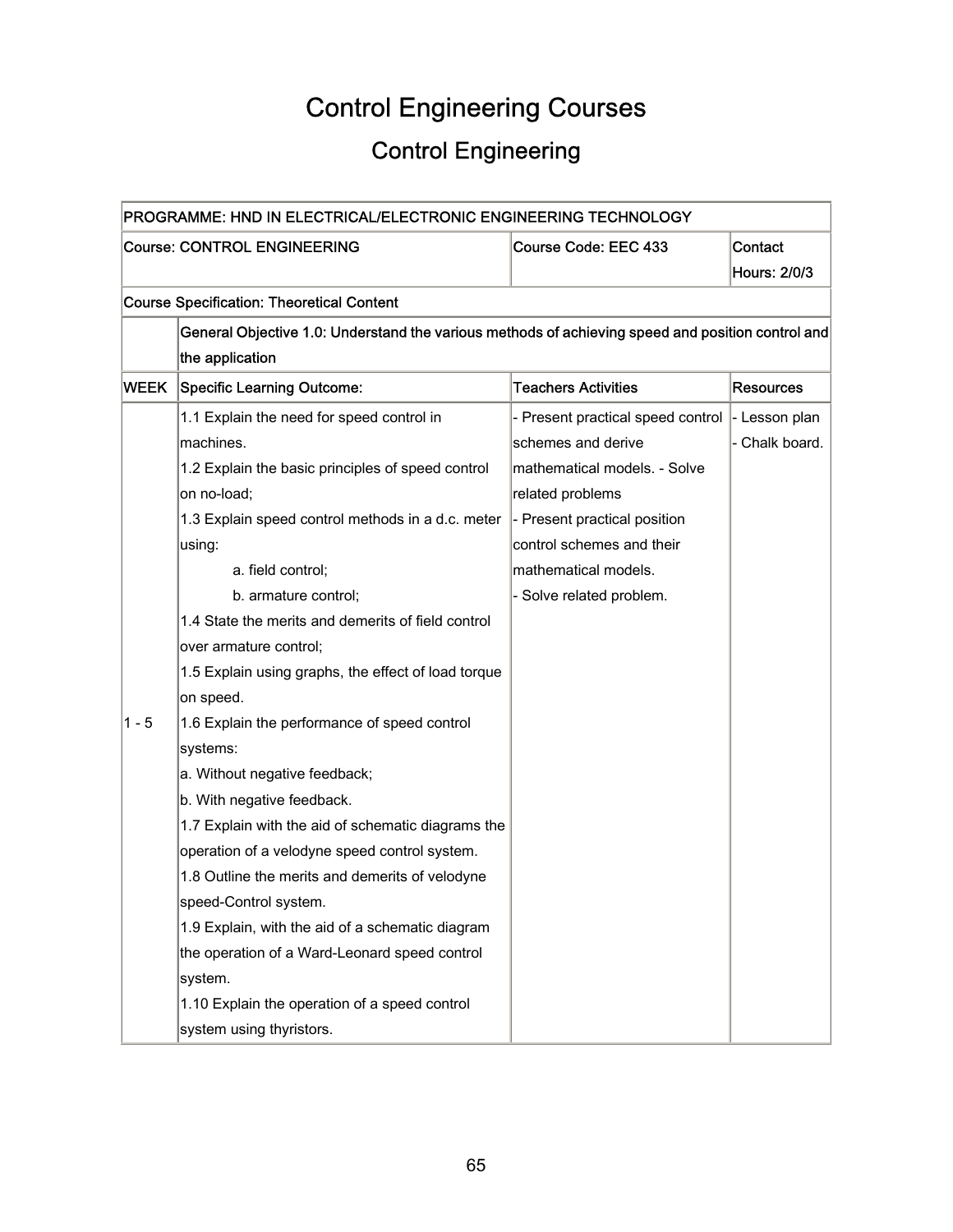| PROGRAMME: HND IN ELECTRICAL/ELECTRONIC ENGINEERING TECHNOLOGY |                                                                                                 |                                               |                  |
|----------------------------------------------------------------|-------------------------------------------------------------------------------------------------|-----------------------------------------------|------------------|
|                                                                | <b>Course: CONTROL ENGINEERING</b>                                                              | Course Code: EEC 433                          | Contact          |
|                                                                |                                                                                                 |                                               | Hours: 2/0/3     |
|                                                                | <b>Course Specification: Theoretical Content</b>                                                |                                               |                  |
|                                                                | 1.11 Explain the need for position control system.                                              |                                               |                  |
|                                                                | 1.12 Draw a labelled schematic diagram of a                                                     |                                               |                  |
|                                                                | position control system.                                                                        |                                               |                  |
|                                                                | 1.13 Explain the operation of a position control                                                |                                               |                  |
|                                                                | system using the diagram in 1.12.                                                               |                                               |                  |
|                                                                | 1.14 Explain with the aid of a diagram the                                                      |                                               |                  |
|                                                                | operation of a practical position control system                                                |                                               |                  |
|                                                                | e.g. synchro.                                                                                   |                                               |                  |
|                                                                | 1.15 Explain how the performance of a                                                           |                                               |                  |
| 6 - 8                                                          | speed/position control system can be improved                                                   |                                               |                  |
|                                                                | using any or combination of the following                                                       |                                               |                  |
|                                                                | methods:                                                                                        |                                               |                  |
|                                                                | a. Viscous damping;                                                                             |                                               |                  |
|                                                                | b. Negative velocity feedback;                                                                  |                                               |                  |
|                                                                | c. Positive acceleration;                                                                       |                                               |                  |
|                                                                | d. Position plus derivative action;                                                             |                                               |                  |
|                                                                | e. Position plus integral.                                                                      |                                               |                  |
|                                                                | 1.16 Solve problems involving speed and position                                                |                                               |                  |
|                                                                | control.                                                                                        |                                               |                  |
|                                                                | General Objective 2.0: Understand the principle of process control systems and the applications |                                               |                  |
| WEEK                                                           | <b>Specific Learning Outcome:</b>                                                               | <b>Teachers Activities</b>                    | <b>Resources</b> |
|                                                                | 2.1 Explain common types of automatic process                                                   | Discuss practical process control Lesson plan |                  |
|                                                                | control systems:                                                                                | schemes. Solve related                        | Chalk board.     |
|                                                                | a. Temperature control;                                                                         | problems.                                     |                  |
|                                                                | b. Liquid-level control;                                                                        |                                               |                  |
|                                                                | c. Pressure;                                                                                    |                                               |                  |
|                                                                | d. Rate of slow.                                                                                |                                               |                  |
|                                                                | 2.2 Describe with the aid of a Schematic/block                                                  |                                               |                  |
| 8 - 10                                                         | diagram the application of each of the process                                                  |                                               |                  |
|                                                                | control systems in 2.1 specifying the following                                                 |                                               |                  |
|                                                                | terms:                                                                                          |                                               |                  |
|                                                                | a. set point                                                                                    |                                               |                  |
|                                                                | b. deviation (offset)                                                                           |                                               |                  |
|                                                                | c. transport delay (distance-                                                                   |                                               |                  |
|                                                                | velocity lag).                                                                                  |                                               |                  |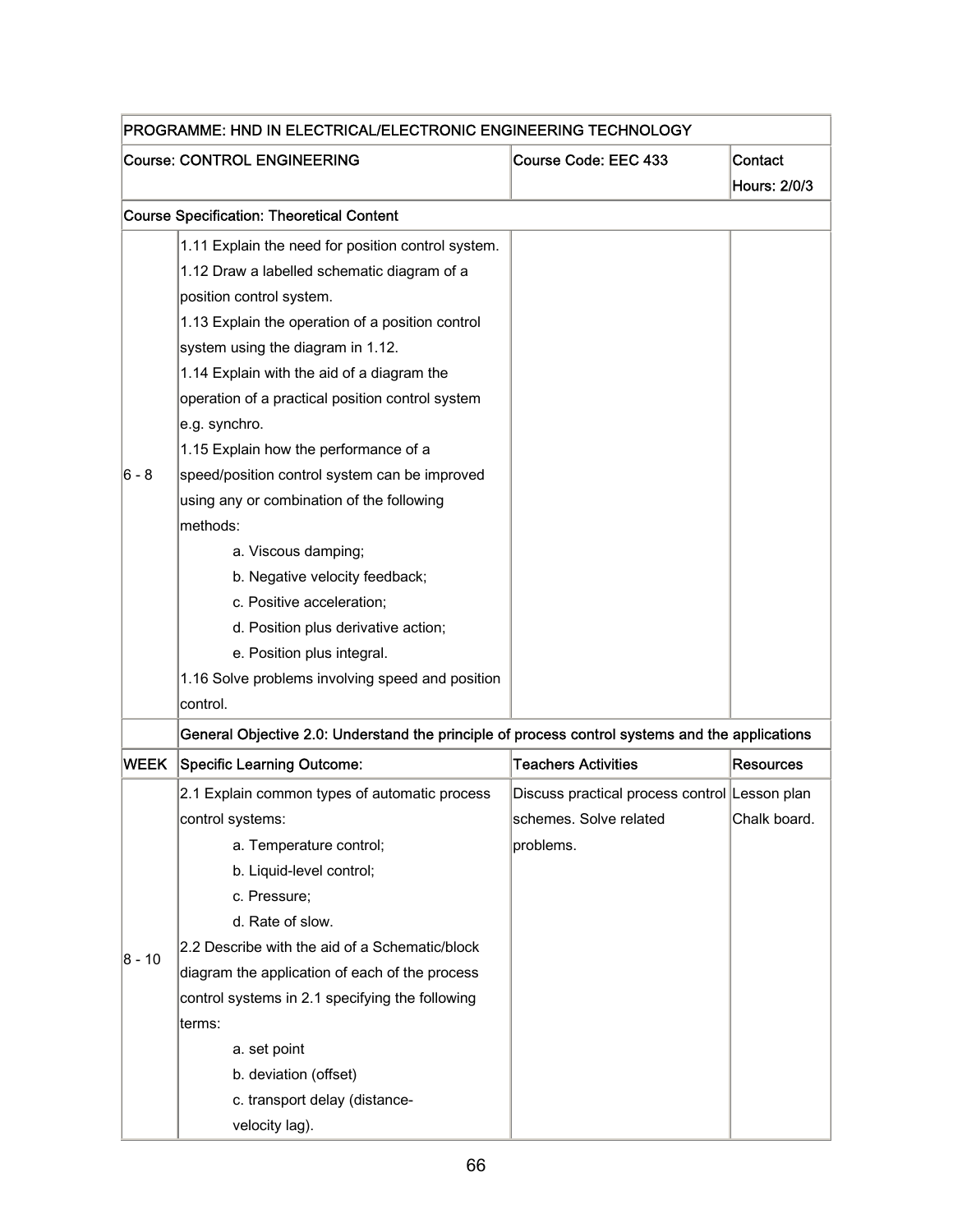| PROGRAMME: HND IN ELECTRICAL/ELECTRONIC ENGINEERING TECHNOLOGY |                                                                                          |                                    |                     |  |  |
|----------------------------------------------------------------|------------------------------------------------------------------------------------------|------------------------------------|---------------------|--|--|
|                                                                | <b>Course: CONTROL ENGINEERING</b><br>Course Code: EEC 433<br>Contact                    |                                    |                     |  |  |
|                                                                |                                                                                          |                                    | <b>Hours: 2/0/3</b> |  |  |
|                                                                | <b>Course Specification: Theoretical Content</b>                                         |                                    |                     |  |  |
|                                                                | General Objective: 3.0 Understand and apply the principles of analogue computing and the |                                    |                     |  |  |
|                                                                | application                                                                              |                                    |                     |  |  |
| <b>WEEK</b>                                                    | <b>Specific Learning Outcome:</b>                                                        | <b>Teachers Activities</b>         | <b>Resources</b>    |  |  |
|                                                                | 3.1 List the basic analogue computer components:  - Use practical approach to            |                                    | - Lesson plan       |  |  |
|                                                                | a. Operational amplifiers                                                                | solution of differential equations | - Chalk board.      |  |  |
|                                                                | b. Resistors (potentiometer)                                                             | using operational amplifiers       |                     |  |  |
|                                                                | c. Capacitors                                                                            |                                    |                     |  |  |
|                                                                | d. Diodes etc.                                                                           |                                    |                     |  |  |
|                                                                | 3.2 Explain the basic mathematical operations that                                       |                                    |                     |  |  |
| $11 - 12$                                                      | can be realised using analogue computers:                                                |                                    |                     |  |  |
|                                                                | a. Addition                                                                              |                                    |                     |  |  |
|                                                                | b. Subtraction                                                                           |                                    |                     |  |  |
|                                                                | c. Integration                                                                           |                                    |                     |  |  |
|                                                                | d. Differentiation                                                                       |                                    |                     |  |  |
|                                                                | e. Function generation                                                                   |                                    |                     |  |  |
|                                                                | f. Multiplication                                                                        |                                    |                     |  |  |
|                                                                | g. Division                                                                              |                                    |                     |  |  |
|                                                                | 3.3 Illustrate with associated symbols the                                               |                                    |                     |  |  |
|                                                                | implementation of the following functions:                                               |                                    |                     |  |  |
|                                                                | a. Multiplication by a constant                                                          |                                    |                     |  |  |
|                                                                | b. Phase inversion                                                                       |                                    |                     |  |  |
|                                                                | c. Summation                                                                             |                                    |                     |  |  |
|                                                                | d. Integration                                                                           |                                    |                     |  |  |
|                                                                | e. Differentiation                                                                       |                                    |                     |  |  |
| $13 - 14$                                                      | f. Summation integration.                                                                |                                    |                     |  |  |
|                                                                | 3.4 Demonstrate the use of analogue computer to                                          |                                    |                     |  |  |
|                                                                | realise the operations in 3.2 and 3.3 above.                                             |                                    |                     |  |  |
|                                                                | 3.5 Draw analogue computer flow diagrams to                                              |                                    |                     |  |  |
|                                                                | simulate:                                                                                |                                    |                     |  |  |
|                                                                | a. linear equation                                                                       |                                    |                     |  |  |
|                                                                | b. simultaneous equation                                                                 |                                    |                     |  |  |
|                                                                | c. differential equations.                                                               |                                    |                     |  |  |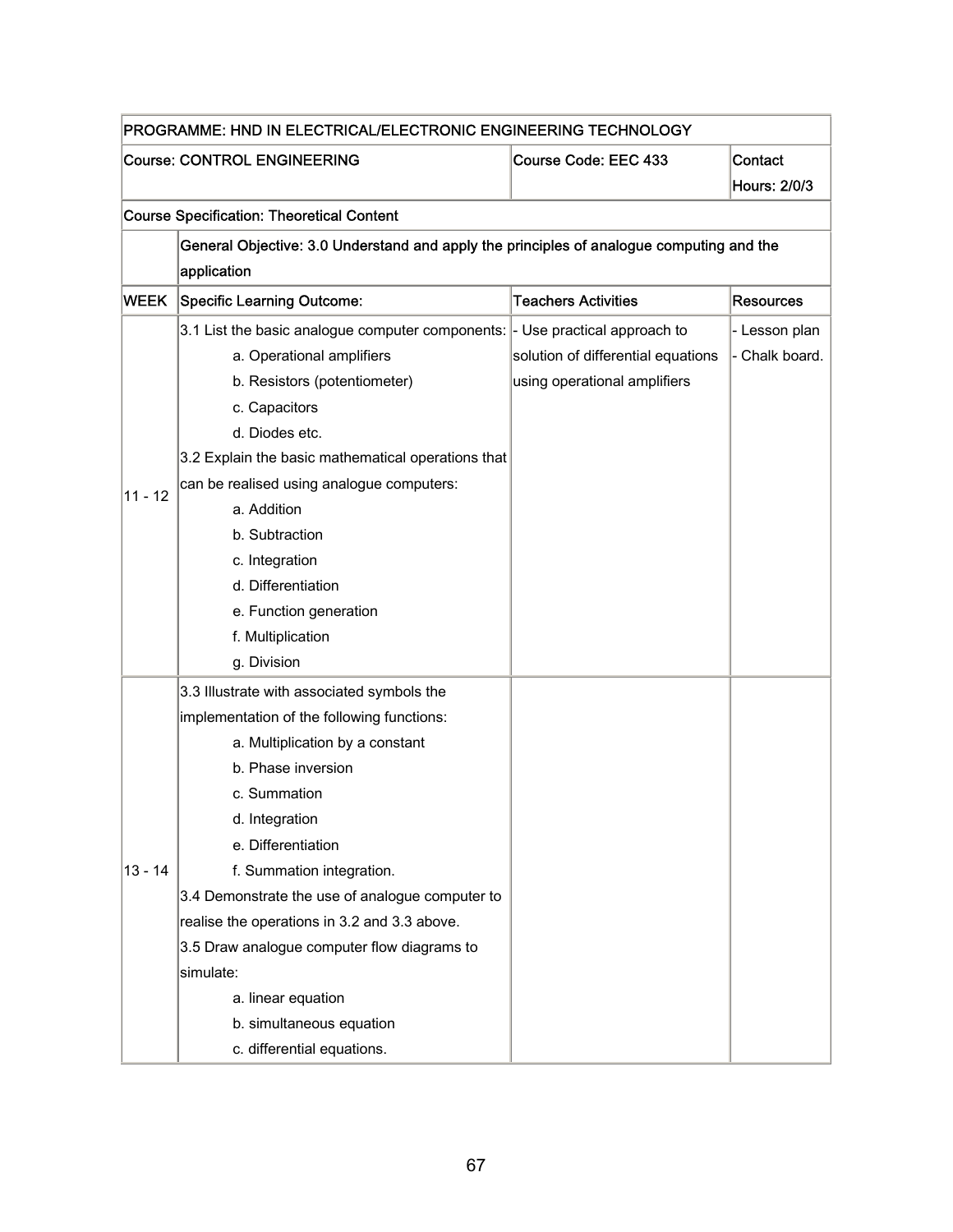| PROGRAMME: HND IN ELECTRICAL/ELECTRONIC ENGINEERING TECHNOLOGY |                                                                                        |                      |              |
|----------------------------------------------------------------|----------------------------------------------------------------------------------------|----------------------|--------------|
|                                                                | Course: CONTROL ENGINEERING                                                            | Course Code: EEC 433 | Contact      |
|                                                                |                                                                                        |                      | Hours: 2/0/3 |
|                                                                | <b>Course Specification: Theoretical Content</b>                                       |                      |              |
|                                                                | 3.6 Draw analogue computer flow diagram to                                             |                      |              |
|                                                                | simulate different systems;                                                            |                      |              |
|                                                                | a. mechanical vibration system                                                         |                      |              |
|                                                                | b. electrical system                                                                   |                      |              |
| 15                                                             | c. speed/position control system                                                       |                      |              |
|                                                                | 3.7 Explain the need of scaling in analogue                                            |                      |              |
|                                                                | computing                                                                              |                      |              |
|                                                                | 3.8 Explain amplitude and time scaling                                                 |                      |              |
|                                                                | 3.9 Solve problems on differential equations                                           |                      |              |
|                                                                | involving amplitude and time scaling.                                                  |                      |              |
|                                                                | <b>ASSESSMENT</b> : Course work 10%; course tests 10%; practical 20%; Examination 60%. |                      |              |

#### EXPERIMENTS

- 1. Perform experiments to demonstrate d.c. motor control using field current and armature current
- 2. Perform experiments to demonstrate speed control of d.c. motor with
	- (i) negative feedback
	- (ii) without negative feedback e.g. Ward Leonard system
- 3. Perform an experiment to illustrate the application of thyristor in speed control
- 4. Perform an experiment to demonstrate position control.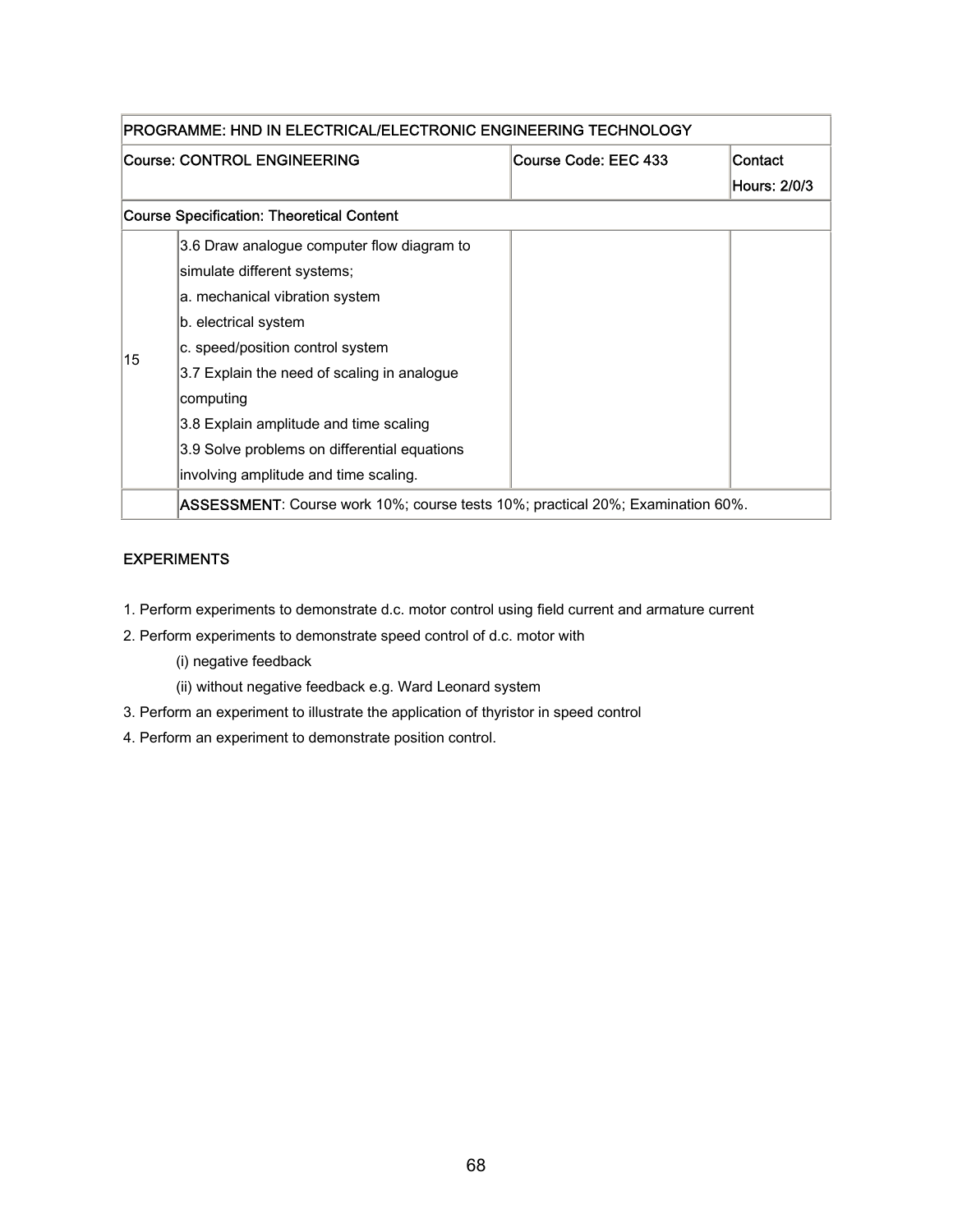## Electronics Courses

## Analogue Electronics III

|       | <b>Course: ANALOGUE ELECTRONICS III</b>                                                                                                                                                                                                                                                                                                                                                                                                                                                                                                                                                                                                                                                              | Course Code: EEE 314       | <b>Contact Hours:</b><br>2/0/2 |  |  |
|-------|------------------------------------------------------------------------------------------------------------------------------------------------------------------------------------------------------------------------------------------------------------------------------------------------------------------------------------------------------------------------------------------------------------------------------------------------------------------------------------------------------------------------------------------------------------------------------------------------------------------------------------------------------------------------------------------------------|----------------------------|--------------------------------|--|--|
|       | <b>Course Specification: Theoretical Content</b>                                                                                                                                                                                                                                                                                                                                                                                                                                                                                                                                                                                                                                                     |                            |                                |  |  |
|       | General Objective 1.0: Know hybrid parameters and the application in the analysis of transistor<br>amplifiers:                                                                                                                                                                                                                                                                                                                                                                                                                                                                                                                                                                                       |                            |                                |  |  |
| Week  | <b>Specific Learning Outcome:</b>                                                                                                                                                                                                                                                                                                                                                                                                                                                                                                                                                                                                                                                                    | <b>Teachers Activities</b> | <b>Resources</b>               |  |  |
| 1 - 4 | 1.1- Define hybrid parameters (stating their units)  - Request students to perform<br>of a bipolar transistor in different configurations:<br>a. the input resistance (hi)<br>b. the forward transfer<br>characteristics current gain (hf)<br>c. the reverse voltage transfer<br>ratio (hr)<br>d. the output conductance (ho)<br>e. State their units<br>1.2 Draw equivalent circuit of transistor amplifier<br>using the hybrid parameters<br>1.3 Derive expressions, using h-parameters for<br>an amplifier for the following:<br>a. voltage gain<br>b. current gain<br>c. power gain<br>d. input resistance<br>e. output resistance<br>1.4 Solve relevant problems using the hybrid<br>parameters | calculations               | - Text books                   |  |  |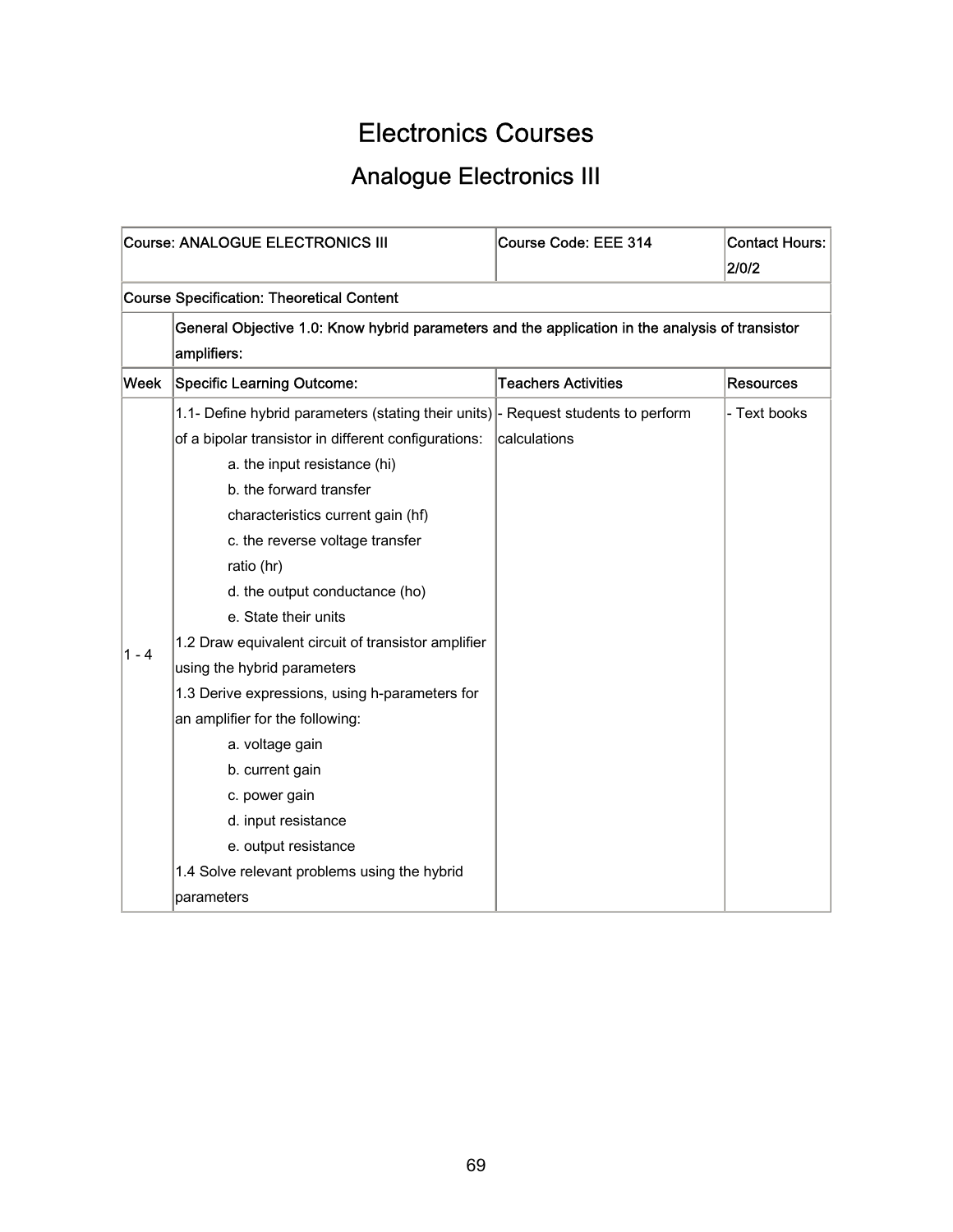|       | Course: ANALOGUE ELECTRONICS III                                                                 | Course Code: EEE 314                  | <b>Contact Hours:</b><br>2/0/2 |
|-------|--------------------------------------------------------------------------------------------------|---------------------------------------|--------------------------------|
|       | <b>Course Specification: Theoretical Content</b>                                                 |                                       |                                |
|       | General Objective 2.0: Understand the construction and principles of operation of semi-conductor |                                       |                                |
|       | devices related to electrical power system.                                                      |                                       |                                |
| Week  | <b>Specific Learning Outcome:</b>                                                                | <b>Teachers Activities</b>            | <b>Resources</b>               |
|       | 2.1 Explain a thyristor as a four layer semi-                                                    | - State the applications of thyristor |                                |
|       | conductor                                                                                        |                                       |                                |
|       | 2.2 Explain the function of a thyristor using the                                                |                                       |                                |
|       | two transistor analogy.                                                                          |                                       |                                |
|       | 2.3 Draw and explain the static characteristics                                                  |                                       |                                |
|       | (IA/Vak) of a thyristor.                                                                         |                                       |                                |
|       | 2.4 Draw and explain the dynamic characteristic                                                  |                                       |                                |
|       | of a thyristor.                                                                                  |                                       |                                |
|       | 2.5 Derive the D.C. and voltage equations of a                                                   |                                       |                                |
|       | thyristor                                                                                        |                                       |                                |
|       | 2.6 Calculate the SCR current and voltage of a                                                   |                                       |                                |
| 5 - 8 | thyristor                                                                                        |                                       |                                |
|       | 2.7 Show that the output voltage and current can                                                 |                                       |                                |
|       | be controlled by varying the firing angle.                                                       |                                       |                                |
|       | 2.7 List the application of a thyristor                                                          |                                       |                                |
|       | 2.8 Describe the connections of:                                                                 |                                       |                                |
|       | a. the diac;                                                                                     |                                       |                                |
|       | b. the triac.                                                                                    |                                       |                                |
|       | 2.9 Explain with aid of sketches the                                                             |                                       |                                |
|       | characteristics of:                                                                              |                                       |                                |
|       | a. disc;                                                                                         |                                       |                                |
|       | b. triac.                                                                                        |                                       |                                |
|       | 2.10 List the applications of triacs and diacs.                                                  |                                       |                                |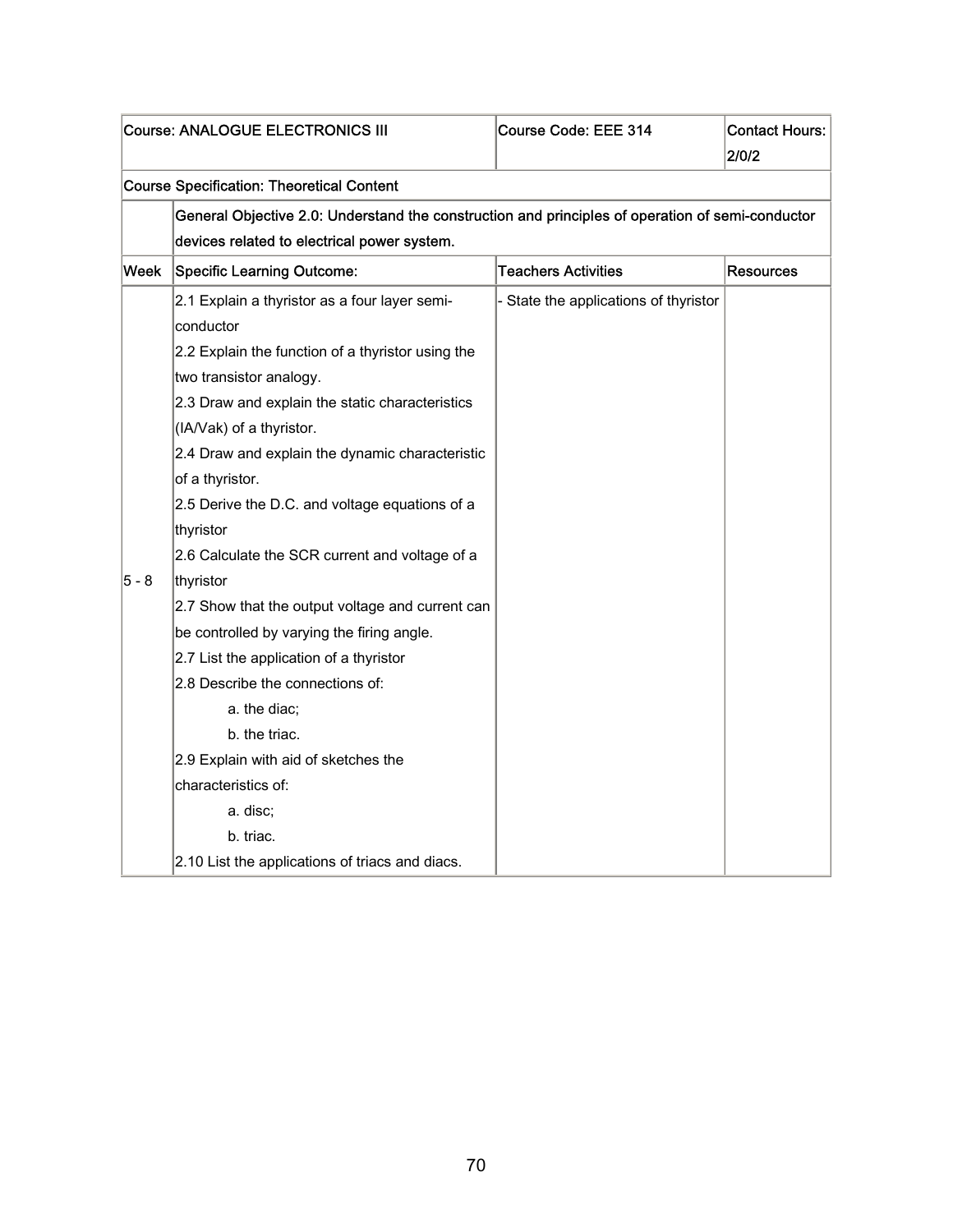|          | <b>Course: ANALOGUE ELECTRONICS III</b>                                                                           | Course Code: EEE 314             | <b>Contact Hours:</b><br>2/0/2 |
|----------|-------------------------------------------------------------------------------------------------------------------|----------------------------------|--------------------------------|
|          | <b>Course Specification: Theoretical Content</b>                                                                  |                                  |                                |
|          | General Objective 3.0: Know the basic principles of operation and the applications of differential<br>amplifiers. |                                  |                                |
| Week     | <b>Specific Learning Outcome:</b>                                                                                 | <b>Teachers Activities</b>       | <b>Resources</b>               |
|          | 3.1 Explain with aid of circuit diagram, the                                                                      | - Demonstrate the effect of      |                                |
|          | operation of differential amplifier circuits:                                                                     | feedback both theoretically and  |                                |
|          | a. with single-ended input;                                                                                       | experimentally.                  |                                |
|          | b. with double-ended input.                                                                                       | - Measure the amplitude and      |                                |
|          | 3.2 Calculate differential voltage gain of amplifier frequency of known oscillators.                              |                                  |                                |
|          | in 1.1 above.                                                                                                     | - Demonstrate various types of   |                                |
|          | 3.3 Explain the construction and operation of                                                                     | rectification.                   |                                |
|          | differential amplifier circuits with constant current  - Demonstrate the effect of filters                        |                                  |                                |
|          | source.                                                                                                           | on the output of rectifiers.     |                                |
|          | 3.4 Explain the term, "Common-mode rejection                                                                      | - Illustrate voltage regulation. |                                |
| $9 - 10$ | ratio of a differential amplifier". (CMRR)                                                                        |                                  |                                |
|          | 3.5 Calculate CMRR of an amplifier giving                                                                         |                                  |                                |
|          | necessary parameters.                                                                                             |                                  |                                |
|          | 3.6 Explain the construction and operation of                                                                     |                                  |                                |
|          | practical different amplifier units using integrated                                                              |                                  |                                |
|          | circuits (IC).                                                                                                    |                                  |                                |
|          | 3.7 Estimate bandwidth of differential amplifiers.                                                                |                                  |                                |
|          | 3.8 Solve problems on differential amplifiers and                                                                 |                                  |                                |
|          | IC.                                                                                                               |                                  |                                |
|          | 3.9 State the practical applications of differential                                                              |                                  |                                |
|          | amplifiers.                                                                                                       |                                  |                                |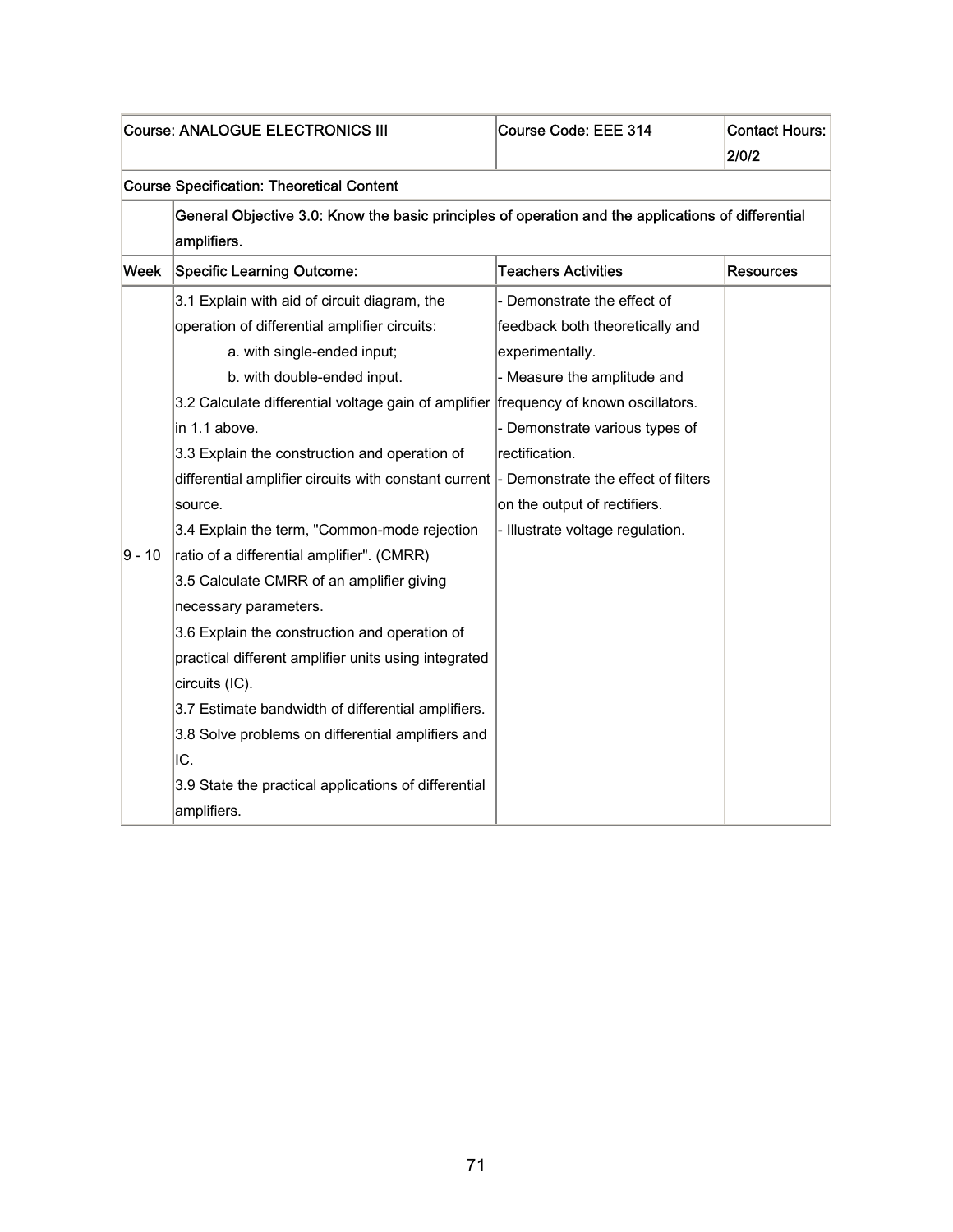|           | Course: ANALOGUE ELECTRONICS III                                                           | Course Code: EEE 314           | <b>Contact Hours:</b> |
|-----------|--------------------------------------------------------------------------------------------|--------------------------------|-----------------------|
|           |                                                                                            |                                | 2/0/2                 |
|           | <b>Course Specification: Theoretical Content</b>                                           |                                |                       |
|           | General Objective 4.0: Know the basic principles of operation and applications operational |                                |                       |
|           | amplifiers.                                                                                |                                |                       |
| Week      | <b>Specific Learning Outcome:</b>                                                          | <b>Teachers Activities</b>     | <b>Resources</b>      |
|           | 4.1 Explain the principles of operation of                                                 | Assist students to analyse Op- | <b>Text books</b>     |
|           | operational amplifiers (OP-AMP)                                                            | <b>AMP</b> circuits            |                       |
|           | 4.2 State the Characteristics of an ideal                                                  |                                |                       |
|           | operational amplifier                                                                      |                                |                       |
|           | a. infinite input resistance;                                                              |                                |                       |
|           | b. zero output resistance;                                                                 |                                |                       |
|           | c. infinite voltage gain;                                                                  |                                |                       |
|           | d. infinite bandwidth;                                                                     |                                |                       |
|           | e. no output when input voltages                                                           |                                |                       |
|           | are equal                                                                                  |                                |                       |
|           | f. characteristic, stable with                                                             |                                |                       |
|           | temperature                                                                                |                                |                       |
|           | g. no input current                                                                        |                                |                       |
|           | h. virtual earth at input;                                                                 |                                |                       |
| $11 - 12$ | i. inverting and noninverting                                                              |                                |                       |
|           | input terminals.                                                                           |                                |                       |
|           | 4.3 Explain the concept of virtual earth in                                                |                                |                       |
|           | operational amplifier                                                                      |                                |                       |
|           | 4.4 Distinguish between the operation of an                                                |                                |                       |
|           | OP/AMP with inverting and non-inverting inputs.                                            |                                |                       |
|           | 4.5 Describe with aid of diagrams how                                                      |                                |                       |
|           | operational amplifier can be used as:                                                      |                                |                       |
|           | a. summer;                                                                                 |                                |                       |
|           | b. differentiator;                                                                         |                                |                       |
|           | c. integrator;                                                                             |                                |                       |
|           | d. infinite impedance circuit;                                                             |                                |                       |
|           | e. unit gain voltage follower or                                                           |                                |                       |
|           | buffer amplifier.                                                                          |                                |                       |
|           | 4.6 Derive the expression for the open-loop gain                                           |                                |                       |
|           | of an operational amplifier.                                                               |                                |                       |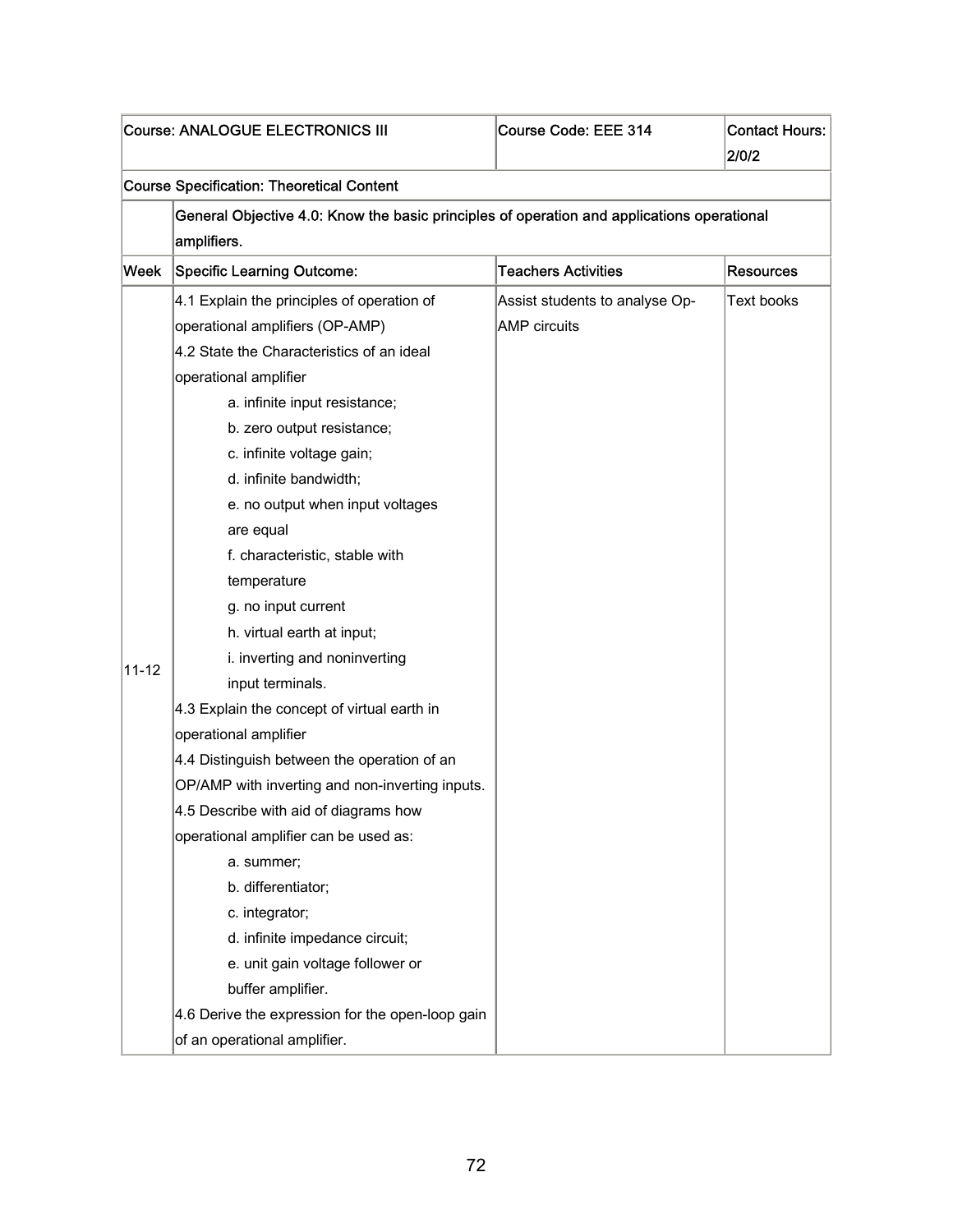|           | Course: ANALOGUE ELECTRONICS III                                               | Course Code: EEE 314            | <b>Contact Hours:</b><br>2/0/2 |
|-----------|--------------------------------------------------------------------------------|---------------------------------|--------------------------------|
|           | <b>Course Specification: Theoretical Content</b>                               |                                 |                                |
|           | 4.7 Explain the applications of an operational                                 |                                 |                                |
|           | amplifier as used in the following circuits.                                   |                                 |                                |
|           | a. Schmitt trigger circuit;                                                    |                                 |                                |
|           | b. Constant current generator;                                                 |                                 |                                |
|           | c. Voltage level indicator;                                                    |                                 |                                |
|           | d. Peak voltage follower                                                       |                                 |                                |
|           | Constant voltage source;                                                       |                                 |                                |
|           | e. Voltage compraction                                                         |                                 |                                |
| $13 - 14$ | f. Voltage rectifier circuit;                                                  |                                 |                                |
|           | g. Integrator;                                                                 |                                 |                                |
|           | h. Differentiator;                                                             |                                 |                                |
|           | i. Log and Antilog circuit;                                                    |                                 |                                |
|           | j. Equalizer circuit;                                                          |                                 |                                |
|           | k. Voltage amplifier circuit;                                                  |                                 |                                |
|           | I. Oscillators.                                                                |                                 |                                |
|           | 4.8 Solve problems involving OP-AMP, using                                     |                                 |                                |
|           | circuits in 4.7 above.                                                         |                                 |                                |
|           | 5.1 Define noise as any unwanted composite                                     | Explain the sources of external |                                |
|           | signal.                                                                        | noise                           |                                |
|           | 5.2 Explain the sources of internal noise;                                     |                                 |                                |
| 15        | i. FET noise;                                                                  |                                 |                                |
|           | ii. Transistor noise;                                                          |                                 |                                |
|           | iii. White noise, etc.                                                         |                                 |                                |
|           | 5.3 State the precautions necessary to minimise                                |                                 |                                |
|           | the effect of external noise.                                                  |                                 |                                |
|           | ASSESSMENT: Course work 10%; Course tests 10%; practical 20%; Examination 60%. |                                 |                                |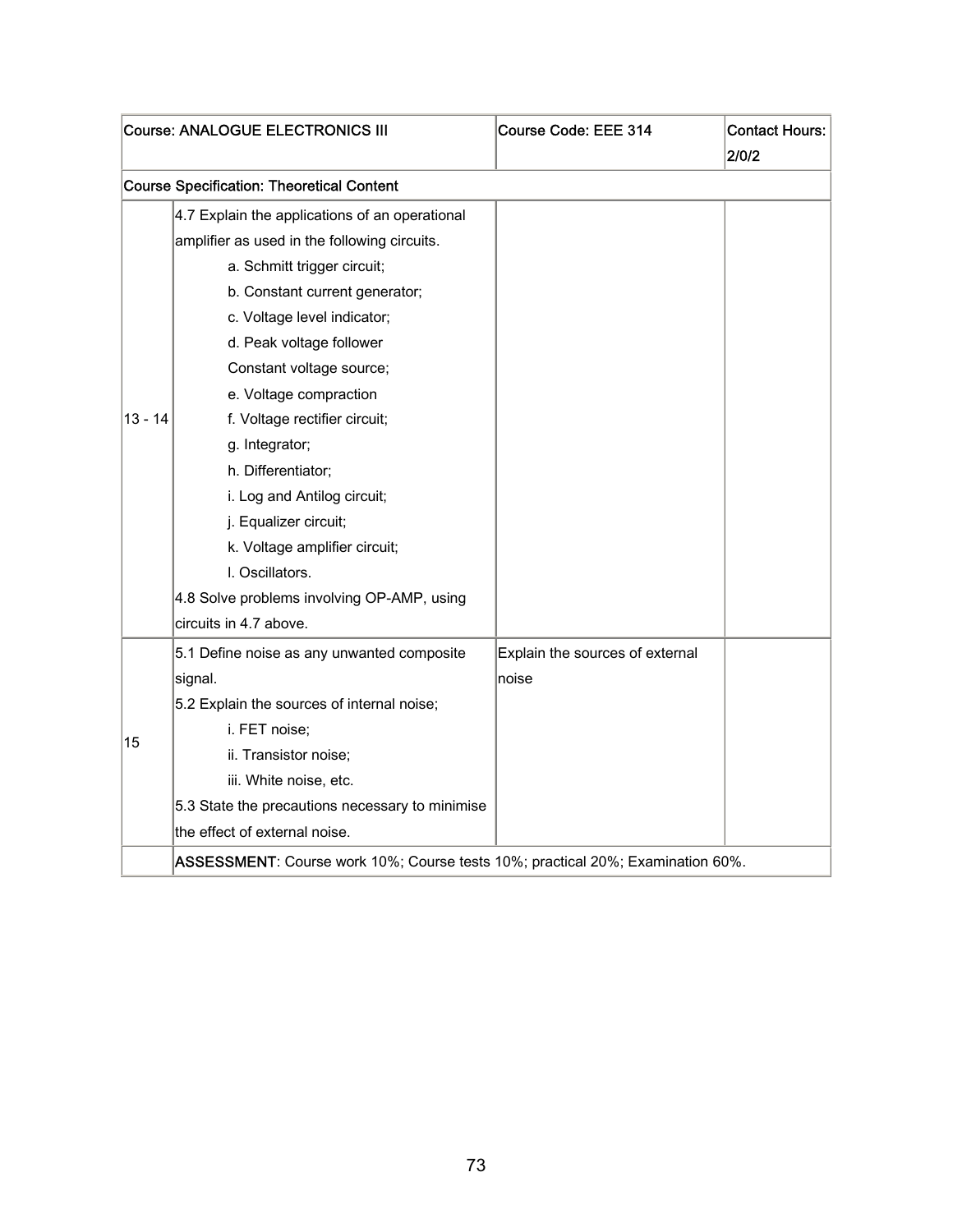### PRACTICALS

|         | Analogue(ELECTRONIC III) Laboratory Experiments    |                            |                  |
|---------|----------------------------------------------------|----------------------------|------------------|
|         | Week Specific Learning Outcome:                    | <b>Teachers Activities</b> | <b>Resources</b> |
|         | 1.1 Perform an experiment to determine the         |                            |                  |
|         | following parameters of an amplifier               |                            |                  |
|         | a. Voltage gain                                    |                            |                  |
|         | b. Current gain                                    |                            |                  |
|         | c. Power gain                                      |                            |                  |
| $1 - 4$ | 1.2 Perform experiment to determine the            |                            |                  |
|         | frequency response of an amplifier using different |                            |                  |
|         | loads.                                             |                            |                  |
|         | 1.3 Perform an experiment to illustrate different  |                            |                  |
|         | coupling methods in amplifier.                     |                            |                  |
|         | 1.4 Perform experiment to illustrate the hybrid    |                            |                  |
|         | parameters.                                        |                            |                  |
| 5 - 8   | Design and construction of Differential Amplifier  |                            |                  |
| 9 - 15  | Design and construction of operational amplifier   |                            |                  |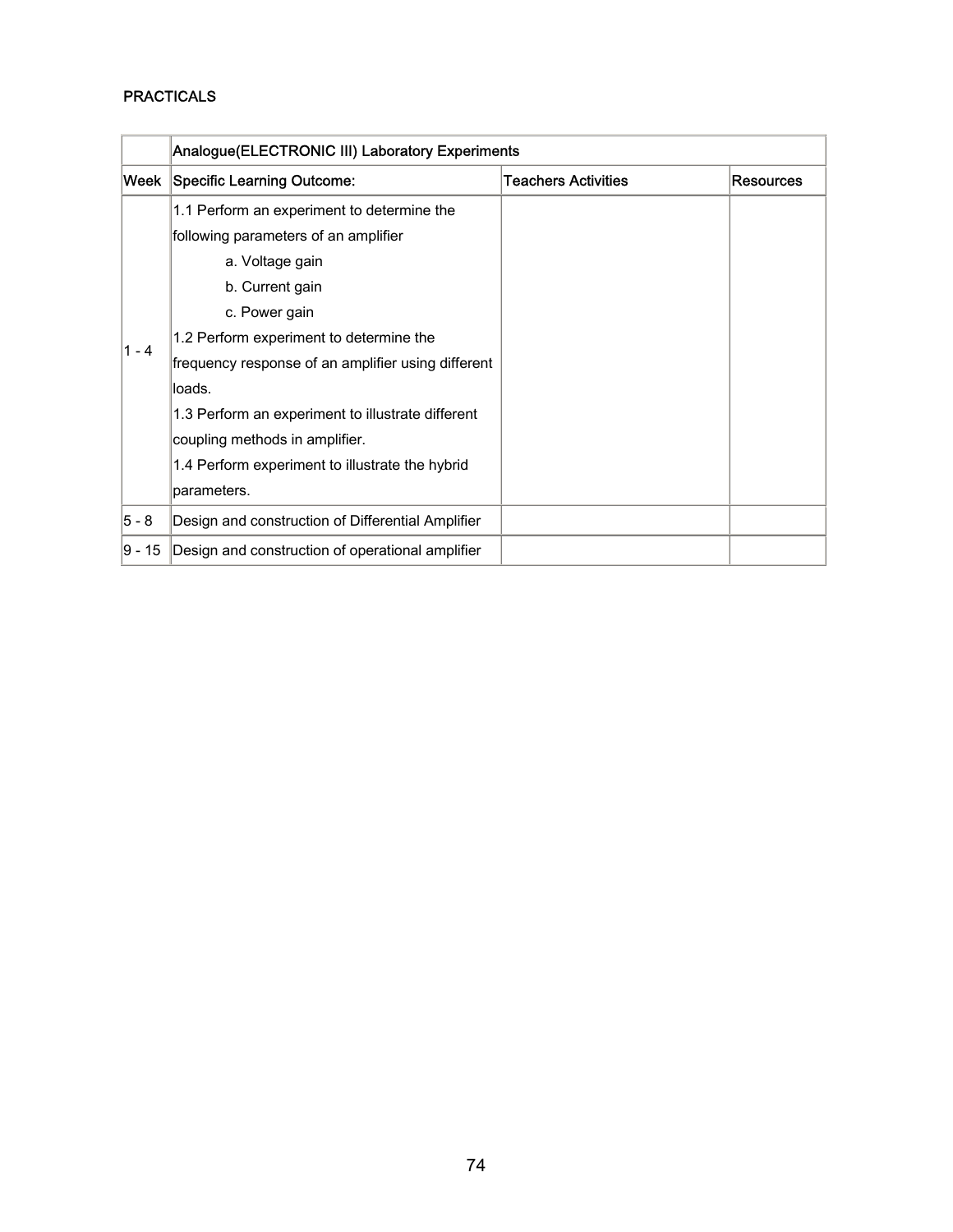### Analogue Electronics IV

|         | PROGRAMME: HND ELECTRICAL/ELECTRONICS TECHNOLOGY                                                   |                                 |                  |  |
|---------|----------------------------------------------------------------------------------------------------|---------------------------------|------------------|--|
|         | Course: ANALOGUE ELECTRONICS IV                                                                    | Course Code: EEE 434            | Contact          |  |
|         |                                                                                                    |                                 | Hours: 2/0/3     |  |
|         | <b>Course Specification: Theoretical Content</b>                                                   |                                 |                  |  |
|         | General Objective 1.0: Know the principles characteristics and application of feedback amplifiers: |                                 |                  |  |
| Week    | <b>Specific Learning Outcome:</b>                                                                  | <b>Teachers Activities</b>      | <b>Resources</b> |  |
|         | 1.1 Explain positive and negative feedback                                                         | - Use demonstrative problems to |                  |  |
|         | phenomena in amplifiers                                                                            | illustrate binary arithmetic.   |                  |  |
|         | 1.2 Draw a block diagram of a basic feedback                                                       | - Use simple battery, switches  |                  |  |
|         | amplifier                                                                                          | and bulb connections to         |                  |  |
|         | 1.3 Derive the general expression for stage gain of demonstrate the effect of various              |                                 |                  |  |
|         | a basic feedback amplifiers e.g. $A_{VF} = Av/(1+Av)$                                              | logic functions.                |                  |  |
|         | 1.4 Explain the following negative feedback types                                                  | - Use problems to illustrate    |                  |  |
|         | using block diagrams only                                                                          | Boolean Algebra Theorems.       |                  |  |
|         | a. Series-current feedback                                                                         | - Demonstrate the use of        |                  |  |
|         | b. Series-voltage feedback                                                                         | sequential circuits.            |                  |  |
|         | c. Parallel (shunt) current                                                                        |                                 |                  |  |
|         | d. Parallel (shunt) voltage                                                                        |                                 |                  |  |
|         | 1.5 Explain the effects of applying negative                                                       |                                 |                  |  |
| $1 - 3$ | feedback to an amplifier on:                                                                       |                                 |                  |  |
|         | a. Gain                                                                                            |                                 |                  |  |
|         | b. Gain stability                                                                                  |                                 |                  |  |
|         | c. Distortion                                                                                      |                                 |                  |  |
|         | d. Noise                                                                                           |                                 |                  |  |
|         | e. Input/output impedance                                                                          |                                 |                  |  |
|         | f. Bandwidth and gain-bandwidth                                                                    |                                 |                  |  |
|         | product                                                                                            |                                 |                  |  |
|         | 1.6 Apply feedbacks principles to practical                                                        |                                 |                  |  |
|         | transistor circuits                                                                                |                                 |                  |  |
|         | 1.7 Explain the principles of operation and                                                        |                                 |                  |  |
|         | characteristics of the following circuits                                                          |                                 |                  |  |
|         | 1.8 Solve problems on negative feedback                                                            |                                 |                  |  |
|         | transistor amplifiers, using h-parameters                                                          |                                 |                  |  |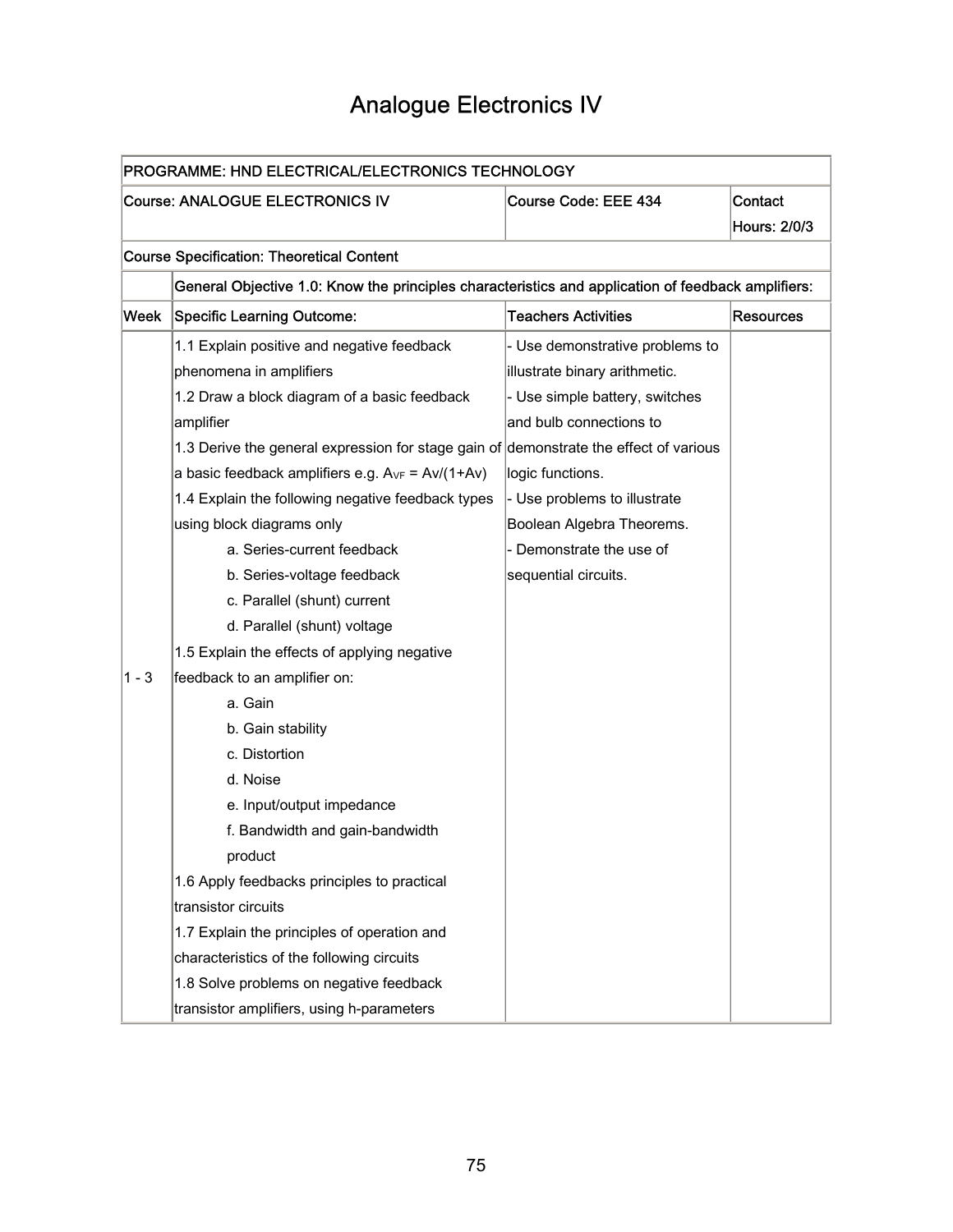|       | PROGRAMME: HND ELECTRICAL/ELECTRONICS TECHNOLOGY                                                     |                            |                  |
|-------|------------------------------------------------------------------------------------------------------|----------------------------|------------------|
|       | Course: ANALOGUE ELECTRONICS IV                                                                      | Course Code: EEE 434       | Contact          |
|       |                                                                                                      |                            | Hours: 2/0/3     |
|       | <b>Course Specification: Theoretical Content</b>                                                     |                            |                  |
|       | General Objective 2.0: Understand the principles of operation, classification and characteristics of |                            |                  |
|       | oscillators                                                                                          |                            |                  |
| Week  | <b>Specific Learning Outcome:</b>                                                                    | <b>Teachers Activities</b> | <b>Resources</b> |
|       | 2.1 Explain the effect of positive feedback on an                                                    |                            |                  |
|       | amplifier using a block diagram.                                                                     |                            |                  |
|       | 2.2 Explain the mathematical conditions for                                                          |                            |                  |
|       | oscillation to occur i.e when the open loop gain is                                                  |                            |                  |
|       | equal to unity and the net phase shift round the                                                     |                            |                  |
|       | loop is equal to 360°                                                                                |                            |                  |
|       | 2.3 Explain with aid of diagrams, the construction                                                   |                            |                  |
|       | and operation of the following oscillators circuits:                                                 |                            |                  |
|       | L-C oscillators (Tuned oscillators - tuned base,                                                     |                            |                  |
|       | tuned collector, Hartley, Colpitts, etc)                                                             |                            |                  |
| 4 - 6 | b. R-C oscillators i.e Phase shift and Wien bridge                                                   |                            |                  |
|       | types.                                                                                               |                            |                  |
|       | 2.4 Derive expression for the frequency of                                                           |                            |                  |
|       | oscillation of the oscillators in 2.3 above                                                          |                            |                  |
|       | 2.5 Explain the factors which affect the stability of                                                |                            |                  |
|       | an oscillator e.g temperature, d.c power supply,                                                     |                            |                  |
|       | letc.                                                                                                |                            |                  |
|       | 2.6 Describe methods of improving the frequency                                                      |                            |                  |
|       | stability of oscillator in 2.3 above                                                                 |                            |                  |
|       | 2.7 Solve problems relating to RC and LC                                                             |                            |                  |
|       | oscillator using the 2.4 above                                                                       |                            |                  |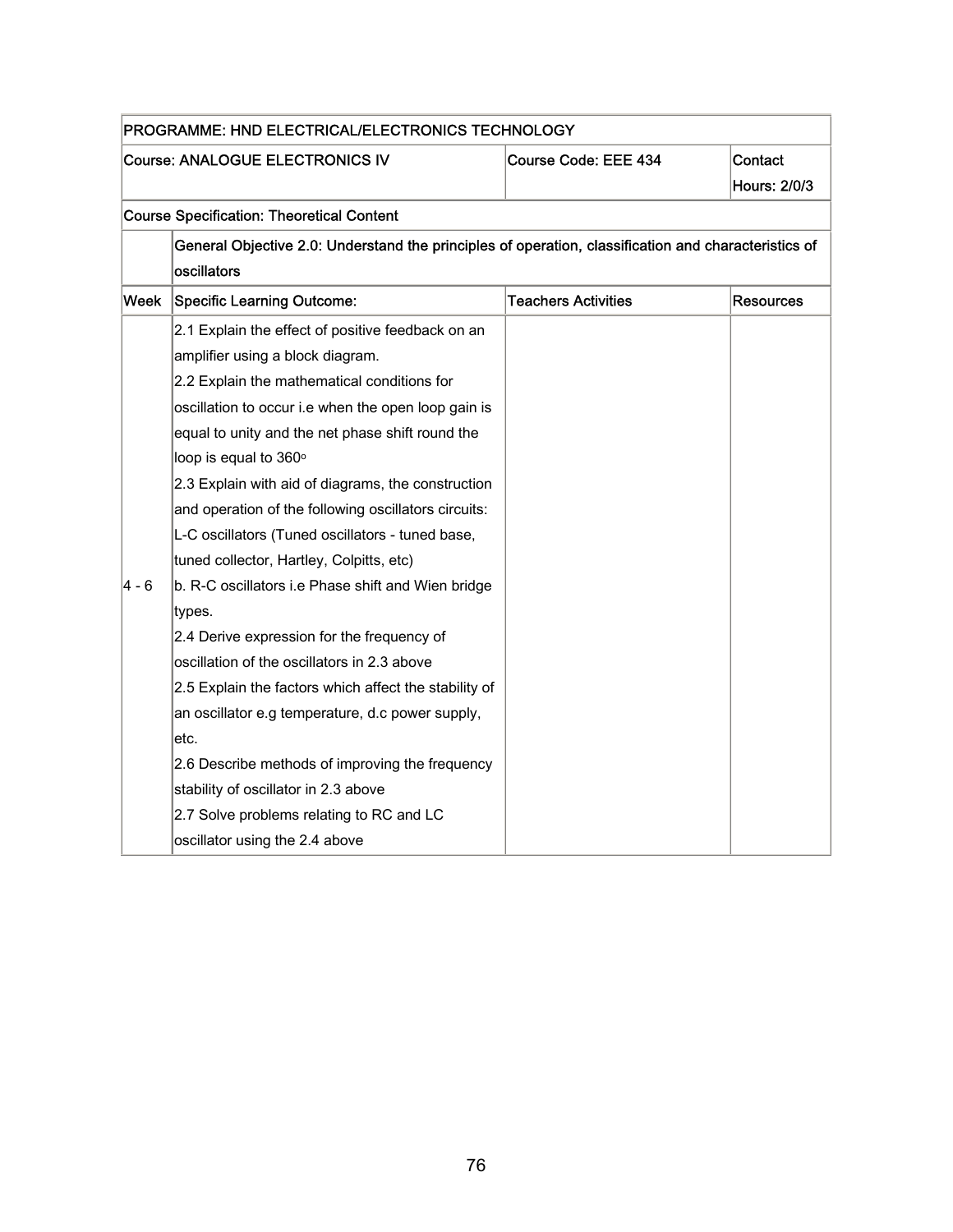|       | PROGRAMME: HND ELECTRICAL/ELECTRONICS TECHNOLOGY                                             |                            |                         |  |
|-------|----------------------------------------------------------------------------------------------|----------------------------|-------------------------|--|
|       | <b>Course: ANALOGUE ELECTRONICS IV</b>                                                       | Course Code: EEE 434       | Contact<br>Hours: 2/0/3 |  |
|       | <b>Course Specification: Theoretical Content</b>                                             |                            |                         |  |
|       | General Objective 3.0: Know the principles of operations, characteristics and application of |                            |                         |  |
|       | multivibrators and other types of pulse oscillators                                          |                            |                         |  |
| Week  | <b>Specific Learning Outcome:</b>                                                            | <b>Teachers Activities</b> | <b>Resources</b>        |  |
|       | 3.1 Explain with aid of circuit and waveform                                                 |                            |                         |  |
|       | diagrams, the principles of operation of the                                                 |                            |                         |  |
|       | following multivibrators:                                                                    |                            |                         |  |
|       | a. A stable multivibrator;                                                                   |                            |                         |  |
|       | b. Monostable multivibrator                                                                  |                            |                         |  |
|       | c. Bistable multivibrator                                                                    |                            |                         |  |
|       | 3.2 Explain the need for synchronizing and                                                   |                            |                         |  |
|       | triggering of multivibrators.                                                                |                            |                         |  |
|       | 3.3 Explain the principles of synchronization and                                            |                            |                         |  |
|       | triggering of multivibrators                                                                 |                            |                         |  |
| 4 - 7 | 3.4 Derive the component values for the design of                                            |                            |                         |  |
|       | multivibrator circuits in 3.1 above                                                          |                            |                         |  |
|       | 3.5 State the applications of multivibrator in digital                                       |                            |                         |  |
|       | systems                                                                                      |                            |                         |  |
|       | 3.6 Explain the construction and principles of                                               |                            |                         |  |
|       | operating a Schmidt Trigger                                                                  |                            |                         |  |
|       | 3.7 Explain the construction and operation of a                                              |                            |                         |  |
|       | UJT oscillator                                                                               |                            |                         |  |
|       | 3.8 State the used of Schmidt Trigger and UJT                                                |                            |                         |  |
|       | oscillators                                                                                  |                            |                         |  |
|       | 3.9 Solve problems involving miltivibrators,                                                 |                            |                         |  |
|       | Schmidt Triggers and UTJ oscillators.                                                        |                            |                         |  |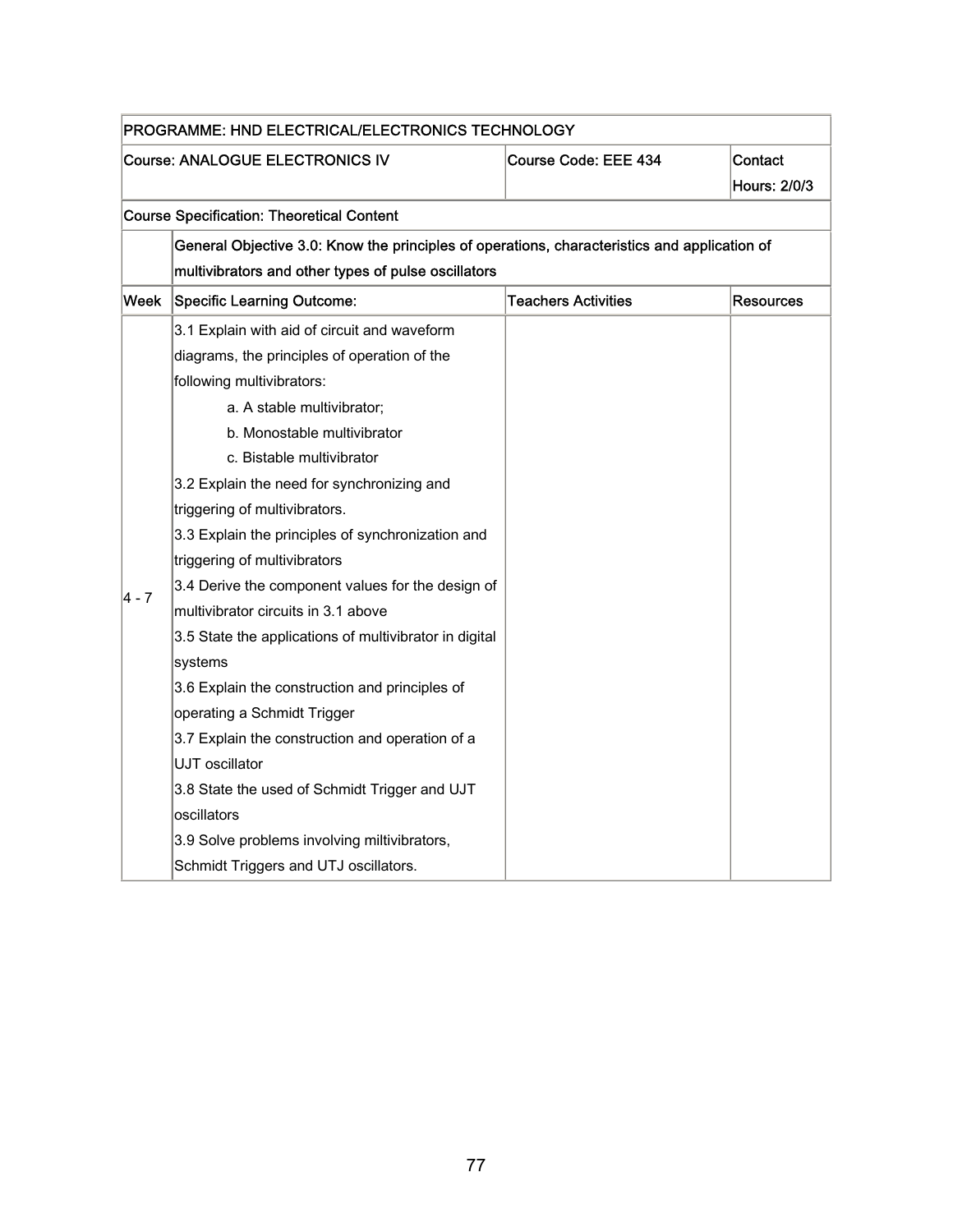|           | PROGRAMME: HND ELECTRICAL/ELECTRONICS TECHNOLOGY                                                   |                            |                  |  |
|-----------|----------------------------------------------------------------------------------------------------|----------------------------|------------------|--|
|           | <b>Course: ANALOGUE ELECTRONICS IV</b>                                                             | Course Code: EEE 434       | Contact          |  |
|           |                                                                                                    |                            | Hours: 2/0/3     |  |
|           | <b>Course Specification: Theoretical Content</b>                                                   |                            |                  |  |
|           | General Objective 4.0: Understand the construction and principles of operation of stabilized power |                            |                  |  |
|           | supply                                                                                             |                            |                  |  |
| Week      | <b>Specific Learning Outcome:</b>                                                                  | <b>Teachers Activities</b> | <b>Resources</b> |  |
|           | 4.1 Explain with aid circuit and waveform                                                          |                            |                  |  |
|           | diagrams the principles of half and full wave                                                      |                            |                  |  |
| 11        | rectification                                                                                      |                            |                  |  |
|           | 4.2 Calculate the ripple factor of a half and full                                                 |                            |                  |  |
|           | wave rectification                                                                                 |                            |                  |  |
|           | 4.3 Explain the need for a smoothing circuit at the                                                |                            |                  |  |
|           | output of a rectifier                                                                              |                            |                  |  |
|           | 4.4 Describe the circuits that use the following                                                   |                            |                  |  |
|           | filters:                                                                                           |                            |                  |  |
|           | a. The capacitor input filter                                                                      |                            |                  |  |
|           | b. The inductance input filter                                                                     |                            |                  |  |
|           | 4.5 Compare the performance of the filters in 4.4                                                  |                            |                  |  |
| 12        | above, using the output voltage/load current                                                       |                            |                  |  |
|           | characteristics.                                                                                   |                            |                  |  |
|           | 4.6 Explain with aid of diagrams, the following                                                    |                            |                  |  |
|           | multiplying circuits:                                                                              |                            |                  |  |
|           | a. Voltage doubler                                                                                 |                            |                  |  |
|           | b. Voltage trippler                                                                                |                            |                  |  |
|           | 4.7 Explain with aid of sketches, the principle of                                                 |                            |                  |  |
|           | operation of a three-phase rectifier circuit.                                                      |                            |                  |  |
|           | 4.8 Explain the need for maintaining a constant                                                    |                            |                  |  |
|           | voltage output across a load with varying input                                                    |                            |                  |  |
|           | voltage.                                                                                           |                            |                  |  |
| $12 - 13$ | 4.9 Explain overcurrent and overvoltage protection                                                 |                            |                  |  |
|           | devices                                                                                            |                            |                  |  |
|           | 4.10 Explain the need for maintaining a constant                                                   |                            |                  |  |
|           | voltage output across a load with varying input                                                    |                            |                  |  |
|           | voltage                                                                                            |                            |                  |  |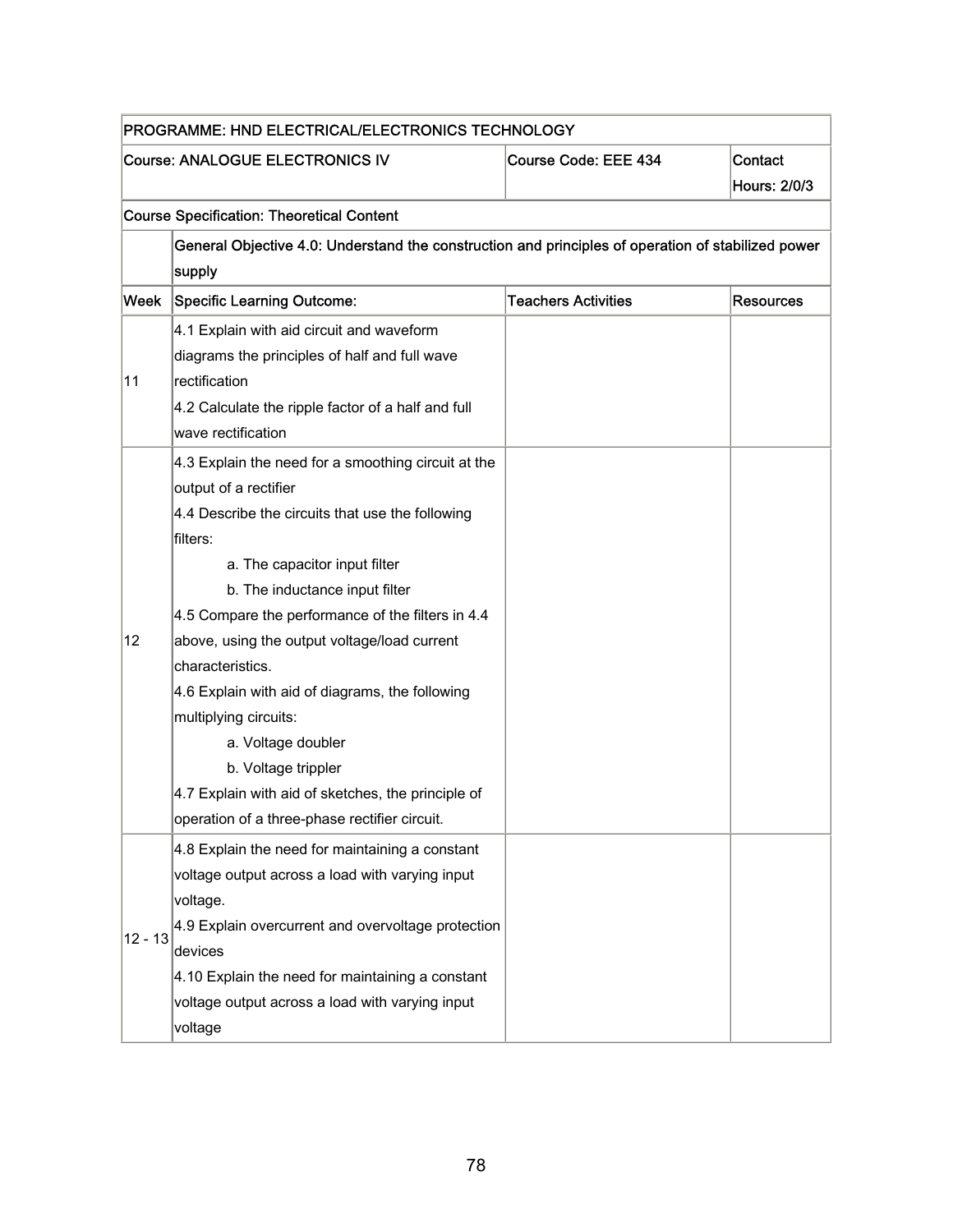| PROGRAMME: HND ELECTRICAL/ELECTRONICS TECHNOLOGY |                                                     |                      |              |
|--------------------------------------------------|-----------------------------------------------------|----------------------|--------------|
|                                                  | Course: ANALOGUE ELECTRONICS IV                     | Course Code: EEE 434 | Contact      |
|                                                  |                                                     |                      | Hours: 2/0/3 |
|                                                  | Course Specification: Theoretical Content           |                      |              |
|                                                  | 4.11 Explain with aid of diagrams, the operation of |                      |              |
|                                                  | a simple stabilized power supply using:             |                      |              |
|                                                  | a. Shunt regulation transistor;                     |                      |              |
|                                                  | b. Series regulator transistor                      |                      |              |
|                                                  | c. Shunt/series regulation devices                  |                      |              |
| $14 - 15$                                        | 4.12 Explain the limitation of the various methods  |                      |              |
|                                                  | of stabilized power supply in 4.10 above. 4.12      |                      |              |
|                                                  | Explain the principles of                           |                      |              |
|                                                  | a. Voltage regulator                                |                      |              |
|                                                  | b. Line regulator                                   |                      |              |

| <b>WEEK</b> | <b>EXPERIMENTS</b>                                                                                                                                       |  |
|-------------|----------------------------------------------------------------------------------------------------------------------------------------------------------|--|
| 1           | 1.1- Perform experiments to determine the effects<br>on voltage gain, input and output impedance,<br>bandwidth, etc of negative feedback amplifiers.     |  |
| 2           | 1.2 Perform an experiment to illustrate the<br>principles of operation of the oscillators in 2.3<br>above                                                |  |
| 3           | 1.3 Determine by experiments the characteristics<br>of the oscillators in 2.3 above.                                                                     |  |
| 14          | 1.4 Perform experiment to illustrate the principles<br>of:<br>a. Multivibration in 3.1 above<br>b. Schmidt trigger oscillators<br>c. UJT oscillators     |  |
| 5           | 1.5 Demonstrate practically, the various methods<br>of stablised power supply in 4.10 above.                                                             |  |
| 6           | 1.6 Determine by experiments the rectified output<br>of a circuit with the following filters.<br>a. Capacitor input filter<br>b. Inductance input filter |  |
| 7           | 1.7 Determine by experiment the output<br>characteristics of a 3-phase rectifier.                                                                        |  |
| 8 - 10      | 1.8 Design and construct Feedback Amplifier                                                                                                              |  |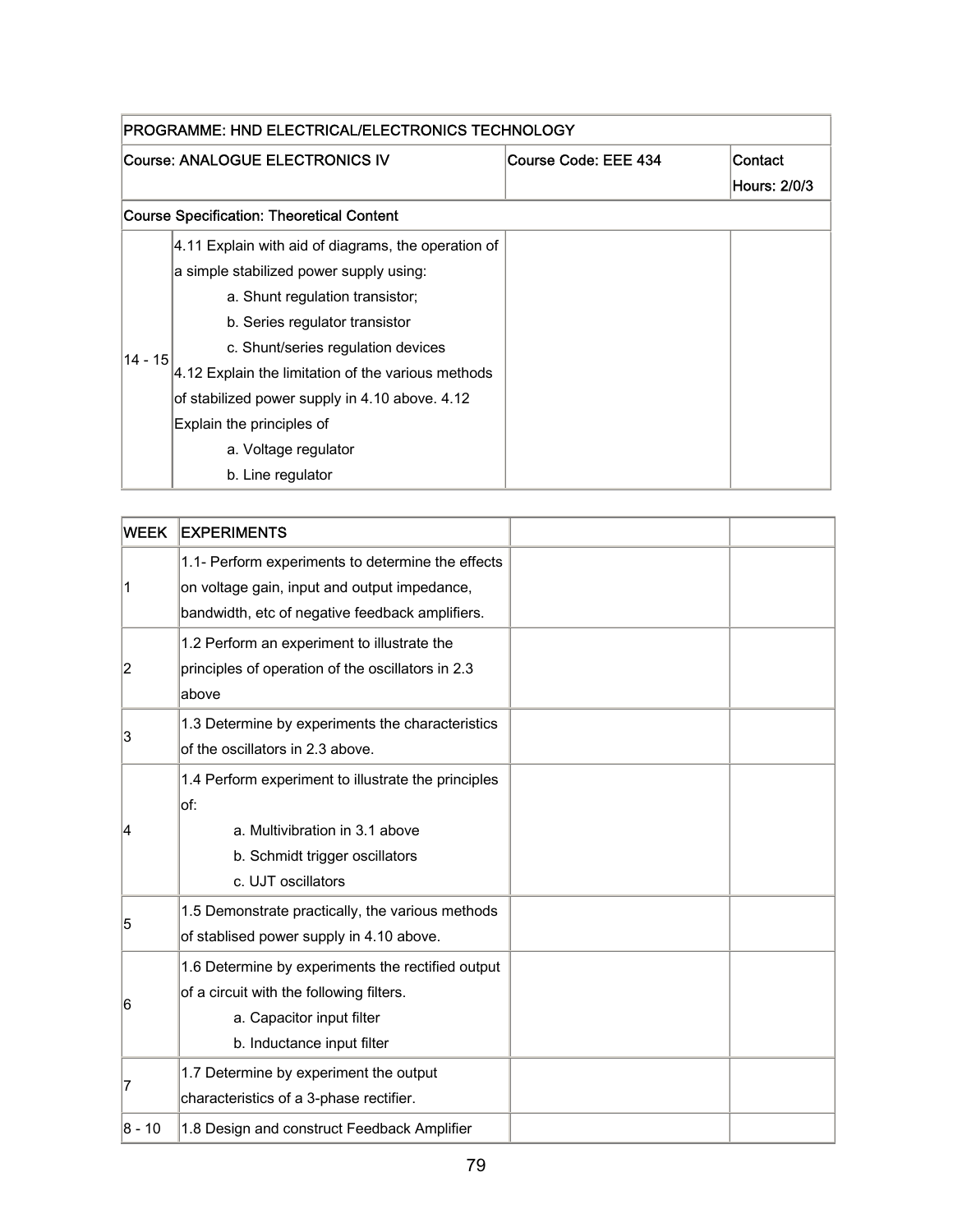|            | <b>IWEEK IEXPERIMENTS</b>                                                             |  |
|------------|---------------------------------------------------------------------------------------|--|
|            | 11 - 12 1.9 Design and construct Wien Bridge Oscillators                              |  |
| $ 13 - 14$ | 2.0 Design and construct Stabilized power supply<br>lunit                             |  |
|            | <b>ASSESSMENT:</b> Course work 10%; Course tests 10%; practical 20%; Examination 60%. |  |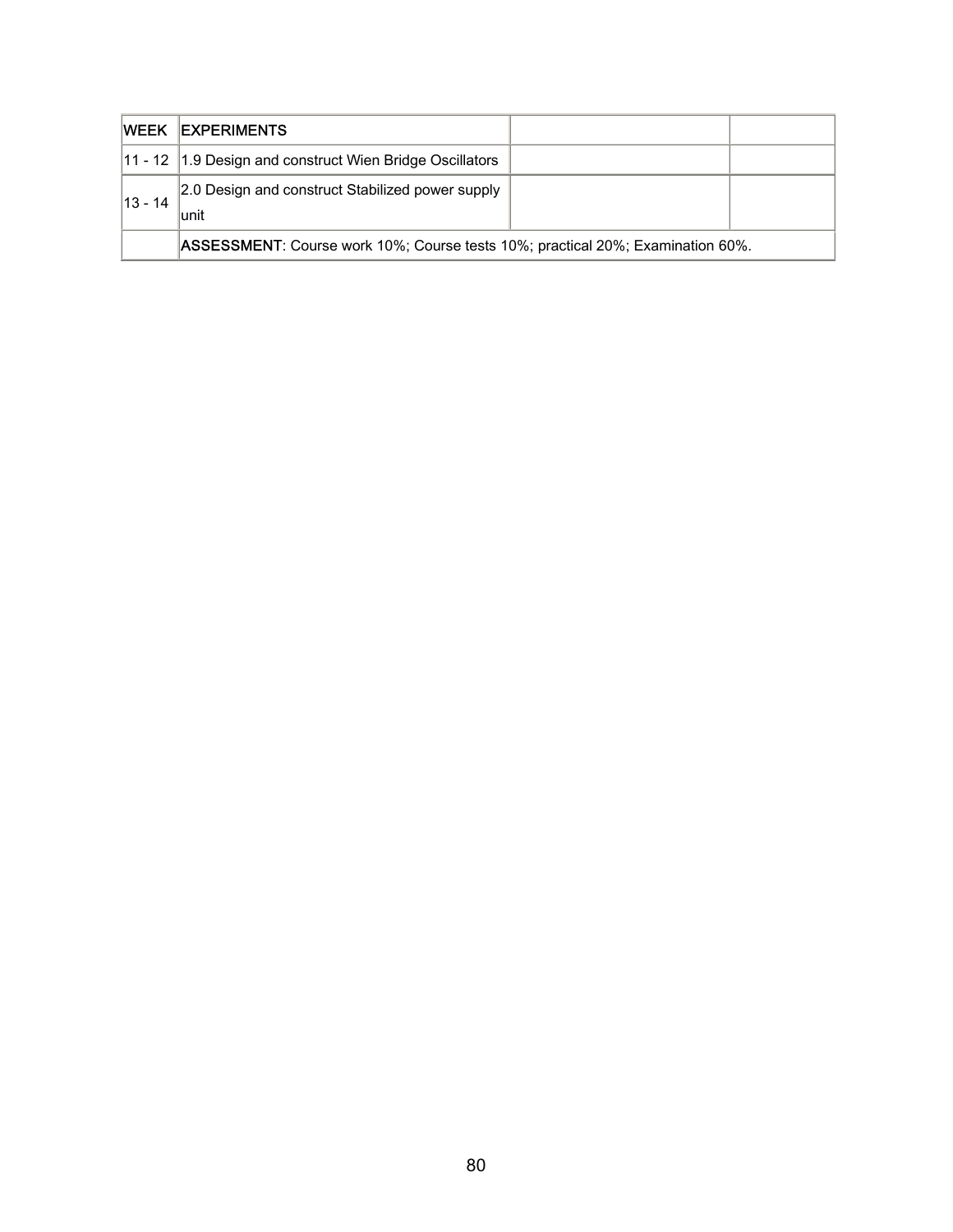### Digital Communications I

|             | PROGRAMME: HND IN ELECTRICAL/ELECTRONIC ENGINEERING TECHNOLOGY         |                                    |                  |  |  |
|-------------|------------------------------------------------------------------------|------------------------------------|------------------|--|--|
|             | <b>Course: DIGITAL COMMUNICATION I</b>                                 | Course Code: EEE 325               | Contact          |  |  |
|             |                                                                        |                                    | Hours: 1/0/3     |  |  |
|             | <b>Course Specification: Theoretical Content</b>                       |                                    |                  |  |  |
|             | General Objective 1.0: Understand signals and their properties         |                                    |                  |  |  |
| <b>WEEK</b> | <b>Specific Learning Outcome:</b>                                      | <b>Teachers Activities</b>         | <b>Resources</b> |  |  |
|             | 1.1 Types of signals.                                                  | - Use amplitude spectrum diagram   | - Text books     |  |  |
|             | 1.2 Continuous - time signals                                          | to illustrate and demonstrate the  |                  |  |  |
|             | 1.3 Discrete - time Signals                                            | amplitude modulated frequency      |                  |  |  |
|             | 1.4 Properties of signals                                              | bands.                             |                  |  |  |
|             | 1.5 Fourier series etc.                                                | - Use mathematical problems to     |                  |  |  |
| $1 - 5$     |                                                                        | further illustrate amplitude       |                  |  |  |
|             |                                                                        | modulation.                        |                  |  |  |
|             |                                                                        | - Use frequency spectrum diagram   |                  |  |  |
|             |                                                                        | to illustrate that FM signal has a |                  |  |  |
|             |                                                                        | wider bandwidth than an AM         |                  |  |  |
|             |                                                                        | signal.                            |                  |  |  |
|             | General Objective 2.0: Understand the principles of digital modulation |                                    |                  |  |  |
| <b>WEEK</b> | <b>Specific Learning Outcome:</b>                                      | <b>Teachers Activities</b>         | <b>Resources</b> |  |  |
|             |                                                                        |                                    |                  |  |  |
|             | 2.1 Explain the term digital modulation                                | - Explain the difference between   |                  |  |  |
|             | 2.2 Explain the following digital modulation                           | carrier wave and modulating signal |                  |  |  |
|             | principles:                                                            |                                    |                  |  |  |
|             | a. pulse amplitude modulations                                         |                                    |                  |  |  |
|             | b. pulse position modulations                                          |                                    |                  |  |  |
|             | c. pulse width modulation;                                             |                                    |                  |  |  |
|             | d. pulse code modulation                                               |                                    |                  |  |  |
|             | 2.3 Sketch the spectrum diagram of the systems                         |                                    |                  |  |  |
|             | defined in2.2.                                                         |                                    |                  |  |  |
| 6 - 10      | 2.4 Analyse the frequency components of a                              |                                    |                  |  |  |
|             | pulse using fourier series.                                            |                                    |                  |  |  |
|             | 2.5 Sketch the block diagram of a P.A.M. (pulse                        |                                    |                  |  |  |
|             | amplitude modulation) transmitter and receiver.                        |                                    |                  |  |  |
|             | 2.6 Explain the disadvantages of the PAM                               |                                    |                  |  |  |
|             | system.                                                                |                                    |                  |  |  |
|             | 2.7 Explain with the aid of sketches, a time                           |                                    |                  |  |  |
|             | division multiplexing principle.                                       |                                    |                  |  |  |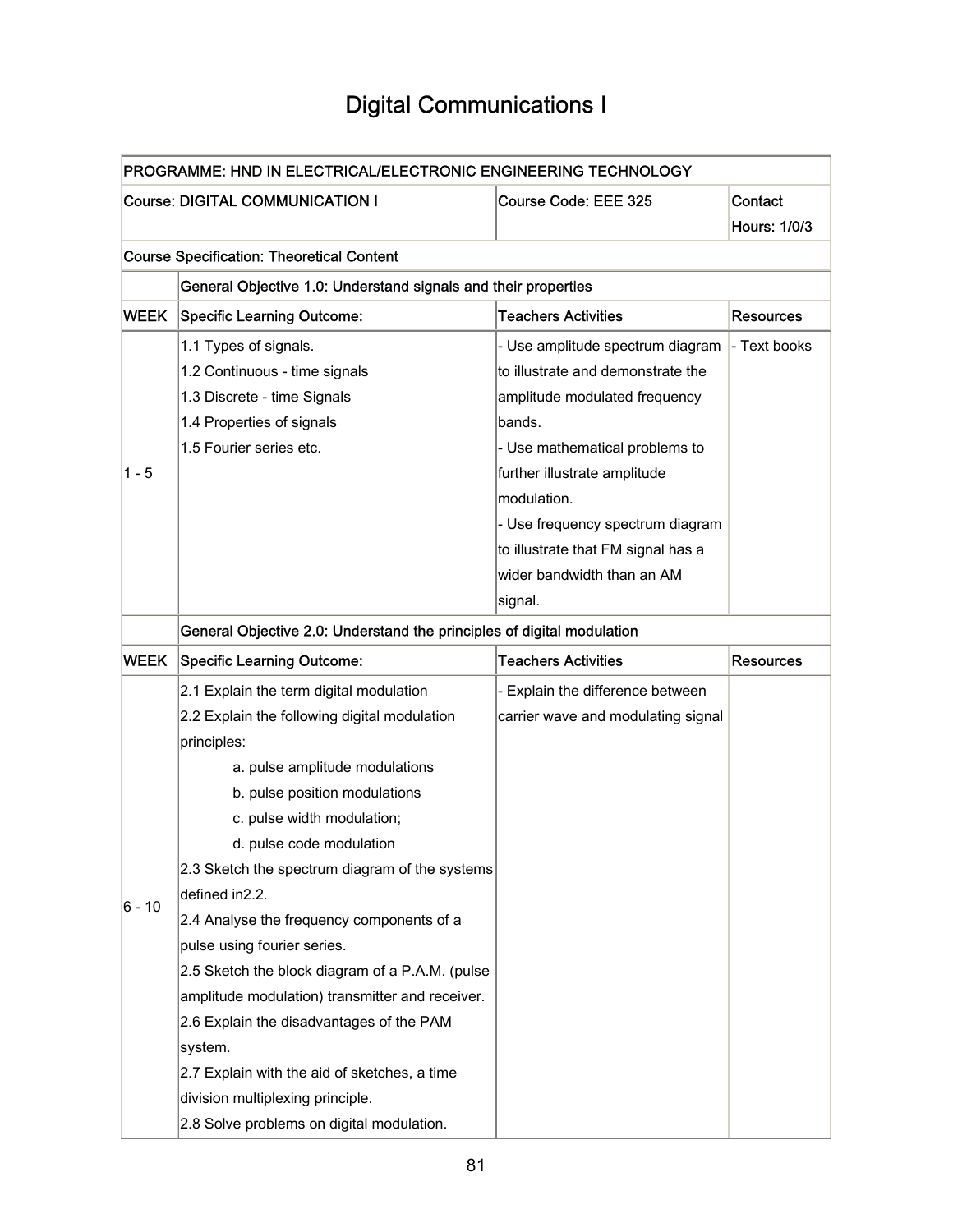| PROGRAMME: HND IN ELECTRICAL/ELECTRONIC ENGINEERING TECHNOLOGY |                                                                                            |                            |                  |
|----------------------------------------------------------------|--------------------------------------------------------------------------------------------|----------------------------|------------------|
|                                                                | <b>Course: DIGITAL COMMUNICATION I</b>                                                     | Course Code: EEE 325       | Contact          |
|                                                                |                                                                                            |                            | Hours: 1/0/3     |
|                                                                | <b>Course Specification: Theoretical Content</b>                                           |                            |                  |
|                                                                | General Objective 3.0: Understand the principles of amplitude and frequency demodulations. |                            |                  |
| <b>WEEK</b>                                                    | <b>Specific Learning Outcome:</b>                                                          | <b>Teachers Activities</b> | <b>Resources</b> |
|                                                                | 3.1 Explain the term "demodulation                                                         |                            |                  |
|                                                                | 3.2 Explain the action of a semi-conductor diode                                           |                            |                  |
|                                                                | as a simple detector.                                                                      |                            |                  |
|                                                                | 3.3 Deduce mathematically that the output of a                                             |                            |                  |
|                                                                | non-linear device with an AM input contains the                                            |                            |                  |
|                                                                | information signal and other signal components.                                            |                            |                  |
|                                                                | 3.4 Explain the square law detector                                                        |                            |                  |
|                                                                | 3.5 Derive expression for the output of the                                                |                            |                  |
|                                                                | square law detector.                                                                       |                            |                  |
|                                                                | 3.6 Sketch the output waveform of the square                                               |                            |                  |
|                                                                | law detector.                                                                              |                            |                  |
|                                                                | 3.7 Explain coherent detection principles for                                              |                            |                  |
| 11 - 15                                                        | detecting DSBSC signals.                                                                   |                            |                  |
|                                                                | 3.8 Derive expressions for the output of a                                                 |                            |                  |
|                                                                | coherent detector using analytical methods.                                                |                            |                  |
|                                                                | 3.9 Describe the operation of a circuit diagram                                            |                            |                  |
|                                                                | that used the principles of coherent detection.                                            |                            |                  |
|                                                                | 3.10 Solve problems involving detection of AM                                              |                            |                  |
|                                                                | waveforms.                                                                                 |                            |                  |
|                                                                | 3.11 Explain, with aid of diagrams, the operation                                          |                            |                  |
|                                                                | of the following FM detectors:-                                                            |                            |                  |
|                                                                | a. Forster                                                                                 |                            |                  |
|                                                                | b. Ratio detector;                                                                         |                            |                  |
|                                                                | 3.12 Explain with aid of diagrams the concepts                                             |                            |                  |
|                                                                | of pre-emphasis and de-emphasis.                                                           |                            |                  |
|                                                                | ASSESSMENT: Course work 10%; Course tests 10% Practical 20%; Examination 60%.              |                            |                  |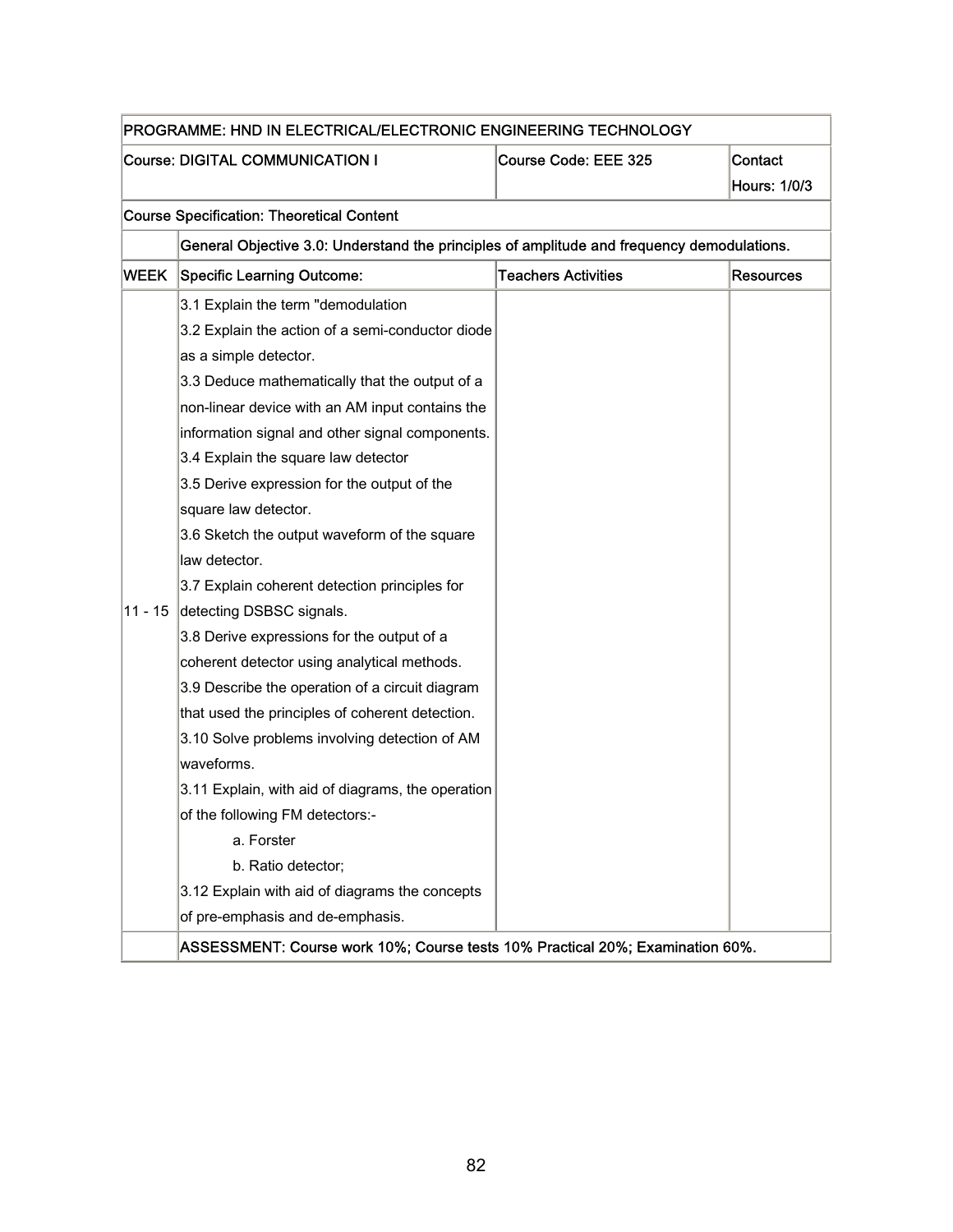### Digital Communications II

### General Objectives

At the end of the course students will be able to:

- 1. Design and Construct simple Channel encodes
- 2. Design and construct simple data modulations
- 3. Appreciate the role of digital communication in globalization.

#### LIST OF PRACTICALS

#### WEEK

- 1 8 Design and Construction of Hamming Code generator and Receiver
- 9 15 Design and Construction of FSK transmitter & PSK transmitter

#### EXPERIMENTS: DIGITAL COMMUNICATION II

- 1.1 Experiments on amplitude modulation
- 1.2 Experiments on F.M and Phase modulation principles
- 1.3 Experiments on Digital Signal modulation principles
- 1.4 Experiments on detection of A.M. Waveforms
- 1.5 Experiments on F.M. demodulation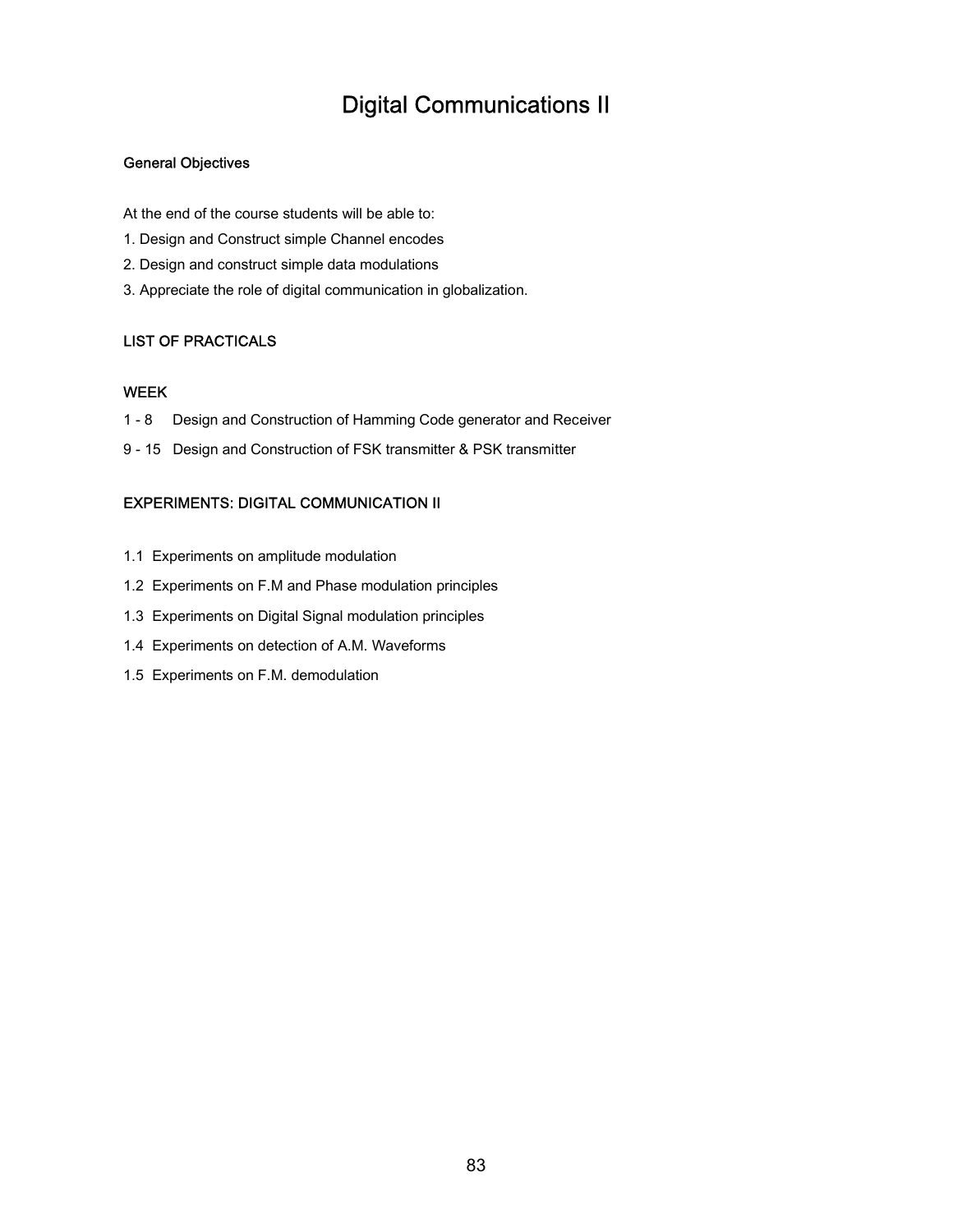| PROGRAMME: HND ELECTRICAL/ELECTRONIC ENGINEERING TECHNOLOGY (ELECTRONICS AND |                                                                                          |                                          |                       |
|------------------------------------------------------------------------------|------------------------------------------------------------------------------------------|------------------------------------------|-----------------------|
| TELECOMMUNICATIONS OPTION)                                                   |                                                                                          |                                          |                       |
| Course:: DIGITAL COMMUNICATIONS II                                           |                                                                                          | Course Code: EEE. 435                    | <b>Contact Hours:</b> |
|                                                                              |                                                                                          |                                          | 1/0/3                 |
|                                                                              | <b>Course Specification: Theoretical Content</b>                                         |                                          |                       |
|                                                                              | General Objective 1.0: Understand the principles of operation of amplitude and frequency |                                          |                       |
|                                                                              | modulated radio transmitters.                                                            |                                          |                       |
| <b>WEEK</b>                                                                  | Specific Learning Outcome:                                                               | <b>Teachers Activities</b>               | <b>Resources</b>      |
|                                                                              | 1.1 Draw the block diagram of an AM                                                      | - Identify different types of Wave-guide | • Am Radio            |
|                                                                              | radio transmitter indicating:                                                            | such as                                  | transmitter           |
|                                                                              | a. RF Amplifier;                                                                         | a. Elliptic Wave guide                   | • FM Radio            |
|                                                                              | b. Oscillator stage;                                                                     | b. Coaxil Wave guide                     | transmitter           |
|                                                                              | c. Modulator stage;                                                                      | c. Circular Wave guide                   |                       |
|                                                                              | d. AF Amplifier.                                                                         | - Show the applications of Micro Wave    |                       |
|                                                                              | 1.2 Explain the functions of each stage of Tubes.                                        |                                          |                       |
| $1 - 2$                                                                      | the blocks indicated in 1.1 above                                                        | - Identify various Telecommunication     |                       |
|                                                                              | 1.3 Draw the blocks diagram of an Fm                                                     | Systems. E.g. Rada systems satellite     |                       |
|                                                                              | radio transmitter, indicating:                                                           | communication systems.                   |                       |
|                                                                              | a. Af stage;                                                                             |                                          |                       |
|                                                                              | b. Varactor modulator;                                                                   |                                          |                       |
|                                                                              | c. Crystal Oscillator                                                                    |                                          |                       |
|                                                                              | d. AFC circuit;                                                                          |                                          |                       |
|                                                                              | e. LC Oscillator;                                                                        |                                          |                       |
|                                                                              | f. Frequency multiplier;                                                                 |                                          |                       |
|                                                                              | g. Power amplifier.                                                                      |                                          |                       |
|                                                                              | 1.4 Explain the functions of each block in                                               |                                          |                       |
|                                                                              | 1.3 above.                                                                               |                                          |                       |
|                                                                              | 1.5 Explain the types of coupling                                                        |                                          |                       |
|                                                                              | methods from the amplifier stage to the                                                  |                                          |                       |
|                                                                              | aerial.                                                                                  |                                          |                       |
|                                                                              | 1.6 Describe the types of measuring                                                      |                                          |                       |
|                                                                              | instruments needed to test a transmitter                                                 |                                          |                       |
|                                                                              | 1.7 Explain the methods of testing a                                                     |                                          |                       |
| 2 - 4                                                                        | transmitter.                                                                             |                                          |                       |
|                                                                              | 1.8 Sketch the block diagram of a radio                                                  |                                          |                       |
|                                                                              | point-to-point system for HF                                                             |                                          |                       |
|                                                                              | transmission.                                                                            |                                          |                       |
|                                                                              | 1.9 Explain the operation of the type of                                                 |                                          |                       |
|                                                                              | system used in 1.8 above.                                                                |                                          |                       |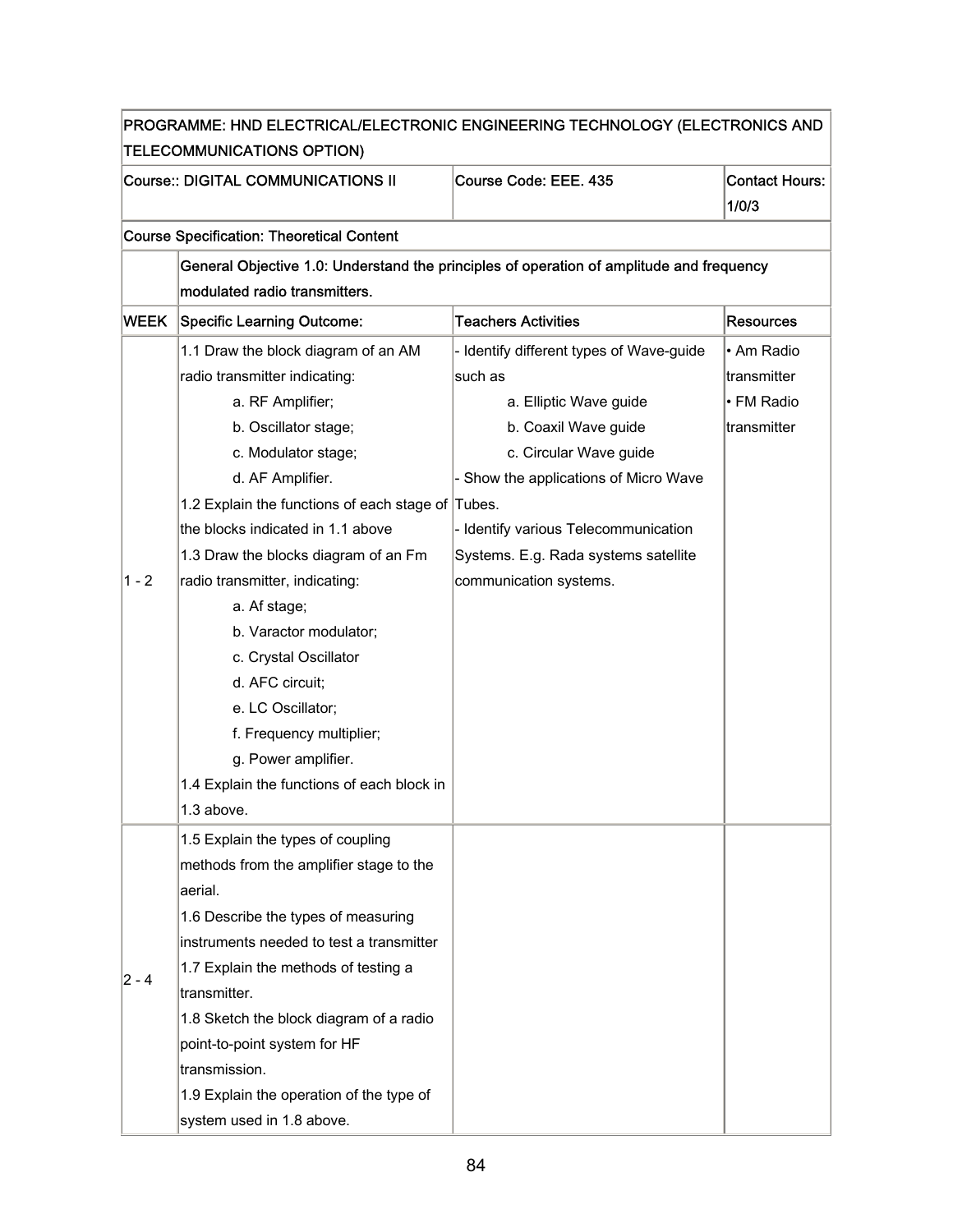| PROGRAMME: HND ELECTRICAL/ELECTRONIC ENGINEERING TECHNOLOGY (ELECTRONICS AND |                                                                                          |                                       |                       |  |  |
|------------------------------------------------------------------------------|------------------------------------------------------------------------------------------|---------------------------------------|-----------------------|--|--|
|                                                                              | <b>TELECOMMUNICATIONS OPTION)</b>                                                        |                                       |                       |  |  |
| Course:: DIGITAL COMMUNICATIONS II                                           |                                                                                          | Course Code: EEE. 435                 | <b>Contact Hours:</b> |  |  |
|                                                                              |                                                                                          |                                       | 1/0/3                 |  |  |
|                                                                              | <b>Course Specification: Theoretical Content</b>                                         |                                       |                       |  |  |
|                                                                              | General Objective 2.0: Understand the principles of operation of AM, FM radio receivers. |                                       |                       |  |  |
| <b>WEEK</b>                                                                  | <b>Specific Learning Outcome:</b>                                                        | <b>Teachers Activities</b>            | <b>Resources</b>      |  |  |
|                                                                              | 2.1 Explain with aid of block diagrams,                                                  | Explain bandwidth for AM and FM radio | AM, FM, Radio         |  |  |
|                                                                              | the principles of operation of a double                                                  | receiver                              | receiver              |  |  |
|                                                                              | superhet receiver.                                                                       |                                       |                       |  |  |
|                                                                              | 2.2 State the advantages and                                                             |                                       |                       |  |  |
|                                                                              | applications of a double superhet                                                        |                                       |                       |  |  |
|                                                                              | receiver.                                                                                |                                       |                       |  |  |
|                                                                              | 2.3 Explain with the aid of block                                                        |                                       |                       |  |  |
|                                                                              | diagrams, the principles of operation of                                                 |                                       |                       |  |  |
| 5 - 7                                                                        | AM receivers.                                                                            |                                       |                       |  |  |
|                                                                              | 2.4 Explain, with aid of block diagrams,                                                 |                                       |                       |  |  |
|                                                                              | the principles of operation of FM                                                        |                                       |                       |  |  |
|                                                                              | receivers.                                                                               |                                       |                       |  |  |
|                                                                              | 2.5 Describe with the aid of a block                                                     |                                       |                       |  |  |
|                                                                              | diagram, the principles of operation of a                                                |                                       |                       |  |  |
|                                                                              | transreceiver.                                                                           |                                       |                       |  |  |
|                                                                              | 2.6 Describe the uses of print-to-point                                                  |                                       |                       |  |  |
|                                                                              | system and a transreceiver.                                                              |                                       |                       |  |  |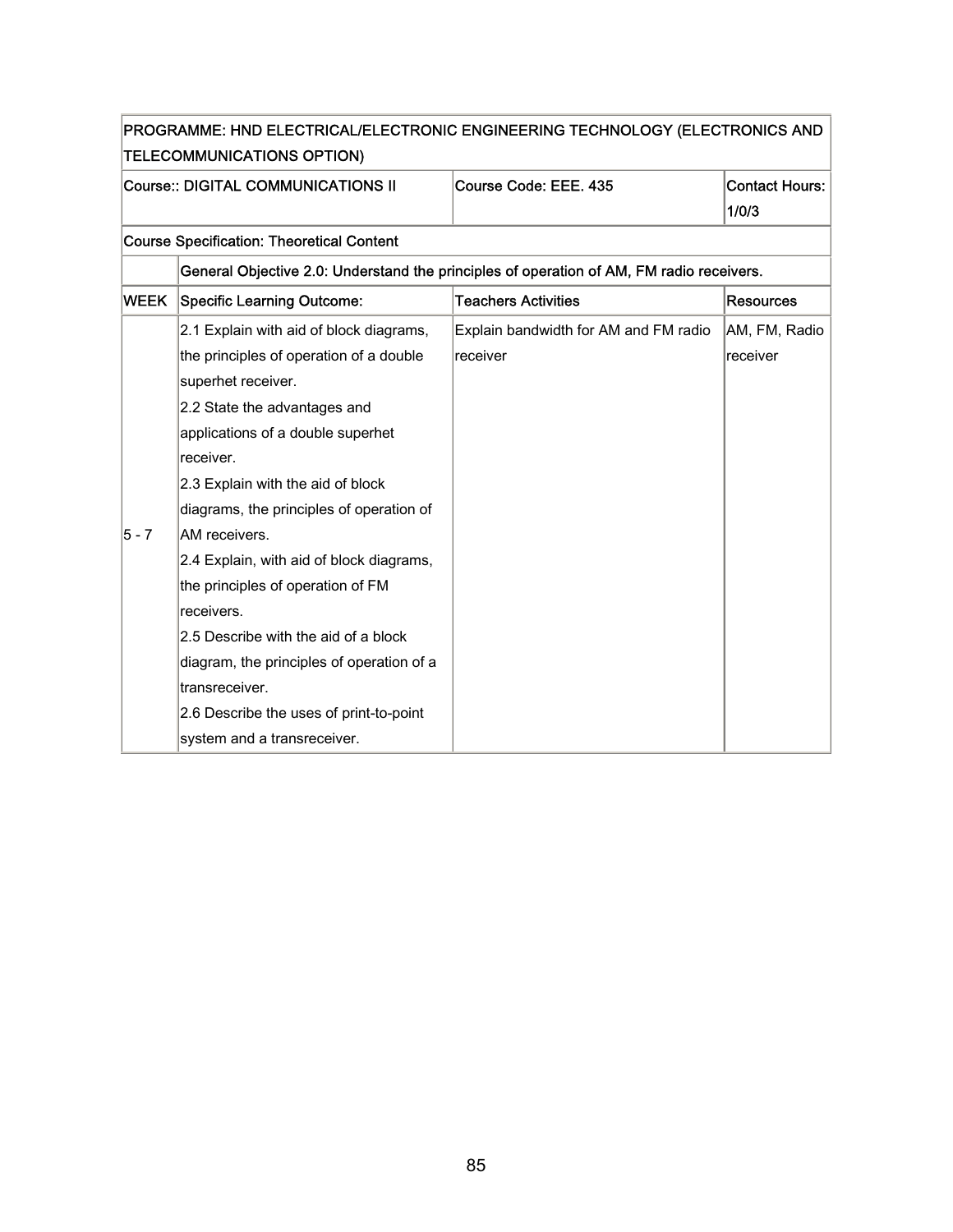|                                           | PROGRAMME: HND ELECTRICAL/ELECTRONIC ENGINEERING TECHNOLOGY (ELECTRONICS AND |                                                                                                  |                       |
|-------------------------------------------|------------------------------------------------------------------------------|--------------------------------------------------------------------------------------------------|-----------------------|
|                                           | TELECOMMUNICATIONS OPTION)                                                   |                                                                                                  |                       |
| <b>Course:: DIGITAL COMMUNICATIONS II</b> |                                                                              | Course Code: EEE. 435                                                                            | <b>Contact Hours:</b> |
|                                           |                                                                              |                                                                                                  | 1/0/3                 |
|                                           | <b>Course Specification: Theoretical Content</b>                             |                                                                                                  |                       |
|                                           |                                                                              | General Objective: 3.0 Know the construction and principle of operation of monochrome and colour |                       |
|                                           | TV system.                                                                   |                                                                                                  |                       |
| <b>WEEK</b>                               | <b>Specific Learning Outcome:</b>                                            | <b>Teachers Activities</b>                                                                       | <b>Resources</b>      |
|                                           | 3.1 Describe the construction and                                            | - Distinguish between monochrome TV                                                              |                       |
|                                           | operation of a typical T.V. camera.                                          | and colour TV                                                                                    |                       |
|                                           | 3.2 Explain with the aid of a block                                          | - Describe various types of monochrome                                                           |                       |
|                                           | diagram, the principle of a monochrome                                       | TV                                                                                               |                       |
|                                           | TV Transmitter.                                                              |                                                                                                  |                       |
|                                           | 3.3 Explain the generation of line and                                       |                                                                                                  |                       |
|                                           | field synchronization pulses.                                                |                                                                                                  |                       |
|                                           | 3.4 Describe how synchronization signals                                     |                                                                                                  |                       |
| 8 - 10                                    | are added to the video signal in the T.V.                                    |                                                                                                  |                       |
|                                           | camera.                                                                      |                                                                                                  |                       |
|                                           | 3.5 Describe how sound and video                                             |                                                                                                  |                       |
|                                           | signals are mixed in the transmitter.                                        |                                                                                                  |                       |
|                                           | 3.6 Explain the scanning process.                                            |                                                                                                  |                       |
|                                           | 3.7 Explain the following terms with                                         |                                                                                                  |                       |
|                                           | respect to T.V. transmission:                                                |                                                                                                  |                       |
|                                           | a. Visual acuity;                                                            |                                                                                                  |                       |
|                                           | b. Aspect ratio;                                                             |                                                                                                  |                       |
|                                           | c. Flicker effect.                                                           |                                                                                                  |                       |

F

÷,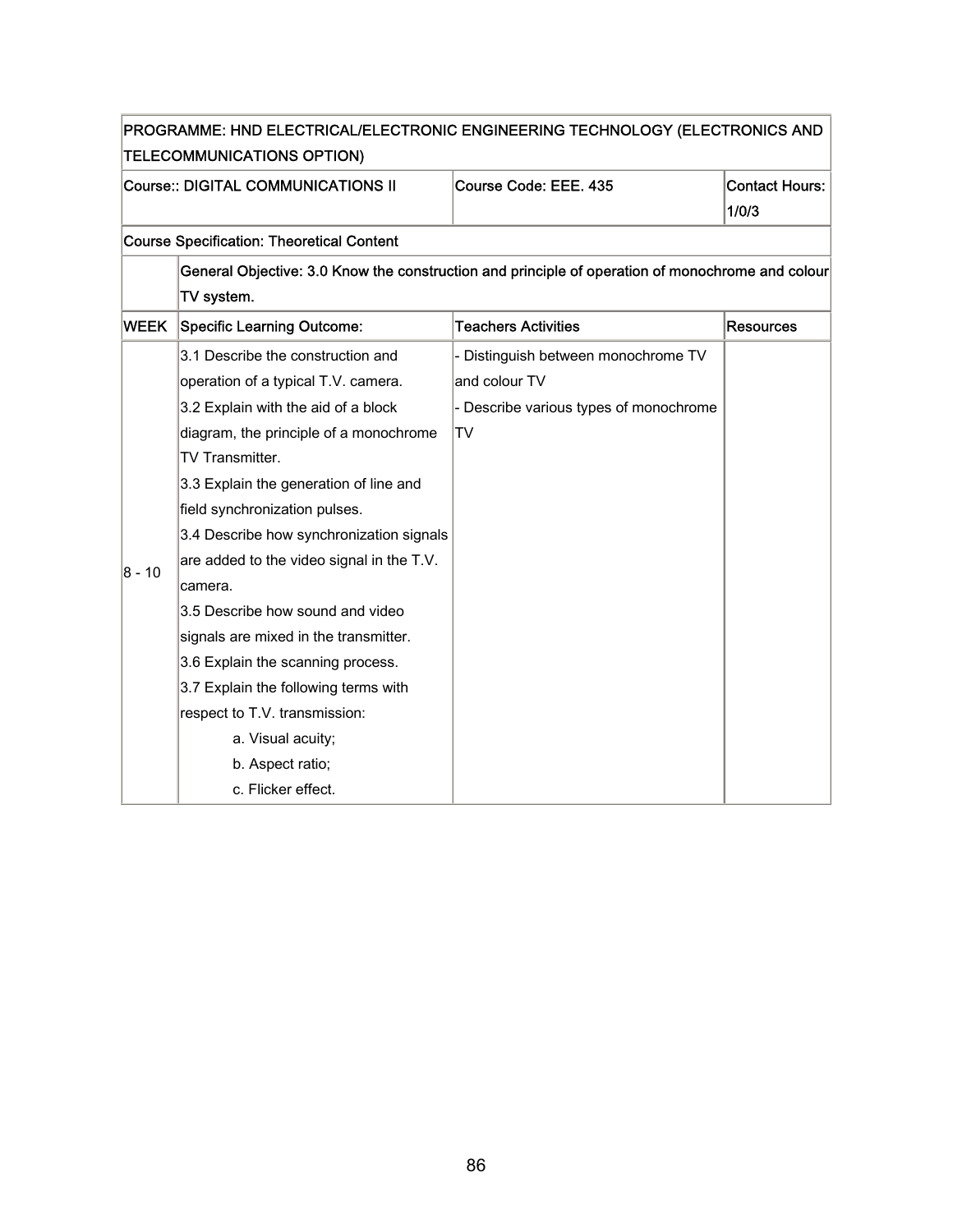| <b>TELECOMMUNICATIONS OPTION)</b> |                                                  |                       |                                |
|-----------------------------------|--------------------------------------------------|-----------------------|--------------------------------|
|                                   | Course:: DIGITAL COMMUNICATIONS II               | Course Code: EEE. 435 | <b>Contact Hours:</b><br>1/0/3 |
|                                   | <b>Course Specification: Theoretical Content</b> |                       |                                |
|                                   | 3.8 Describe vestigal modulation                 |                       |                                |
|                                   | 3.9 Explain quadrature distortion                |                       |                                |
|                                   | 3.10 Sketch I.F. amplifier response              |                       |                                |
|                                   | 3.11 Sketch a labelled complete video            |                       |                                |
|                                   | signal                                           |                       |                                |
|                                   | 3.12 Explain the terms: a. gamma                 |                       |                                |
|                                   | correction b. system gamma                       |                       |                                |
|                                   | 3.13 Describe AGC and AFC principles             |                       |                                |
|                                   | as applied to Television.                        |                       |                                |
| $10 - 12$                         | 3.14 Explain with the aid of block               |                       |                                |
|                                   | diagram, the principle of a monochrome           |                       |                                |
|                                   | TV receiver and                                  |                       |                                |
|                                   | 3.15 Explain the function of each block          |                       |                                |
|                                   | 3.16 Explain how the received signal is          |                       |                                |
|                                   | converted into picture in the C.R.T.             |                       |                                |
|                                   | 3.17 Explain the functions of:                   |                       |                                |
|                                   | a. The aquadag;                                  |                       |                                |
|                                   | b. The focus coil;                               |                       |                                |
|                                   | c. The E.H.T                                     |                       |                                |

# PROGRAMME: HND ELECTRICAL/ELECTRONIC ENGINEERING TECHNOLOGY (ELECTRONICS AND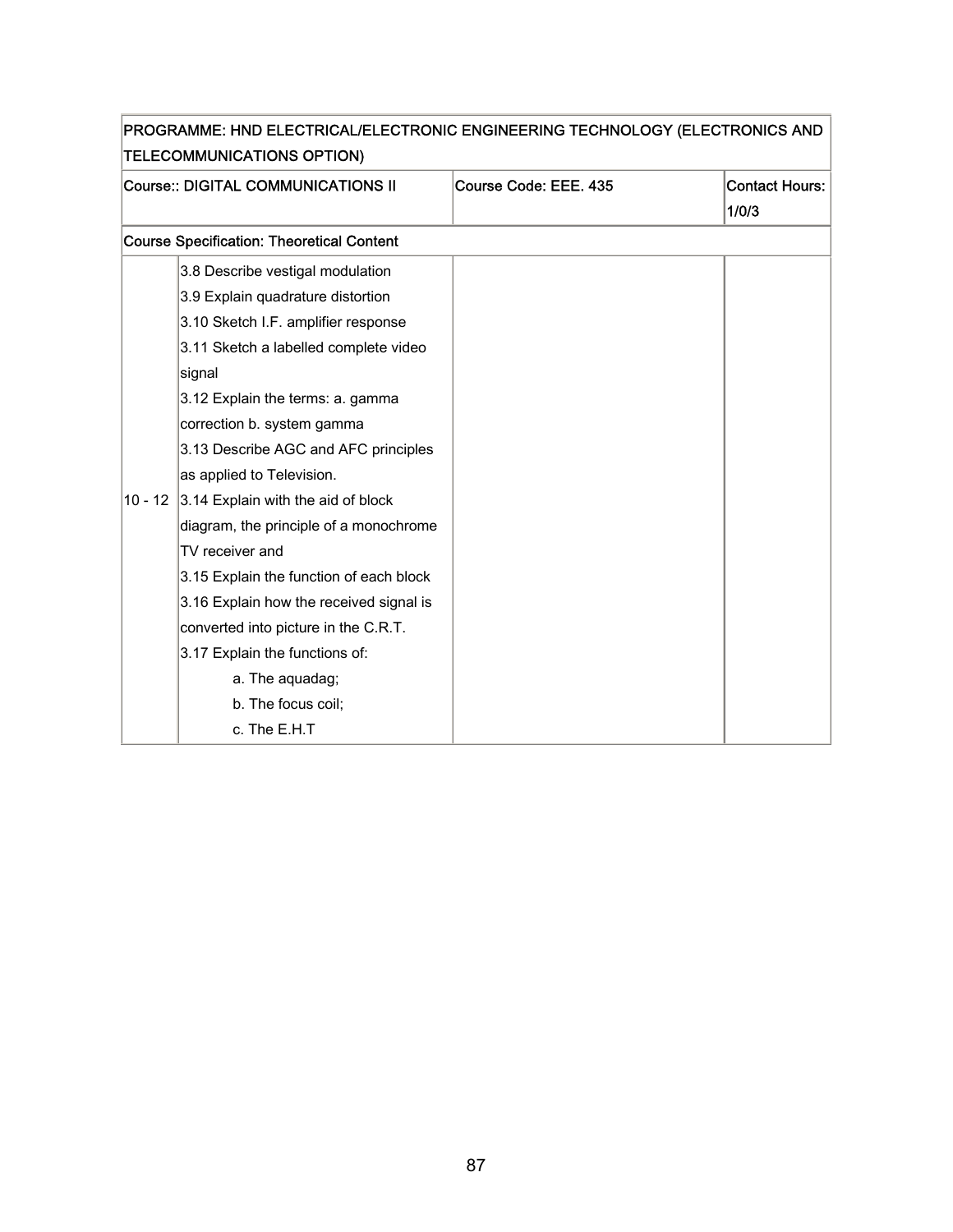|           | Course:: DIGITAL COMMUNICATIONS II               | Course Code: EEE. 435               | <b>Contact Hours:</b><br>1/0/3 |
|-----------|--------------------------------------------------|-------------------------------------|--------------------------------|
|           | <b>Course Specification: Theoretical Content</b> |                                     |                                |
|           | 3.18 Describe the various types of colour        | - Distinguish between TV            | - Text books                   |
|           | television systems in use:                       | transmitter and TV receiver - Solve |                                |
|           | a. NTSC;                                         | problem on noise figure             |                                |
|           | b. PAL;                                          |                                     |                                |
|           | c. SECAM.                                        |                                     |                                |
|           | 3.19 Describe the type of system used in         |                                     |                                |
|           | Nigeria                                          |                                     |                                |
|           | 3.20 Describe the colour television Camera       |                                     |                                |
|           | system;                                          |                                     |                                |
|           | 3.21 Explain Colorimetry and the specification   |                                     |                                |
|           | of Colour (uses of primary colours).             |                                     |                                |
|           | 3.22 Explain, with aid of a block diagram the    |                                     |                                |
|           | principle of operation of a colour TV            |                                     |                                |
|           | Transmitter.                                     |                                     |                                |
|           | 3.23 Explain, with the aid of a block diagram,   |                                     |                                |
|           | the principle of operation of a colour TV        |                                     |                                |
| $12 - 13$ | receiver.                                        |                                     |                                |
|           | 3.24 Explain noise power with given              |                                     |                                |
|           | temperature.                                     |                                     |                                |
|           | 3.25 Derive expressions for:                     |                                     |                                |
|           | 1. Noise figure;                                 |                                     |                                |
|           | 2. Minimum detectable signal                     |                                     |                                |
|           | 3. Maximum range.                                |                                     |                                |
|           | 3.26 Sketch the block diagram of a non-zero IF   |                                     |                                |
|           | receiver                                         |                                     |                                |
|           | 3.27 Explain signs of radia velocity             |                                     |                                |
|           | 3.28 Sketch a block diagram to illustrate the    |                                     |                                |
|           | phasing methods                                  |                                     |                                |
|           | 3.29 List the advantages and disadvantages of    |                                     |                                |
|           | the C.W. radar                                   |                                     |                                |
|           | 3.30 Sketch a block diagram of the FM - CW       |                                     |                                |
|           | radar                                            |                                     |                                |
|           | 3.31 Solve problems on Radar                     |                                     |                                |
|           | communications.                                  |                                     |                                |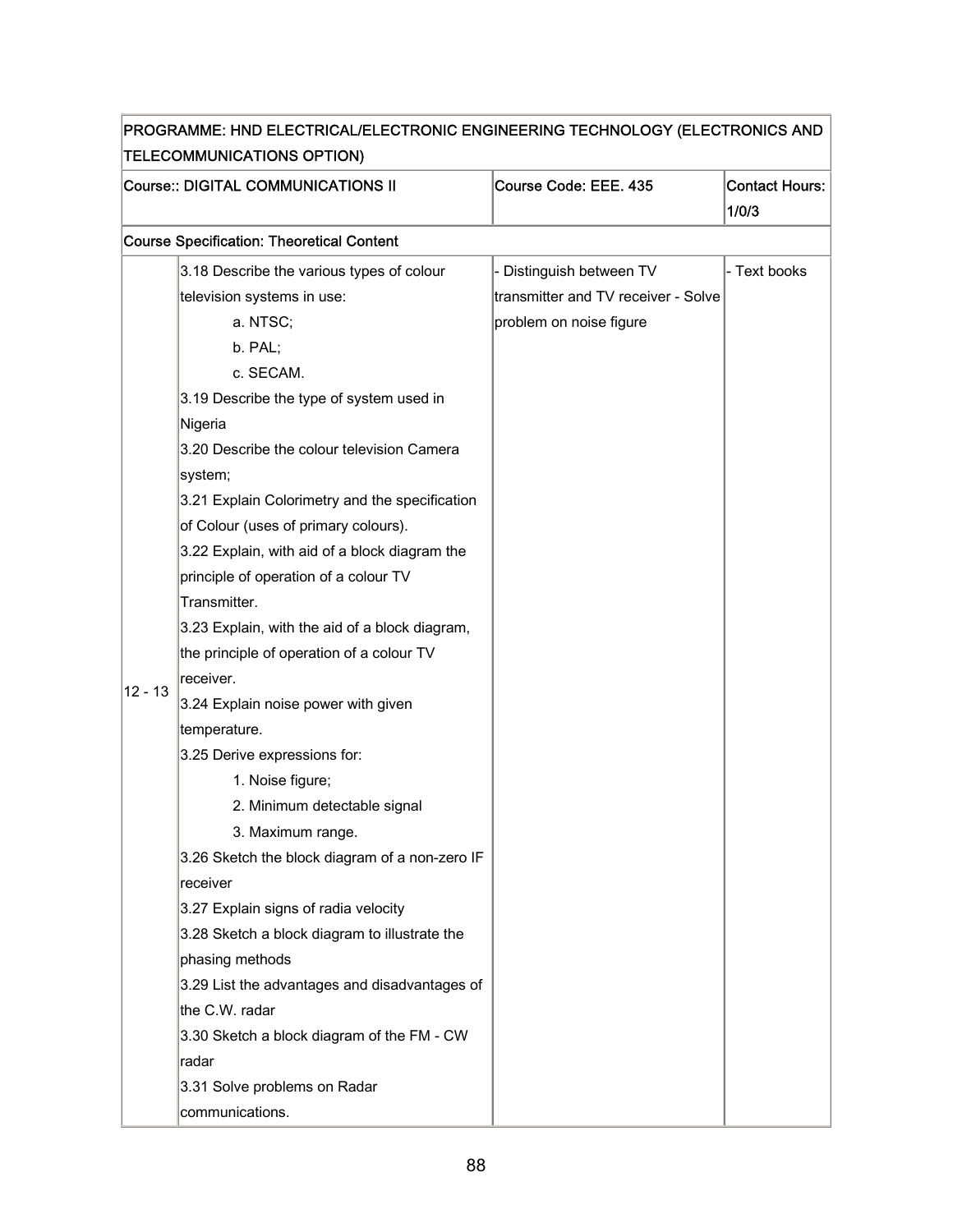| PROGRAMME: HND ELECTRICAL/ELECTRONIC ENGINEERING TECHNOLOGY (ELECTRONICS AND |                                                                                                                                                                                                                                                                                                                                                                                                                                                                                                                                                                                                                                                                                                                                                                                                                                                                                                    |                            |                  |  |  |
|------------------------------------------------------------------------------|----------------------------------------------------------------------------------------------------------------------------------------------------------------------------------------------------------------------------------------------------------------------------------------------------------------------------------------------------------------------------------------------------------------------------------------------------------------------------------------------------------------------------------------------------------------------------------------------------------------------------------------------------------------------------------------------------------------------------------------------------------------------------------------------------------------------------------------------------------------------------------------------------|----------------------------|------------------|--|--|
|                                                                              | <b>TELECOMMUNICATIONS OPTION)</b>                                                                                                                                                                                                                                                                                                                                                                                                                                                                                                                                                                                                                                                                                                                                                                                                                                                                  |                            |                  |  |  |
|                                                                              | Course:: DIGITAL COMMUNICATIONS II<br>Course Code: EEE. 435<br><b>Contact Hours:</b><br>1/0/3                                                                                                                                                                                                                                                                                                                                                                                                                                                                                                                                                                                                                                                                                                                                                                                                      |                            |                  |  |  |
|                                                                              | <b>Course Specification: Theoretical Content</b>                                                                                                                                                                                                                                                                                                                                                                                                                                                                                                                                                                                                                                                                                                                                                                                                                                                   |                            |                  |  |  |
|                                                                              | General Objective: 4.0 Understand the construction and principles of Telephone, Telefax and<br>Switching systems.                                                                                                                                                                                                                                                                                                                                                                                                                                                                                                                                                                                                                                                                                                                                                                                  |                            |                  |  |  |
| WEEK                                                                         | <b>Specific Learning Outcome:</b>                                                                                                                                                                                                                                                                                                                                                                                                                                                                                                                                                                                                                                                                                                                                                                                                                                                                  | <b>Teachers Activities</b> | <b>Resources</b> |  |  |
| 14 - 15                                                                      | 4.1 Describe the basic telephone system<br>4.2 Explain types of switching methods e.g.(<br>Magneto, Central, Central-battery and automatic<br>dialing)<br>4.3 Explain the basic system structure (exchange<br>hierarchy)<br>4.4 Draw the circuit diagram of a local signalling<br>system (principles of loop-disconnect signaling).<br>4.5 Explain inter-exchange signaling<br>4.6 Explain multi-exchange connections<br>4.7 Explain the principles of international calls<br>4.8 Describe the CCITT interface<br>4.8 Describe the following systems:<br>a. Telex;<br>b. Telefax<br>c. Facsimile<br>4.10 Explain the following multiplexing systems:<br>a. Time division multiplexing;<br>b. Frequency division multiplexing.<br>4.11 Describe a multi-channel transmission system<br>4.12 Describe the set up of a telephone Exchange.<br>(N.B. A visit to a telephone Exchange is<br>necessary). |                            |                  |  |  |
|                                                                              | ASSESSMENT: Course work 10%; Course tests 10%; Practical 20%; Examination 60%.                                                                                                                                                                                                                                                                                                                                                                                                                                                                                                                                                                                                                                                                                                                                                                                                                     |                            |                  |  |  |

### EXPERIMENTS ON DIGITAL COMMUNICATION II

- 1.1 Experiments on Field Strength of a transmeter Parameters
- 1.2 Experiments on Output Stages in 1.3
- 1.3 Experiments on S/N, Selectivity, sensitivity of AM & FM radio receivers.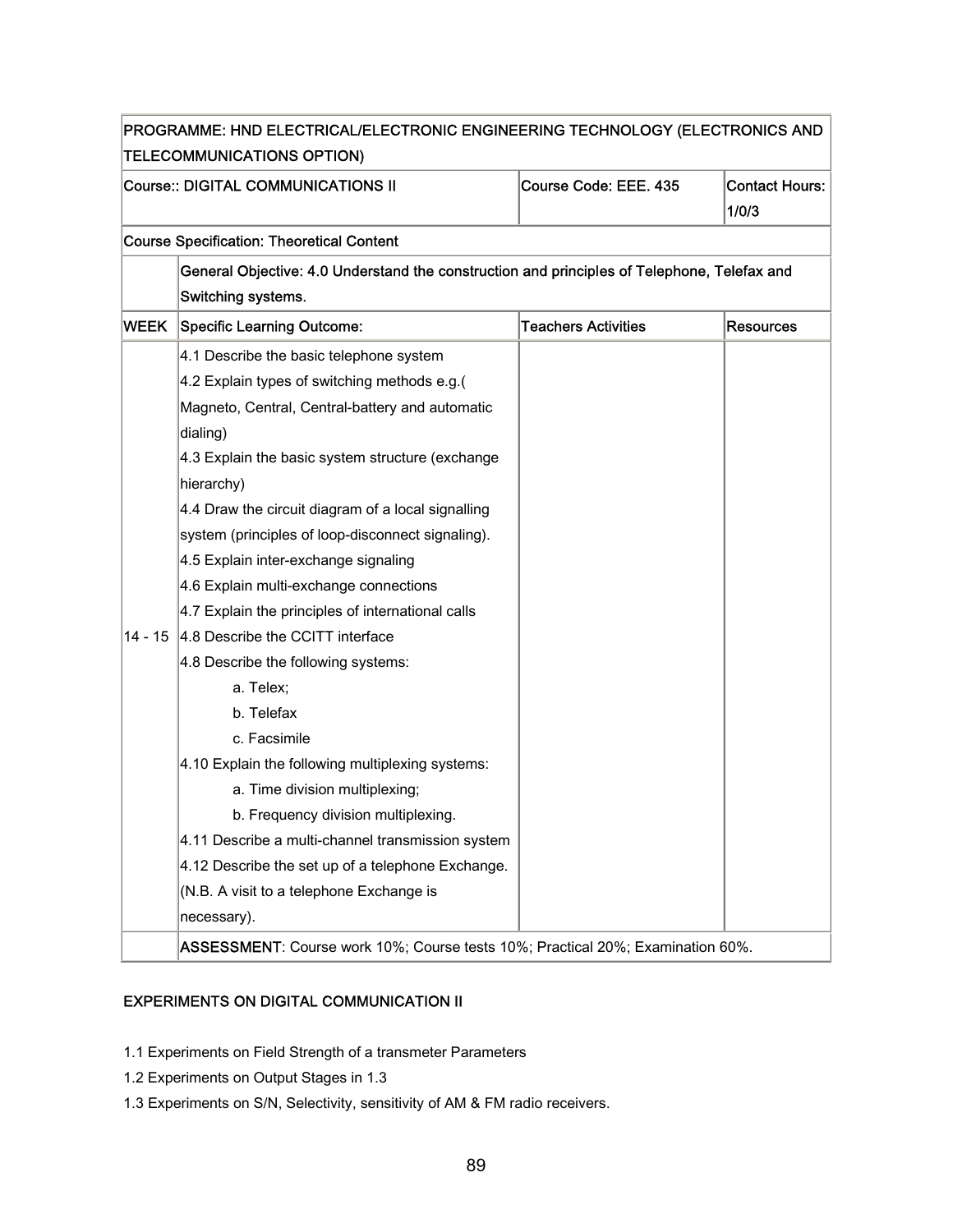### Digital Communications III (Data Communications)

### General Objective:

At the end of the course the students should be able to:

- 1. Design simple data communicator network
- 2. Manage a local area Network

#### LIST OF PRACTICALS

#### WEEK

- 1 5 Simulation of a multiplexer network
- 6 8 Simulation of modem network
- 9 15 Simulation of Local area network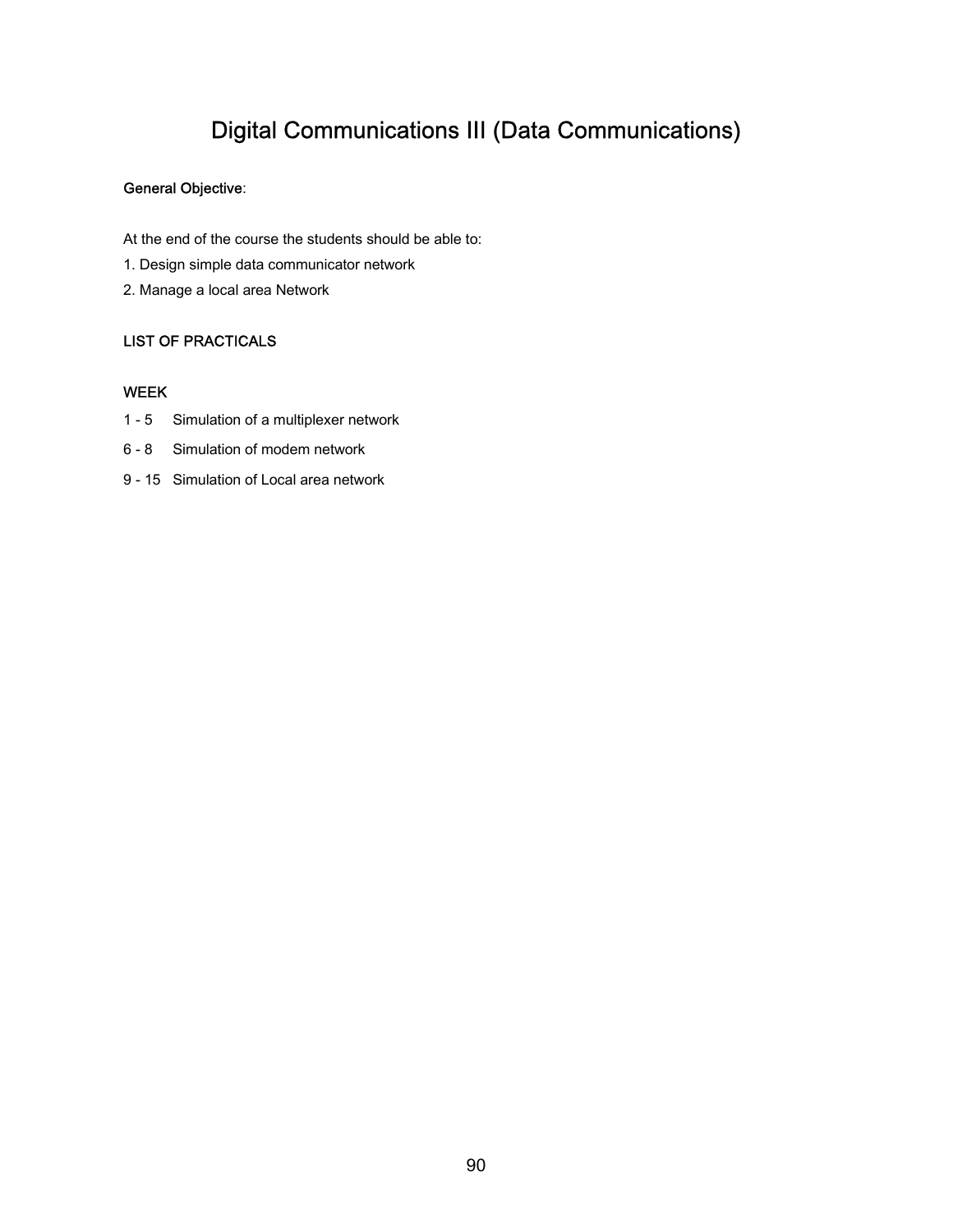|                                          | PROGRAMME: HND ELECTRICAL/ELECTRONICS TECHNOLOGY                                             |                            |                  |
|------------------------------------------|----------------------------------------------------------------------------------------------|----------------------------|------------------|
| <b>Course: DIGITAL COMMUNICATION III</b> |                                                                                              | Course Code: EEE 445       | Contact          |
|                                          |                                                                                              |                            | Hours: 2/0/3     |
|                                          | <b>Course Specification: Theoretical Content</b>                                             |                            |                  |
|                                          | General Objective 1.0: Know the component parts, principles of operation and the application |                            |                  |
|                                          | microwave systems                                                                            |                            |                  |
| Week                                     | Specific Learning Outcome:                                                                   | <b>Teachers Activities</b> | <b>Resources</b> |
|                                          | 1.1 Explain propagation through a parallel plan wave                                         | Explain the importance of  |                  |
|                                          | guide.                                                                                       | optical fibre in           |                  |
|                                          | 1.2 Expression for the fields E & H vectors.                                                 | communication.             |                  |
|                                          | 1.3 Derive the formula to show the relationship between                                      |                            |                  |
|                                          | the guide wavelength and the cut-off frequency.                                              |                            |                  |
|                                          | 1.4 Describe different types of wave-guides: rectangular,                                    |                            |                  |
|                                          | elliptic, coaxial, circular, strip lines                                                     |                            |                  |
|                                          | 1.5 Sketch the field and current lines in a rectangular                                      |                            |                  |
|                                          | wave-guide for the dominant mode.                                                            |                            |                  |
|                                          | 1.6 Explain, with the aid of simple sketches, the                                            |                            |                  |
| 1 - 5                                    | principles of wave-guide components: obstacles,                                              |                            |                  |
|                                          | junctions, matched loads, attenuaters, couplers,                                             |                            |                  |
|                                          | circulators, duplexers resonant cavites.                                                     |                            |                  |
|                                          | 1.7 Describe the principles of microwave tubes (klystron,                                    |                            |                  |
|                                          | traveling wavetubes (t.w.t) magnetron).                                                      |                            |                  |
|                                          | 1.8 Explain some of the applications of 1.5 above.                                           |                            |                  |
|                                          | 1.9 Describe microwave semi-conductor diodes Gunn                                            |                            |                  |
|                                          | diode, Schottky diode) and transistors.                                                      |                            |                  |
|                                          | 1.10 Explain the applications of items in 1.9 above.                                         |                            |                  |
|                                          | 1.11 Explain the construction and principles of operation                                    |                            |                  |
|                                          | of optic fibre systems.                                                                      |                            |                  |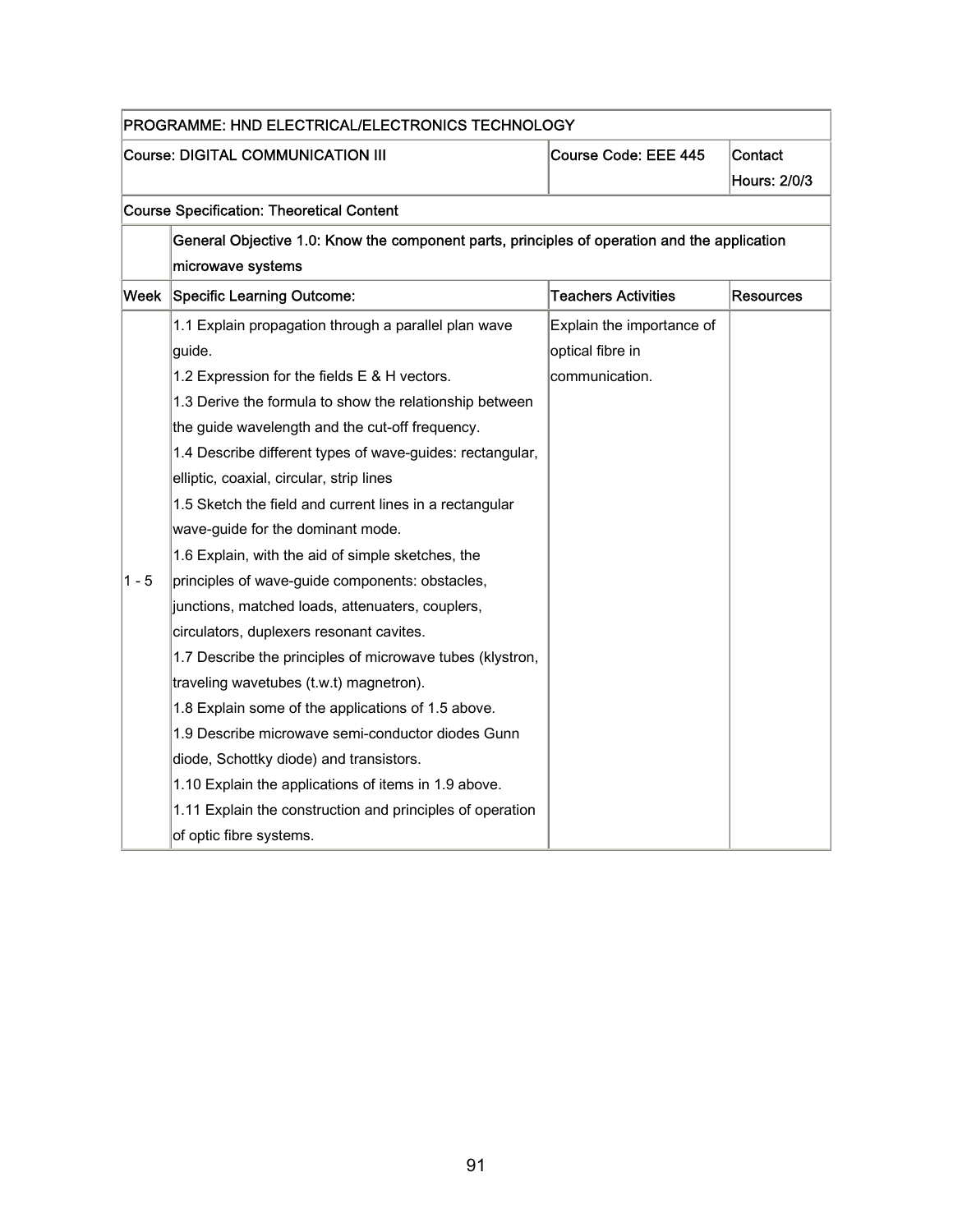| PROGRAMME: HND ELECTRICAL/ELECTRONICS TECHNOLOGY |                                                                                                       |                            |                  |
|--------------------------------------------------|-------------------------------------------------------------------------------------------------------|----------------------------|------------------|
|                                                  | <b>Course: DIGITAL COMMUNICATION III</b>                                                              | Course Code: EEE 445       | Contact          |
|                                                  |                                                                                                       |                            | Hours: 2/0/3     |
|                                                  | <b>Course Specification: Theoretical Content</b>                                                      |                            |                  |
|                                                  | General Objective 2.0: Know the component parts, principles of operation and application of radar     |                            |                  |
|                                                  | systems:                                                                                              |                            |                  |
|                                                  | Week Specific Learning Outcome:                                                                       | <b>Teachers Activities</b> | Resources        |
|                                                  | 2.1 Define a radar system                                                                             | - Outline some examples    |                  |
|                                                  | 2.2 Derive the radar equation                                                                         | of radar system            |                  |
|                                                  | 2.3 Explain with aid of a block diagram, the principle of                                             |                            |                  |
|                                                  | operation of a radar equation                                                                         |                            |                  |
|                                                  | 2.4 State radar frequencies                                                                           |                            |                  |
|                                                  | 2.5 List the applications of radar system                                                             |                            |                  |
| 2 - 10                                           | 2.6 Calculate the transmitted power                                                                   |                            |                  |
|                                                  | 2.7 Explain with aid of diagrams, the principle of Doppler                                            |                            |                  |
|                                                  | radar system                                                                                          |                            |                  |
|                                                  | 2.8 Describe various applications of radar systems                                                    |                            |                  |
|                                                  | 2.9 Solve problems involving radar systems using the                                                  |                            |                  |
|                                                  | equation in 2.2.                                                                                      |                            |                  |
|                                                  | General Objective 3.0: Know the component parts, principles of operation and application of satellite |                            |                  |
|                                                  | communication system                                                                                  |                            |                  |
| Week                                             | <b>Specific Learning Outcome:</b>                                                                     | <b>Teachers Activities</b> | <b>Resources</b> |
|                                                  | 3.1 Explain with aid of diagram the principle of operation                                            | Explain passive and active |                  |
|                                                  | of a satellite communication system.                                                                  | satellite                  |                  |
|                                                  | 3.2 Describe the intesat system                                                                       |                            |                  |
|                                                  | 3.3 Describe with aid of a diagram                                                                    |                            |                  |
|                                                  | 3.4 Explain the term "Geo-stationary orbit"                                                           |                            |                  |
|                                                  | 3.5 Explain the advantages and disadvantages of a                                                     |                            |                  |
| $11 - 14$                                        | satellite system over other types of communication                                                    |                            |                  |
|                                                  | systems.                                                                                              |                            |                  |
|                                                  | 3.6 Explain the applications of satellite communication                                               |                            |                  |
|                                                  | systems.                                                                                              |                            |                  |
|                                                  | 3.7 Solve problems on satellite communication.                                                        |                            |                  |
|                                                  | 3.8 Sketch a typical frequency spectrum for a satellite.                                              |                            |                  |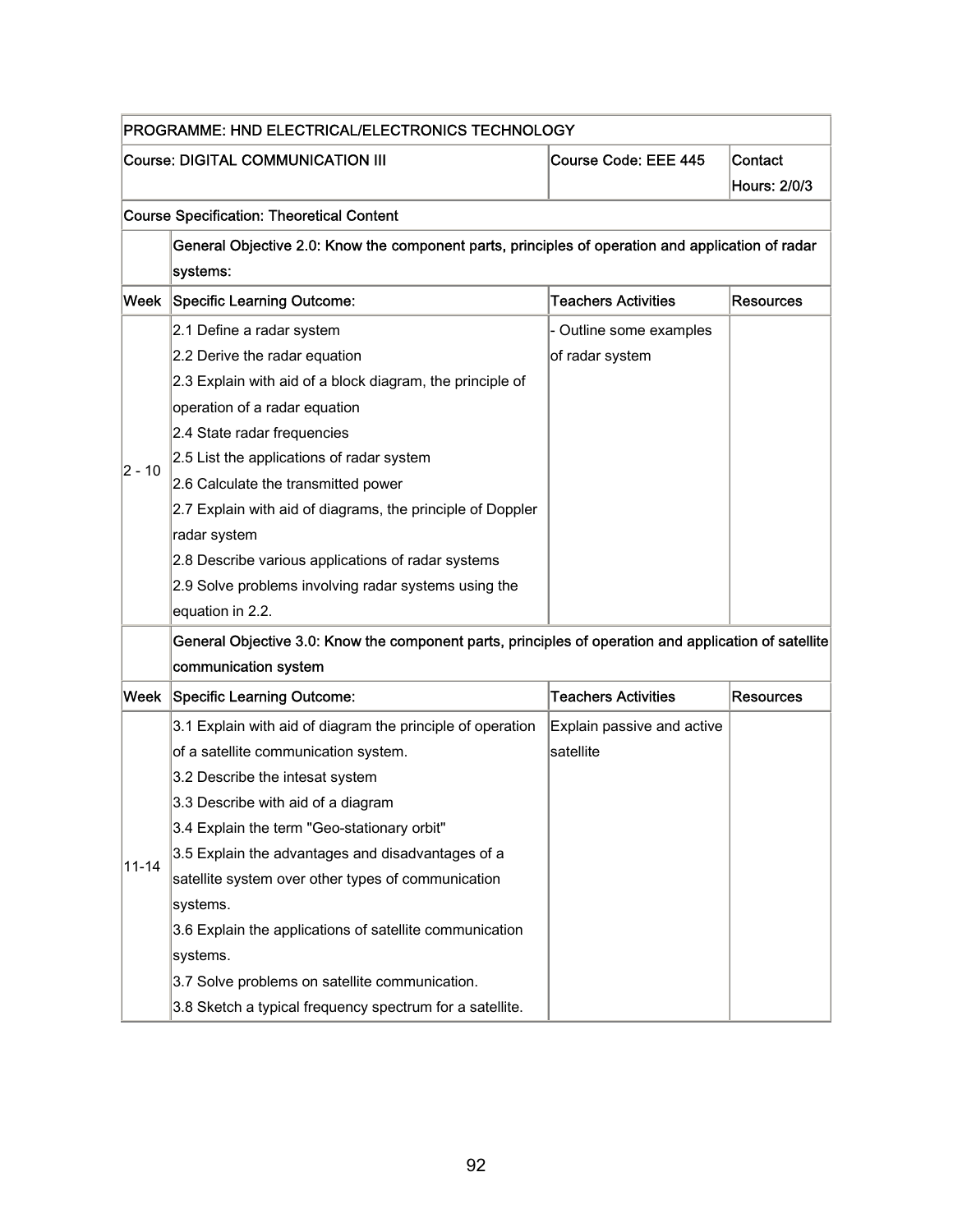| PROGRAMME: HND ELECTRICAL/ELECTRONICS TECHNOLOGY                                     |                                                                                        |                     |           |  |  |
|--------------------------------------------------------------------------------------|----------------------------------------------------------------------------------------|---------------------|-----------|--|--|
| Course Code: EEE 445<br>Course: DIGITAL COMMUNICATION III<br>Contact<br>Hours: 2/0/3 |                                                                                        |                     |           |  |  |
|                                                                                      | Course Specification: Theoretical Content                                              |                     |           |  |  |
|                                                                                      | General Objective 4.0: Understand Information Technology                               |                     |           |  |  |
| lWeek                                                                                | Specific Learning Outcome:                                                             | Teachers Activities | Resources |  |  |
|                                                                                      | 4.1 Explain the concept of information super highway.                                  |                     |           |  |  |
| 15                                                                                   | 4.2 Explain computer-telecommunications                                                |                     |           |  |  |
|                                                                                      | interrelationship.                                                                     |                     |           |  |  |
|                                                                                      | <b>ASSESSMENT</b> : Course work 10%; Course tests 10%; Practical 20%; Examination 60%. |                     |           |  |  |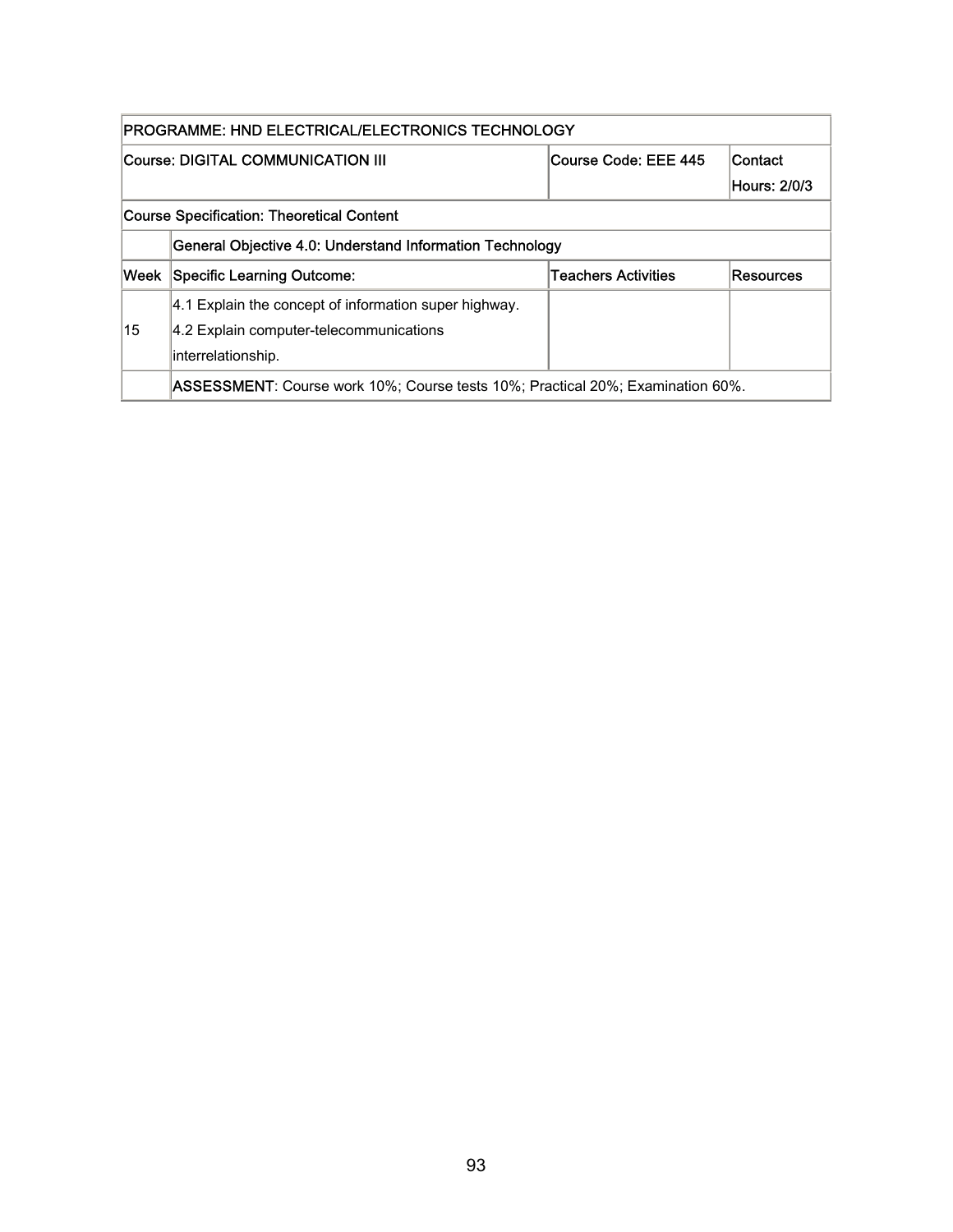### Electronics Maintenance and Repairs

| PROGRAMME: HND IN ELECTRICAL/ELECTRONIC ENGINEERING TECHNOLOGY (ELECTRONICS |                                                                                                |                            |                     |  |
|-----------------------------------------------------------------------------|------------------------------------------------------------------------------------------------|----------------------------|---------------------|--|
|                                                                             | <b>AND TELECOMMUNICATIONS OPTION)</b>                                                          |                            |                     |  |
|                                                                             | <b>Course: ELECTRONIC MAINTENANCE AND REPAIRS</b><br><b>Course Code: EEE</b><br><b>Contact</b> |                            |                     |  |
|                                                                             |                                                                                                | 446                        | <b>Hours: 0/0/4</b> |  |
|                                                                             | <b>Course Specification: Theoretical Content &amp; Practical Content</b>                       |                            |                     |  |
|                                                                             | General Objective 1.0: Know the use of various electrical and electronic measuring instruments |                            |                     |  |
| <b>WEEK</b>                                                                 | Specific Learning Outcome                                                                      | <b>Teachers Activities</b> | Resources           |  |
|                                                                             | 1.1 Use the oscilloscope to measure voltage, current and                                       | - Ask students to          |                     |  |
|                                                                             | wave-forms of an electronic circuit.                                                           | perform                    |                     |  |
|                                                                             | 1.2 Use the oscilloscope in tracing faults in electronic circuits.                             | measurement                |                     |  |
|                                                                             | 1.3 Use the signal generator to inject test signals into a given                               |                            |                     |  |
|                                                                             | circuit, e.g. into amplifier circuit.                                                          |                            |                     |  |
|                                                                             | 1.4 Use multimeters (analogue and digital) to measure such                                     |                            |                     |  |
|                                                                             | quantities as:                                                                                 |                            |                     |  |
|                                                                             | a. voltage;                                                                                    |                            |                     |  |
|                                                                             | b. current;                                                                                    |                            |                     |  |
|                                                                             | c. resistance;                                                                                 |                            |                     |  |
|                                                                             | d. out-put power;                                                                              |                            |                     |  |
| 1 - 6                                                                       | e. transistor parameters.                                                                      |                            |                     |  |
|                                                                             | 1.5 Use the capacitance tester to measure the value of a                                       |                            |                     |  |
|                                                                             | capacitor.                                                                                     |                            |                     |  |
|                                                                             | 1.6 Use the transistor tester to:                                                              |                            |                     |  |
|                                                                             | a. identify the terminal of a transistor;                                                      |                            |                     |  |
|                                                                             | b. identify the type of transistor;                                                            |                            |                     |  |
|                                                                             | c. measure the parameter/characteristics of a                                                  |                            |                     |  |
|                                                                             | transistor;                                                                                    |                            |                     |  |
|                                                                             | d. measure the forward and reverse resistance                                                  |                            |                     |  |
|                                                                             | of a diode.                                                                                    |                            |                     |  |
|                                                                             | 1.7 State the safety precautions to be taken during testing of                                 |                            |                     |  |
|                                                                             | equipment.                                                                                     |                            |                     |  |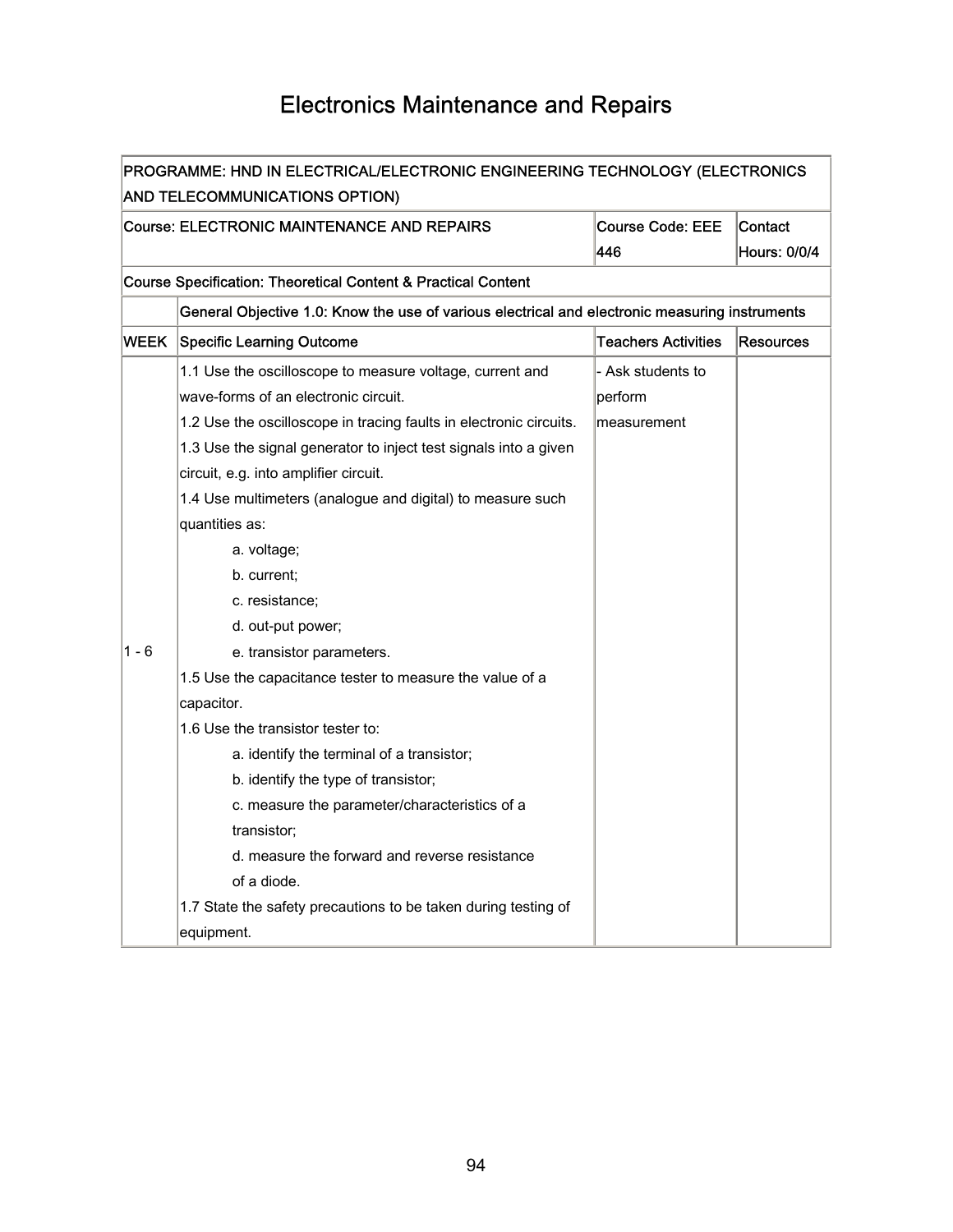| PROGRAMME: HND ELECTRICAL/ELECTRONICS TECHNOLOGY                        |                                                                                             |                            |                  |  |  |
|-------------------------------------------------------------------------|---------------------------------------------------------------------------------------------|----------------------------|------------------|--|--|
| Course: DIGITAL COMMUNICATION III<br><b>Course Code: EEE</b><br>Contact |                                                                                             |                            |                  |  |  |
|                                                                         |                                                                                             | 445                        | Hours: 2/0/3     |  |  |
|                                                                         | <b>Course Specification: Theoretical Content</b>                                            |                            |                  |  |  |
|                                                                         | General Objective 2.0: Know how to diagnose faults and rectify them in electronic equipment |                            |                  |  |  |
| <b>WEEK</b>                                                             | <b>Specific Learning Outcome</b>                                                            | <b>Teachers Activities</b> | <b>Resources</b> |  |  |
|                                                                         | 2.1 Explain the testing methods necessary to locate the                                     | - Request students         |                  |  |  |
|                                                                         | following faults in electronic circuits:                                                    | to perform diagnosis       |                  |  |  |
|                                                                         | a. Short circuit;                                                                           | on some equipment          |                  |  |  |
|                                                                         | b. Open circuit.                                                                            |                            |                  |  |  |
|                                                                         | 2.2 Explain the testing methods necessary to locate the                                     |                            |                  |  |  |
|                                                                         | following faults in electronic circuits:                                                    |                            |                  |  |  |
|                                                                         | a. Open circuit;                                                                            |                            |                  |  |  |
| $ 7 - 12 $                                                              | b. Short circuit.                                                                           |                            |                  |  |  |
|                                                                         | 2.3 Diagnose open circuit, short circuit and other faults in                                |                            |                  |  |  |
|                                                                         | electronic circuits and equipment using appropriate instruments.                            |                            |                  |  |  |
|                                                                         | Examples of equipment are TV (black and while & colour) video                               |                            |                  |  |  |
|                                                                         | sets, radio sets, tape recorders, telecommunications equipment,                             |                            |                  |  |  |
|                                                                         | audio system, and computers, etc.                                                           |                            |                  |  |  |
|                                                                         | 2.4 Rectify the faults diagnosed in 2.3 above using appropriate                             |                            |                  |  |  |
|                                                                         | tools and instruments.                                                                      |                            |                  |  |  |
|                                                                         | General Objective 3.0: Demonstrate the skill in alignment of electronic equipment           |                            |                  |  |  |
| <b>WEEK</b>                                                             | <b>Specific Learning Outcome</b>                                                            | <b>Teachers Activities</b> | Resources        |  |  |
|                                                                         | 3.1 State the various stages of the block diagram of the                                    | Demonstrate                |                  |  |  |
|                                                                         | following:                                                                                  | alignment on               |                  |  |  |
|                                                                         | a. radio receivers                                                                          | electronic                 |                  |  |  |
|                                                                         | b. Tv. Receivers                                                                            | equipment                  |                  |  |  |
| $13 - 15$                                                               | c. Video cassette recorders                                                                 |                            |                  |  |  |
|                                                                         | d. Video camera                                                                             |                            |                  |  |  |
|                                                                         | e. Video monitors                                                                           |                            |                  |  |  |
|                                                                         | 3.2 Identify the various alignment methods for electronic                                   |                            |                  |  |  |
|                                                                         | equipment in 3.1 above.                                                                     |                            |                  |  |  |
|                                                                         | 3.3 Carry-out alignment on electronic equipment in 3.1                                      |                            |                  |  |  |
|                                                                         | ASSESSMENT: Course work 10%; Course tests 20%; Practical 20%; Examination 60%.              |                            |                  |  |  |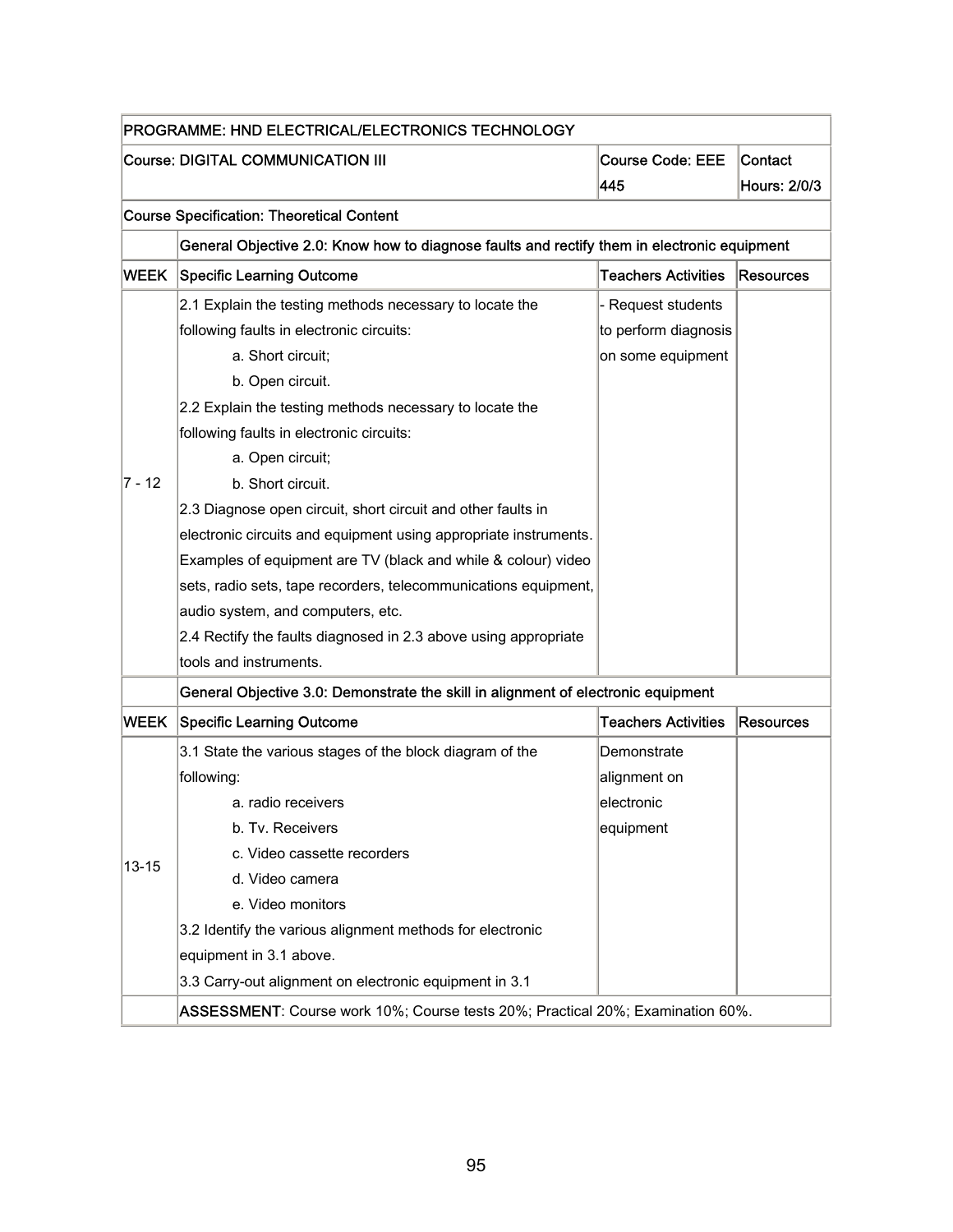### Power Courses

### Electrical Power Systems III

| PROGRAMME: HND IN ELECTRICAL/ELECTRONIC ENGINEERING TECHNOLOGY (POWER AND<br><b>MACHINES OPTION)</b> |                                                            |                                   |                                          |  |  |
|------------------------------------------------------------------------------------------------------|------------------------------------------------------------|-----------------------------------|------------------------------------------|--|--|
|                                                                                                      | Course: ELECTRIC POWER SYSTEMS III                         | Course Code: EEE 326              | <b>Contact Hours:</b><br><b>75 HOURS</b> |  |  |
|                                                                                                      | <b>Course Specification: Theoretical Content</b>           |                                   |                                          |  |  |
|                                                                                                      | General Objective 1.0: Understand inter-connected systems. |                                   |                                          |  |  |
| WEEK                                                                                                 | <b>Specific Learning Outcome:</b>                          | <b>Teachers Activities</b>        | <b>Resources</b>                         |  |  |
|                                                                                                      | On completion of this course the student should            | - Use demonstrative problems to   |                                          |  |  |
|                                                                                                      | be able to:- Interconnected systems                        | assemble admittance matrix for    |                                          |  |  |
|                                                                                                      | 1.1 Explain interconnected power systems.                  | a sample matrix.                  |                                          |  |  |
|                                                                                                      | 1.2 State the advantages and disadvantages of              | - Use network analysis to         |                                          |  |  |
|                                                                                                      | interconnected power systems.                              | demonstrate solution of Load      |                                          |  |  |
|                                                                                                      | 1.3 Explain the construction of power circle               | flow problems.                    |                                          |  |  |
|                                                                                                      | diagrams.                                                  | - Encourage students to write     |                                          |  |  |
|                                                                                                      | 1.4 Explain the techniques for reducing                    | simple programmes to set up an    |                                          |  |  |
|                                                                                                      | interconnected systems to simple equivalents.              | admittance matrix of a simple     |                                          |  |  |
|                                                                                                      | 1.5 Solve problems involving 1.3 and 1.4 above.            | power system.                     |                                          |  |  |
|                                                                                                      | 1.6 Formulate the nodal admittance matrices of             | - Demonstrate short circuit fault |                                          |  |  |
|                                                                                                      | various networks.                                          | using a simple LC circuit.        |                                          |  |  |
|                                                                                                      | 1.7 Explain the need for load flow studies.                | - Use problems to illustrate      |                                          |  |  |
| $1 - 5$                                                                                              | 1.8 State load-flow problem.                               | symmetrical and unsymmetrical     |                                          |  |  |
|                                                                                                      | 1.9 Outline the variable (P; Q; V/S affecting load         | faults.                           |                                          |  |  |
|                                                                                                      | flow in a power system network.                            | - Use demonstrative problems to   |                                          |  |  |
|                                                                                                      | 1.10 Classify the variables in 1.9 into control            | illustrate disruptive critical    |                                          |  |  |
|                                                                                                      | independent and dependent variables.                       | voltage for an overhead line.     |                                          |  |  |
|                                                                                                      | 1.11 Derive the general form of the load-flow              | - Use problems to show the        |                                          |  |  |
|                                                                                                      | equation in:                                               | application of the sunge velocity |                                          |  |  |
|                                                                                                      | i. Rectangular form;                                       | equation in a uniform line.       |                                          |  |  |
|                                                                                                      | ii Polar form;                                             |                                   |                                          |  |  |
|                                                                                                      | 1.12 Know one method of load flow solution []              |                                   |                                          |  |  |
|                                                                                                      | 1.13 Calculate load flow analysis of                       |                                   |                                          |  |  |
|                                                                                                      | interconnected systems.                                    |                                   |                                          |  |  |
|                                                                                                      | 1.14 Explain the application of digital computers          |                                   |                                          |  |  |
|                                                                                                      | to load flow studies.                                      |                                   |                                          |  |  |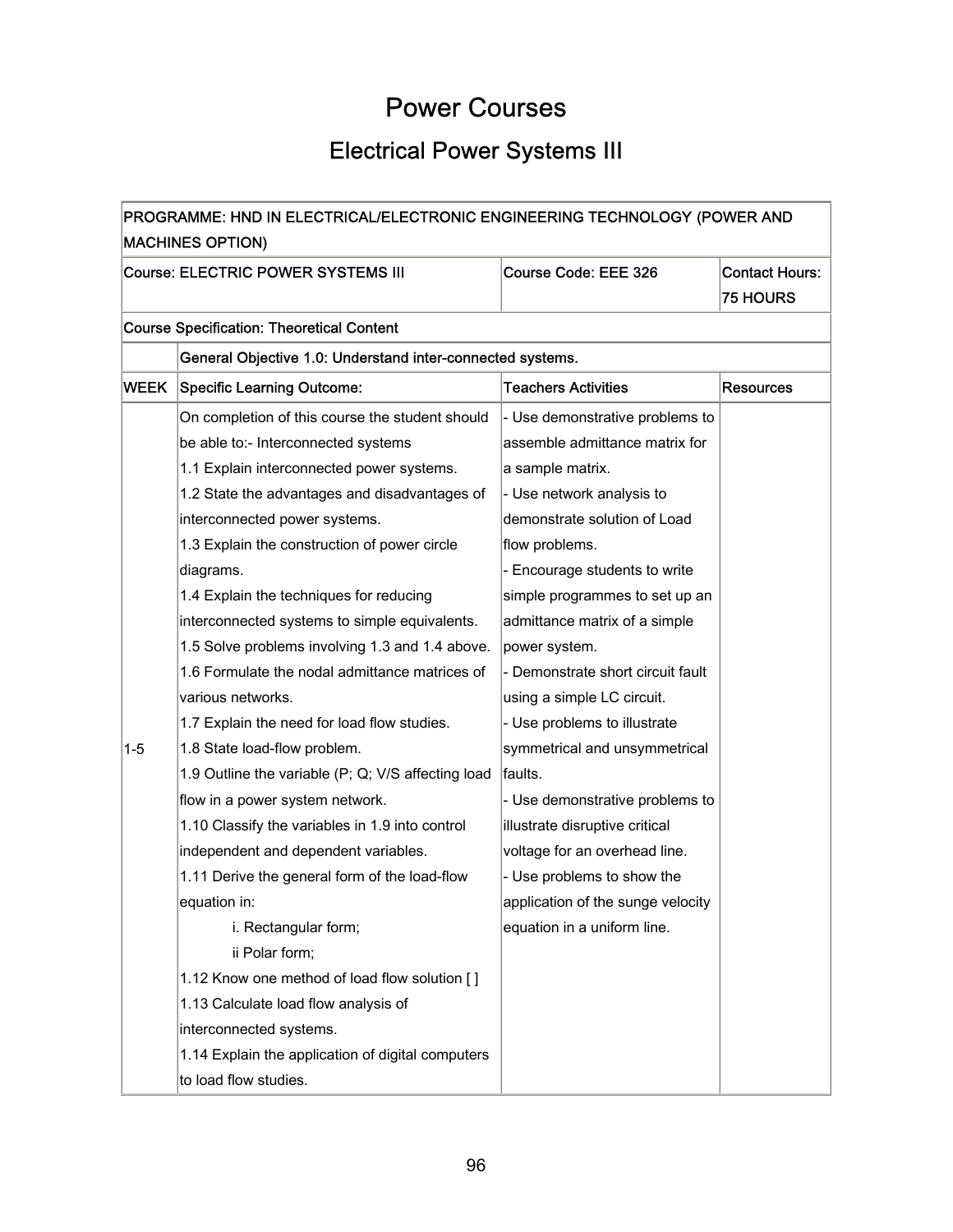|             | PROGRAMME: HND IN ELECTRICAL/ELECTRONIC ENGINEERING TECHNOLOGY (POWER AND                      |                                |                                          |
|-------------|------------------------------------------------------------------------------------------------|--------------------------------|------------------------------------------|
|             | <b>MACHINES OPTION)</b>                                                                        |                                |                                          |
|             | Course: ELECTRIC POWER SYSTEMS III                                                             | Course Code: EEE 326           | <b>Contact Hours:</b><br><b>75 HOURS</b> |
|             | <b>Course Specification: Theoretical Content</b>                                               |                                |                                          |
|             |                                                                                                |                                |                                          |
|             | 1.15 Perform load flow analysis of                                                             |                                |                                          |
|             | interconnected systems,                                                                        |                                |                                          |
|             | 1.16 Write a computer program to perform load                                                  |                                |                                          |
|             | flow analysis of a simple power network.                                                       |                                |                                          |
|             | 1.17 Execute item 1.6 in a computer.                                                           |                                |                                          |
|             | General Objective 2.0: Understand the performance of fault analysis of interconnected systems. |                                |                                          |
| <b>WEEK</b> | Specific Learning Outcome:                                                                     | <b>Teachers Activities</b>     | <b>Resources</b>                         |
|             | 2.1 Explain the various types of faults that occur                                             | - Outline the remedies for the |                                          |
|             | on generators and transformers.                                                                | various faults                 |                                          |
|             | 2.2 State the various types of faults that occur on                                            |                                |                                          |
|             | transmission lines.                                                                            |                                |                                          |
|             | 2.3 Explain short circuit, open circuit and earth                                              |                                |                                          |
|             | faults on lines.                                                                               |                                |                                          |
|             | 2.4 Define transient and subtransient reactances.                                              |                                |                                          |
|             | 2.5 Explain subtransient and transient                                                         |                                |                                          |
|             | reactances using the appropriate wave form of a                                                |                                |                                          |
|             | faulted generator.                                                                             |                                |                                          |
|             | 2.6 Draw typical wave forms of short circuit                                                   |                                |                                          |
|             | currents in power systems.                                                                     |                                |                                          |
|             | 2.7 Define the peak short circuit current                                                      |                                |                                          |
|             | (dynamic) using the wave form of 2.6 above.                                                    |                                |                                          |
|             | 2.8 Explain a symmetrical fault.                                                               |                                |                                          |
|             | 2.9 Solve symmetrical fault problems using line                                                |                                |                                          |
|             | diagrams and per unit method.                                                                  |                                |                                          |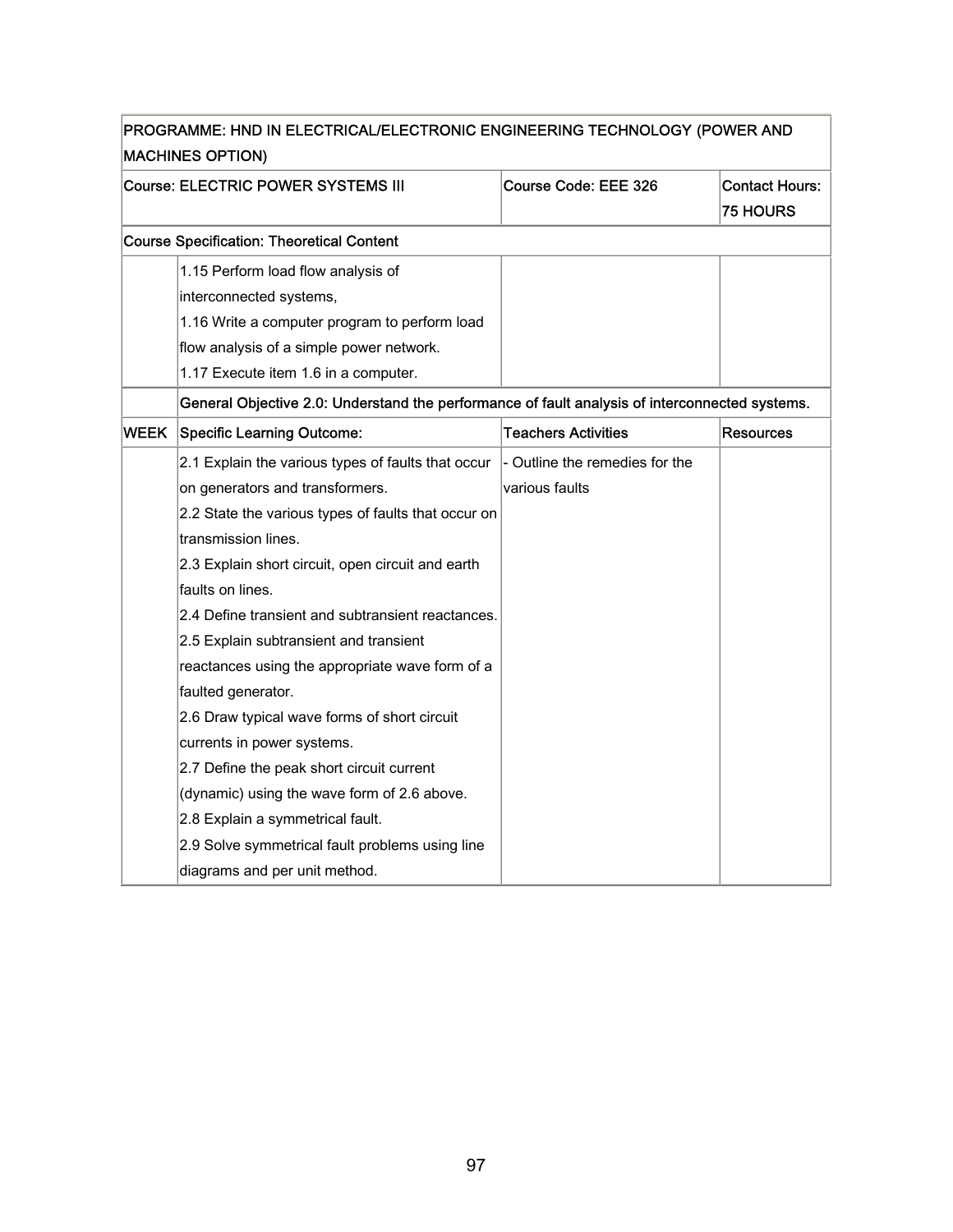| Course: ELECTRIC POWER SYSTEMS III               | Course Code: EEE 326 | <b>Contact Hours:</b> |
|--------------------------------------------------|----------------------|-----------------------|
|                                                  |                      | <b>75 HOURS</b>       |
| <b>Course Specification: Theoretical Content</b> |                      |                       |
| 2.10 Explain positive, negative and zero         |                      |                       |
| sequence components.                             |                      |                       |
| 2.11 Derive expressions for the symmetrical      |                      |                       |
| components mentioned in 2.14 in terms of the     |                      |                       |
| line values.                                     |                      |                       |
| 2.12 State the expression for power in           |                      |                       |
| symmetrical components.                          |                      |                       |
| 2.13 Define unsymmetrical faults (single line to |                      |                       |
| ground, double line to ground, etc.)             |                      |                       |
| 2.14 Explain unsymmetrical fault problems using  |                      |                       |
| the symmetrical component networks.              |                      |                       |
| 2.15 Identify the sequence impedances of power   |                      |                       |
| system components.                               |                      |                       |
| 2.16 Find the sequence network for a given       |                      |                       |
| power system.                                    |                      |                       |
| 2.17 Solve unsymmetrical fault problems using    |                      |                       |
| the principles of symmetrical components.        |                      |                       |
| 2.18 Calculate the MVA fault level on typical    |                      |                       |
| power systems.                                   |                      |                       |
| 2.19 Explain methods of selecting switchgear,    |                      |                       |
| bus-bars, fuses for typical fault levels.        |                      |                       |

## PROGRAMME: HND IN ELECTRICAL/ELECTRONIC ENGINEERING TECHNOLOGY (POWER AND

٦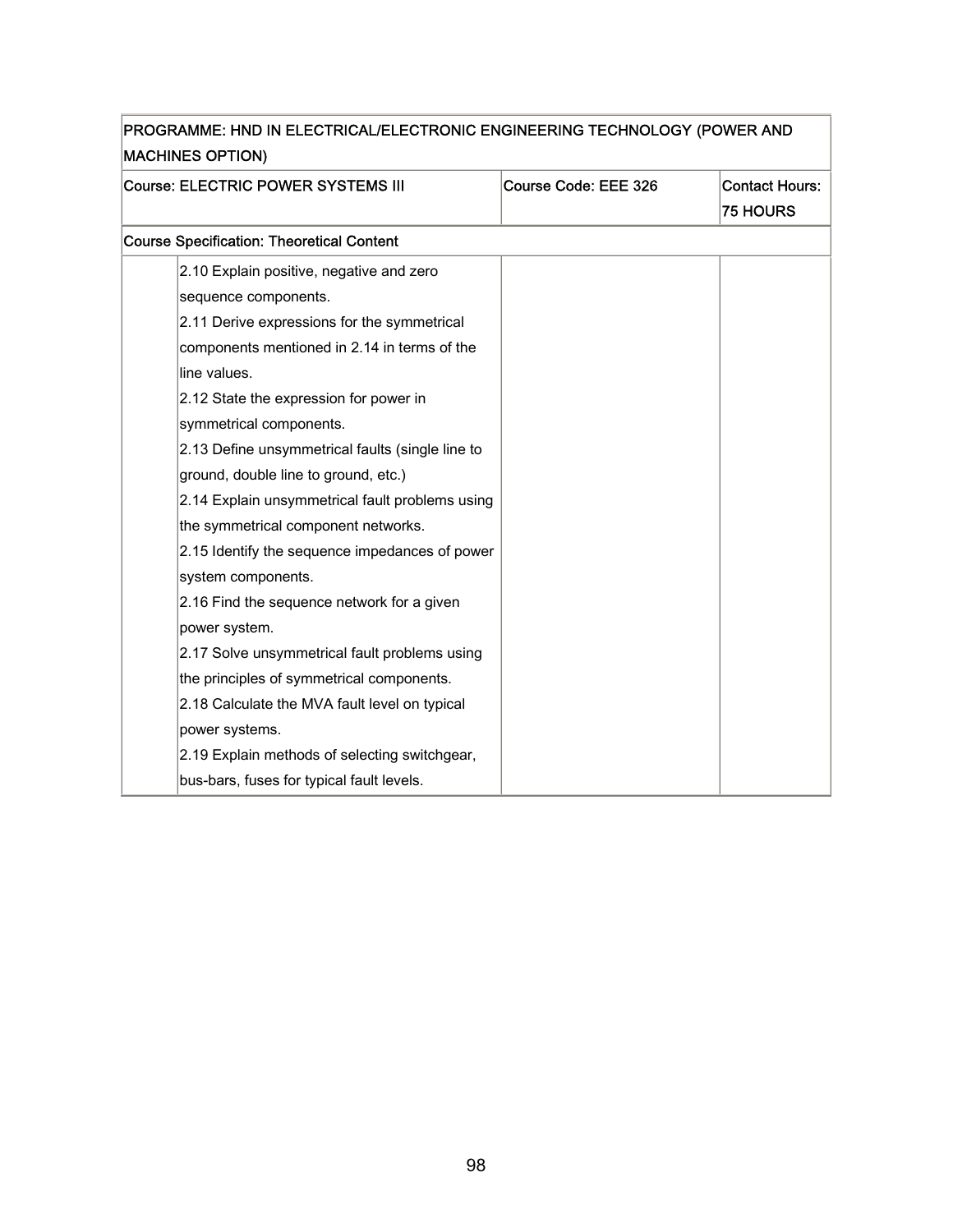| PROGRAMME: HND IN ELECTRICAL/ELECTRONIC ENGINEERING TECHNOLOGY (POWER AND<br><b>MACHINES OPTION)</b> |                                                                                  |                                |                                   |  |
|------------------------------------------------------------------------------------------------------|----------------------------------------------------------------------------------|--------------------------------|-----------------------------------|--|
|                                                                                                      | Course: ELECTRIC POWER SYSTEMS III                                               | <b>Course Code: EEE</b><br>326 | Contact Hours:<br><b>75 HOURS</b> |  |
|                                                                                                      | <b>Course Specification: Theoretical Content</b>                                 |                                |                                   |  |
|                                                                                                      | General Objective 3.0: Know the system Overvoltages and insulation requirements. |                                |                                   |  |
| WEEK                                                                                                 | <b>Specific Learning Outcome:</b>                                                | <b>Teachers Activities</b>     | Resources                         |  |
|                                                                                                      | 3.1 Explain corona and factors affecting it.                                     | State practical                |                                   |  |
|                                                                                                      | 3.2 State the various effects of corona                                          | applications of                |                                   |  |
|                                                                                                      | 3.3 Derive a formula for the disruptive critical voltage for an                  | corona effects                 |                                   |  |
|                                                                                                      | overhead line.                                                                   |                                |                                   |  |
|                                                                                                      | 3.4 Explain the causes of over-voltages in power systems.                        |                                |                                   |  |
|                                                                                                      | 3.5 Draw a typical surge wave form.                                              |                                |                                   |  |
|                                                                                                      | 3.6 List the possible effects of a travelling wave on a                          |                                |                                   |  |
|                                                                                                      | transmission system.                                                             |                                |                                   |  |
|                                                                                                      | 3.7 Derive an equation for the surge velocity in a uniform line.                 |                                |                                   |  |
|                                                                                                      | 3.8 Solve, using 3.7, problems on:-                                              |                                |                                   |  |
|                                                                                                      | a. Surge velocity in a single-phase overhead                                     |                                |                                   |  |
|                                                                                                      | line in air.                                                                     |                                |                                   |  |
|                                                                                                      | b. Surge velocity in a three-phase overhead                                      |                                |                                   |  |
|                                                                                                      | line in air.                                                                     |                                |                                   |  |
|                                                                                                      | c. Surge velocity in a single-phase                                              |                                |                                   |  |
|                                                                                                      | concentric cable                                                                 |                                |                                   |  |
|                                                                                                      | 3.9 Deduce an expression for the surge impedance (Zo).                           |                                |                                   |  |
|                                                                                                      | 3.10 Explain the different types of terminations.                                |                                |                                   |  |
|                                                                                                      | 3.11 Deduce an expression for reflected surge voltage and                        |                                |                                   |  |
|                                                                                                      | current, and transmitted surge voltage and current.                              |                                |                                   |  |
|                                                                                                      | 3.12 Define the following:                                                       |                                |                                   |  |
|                                                                                                      | a. Reflecting factor of coefficient (p)                                          |                                |                                   |  |
|                                                                                                      | b. Transmission factor of coefficient (t)                                        |                                |                                   |  |
|                                                                                                      | 3.13 Solve problems on surges using 3.9 and 3.11 above.                          |                                |                                   |  |
|                                                                                                      | 3.14 Describe the protection of transmission lines against                       |                                |                                   |  |
|                                                                                                      | lightning surges.                                                                |                                |                                   |  |
|                                                                                                      | 3.15 Draw graph for voltage and current surges when R is                         |                                |                                   |  |
|                                                                                                      | greater than Zo and Explain the graph.                                           |                                |                                   |  |
|                                                                                                      | 3.16 Draw graphs for voltage and current surges when R is                        |                                |                                   |  |
|                                                                                                      | less than Zo and explain the graph.                                              |                                |                                   |  |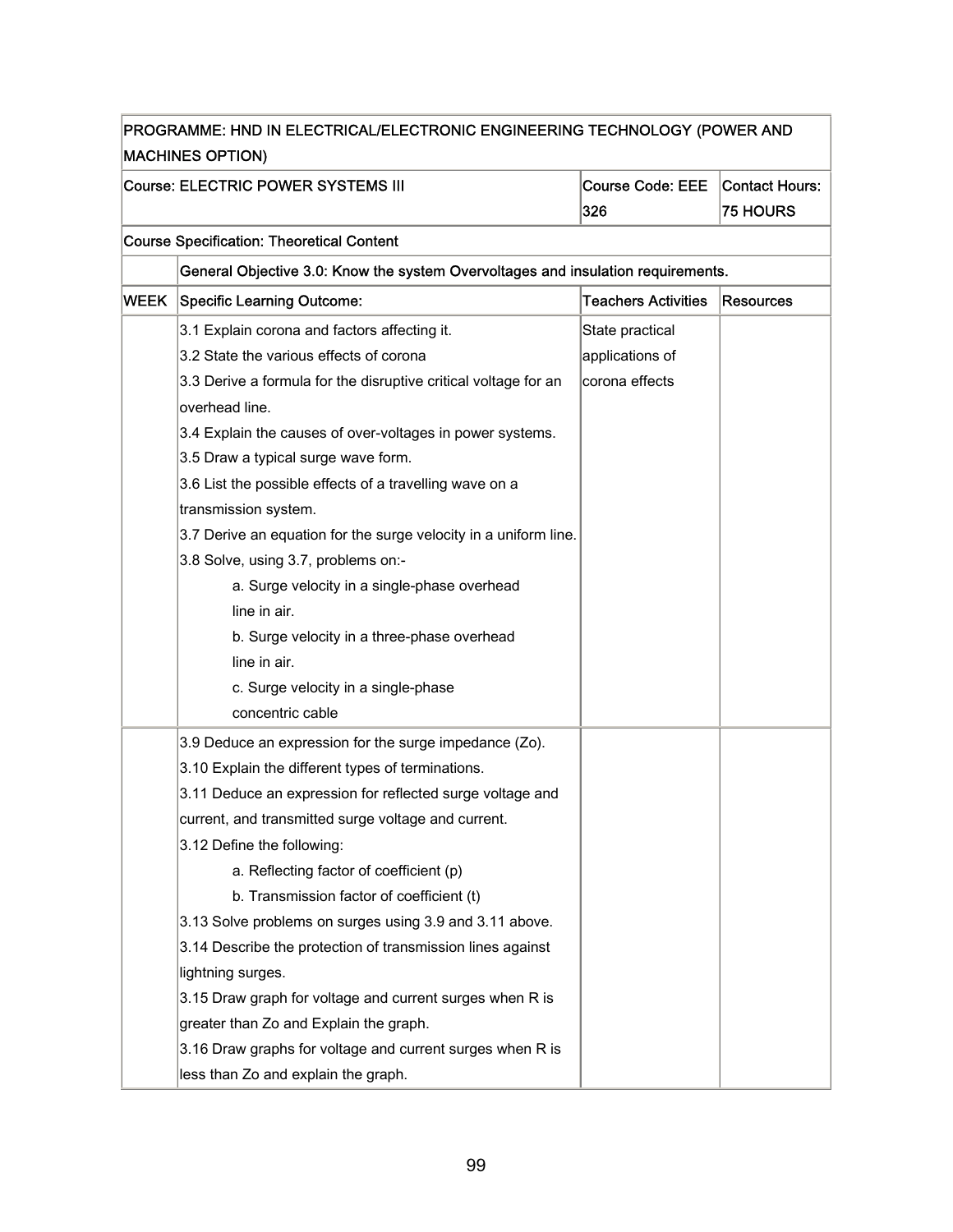| <b>MACHINES OPTION)</b>                                                        |                         |                 |  |
|--------------------------------------------------------------------------------|-------------------------|-----------------|--|
| Course: ELECTRIC POWER SYSTEMS III                                             | <b>Course Code: EEE</b> | Contact Hours:  |  |
|                                                                                | 326                     | <b>75 HOURS</b> |  |
| <b>Course Specification: Theoretical Content</b>                               |                         |                 |  |
| 3.17 Explain the effect of a surge on an overhead line                         |                         |                 |  |
| terminated by a transformer.                                                   |                         |                 |  |
| 3.18 Deduce expressions for reflected voltage and current                      |                         |                 |  |
| surges in an open circuited line and short-circuited line.                     |                         |                 |  |
| 3.19 Solve problems involving line/cable junctions using the                   |                         |                 |  |
| derived equations in 3.18 above.                                               |                         |                 |  |
| 3.20 Describe various types of overhead line insulators and                    |                         |                 |  |
| state their uses.                                                              |                         |                 |  |
| 3.21 Describe various methods of testing insulators.                           |                         |                 |  |
| 3.22 Deduce an expression for the voltage distribution across                  |                         |                 |  |
| an insulated string.                                                           |                         |                 |  |
| 3.23 Solve problems on voltage distribution and string                         |                         |                 |  |
| efficiency of insulators.                                                      |                         |                 |  |
| 3.24 Explain insulation co-ordination in overhead lines.                       |                         |                 |  |
| 3.25 Explain the operation of an impulse generator.                            |                         |                 |  |
| 3.26 Explain the wave shape obtained from an impulse                           |                         |                 |  |
| generator                                                                      |                         |                 |  |
| ASSESSMENT: Course work 10%; Course tests 10%; Practical 20%; Examination 60%. |                         |                 |  |

Ť.

### EXPERIMENTS ON ELECTRIC POWER SYSTEM III

- 1. Experiments on characteristics of impulse generator
- 2. Test insulators using various methods.

F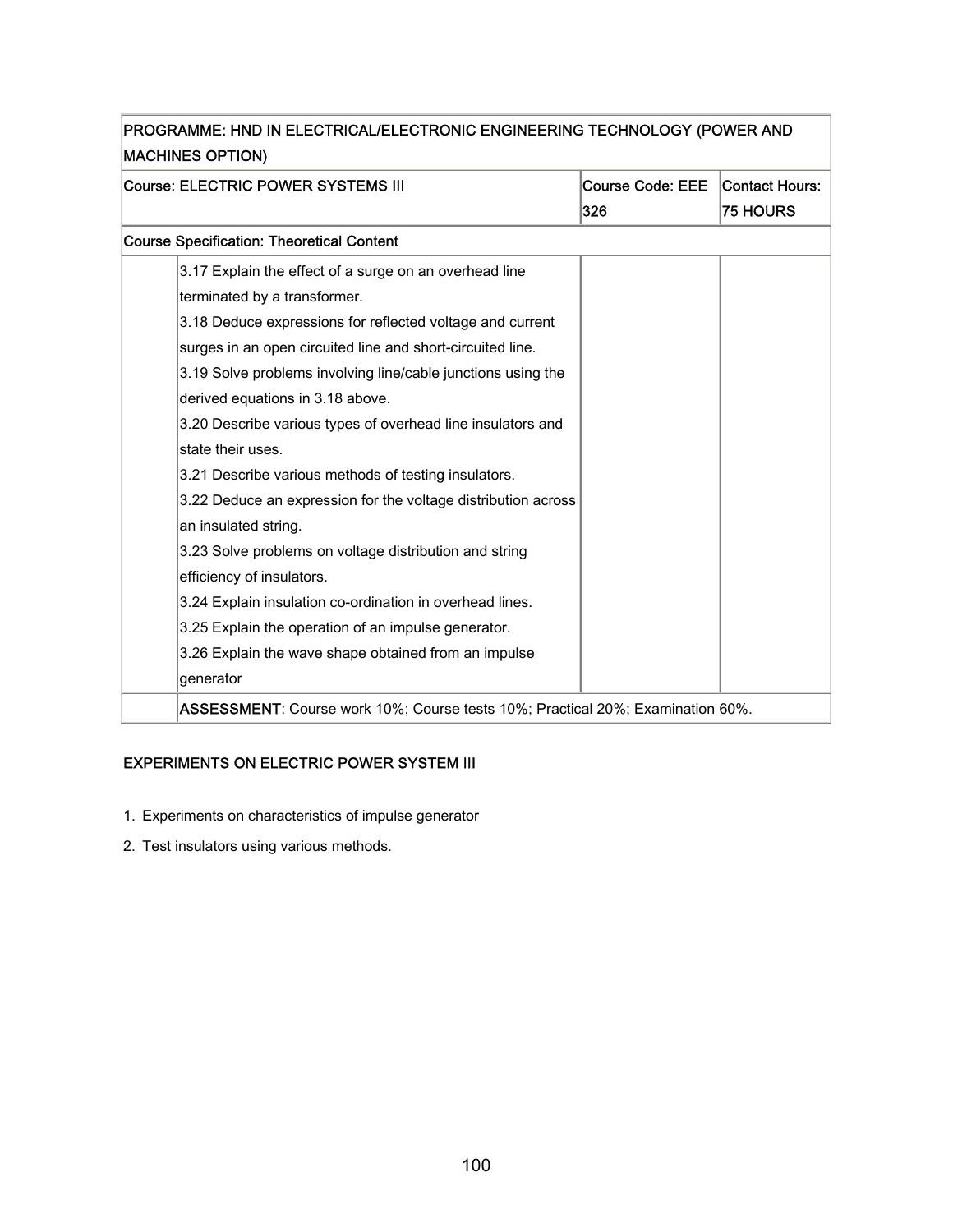### Electrical Power Systems IV

|             | PROGRAMME: HND IN ELECTRICAL/ELECTRONIC ENGINEERING TECHNOLOGY (POWER AND            |                                          |                   |  |
|-------------|--------------------------------------------------------------------------------------|------------------------------------------|-------------------|--|
|             | <b>MACHINES OPTION)</b>                                                              |                                          |                   |  |
|             | Course: ELECTRIC POWER SYSTEMS IV                                                    | Course Code: EEP 436                     | Contact           |  |
|             |                                                                                      |                                          | <b>Hours: 2/3</b> |  |
|             | <b>Course Specification: Theoretical Content</b>                                     |                                          |                   |  |
|             | General Objective: 1.0 Understand different types of Substations and their equipment |                                          |                   |  |
| <b>WEEK</b> | <b>Specific Learning Outcome:</b>                                                    | <b>Teachers Activities</b>               | <b>Resources</b>  |  |
|             | 1.1 Define a substation                                                              | - Arrange a visit to a typical sub-      |                   |  |
|             | 1.2 Sketch a typical layout of a substation                                          | station.                                 |                   |  |
|             | 1.3 Explain the following:                                                           | - Show students typical switch gear,     |                   |  |
|             | a. Grid Substation                                                                   | HRC fuses, reactors and lighting         |                   |  |
|             | b. Distribution substation                                                           | ameston.                                 |                   |  |
|             | c. Industrial substation                                                             | - Show students bus-bar                  |                   |  |
|             | d. Switching substation.                                                             | arrangements: Sectionalised bus-bar,     |                   |  |
|             | e. Domestic substation.                                                              | duplicate bus-bar, duplicate bus-bar     |                   |  |
|             | 1.4 State advantages and disadvantages of                                            | with tie-bar reactors, bus-bar with tie- |                   |  |
|             | outdoor substations as compared to indoor                                            | bar reactors.                            |                   |  |
|             | substations.                                                                         | - Arrange a visit to the National        |                   |  |
|             | 1.5 List factors to be taken into consideration                                      | Control center.                          |                   |  |
|             | when deciding the siting of a substation.                                            | - Show students different types of       |                   |  |
|             | 1.6 Demonstrate the understanding of the                                             | relays.                                  |                   |  |
| 1 - 4       | following in a substation:                                                           |                                          |                   |  |
|             | a. Switch gears                                                                      |                                          |                   |  |
|             | b. HRC Fuse links                                                                    |                                          |                   |  |
|             | c. Reactors                                                                          |                                          |                   |  |
|             | d. Lightning arrestors                                                               |                                          |                   |  |
|             | 1.7 Draw a single line diagram of the following                                      |                                          |                   |  |
|             | systems:-                                                                            |                                          |                   |  |
|             | a. Single bus-bar                                                                    |                                          |                   |  |
|             | b. Sectionalised bus-bar                                                             |                                          |                   |  |
|             | c. Duplicate bus-bar                                                                 |                                          |                   |  |
|             | d. Duplicate bus-bar with tie-                                                       |                                          |                   |  |
|             | bar reactors                                                                         |                                          |                   |  |
|             | e. Back-to-back duplicate                                                            |                                          |                   |  |
|             | bus-bar with tie-bar reactors.                                                       |                                          |                   |  |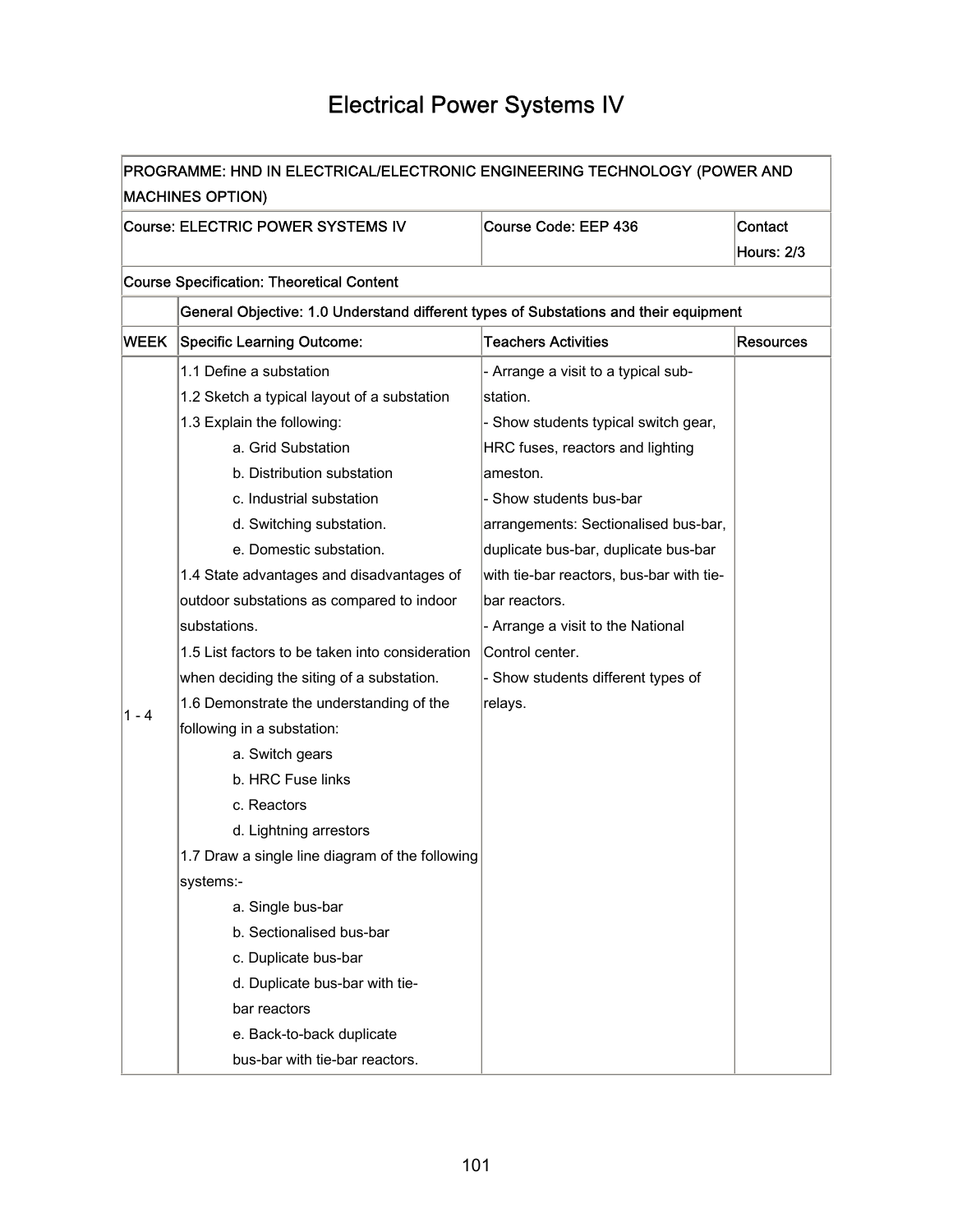|                         | PROGRAMME: HND IN ELECTRICAL/ELECTRONIC ENGINEERING TECHNOLOGY (POWER AND |                      |                              |  |
|-------------------------|---------------------------------------------------------------------------|----------------------|------------------------------|--|
| <b>MACHINES OPTION)</b> |                                                                           |                      |                              |  |
|                         | Course: ELECTRIC POWER SYSTEMS IV                                         | Course Code: EEP 436 | Contact<br><b>Hours: 2/3</b> |  |
|                         | <b>Course Specification: Theoretical Content</b>                          |                      |                              |  |
|                         | 1.8 Describe the phenomena and control in                                 |                      |                              |  |
|                         | lelectric circuit breaker                                                 |                      |                              |  |
|                         | 1.9 Explain the phenomena and control in                                  |                      |                              |  |
|                         | circuit breakers.                                                         |                      |                              |  |
|                         | 1.10 Sketch the wave form of arc extinction                               |                      |                              |  |
|                         | 1.11 Explain the following:                                               |                      |                              |  |
|                         | a. Restriking voltage;                                                    |                      |                              |  |
|                         | b. Recovery transient                                                     |                      |                              |  |
|                         | c. Current Chopping.                                                      |                      |                              |  |
|                         | 1.12 Describe Rupturing Capacity, Making                                  |                      |                              |  |
|                         | Capacity, Short-time rating as applied to                                 |                      |                              |  |
| 4 - 8                   | circuit breakers.                                                         |                      |                              |  |
|                         | 1.13 Describe with the aid of fully labelled                              |                      |                              |  |
|                         | diagram the operation of each of the                                      |                      |                              |  |
|                         | following.                                                                |                      |                              |  |
|                         | a. Oil circuit breaker                                                    |                      |                              |  |
|                         | b. Air blast circuit breaker                                              |                      |                              |  |
|                         | c. SF6 circuit breaker                                                    |                      |                              |  |
|                         | d. Vacuum circuit breaker                                                 |                      |                              |  |
|                         | e. HRC fuse                                                               |                      |                              |  |
|                         | f. Fused Switch                                                           |                      |                              |  |
|                         | g. Isolator                                                               |                      |                              |  |
|                         | h. Lightning Arrestors.                                                   |                      |                              |  |

٦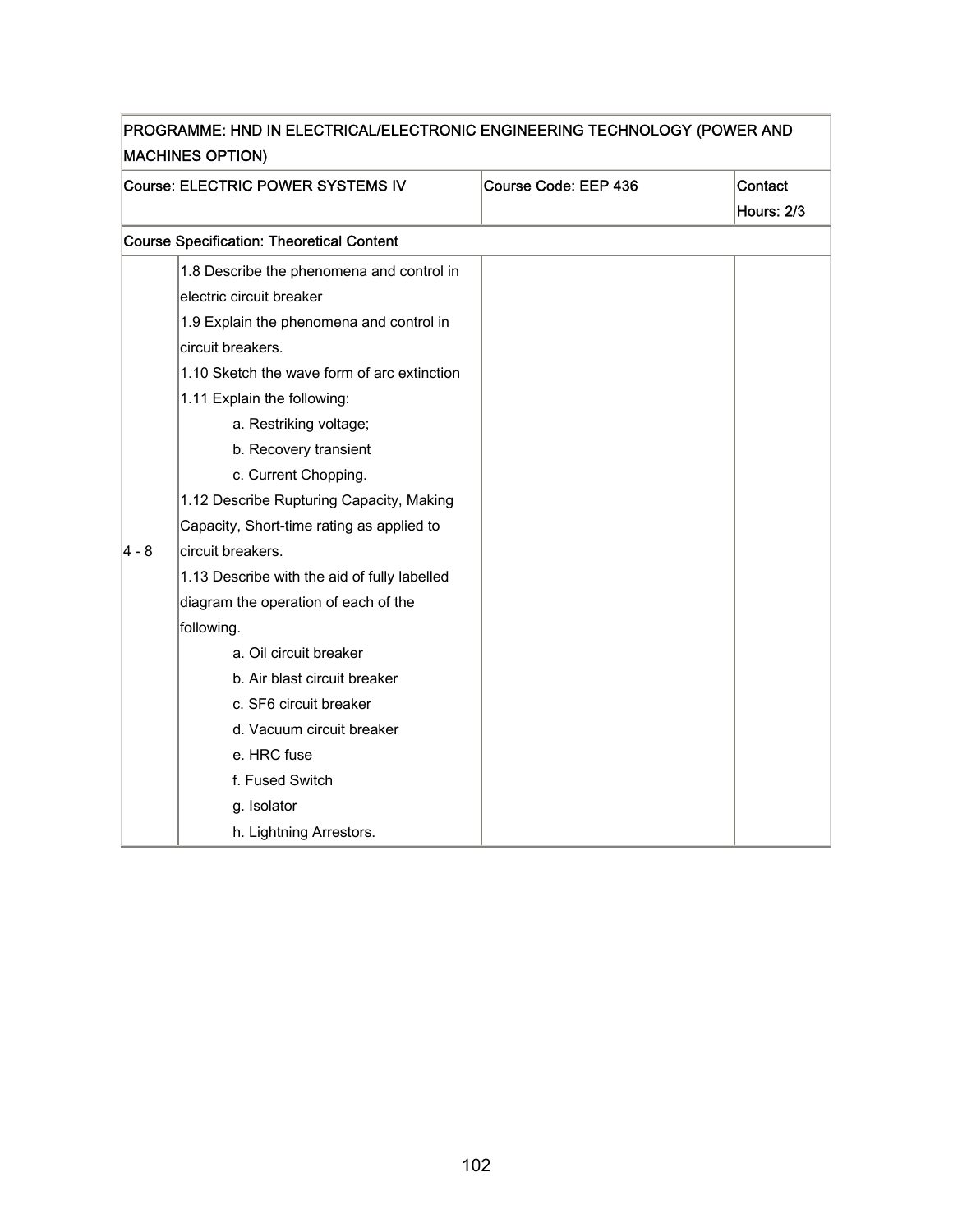|                                        | PROGRAMME: HND IN ELECTRICAL/ELECTRONIC ENGINEERING TECHNOLOGY (POWER AND<br><b>MACHINES OPTION)</b> |                                       |                              |  |  |
|----------------------------------------|------------------------------------------------------------------------------------------------------|---------------------------------------|------------------------------|--|--|
|                                        | Course: ELECTRIC POWER SYSTEMS IV                                                                    | <b>Course Code:</b><br><b>EEP 436</b> | Contact<br><b>Hours: 2/3</b> |  |  |
|                                        | <b>Course Specification: Theoretical Content</b>                                                     |                                       |                              |  |  |
|                                        | General Objective: Understand the principle of operation of power system protection and its          |                                       |                              |  |  |
|                                        | applications.                                                                                        |                                       |                              |  |  |
| <b>WEEK</b>                            | <b>Specific Learning Outcome:</b>                                                                    | Teachers Activities Resources         |                              |  |  |
|                                        | 2.1 Explain the need for a protective scheme in a power system.                                      | <b>State Practical</b>                |                              |  |  |
|                                        | 2.2 State the requirements of a protective scheme namely:                                            | application of                        |                              |  |  |
|                                        | a. Reliability                                                                                       | protective scheme                     |                              |  |  |
|                                        | b. Discrimination                                                                                    |                                       |                              |  |  |
|                                        | c. Sensitivity                                                                                       |                                       |                              |  |  |
|                                        | d. Selectivity                                                                                       |                                       |                              |  |  |
|                                        | e. Simplicity and economy.                                                                           |                                       |                              |  |  |
|                                        | 2.3 Explain zones of protection of a protection system                                               |                                       |                              |  |  |
| highlighting the need for overlapping. |                                                                                                      |                                       |                              |  |  |
|                                        | 2.4 Describe the operation of the components of a protective                                         |                                       |                              |  |  |
|                                        | system viz relays CTS & PTS                                                                          |                                       |                              |  |  |
|                                        | 2.5 Classify relays as static and electro-magnetic types.                                            |                                       |                              |  |  |
|                                        | 2.6 State the merits and demerits of each in 2.5 above.                                              |                                       |                              |  |  |
| ∣9 - 12                                | 2.7 Describe various types of electro-mechanical relays.                                             |                                       |                              |  |  |
|                                        | 2.8 Sketch the circuit connection for a sequence filter for                                          |                                       |                              |  |  |
|                                        | producing zero, positive and negative sequence components.                                           |                                       |                              |  |  |
|                                        | 2.9 Analyse the circuits of 2.8 to obtain the components.                                            |                                       |                              |  |  |
|                                        | 2.10 Sketch a schematic diagram of a two-input relay comperator                                      |                                       |                              |  |  |
|                                        | circuit.                                                                                             |                                       |                              |  |  |
|                                        | 2.11 Derive expressions for the comparator input voltages.                                           |                                       |                              |  |  |
|                                        | 2.12 Derive expressions for the operation condition of a relay                                       |                                       |                              |  |  |
|                                        | comparator in:-                                                                                      |                                       |                              |  |  |
|                                        | a. Amplitude comparison mode                                                                         |                                       |                              |  |  |
|                                        | b. Phase comparison mode. State parameter                                                            |                                       |                              |  |  |
|                                        | choices for obtaining the ohm, mho and                                                               |                                       |                              |  |  |
|                                        | impedance relay characteristics obtained in 2.13                                                     |                                       |                              |  |  |
|                                        | above.                                                                                               |                                       |                              |  |  |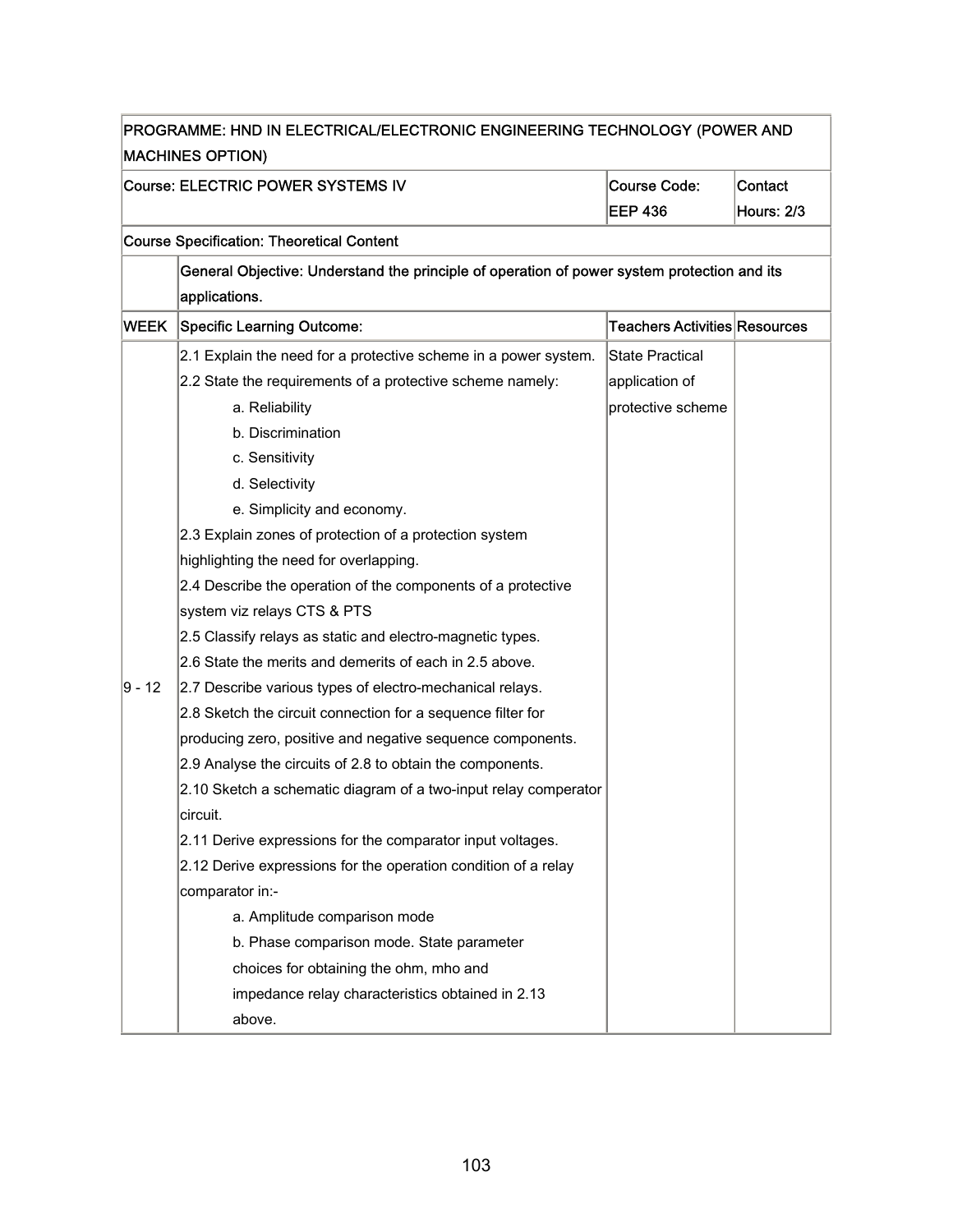|           | PROGRAMME: HND IN ELECTRICAL/ELECTRONIC ENGINEERING TECHNOLOGY (POWER AND<br><b>MACHINES OPTION)</b> |                                       |                              |
|-----------|------------------------------------------------------------------------------------------------------|---------------------------------------|------------------------------|
|           | Course: ELECTRIC POWER SYSTEMS IV                                                                    | <b>Course Code:</b><br><b>EEP 436</b> | Contact<br><b>Hours: 2/3</b> |
|           | <b>Course Specification: Theoretical Content</b>                                                     |                                       |                              |
|           | 2.13 Sketch the characteristics obtained in 2.13 above on R - X                                      |                                       |                              |
|           | diagrams.                                                                                            |                                       |                              |
|           | 2.14 Explain with the aid of diagrams the following:-                                                |                                       |                              |
|           | a. Overcurrent relay                                                                                 |                                       |                              |
|           | b. Distance relay                                                                                    |                                       |                              |
|           | c. Directional overcurrent relay, etc.                                                               |                                       |                              |
|           | 2.15 Explain differential protection.                                                                |                                       |                              |
|           | 2.16 Explain, with the aid of diagrams main protective schemes                                       |                                       |                              |
| $13 - 15$ | for generators, power transformers, feeders and bus-bars.                                            |                                       |                              |
|           | 2.17 Explain inverse-time overcurrent relay.                                                         |                                       |                              |
|           | 2.18 Explain the current (plug) setting and line-setting multipliers                                 |                                       |                              |
|           | for over current relays.                                                                             |                                       |                              |
|           | 2.19 Use I.D.M.T.L. characteristics curves to solve problems                                         |                                       |                              |
|           | relating to over current relays                                                                      |                                       |                              |
|           | 2.20 Select relay settings to protect various system                                                 |                                       |                              |
|           | configurations.                                                                                      |                                       |                              |
|           | 2.21 Solve problems on power system protection.                                                      |                                       |                              |
|           | ASSESSMENT: Course work 10%; course tests 10%; Practical 20%; Examination 60%.                       |                                       |                              |

### ELECTRICAL POWER IV (POWER OPTION)

#### GENERAL OBJECTIVES

- 1. Demonstrate the knowledge of understanding different types of substations and their equipment.
- 2. Understand the principles of operation of power system protection and its application.
- 3. Understand the principles and operation of power systems
- 4. Describe the various factors affecting power system stability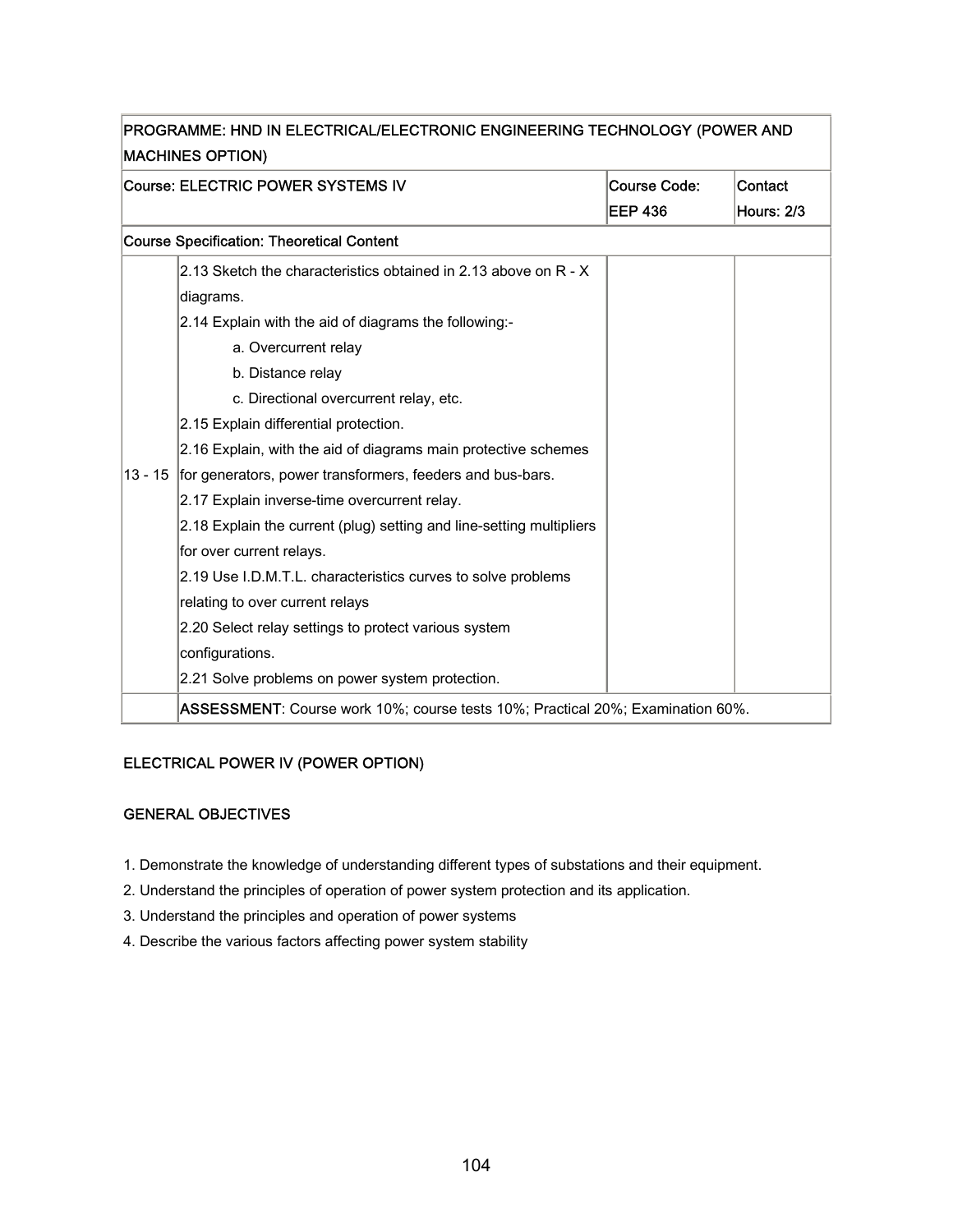#### PRACTICAL/LABORATORY EXPERIMENTS VISITS(EXCURSIONS)

- 1. Write reports on the visits made to:
- (i) power generating station
- (ii) Grid substation (Oshogbo or Jebba)
- (iii) Local substation/industrial substations or consumer substation

### LABORATORY EXPERIMENTS

- 1. Experiments on characteristics impedance
- 2. Experiments on phase sequence operation on systems
- 3. Experiments on a three-phase protective devices for system symmetry
- 4. Experiment on NO-LOAD tap changing transformer
- 5. It is necessary to have Network Analyser.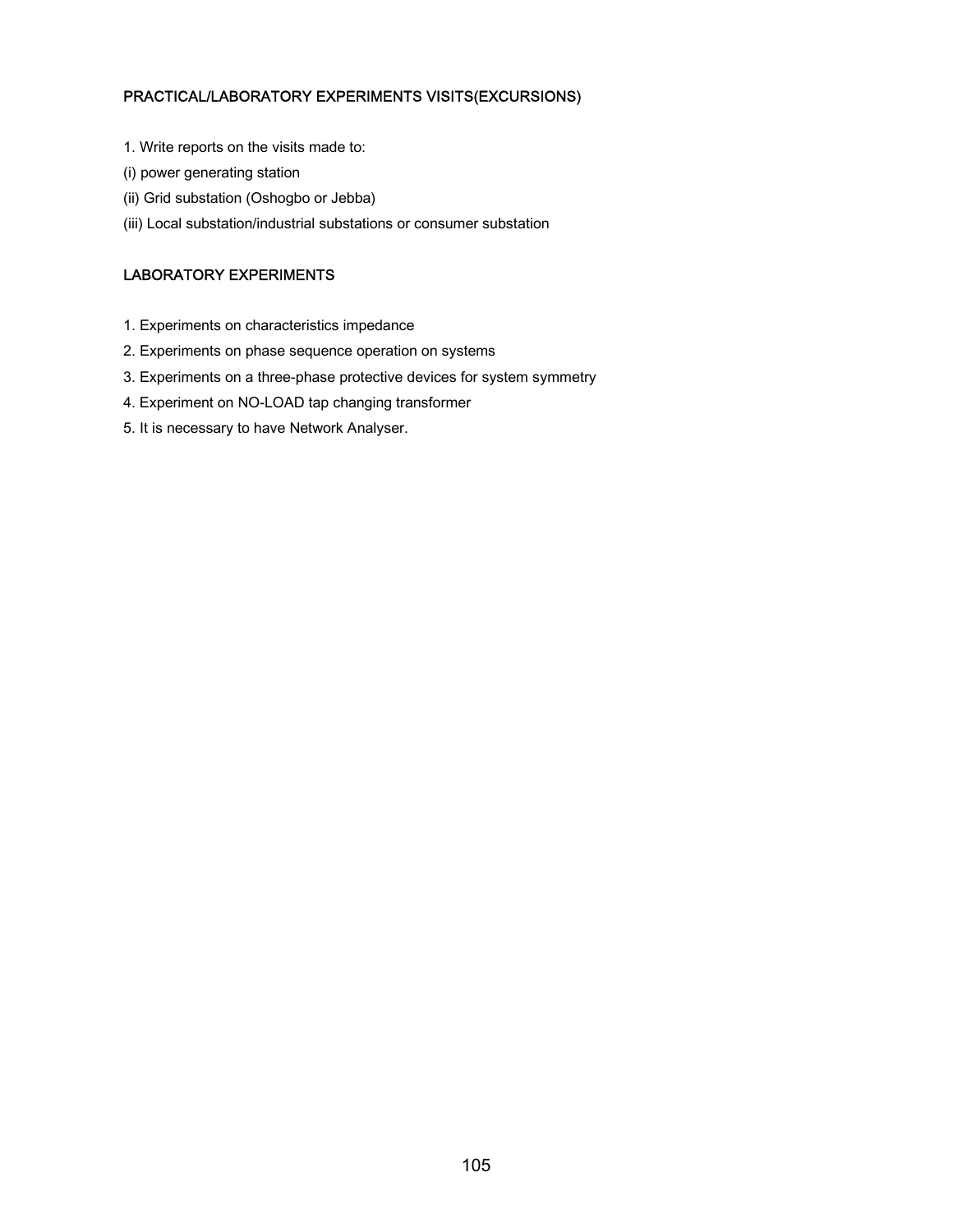### Electrical Power System V

| PROGRAMME: HND ELECTRICAL/ELECTRONICS TECHNOLOGY |                                                                                |                              |                                          |  |  |
|--------------------------------------------------|--------------------------------------------------------------------------------|------------------------------|------------------------------------------|--|--|
|                                                  | Course: ELECTRIC POWER SYSTEM V                                                | Course Code: EEP 446         | <b>Contact Hours: 3</b><br>tiers lecture |  |  |
|                                                  | <b>Course Specification: Theoretical Content</b>                               |                              |                                          |  |  |
|                                                  | General Objective 1.0 Understand the principles and operation of power system. |                              |                                          |  |  |
| Week                                             | <b>Specific Learning Outcome:</b>                                              | <b>Teachers Activities</b>   | <b>Resources</b>                         |  |  |
|                                                  | <b>System Operation</b>                                                        | - Show students tag -        |                                          |  |  |
|                                                  | 1.1 Explain power system operation tasks viz:                                  | changing a typical power     |                                          |  |  |
|                                                  | a. Operations planning                                                         | transformer.                 |                                          |  |  |
|                                                  | b. Operations control                                                          | - Use problems to illustrate |                                          |  |  |
|                                                  | c. Operations data acquisition an                                              | the principle of unit        |                                          |  |  |
|                                                  | analysis                                                                       | commitment.                  |                                          |  |  |
|                                                  | 1.2 Explain the role of automation                                             | - Use problems to illustrate |                                          |  |  |
|                                                  | 1.3 List factors affection voltage and frequency of a                          | the principle of stability   |                                          |  |  |
|                                                  | synchronous machine                                                            | (Equal Area Criteria)        |                                          |  |  |
|                                                  | 1.4 Explain governor action with relation to machine                           |                              |                                          |  |  |
|                                                  | speed.                                                                         |                              |                                          |  |  |
|                                                  | 1.5 Explain the variation of voltage with change in                            |                              |                                          |  |  |
| 1 - 4                                            | excitation.                                                                    |                              |                                          |  |  |
|                                                  | 1.6 Explain the principles and effects of:                                     |                              |                                          |  |  |
|                                                  | a. Synchronous phase modifier                                                  |                              |                                          |  |  |
|                                                  | b. Static shunt and series                                                     |                              |                                          |  |  |
|                                                  | capacitors                                                                     |                              |                                          |  |  |
|                                                  | c. Tap-charging transformers                                                   |                              |                                          |  |  |
|                                                  | 1.7 Sketch typical input-output curve for a thermal                            |                              |                                          |  |  |
|                                                  | unit                                                                           |                              |                                          |  |  |
|                                                  | 1.8 Sketch the typical incremental heat curve for                              |                              |                                          |  |  |
|                                                  | 1.9.                                                                           |                              |                                          |  |  |
|                                                  | 1.9 Reproduce an expression representing a model                               |                              |                                          |  |  |
|                                                  | of the fuel cost for power generation                                          |                              |                                          |  |  |
|                                                  | 1.10 Explain incremental cost of power delivered by                            |                              |                                          |  |  |
| 5                                                | a power plant.                                                                 |                              |                                          |  |  |
|                                                  | 1.11 Derive an equation representing the equal                                 |                              |                                          |  |  |
|                                                  | incremental cost loading principle 1.11 Represent                              |                              |                                          |  |  |
|                                                  | the principle in 1.11 graphically.                                             |                              |                                          |  |  |
|                                                  | 1.12 Discuss optional operation of power systems.                              |                              |                                          |  |  |
|                                                  | 1.13 Explain load forecasting.                                                 |                              |                                          |  |  |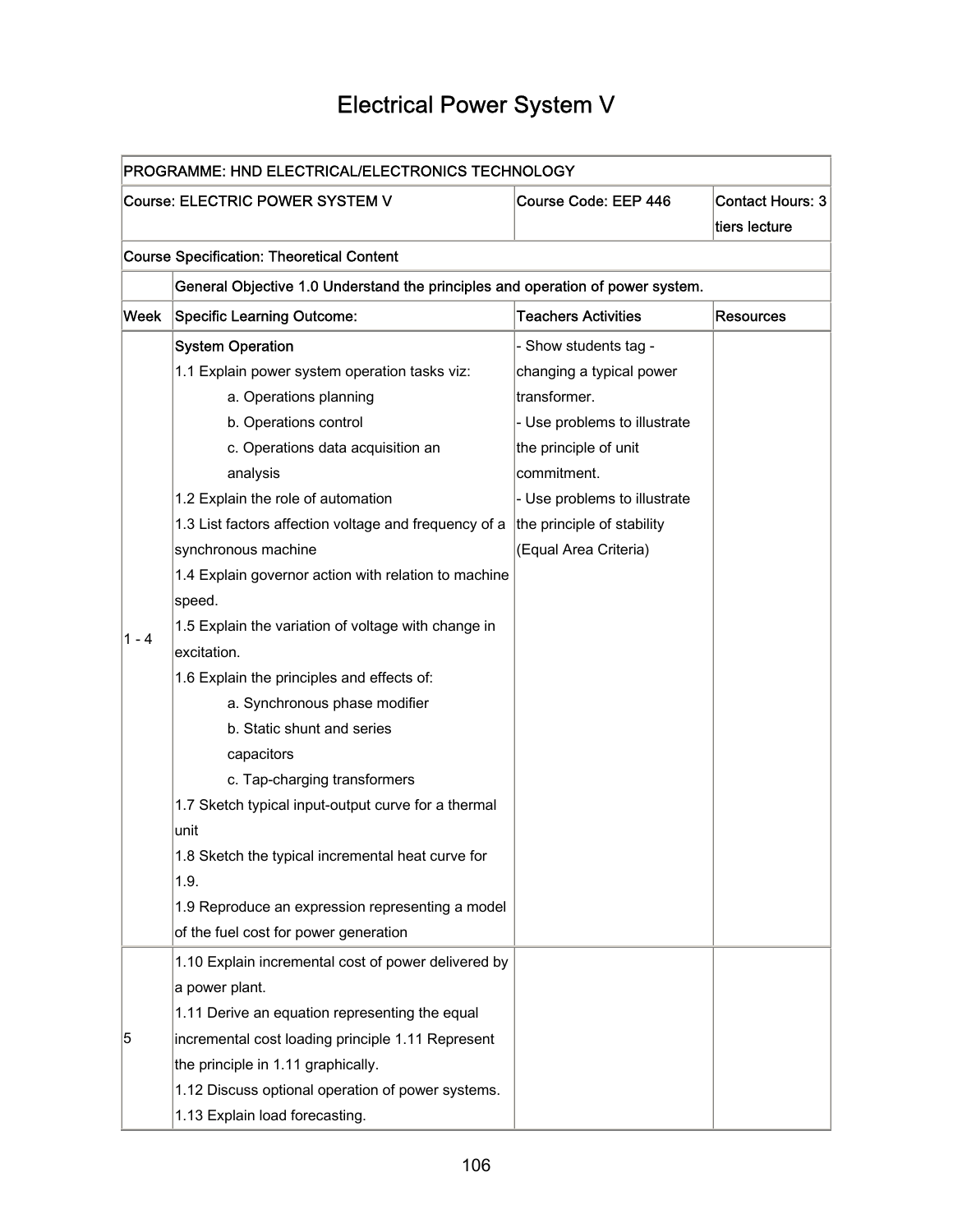| PROGRAMME: HND ELECTRICAL/ELECTRONICS TECHNOLOGY |                                                                                   |                             |                                          |  |
|--------------------------------------------------|-----------------------------------------------------------------------------------|-----------------------------|------------------------------------------|--|
|                                                  | Course: ELECTRIC POWER SYSTEM V                                                   | Course Code: EEP 446        | <b>Contact Hours: 3</b><br>tiers lecture |  |
|                                                  | <b>Course Specification: Theoretical Content</b>                                  |                             |                                          |  |
|                                                  | 15 Describe some methods of load forecasting                                      |                             |                                          |  |
|                                                  | 1.16 Explain with the aid of characteristics tie-line,                            |                             |                                          |  |
| $ 6 - 7 $                                        | and load frequency control                                                        |                             |                                          |  |
|                                                  | 1.17 Determine Area Control Error (ACE) for a                                     |                             |                                          |  |
|                                                  | system                                                                            |                             |                                          |  |
|                                                  | 1.18 State the units of ACE.                                                      |                             |                                          |  |
|                                                  | 1.19 Explain supervisory control                                                  |                             |                                          |  |
| 8 - 9                                            | 1.20 Explain telementry                                                           |                             |                                          |  |
|                                                  | 1.21 Explain with suitable diagrams, carrier                                      |                             |                                          |  |
|                                                  | communication on transmission lines                                               |                             |                                          |  |
|                                                  | 1.22 State the advantages of 1.21                                                 |                             |                                          |  |
|                                                  | General Objective 2.0: Know the various factors that affect poor system stability |                             |                                          |  |
| Week                                             | Specific Learning Outcome:                                                        | <b>Teachers Activities</b>  | <b>Resources</b>                         |  |
|                                                  | 2.1 Define power system stability                                                 | - Use problems to show the  |                                          |  |
|                                                  | 2.2 Define power limit or stability limit                                         | application of power system |                                          |  |
|                                                  | 2.3 Distinguish between steady state, transient and                               | stability.                  |                                          |  |
|                                                  | dynamic stability                                                                 |                             |                                          |  |
|                                                  | 10 - 11 2.4 State the power relation for stable operation                         |                             |                                          |  |
|                                                  | 2.5 Establish that angular displacement between                                   |                             |                                          |  |
|                                                  | voltages necessary for the transfer of real power.                                |                             |                                          |  |
|                                                  | 2.6 Explain the dynamics of the rotor of machine                                  |                             |                                          |  |
|                                                  | subjected to a disturbance.                                                       |                             |                                          |  |
|                                                  | 2.7 Derive the power angle equation                                               |                             |                                          |  |
|                                                  | 2.8 Derive the swing equation                                                     |                             |                                          |  |
|                                                  | 2.9 Explain the M and H constants                                                 |                             |                                          |  |
|                                                  | 2.10 Explain the swing curve                                                      |                             |                                          |  |
|                                                  | 2.11 Sketch typical swing curves                                                  |                             |                                          |  |
|                                                  | 12 - 13 2.12 Derive the power-angle equations for a                               |                             |                                          |  |
|                                                  | machine connected to an infinite through a network                                |                             |                                          |  |
|                                                  | represented by its ABCD parameters.                                               |                             |                                          |  |
|                                                  | 2.13 Sketch the power-angle curves for 2.12                                       |                             |                                          |  |
|                                                  | 2.14 Sketch the relative location of maximum                                      |                             |                                          |  |
|                                                  | angular shifts for input power from                                               |                             |                                          |  |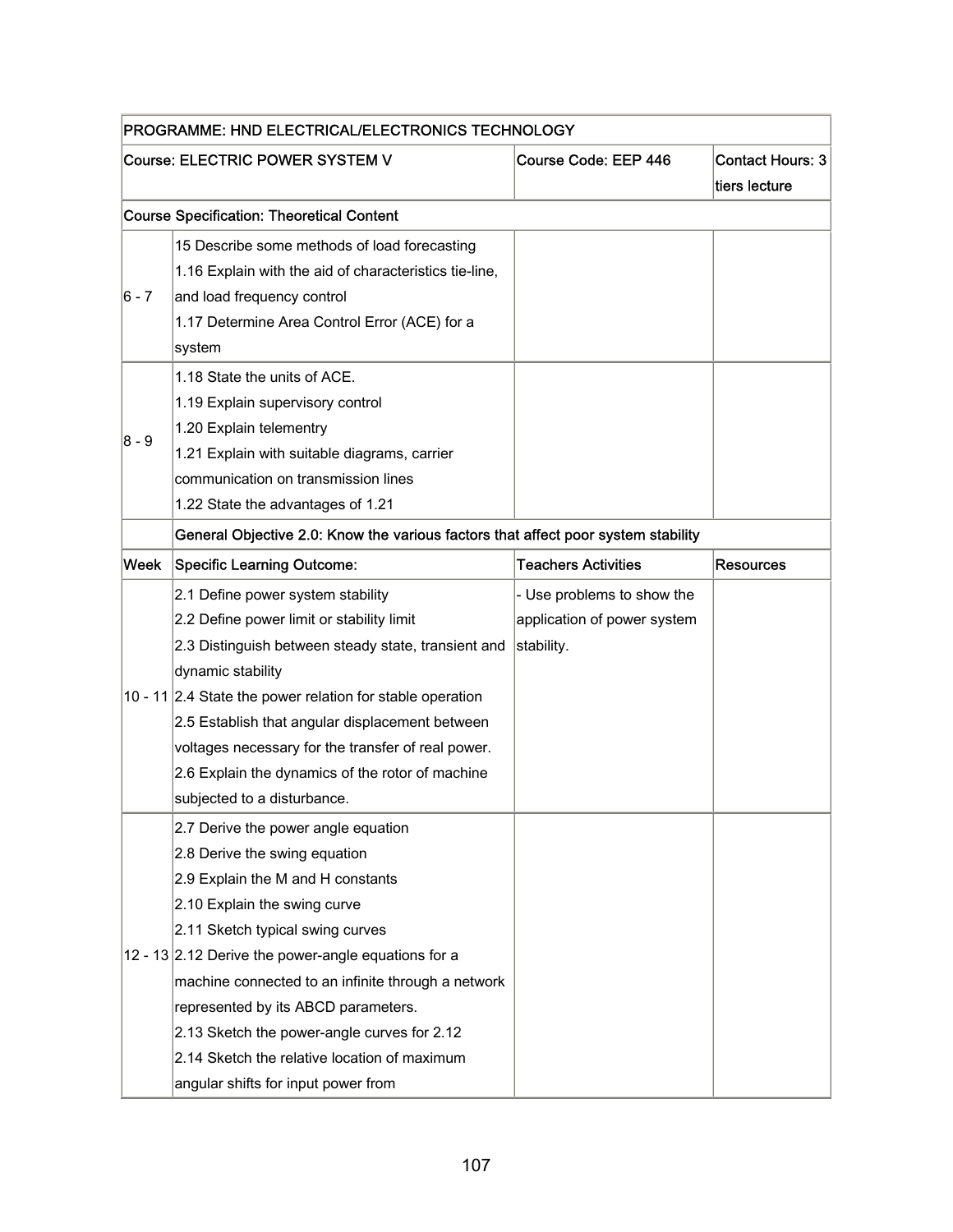| PROGRAMME: HND ELECTRICAL/ELECTRONICS TECHNOLOGY |                                                                                |                      |                         |
|--------------------------------------------------|--------------------------------------------------------------------------------|----------------------|-------------------------|
|                                                  | Course: ELECTRIC POWER SYSTEM V                                                | Course Code: EEP 446 | <b>Contact Hours: 3</b> |
|                                                  |                                                                                |                      | tiers lecture           |
|                                                  | <b>Course Specification: Theoretical Content</b>                               |                      |                         |
|                                                  | 2.15 Explain concepts in transient stability                                   |                      |                         |
|                                                  | 2.16 Establish stable and unstable equilibrium                                 |                      |                         |
|                                                  | points on a power angle curve.                                                 |                      |                         |
|                                                  | 2.17 Explain the equal area method for stability                               |                      |                         |
|                                                  | assessment                                                                     |                      |                         |
|                                                  | 14 - 15 2.18 State the equal area criterion                                    |                      |                         |
|                                                  | 2.19 Define critical clearing angle                                            |                      |                         |
|                                                  | 2.19 Explain various methods of improving the                                  |                      |                         |
|                                                  | stability of a system.                                                         |                      |                         |
|                                                  | 2.20 Solve problems on power system stability                                  |                      |                         |
|                                                  | using the formulae derived in 2.7, 2.8 and 2.12                                |                      |                         |
|                                                  | ASSESSMENT: Course work 10%; Course tests 10%; Practical 20%; Examination 60%. |                      |                         |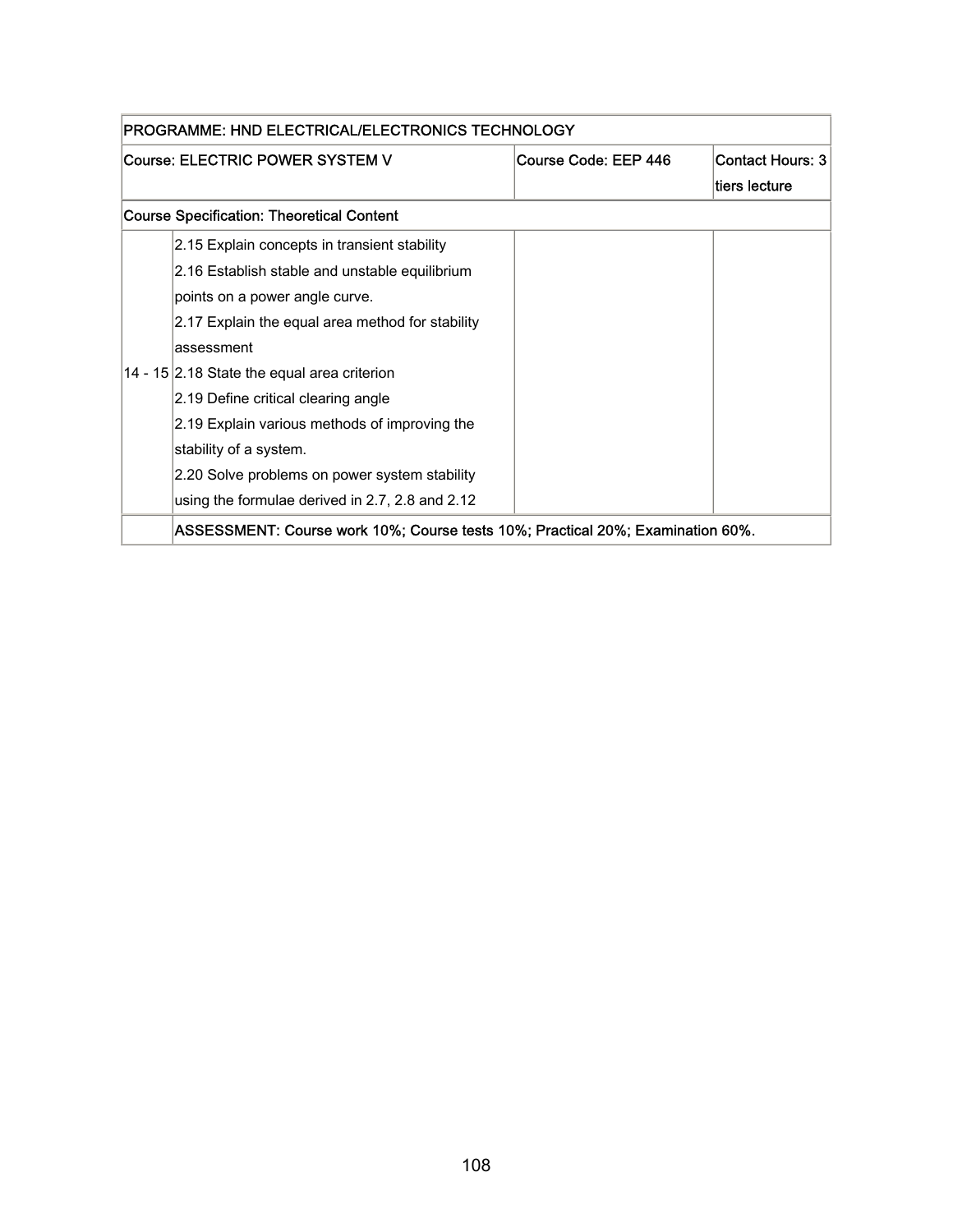### Electrical Maintenance and Repairs

#### SEMESTERS 3 AND 4

#### General Objectives

On completion of this course, the student should be able to:

- 1. Know record keeping and methods of determining spare parts requirement.
- 2. Demonstrate ability to maintain equipment and supervise personnel
- 3. Know how to use and test and commission equipment.

#### PRACTICAL WORK

- 1. Carry out electrical installation work in the workshops and laboratories
- 2. Strip down an electrical motor, carry out some repair/routine service work.
- 3. Carry out cleaning exercises in the Laboratories and workshop
- 4. Visit some Industries for more exposure
- 5. Run a four-wire three phase system.

| PROGRAMME: HND ELECTRICAL/ELECTRONICS TECHNOLOGY |                                                                                              |                            |                    |  |  |  |
|--------------------------------------------------|----------------------------------------------------------------------------------------------|----------------------------|--------------------|--|--|--|
|                                                  | <b>COURSE CODE: EEP</b><br>COURSE: ELECTRICAL MAINTENANCE AND REPAIRS<br><b>CONTACT HRS:</b> |                            |                    |  |  |  |
|                                                  |                                                                                              | 444/                       | 1/3                |  |  |  |
|                                                  | Course Specification: Theoretical Content                                                    |                            |                    |  |  |  |
|                                                  | General Objective: On completion of this course, the students should be able to:             |                            |                    |  |  |  |
| WEEK                                             | Specific Learning Outcome                                                                    | <b>Teachers Activities</b> | <b>Resources</b>   |  |  |  |
|                                                  | 1.1 Explain the need for keeping records of tools and  - Use practical examples              |                            | - Record and stock |  |  |  |
|                                                  | equipment.                                                                                   | to illustrate record and   | keeping book       |  |  |  |
|                                                  | 1.2 Explain the need for keeping records of                                                  | stock keeping              |                    |  |  |  |
| $1 - 5$                                          | materials.                                                                                   |                            |                    |  |  |  |
|                                                  | 1.3 Explain the need to prepare ordering schedule                                            |                            |                    |  |  |  |
|                                                  | for replenishing materials and tools used.                                                   |                            |                    |  |  |  |
|                                                  | 1.4 Explain methods of checking stock materials (pin                                         |                            |                    |  |  |  |
|                                                  | cards, stock card, computer method etc.)                                                     |                            |                    |  |  |  |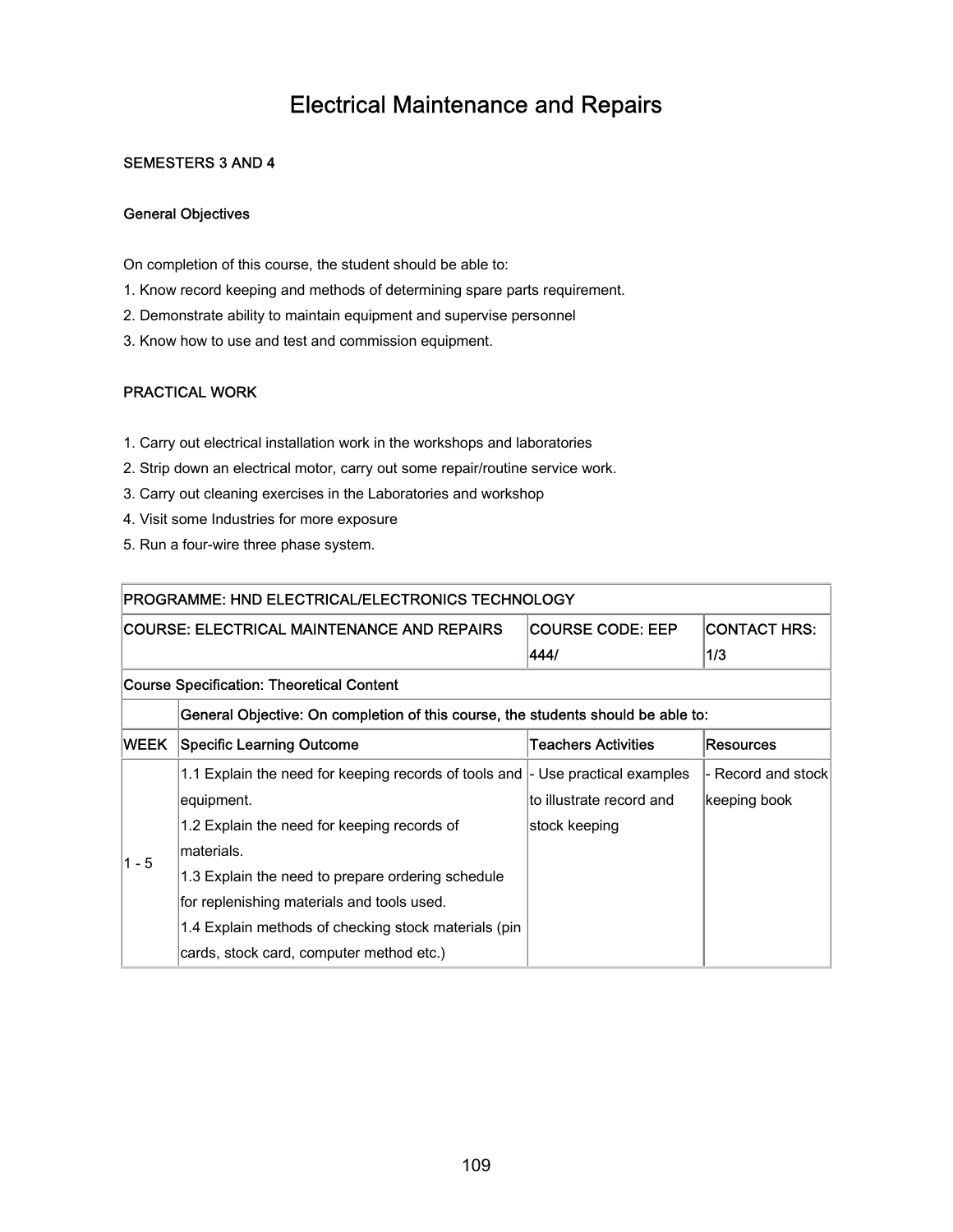| PROGRAMME: HND ELECTRICAL/ELECTRONICS TECHNOLOGY |                                                                                                                                                                                                                                                                                                                                                                                                                                                                                                                                                                                                                                                                                              |                                                               |  |  |  |
|--------------------------------------------------|----------------------------------------------------------------------------------------------------------------------------------------------------------------------------------------------------------------------------------------------------------------------------------------------------------------------------------------------------------------------------------------------------------------------------------------------------------------------------------------------------------------------------------------------------------------------------------------------------------------------------------------------------------------------------------------------|---------------------------------------------------------------|--|--|--|
|                                                  | <b>COURSE: ELECTRICAL MAINTENANCE AND REPAIRS</b><br><b>COURSE CODE: EEP</b><br><b>CONTACT HRS:</b><br>444/<br>1/3                                                                                                                                                                                                                                                                                                                                                                                                                                                                                                                                                                           |                                                               |  |  |  |
|                                                  | <b>Course Specification: Theoretical Content</b>                                                                                                                                                                                                                                                                                                                                                                                                                                                                                                                                                                                                                                             |                                                               |  |  |  |
|                                                  | General Objective: On completion of this course, the students should be able to:                                                                                                                                                                                                                                                                                                                                                                                                                                                                                                                                                                                                             |                                                               |  |  |  |
| 6 - 10                                           | 2.1 Explain the need for keeping in order the<br>instruction manuals, maintenance manual and<br>drawings.<br>2.2 Explain the need to prepare maintenance<br>schedule and programme for maintenance work.<br>2.3 Prepare the routine maintenance schedule.<br>2.4 Explain the need for proper supervision of<br>maintenance work.<br>2.5 Explain the need for proper recording of                                                                                                                                                                                                                                                                                                             | - Explain by practical<br>approach.                           |  |  |  |
| $11 - 15$                                        | maintenance work done.<br>3.1 Identify equipment for different test: a. Insulation<br>resistance test b. Dielectric strength test c. Murray<br>loop test for earth fault etc.<br>3.2 Explain the method of carrying out the required<br>test, using equipment in 3.1 above in the following:<br>a. Motor<br>b. Transformer;<br>c. Generator<br>d. Electrical Installation<br>e. Starters<br>f. Appliances<br>g. Cookers, etc.<br>3.3 Explain the need to observe the safety<br>precaution when testing equipment<br>3.4 Give certificate of completion after tests are<br>satisfactory.<br>3.5 Test items listed in 3.2<br>3.6 Service items listed in 3.2<br>3.7 Repair items listed in 3.2 | - Show students the<br>various equipment used<br>for testing. |  |  |  |
|                                                  |                                                                                                                                                                                                                                                                                                                                                                                                                                                                                                                                                                                                                                                                                              |                                                               |  |  |  |
|                                                  | ASSESSMENT: Course work 10%; Course tests 10%; Practical 20%; Examination 60%.                                                                                                                                                                                                                                                                                                                                                                                                                                                                                                                                                                                                               |                                                               |  |  |  |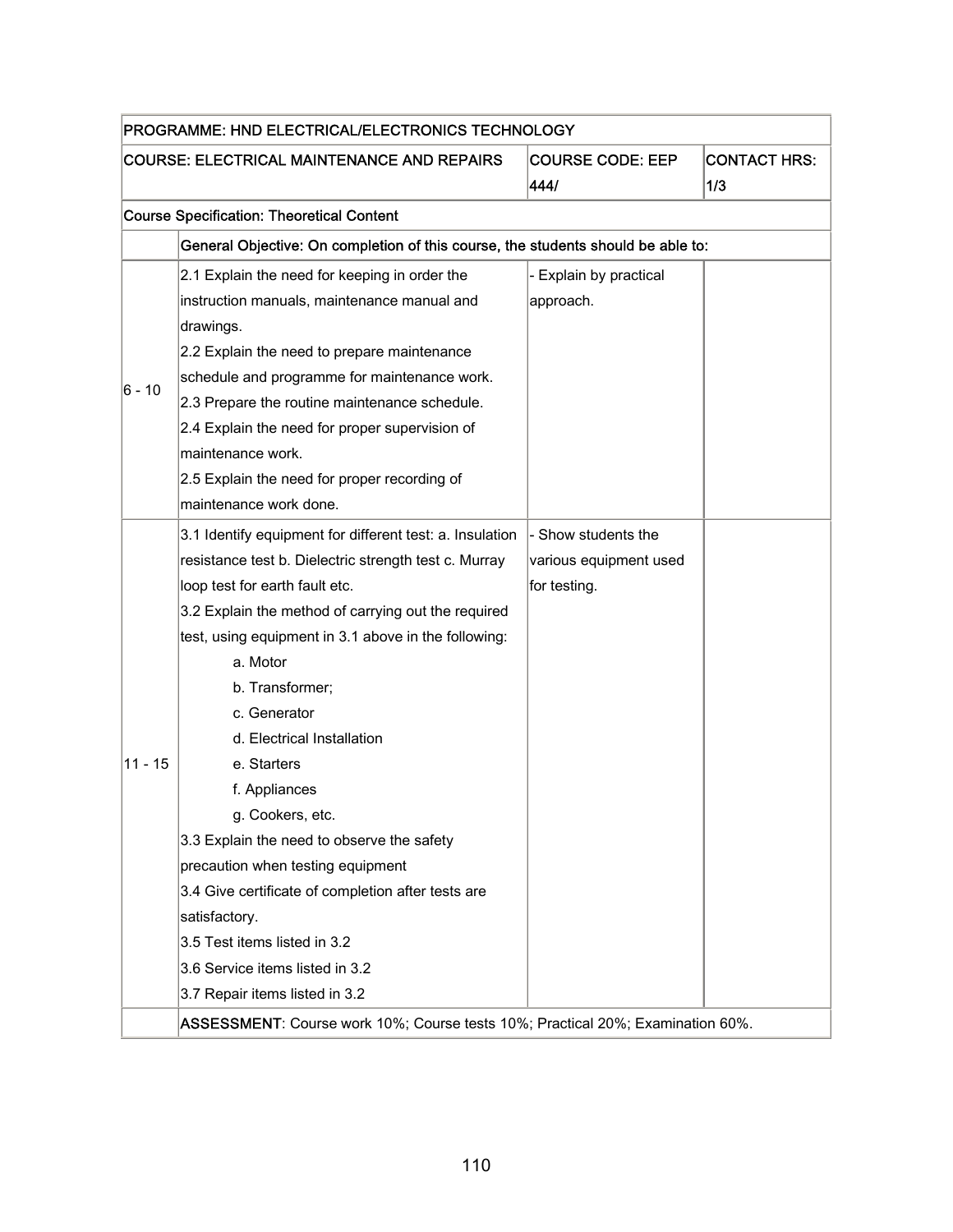# Machine Courses

# Electrical Machines III

|             | PROGRAMME: HND IN ELECTRICAL/ELECTRONIC ENGINEERING TECHNOLOGY                           |                                      |                                          |
|-------------|------------------------------------------------------------------------------------------|--------------------------------------|------------------------------------------|
|             | <b>Course ELECTRICAL MACHINES III</b>                                                    | Course Code: EEP 327                 | <b>Contact Hours:</b><br><b>75 HOURS</b> |
|             | <b>Course Specification Theoretical Content</b>                                          |                                      |                                          |
|             | General Objective 1.0: Understand the fundamental principles of electrical machines.     |                                      |                                          |
| <b>WEEK</b> | <b>Specific Learning Outcome:</b>                                                        | <b>Teachers Activities</b>           | Resources                                |
|             | On completion of this course the student                                                 | State typical examples of electrical |                                          |
|             | should be able to: Principles of electrical                                              | machines                             |                                          |
|             | machines:                                                                                |                                      |                                          |
|             | 1.1 State the principles of induction,                                                   |                                      |                                          |
| $1 - 3$     | interaction and alignment as applied to                                                  |                                      |                                          |
|             | electrical machines.                                                                     |                                      |                                          |
|             | 1.2 Explain with the aid of sketches how the                                             |                                      |                                          |
|             | principles are applied to electrical                                                     |                                      |                                          |
|             | machines.                                                                                |                                      |                                          |
|             | General Objective 2.0: Understand the principles of electro-mechanical energy conversion |                                      |                                          |
| <b>WEEK</b> | <b>Specific Learning Outcome:</b>                                                        | <b>Teachers Activities</b>           | <b>Resources</b>                         |
|             | 2.1 State the major energy conversion                                                    | - Ask students to solve problems     |                                          |
|             | principles.                                                                              | involving energy balance equation    |                                          |
|             | 2.2 Derive the general energy balance                                                    |                                      |                                          |
|             | equation applicable to all situations                                                    |                                      |                                          |
|             | 2.3 Represent by suitable block diagrams                                                 |                                      |                                          |
|             | the energy balance equation.                                                             |                                      |                                          |
|             | 2.4 Derive induced voltage and electrical                                                |                                      |                                          |
|             | energy input in singly excited systems.                                                  |                                      |                                          |
| 4 - 8       | 2.5 Derive the energy in the magnetic field                                              |                                      |                                          |
|             | of a singly excited system.                                                              |                                      |                                          |
|             | 2.6 Derive the mechanical force in the                                                   |                                      |                                          |
|             | system in 2.5 above.                                                                     |                                      |                                          |
|             | 2.7 Derive energy balance equation.                                                      |                                      |                                          |
|             | 2.8 Develop the dynamic equation of singly                                               |                                      |                                          |
|             | excited electro-mechanical system.                                                       |                                      |                                          |
|             | 2.9 Solve problems involving 2.2 to 2.7                                                  |                                      |                                          |
|             | above.                                                                                   |                                      |                                          |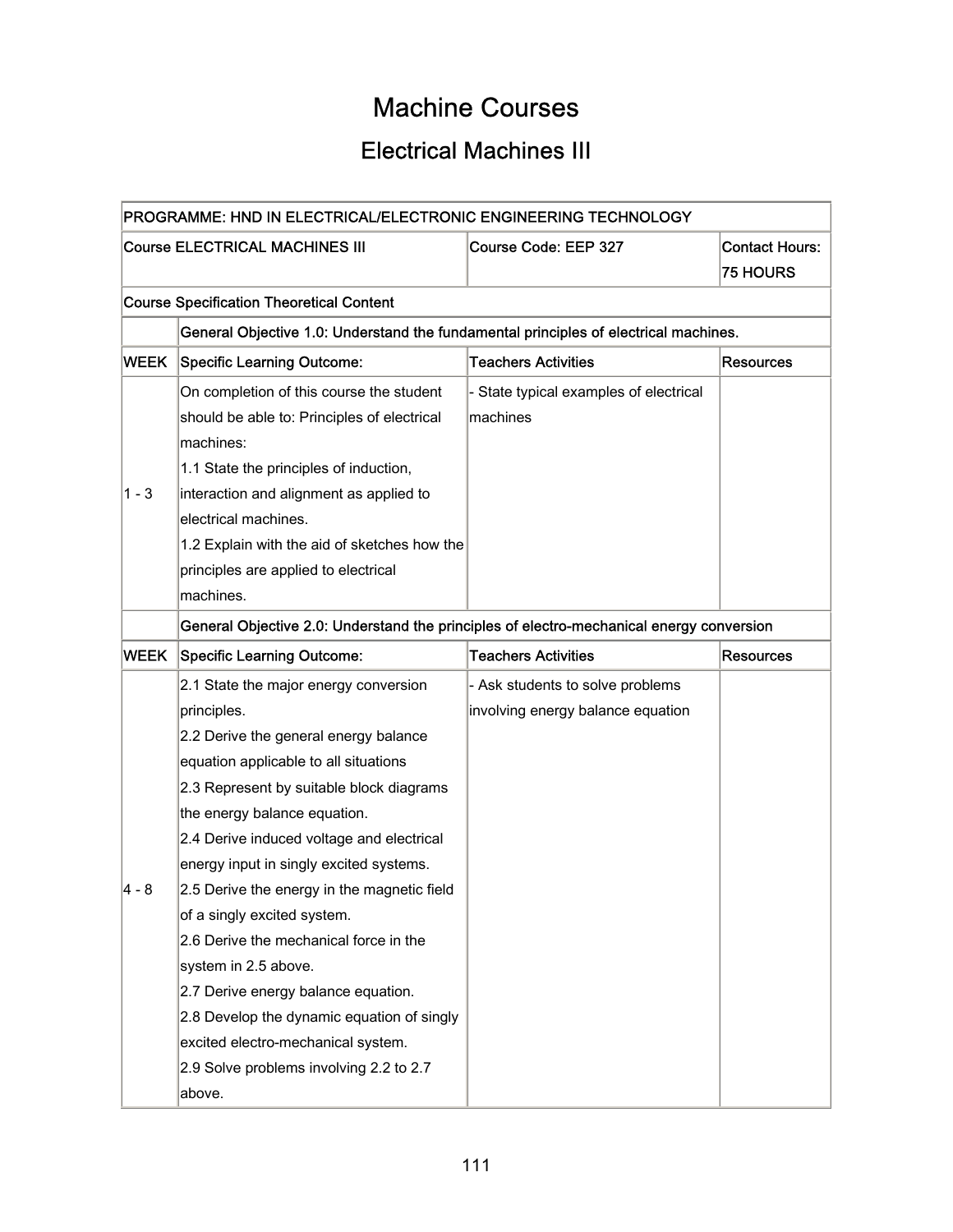| PROGRAMME: HND IN ELECTRICAL/ELECTRONIC ENGINEERING TECHNOLOGY |                                                                                          |                                 |                                          |  |
|----------------------------------------------------------------|------------------------------------------------------------------------------------------|---------------------------------|------------------------------------------|--|
|                                                                | <b>Course ELECTRICAL MACHINES III</b>                                                    | Course Code: EEP 327            | <b>Contact Hours:</b><br><b>75 HOURS</b> |  |
|                                                                | <b>Course Specification Theoretical Content</b>                                          |                                 |                                          |  |
|                                                                | General Objective 3.0: Know the principles of operation and construction of transformers |                                 |                                          |  |
| <b>WEEK</b>                                                    | <b>Specific Learning Outcome:</b>                                                        | <b>Teachers Activities</b>      | <b>Resources</b>                         |  |
|                                                                | 3.1 Explain the working principle of the                                                 | - Show the physical             |                                          |  |
|                                                                | transformer                                                                              | construction of a transformer - |                                          |  |
|                                                                | 3.2 Develop the end equation of a transformer                                            | visit NEPA substation.          |                                          |  |
|                                                                | 3.3 Describe the different types of transformer                                          | Explain the different           |                                          |  |
|                                                                | cores and windings.                                                                      | constructions of (core, shell   |                                          |  |
|                                                                | 3.4 Explain resultant flux, magnetising inductance, etc.) single and three phase         |                                 |                                          |  |
| 9 - 11                                                         | leakage fluxes and leakage inductances.                                                  | transformers.                   |                                          |  |
|                                                                | 3.5 Explain the phaser diagrams for transformer                                          | - Derive expression for the     |                                          |  |
|                                                                | on no-load and on-loaded conditions.                                                     | generated emf equation in a     |                                          |  |
|                                                                | 3.6 Explain the equivalent circuit of a transformer                                      | transformer.                    |                                          |  |
|                                                                | 3.7 Identify the limitations of the equivalent circuit                                   | - Explain phasor diagram at no  |                                          |  |
|                                                                | and the approximate equivalent circuit. Use the                                          | load and full load.             |                                          |  |
|                                                                | open-circuit test and the short-circuit test to                                          |                                 |                                          |  |
|                                                                | 3.8 Determine the equivalent circuit parameters.                                         | - Identify no load and short    |                                          |  |
|                                                                | 3.9 Derive equations for the efficiency and voltage                                      | circuit conditions. - Draw the  |                                          |  |
|                                                                | regulation.                                                                              | equivalent circuit diagram.     |                                          |  |
|                                                                | 3.10 Connect three single phase transformers for                                         | - Carry out transformer load    |                                          |  |
|                                                                | those phase operation (i.e. Star/Star, Star/Delta,                                       | conditions.                     |                                          |  |
|                                                                | Delta/Delta)                                                                             | - Demonstrate the type of       |                                          |  |
|                                                                | 3.11 Show with the aid of sketches the possible                                          | losses in transformers.         |                                          |  |
|                                                                | arrangement of three transformer windings.                                               | - Derive an expression for      |                                          |  |
| 12 - 13                                                        | 3.12 Group transformers into their vector groups.                                        | transformer efficiency and      |                                          |  |
|                                                                | 3.13 Explain the use of each group and their                                             | voltage regulation              |                                          |  |
|                                                                | advantages.                                                                              |                                 |                                          |  |
|                                                                | 3.14 Explain the purpose of the tertiary windings                                        |                                 |                                          |  |
|                                                                | in three phase transformers.                                                             |                                 |                                          |  |
|                                                                | 3.15 Explain the parallel operation of three phase                                       |                                 |                                          |  |
|                                                                | transformers.                                                                            |                                 |                                          |  |
|                                                                | 3.16 Derive expression for load sharing of                                               |                                 |                                          |  |
|                                                                | transformers connected in parallel.                                                      |                                 |                                          |  |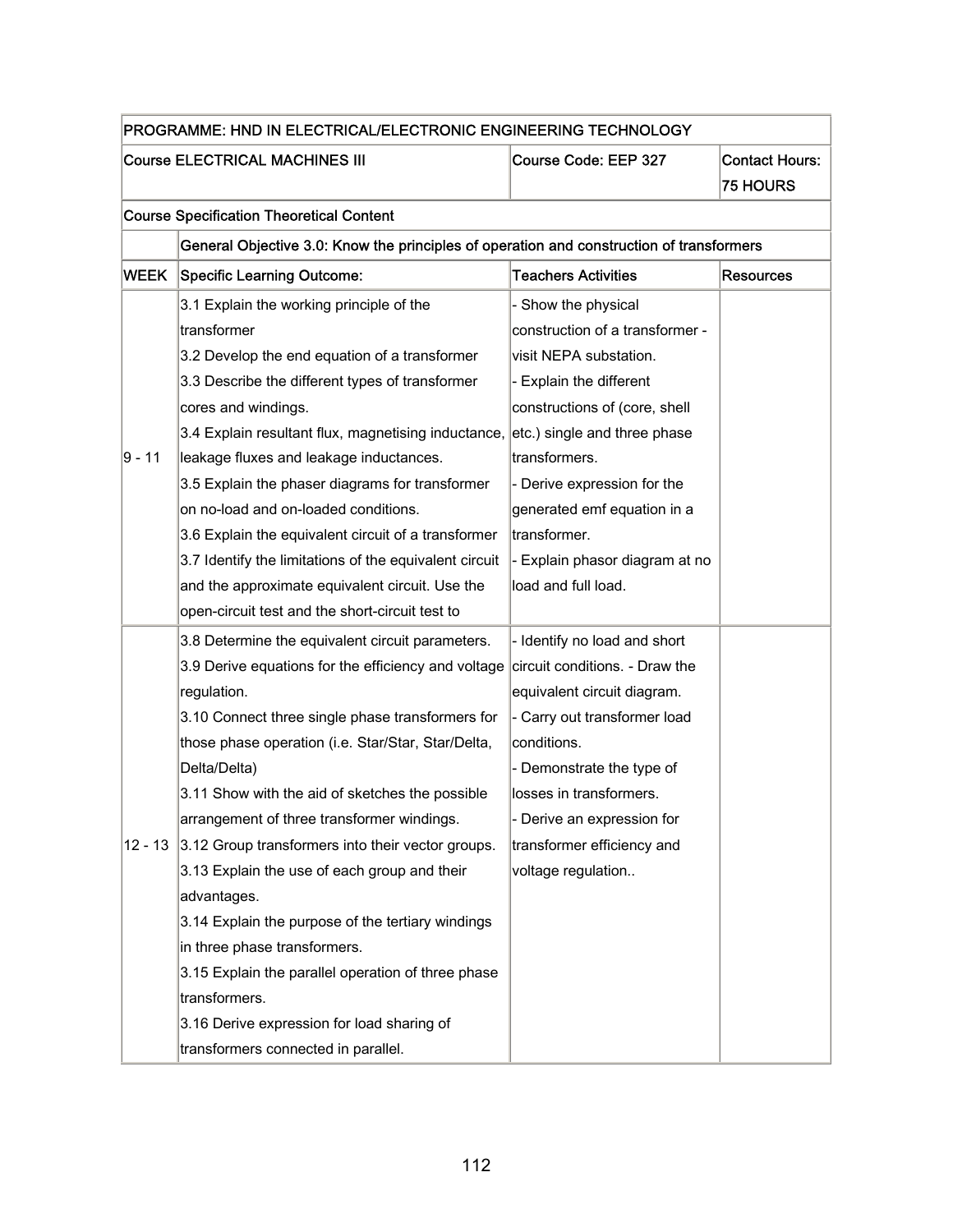| PROGRAMME: HND IN ELECTRICAL/ELECTRONIC ENGINEERING TECHNOLOGY |                                                                                |                                 |                       |
|----------------------------------------------------------------|--------------------------------------------------------------------------------|---------------------------------|-----------------------|
| <b>Course ELECTRICAL MACHINES III</b>                          |                                                                                | Course Code: EEP 327            | <b>Contact Hours:</b> |
|                                                                |                                                                                |                                 | <b>75 HOURS</b>       |
|                                                                | <b>Course Specification Theoretical Content</b>                                |                                 |                       |
|                                                                | 3.17 Describe methods of testing transformers                                  | - Demonstrate the types of      |                       |
|                                                                | namely:-                                                                       | winding connections.            |                       |
|                                                                | a Specialised investigation on particular details of                           | - Demonstrate the use of group  |                       |
|                                                                | design, performance and operation after                                        | connections.                    |                       |
|                                                                | manufactory.                                                                   | - Explain parallel operation of |                       |
|                                                                | 1. Acceptance test.                                                            | transformers Explain the basic  |                       |
|                                                                | 3.18 Routine test during life span of the                                      | different between power and     |                       |
|                                                                | transformer                                                                    | distribution transformers.      |                       |
|                                                                | 3.19 Differentiate between power and distribution                              | - Visit a NEPA substation for   |                       |
|                                                                | transformers.                                                                  | possible noise from             |                       |
|                                                                | 3.20 Explain the effects of temperature rise on                                | transformers. - Explain the     |                       |
| $14 - 15$                                                      | transformers.                                                                  | methods of cooling              |                       |
|                                                                | 3.21 Describe methods of cooling transformers                                  | transformers.                   |                       |
|                                                                | 3.22 Explain the limitation of each method                                     | - Demonstrate the advantage     |                       |
|                                                                | 3.23 Explain the source of vibration and noise in                              | of single phase and three       |                       |
|                                                                | transformers                                                                   | phase transformers.             |                       |
|                                                                | 3.24 Explain voltage control by tap changing                                   | - Connect three-single phase    |                       |
|                                                                | 3.25 Explain the causes of harmonies in                                        | transformer to form a three     |                       |
|                                                                | transformers                                                                   | phase transformer.              |                       |
|                                                                | 3.26 Solve related problems involving 3.1 - 3.24.                              | - Solve problems in efficiency, |                       |
|                                                                |                                                                                | voltage regulation, referred    |                       |
|                                                                |                                                                                | values, cooling systems ie      |                       |
|                                                                |                                                                                | temperature rise etc.           |                       |
|                                                                | ASSESSMENT: Course work 10%; Course tests 10%; Practical 20%; Examination 60%. |                                 |                       |

### Laboratory Experiments: Electrical Machine III

- 1. Single and three phase transformer connections and characteristics of parameter.
- 2. Heat Run and regenerative efficiency test in two single phase transformer
- 3. Parallel operation of Transformers
- 4. Connection of three single phase transformers to form a single three phase transformer, and characteristics of parameters.
- 5. Experiments on principle of electrical machines
- 6. Experiments on energy conversion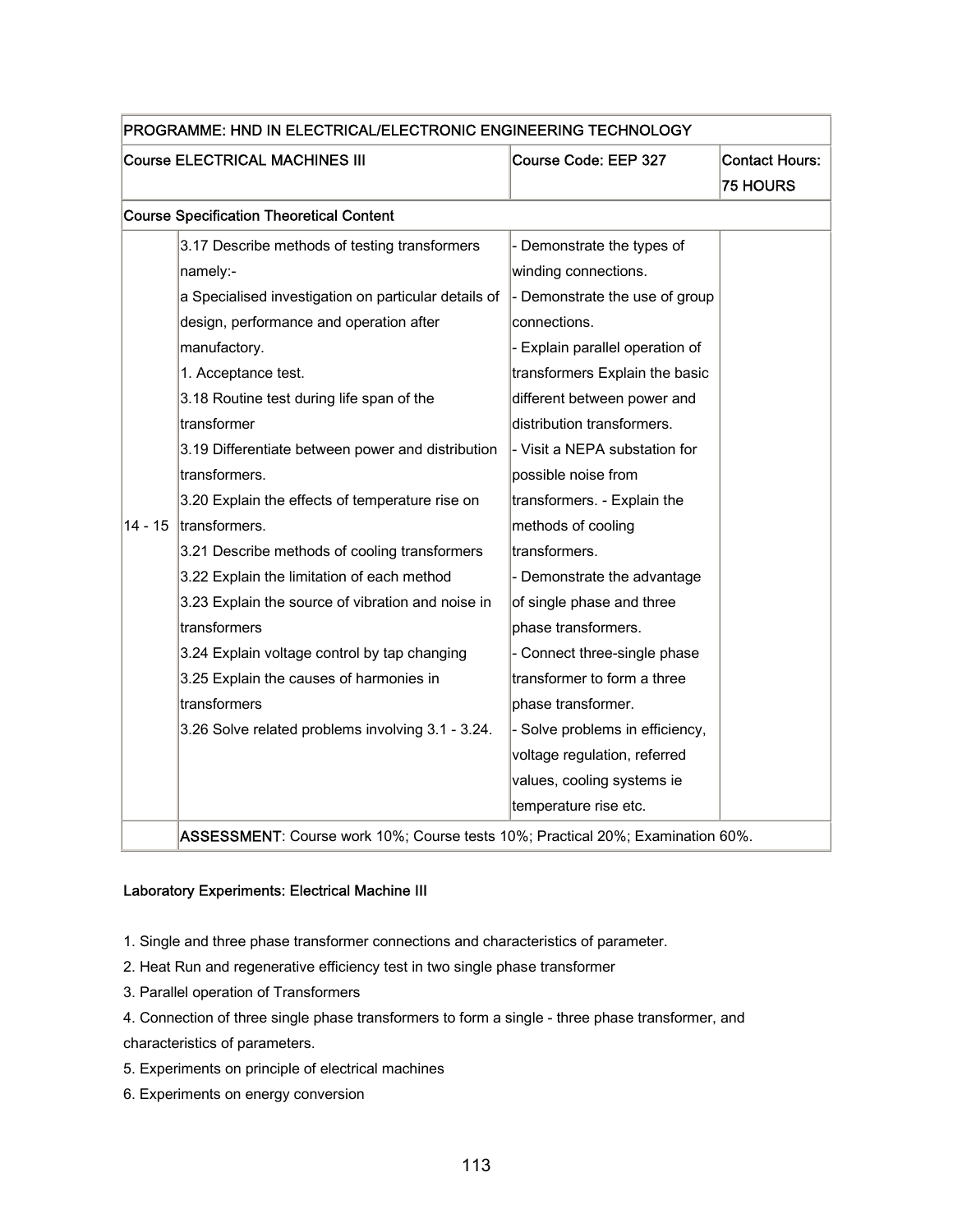# Electrical Machines IV

| PROGRAMME: HND IN ELECTRICAL/ELECTRONIC ENGINEERING TECHNOLOGY (POWER AND |                                                                                       |                                       |                       |  |
|---------------------------------------------------------------------------|---------------------------------------------------------------------------------------|---------------------------------------|-----------------------|--|
|                                                                           | <b>MACHINES OPTION)</b>                                                               |                                       |                       |  |
|                                                                           | <b>Course: ELECTRICAL MACHINES IV</b>                                                 | Course Code: EEP 439                  | <b>Contact Hours:</b> |  |
|                                                                           |                                                                                       |                                       | <b>75 HOURS</b>       |  |
|                                                                           | <b>Course Specification: Theoretical Content</b>                                      |                                       |                       |  |
|                                                                           | General Objective 1.0: Understand all the working parts of the synchronous machines   |                                       |                       |  |
| <b>WEEK</b>                                                               | <b>Specific Learning Outcome:</b>                                                     | <b>Teachers Activities</b>            | <b>Resources</b>      |  |
|                                                                           | 1.1 List with the aid of a diagram various                                            | - With the aid of diagrams illustrate |                       |  |
|                                                                           | parts of the synchronous machines                                                     | the different parts of a synchronous  |                       |  |
|                                                                           | 1.2 Describe the construction of 1.1 above.                                           | machine - Visit machine laboratory.   |                       |  |
| 1                                                                         | 1.3 Explain the functions of the part of the                                          | - Strip down a typical a.c. generator |                       |  |
|                                                                           | synchronous machine.                                                                  | and show the various parts.           |                       |  |
|                                                                           |                                                                                       | - Explain the different between a     |                       |  |
|                                                                           |                                                                                       | generator (a.c.) and a synchronous    |                       |  |
|                                                                           |                                                                                       | machine                               |                       |  |
|                                                                           | General Objective 2.0: Know the classification and connection of synchronous machines |                                       |                       |  |
| <b>WEEK</b>                                                               | <b>Specific Learning Outcome:</b>                                                     | <b>Teachers Activities</b>            | <b>Resources</b>      |  |
|                                                                           | 2.1 State types of windings used for A.C.                                             | - Demonstrate the type of wiring      |                       |  |
|                                                                           | machines                                                                              | arrangement machines (single layer/   |                       |  |
|                                                                           | 2.2 Differentiate between single layer and                                            | double layer types).                  |                       |  |
|                                                                           | double layer windings.                                                                | - Explain the development diagram.    |                       |  |
| 2 - 3                                                                     | 2.3 Explain pole pitch and slot pitch, coil                                           |                                       |                       |  |
|                                                                           | span, concentrated winding and distributed                                            |                                       |                       |  |
|                                                                           | winding.                                                                              |                                       |                       |  |
|                                                                           | 2.4 Draw development diagrams of windings                                             |                                       |                       |  |
|                                                                           | showing their connections.                                                            |                                       |                       |  |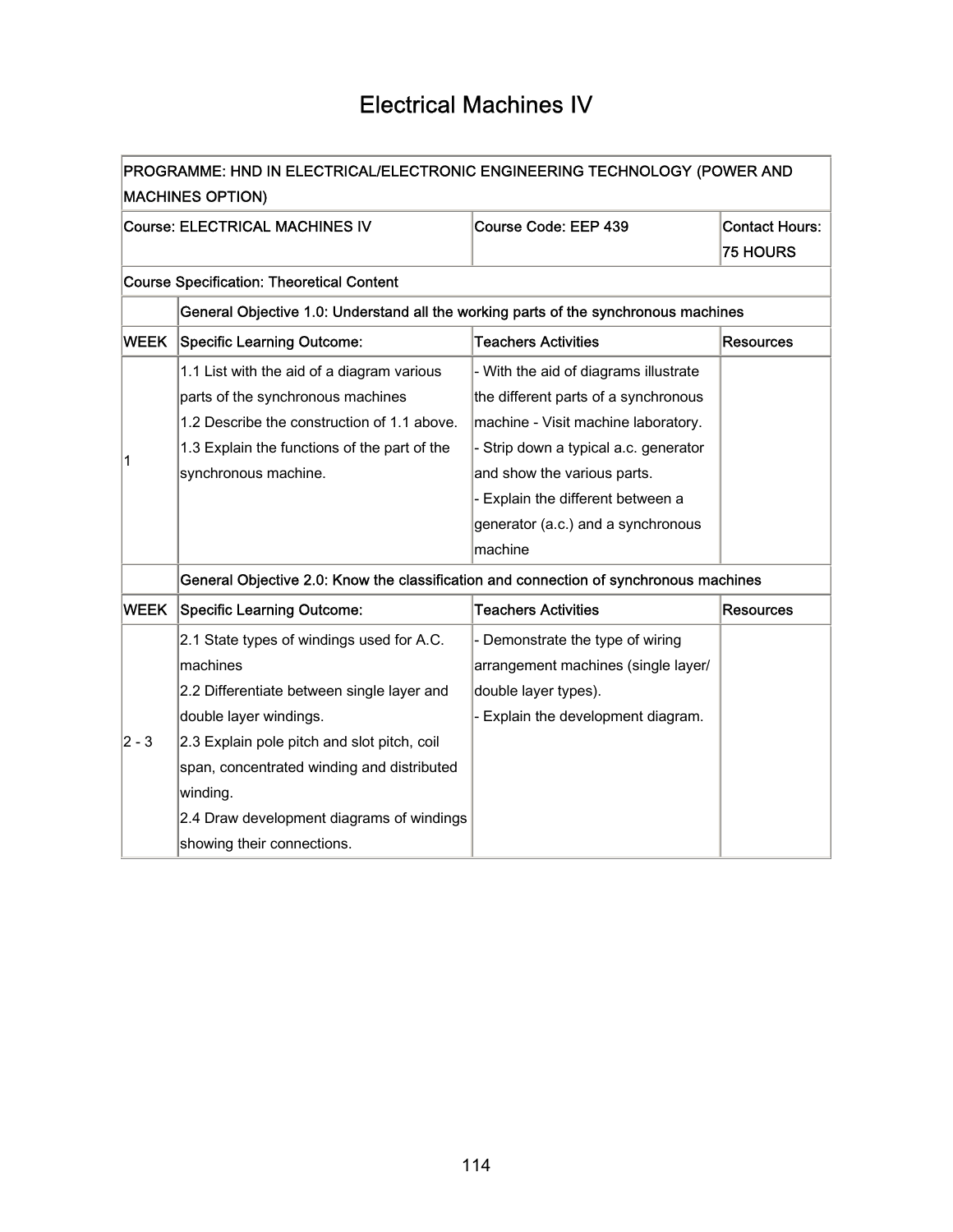| PROGRAMME: HND IN ELECTRICAL/ELECTRONIC ENGINEERING TECHNOLOGY (POWER AND |                                                                                              |                                         |                       |  |
|---------------------------------------------------------------------------|----------------------------------------------------------------------------------------------|-----------------------------------------|-----------------------|--|
| <b>MACHINES OPTION)</b>                                                   |                                                                                              |                                         |                       |  |
|                                                                           | Course: ELECTRICAL MACHINES IV                                                               | Course Code: EEP 439                    | <b>Contact Hours:</b> |  |
|                                                                           |                                                                                              |                                         | <b>75 HOURS</b>       |  |
|                                                                           | <b>Course Specification: Theoretical Content</b>                                             |                                         |                       |  |
|                                                                           | General Objective 3.0: Understand the emf equation, factors affecting it and its regulation. |                                         |                       |  |
| <b>WEEK</b>                                                               | <b>Specific Learning Outcome:</b>                                                            | <b>Teachers Activities</b>              | <b>Resources</b>      |  |
|                                                                           | 3.1 Derive the emf equation of the                                                           | - Show how to derive an expression      |                       |  |
|                                                                           | synchronous machine with concentrated                                                        | for the emf generated in a              |                       |  |
|                                                                           | winding and full pitch winding                                                               | synchronous (Alternator) machines.      |                       |  |
|                                                                           | 3.2 State factors affecting induced emf.                                                     | - Explain the factors affecting the emf |                       |  |
|                                                                           | 3.3 Explain the importance of these factors.                                                 | equations.                              |                       |  |
|                                                                           | 3.4 Derive equations for distribution and coil                                               | - Show how to derive expressions for    |                       |  |
|                                                                           | span factors.                                                                                | distribution, chording and coil span    |                       |  |
|                                                                           | 3.5 Modify 3.1 to suit all machines                                                          | factors. - Solve problems in 1 - 3      |                       |  |
|                                                                           | 3.6 Solve problems involving the use of                                                      | - Explain armature reaction in          |                       |  |
|                                                                           | equations in 3.1, 3.4 & 3.5                                                                  | alternator.                             |                       |  |
|                                                                           | 3.7 Explain magnetomotive force (mmf) due                                                    | - Demonstrate synchronous               |                       |  |
|                                                                           | to distributed winding using graphical                                                       | impedance.                              |                       |  |
|                                                                           | method.                                                                                      | - Draw the equivalent circuit diagram   |                       |  |
|                                                                           | 3.8 Draw the mmf wave diagram of the                                                         | for alternators.                        |                       |  |
| 4 - 5                                                                     | synchronous generator.                                                                       |                                         |                       |  |
|                                                                           | 3.9 Explain the mmf wave diagram of 3.8.                                                     |                                         |                       |  |
|                                                                           | 3.10 Explain armature reaction and leakage                                                   |                                         |                       |  |
|                                                                           | fluxes and reactances                                                                        |                                         |                       |  |
|                                                                           | 3.11 Explain synchronous reactance and                                                       |                                         |                       |  |
|                                                                           | synchronous impedance.                                                                       |                                         |                       |  |
|                                                                           | 3.12 Draw equivalent circuit of synchronous                                                  |                                         |                       |  |
|                                                                           | machines.                                                                                    |                                         |                       |  |
|                                                                           | 3.13 Draw phasor diagram for synchronous                                                     |                                         |                       |  |
|                                                                           | machine operating as a motor or generator.                                                   |                                         |                       |  |
|                                                                           | 3.14 Derive expression for the voltage                                                       |                                         |                       |  |
|                                                                           | regulation using:-                                                                           |                                         |                       |  |
|                                                                           | a. Synchronous reactance                                                                     |                                         |                       |  |
|                                                                           | method                                                                                       |                                         |                       |  |
|                                                                           | b. Ampere turn method.                                                                       |                                         |                       |  |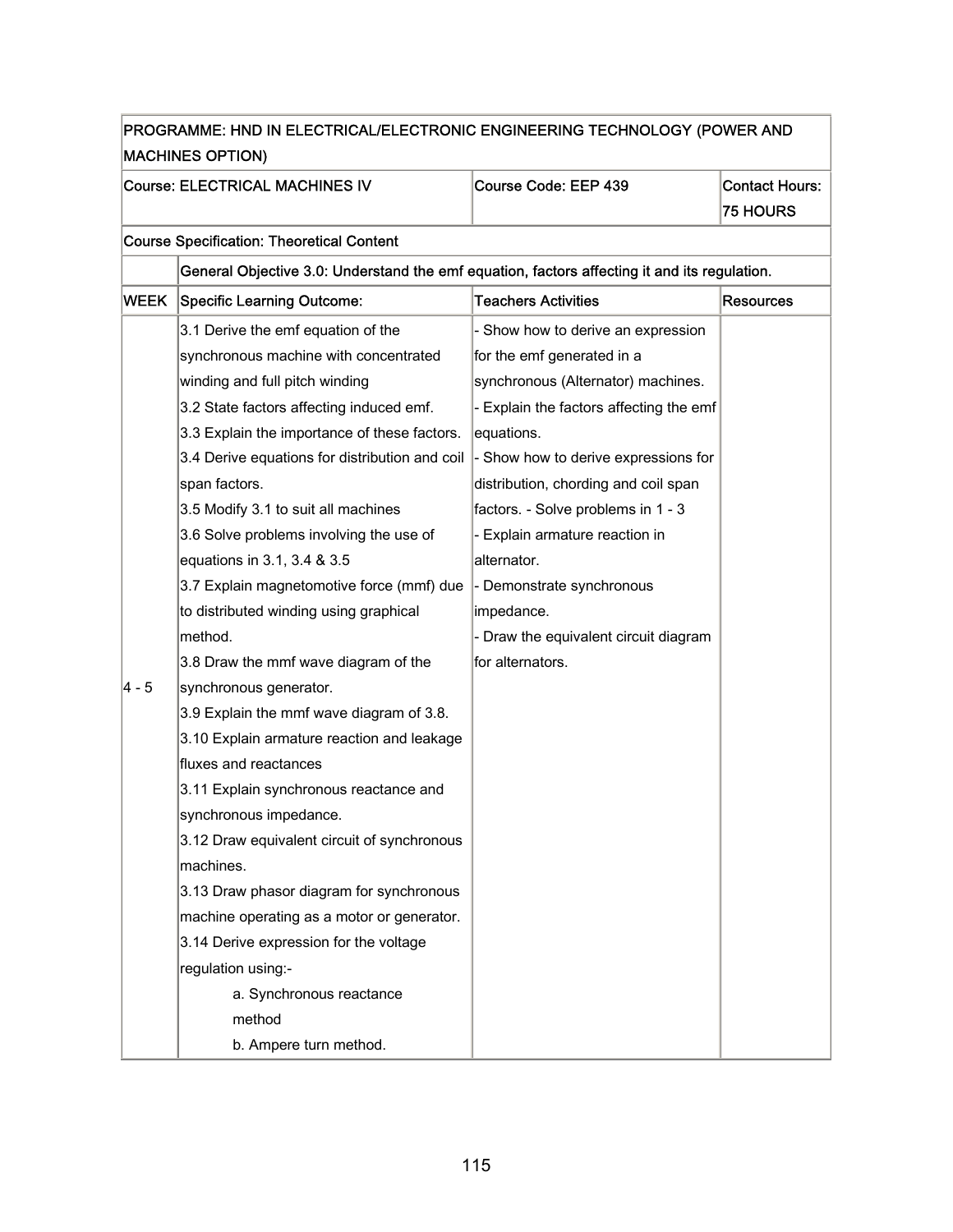| PROGRAMME: HND IN ELECTRICAL/ELECTRONIC ENGINEERING TECHNOLOGY (POWER AND |                                                  |                      |                       |  |
|---------------------------------------------------------------------------|--------------------------------------------------|----------------------|-----------------------|--|
| <b>MACHINES OPTION)</b>                                                   |                                                  |                      |                       |  |
|                                                                           | Course: ELECTRICAL MACHINES IV                   | Course Code: EEP 439 | <b>Contact Hours:</b> |  |
|                                                                           |                                                  |                      | <b>75 HOURS</b>       |  |
|                                                                           | <b>Course Specification: Theoretical Content</b> |                      |                       |  |
|                                                                           | 3.15 Compare the results of the two              |                      |                       |  |
|                                                                           | methods in 3.14.                                 |                      |                       |  |
|                                                                           | 3.16 Identify the need for pre-determination     |                      |                       |  |
|                                                                           | of the regulation of a synchronous               |                      |                       |  |
|                                                                           | generator.                                       |                      |                       |  |
|                                                                           | 3.17 Define short circuit ratio.                 |                      |                       |  |
|                                                                           | 3.18 Explain the effect of saturation on         |                      |                       |  |
| $ 6 - 7 $                                                                 | synchronous reactance.                           |                      |                       |  |
|                                                                           | 3.19 Explain the Potier diagram                  |                      |                       |  |
|                                                                           | 3.20 Explain zero power curve                    |                      |                       |  |
|                                                                           | 3.21 Explain the effect of salient on            |                      |                       |  |
|                                                                           | synchronous reactance.                           |                      |                       |  |
|                                                                           | 3.22 Draw phasor diagram for salient pole        |                      |                       |  |
|                                                                           | machine.                                         |                      |                       |  |
|                                                                           | 3.23 Solve problems relating to synchronous      |                      |                       |  |
|                                                                           | machines.                                        |                      |                       |  |
|                                                                           | <b>Experiments</b>                               |                      |                       |  |
|                                                                           | 1.1 Determine by experiments the open and        |                      |                       |  |
|                                                                           | short circuit characteristics of synchronous     |                      |                       |  |
|                                                                           | machines.                                        |                      |                       |  |
|                                                                           | 1.2 Perform an experiment to illustrate          |                      |                       |  |
|                                                                           | Potier diagram and from it determine direct      |                      |                       |  |
| 8                                                                         | axis synchronous reactance.                      |                      |                       |  |
|                                                                           | 1.3 Determination of open circuit short circuit  |                      |                       |  |
|                                                                           | characteristics of a synchronous machine.        |                      |                       |  |
|                                                                           | 1.4 Determination of load characteristics of     |                      |                       |  |
|                                                                           | an Alternator.                                   |                      |                       |  |
|                                                                           | 1.5 Parallel operation of synchronous            |                      |                       |  |
|                                                                           | machines.                                        |                      |                       |  |

# PROGRAMME: HND IN ELECTRICAL/ELECTRONIC ENGINEERING TECHNOLOGY (POWER AND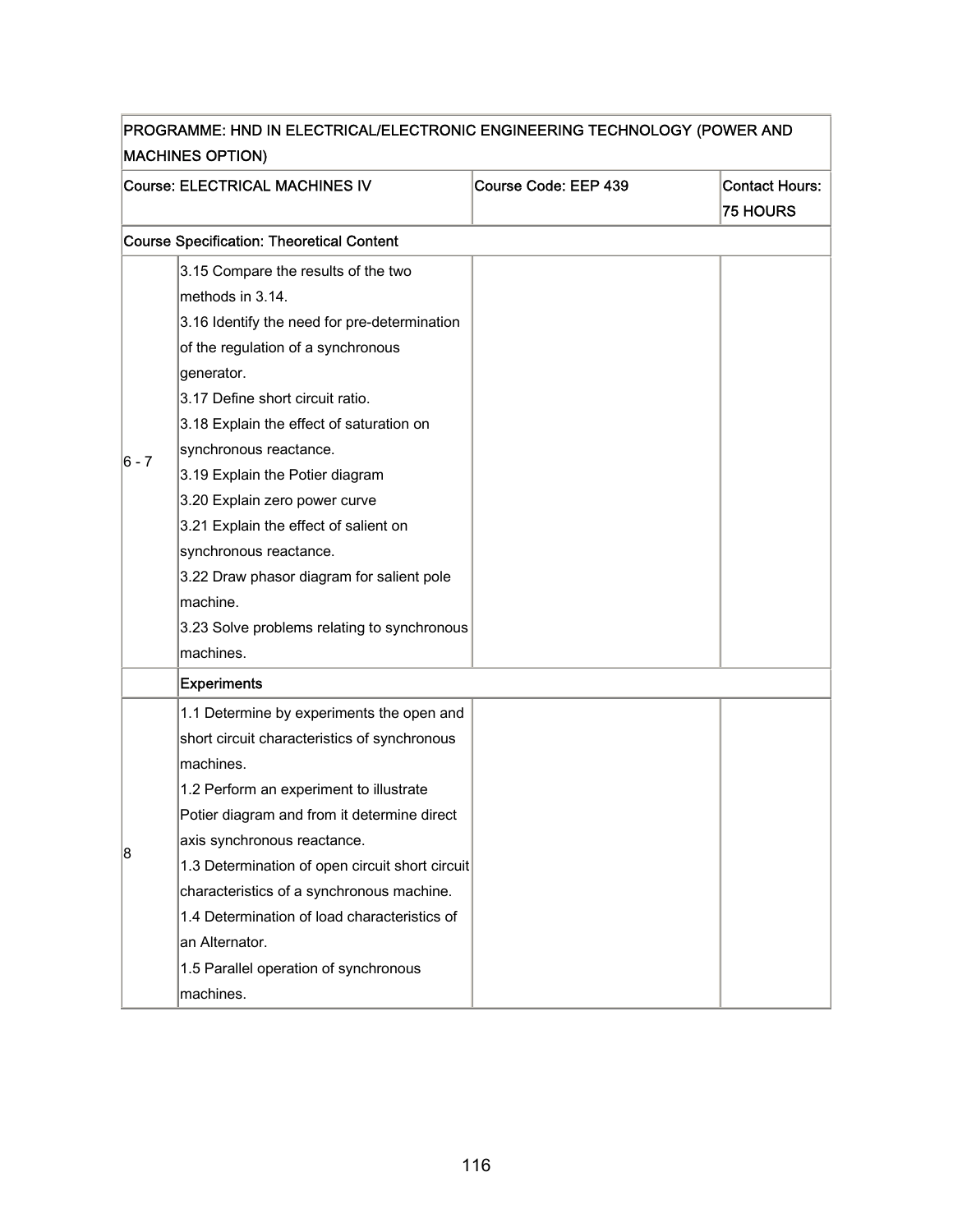| PROGRAMME: HND IN ELECTRICAL/ELECTRONIC ENGINEERING TECHNOLOGY (POWER AND<br><b>MACHINES OPTION)</b> |                                                                                         |                                     |                                          |  |
|------------------------------------------------------------------------------------------------------|-----------------------------------------------------------------------------------------|-------------------------------------|------------------------------------------|--|
|                                                                                                      | Course: ELECTRICAL MACHINES IV                                                          | Course Code: EEP 439                | <b>Contact Hours:</b><br><b>75 HOURS</b> |  |
|                                                                                                      | <b>Course Specification: Theoretical Content</b>                                        |                                     |                                          |  |
|                                                                                                      | General Objective 4.0: Understand the performance of synchronous machine connected with |                                     |                                          |  |
|                                                                                                      | electrical power system                                                                 |                                     |                                          |  |
| <b>WEEK</b>                                                                                          | <b>Specific Learning Outcome:</b>                                                       | <b>Teachers Activities</b>          | <b>Resources</b>                         |  |
|                                                                                                      | 4.1 Describe the characteristic of an infinite                                          | - Explain the infinite bus-bar      |                                          |  |
|                                                                                                      | bus-bar                                                                                 | - Explain the parallel operation of |                                          |  |
|                                                                                                      | 4.2 Describe the behaviour of a                                                         | machines                            |                                          |  |
|                                                                                                      | synchronous generator                                                                   | - Explain the V-Curves              |                                          |  |
|                                                                                                      | 4.3 Explain the need for the synchronization                                            | - Solve problems on V-curves.       |                                          |  |
|                                                                                                      | of two or more machines                                                                 |                                     |                                          |  |
|                                                                                                      | 4.4 State the conditions to be satisfied when                                           |                                     |                                          |  |
|                                                                                                      | connecting a machine to an infinite bur-bar.                                            |                                     |                                          |  |
|                                                                                                      | 4.5 Describe methods of synchromising                                                   |                                     |                                          |  |
| 9 - 10                                                                                               | machines using:                                                                         |                                     |                                          |  |
|                                                                                                      | a. Dark lamp method;                                                                    |                                     |                                          |  |
|                                                                                                      | b. Bright lamp method;                                                                  |                                     |                                          |  |
|                                                                                                      | c. Rotary synchroscope.                                                                 |                                     |                                          |  |
|                                                                                                      | 4.6 Explain current loss diagram of a                                                   |                                     |                                          |  |
|                                                                                                      | synchronous machine.                                                                    |                                     |                                          |  |
|                                                                                                      | 4.7 Solve problems involving the current                                                |                                     |                                          |  |
|                                                                                                      | ocus of a synchronous machine                                                           |                                     |                                          |  |
|                                                                                                      | 4.8 Explain V - curves diagram of a                                                     |                                     |                                          |  |
|                                                                                                      | synchronous machine.                                                                    |                                     |                                          |  |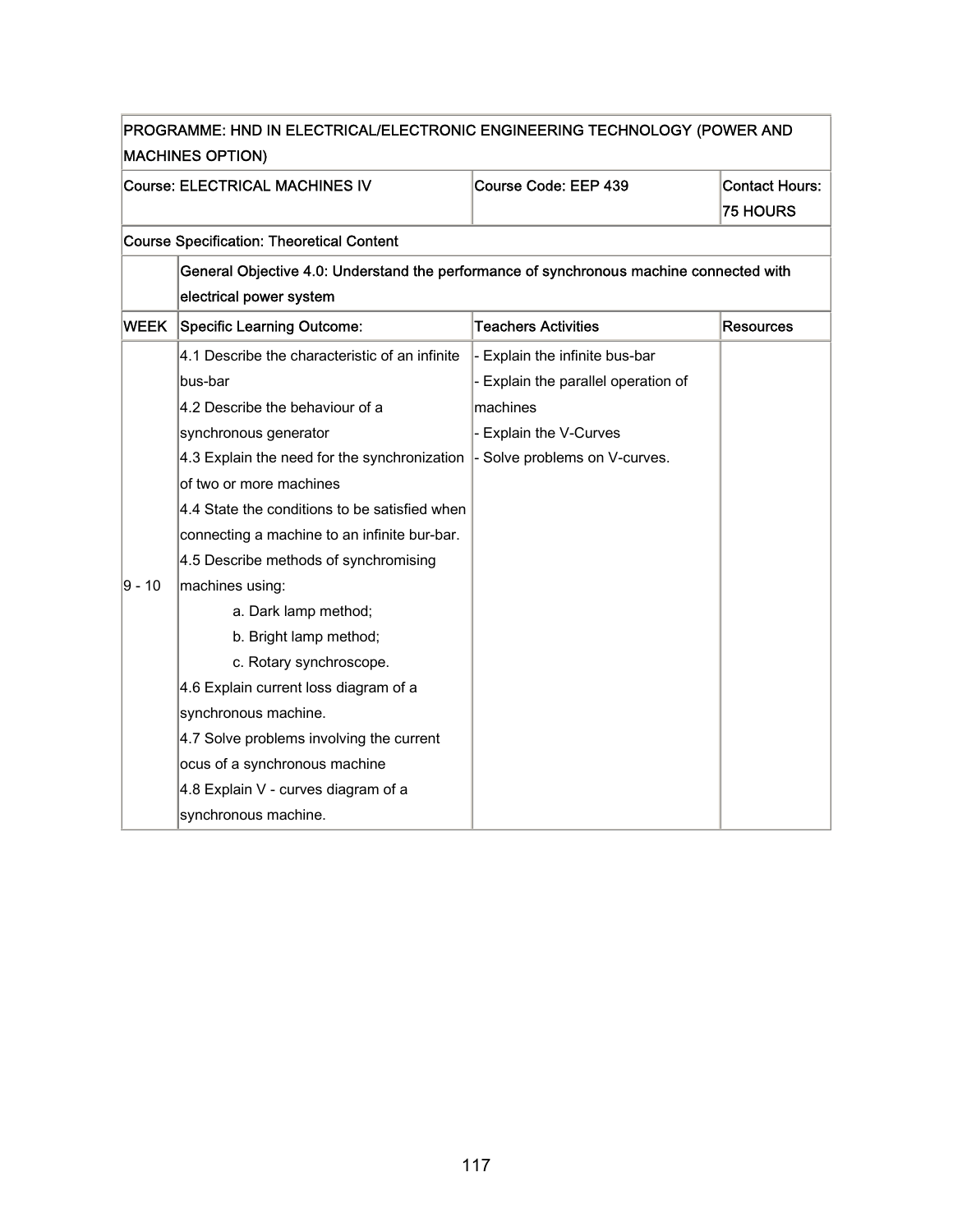| PROGRAMME: HND IN ELECTRICAL/ELECTRONIC ENGINEERING TECHNOLOGY (POWER AND<br><b>MACHINES OPTION)</b> |                                                  |                      |                                          |
|------------------------------------------------------------------------------------------------------|--------------------------------------------------|----------------------|------------------------------------------|
|                                                                                                      | Course: ELECTRICAL MACHINES IV                   | Course Code: EEP 439 | <b>Contact Hours:</b><br><b>75 HOURS</b> |
|                                                                                                      | <b>Course Specification: Theoretical Content</b> |                      |                                          |
|                                                                                                      | 4.9 Solve problems involving the V - curves      |                      |                                          |
|                                                                                                      | in 4.8 above.                                    |                      |                                          |
|                                                                                                      | 4.10 Explain the effect of variation of          |                      |                                          |
|                                                                                                      | excitation of synchronous generator              |                      |                                          |
|                                                                                                      | connected to an infinite bus-bar.                |                      |                                          |
|                                                                                                      | 4.11 Draw phasor diagrams to illustrate 4.10     |                      |                                          |
|                                                                                                      | above.                                           |                      |                                          |
|                                                                                                      | 4.12 Derive equation for synchronising           |                      |                                          |
|                                                                                                      | power and torque for:                            |                      |                                          |
|                                                                                                      | 1. Cylindrical rotor;                            |                      |                                          |
|                                                                                                      | 2. Salient pole rotor.                           |                      |                                          |
|                                                                                                      | 4.13 Draw the torque angle and power angle       |                      |                                          |
| $11 - 13$                                                                                            | characteristics.                                 |                      |                                          |
|                                                                                                      | 4.14 Compute loadsharing with the prime          |                      |                                          |
|                                                                                                      | mover inputs known.                              |                      |                                          |
|                                                                                                      | 4.15 Solve problems involving the use of         |                      |                                          |
|                                                                                                      | equation in 4.12                                 |                      |                                          |
|                                                                                                      | 4.16 Draw the operating chart for                |                      |                                          |
|                                                                                                      | synchronous machines.                            |                      |                                          |
|                                                                                                      | 4.17 Solve problems involving operating          |                      |                                          |
|                                                                                                      | chart.                                           |                      |                                          |
|                                                                                                      | 4.18 Describe method of voltage and              |                      |                                          |
|                                                                                                      | frequency control of synchronous machine.        |                      |                                          |
|                                                                                                      | 4.19 Explain methods of enroling                 |                      |                                          |
|                                                                                                      | synchronous generators.                          |                      |                                          |

# PROGRAMME: HND IN ELECTRICAL/ELECTRONIC ENGINEERING TECHNOLOGY (POWER AND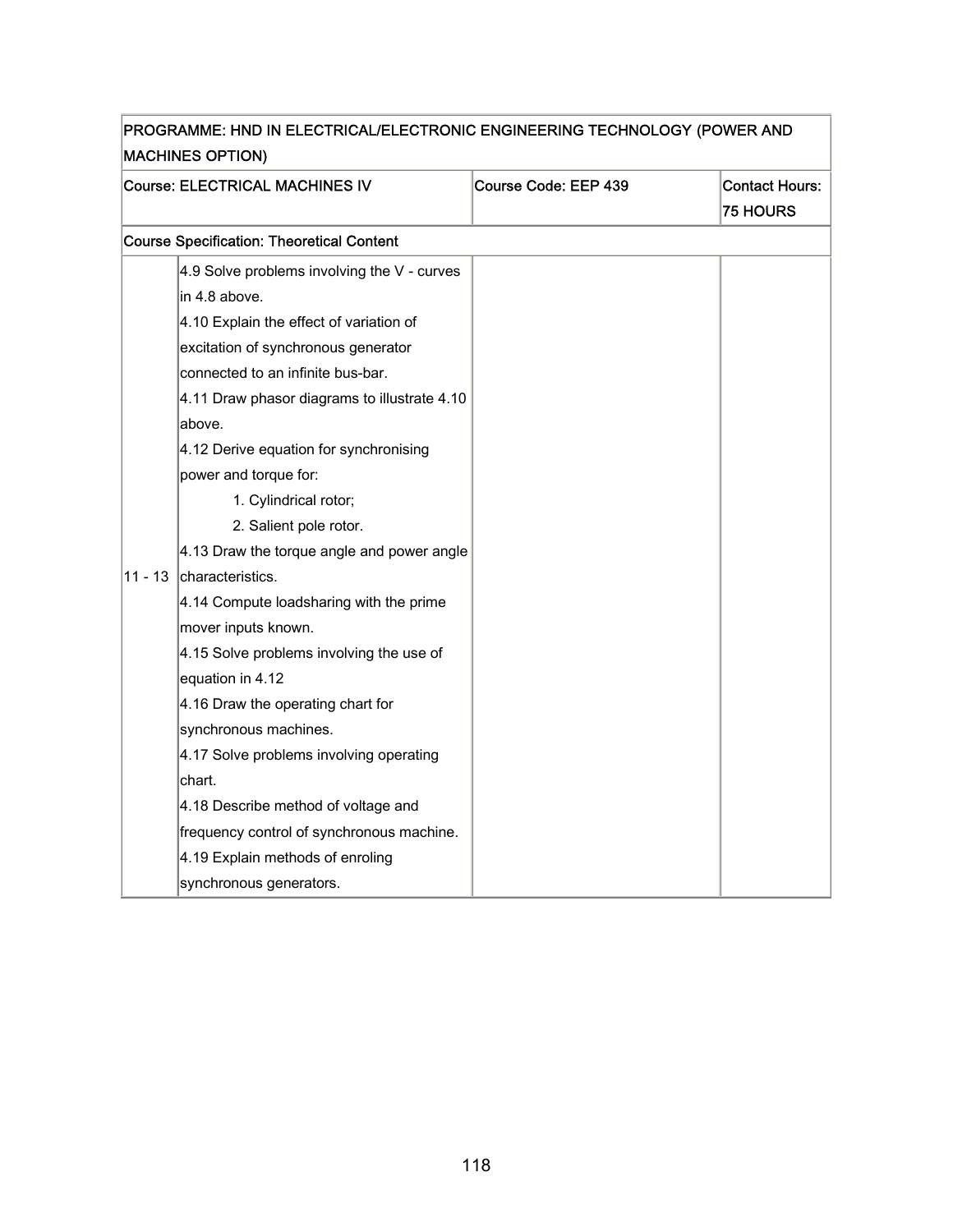| PROGRAMME: HND IN ELECTRICAL/ELECTRONIC ENGINEERING TECHNOLOGY (POWER AND |                                                                                             |                                        |                       |
|---------------------------------------------------------------------------|---------------------------------------------------------------------------------------------|----------------------------------------|-----------------------|
|                                                                           | <b>MACHINES OPTION)</b>                                                                     |                                        |                       |
|                                                                           | Course: ELECTRICAL MACHINES IV                                                              | Course Code: EEP 439                   | <b>Contact Hours:</b> |
|                                                                           |                                                                                             |                                        | <b>75 HOURS</b>       |
|                                                                           | <b>Course Specification: Theoretical Content</b>                                            |                                        |                       |
|                                                                           | General Objective 5.0: Understand the principles of operation and uses of synchronous motor |                                        |                       |
|                                                                           | <b>WEEK Specific Learning Outcome:</b>                                                      | Teachers Activities                    | Resources             |
|                                                                           | 5.1 Describe the various methods of starting $\vert$ - Explain how the production of        |                                        |                       |
|                                                                           | a synchronous motor                                                                         | rotating motor can be done.            |                       |
|                                                                           | 5.2 Explain the operation of a synchronous                                                  | - Strip down an induction motor and    |                       |
|                                                                           | motor on an Infinite Bus-bar                                                                | show the parts.                        |                       |
|                                                                           | 5.3 Explain the use of a synchronous motor                                                  | - Show the difference between a        |                       |
|                                                                           | for power-factor correction.                                                                | squirrel cage and wound rotor.         |                       |
|                                                                           | 5.4 Compare a synchronous condenser with  - Explain the principle of an induction           |                                        |                       |
|                                                                           | static capacitors for Power Factor                                                          | machine.                               |                       |
|                                                                           | Correction.                                                                                 | - Show an expression synchronous       |                       |
|                                                                           | 5.5 Compare the synchronous motor with                                                      | speed, slip an asynchronous            |                       |
| $14 - 15$                                                                 | other types of electric motors in practical                                                 | machine can be.                        |                       |
|                                                                           | applications.                                                                               | - Explain the machine constants.       |                       |
|                                                                           | 5.6 Explain the concept of infinite Bus-bar                                                 | - Draw the equivalent circuit          |                       |
|                                                                           | systems.                                                                                    | diagrams.                              |                       |
|                                                                           |                                                                                             | - Using the constants in 6 to          |                       |
|                                                                           |                                                                                             | construct the circuit diagrams.        |                       |
|                                                                           |                                                                                             | - Show how an expression for the       |                       |
|                                                                           |                                                                                             | torque can be derived.                 |                       |
|                                                                           |                                                                                             | - Explain the torque/speed             |                       |
|                                                                           |                                                                                             | characteristics.                       |                       |
|                                                                           |                                                                                             | - Explain various speed control in a.c |                       |
|                                                                           |                                                                                             | machine                                |                       |
|                                                                           | ASSESSMENT: Course work 10%; Course tests 10%; Practical 20%; Examination 60%.              |                                        |                       |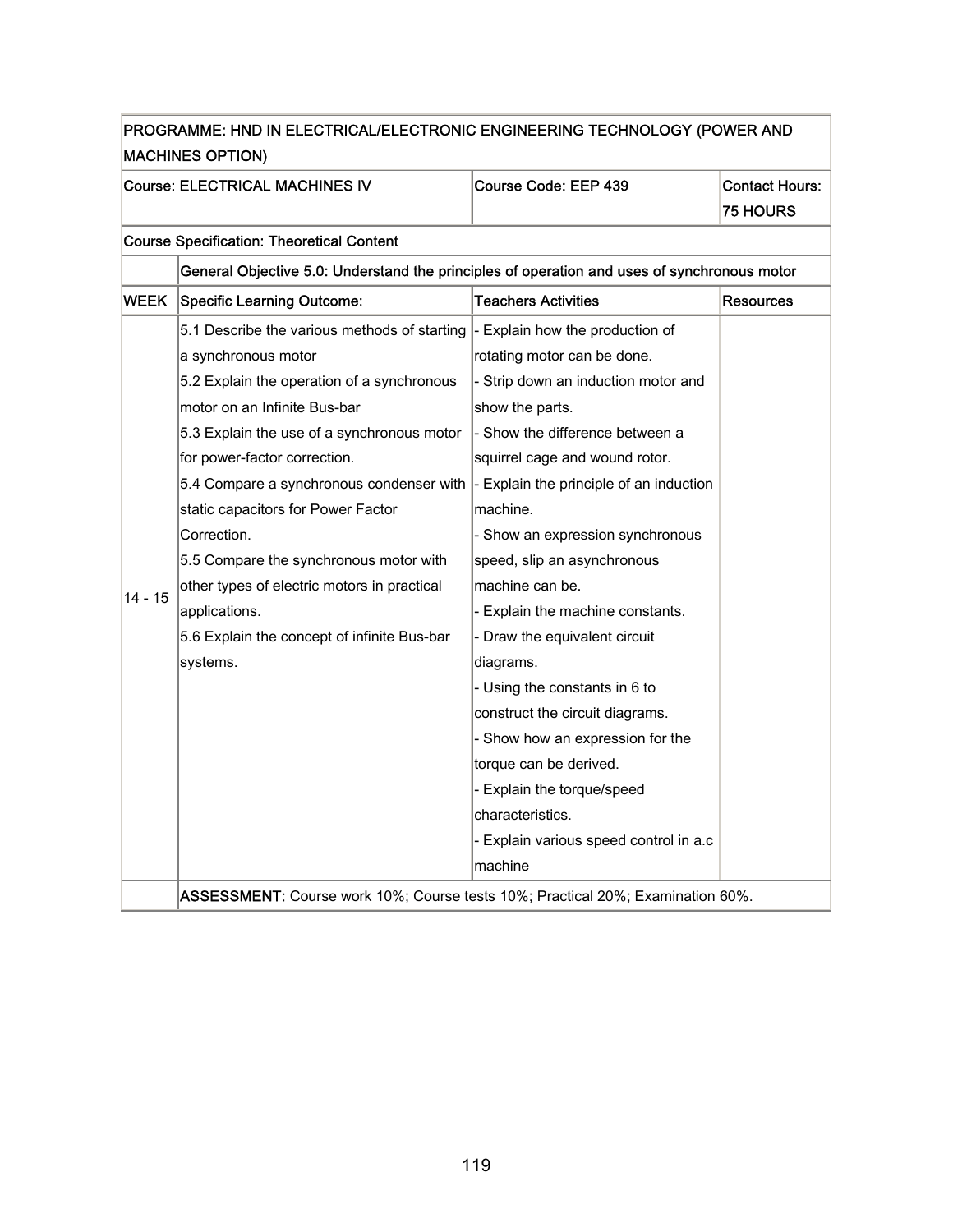# Electrical Machines V

| PROGRAMME: HND ELECTRICAL/ELECTRONICS TECHNOLOGY |                                                                                            |                               |                       |  |
|--------------------------------------------------|--------------------------------------------------------------------------------------------|-------------------------------|-----------------------|--|
|                                                  | <b>Course: ELECTRICAL MACHINES V</b>                                                       | Course Code: EEP 447          | <b>Contact Hours:</b> |  |
|                                                  |                                                                                            |                               | 1/2                   |  |
|                                                  | <b>Course Specification: Theoretical Content</b>                                           |                               |                       |  |
|                                                  | General Objective 1.0: Understand the principle and application of d.c motor speed control |                               |                       |  |
| Week                                             | <b>Specific Learning Outcome:</b>                                                          | <b>Teachers Activities</b>    | <b>Resources</b>      |  |
|                                                  | 1.1 Explain the following modes of d.c motor speed                                         | State typical applications of |                       |  |
|                                                  | control.                                                                                   | converter                     |                       |  |
|                                                  | a. Armature voltage control                                                                |                               |                       |  |
|                                                  | b. Field current control                                                                   |                               |                       |  |
|                                                  | 1.2 Explain with the aid of diagram the Ward-                                              |                               |                       |  |
|                                                  | Leonard system of speed control.                                                           |                               |                       |  |
|                                                  | 1.3 List solid state converters used to supply d.c                                         |                               |                       |  |
|                                                  | motors as:                                                                                 |                               |                       |  |
| $1 - 5$                                          | a. Choppers (d.c to a.c converter)                                                         |                               |                       |  |
|                                                  | b. Rectifier (a.c to d.c converter)                                                        |                               |                       |  |
|                                                  | 1.4 List the methods to obtain reversed power flow                                         |                               |                       |  |
|                                                  | in converter motor arrangement.                                                            |                               |                       |  |
|                                                  | 1.5 Explain with the aid of diagrams the following                                         |                               |                       |  |
|                                                  | methods of braking d.c. shunt and series motors:                                           |                               |                       |  |
|                                                  | a. Generative                                                                              |                               |                       |  |
|                                                  | b. Dynamic                                                                                 |                               |                       |  |
|                                                  | c. Plugging                                                                                |                               |                       |  |
|                                                  | 1.6 Solve problems involving 1.1 to 1.5 above.                                             |                               |                       |  |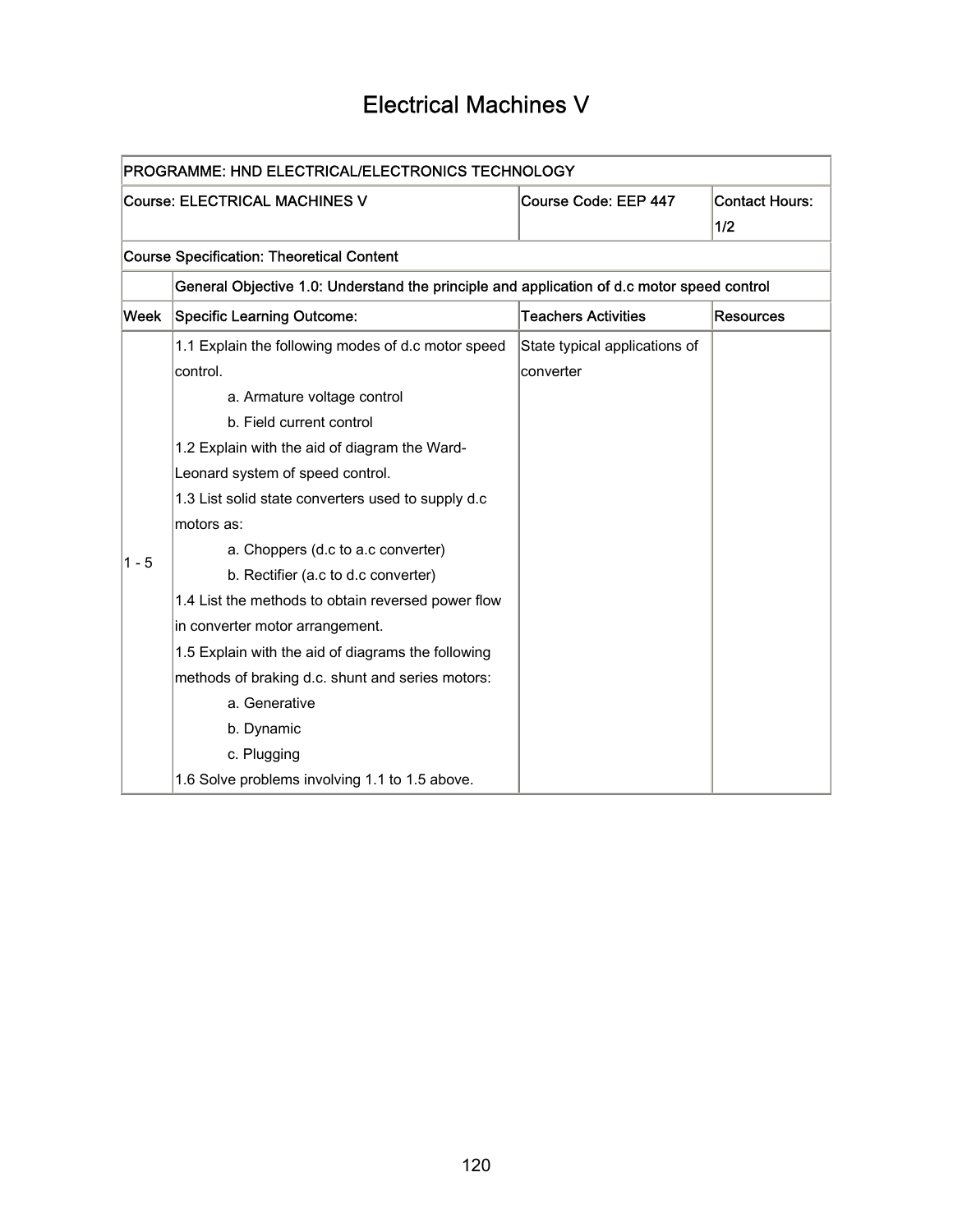| PROGRAMME: HND ELECTRICAL/ELECTRONICS TECHNOLOGY                                  |                                                                                                                                                                                                                                                                                                                                                                                                                                                                                                                                                                                                                                                                                                     |                                               |                  |
|-----------------------------------------------------------------------------------|-----------------------------------------------------------------------------------------------------------------------------------------------------------------------------------------------------------------------------------------------------------------------------------------------------------------------------------------------------------------------------------------------------------------------------------------------------------------------------------------------------------------------------------------------------------------------------------------------------------------------------------------------------------------------------------------------------|-----------------------------------------------|------------------|
| <b>Course: ELECTRICAL MACHINES V</b><br><b>Course Code: EEP</b><br>Contact<br>447 |                                                                                                                                                                                                                                                                                                                                                                                                                                                                                                                                                                                                                                                                                                     |                                               | Hours: 1/2       |
|                                                                                   | <b>Course Specification: Theoretical Content</b>                                                                                                                                                                                                                                                                                                                                                                                                                                                                                                                                                                                                                                                    |                                               |                  |
|                                                                                   | General Objective 2.0: Understand the operation and application of a.c commutator machines                                                                                                                                                                                                                                                                                                                                                                                                                                                                                                                                                                                                          |                                               |                  |
| Week                                                                              | <b>Specific Learning Outcome:</b>                                                                                                                                                                                                                                                                                                                                                                                                                                                                                                                                                                                                                                                                   | <b>Teachers Activities</b>                    | <b>Resources</b> |
| 6 - 10                                                                            | 2.1 Explain how the frequency at the brush and of coil rotating<br>in a constant magnetic field.<br>2.2 Explain how the frequency at the brushes and of coil<br>current very with the rotation of the poles around a stationary<br>rotor.<br>2.3 Explain the effect on the brush voltage frequency of<br>connecting through slip ring a.c current to rotor winding which<br>at the same time is connected to a commulator.<br>2.4 Draw winding arrangement for charge motor.<br>2.5 List the limitation of the above motor.<br>2.6 Draw winding arrangement of the universal motor<br>2.7 Explain the production of the driving torque of the<br>universal<br>2.8 List the limitation of this motor |                                               |                  |
|                                                                                   | General Objective 3.0: Understand and apply special drives for industrial utilization:                                                                                                                                                                                                                                                                                                                                                                                                                                                                                                                                                                                                              |                                               |                  |
| Week                                                                              | <b>Specific Learning Outcome:</b>                                                                                                                                                                                                                                                                                                                                                                                                                                                                                                                                                                                                                                                                   | <b>Teachers Activities</b>                    | <b>Resources</b> |
| $11 - 15$                                                                         | 3.1 List four applications of d.c motors as industrial drives.<br>3.2 Define Group and Individual drive<br>3.3 State the limitation of Group drives<br>3.4 List the advantages of Group drives<br>3.5 Explain factors used in the selection of motors as:<br><b>Electrical characteristics</b><br>i. Starting characteristic<br>ii Running characteristic<br>iii. Speed control<br>iv Breaking<br>Mechanical characteristics<br>a. Structural features i.e type of enclosure or<br>bearing<br>b. Method employed in the transmission of<br>power<br>c. Noise                                                                                                                                        | - State examples of<br>motor and their rating |                  |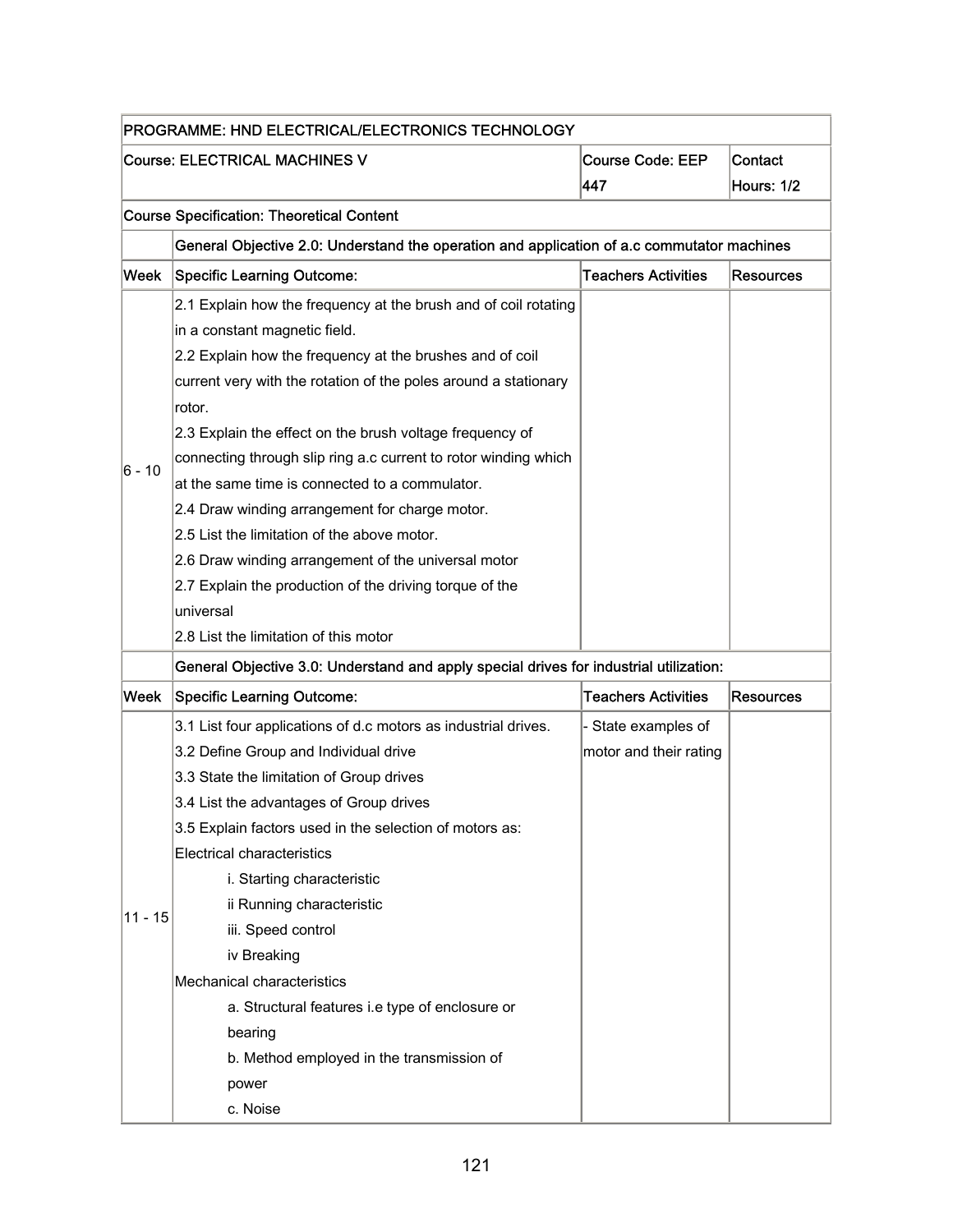| d. Type of cooling                                                            |  |
|-------------------------------------------------------------------------------|--|
| Size and Rating of Motors:                                                    |  |
| a. Rating of motors                                                           |  |
| b. Suitability of the motor for continuous                                    |  |
| intermittent loading.                                                         |  |
| c. Overload capacity.                                                         |  |
| Cost                                                                          |  |
| a. Initial cost                                                               |  |
| b. Running cost.                                                              |  |
| 3.6 State the assumptions used in the calculation of                          |  |
| temperature rise.                                                             |  |
| 3.7 Derive formula for temperature rise in a machine.                         |  |
| 3.8 Define heating Time Constant                                              |  |
| 3.9 Derive expression for cooling of machines                                 |  |
| 3.10 Draw heating curve and cooling curve                                     |  |
| 3.11 State the requirement of electric tranction motors                       |  |
| 3.12 Calculate the speed-time relation temperature rise of                    |  |
| traction                                                                      |  |
| 3.13 Explain the scheme of controlling traction motors                        |  |
| 3.14 Solve problems involving selection of drives                             |  |
| 3.15 Determine by experiment the rise in temperature in an                    |  |
| electrical machine                                                            |  |
| 3.16 Determine by experiment the heating and cooling curves                   |  |
| of an electrical machine                                                      |  |
| ASSESSMENT: Course work 10%; Course test 10%; Practical 20%; Examination 60%. |  |

#### Laboratory Experiment

- 1. Determine by experiment the various speeds of a d.c. motor using Ward-Leonard system
- 2. Determine by experiment the characteristics of s speed control system.
- 3. Determine by experiment the various speed of an a.c commutator.
- 4. Determine by experiment the torque/speed characteristics of charge motor
- 5. Determine by experiments the speed controls of a.c and d.c motors using thyristors.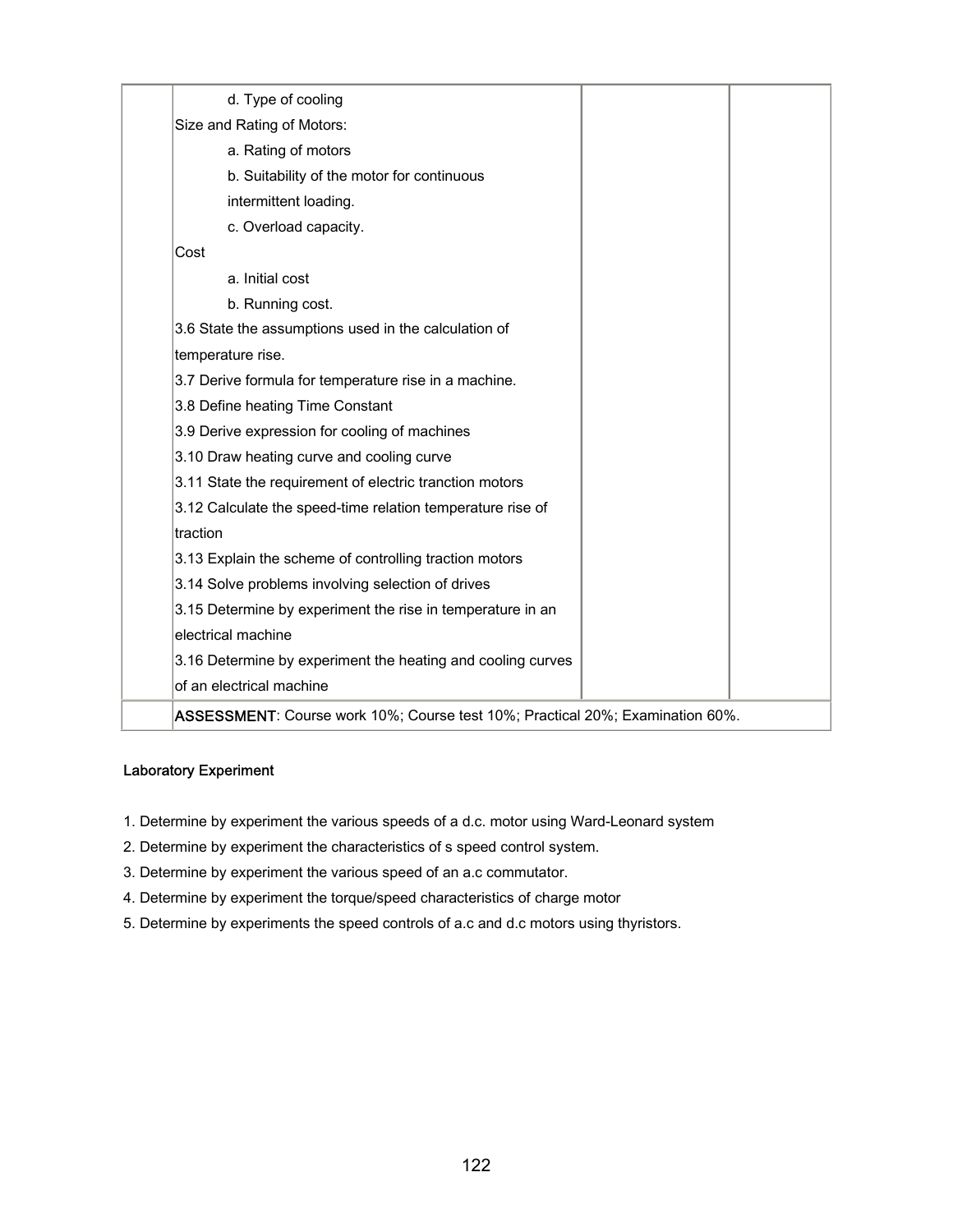# Instrumentation Courses

# Electrical Measurement and Control III

| PROGRAMME: HND IN ELECTRICAL/ELECTRONIC ENGINEERING TECHNOLOGY |                                                                            |                                       |                  |  |  |
|----------------------------------------------------------------|----------------------------------------------------------------------------|---------------------------------------|------------------|--|--|
|                                                                | Course: EE1 311, ELECTRICAL MEASUREMENT<br>Course Code: EEI 311<br>Contact |                                       |                  |  |  |
|                                                                | <b>AND CONTROL III</b>                                                     |                                       | Hours: 75        |  |  |
|                                                                |                                                                            |                                       | <b>HOURS</b>     |  |  |
|                                                                | <b>Course Specification: Theoretical Content</b>                           |                                       |                  |  |  |
|                                                                | General Objective 1.0: Know temperature Measuring System                   |                                       |                  |  |  |
| WEEK                                                           | <b>Specific Learning Outcome:</b>                                          | <b>Teachers Activities</b>            | <b>Resources</b> |  |  |
|                                                                | 1.1 Define Units of Temperature e.g. Kelvin,                               | - Use various types of Thermometers   |                  |  |  |
|                                                                | Fareinheit, Absolute Centigrade etc.                                       | to measure Temperature                |                  |  |  |
|                                                                | 1.2 Covert from one Unit of temperature to                                 | - Demonstrate different ways of       |                  |  |  |
|                                                                | another.                                                                   | calibrating Thermometers.             |                  |  |  |
|                                                                | 1.3 Identify temperature measuring systems                                 | - Identify various pressure measuring |                  |  |  |
|                                                                | e.g. filled system, thermocouples, resistance,                             | Devices.                              |                  |  |  |
|                                                                | themometry, Thermiostors, bimetalic,                                       | - Perform measurement of pressure     |                  |  |  |
|                                                                | pyrometers, Quarts Crystal.                                                | using some of the Devices.            |                  |  |  |
|                                                                | 1.4 Classify the different types of the                                    | - Show how to calibrate pressure      |                  |  |  |
| $1 - 3$                                                        | temperature measuring systems.                                             | Devices using Dead Weight Tester,     |                  |  |  |
|                                                                | 1.5 Explain the Principles of Operation and                                | pneumatic pressure test pump etc.     |                  |  |  |
|                                                                | the Constructional features of each type.                                  |                                       |                  |  |  |
|                                                                | 1.6 State the advantages and disadvantages                                 |                                       |                  |  |  |
|                                                                | of each system.                                                            |                                       |                  |  |  |
|                                                                | 1.7 Calibrate temperature measuring devices                                |                                       |                  |  |  |
|                                                                | such as thermometers, thermocouples etc.                                   |                                       |                  |  |  |
|                                                                | using standard calibrating equipment e.g.                                  |                                       |                  |  |  |
|                                                                | Sandbatch, Oilbath etc.                                                    |                                       |                  |  |  |
|                                                                | 1.8 Install temperature measuring devices                                  |                                       |                  |  |  |
|                                                                | using the correct technique.                                               |                                       |                  |  |  |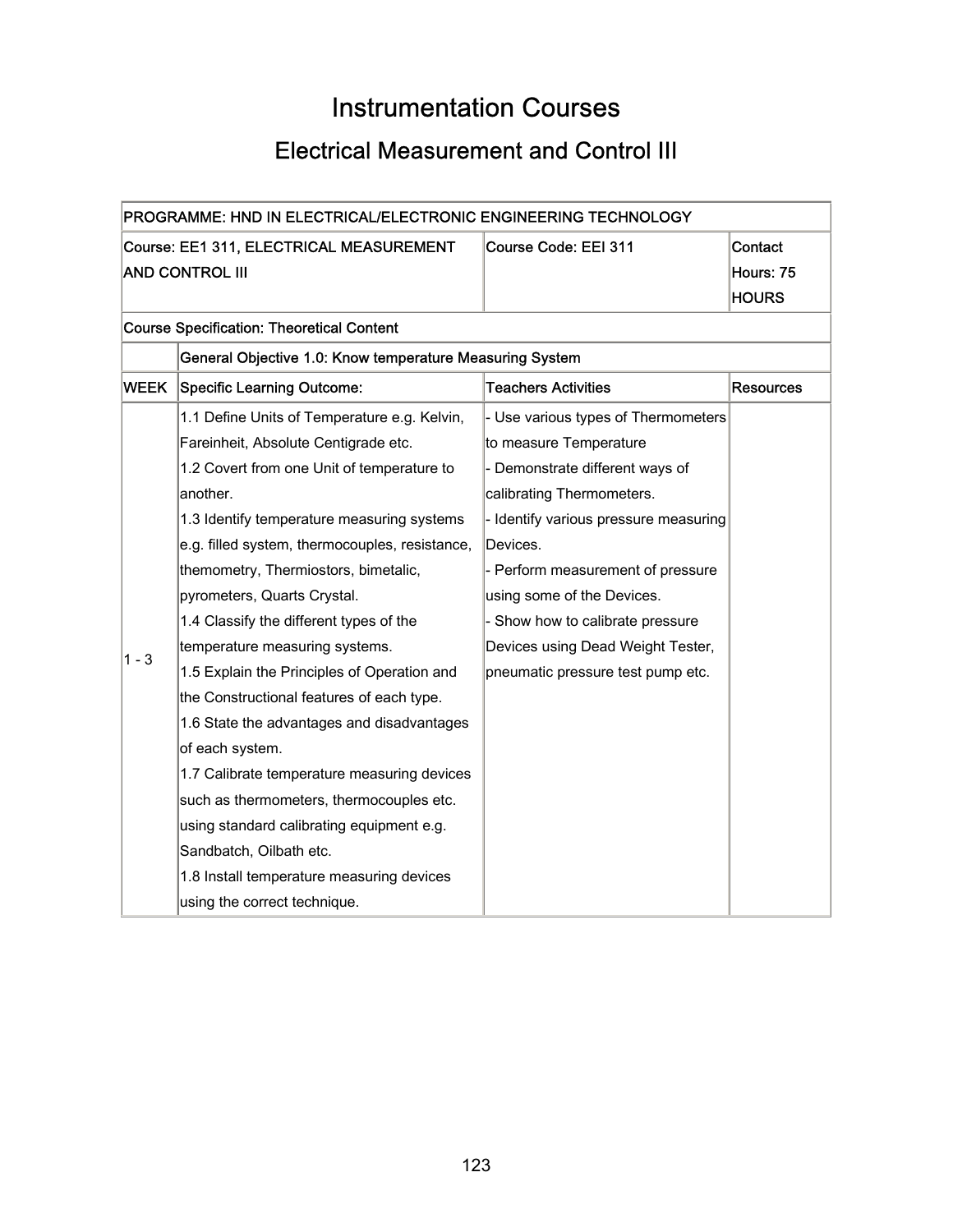|                                                                   | PROGRAMME: HND IN ELECTRICAL/ELECTRONIC ENGINEERING TECHNOLOGY           |                                  |                                      |
|-------------------------------------------------------------------|--------------------------------------------------------------------------|----------------------------------|--------------------------------------|
| Course: EE1 311, ELECTRICAL MEASUREMENT AND<br><b>CONTROL III</b> |                                                                          | Course Code: EEI 311             | Contact<br>Hours: 75<br><b>HOURS</b> |
|                                                                   | <b>Course Specification: Theoretical Content</b>                         |                                  |                                      |
|                                                                   | General Objective 2.0: Understand the techniques of pressure measurement |                                  |                                      |
| WEEK                                                              | <b>Specific Learning Outcome:</b>                                        | <b>Teachers Activities</b>       | Resources                            |
|                                                                   | 2.1 Define the limits of measurement of Pressure                         | - Use flow Devices.              |                                      |
|                                                                   | e.g. Pascal.                                                             | - Identify differential pressure |                                      |
|                                                                   | 2.2 Convert from one Pressure Unit to the other.                         | meters, eg. Orofice plate,       |                                      |
|                                                                   | 2.3 Define pressure as force/Unit area.                                  | Venturo Tube Nozzle etc.         |                                      |
|                                                                   | 2.4 Define the following terms used in pressure                          | - Identify Different types of    |                                      |
|                                                                   | measurements - atmospheric, guage, absolute,                             | Level measuring Instruments.     |                                      |
|                                                                   | differential, vacuum pressures.                                          | - Identify Safety devices        |                                      |
|                                                                   | 2.5 Identify and explain the principle of operation of                   | - Demonstrate the use of         |                                      |
|                                                                   | the different methods of Pressure Measurement, e.g.                      | various types of Analyzers.      |                                      |
|                                                                   | Manometric methods, Bellows, electronic, Bourdon,                        | - Identify various components    |                                      |
|                                                                   | High Pressure, Diaphragm, Chemical etc.                                  | of a time measuring devices,     |                                      |
|                                                                   | 2.6 Select and use measuring Instruments,                                | such as stop-Watch,              |                                      |
|                                                                   | 2.7 State the advantages and disadvantages of each                       | Chronographs, Chronometers       |                                      |
| 4 - 6                                                             | measuring Instruments.                                                   |                                  |                                      |
|                                                                   | 2.8 Identify and use Calibrating devices.                                |                                  |                                      |
|                                                                   | 2.9 Calibrate Pressure measuring devices,                                |                                  |                                      |
|                                                                   | Observing safety precautions.                                            |                                  |                                      |
|                                                                   | 2.10 Explain the Constructional features and                             |                                  |                                      |
|                                                                   | operational Principles of Pressure measuring devices                     |                                  |                                      |
|                                                                   | and Calibrating devices.                                                 |                                  |                                      |
|                                                                   | 2.11 Instal service and maintain pressure measuring                      |                                  |                                      |
|                                                                   | devices.                                                                 |                                  |                                      |
|                                                                   | 2.12 Explain methods of installation of measuring                        |                                  |                                      |
|                                                                   | instruments.                                                             |                                  |                                      |
|                                                                   | 2.13 Dismantle and assemble pressure measuring                           |                                  |                                      |
|                                                                   | instruments.                                                             |                                  |                                      |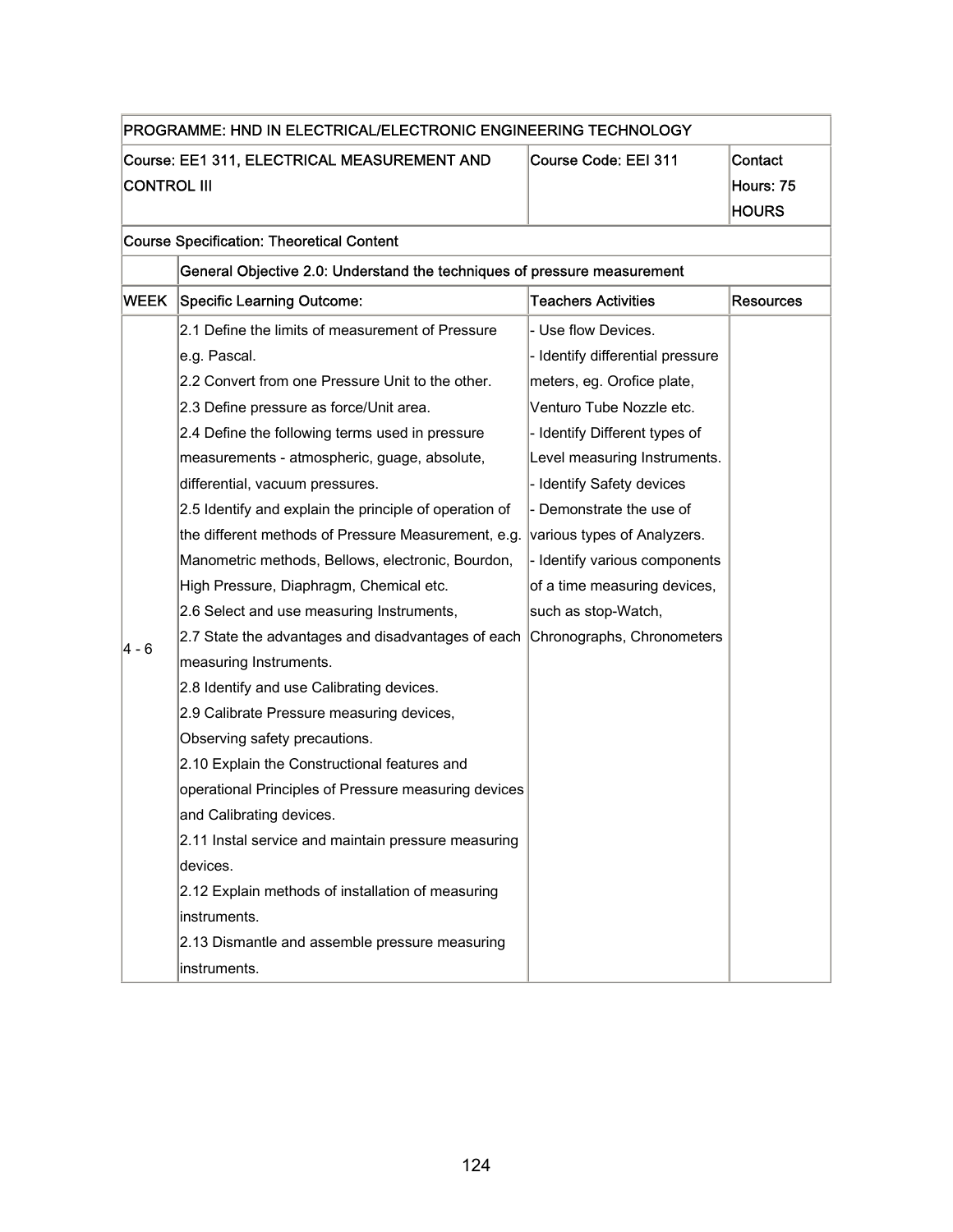| PROGRAMME: HND IN ELECTRICAL/ELECTRONIC ENGINEERING TECHNOLOGY |                                                                                                                                                                                                                                                                                                                                                                                                                                                                                                                                                                                                                                                                                                                                                                                                                                                                                   |                                |                                      |  |
|----------------------------------------------------------------|-----------------------------------------------------------------------------------------------------------------------------------------------------------------------------------------------------------------------------------------------------------------------------------------------------------------------------------------------------------------------------------------------------------------------------------------------------------------------------------------------------------------------------------------------------------------------------------------------------------------------------------------------------------------------------------------------------------------------------------------------------------------------------------------------------------------------------------------------------------------------------------|--------------------------------|--------------------------------------|--|
| Ш                                                              | Course: EE1 311, ELECTRICAL MEASUREMENT AND CONTROL                                                                                                                                                                                                                                                                                                                                                                                                                                                                                                                                                                                                                                                                                                                                                                                                                               | <b>Course Code: EEI</b><br>311 | Contact<br>Hours: 75<br><b>HOURS</b> |  |
|                                                                | <b>Course Specification: Theoretical Content</b>                                                                                                                                                                                                                                                                                                                                                                                                                                                                                                                                                                                                                                                                                                                                                                                                                                  |                                |                                      |  |
|                                                                | General Objective 3.0: Know flow measurement                                                                                                                                                                                                                                                                                                                                                                                                                                                                                                                                                                                                                                                                                                                                                                                                                                      |                                |                                      |  |
| <b>WEEK</b>                                                    | Specific Learning Outcome:                                                                                                                                                                                                                                                                                                                                                                                                                                                                                                                                                                                                                                                                                                                                                                                                                                                        | <b>Teachers Activities</b>     | <b>Resources</b>                     |  |
| 7 - 8                                                          | 3.1 Define Units of flow measurement e.g. Cubic litre/hour<br>letc.<br>3.2 Explain the types of flow e.g. Laminar, turblent etc.<br>3.3 Differentiate between compressible and non-<br>compressible fluids.<br>3.4 State Compressibility factor.<br>3.5 Explain Reynolds number<br>3.6 Explain Viscosity<br>3.7 State and explain Bernoulli Theorem<br>3.8 Derive Bernoulli equation<br>3.9 Select and use flow measuring devices<br>3.10 Measure fluid flow in closed Pipes using differential<br>mressure meters, e.g. Orifice plate, Venture - tube, Dal tube<br>flow Rozzles etc.                                                                                                                                                                                                                                                                                             |                                |                                      |  |
| ∣9 - 10                                                        | 3.11 Explain the operational Principles and Constructional<br>features of the flow DP measuring devices mentioned above.<br>3.12 Name and explain the constructional features and the<br>operational Principles of different types of Orifice plates e.g.<br>P-type, HP-types, Concentric sharp edge, Thin plate,<br>quardrantedged, integral etc.<br>3.13 Select and Instal different types of Orifice Plates.<br>3.14 State the units, advantages and disadvantages of the<br>above named types of Orifice plates.<br>3.15 Employ the following tapping methods e.g. D+D tappin,<br>Flange tapping, corner tapping etc. for Orifice plate<br>installations.<br>3.16 Define impulse lines.<br>3.17 Explain the following terms - castports cooling<br>chambers, flangers and flange ratings.<br>3.18 State Units of measurement in actual Volume, reduced<br>volume weight unit. |                                |                                      |  |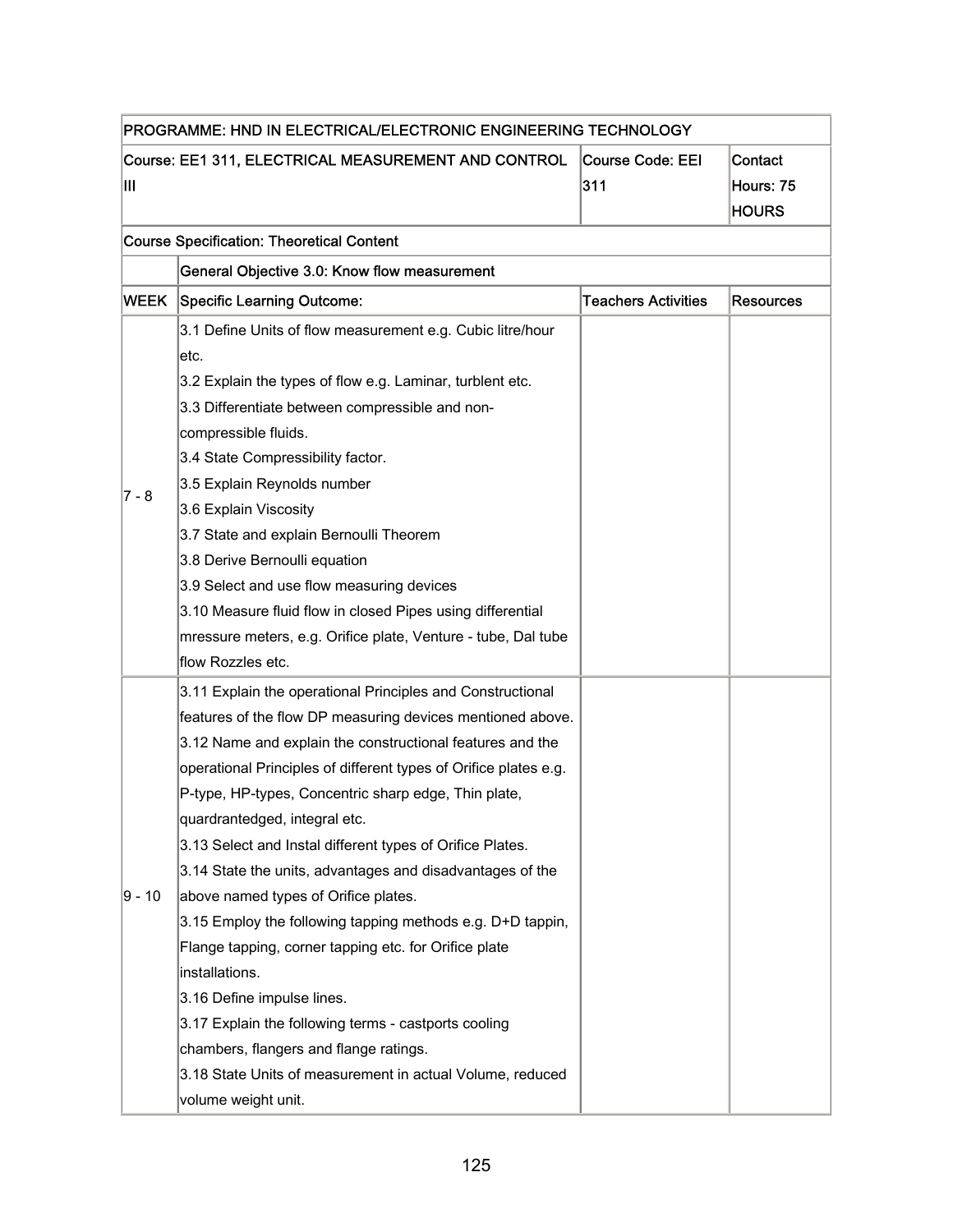| PROGRAMME: HND IN ELECTRICAL/ELECTRONIC ENGINEERING TECHNOLOGY |                                                                                                                                                                                                                                                                                                                                                                                                                                                                                                                                                                                                                                                                                                                                                                                                                                                                                                        |                            |                                      |  |
|----------------------------------------------------------------|--------------------------------------------------------------------------------------------------------------------------------------------------------------------------------------------------------------------------------------------------------------------------------------------------------------------------------------------------------------------------------------------------------------------------------------------------------------------------------------------------------------------------------------------------------------------------------------------------------------------------------------------------------------------------------------------------------------------------------------------------------------------------------------------------------------------------------------------------------------------------------------------------------|----------------------------|--------------------------------------|--|
| Ш                                                              | Course: EE1 311, ELECTRICAL MEASUREMENT AND CONTROL                                                                                                                                                                                                                                                                                                                                                                                                                                                                                                                                                                                                                                                                                                                                                                                                                                                    | Course Code: EEI<br>311    | Contact<br>Hours: 75<br><b>HOURS</b> |  |
|                                                                | <b>Course Specification: Theoretical Content</b>                                                                                                                                                                                                                                                                                                                                                                                                                                                                                                                                                                                                                                                                                                                                                                                                                                                       |                            |                                      |  |
| 11                                                             | 3.19 State HP ratio<br>3.20 State formula for hot liquids near boiling point (h) (p-p)<br>3.21 State and explain Reynolds number<br>3.22 State Velocity of approach factor and Co-efficient of<br>discharge - $(R = dve/3)$<br>3.23 Carry out Orifice plate Sizing, using the following<br>parameters: diameter ratio (d/D) Reynolds number, J - Value<br>etc. Explain the constructional features and the operational<br>Principles of the following flow meters - Rotameters,<br>Magnetic, Turbine Positive displacement, Doppler etc.<br>3.24 Select, instal and maintain the above flow meters.<br>3.25 State the areas of application, the advantages and<br>disadvantages of each of the above named flow meters.<br>3.26 Explain the Constructional features and the Principles of<br>Operation of the Weirs and Parshall Flumes flow meters.<br>3.27 Apply Weirs and Parshall Flumes meters in |                            |                                      |  |
|                                                                | measurement of fluids in open channels.                                                                                                                                                                                                                                                                                                                                                                                                                                                                                                                                                                                                                                                                                                                                                                                                                                                                |                            |                                      |  |
|                                                                | General Objective 4.0: Understand level measurement and apply it in vessel                                                                                                                                                                                                                                                                                                                                                                                                                                                                                                                                                                                                                                                                                                                                                                                                                             |                            |                                      |  |
| <b>WEEK</b>                                                    | <b>Specific Learning Outcome:</b>                                                                                                                                                                                                                                                                                                                                                                                                                                                                                                                                                                                                                                                                                                                                                                                                                                                                      | <b>Teachers Activities</b> | <b>Resources</b>                     |  |
| $12 - 13$                                                      | 4.1 State the Units of level measurement e.g. Metre, feet etc.<br>4.2 Name different types of level measuring instruments<br>Flort, displacement, capacitance, ultrasonic, radiation, DP,<br>diaphrgm level guages etc.<br>4.3 Explain the Principles of operation of the level measuring<br>instruments named above.<br>4.4 Explain the Constructional Features of Level measuring<br>devices.<br>4.5 State the advantages and disadvantages of the level<br>measuring devices.<br>4.6 Select and instal service and maintain level measuring<br>devices.                                                                                                                                                                                                                                                                                                                                             |                            |                                      |  |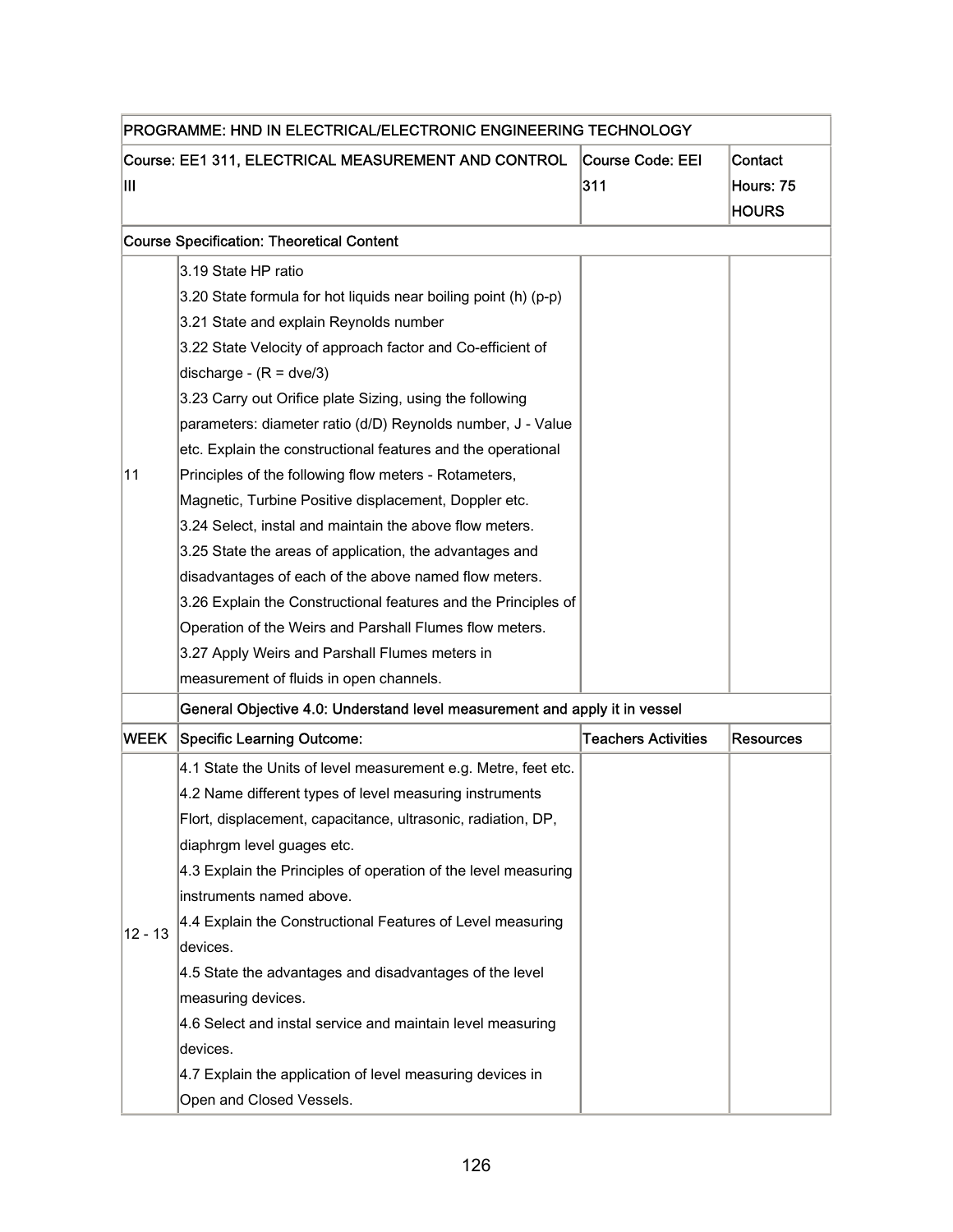|             | PROGRAMME: HND IN ELECTRICAL/ELECTRONIC ENGINEERING TECHNOLOGY                          |                            |                  |  |
|-------------|-----------------------------------------------------------------------------------------|----------------------------|------------------|--|
|             | Course: EE1 311, ELECTRICAL MEASUREMENT AND CONTROL                                     | Course Code: EEI           | Contact          |  |
| Ш           |                                                                                         | 311                        | Hours: 75        |  |
|             |                                                                                         |                            | <b>HOURS</b>     |  |
|             | <b>Course Specification: Theoretical Content</b>                                        |                            |                  |  |
|             | General Objective 5.0: Know instrumentation Symbols                                     |                            |                  |  |
| <b>WEEK</b> | Specific Learning Outcome:                                                              | <b>Teachers Activities</b> | <b>Resources</b> |  |
|             | 5.1 Identify and draw instrumentation Symbols                                           |                            |                  |  |
|             | 5.2 Write Instrumentation and control abbreviations                                     |                            |                  |  |
|             | 5.3 Use tag numbers to identify component parts of a control                            |                            |                  |  |
| $14 - 15$   | ∣system                                                                                 |                            |                  |  |
|             | 5.4 Identify loop drawings in the Piping and Instrument                                 |                            |                  |  |
|             | diagrams by using symbols and tag numbers                                               |                            |                  |  |
|             | 5.5 Translate sequences of operation from logic Circuit                                 |                            |                  |  |
|             | diagram to electrical circuit diagram.                                                  |                            |                  |  |
|             | ASSESSMENT: Course work 10%; Course tests 10%; Practical 20%; Examination 60%.          |                            |                  |  |
|             | General Objective 6.0: Understand the safety Precaution necessary during Installation & |                            |                  |  |
|             | maintenance of instrument and control devices.                                          |                            |                  |  |
| <b>WEEK</b> | <b>Specific Learning Outcome:</b>                                                       | <b>Teachers Activities</b> | <b>Resources</b> |  |
|             | 6.1 State the safety devices necessary for the installation or                          |                            |                  |  |
| 15          | instrument and control devices, Pressure relief Values,                                 |                            |                  |  |
|             | Rupture, Discs, Flame arrestor, Flammable detector.                                     |                            |                  |  |
|             | ASSESSMENT: Course work 10%; Course test 10%; Practical 20%; Examination 60%.           |                            |                  |  |

#### EXPERIMENTS: ELECTRICAL MEASUREMENT & CONTROL III

- 1. Experiments on Instruments calibrations
- 2. Carry out Orifice plate sizing
- 3. Identify loop drawings in the piping and Instrument
- 4. Dismantle and assemble pressure measuring instruments
- 5. Install, service and maintain pressure measuring Instruments
- 6. Use ammeter, voltmeter and power factor meter to measure three-phase Load
- 7. Calibrate temperature measuring devices such as thermometers and thermocouples.
- 8. Measure Fluid flow in closed pipes.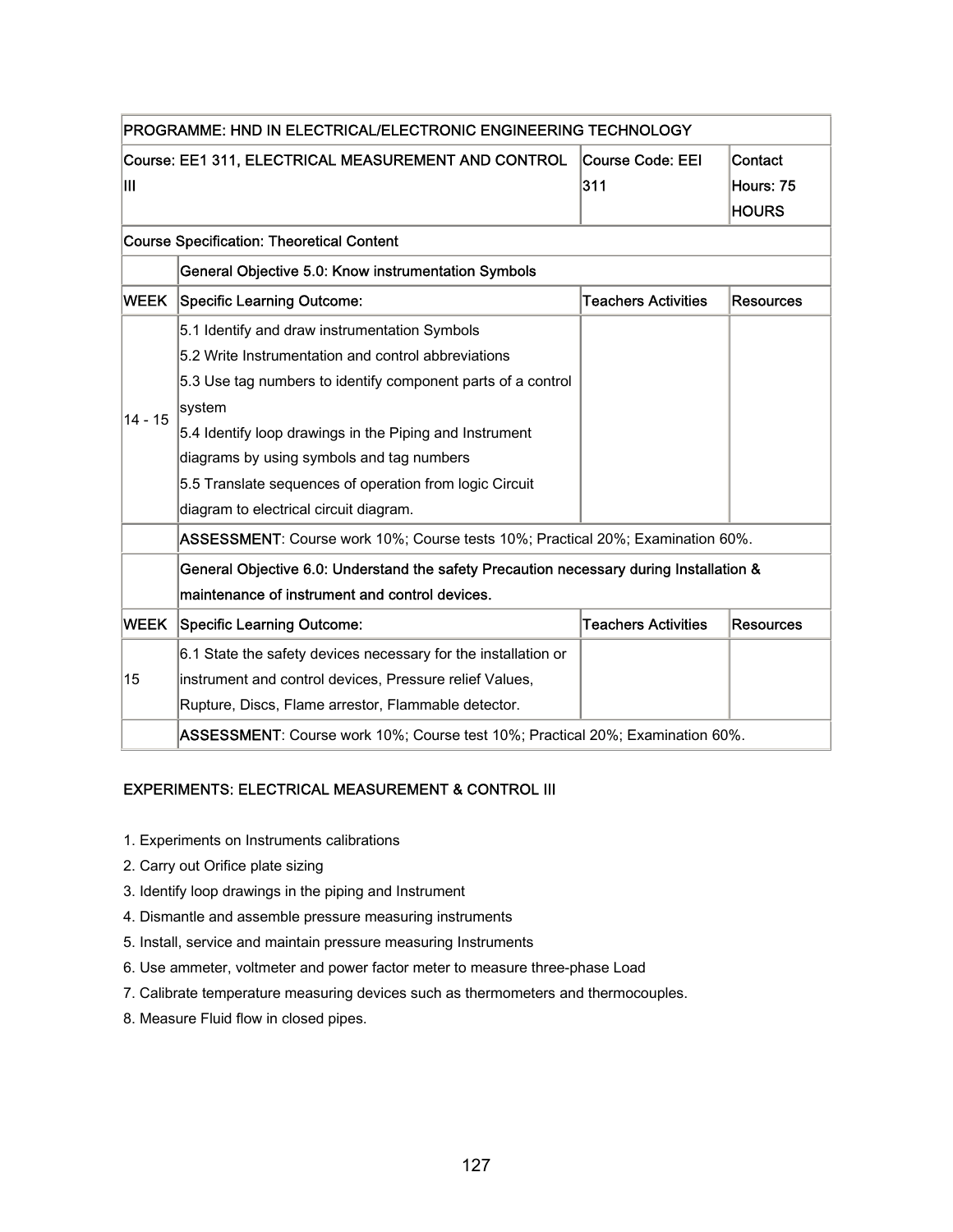# Electrical Measurement and Control IV

| PROGRAMME: HND IN ELECTRICAL/ELECTRONIC ENGINEERING TECHNOLOGY |                                                                                               |                                            |                   |
|----------------------------------------------------------------|-----------------------------------------------------------------------------------------------|--------------------------------------------|-------------------|
|                                                                | Course: 314: ELECTRICAL MEASUREMENT &                                                         | Course Code: EEI 431                       | Contact           |
|                                                                | <b>INSTRUMENTATION IV</b>                                                                     |                                            | <b>Hours: 1/2</b> |
|                                                                | <b>Course Specification:</b>                                                                  |                                            |                   |
|                                                                | General Objective 1.0: Know the methods of locating faults in cables                          |                                            |                   |
| WEEK                                                           | <b>Specific Learning Outcome:</b>                                                             | <b>Teachers Activities</b>                 | <b>Resources</b>  |
|                                                                | 1.1 Explain methods of measuring earth resistance.                                            | Show the students various                  |                   |
|                                                                | 1.2 Describe the following methods of localising short                                        | types of transducers.                      |                   |
|                                                                | - circuit and open-circuit faults, on cables:                                                 | - Measure the resistance of                |                   |
|                                                                | a. Blaniers test;                                                                             | various metals by different                |                   |
|                                                                | b. Murray-loop test;                                                                          | methods.                                   |                   |
|                                                                | c. Varley-loop test, etc.                                                                     | - Show the students how to                 |                   |
| $1 - 2$                                                        | 1.3 Solve problems on each of the tests, in 1.2 above.                                        | avoid the effect of parallax in            |                   |
|                                                                | 1.4 Explain the practical application of each of the                                          | measuring instruments.                     |                   |
|                                                                | tests in 1.2 above                                                                            | - Show the student a cable                 |                   |
|                                                                | 1.5 Carry out practical tests using the methods of 1.2                                        | both in and out of circuits.               |                   |
|                                                                | above.                                                                                        | - Demonstrate the effect of                |                   |
|                                                                | 1.6 Determine by experiment the earth resistance of                                           | I <sup>2</sup> R loss on cables by holding |                   |
|                                                                | various electrical items (circuit, appliances, etc.)                                          | a current carrying cable.                  |                   |
|                                                                | General Objective 2.0: Understand the principles of operation of various types of transducers |                                            |                   |
| <b>WEEK</b>                                                    | <b>Specific Learning Outcome:</b>                                                             | <b>Teachers Activities</b>                 | <b>Resources</b>  |
|                                                                | 2.1 Define a transducer                                                                       |                                            |                   |
|                                                                | 2.2 Explain the various types of electrical transducers                                       |                                            |                   |
|                                                                | 2.3 Outline the various types of electrical transducers                                       |                                            |                   |
|                                                                | a. Resistive type;                                                                            |                                            |                   |
|                                                                | b. Capacitive type;                                                                           |                                            |                   |
|                                                                | c. Inductive type;                                                                            |                                            |                   |
|                                                                | 2.4 Explain the operation of various potentiometric                                           |                                            |                   |
| 3 - 4                                                          | type transducers:                                                                             |                                            |                   |
|                                                                | a. Linear potentiometric type;                                                                |                                            |                   |
|                                                                | b. Angular potentiometric type;                                                               |                                            |                   |
|                                                                | 2.5 Explain transfer function of 2.4 above, assuming                                          |                                            |                   |
|                                                                | all energy storage terms are zero.                                                            |                                            |                   |
|                                                                | 2.6 Describe a strain gauge (Resistance element)                                              |                                            |                   |
|                                                                | transducer                                                                                    |                                            |                   |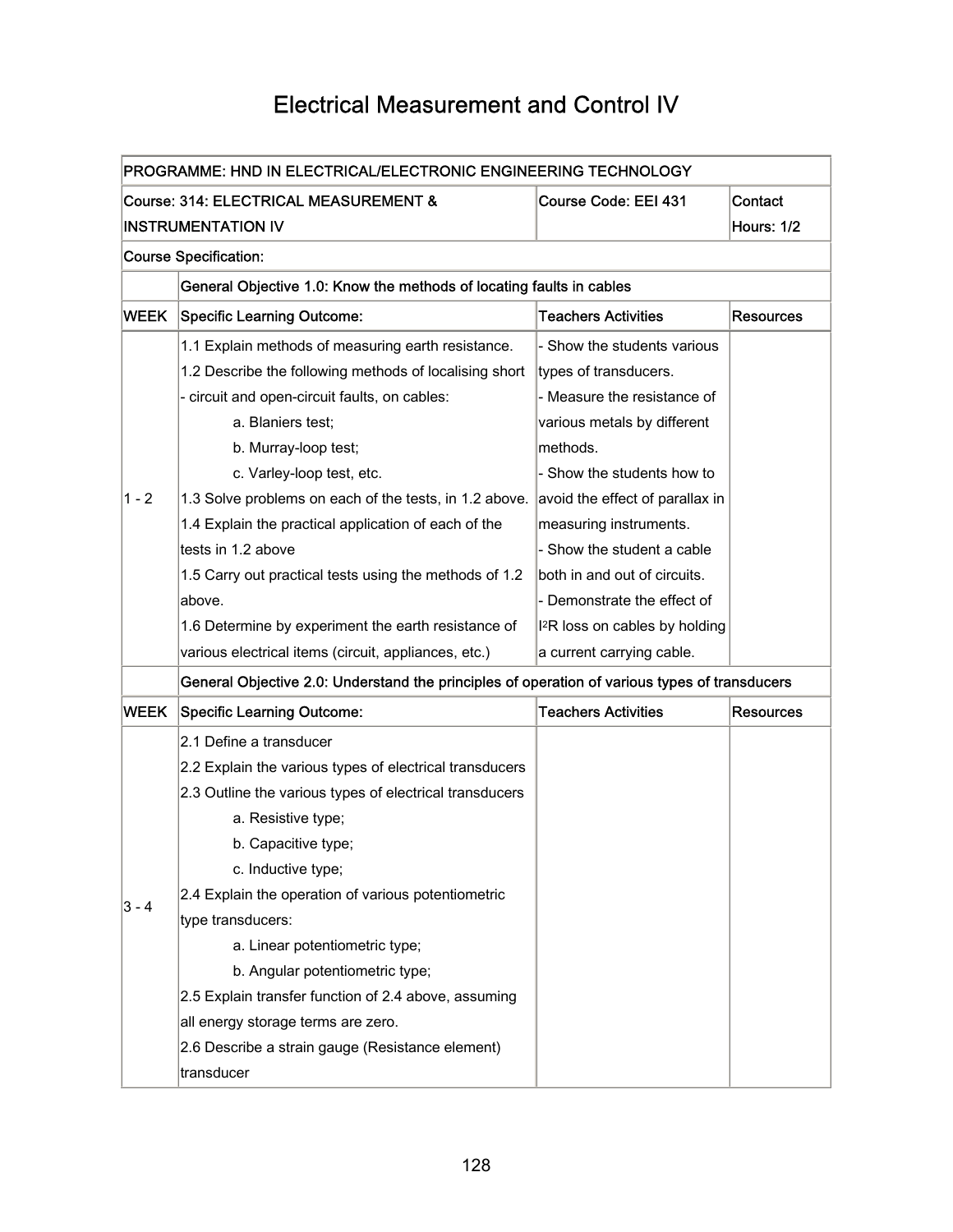| PROGRAMME: HND IN ELECTRICAL/ELECTRONIC ENGINEERING TECHNOLOGY |                                                          |                      |            |  |
|----------------------------------------------------------------|----------------------------------------------------------|----------------------|------------|--|
|                                                                | Course: 314: ELECTRICAL MEASUREMENT &                    | Course Code: EEI 431 | Contact    |  |
|                                                                | <b>INSTRUMENTATION IV</b>                                |                      | Hours: 1/2 |  |
|                                                                | <b>Course Specification:</b>                             |                      |            |  |
|                                                                | 2.7 Calculate Poisson's ratio (h) and strain sensitivity |                      |            |  |
|                                                                | of a strain gauge.                                       |                      |            |  |
|                                                                | 2.8 Explain the expression for the gauge factor in       |                      |            |  |
|                                                                | terms of the Poisson's ratio.                            |                      |            |  |
|                                                                | 2.9 State the difference between a bonded and            |                      |            |  |
| 5 - 6                                                          | unbounded type of strain gauge                           |                      |            |  |
|                                                                | 2.10 Explain the principle of operation of a thermistor  |                      |            |  |
|                                                                | 2.11 Explain the principles of operation of a            |                      |            |  |
|                                                                | thermocouple.                                            |                      |            |  |
|                                                                | 2.12 Explain the thermocouple laws.                      |                      |            |  |
|                                                                | 2.13 Expatiate on the following industrial               |                      |            |  |
|                                                                | thermocouples and explain their applications.            |                      |            |  |
|                                                                | a. Copper Vs constantan;                                 |                      |            |  |
|                                                                | b. Chrome Vs constantan;                                 |                      |            |  |
|                                                                | c. Iron Vs constantan;                                   |                      |            |  |
|                                                                | d. Nickel/Chromium Vs                                    |                      |            |  |
|                                                                | Nickel/Aluminium;                                        |                      |            |  |
|                                                                | e. 13% Platinum Rhodium Alloy Vs                         |                      |            |  |
|                                                                | Pure Platinium;                                          |                      |            |  |
| $7 - 8$                                                        | f. Tungsten Vs Tungsten Rhodium                          |                      |            |  |
|                                                                | etc.                                                     |                      |            |  |
|                                                                | 2.14 Determine by experiments the parameters of the      |                      |            |  |
|                                                                | following bridge circuits:-                              |                      |            |  |
|                                                                | a. Strain gauge bridges;                                 |                      |            |  |
|                                                                | b. Thermistor bridges;                                   |                      |            |  |
|                                                                | c. Thermocouple bridges.                                 |                      |            |  |
|                                                                | 2.15 Explain the characteristics of a variable           |                      |            |  |
|                                                                | capacitive type transducer e.g. parallel plate           |                      |            |  |
|                                                                | capacitive transducer.                                   |                      |            |  |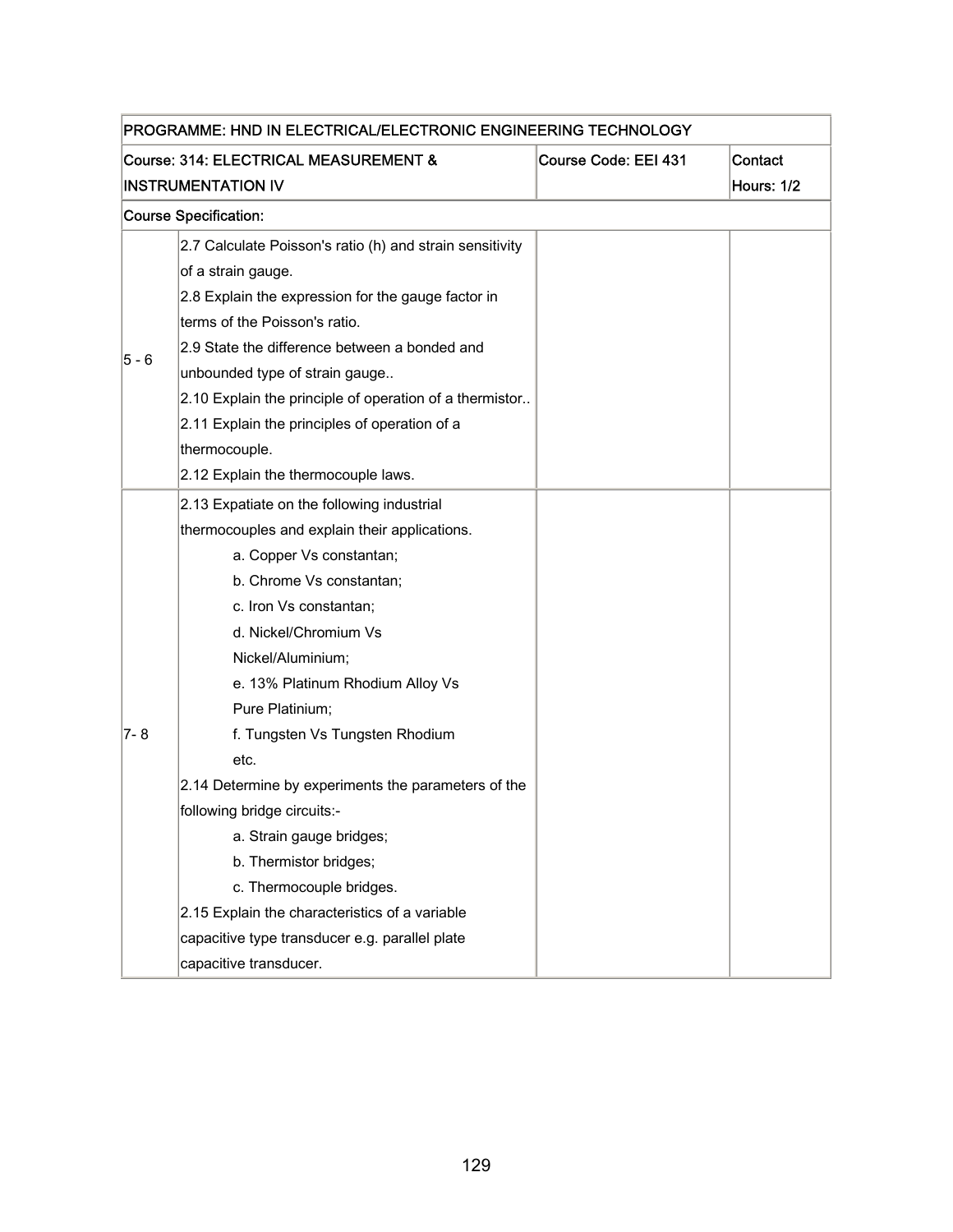| PROGRAMME: HND IN ELECTRICAL/ELECTRONIC ENGINEERING TECHNOLOGY           |                                                        |  |                   |  |
|--------------------------------------------------------------------------|--------------------------------------------------------|--|-------------------|--|
| Course: 314: ELECTRICAL MEASUREMENT &<br>Course Code: EEI 431<br>Contact |                                                        |  |                   |  |
|                                                                          | <b>INSTRUMENTATION IV</b>                              |  | <b>Hours: 1/2</b> |  |
|                                                                          | <b>Course Specification:</b>                           |  |                   |  |
|                                                                          | 2.16 Explain the sensibility of a parallel plate       |  |                   |  |
|                                                                          | capacitive transducer when:-                           |  |                   |  |
|                                                                          | a. The separation (t) is varied;                       |  |                   |  |
|                                                                          | b. The cross-sectional area (a) is                     |  |                   |  |
|                                                                          | varied;                                                |  |                   |  |
|                                                                          | c. The dielectric constant (k) is varied.              |  |                   |  |
|                                                                          | 2.17 Measure various physical quantities using         |  |                   |  |
|                                                                          | capacitive transducers e.g.                            |  |                   |  |
| 9 - 10                                                                   | a. Liquid level measurement;                           |  |                   |  |
|                                                                          | b. Displacement measurement;                           |  |                   |  |
|                                                                          | c. Thickness measurement;                              |  |                   |  |
|                                                                          | d. Composition measurement                             |  |                   |  |
|                                                                          | 2.18 Describe the various types of inductive type      |  |                   |  |
|                                                                          | transducers e.g.:-                                     |  |                   |  |
|                                                                          | a. Variable Inductance (L) or                          |  |                   |  |
|                                                                          | Reluctance (R.M.)                                      |  |                   |  |
|                                                                          | b. Differential Inductance;                            |  |                   |  |
|                                                                          | c. Differential transformer                            |  |                   |  |
|                                                                          | 2.19 Explain the operation of:-                        |  |                   |  |
|                                                                          | a. Linear Variable Differential                        |  |                   |  |
|                                                                          | Transformer (LVDT);                                    |  |                   |  |
| 11                                                                       | b. Tachometer.                                         |  |                   |  |
|                                                                          | 2.20 Explain areas of application of the transducers   |  |                   |  |
|                                                                          | discussed above.                                       |  |                   |  |
|                                                                          | 2.21 Demonstrate practically the applications of items |  |                   |  |
|                                                                          | in 2.21 above.                                         |  |                   |  |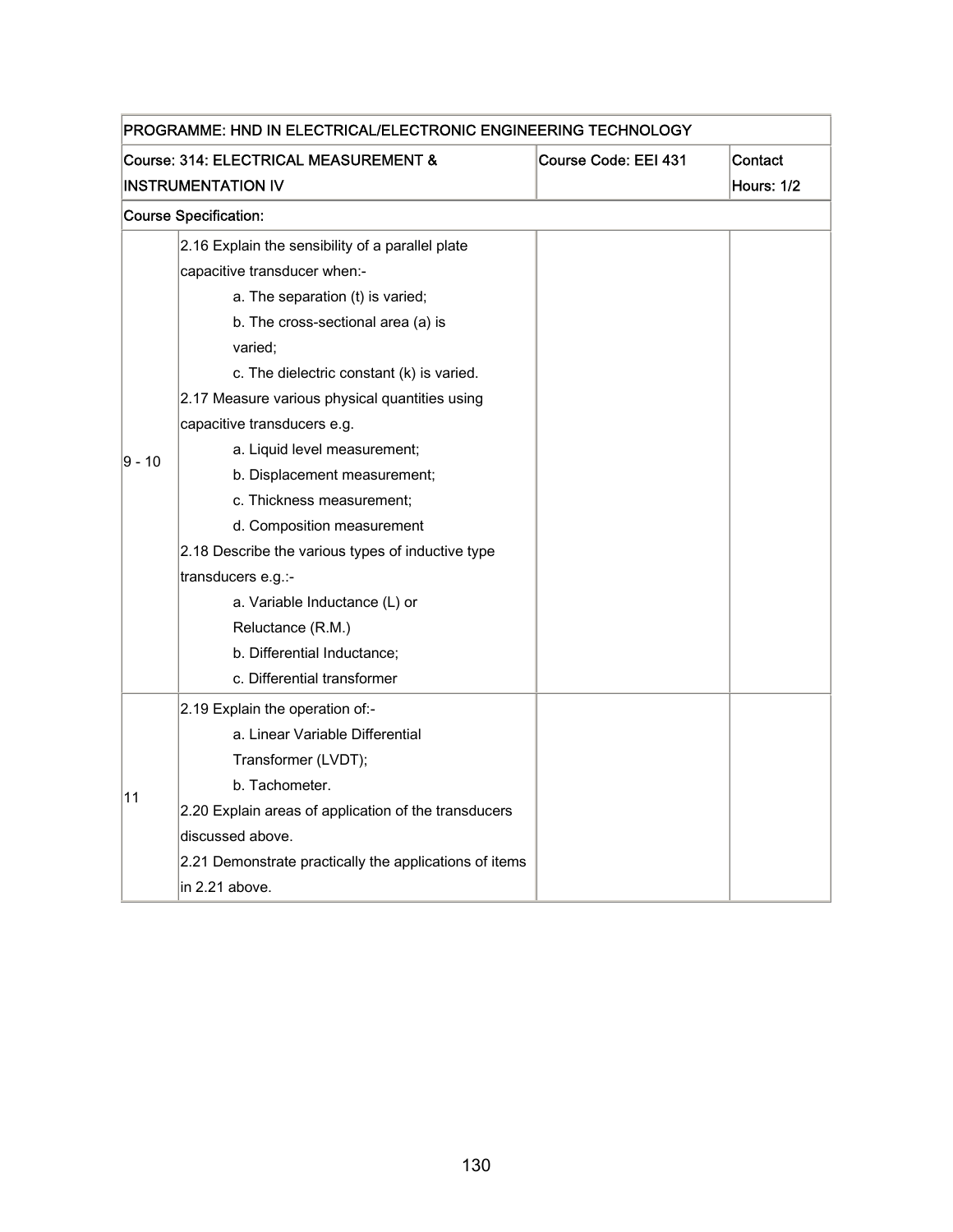| PROGRAMME: HND IN ELECTRICAL/ELECTRONIC ENGINEERING TECHNOLOGY           |                                                                                                        |                            |                  |  |  |
|--------------------------------------------------------------------------|--------------------------------------------------------------------------------------------------------|----------------------------|------------------|--|--|
| Contact<br>Course: 314: ELECTRICAL MEASUREMENT &<br>Course Code: EEI 431 |                                                                                                        |                            |                  |  |  |
|                                                                          | <b>INSTRUMENTATION IV</b>                                                                              |                            | Hours: 1/2       |  |  |
|                                                                          | <b>Course Specification:</b>                                                                           |                            |                  |  |  |
|                                                                          | General Objective 3.0: Understand the principles of operation and application of recorders.            |                            |                  |  |  |
| <b>WEEK</b>                                                              | <b>Specific Learning Outcome:</b>                                                                      | <b>Teachers Activities</b> | <b>Resources</b> |  |  |
|                                                                          | 3.1 List different types of recorders                                                                  |                            |                  |  |  |
|                                                                          | 3.2 Explain the principles of operation of the                                                         |                            |                  |  |  |
|                                                                          | following recorders:-                                                                                  |                            |                  |  |  |
|                                                                          | a. Graphic                                                                                             |                            |                  |  |  |
|                                                                          | b. Strip chart                                                                                         |                            |                  |  |  |
|                                                                          | c. Galvanometer type                                                                                   |                            |                  |  |  |
|                                                                          | d. Null-potentiometer type                                                                             |                            |                  |  |  |
| 12                                                                       | e. Bride type                                                                                          |                            |                  |  |  |
|                                                                          | f. Linear-Variable Differential                                                                        |                            |                  |  |  |
|                                                                          | transformer (LVDT) type X-Y                                                                            |                            |                  |  |  |
|                                                                          | g. Oscilloscope recorders                                                                              |                            |                  |  |  |
|                                                                          | h. Digital recorders.                                                                                  |                            |                  |  |  |
|                                                                          | 3.3 Demonstrate practically the use of recorders in                                                    |                            |                  |  |  |
|                                                                          | 3.2 above.                                                                                             |                            |                  |  |  |
|                                                                          | General Objective 4.0: Understand the principle of operation and application of digital and electronic |                            |                  |  |  |
|                                                                          | instruments                                                                                            |                            |                  |  |  |
| WEEK                                                                     | <b>Specific Learning Outcome:</b>                                                                      | <b>Teachers Activities</b> | <b>Resources</b> |  |  |
|                                                                          | 4.1 Explain with the aid of block diagrams the                                                         |                            |                  |  |  |
|                                                                          | principle of operation and application of electronic                                                   |                            |                  |  |  |
|                                                                          | voltmeters                                                                                             |                            |                  |  |  |
|                                                                          | a. D.C. Voltmeter with direct-coupled                                                                  |                            |                  |  |  |
|                                                                          | amplifier                                                                                              |                            |                  |  |  |
|                                                                          | b. D.C. Volymeter with chopper-type                                                                    |                            |                  |  |  |
|                                                                          | amplifier.                                                                                             |                            |                  |  |  |
| $13 - 14$                                                                | 4.2 Describe the construction and operation of AC                                                      |                            |                  |  |  |
|                                                                          | voltmeters using operational ampliers, rectifiers etc.                                                 |                            |                  |  |  |
|                                                                          | 4.3 Explain with a block diagram the construction                                                      |                            |                  |  |  |
|                                                                          | and operation of a differential voltmeter.                                                             |                            |                  |  |  |
|                                                                          | 4.4 Describe with the aid of a block diagram the                                                       |                            |                  |  |  |
|                                                                          | construction and operation of Digital voltmeters:                                                      |                            |                  |  |  |
|                                                                          | a. Ramp-type                                                                                           |                            |                  |  |  |
|                                                                          | b. Stair case - ramp type.                                                                             |                            |                  |  |  |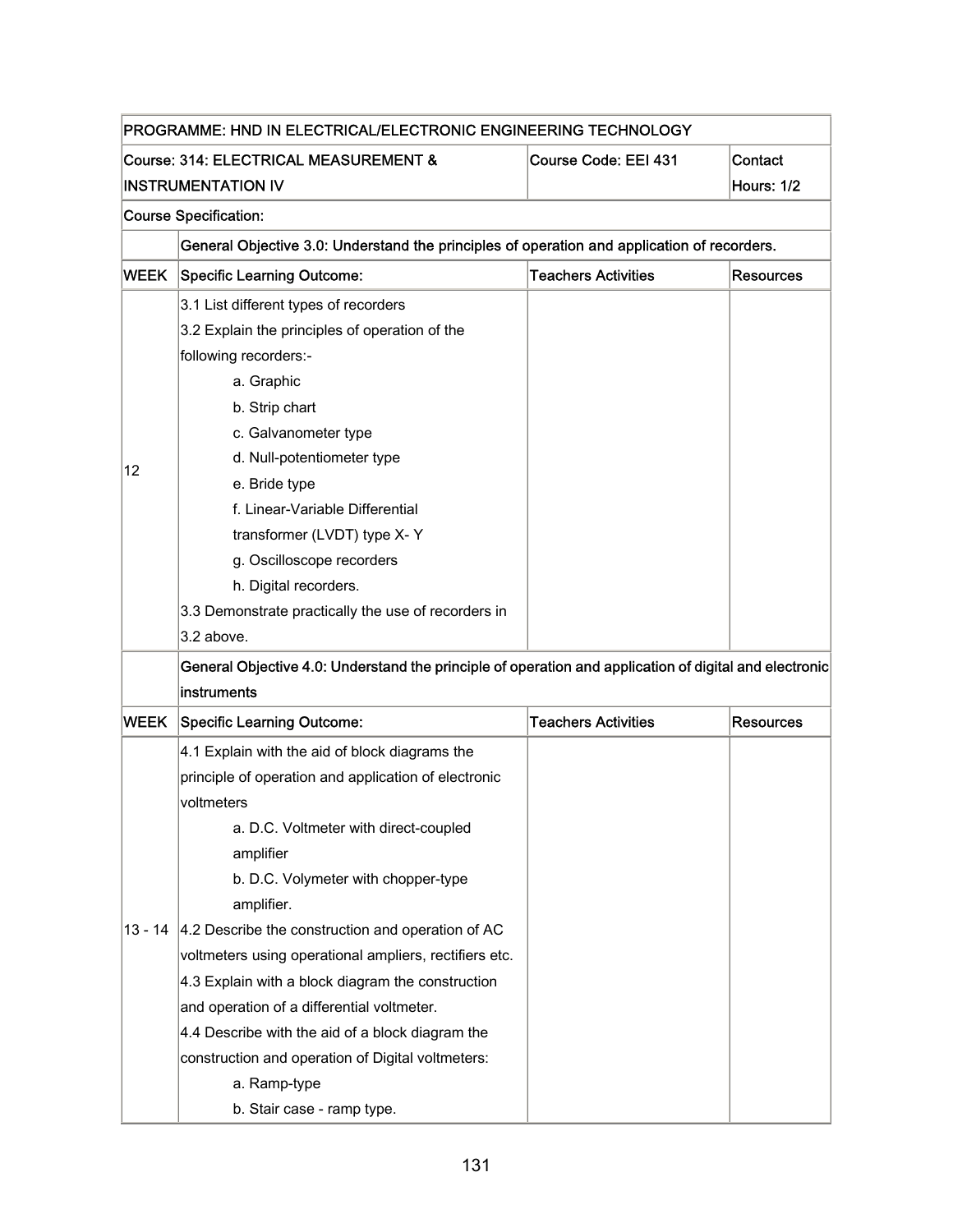| PROGRAMME: HND IN ELECTRICAL/ELECTRONIC ENGINEERING TECHNOLOGY           |                                                                               |  |            |  |
|--------------------------------------------------------------------------|-------------------------------------------------------------------------------|--|------------|--|
| Course: 314: ELECTRICAL MEASUREMENT &<br>Course Code: EEI 431<br>Contact |                                                                               |  |            |  |
|                                                                          | INSTRUMENTATION IV                                                            |  | Hours: 1/2 |  |
| <b>Course Specification:</b>                                             |                                                                               |  |            |  |
|                                                                          | 4.5 Calibrate by experiments various digital                                  |  |            |  |
|                                                                          | voltmeters.                                                                   |  |            |  |
|                                                                          | 4.6 Explain the principle of operation and application                        |  |            |  |
|                                                                          | of the following:                                                             |  |            |  |
|                                                                          | a. Wave analyser                                                              |  |            |  |
| 15                                                                       | b. Harmonic distortion analyser                                               |  |            |  |
|                                                                          | c. Spectrum analyser                                                          |  |            |  |
|                                                                          | d. Q-meter.                                                                   |  |            |  |
|                                                                          | 4.7 Demonstrate practically the applications of items                         |  |            |  |
|                                                                          | in 4.6 above.                                                                 |  |            |  |
|                                                                          | 4.8 Explain the measurement methods and errors                                |  |            |  |
|                                                                          | using Q-meter.                                                                |  |            |  |
|                                                                          | ASSESSMENT: Course work 10%; Course test 10%; practical 20%; Examination 60%. |  |            |  |

#### EXPERIMENTS: MEASUREMENT & INSTRUMENTATION IV

- 1. Experiments on earth resistance measurement of various electrical items
- 2. Experiments on characteristics of transducers in 2.3 to 2.9
- 3. Experiments on coefficient of resistance
- 4. Experiments on transducers e.g. Thermocouples, LVDT and Tachogonerator
- 5. Locate simulated fault in Cable
- 6. Construct Thermocouple and test it.
- 7. Calibrate recorders.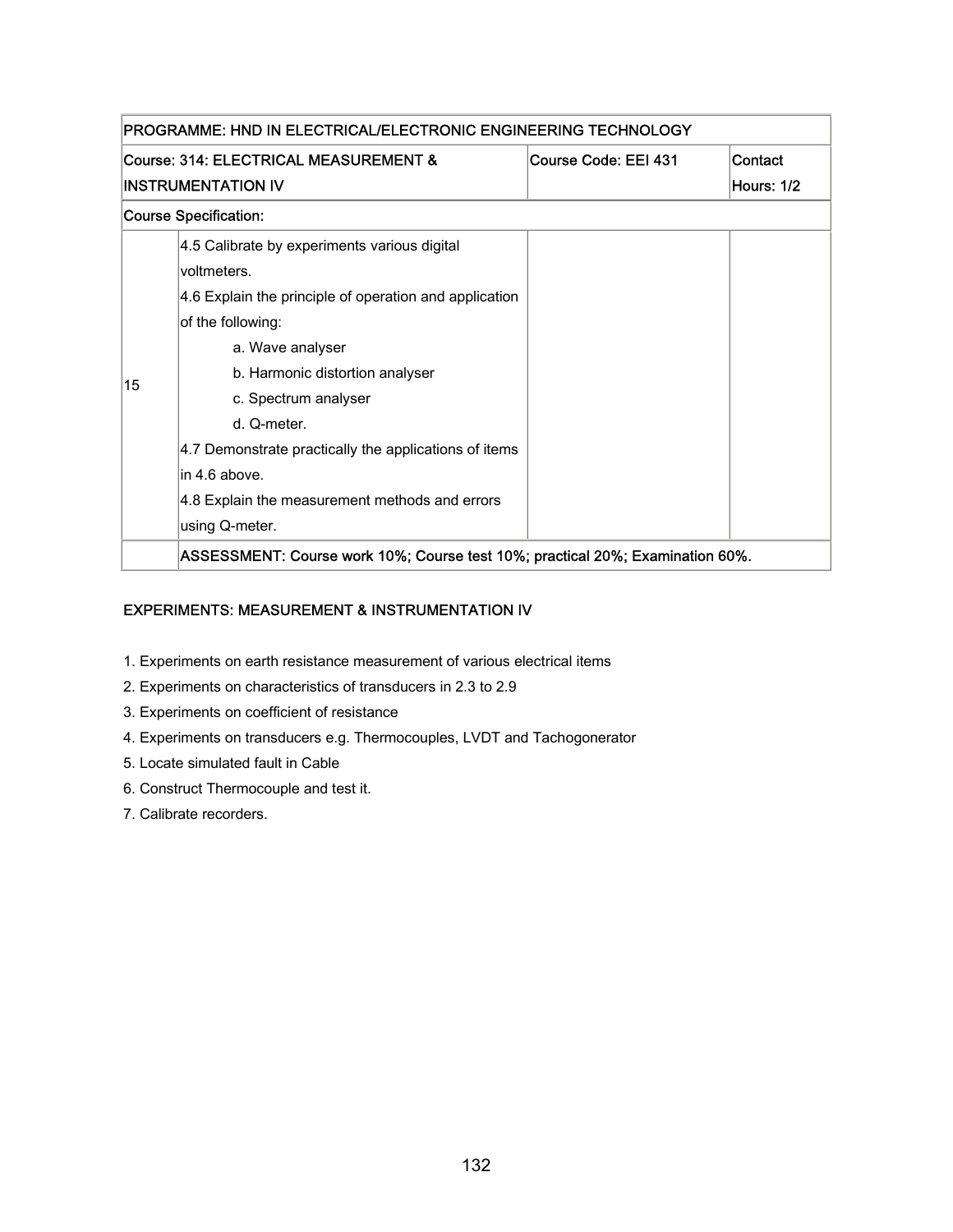# Instrumentation Design and Drafting

#### GENERAL OBJECTIVE:

At the completion of the programme the students should be able to:

- 1. Identify and draw standard Instrumentation symbols
- 2. Perform manual drafting
- 3. Draft with Software packages
- 4. Interpret process diagrams
- 5. Install and Commission Instruments
- 6. Design Instrumentation System.

#### LIST OF PRACTICALS

#### WEEK

- 1 2 Manual Drawing of instrument symbols
- 3 4 Introduction to software packages
- 5 9 Design Instrumentation System for a mini plant
- 10 14 Use Software packages to produce piping and Instruments diagram.

ASSESSMENT: Course work 10%; Course test 10%; Practical 40%; Examination 40%.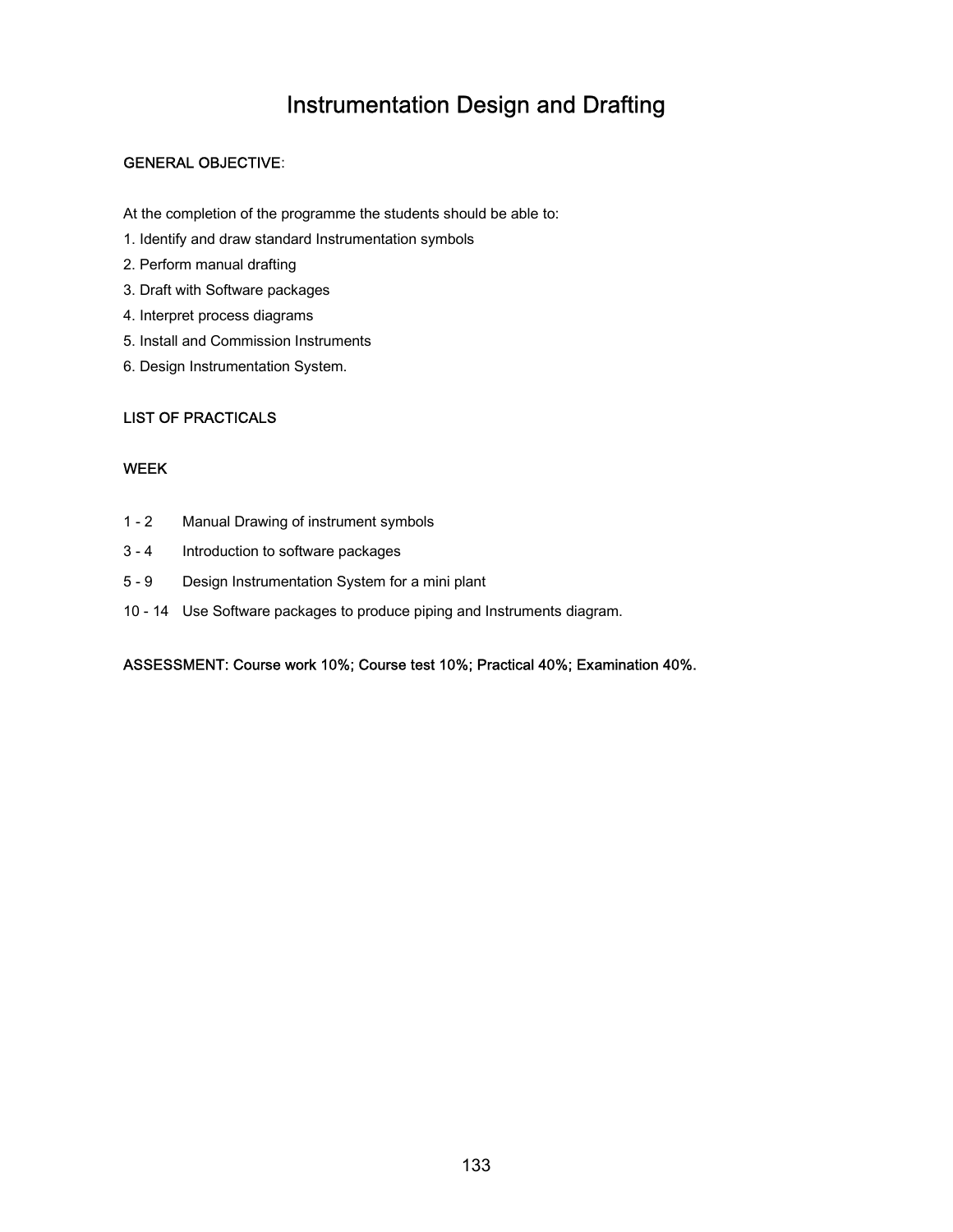### Pneumatic Instrumentation

#### Course Objective:

At the end of the programme, the students should be able to:

- 1. Explain the operation of pneumatic Instrument.
- 2. Calculate and set the gains of pneumatic Controller
- 3. Install pneumatic Instruments
- 4. Calibrate pneumatic Instruments.

#### LIST OF PRACTICALS

#### WEEK

- 1 2 Install and dismantle a flapper/nozzle system. (Teachers should show example).
- 2 3 Install and dismantle pneumatic transmitters.
- 4 6 Set the gains of pneumatic Controller. Perform experiment with PID Controller. Install and dismantle pneumatic Controllers. Students should Perform Calibrate Pneumatic Controller.
- 7 8 Install and dismantle Pneumatic recorders. Calibrate pneumatic recorders.
- 9 10 Connect Copper pipe from transmitter to a recorder. Vary the Signal from 3 15psi. Compare the recorded values with transmitted values.
- 11 13 Install and Calibrate a Control valve. Discouple and recouple a Control Valve.

ASSESSMENT: Course work 10%; Course tests 10%; Practical 40%; Examination 40%.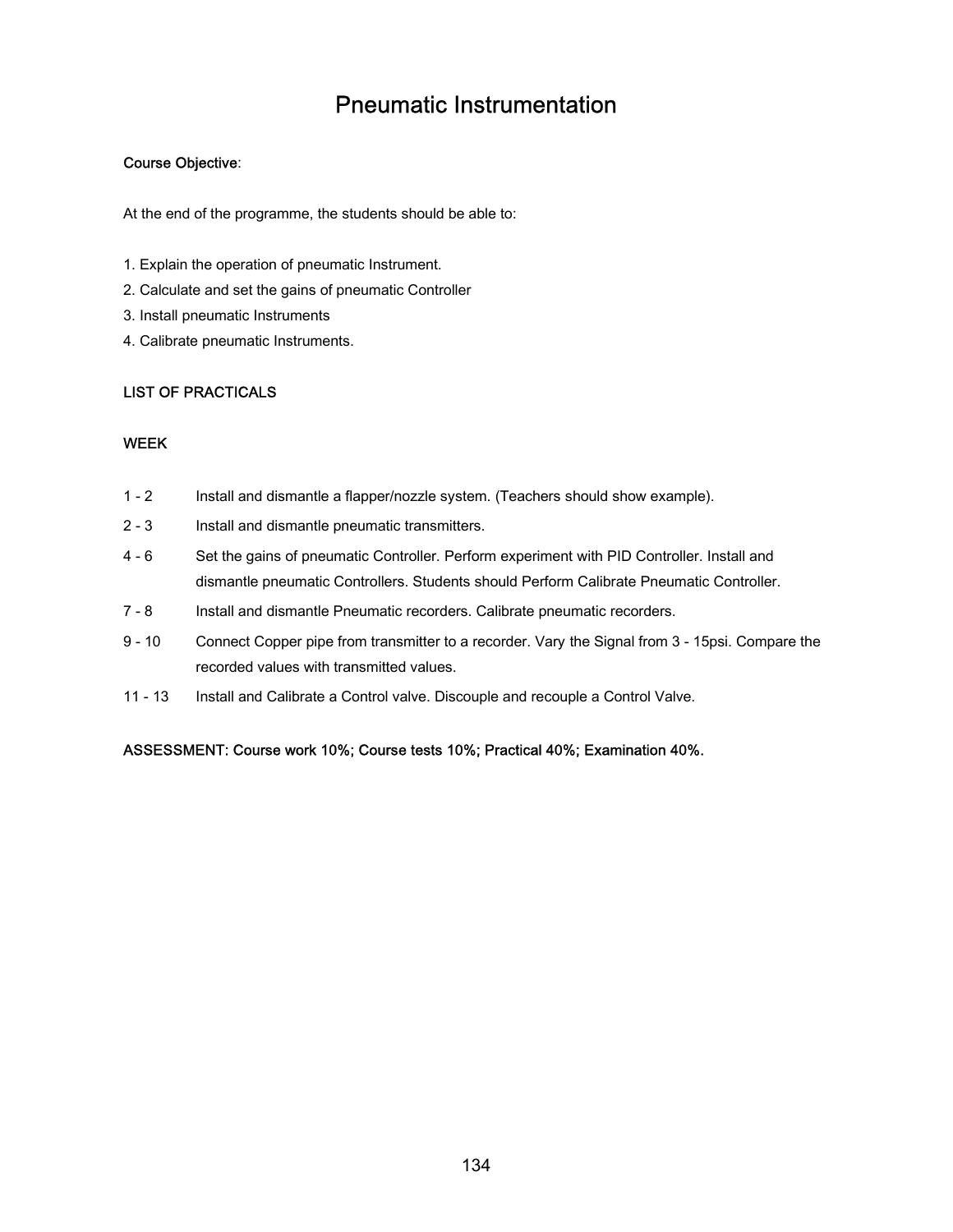### Electronic Instrumentation

#### General Objective

At the completion of the course students should be able to:

- 1. Select and apply transducers
- 2. Design and construct signal conditioning equipment
- 3. Design, Construct, Install and Calibrate analogue controllers
- 4. Install and use PLC in process automation
- 5. Use Computer as a Controller
- 6. Install and maintain analytical Instruments.

#### LIST OF PRACTICALS

#### WEEK

- 1 2 Design and Construct a simple potentiometric transducer.
- 2 4 Design, Construct and use capacitance bridge with capacitance transducer to measure process variable.
- 5 7 Design, construct and test a P+ I analogue Controller
- 8 10 Write and test Programmes in PLC
- 11 13 Write and test Control program in BASIC Language.
- 14 Install analytical Instruments.

ASSESSMENT: Course work 10%; Course tests 10%; Practical 40%; Examination 40%.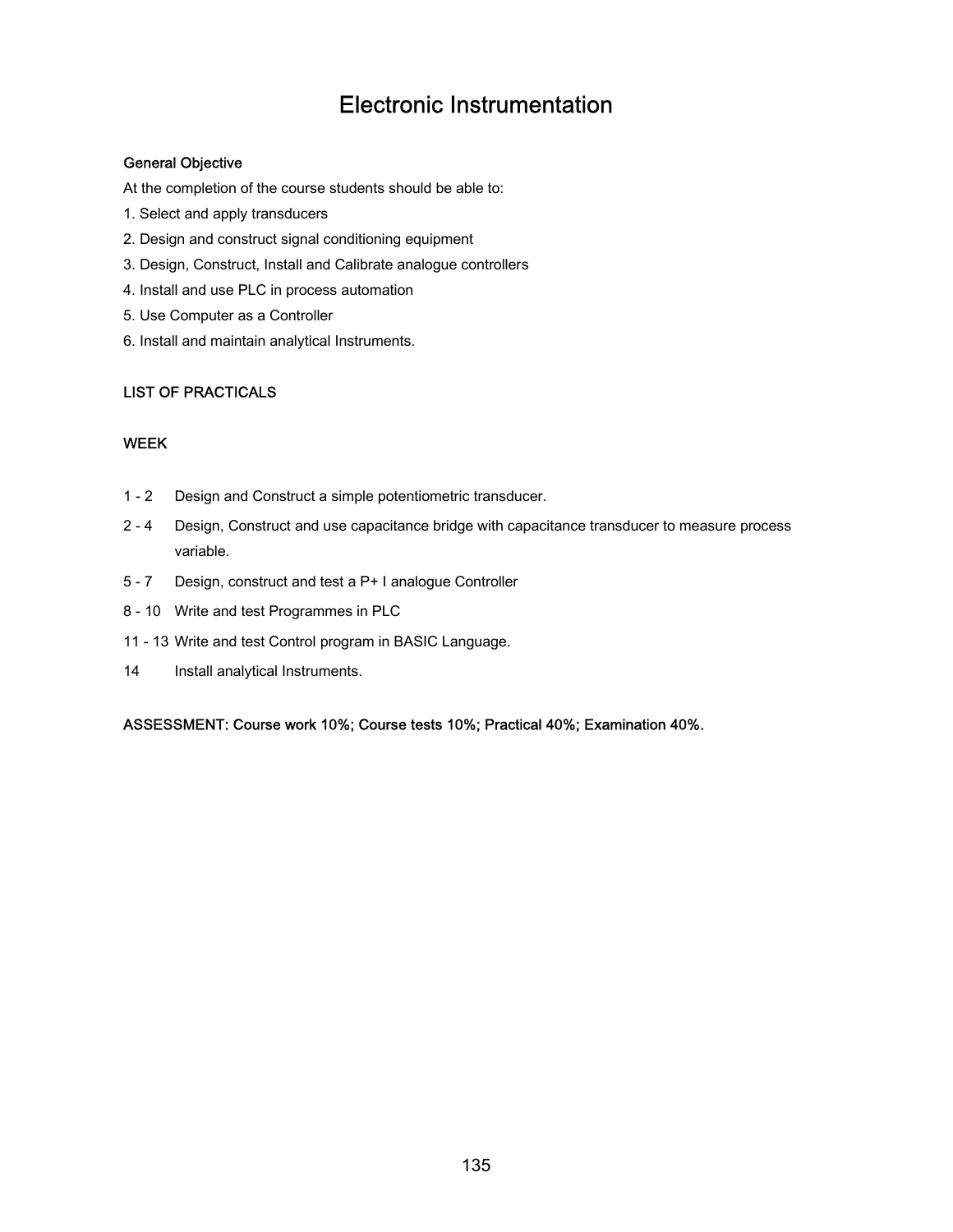### Instruments Repairs and Maintenance

#### General Objectives:

At the completion of the course the students should be able to:

- 1. Observe Instruments Safety
- 2. Know Performance Objectives
- 3. Know Maintenance Management
- 4. Know Workshop Management
- 5. Know equipment Standards

#### LIST OF PRACTICALS

#### WEEK

- 1 2 Students should carry out Survey of the Workshop and write report on tools, equipment and general condition of the workshop.
- 3 10 Students should troubleshoot and repair faulty instruments. The faults could be simulated by Instructor.
- $11 -$ Students should trace faults simulator on the instrument panels.
- 14

ASSESSMENT: Course work 10%; Course tests 10%; Practical 40%; Examination 40%.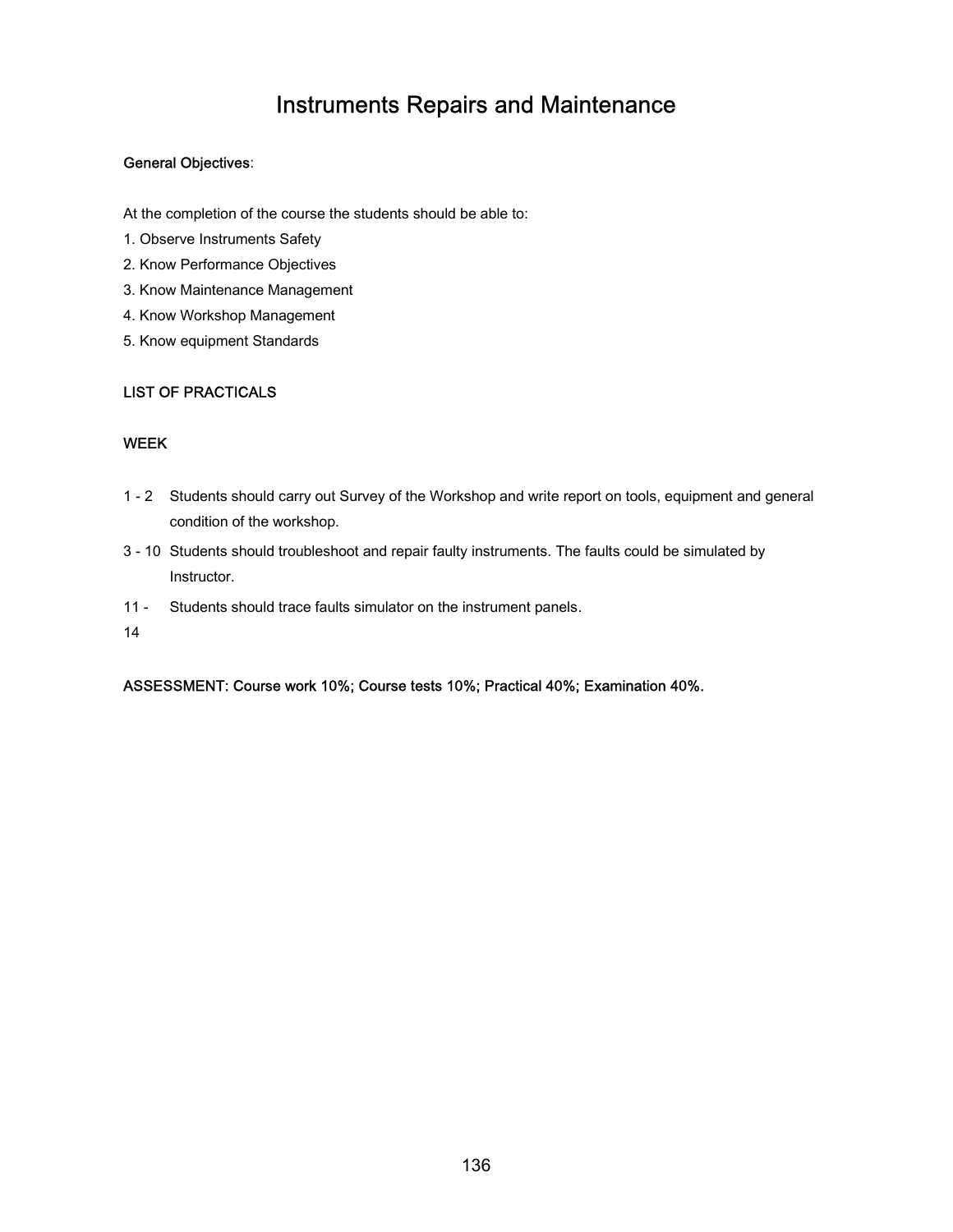## Process Measurement

| PROGRAMME: HND ELECTRICAL/ELECTRONICS TECHNOLOGY |                                                                         |                   |                                    |  |
|--------------------------------------------------|-------------------------------------------------------------------------|-------------------|------------------------------------|--|
|                                                  | <b>Course: PROCESS MEASUREMENT</b>                                      |                   | Course Code: EEI Contact Hours: 75 |  |
|                                                  |                                                                         |                   | <b>HOURS</b>                       |  |
|                                                  | <b>Course Specification: Theoretical Content</b>                        |                   |                                    |  |
|                                                  | General Objective. Students should be able to measure process variables |                   |                                    |  |
|                                                  | <b>Specific Learning Outcome:</b>                                       | <b>Teachers</b>   | <b>Resources</b>                   |  |
| <b>WEEK</b>                                      |                                                                         | <b>Activities</b> |                                    |  |
|                                                  | 1.1 List Units of Pressure measurements                                 |                   |                                    |  |
|                                                  | a. Pascal;                                                              |                   |                                    |  |
|                                                  | b. Bar                                                                  |                   |                                    |  |
|                                                  | c. $kN/m2$                                                              |                   |                                    |  |
|                                                  | d. psi,                                                                 |                   |                                    |  |
|                                                  | e. kgf/cm <sup>2</sup>                                                  |                   |                                    |  |
|                                                  | 1.2 Convert from one pressure unit to another.                          |                   |                                    |  |
|                                                  | 1.3 Define the following terms used in pressure                         |                   |                                    |  |
|                                                  | measurement:                                                            |                   |                                    |  |
|                                                  | a. gauge                                                                |                   |                                    |  |
|                                                  | b. absolute                                                             |                   |                                    |  |
|                                                  | c. atmospheric                                                          |                   |                                    |  |
| $1 - 5$                                          | d. vacuum                                                               |                   |                                    |  |
|                                                  | e. differential, etc.                                                   |                   |                                    |  |
|                                                  | 1.4 Explain the manometric methods of pressure                          |                   |                                    |  |
|                                                  | measurements.                                                           |                   |                                    |  |
|                                                  | 1.5 Explain the operation of elastic pressure                           |                   |                                    |  |
|                                                  | measurement devices                                                     |                   |                                    |  |
|                                                  | a. Diaphragm                                                            |                   |                                    |  |
|                                                  | b. Bellows                                                              |                   |                                    |  |
|                                                  | c. Bourdon                                                              |                   |                                    |  |
|                                                  | 1.6 Explain the operation of Semiconductor diaphragm                    |                   |                                    |  |
|                                                  | 1.7 Explain the operation of Capacitance manometer.                     |                   |                                    |  |
|                                                  | 1.8 Explain the operation and the use of dead weight                    |                   |                                    |  |
|                                                  | tester.                                                                 |                   |                                    |  |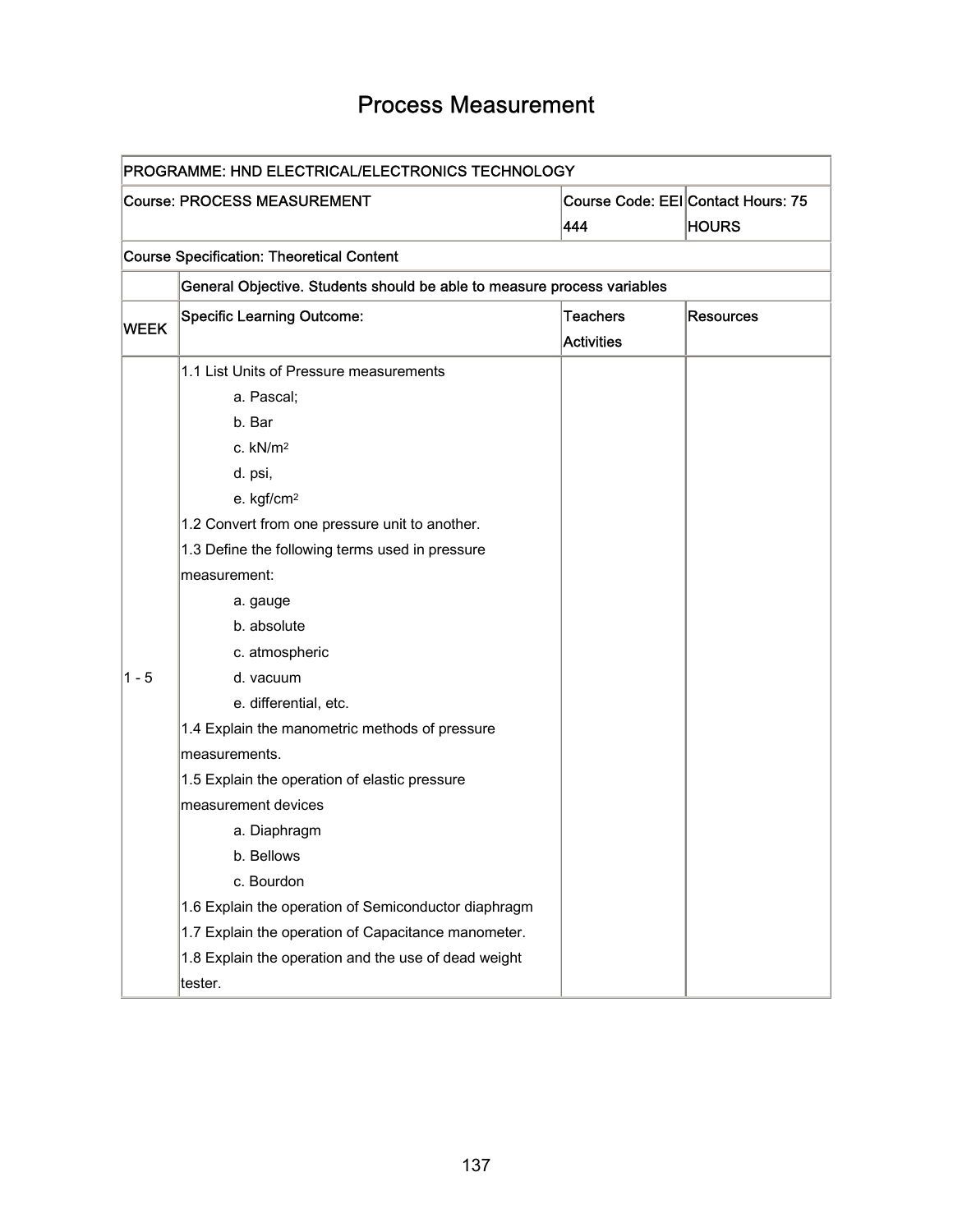| PROGRAMME: HND ELECTRICAL/ELECTRONICS TECHNOLOGY |                                                            |     |                                                    |  |
|--------------------------------------------------|------------------------------------------------------------|-----|----------------------------------------------------|--|
|                                                  | <b>Course: PROCESS MEASUREMENT</b>                         | 444 | Course Code: EEI Contact Hours: 75<br><b>HOURS</b> |  |
|                                                  | <b>Course Specification: Theoretical Content</b>           |     |                                                    |  |
|                                                  | 2.1 State the units of flow measurements                   |     |                                                    |  |
|                                                  | a. m <sup>3</sup> /s                                       |     |                                                    |  |
|                                                  | b. kg/s.                                                   |     |                                                    |  |
|                                                  | 2.2 State and explain Reynolds number                      |     |                                                    |  |
|                                                  | 2.3 Explain the types of flow                              |     |                                                    |  |
|                                                  | a. Laminar                                                 |     |                                                    |  |
|                                                  | b. Turbulent, etc.                                         |     |                                                    |  |
|                                                  | 2.4 State the formula of Compressibility factor.           |     |                                                    |  |
| 6 - 8                                            | 2.5 Explain Compressibility factor                         |     |                                                    |  |
|                                                  | 2.6 State Bernoulli's equation                             |     |                                                    |  |
|                                                  | 2.7 Derive the equation for flow rate                      |     |                                                    |  |
|                                                  | 2.8 State the differential pressure elements such as       |     |                                                    |  |
|                                                  | a. Orifice                                                 |     |                                                    |  |
|                                                  | b. Venturi                                                 |     |                                                    |  |
|                                                  | c. Dall tube                                               |     |                                                    |  |
|                                                  | d. Flow nuzzle etc.                                        |     |                                                    |  |
|                                                  | 2.9 Sketch and explain the operation of the devices in 2.8 |     |                                                    |  |
|                                                  | above.                                                     |     |                                                    |  |
|                                                  | 2.10 Explain in detail the construction Orifice plates.    |     |                                                    |  |
|                                                  | 2.11 State the advantages and disadvantages of the         |     |                                                    |  |
|                                                  | elements in (2.6) above.                                   |     |                                                    |  |
|                                                  | 2.12 State the Standard tappings                           |     |                                                    |  |
|                                                  | a. D + D/2                                                 |     |                                                    |  |
|                                                  | b. Flange                                                  |     |                                                    |  |
| $ 8 - 10$                                        | c. Side                                                    |     |                                                    |  |
|                                                  | 2.13 Explain castport cooling chamber                      |     |                                                    |  |
|                                                  | 2.14 Explain the principles of operation of the following  |     |                                                    |  |
|                                                  | meters:                                                    |     |                                                    |  |
|                                                  | a. Turbine                                                 |     |                                                    |  |
|                                                  | b. Rotameter                                               |     |                                                    |  |
|                                                  | c. Magnetic                                                |     |                                                    |  |
|                                                  | d. Positive displacement etc.                              |     |                                                    |  |
|                                                  | 2.15 Explain the operation of Open Channel flow meters     |     |                                                    |  |
|                                                  | 2.16 Calculate flow rate across a.d.p. element.            |     |                                                    |  |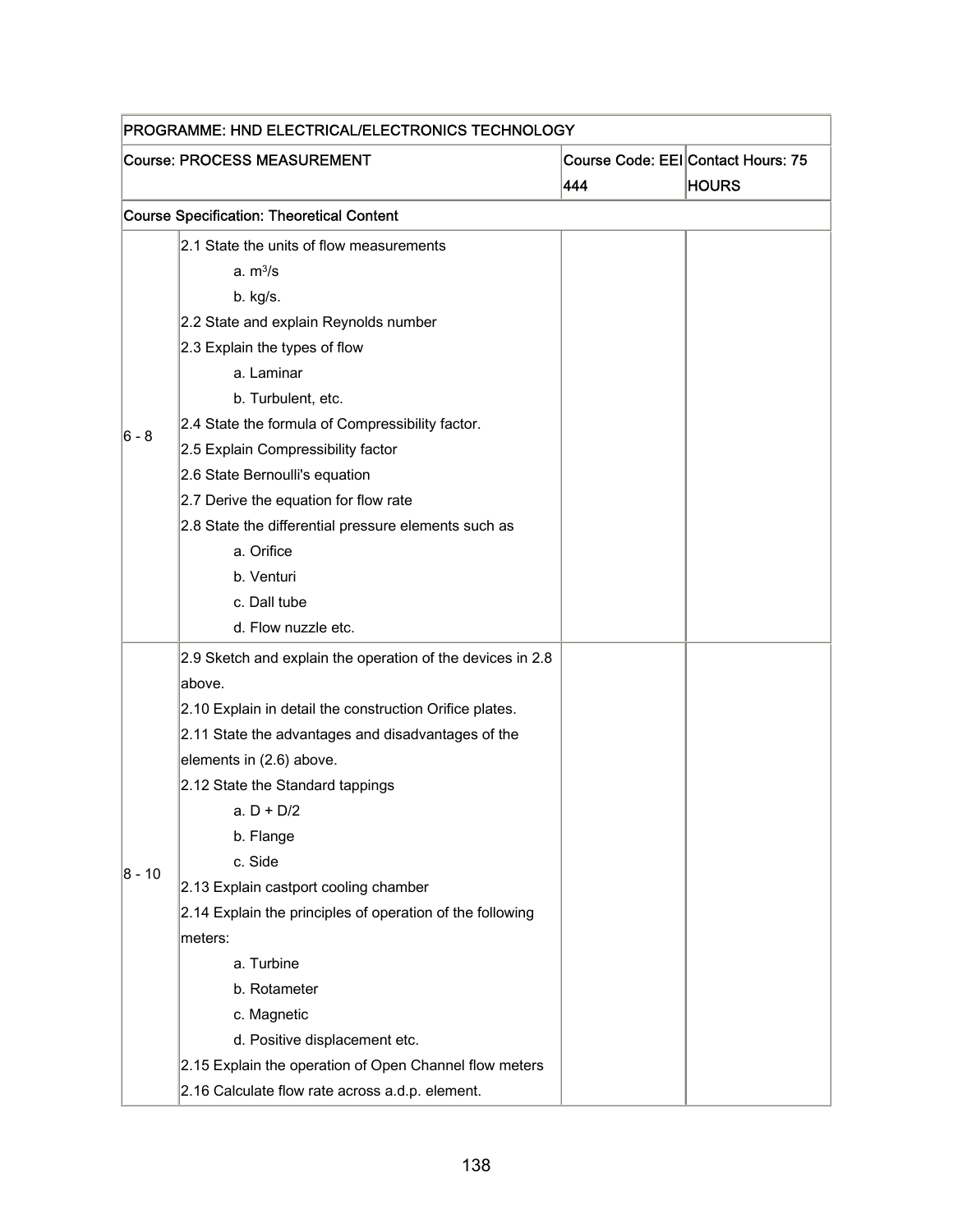| <b>Course: PROCESS MEASUREMENT</b> |                                                                          | Course Code: Contact |              |
|------------------------------------|--------------------------------------------------------------------------|----------------------|--------------|
|                                    |                                                                          | <b>EEI 444</b>       | Hours: 75    |
|                                    |                                                                          |                      | <b>HOURS</b> |
|                                    | <b>Course Specification: Theoretical Content</b>                         |                      |              |
|                                    | 3.1 Define temperature as rate of Molecular activities.                  |                      |              |
|                                    | 3.2 State the Unit of temperature measurements i. °C, ii °F, iii. K iv R |                      |              |
|                                    | 3.3 Convert from one unit to another                                     |                      |              |
|                                    | 3.4 State the Physical condition which 0°C or 0°F represent.             |                      |              |
|                                    | 3.5 Classify temperature measurement into electrical and non-            |                      |              |
|                                    | electrical methods.                                                      |                      |              |
|                                    | 3.6 Explain the operation of liquid filled thermometers.                 |                      |              |
|                                    | 3.7 Explain the operation of gas and Vapour filled thermometers.         |                      |              |
| $10 - 12$                          | 3.8 Explain the operation of elastic material thermometers. (Bimetallic  |                      |              |
|                                    | Strip)                                                                   |                      |              |
|                                    | 3.9 Explain the operation the following electrical thermometers:         |                      |              |
|                                    | a. thermocouples                                                         |                      |              |
|                                    | b. resistance                                                            |                      |              |
|                                    | c. thermistors                                                           |                      |              |
|                                    | d. Quartz crystal                                                        |                      |              |
|                                    | e. Pyrometer                                                             |                      |              |
|                                    | 3.10 Use thermocouple tables to calculate measure temperature.           |                      |              |
|                                    | 4.1 State the units of level measurement                                 |                      |              |
|                                    | a. Metre                                                                 |                      |              |
|                                    | b. Feet                                                                  |                      |              |
|                                    | 4.2 List level measurement devices                                       |                      |              |
|                                    | a. Float                                                                 |                      |              |
|                                    | b. Displacer                                                             |                      |              |
| $13 - 15$                          | c. Capacitance                                                           |                      |              |
|                                    | d. Radiation                                                             |                      |              |
|                                    | e. Ultra-Sonic                                                           |                      |              |
|                                    | f. Diaphragm level gauges.                                               |                      |              |
|                                    | 4.3 Explain the operation of the devices listed in 4.2 above.            |                      |              |
|                                    | 4.4 State the advantage and disadvantages of the devices listed in 4.2   |                      |              |
|                                    | above.                                                                   |                      |              |
|                                    | 4.5 State the applications of the devices listed in 4.2 above.           |                      |              |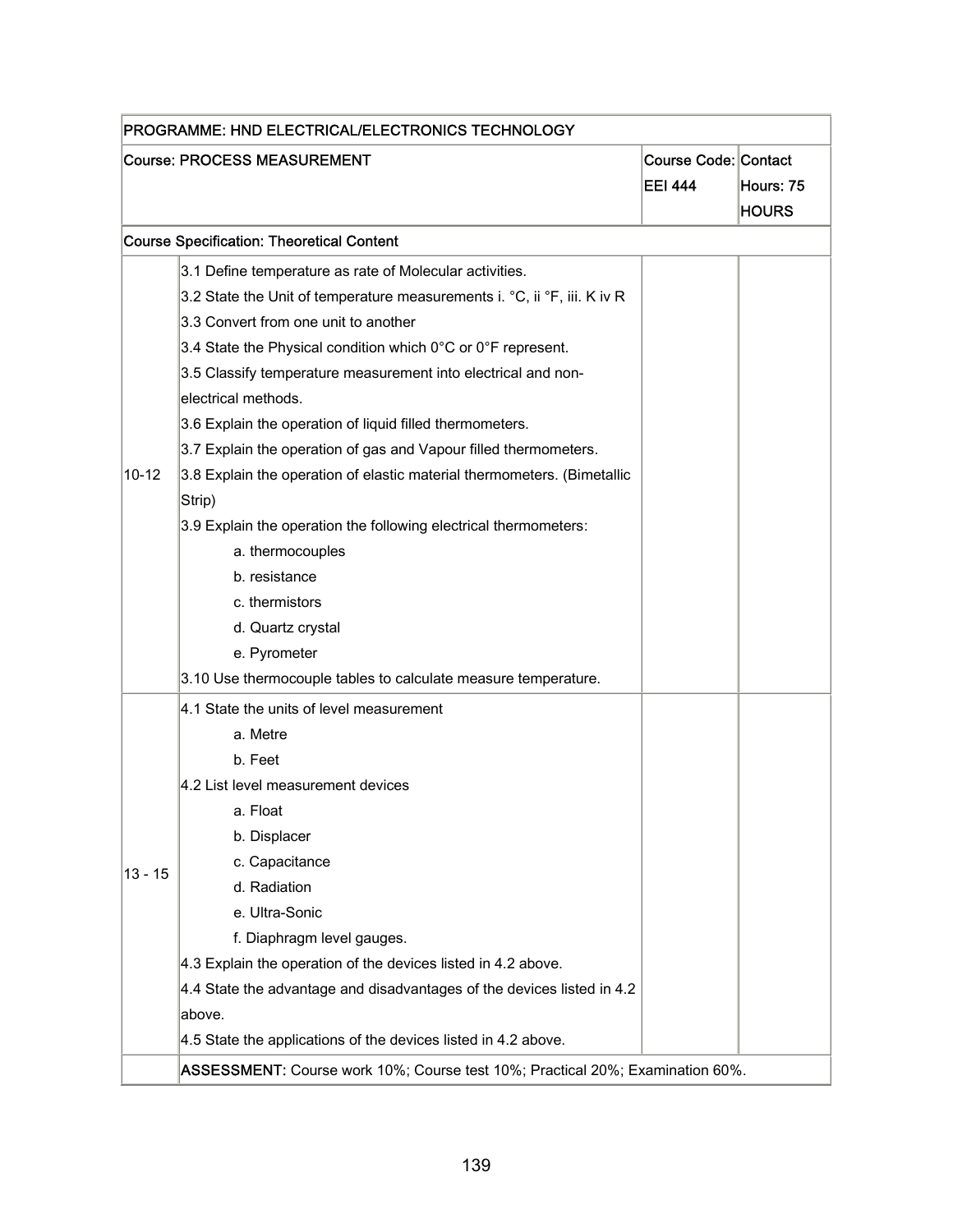#### PROCESS MEASUREMENTS EEI 444

#### General Objectives:

At the end of the programme, the students will be able to:

- 1. Measure the major process variables
- 2. Install Process measurement Instrument
- 3. Calibrate process measurement instruments.

| Course Specification LIST OF PRACTICALS CONTACT HOURS: 75 HOURS |                                                            |                               |                  |  |
|-----------------------------------------------------------------|------------------------------------------------------------|-------------------------------|------------------|--|
|                                                                 | General Objective.                                         |                               |                  |  |
| <b>WEEK</b>                                                     | <b>Specific Learning Outcome:</b>                          | Teachers<br><b>Activities</b> | <b>Resources</b> |  |
|                                                                 | 1. Measure low pressure with U-tube Manometer              |                               |                  |  |
|                                                                 | 2. Measure high pressure with Bourdon gauge                |                               |                  |  |
| $1 - 4$                                                         | 3. Calibrate pressure gauges with dead weight tester.      |                               |                  |  |
|                                                                 | 4. Install and dismantle pressure gauges.                  |                               |                  |  |
|                                                                 | 5. Measure pressure with potentionmetic transducer.        |                               |                  |  |
|                                                                 | 1. Measure flow through an orifice place                   |                               |                  |  |
|                                                                 | 2. Measure flow rate with rotameter                        |                               |                  |  |
| 5 - 9                                                           | 3. Install and dismantle Differential pressure meters      |                               |                  |  |
|                                                                 | 4. Install an dismantle positive displacement meters       |                               |                  |  |
|                                                                 | 5. Calibrate flow meters.                                  |                               |                  |  |
|                                                                 | 1. Constant K type thermocouple and use it for temperature |                               |                  |  |
| $10 - 12$                                                       | measurements.                                              |                               |                  |  |
|                                                                 | 2. Install and dismantle temperature gauges.               |                               |                  |  |
|                                                                 | 3. Calibrate temperature gauges.                           |                               |                  |  |
|                                                                 | 1. Construct and measure level with float assembly         |                               |                  |  |
| $13 - 14$                                                       | 2. Measure level with displacers.                          |                               |                  |  |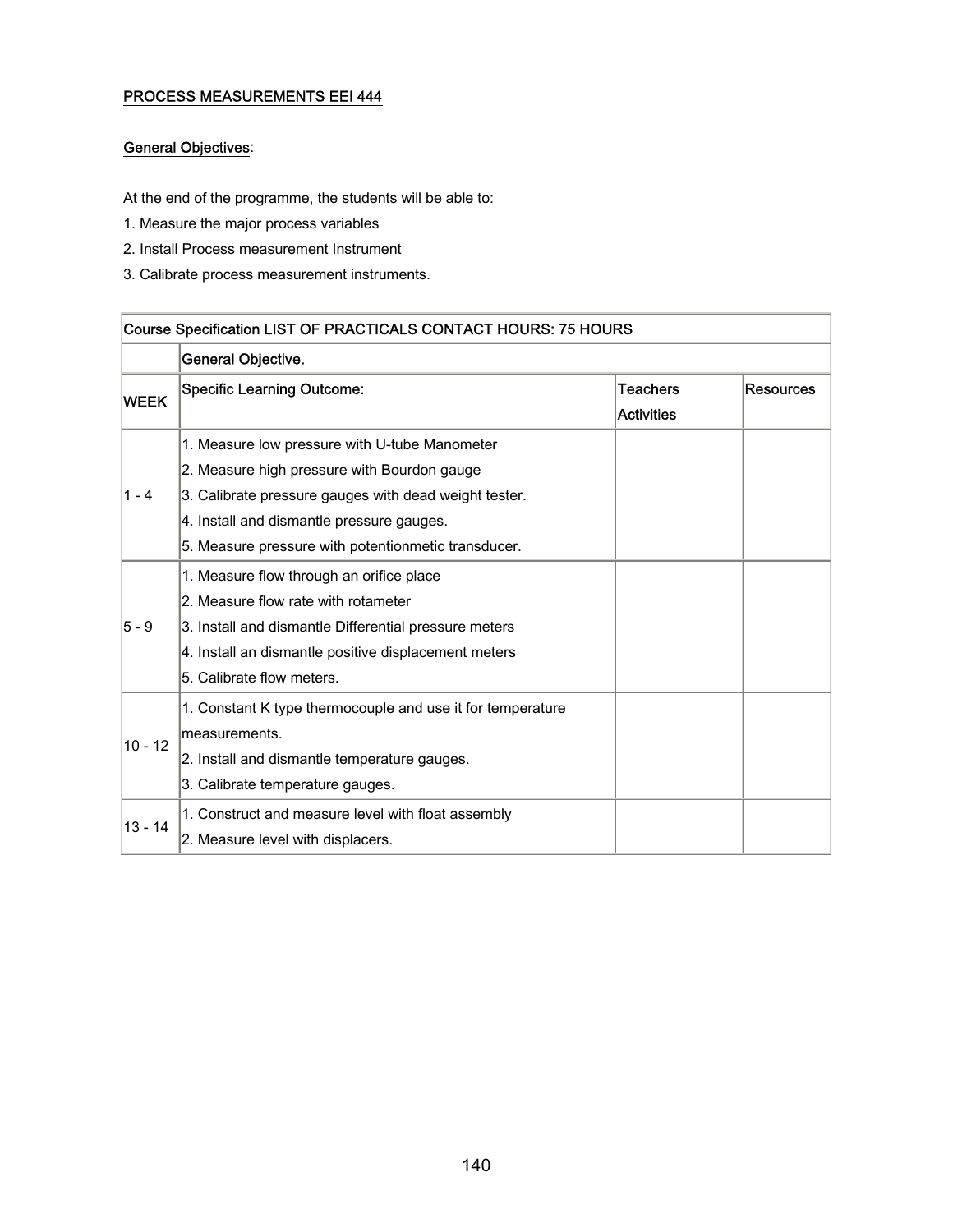# Mathematical Courses

# Advanced Algebra

| PROGRAMME: HND IN ELECTRICAL ENGINEERING TECHNOLOGY |                                                                                     |                                       |                                        |  |
|-----------------------------------------------------|-------------------------------------------------------------------------------------|---------------------------------------|----------------------------------------|--|
| <b>Course: ADVANCED ALGEBRA</b>                     |                                                                                     | <b>Course Code: MTH 311</b>           | <b>Contact Hours</b><br><b>2HRS/WK</b> |  |
| <b>Course Specification: Theoretical Content</b>    |                                                                                     |                                       |                                        |  |
|                                                     | General Objective 1.0: Understand hyperbolic, exponential and logarithmic functions |                                       |                                        |  |
| WEEK                                                | <b>Specific Learning Outcome:</b>                                                   | <b>Teacher Activities</b>             | Resources                              |  |
|                                                     | <b>Functions:</b>                                                                   | • The teacher to illustrate with good | Recommended                            |  |
|                                                     | 1.1 Define hyperbolic sine and                                                      | examples and make notes where         | textbook,                              |  |
|                                                     | cosine functions in terms of                                                        | necessary                             | chalkboard, chalk,                     |  |
|                                                     | exponential functions                                                               | • Ask the students:                   | lecture notes etc.                     |  |
|                                                     | 1.2 Draw the hyperbolic graphs for                                                  | - to define hyperbolic sine           |                                        |  |
|                                                     | sine, cosine, tangent                                                               | and cosine functions in               |                                        |  |
|                                                     | 1.3 Transform hyperbolic to                                                         | terms of exponential                  |                                        |  |
|                                                     | trigonometrical functions, and vice                                                 | functions and draw the                |                                        |  |
|                                                     | - versa                                                                             | hyperbolic graphs for sine,           |                                        |  |
| $1 - 2$                                             | 1.4 Evaluate universal                                                              | cosine, tangent                       |                                        |  |
|                                                     | trigonometric logarithmic functions                                                 | - to transform hyperbolic             |                                        |  |
|                                                     | 1.5 Review logarithmic functions                                                    | to trigonomentrical                   |                                        |  |
|                                                     | 1.6 Solve problems involving 1.4                                                    | functions, and vice-versa             |                                        |  |
|                                                     | above e.g evaluate tan-1____- tan-                                                  | - to evaluate universal               |                                        |  |
|                                                     |                                                                                     | trigonometrical functions             |                                        |  |
|                                                     |                                                                                     | and solve problems                    |                                        |  |
|                                                     |                                                                                     | relating to it. e.g tan-1_____-       |                                        |  |
|                                                     |                                                                                     | $tan^{-1}$                            |                                        |  |
|                                                     |                                                                                     | • Assess the students                 |                                        |  |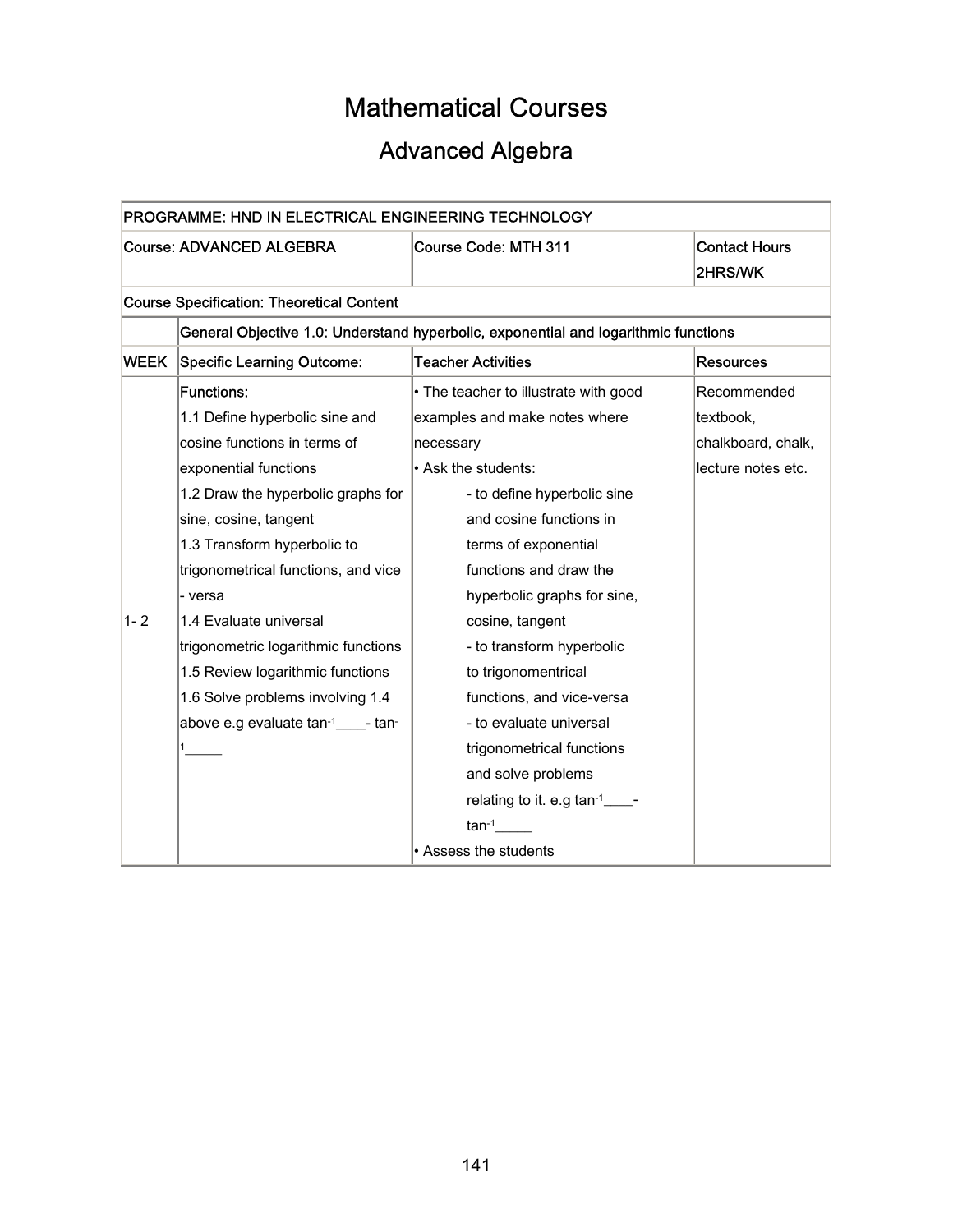| PROGRAMME: HND IN ELECTRICAL ENGINEERING TECHNOLOGY |                                                                                          |                                       |                                 |
|-----------------------------------------------------|------------------------------------------------------------------------------------------|---------------------------------------|---------------------------------|
| <b>Course: ADVANCED ALGEBRA</b>                     |                                                                                          | <b>Course Code: MTH 311</b>           | <b>Contact Hours</b><br>2HRS/WK |
|                                                     | <b>Course Specification: Theoretical Content</b>                                         |                                       |                                 |
|                                                     | General Objective 2.0: Understand power, Maclaurin and Taylor series with application to |                                       |                                 |
|                                                     | logarithmic trigonometric and hyperbolic functions                                       |                                       |                                 |
| WEEK                                                | <b>Specific Learning Outcome:</b>                                                        | <b>Teacher Activities</b>             | <b>Resources</b>                |
|                                                     | 2.1 State the power series of the                                                        | • Ask the students:                   | Chalk, blackboard,              |
|                                                     | form $(1+n)$                                                                             | - to state the power series           | Lecture note                    |
|                                                     | 2.2 Evaluate power series in 2.1                                                         | of the form (1+n) and also            |                                 |
|                                                     | labove                                                                                   | evaluate it.                          |                                 |
|                                                     | 2.3 Test for the                                                                         | - to test for the                     |                                 |
|                                                     | convergence/divergence of the                                                            | convergence/divergence                |                                 |
|                                                     | series in 2.2 above                                                                      | of the series                         |                                 |
|                                                     | 2.4 Apply Taylor's formula                                                               | - to apply Taylor's formula           |                                 |
|                                                     | 2.5 Derive Macclaurin series from                                                        | and derive Macclaurin                 |                                 |
|                                                     | Taylor's formula                                                                         | series from Taylor's                  |                                 |
|                                                     | 2.6 Expand functions of the form                                                         | formula                               |                                 |
| 4 - 5                                               | cos x, sin x tanh x, ex Evaluate                                                         | - to expand functions of              |                                 |
|                                                     | functions like sin 31° e <sup>x</sup> Text for the                                       | the form cosx, sinx, tanhx,           |                                 |
|                                                     | convergency/divergency of the                                                            | e <sup>x</sup> and evaluate functions |                                 |
|                                                     | series from 2.3 to 2.6 above                                                             | like sin 31°, e <sup>x</sup>          |                                 |
|                                                     | 2.7 Test for absolute convergency                                                        | - to test for absolute                |                                 |
|                                                     | of the series from 2.3 to 2.6 above                                                      | convergency of the series             |                                 |
|                                                     | 2.8 State the 1/4 Hospital rule                                                          | evaluate above                        |                                 |
|                                                     | 2.9 Apply 1⁄4 Hospital's rule to solve                                                   | - to state the 1/4 Hospital's         |                                 |
|                                                     | the problems in determinants                                                             | rule and apply it to solve            |                                 |
|                                                     | 2.10 Apply $\frac{1}{4}$ Hospital's rule to                                              | problems in determinants,             |                                 |
|                                                     | trigonometric and logarithmic                                                            | trigonometric and                     |                                 |
|                                                     | series.                                                                                  | logarithmic series                    |                                 |
|                                                     |                                                                                          | • Assess the students                 |                                 |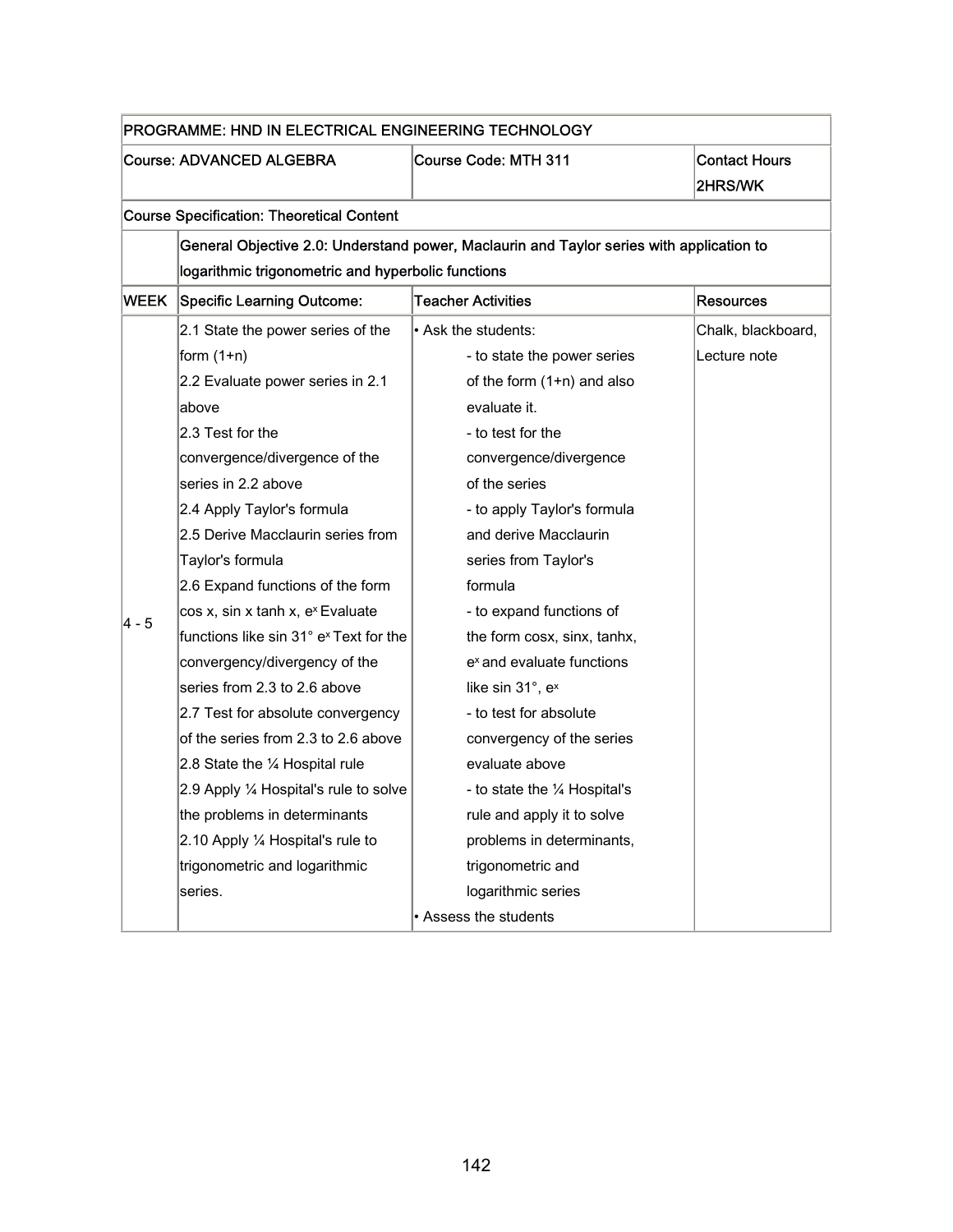| PROGRAMME: HND IN ELECTRICAL ENGINEERING TECHNOLOGY |                                                                           |                               |                                 |
|-----------------------------------------------------|---------------------------------------------------------------------------|-------------------------------|---------------------------------|
| Course: ADVANCED ALGEBRA                            |                                                                           | <b>Course Code: MTH 311</b>   | <b>Contact Hours</b><br>2HRS/WK |
|                                                     | <b>Course Specification: Theoretical Content</b>                          |                               |                                 |
|                                                     | General Objective 3.0: Understand the principle of mathematical Induction |                               |                                 |
| <b>WEEK</b>                                         | Specific Learning Outcome:                                                | <b>Teachers Activities</b>    | <b>Resources</b>                |
|                                                     | 3.1 Establish the truth theorem for                                       | $\cdot$ Ask the student to:   |                                 |
|                                                     | specific value                                                            | - establish the truth         |                                 |
|                                                     | 3.2 Explain for some fixed integer,                                       | theorem for specific value,   |                                 |
|                                                     | n, the truth theorem                                                      | and explain for some fixed    |                                 |
|                                                     | 3.3 Explain the truth theorem for an                                      | integer n, the truth          |                                 |
|                                                     | integral value (n+1)                                                      | theorem                       |                                 |
|                                                     | 3.4 Explain the application of                                            | - ask the students to         |                                 |
| $7 - 8$                                             | mathematical induction on                                                 | explain the truth theorem     |                                 |
|                                                     |                                                                           | for an integral value $(n+1)$ |                                 |
|                                                     | Arithmetic progression                                                    | - explain the application of  |                                 |
|                                                     | 3.5 Geometric progression                                                 | mathematical induction on     |                                 |
|                                                     |                                                                           | Arithmetic progression or     |                                 |
|                                                     |                                                                           | Geometric progression         |                                 |
|                                                     |                                                                           |                               |                                 |
|                                                     |                                                                           | • Assess the students         |                                 |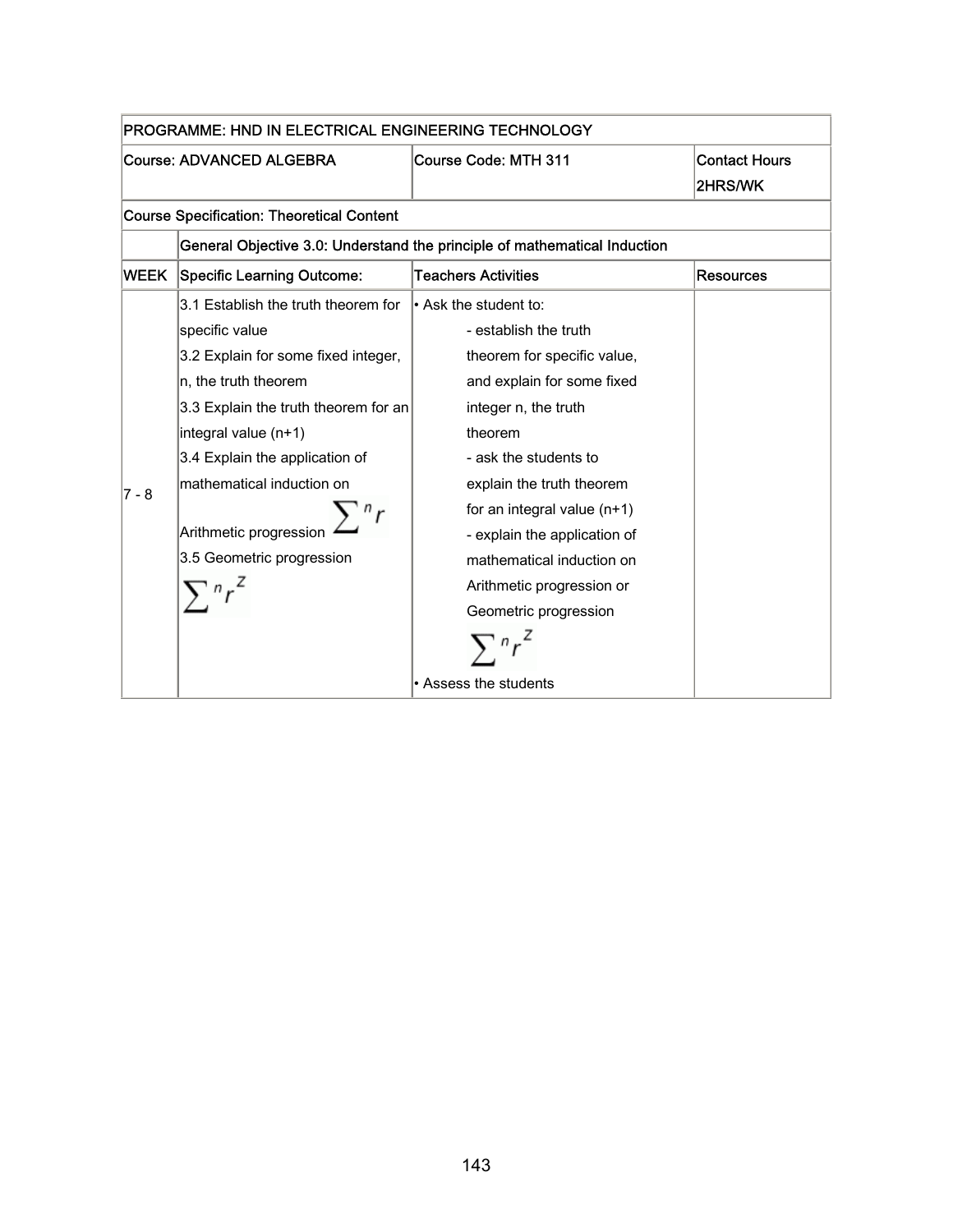|        | PROGRAMME: HND IN ELECTRICAL ENGINEERING TECHNOLOGY                                                                                                                                                                                                                                                                                                                                                                                                                                                                                                                      |                                                                                                                                                                                                                                                                                                                                                                                                                                                                                                                                                                                  |                                                      |
|--------|--------------------------------------------------------------------------------------------------------------------------------------------------------------------------------------------------------------------------------------------------------------------------------------------------------------------------------------------------------------------------------------------------------------------------------------------------------------------------------------------------------------------------------------------------------------------------|----------------------------------------------------------------------------------------------------------------------------------------------------------------------------------------------------------------------------------------------------------------------------------------------------------------------------------------------------------------------------------------------------------------------------------------------------------------------------------------------------------------------------------------------------------------------------------|------------------------------------------------------|
|        | <b>Course: ADVANCED ALGEBRA</b>                                                                                                                                                                                                                                                                                                                                                                                                                                                                                                                                          | Course Code: MTH 311                                                                                                                                                                                                                                                                                                                                                                                                                                                                                                                                                             | <b>Contact Hours</b><br>2HRS/WK                      |
|        | <b>Course Specification: Theoretical Content</b>                                                                                                                                                                                                                                                                                                                                                                                                                                                                                                                         |                                                                                                                                                                                                                                                                                                                                                                                                                                                                                                                                                                                  |                                                      |
|        |                                                                                                                                                                                                                                                                                                                                                                                                                                                                                                                                                                          | General Objective 4.0: Understand the principles of matrices as applied to engineering problems                                                                                                                                                                                                                                                                                                                                                                                                                                                                                  |                                                      |
| WEEK   | <b>Specific Learning Outcome:</b>                                                                                                                                                                                                                                                                                                                                                                                                                                                                                                                                        | <b>Teacher Activities</b>                                                                                                                                                                                                                                                                                                                                                                                                                                                                                                                                                        | <b>Resources</b>                                     |
| 9 - 10 | 4.1 Define types of matrices, null<br>square, rectangular row<br>4.2 From matrices from sets of<br>linear equations<br>4.3 Perform the Arithmetic<br>operations in matrices. Addition,<br>subtraction, etc.<br>4.4 Obtain the transpose, adjunct,<br>co-factors and the inverse of a<br>matrix<br>4.5 Describe the use of matrix<br>method to linear simultaneous<br>equation<br>4.6 Define the Eigen-vector and<br>Eigen-value for a set of matrices<br>4.7 Perform the partitioning method<br>for very large matrices<br>4.8 Apply matrices to engineering<br>problems | $\cdot$ Ask the students to:<br>- define types of matrices-<br>null, square, rectangular,<br>row and form matrices<br>from sets of linear<br>equations<br>- perform Arithmetic<br>operations in matrices for<br>example: if<br>$A = \begin{bmatrix} 123 \\ 014 \end{bmatrix}$<br>Find (i) $A + B$ , (ii) $A - B$<br>- Use good examples to<br>illustrate the transpose,<br>adjunct co-factors and<br>inverse of a matrix<br>- Assess the students<br>- Explain how to use<br>matrix to solve linear<br>simultaneous equations.<br>And ask the students to<br>solve some examples | Recommended<br>Textbook,<br>chalkboard, and<br>notes |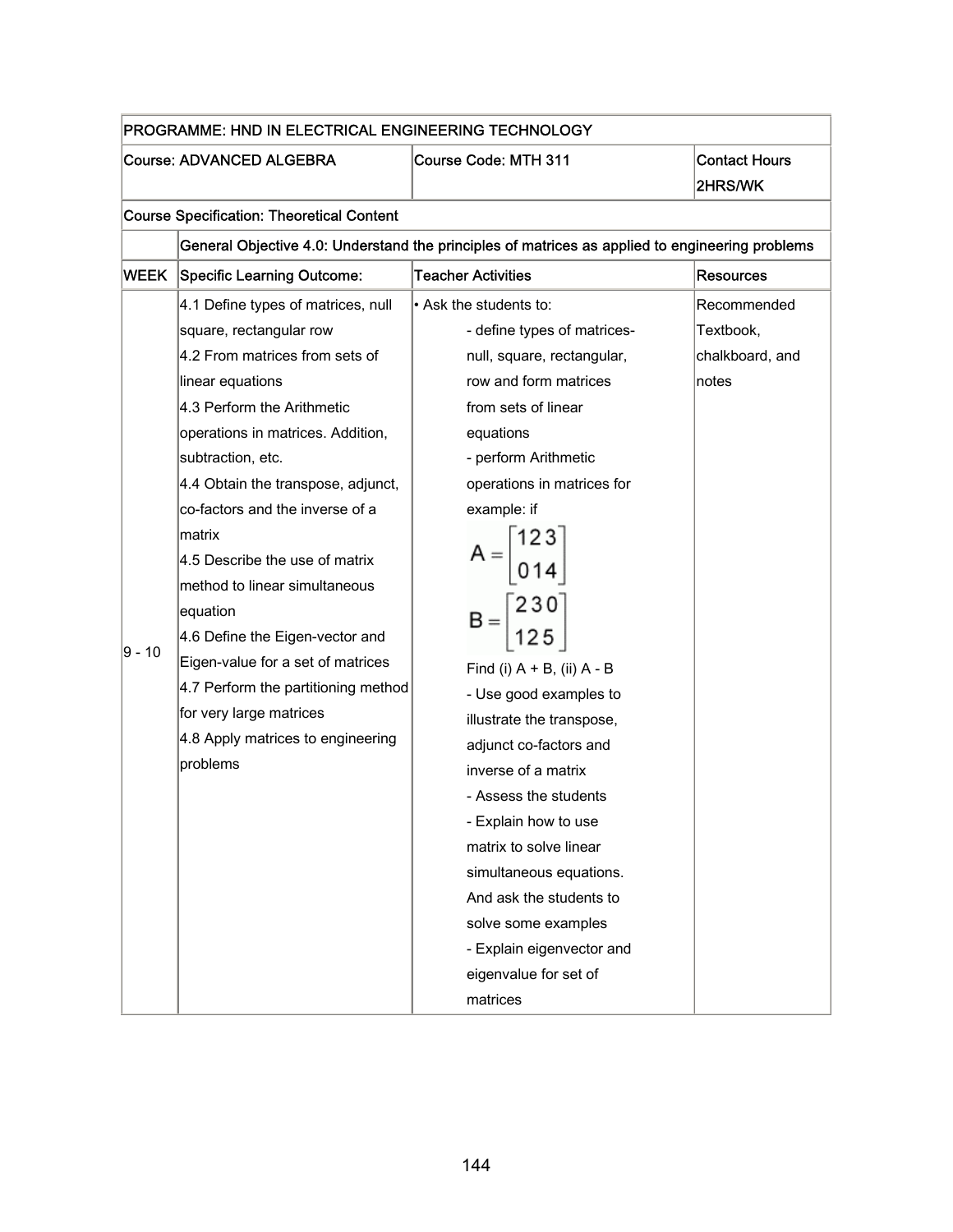| PROGRAMME: HND IN ELECTRICAL ENGINEERING TECHNOLOGY |                                                                   |                                                                         |                                 |  |
|-----------------------------------------------------|-------------------------------------------------------------------|-------------------------------------------------------------------------|---------------------------------|--|
|                                                     | <b>Course: ADVANCED ALGEBRA</b>                                   | Course Code: MTH 311                                                    | <b>Contact Hours</b><br>2HRS/WK |  |
|                                                     | <b>Course Specification: Theoretical Content</b>                  |                                                                         |                                 |  |
|                                                     |                                                                   | Assess the students                                                     |                                 |  |
|                                                     |                                                                   | Compute AB, given                                                       |                                 |  |
|                                                     |                                                                   | 210                                                                     |                                 |  |
|                                                     |                                                                   | $A = \begin{bmatrix} 3 & 2 & 0 \\ 3 & 2 & 0 \\ 1 & 0 & 1 \end{bmatrix}$ |                                 |  |
|                                                     |                                                                   |                                                                         |                                 |  |
|                                                     |                                                                   |                                                                         |                                 |  |
|                                                     |                                                                   |                                                                         |                                 |  |
|                                                     |                                                                   | $B = \begin{bmatrix} 1110 \\ 2110 \\ 2110 \end{bmatrix}$                |                                 |  |
|                                                     |                                                                   |                                                                         |                                 |  |
|                                                     |                                                                   | $2312$                                                                  |                                 |  |
|                                                     |                                                                   | by partitioning.                                                        |                                 |  |
|                                                     |                                                                   | Illustrate how matrices are applied in                                  |                                 |  |
|                                                     |                                                                   | engineering problem.                                                    |                                 |  |
|                                                     |                                                                   | - Assess the students                                                   |                                 |  |
|                                                     | General Objective 5.0: Understand the principle of vector Algebra |                                                                         |                                 |  |
| WEEK                                                | <b>Specific Learning Outcome:</b>                                 | <b>Teacher Activities</b>                                               | <b>Resources</b>                |  |
|                                                     | 5.1 Add, subtract and multiply                                    | - Explain to the students with good examples                            | Recommended                     |  |
|                                                     | vectors                                                           | and make notes where necessary                                          | textbook,                       |  |
|                                                     | 5.2 State the divergence theorem                                  | - Ask the students to:                                                  | chalkboard,                     |  |
|                                                     | 5.3 Explain surface integrals as                                  | 4. carry out the addition,                                              | lecture notes                   |  |
|                                                     | volume integrals                                                  | subtraction and multiplication                                          |                                 |  |
|                                                     | 5.4 Stocke's theorem                                              | of vectors                                                              |                                 |  |
|                                                     | 5.5 Evaluate certain integrals using                              | 5. to state divergence and                                              |                                 |  |
|                                                     | stocke's                                                          | stoke's theorems                                                        |                                 |  |
| $12 - 13$                                           | 5.6 Explain vector integration, and                               | 6. evaluate certain integrals                                           |                                 |  |
|                                                     | vector differential gradient and                                  | using stocke's formula                                                  |                                 |  |
|                                                     | divergence                                                        | 7. explain surface integrals                                            |                                 |  |
|                                                     |                                                                   | as volume integrals                                                     |                                 |  |
|                                                     |                                                                   | 8. explain vector integration,                                          |                                 |  |
|                                                     |                                                                   | and vector differential                                                 |                                 |  |
|                                                     |                                                                   | gradient and divergence and                                             |                                 |  |
|                                                     |                                                                   | apply the analysis to                                                   |                                 |  |
|                                                     |                                                                   | engineering problems.                                                   |                                 |  |
|                                                     |                                                                   | • Assess the students.                                                  |                                 |  |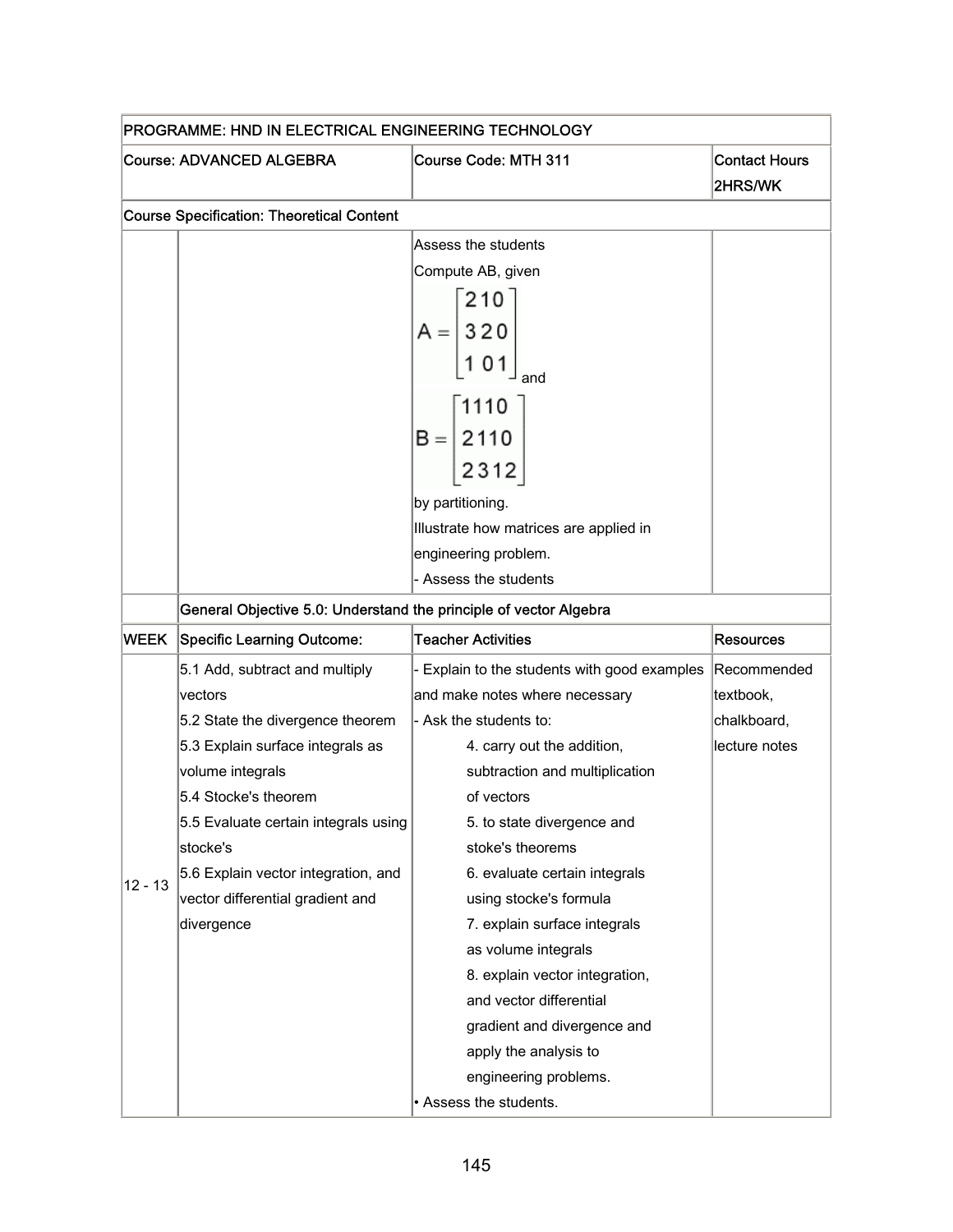| PROGRAMME: HND IN ELECTRICAL ENGINEERING TECHNOLOGY |                                                  |                                                                                  |                                 |
|-----------------------------------------------------|--------------------------------------------------|----------------------------------------------------------------------------------|---------------------------------|
|                                                     | <b>Course: ADVANCED ALGEBRA</b>                  | <b>Course Code: MTH 311</b>                                                      | <b>Contact Hours</b><br>2HRS/WK |
|                                                     | <b>Course Specification: Theoretical Content</b> |                                                                                  |                                 |
|                                                     |                                                  | General Objective 6.0: Understand the concept and application of complex numbers |                                 |
| WEEK                                                | <b>Specific Learning Outcome:</b>                | <b>Teacher Activities</b>                                                        | <b>Resources</b>                |
|                                                     | 6.1 Explain complex number                       | • The teacher to explain to the students                                         | Recommended                     |
|                                                     | 6.2 Explain rectangular and polar                | with good examples and make notes                                                | textbooks,                      |
|                                                     | forms of complex number                          | where necessary                                                                  | Chalkboard, Lecture             |
|                                                     | 6.3 Explain the addition and                     | • Ask the students to:                                                           | Note                            |
|                                                     | subtraction of complex numbers                   | 4. perform the addition,                                                         |                                 |
|                                                     | 6.4 Explain the multiplication and               | subtraction, multiplication                                                      |                                 |
|                                                     | division of complex numbers                      | and division of complex                                                          |                                 |
|                                                     | 6.5 Compute modules and                          | numbers                                                                          |                                 |
|                                                     | argument of complex numbers e.g                  | 5. to compute modules                                                            |                                 |
|                                                     | $\rightarrow$ = 3+4i; Find Z $\rightarrow$ /Z/   | and argument of complex                                                          |                                 |
|                                                     | 6.6 Define a complex number                      | numbers e.g $Z = 3 + 4i$                                                         |                                 |
|                                                     | using Argand's diagram                           | 6. Find /Z/, Arg.Z                                                               |                                 |
| $14 - 15$                                           | 6.7 Add and subtract two samples                 | 7. define complex number                                                         |                                 |
|                                                     | number using Argand diagram                      | using argands's diagram                                                          |                                 |
|                                                     | 6.8 State De Moiver's theorem for                | • Assess the students                                                            |                                 |
|                                                     | an integer (positive and negative)               |                                                                                  |                                 |
|                                                     | 6.9 Apply De Moiver's theorem to                 |                                                                                  |                                 |
|                                                     | A.C theory                                       |                                                                                  |                                 |
|                                                     | 6.10 Solve equations involving two               |                                                                                  |                                 |
|                                                     | more complex numbers e.g solve                   |                                                                                  |                                 |
|                                                     | the following equation for the real              |                                                                                  |                                 |
|                                                     | numbers x and y:                                 |                                                                                  |                                 |
|                                                     | $(3 + 4i)$ 2 - 2 (n + íy) = n + íy               |                                                                                  |                                 |
|                                                     | 6.11 Explain rationalization of                  |                                                                                  |                                 |
|                                                     | complex numbers                                  |                                                                                  |                                 |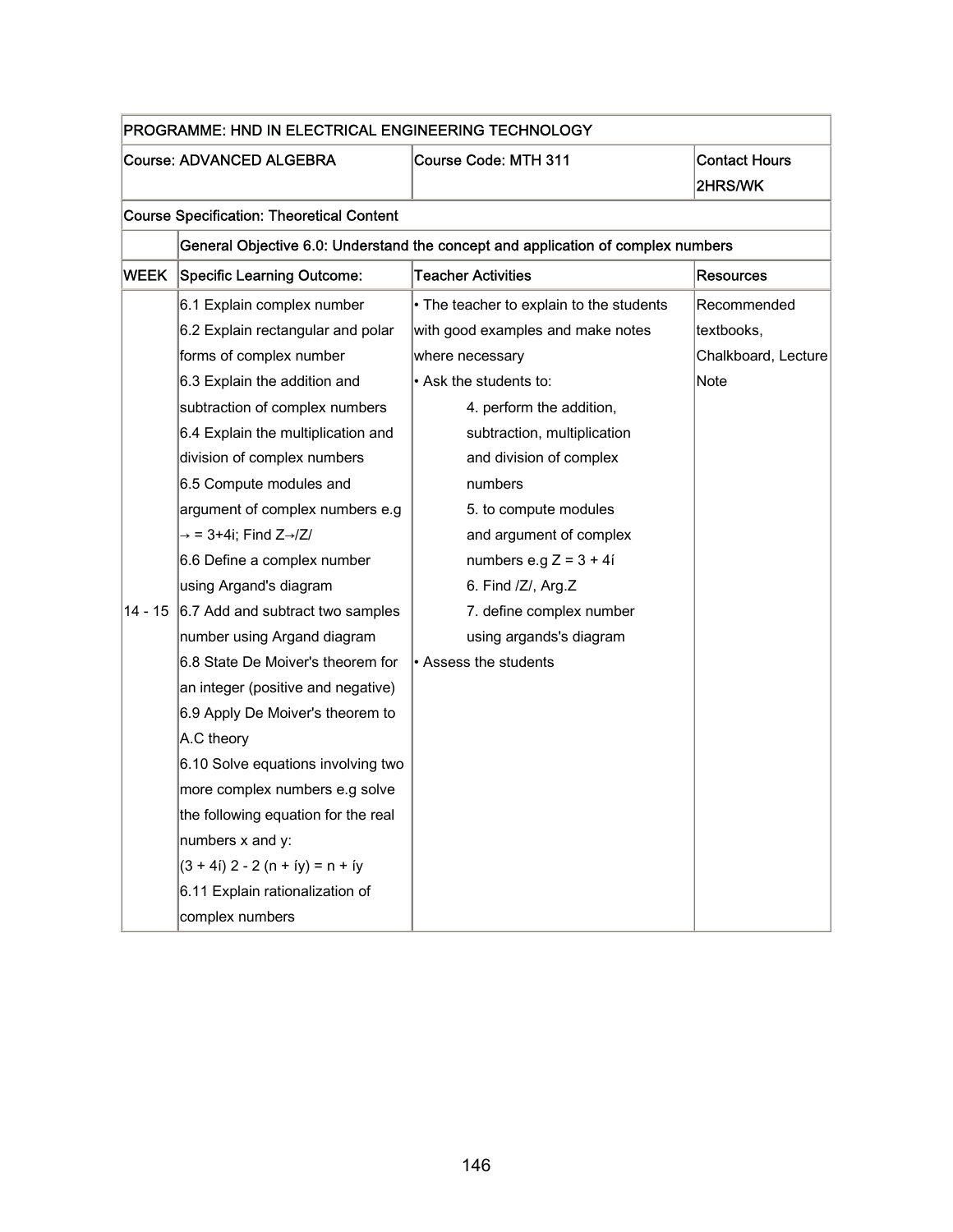### Advanced Calculus

|             | <b>Course: ADVANCED CALCULUS</b>                                   | Course Code: MTH 312                               | <b>Contact Hours</b> |  |
|-------------|--------------------------------------------------------------------|----------------------------------------------------|----------------------|--|
|             |                                                                    |                                                    | 2/0/0                |  |
|             | <b>Course Specification: Theoretical Content</b>                   |                                                    |                      |  |
|             | General Objective 1.0: Understand Laplace transform                |                                                    |                      |  |
| <b>WEEK</b> | Specific Learning Outcome:                                         | <b>Teachers Activities</b>                         | <b>Resources</b>     |  |
|             | 1.1 Define Laplace transform                                       | • the teacher to illustrate with good examples and | Recommended          |  |
|             | 1.2 Obtain Laplace transform of                                    | make notes where necessary                         | textbook,            |  |
|             | simple functions                                                   | • Ask the students to:                             | chalkboard, chalk,   |  |
|             | 1.3 Define the inverse Laplace                                     | - define Laplace transform and                     | lecture notes, etc   |  |
|             | ltransform                                                         | apply in simple functions                          |                      |  |
|             | 1.4 Obtain the inverse Laplace                                     | - evaluate some partial fractions                  |                      |  |
|             | transform of simple functions                                      | as indicated in 1.5 and express                    |                      |  |
|             | 1.5 Evaluate some partial                                          | the derivative in laplace                          |                      |  |
|             | fractions with: (i) linear                                         | transform.                                         |                      |  |
|             | denominator (ii) quadratic                                         | • Assess the students                              |                      |  |
|             | 1.6 Express the derivative in                                      |                                                    |                      |  |
|             | laplace transform                                                  |                                                    |                      |  |
|             | 1.7 Express unit step, impulse                                     |                                                    |                      |  |
|             | Driac delta and ramp functions in                                  |                                                    |                      |  |
| $1 - 4$     | laplace transform                                                  |                                                    |                      |  |
|             | 1.8 Apply laplace transform to                                     |                                                    |                      |  |
|             | differential equation e.g solve by                                 |                                                    |                      |  |
|             | laplace transform the boundary -                                   |                                                    |                      |  |
|             | value problem $\partial u = 4\partial^2 u \partial t \partial x^2$ |                                                    |                      |  |
|             | $u(O,t) = 0, u(3,t) = O$                                           |                                                    |                      |  |
|             | $u(x, 0) = 10 \sin 2x - 6 \sin 4x$                                 |                                                    |                      |  |
|             | 1.9 Apply Laplace transform to                                     |                                                    |                      |  |
|             | suitable engineering problems                                      |                                                    |                      |  |
|             | e.g use Laplace transform to find                                  |                                                    |                      |  |
|             | the charge and current at anytime                                  |                                                    |                      |  |
|             | in a series circuit having an                                      |                                                    |                      |  |
|             | inductance L, capacitance C,                                       |                                                    |                      |  |
|             | Resistance R, emf E, assume                                        |                                                    |                      |  |
|             | charge and current are zero                                        |                                                    |                      |  |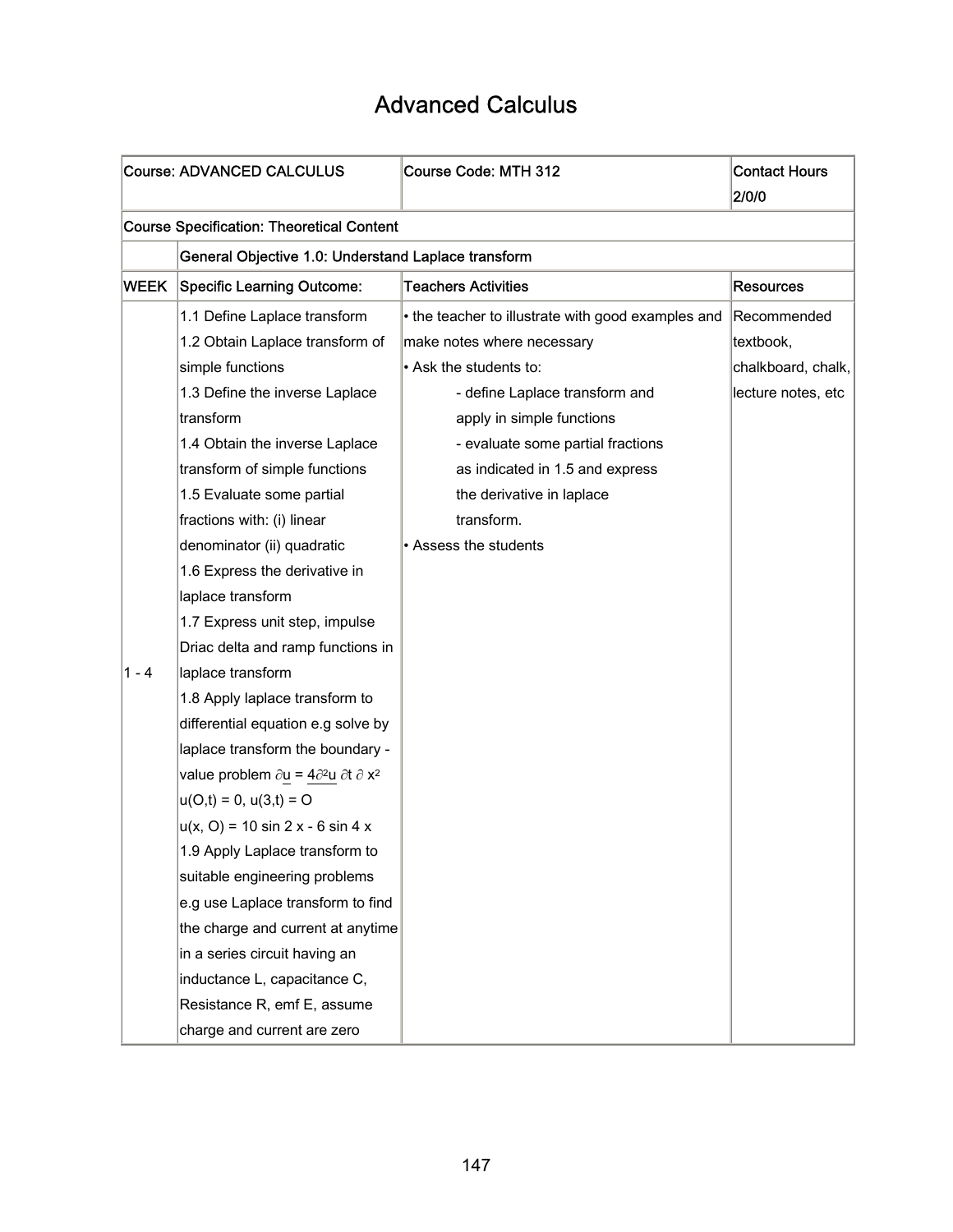|             | <b>Course: ADVANCED CALCULUS</b>                                                                                                                                                                                                                                                                                                                                                                                                                                                                               | Course Code: MTH 312                                                                                                                                                                                                                                                                                                                                                                                                                                     | <b>Contact Hours</b><br>2/0/0                                            |  |  |
|-------------|----------------------------------------------------------------------------------------------------------------------------------------------------------------------------------------------------------------------------------------------------------------------------------------------------------------------------------------------------------------------------------------------------------------------------------------------------------------------------------------------------------------|----------------------------------------------------------------------------------------------------------------------------------------------------------------------------------------------------------------------------------------------------------------------------------------------------------------------------------------------------------------------------------------------------------------------------------------------------------|--------------------------------------------------------------------------|--|--|
|             | <b>Course Specification: Theoretical Content</b>                                                                                                                                                                                                                                                                                                                                                                                                                                                               |                                                                                                                                                                                                                                                                                                                                                                                                                                                          |                                                                          |  |  |
|             |                                                                                                                                                                                                                                                                                                                                                                                                                                                                                                                | General Objective 2.0: Understand Fourier series and apply it to solve engineering problems                                                                                                                                                                                                                                                                                                                                                              |                                                                          |  |  |
| <b>WEEK</b> | Specific Learning Outcome:                                                                                                                                                                                                                                                                                                                                                                                                                                                                                     | <b>Teachers Activities</b>                                                                                                                                                                                                                                                                                                                                                                                                                               | <b>Resources</b>                                                         |  |  |
|             | 2.1 Define Fourier series<br>2.2 Explain the periodic function<br>2.3 Explain the non-periodic                                                                                                                                                                                                                                                                                                                                                                                                                 | • The teacher to illustrate with good examples -<br>and make notes where necessary.<br>• Ask the students to:                                                                                                                                                                                                                                                                                                                                            |                                                                          |  |  |
| 5           | function<br>2.4 Identify even and odd<br>functions<br>2.5 Explain even and odd<br>functions using graphical<br>representation<br>2.6 Explain the characteristics of<br>even and odd functions<br>2.7 Derive the Fourier coefficients forms<br>in both polar and rectangular<br>forms                                                                                                                                                                                                                           | - define Fourier series, explain<br>the periodic and non periodic<br>functions, identify even and odd<br>functions and explain them using<br>graphical representation<br>• Assess the students.<br>• Ask the students to derive the Fourier<br>coefficients in both the polar and rectangular<br>• Assess the students.                                                                                                                                  |                                                                          |  |  |
| 6           | 2.8 Expand simple functions in<br>Fourier series e.g<br>(i) simple linear algebraic<br>functions<br>(ii) trigonometric and logarithmic<br>functions<br>2.9 Derive the Fourier series for a<br>trigonometric function using the<br>half range approach<br>2.10 Expand functions with<br>arbitrary period<br>2.11 State the Euler's formula<br>2.12 Establish a complex Fourier<br>series<br>2.13 Evaluate the integration of<br>Fourier series<br>2.14 Apply Fourier series to<br>suitable engineering problems | • Ask the students to:<br>- expand simple functions in<br>Fourier series as indicated in 2.8<br>- derive Fourier series for<br>trigonometric functions using the<br>half range approach, and expand<br>functions with arbitrary period<br>- state Euler's formula and<br>establish a complex Fourier<br>series<br>- evaluate the integration of<br>Fourier series and apply fourier<br>series to solve engineering<br>problems<br>• Assess the students. | Recommended<br>textbooks,<br>Chalkboard,<br>Chalk, Lecture<br>note, etc. |  |  |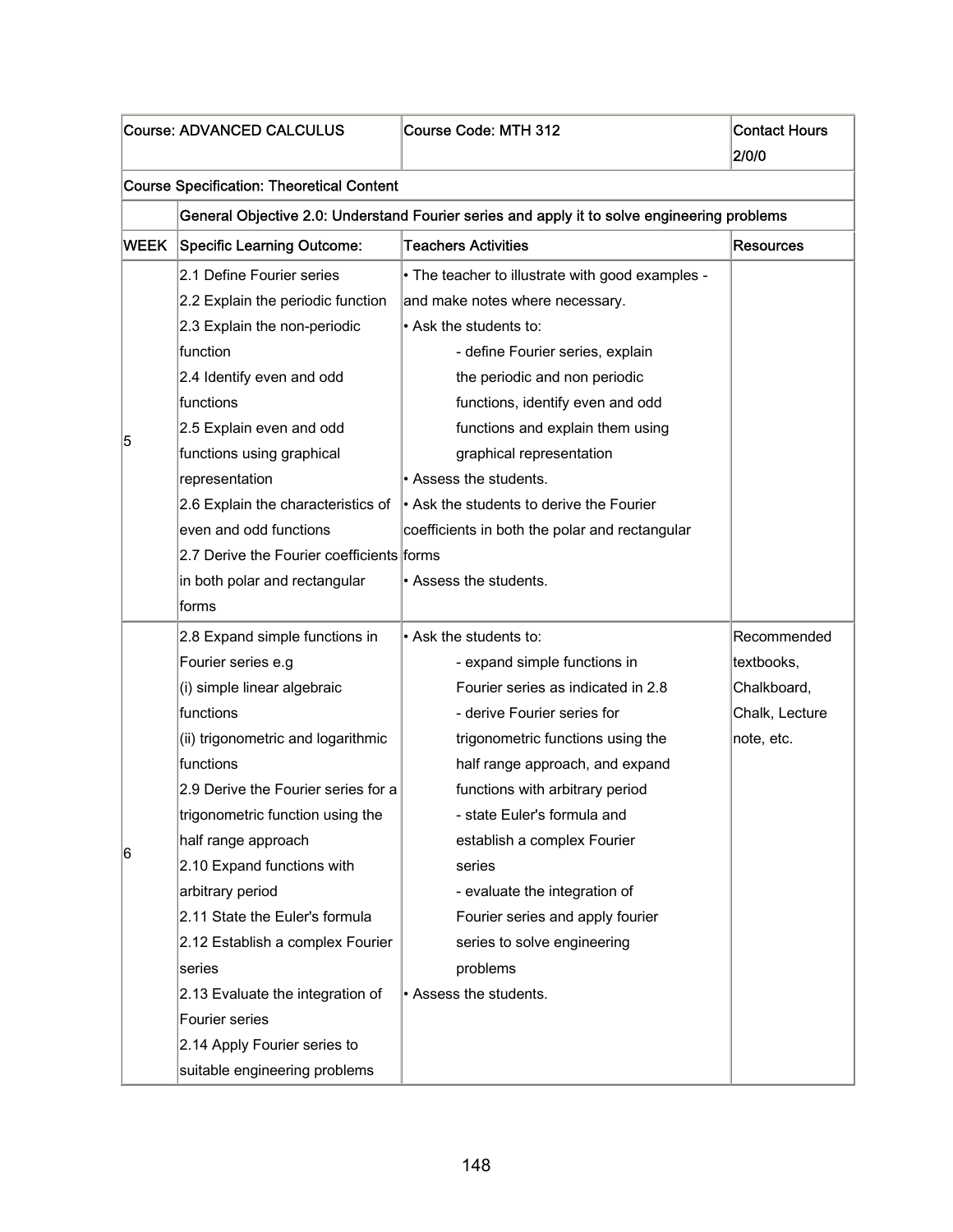| <b>Course: ADVANCED CALCULUS</b> |                                                     | Course Code: MTH 312                                                                        | <b>Contact Hours</b><br>2/0/0 |  |  |
|----------------------------------|-----------------------------------------------------|---------------------------------------------------------------------------------------------|-------------------------------|--|--|
|                                  | <b>Course Specification: Theoretical Content</b>    |                                                                                             |                               |  |  |
|                                  |                                                     | General Objective 3.0: Understand the method of solving second order differential equations |                               |  |  |
| WEEK                             | <b>Specific Learning Outcome:</b>                   | <b>Teachers Activities</b>                                                                  | <b>Resources</b>              |  |  |
|                                  | 3.1 Identify a homogeneous                          | The teacher to illustrate with good examples and                                            |                               |  |  |
|                                  | linear equation of the second                       | make notes where necessary                                                                  |                               |  |  |
|                                  | order                                               | Ask the students to:                                                                        |                               |  |  |
|                                  | 3.2 Establish the second order                      | establish 2 <sup>nd</sup> Order D.E with                                                    |                               |  |  |
|                                  | differential equation with constant                 | constant coefficients viz:                                                                  |                               |  |  |
|                                  | coefficients viz:                                   |                                                                                             |                               |  |  |
|                                  | a(d <sup>2</sup> y)<br>$+\frac{b(dy)}{dx} + Cy = 0$ | $\frac{a(d^{2}y)}{dx^{2}} + \frac{b(dy)}{dx} + Cy = 0$                                      |                               |  |  |
| 5 - 7                            |                                                     | and find the real and distinct,                                                             |                               |  |  |
|                                  | 3.3 Find the real and distinct,                     | equal and complex roots for the                                                             |                               |  |  |
|                                  | equal and complex roots for 3.2                     | equation above.                                                                             |                               |  |  |
|                                  | above                                               | solve the fundamental system of                                                             |                               |  |  |
|                                  | 3.4 Solve the fundamental                           | general solution, given initial                                                             |                               |  |  |
|                                  | system of general solution, given                   | values and also to state Caudiy's                                                           |                               |  |  |
|                                  | intial values                                       | equation.                                                                                   |                               |  |  |
|                                  | 3.5 State Caudiy's equation                         | Assess the students                                                                         |                               |  |  |
|                                  | 3.6 Explain the existence and                       | Ask the students to:                                                                        |                               |  |  |
|                                  | uniqueness of solutions to 2nd                      | - explain the existence and                                                                 |                               |  |  |
|                                  | Order differential equations                        | uniqueness of solutions to 2nd                                                              |                               |  |  |
|                                  | problems                                            | Order differential equations                                                                |                               |  |  |
|                                  | 3.7 Explain the homogeneous                         | problems and homogeneous                                                                    |                               |  |  |
|                                  | linear equations of higher order                    | linear equations of higher order                                                            |                               |  |  |
| 8 - 10                           | constant coefficients                               | constant coefficients                                                                       |                               |  |  |
|                                  | 3.8 Solve non-homogeneous                           | - solve many problems on non-                                                               |                               |  |  |
|                                  | differential equations                              | homogeneous differential                                                                    |                               |  |  |
|                                  | 3.9 Solve simple simultaneous                       | equations, and simple                                                                       |                               |  |  |
|                                  | differential equations                              | simultaneous differential                                                                   |                               |  |  |
|                                  |                                                     | equations                                                                                   |                               |  |  |
|                                  |                                                     | Assess the students                                                                         |                               |  |  |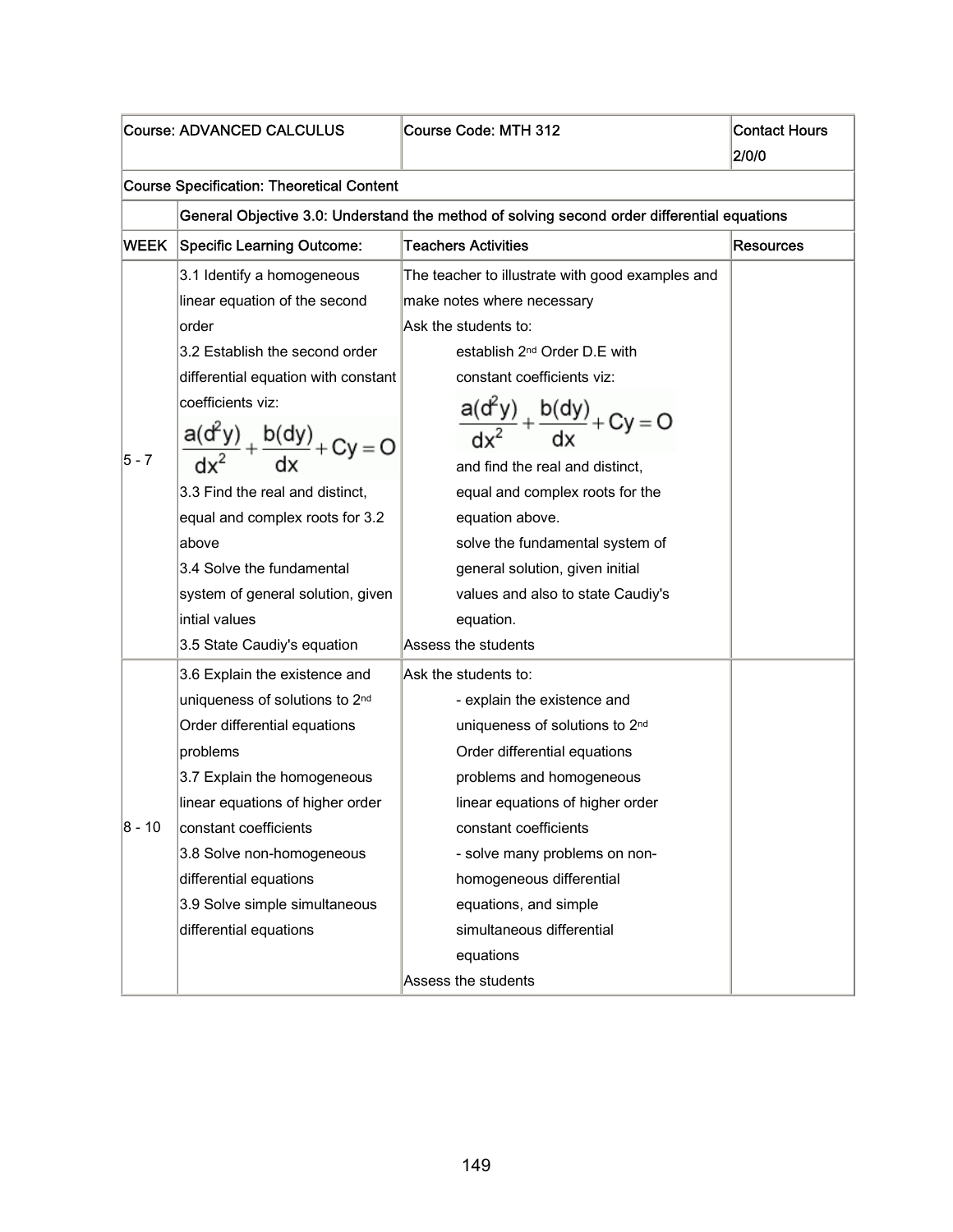|             | <b>Course: ADVANCED CALCULUS</b>                 | Course Code: MTH 312                                                                                   | <b>Contact Hours</b><br>2/0/0 |  |  |
|-------------|--------------------------------------------------|--------------------------------------------------------------------------------------------------------|-------------------------------|--|--|
|             | <b>Course Specification: Theoretical Content</b> |                                                                                                        |                               |  |  |
|             |                                                  | General Objective 4.0: Understand methods of solving simultaneous linear differential equations        |                               |  |  |
| <b>WEEK</b> | <b>Specific Learning Outcome:</b>                | <b>Teachers Activities</b>                                                                             | <b>Resources</b>              |  |  |
|             | 4.1 Explain linear differential                  | • The teacher to illustrate with good examples and -Do-                                                |                               |  |  |
|             | equation                                         | make notes where necessary                                                                             |                               |  |  |
|             | 4.2 Identify special cases of                    | • Ask the students to:                                                                                 |                               |  |  |
|             | solving first - order differential               | - explain linear differential                                                                          |                               |  |  |
|             | equations                                        | equation and identify special                                                                          |                               |  |  |
|             | 4.3 Apply the method of exact                    | cases of solving first-order                                                                           |                               |  |  |
| 11          | equations, separable variable to                 | differential equations                                                                                 |                               |  |  |
|             | solve differential equation                      | - apply the equation, separable                                                                        |                               |  |  |
|             | problems                                         | variable to solve differential                                                                         |                               |  |  |
|             | 4.4 Apply knowledge of linear                    | equation problems and apply it in                                                                      |                               |  |  |
|             | differential equation to suitable                | suitable engineering problems                                                                          |                               |  |  |
|             | engineering problems                             | • Assess the students                                                                                  |                               |  |  |
|             |                                                  | General Objective 5.0: Understand the methods of solving partial differential equations and their uses |                               |  |  |
| <b>WEEK</b> | <b>Specific Learning Outcome:</b>                | <b>Teachers Activities</b>                                                                             | Resources                     |  |  |
|             | 5.1 State partial differential                   | • The teacher to illustrate with good examples and                                                     |                               |  |  |
|             | equation of order 2                              | make notes where necessary                                                                             |                               |  |  |
|             | 5.2 Solve partial differential                   | . Ask the students to:                                                                                 |                               |  |  |
|             | equation using "variable                         | - state 2 <sup>nd</sup> - order partial                                                                |                               |  |  |
|             | separable"                                       | differential equation and solve                                                                        |                               |  |  |
|             | 5.3 Apply D' Alembert's solution                 | many problems on it using                                                                              |                               |  |  |
| 12          | of the wave equation to partial                  | "variable separable" method                                                                            |                               |  |  |
|             | differential equation problems                   | - apply D'Alembert's solution of                                                                       |                               |  |  |
|             | 5.4 Apply the Laplacian concept                  | the wave equation and Laplacian                                                                        |                               |  |  |
|             | in polar coordinates to partial                  | concept in polar coordinates to                                                                        |                               |  |  |
|             | differential equation problems                   | partial differential equation                                                                          |                               |  |  |
|             |                                                  | problems                                                                                               |                               |  |  |
|             |                                                  | • Assess the students                                                                                  |                               |  |  |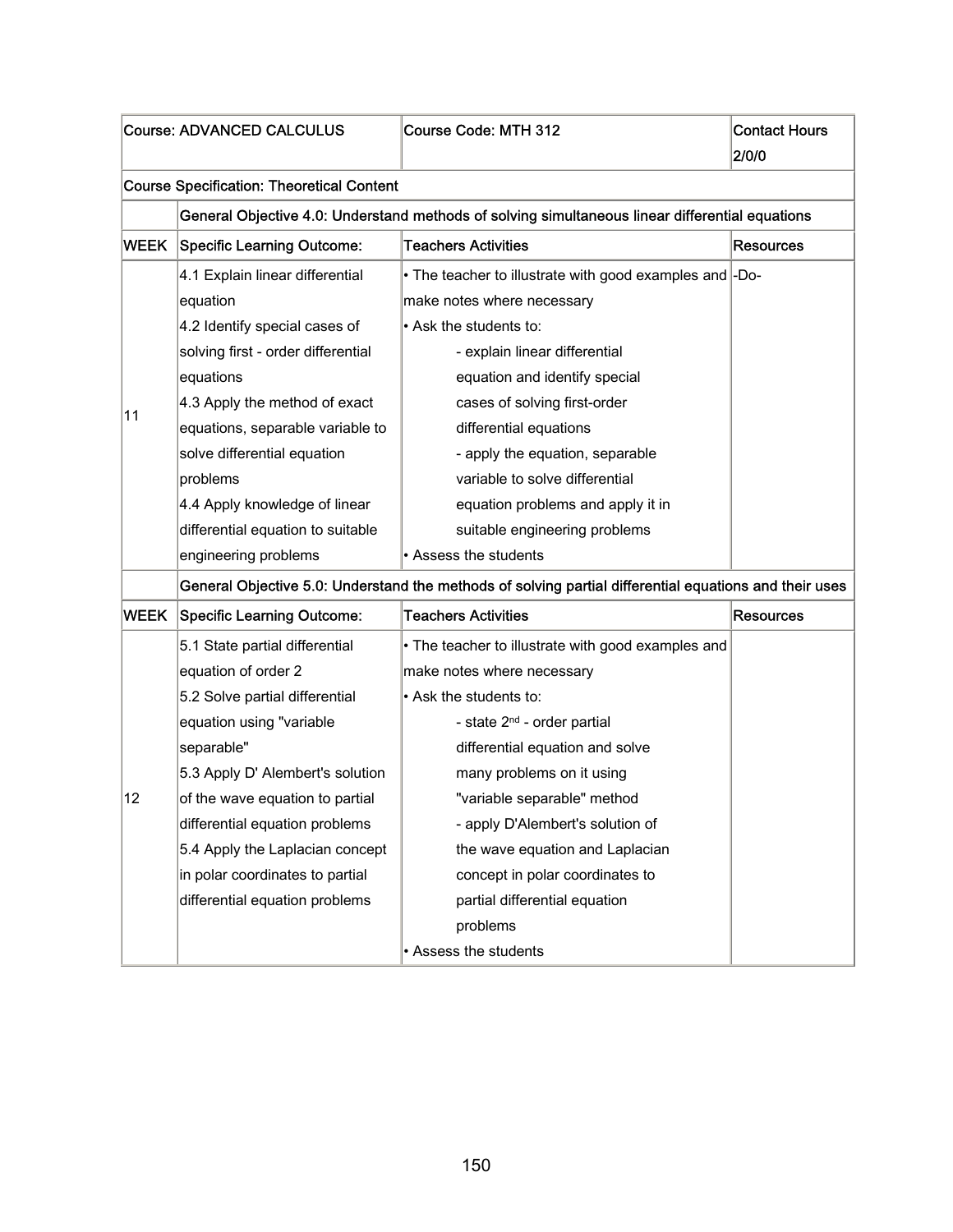| Course: ADVANCED CALCULUS |                                                  | Course Code: MTH 312                                                                              | Contact Hours 2/0/0 |  |  |
|---------------------------|--------------------------------------------------|---------------------------------------------------------------------------------------------------|---------------------|--|--|
|                           | <b>Course Specification: Theoretical Content</b> |                                                                                                   |                     |  |  |
|                           |                                                  | General Objective 6.0: Understand the principles of functions of several variables and their uses |                     |  |  |
| <b>WEEK</b>               | Specific Learning Outcome:                       | <b>Teachers Activities</b>                                                                        | <b>Resources</b>    |  |  |
|                           | 6.1 Explain limits and continuity of             | • The teacher to illustrate with good                                                             |                     |  |  |
|                           | given functions                                  | examples and make notes where necessary                                                           |                     |  |  |
|                           | 6.2 Explain mean-value theorem                   | • Ask the students to:                                                                            |                     |  |  |
|                           | using total differentials                        | - explain limits, continuity of                                                                   |                     |  |  |
|                           | 6.3 State Taylor's formula for                   | given functions, and mean                                                                         |                     |  |  |
|                           | functions of several variables                   | value theorem using total                                                                         |                     |  |  |
|                           | 6.4 Derive maxima and minima of                  | differentials.                                                                                    |                     |  |  |
|                           | functions of several variables                   | - State Taylor's formula,                                                                         |                     |  |  |
|                           | including possible saddle points                 | derive maxima and minima                                                                          |                     |  |  |
| $13 - 14$                 | 6.5 Establish the constrained                    | of functions of several                                                                           |                     |  |  |
|                           | maxima functions of several                      | variables including possible                                                                      |                     |  |  |
|                           | variables                                        | saddue points                                                                                     |                     |  |  |
|                           | 6.6 Define a line integral in a plane            | - Establish the constrained                                                                       |                     |  |  |
|                           | 6.7 Explain the path of integral                 | maxima functions of several                                                                       |                     |  |  |
|                           | 6.8 Evaluate line integral problems              | variables, define a line                                                                          |                     |  |  |
|                           | 6.9 Define the green's theorem in a              | integral in a plane and                                                                           |                     |  |  |
|                           | plane                                            | explain the path of integral                                                                      |                     |  |  |
|                           | 6.10 Apply green's theorem to                    | • Assess the students                                                                             |                     |  |  |
|                           | solve line integral problems                     |                                                                                                   |                     |  |  |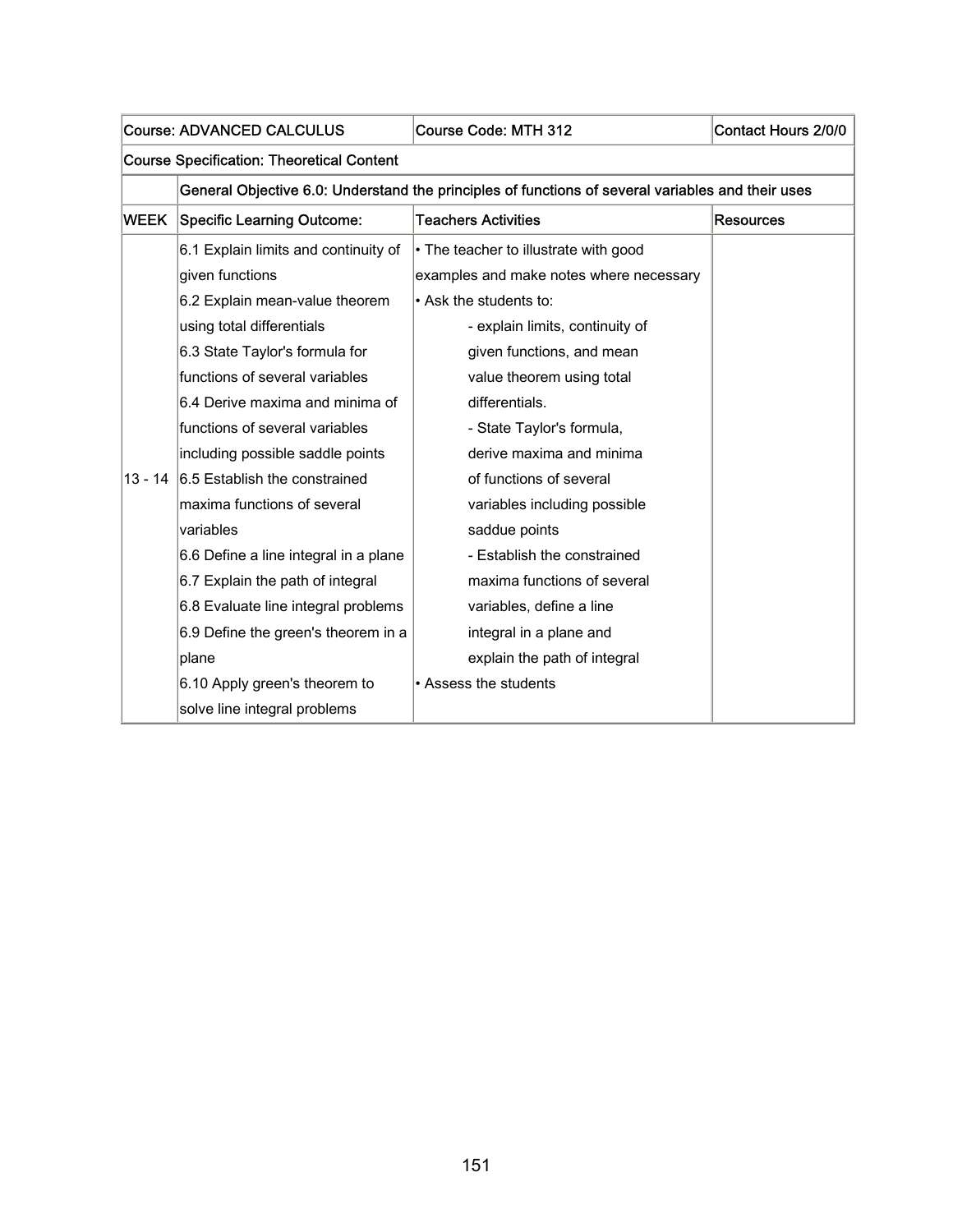|    | <b>Course: ADVANCED CALCULUS</b>                 | Course Code: MTH 312                                                                              | Contact Hours 2/0/0 |  |  |
|----|--------------------------------------------------|---------------------------------------------------------------------------------------------------|---------------------|--|--|
|    | <b>Course Specification: Theoretical Content</b> |                                                                                                   |                     |  |  |
|    |                                                  | General Objective 6.0: Understand the principles of functions of several variables and their uses |                     |  |  |
|    | 6.11 Apply double integral to line               | • Ask the students to:                                                                            | Recommended         |  |  |
|    | integrals                                        | - evaluate line integral                                                                          | textbooks.          |  |  |
|    | 6.12 Apply change of variables in                | problems                                                                                          | chalkboard,         |  |  |
|    | triple integrals                                 | - define green's theorem in a                                                                     | chalk, lecture      |  |  |
|    | 6.13 Evaluate the differentiation under          | plane and apply it to solve line                                                                  | notes etc.          |  |  |
|    | the integral sign                                | integral problems                                                                                 |                     |  |  |
|    | 6.14 State stoke formula                         | - apply double integral to line                                                                   |                     |  |  |
| 15 | 6.15 Apply stoke formula to line                 | integral and change of variable                                                                   |                     |  |  |
|    | integrals in space                               | in triple integrals                                                                               |                     |  |  |
|    | 6.16 Apply stoke's formula to suitable           | - evaluate differentiation under                                                                  |                     |  |  |
|    | engineering problems                             | the integral sign, state stokes                                                                   |                     |  |  |
|    |                                                  | formula and apply it to line                                                                      |                     |  |  |
|    |                                                  | integrals in space                                                                                |                     |  |  |
|    |                                                  | - how stoke's formula is applied                                                                  |                     |  |  |
|    |                                                  | to solve engineering problems                                                                     |                     |  |  |
|    |                                                  | • Assess the students                                                                             |                     |  |  |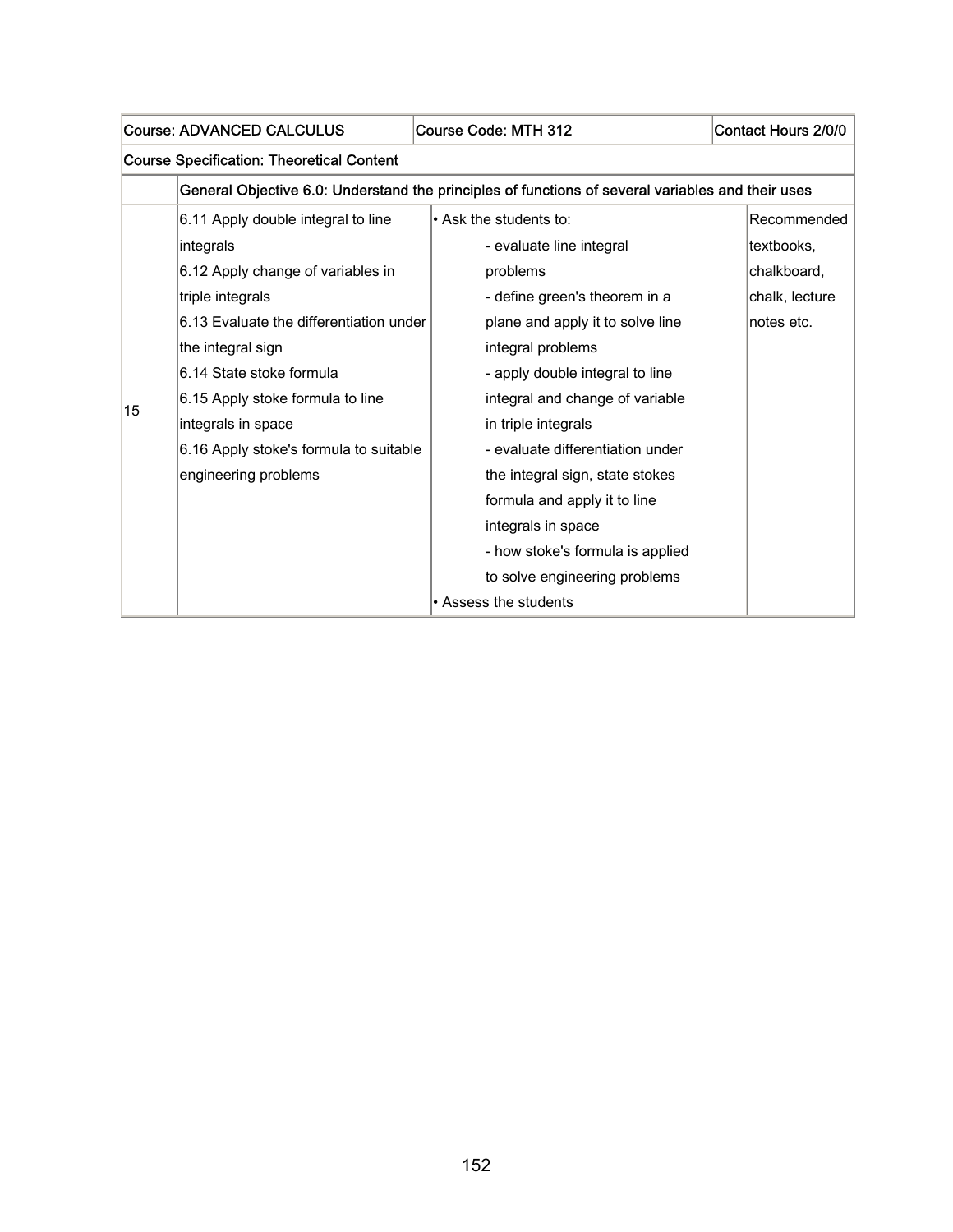### Statistical Methods

H

 $\overline{\phantom{0}}$ 

| PROGRAMME: HND IN ELECTRICAL ENGINEERING TECHNOLOGY |                                                      |                                                                                               |                        |
|-----------------------------------------------------|------------------------------------------------------|-----------------------------------------------------------------------------------------------|------------------------|
| <b>Course: NUMERICAL METHODS</b>                    |                                                      | Course Code: MTH 313                                                                          | <b>Contact Hours 2</b> |
|                                                     |                                                      |                                                                                               | <b>HRS/WEEK</b>        |
|                                                     | <b>Course Specification: Theoretical Content</b>     |                                                                                               |                        |
|                                                     |                                                      | General Objective 1.0: understand the use of numerical methods to solve linear and non-linear |                        |
|                                                     | equations                                            |                                                                                               |                        |
| <b>WEEK</b>                                         | Specific Learning Outcome:                           | <b>Teachers Activities</b>                                                                    | <b>Resources</b>       |
|                                                     | 1.1 Find solution of linear algebraic                | • The teacher to illustrate with good                                                         | Recommended            |
|                                                     | equation using Guass elimination                     | examples and make notes where                                                                 | textbooks,             |
|                                                     | method                                               | necessary                                                                                     | chalkboard, chalk      |
|                                                     | 1.2 Solve linear algebraic equations                 | • Ask the students to:                                                                        | lecturer notes etc     |
|                                                     | using Guass-seidel iteration methods                 | - linear algebraic equation                                                                   |                        |
| 1                                                   | 1.3 Apply Newton-Raphson iteration                   | using gauss-seidel-                                                                           |                        |
|                                                     | formulae to non-linear equations e.g.                | elimination and iteration                                                                     |                        |
|                                                     | find the roots of the equation Cosx =                | methods                                                                                       |                        |
|                                                     | $x2$ as accurately as your tables permit.            | - apply Newton-Raphson                                                                        |                        |
|                                                     | Find the square root seriat of log $x^2-5$           | iteration formulae to non                                                                     |                        |
|                                                     |                                                      | linear equations, as                                                                          |                        |
|                                                     |                                                      | indicated in 1.3                                                                              |                        |
|                                                     | General Objective 2.0: Understand finite Differences |                                                                                               |                        |
| <b>WEEK</b>                                         | <b>Specific Learning Outcome:</b>                    | <b>Teachers Activities</b>                                                                    | <b>Resources</b>       |
|                                                     | 2.1 Define finite differences                        | • The teacher to illustrate with good                                                         | Recommended            |
|                                                     | 2.2 Explain the forward differencing                 | examples and make notes where                                                                 | textbooks,             |
|                                                     | tabulation                                           | necessary                                                                                     | chalkboard, chalk      |
|                                                     | 2.3 Explain the building of errors in a              | • Ask the students to:                                                                        | lecturer notes etc     |
|                                                     | difference table                                     | - define finite differences and                                                               |                        |
|                                                     | 2.4 Explain the backward difference                  | explain the forward differencing                                                              |                        |
|                                                     | table                                                | tabulation                                                                                    |                        |
| 2 - 3                                               | 2.5 Explain the central difference                   | - explain the build-up of errors in a                                                         |                        |
|                                                     | formula                                              | difference table, and backward                                                                |                        |
|                                                     | 2.6 Apply the forward, backward and                  | difference table, and central                                                                 |                        |
|                                                     | central difference formula or tables in              | difference formula                                                                            |                        |
|                                                     | solving related practical problems                   | - apply the forward, backward,                                                                |                        |
|                                                     |                                                      | and central difference formula or                                                             |                        |
|                                                     |                                                      | tables in solving related practical                                                           |                        |
|                                                     |                                                      | problems                                                                                      |                        |
|                                                     |                                                      | • Assess the students                                                                         |                        |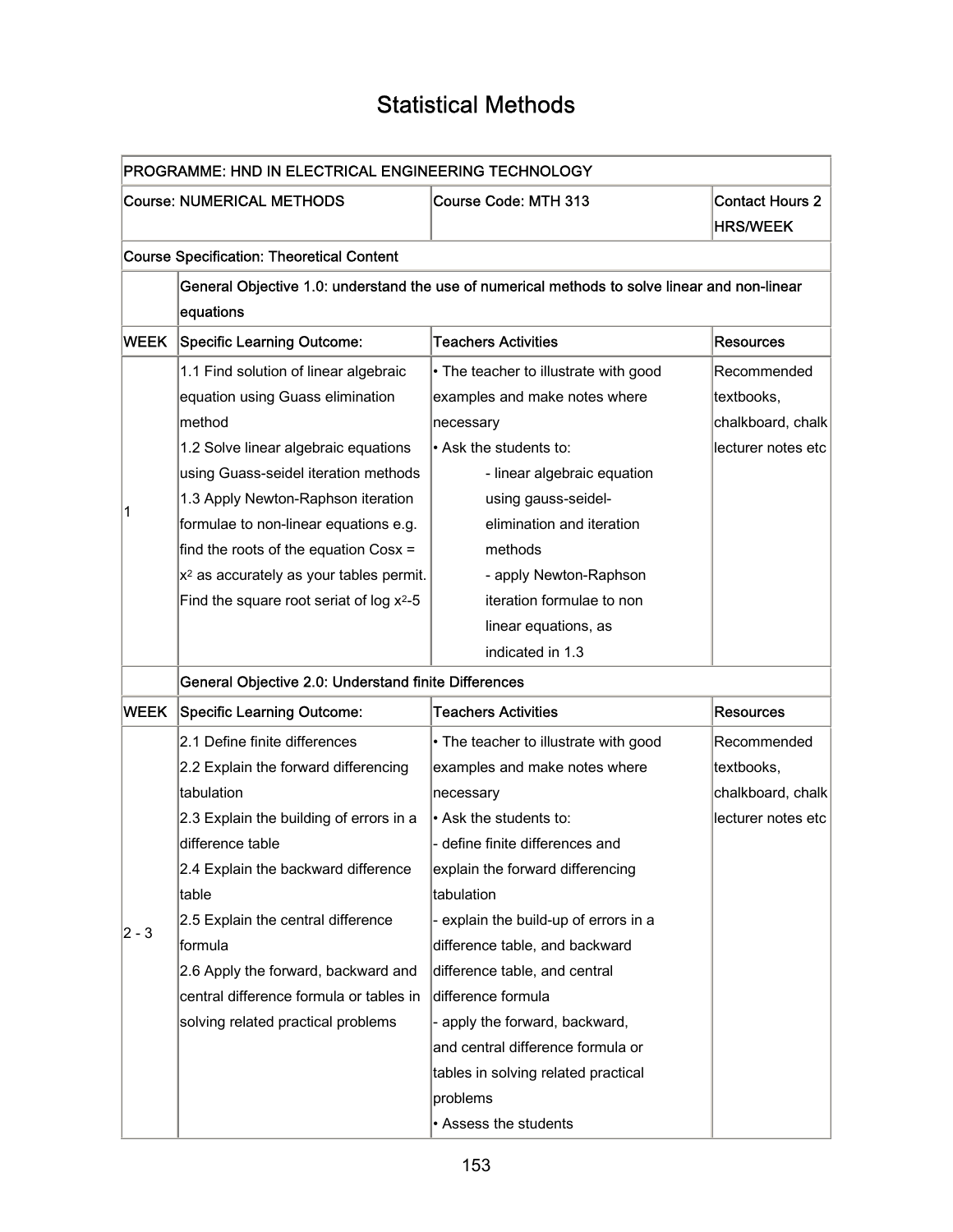|       | PROGRAMME: HND IN ELECTRICAL ENGINEERING TECHNOLOGY         |                                                                                |                                           |
|-------|-------------------------------------------------------------|--------------------------------------------------------------------------------|-------------------------------------------|
|       | <b>Course: NUMERICAL METHODS</b>                            | Course Code: MTH 313                                                           | <b>Contact Hours 2</b><br><b>HRS/WEEK</b> |
|       | <b>Course Specification: Theoretical Content</b>            |                                                                                |                                           |
|       |                                                             | General Objective 3.0: Understand interpolation as applied to difference table |                                           |
| WEEK  | <b>Specific Learning Outcome:</b>                           | <b>Teachers Activities</b>                                                     | <b>Resources</b>                          |
|       | 3.1 Define the Newton-gregory                               | • The teacher to illustrate with good                                          | Recommended                               |
|       | forward difference interpolation                            | examples and make notes were necessary                                         | textbooks,                                |
|       | formula                                                     | • Ask the students to:                                                         | chalkboard, chalk                         |
|       | 3.2 Evaluate the difference table                           | - define the Newton-                                                           | lecturer notes etc                        |
|       | with unequal interval using divided                         | gregory forward difference                                                     |                                           |
|       | differences                                                 | interpolation formula and                                                      |                                           |
| 4 - 5 | 3.3 State lagrange's interpolation                          | evaluate the difference                                                        |                                           |
|       | lformula                                                    | table with inequal interval                                                    |                                           |
|       | 3.4 Evaluate a table using                                  | using divided differences                                                      |                                           |
|       | largange interpolation formula                              | - state lagrange's                                                             |                                           |
|       |                                                             | interpolation formula, and                                                     |                                           |
|       |                                                             | evaluate a table using it                                                      |                                           |
|       | General Objective 4.0: Understand Numerical Differentiation |                                                                                |                                           |
| WEEK  | <b>Specific Learning Outcome:</b>                           | <b>Teachers Activities</b>                                                     | <b>Resources</b>                          |
|       | 4.1 Explain the basic process of                            | • The teacher to illustrate with good                                          | Recommended                               |
|       | numerical differentiation up to the                         | examples and make notes were necessary textbooks,                              |                                           |
|       | third derivative                                            | • Ask the students to:                                                         | chalkboard, chalk                         |
|       | 4.2 Explain differentiation based on                        | - explain basic process of                                                     | lecturer notes etc                        |
|       | equal interval interpolation formula                        | numerical differentiation                                                      |                                           |
|       | 4.3 Evaluate higher order                                   | up to the theird derivative.                                                   |                                           |
| 6 - 7 | derivatives                                                 | The explanation must be                                                        |                                           |
|       |                                                             | based on equal interval                                                        |                                           |
|       |                                                             | interpolation on formula                                                       |                                           |
|       |                                                             | - evaluate higher order                                                        |                                           |
|       |                                                             | derivatives                                                                    |                                           |
|       |                                                             | • Assess the students                                                          |                                           |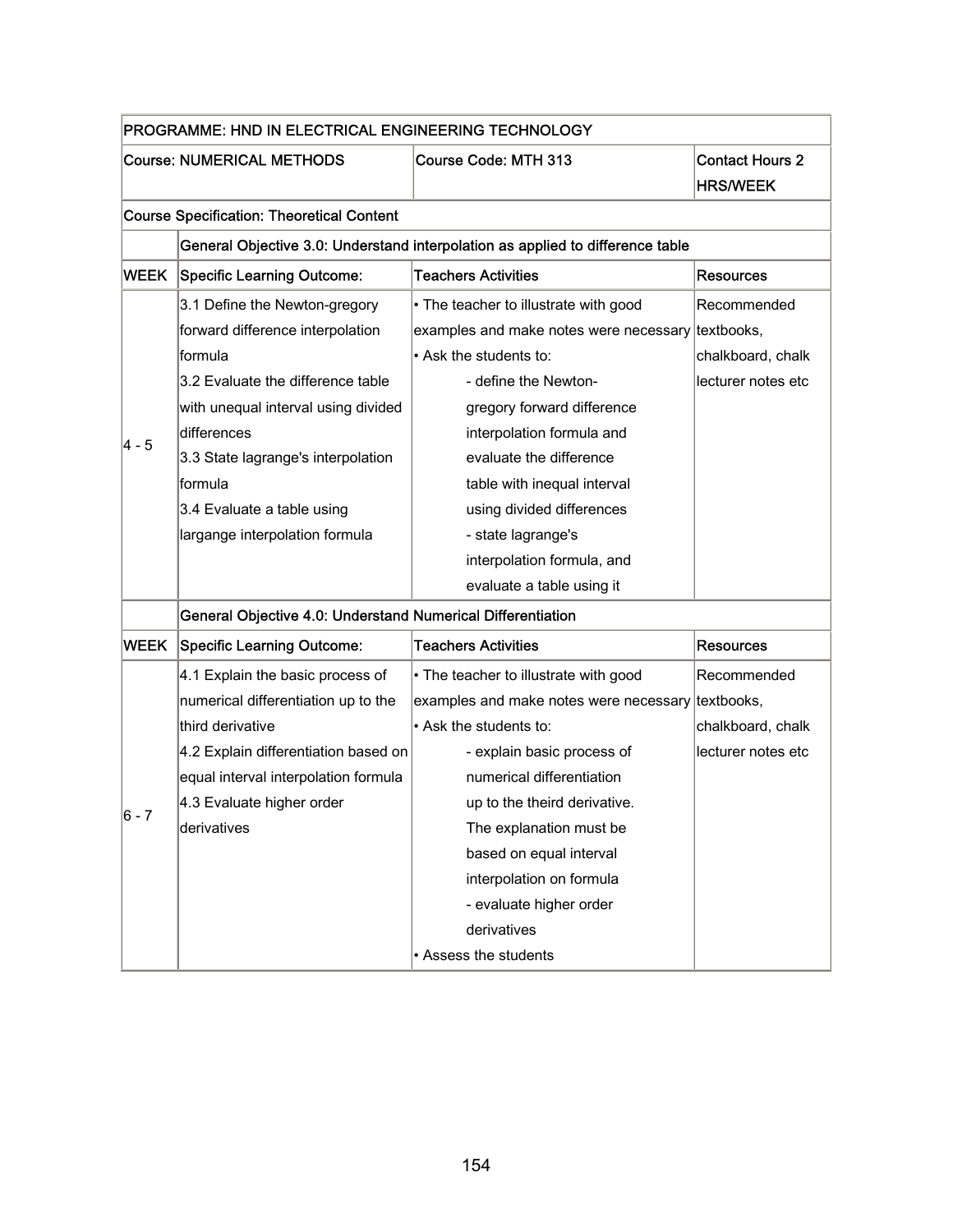|             | PROGRAMME: HND IN ELECTRICAL ENGINEERING TECHNOLOGY     |                                                                                                |                          |  |  |
|-------------|---------------------------------------------------------|------------------------------------------------------------------------------------------------|--------------------------|--|--|
|             | <b>Course: NUMERICAL METHODS</b>                        | Course Code: MTH 313                                                                           | <b>Contact Hours 2</b>   |  |  |
|             |                                                         |                                                                                                | <b>HRS/WEEK</b>          |  |  |
|             | <b>Course Specification: Theoretical Content</b>        |                                                                                                |                          |  |  |
|             | General Objective 5.0: Understand Numerical Integration |                                                                                                |                          |  |  |
| WEEK        | <b>Specific Learning Outcome:</b>                       | <b>Teachers Activities</b>                                                                     | Resources                |  |  |
|             | 5.1 explain the Traapezoidal and                        | • The teacher to illustrate with good                                                          | Recommended              |  |  |
|             | Simpson's rules                                         | examples and make notes were                                                                   | textbooks, chalkboard,   |  |  |
|             | 5.2 evaluate an integral using the                      | necessary                                                                                      | chalk lecturer notes     |  |  |
| 8 - 9       | three-sights rule                                       | • Ask the students to explain the                                                              | etc                      |  |  |
|             |                                                         | Trapezoidal and Simpson's rules and                                                            |                          |  |  |
|             |                                                         | also to evaluate an integral using the                                                         |                          |  |  |
|             |                                                         | three sights rule                                                                              |                          |  |  |
|             |                                                         | General Objective 6.0: Understand numerical methods of solving first and second order ordinary |                          |  |  |
|             | differential equation                                   |                                                                                                |                          |  |  |
| <b>WEEK</b> | <b>Specific Learning Outcome:</b>                       | <b>Teachers Activities</b>                                                                     | <b>Resources</b>         |  |  |
|             | 6.1 Explain Runge-Kutta's and                           | • The teacher to illustrate with good                                                          | Recommended              |  |  |
|             | Euler's methods                                         | examples and make notes were                                                                   | textbooks, chalkboard,   |  |  |
|             | 6.2 Solve the first order ordinary                      | necessary                                                                                      |                          |  |  |
|             |                                                         |                                                                                                | chalk lecturer notes etc |  |  |
|             | differential equation, using Runge-                     | • Ask the students to:                                                                         |                          |  |  |
|             | Kutta's method e.g if $dy = 2x + y$ ,                   | - explain Runge-Kutta's                                                                        |                          |  |  |
|             | $y(0) = 1$ , find the approximate                       | and Euler's methods                                                                            |                          |  |  |
|             | value of y, using (a) Euler's and (b)                   | and use it to solve 1 <sup>st</sup>                                                            |                          |  |  |
| 10 - 15     | Runger-Kutta's methods                                  | order differential                                                                             |                          |  |  |
|             | 6.3 Solve the second order                              | equation of the form -                                                                         |                          |  |  |
|             | ordinary differential equation using                    | $dy = 2x +y, y(0)=1$                                                                           |                          |  |  |
|             | Rung-Kutta's method                                     | - solve many problems                                                                          |                          |  |  |
|             |                                                         | on 2 <sup>nd</sup> order ordinary                                                              |                          |  |  |
|             |                                                         | differential equation                                                                          |                          |  |  |
|             |                                                         | using Rung-Kutta's                                                                             |                          |  |  |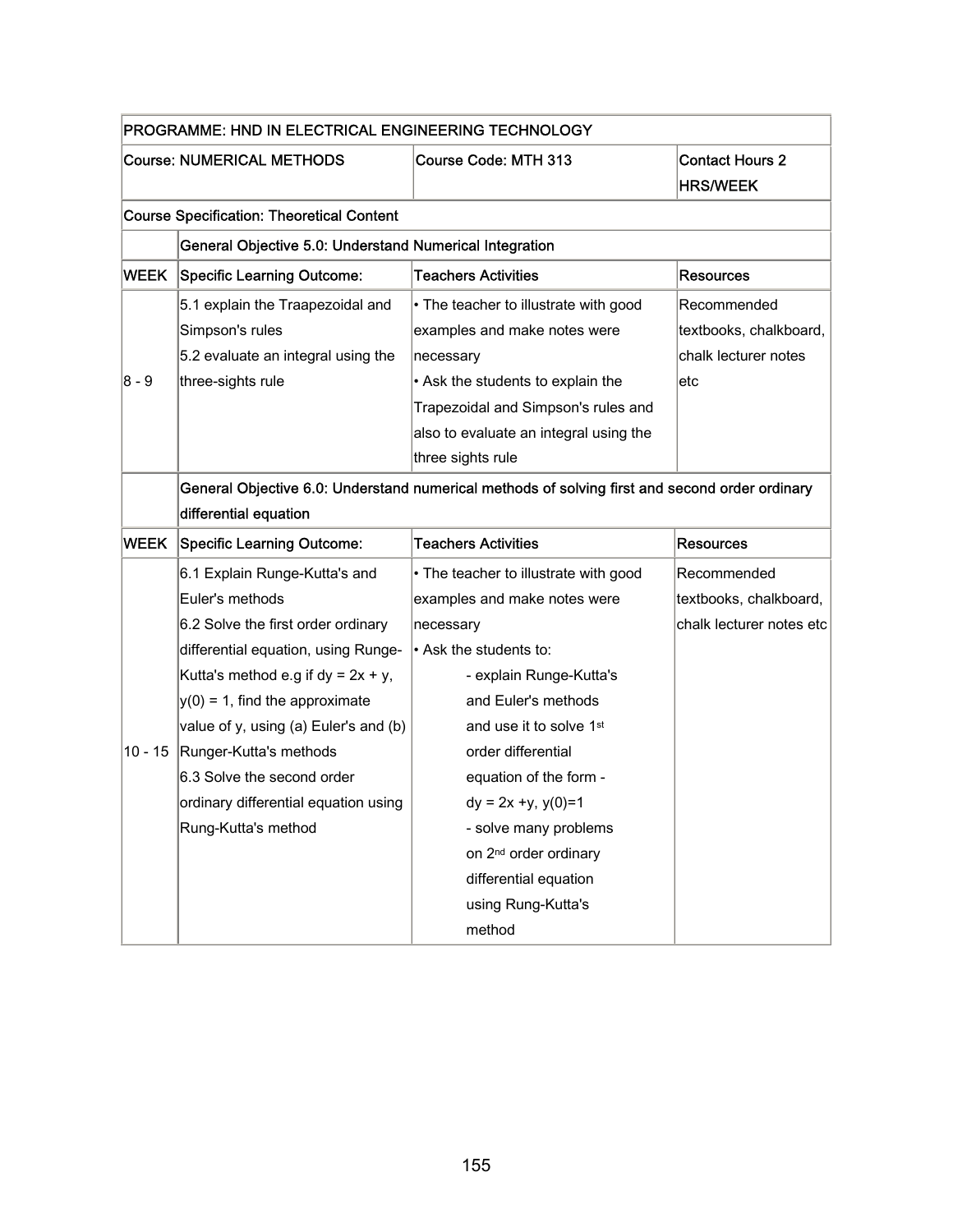# Statistical Methods in Engineering

|                                                                                     | PROGRAMME: HND IN ELECTRICAL ENGINEERING TECHNOLOGY                                                  |                                       |                            |  |  |
|-------------------------------------------------------------------------------------|------------------------------------------------------------------------------------------------------|---------------------------------------|----------------------------|--|--|
| <b>Course: STATISTICAL METHODS IN</b><br>Course Code: MTH 413<br><b>ENGINEERING</b> |                                                                                                      | <b>Contact Hours 2HRS/WK</b>          |                            |  |  |
|                                                                                     | <b>Course Specification: Theoretical Content</b>                                                     |                                       |                            |  |  |
|                                                                                     | General Objective: 1.0 Understand the basic concept of probability distributions and same in solving |                                       |                            |  |  |
|                                                                                     | engineering problems                                                                                 |                                       |                            |  |  |
| WEEK                                                                                | Specific Learning Outcome:                                                                           | <b>Teachers Activities</b>            | <b>Resources</b>           |  |  |
|                                                                                     | 1.1 Define a Binomial                                                                                | • The teacher to illustrate with good | Recommended textbooks,     |  |  |
|                                                                                     | distribution                                                                                         | examples and make notes where         | chalkboard, chalk lecturer |  |  |
|                                                                                     | 1.2 Explain the characteristics                                                                      | necessary                             | notes etc                  |  |  |
|                                                                                     | of Binomial distribution                                                                             | • Ask the students to:                |                            |  |  |
|                                                                                     | 1.3 Apply Binomial distribution                                                                      | - define Binomial                     |                            |  |  |
|                                                                                     | to samples with replacement                                                                          | distribution, explain its             |                            |  |  |
|                                                                                     | 1.4 Apply Binomial distribution                                                                      | characteristics and                   |                            |  |  |
|                                                                                     | to solve engineering problems                                                                        | apply it to samples with              |                            |  |  |
| 1 - 3                                                                               | 1.5 Define the Normal                                                                                | replacement, and to                   |                            |  |  |
|                                                                                     | Distribution                                                                                         | solve engineering                     |                            |  |  |
|                                                                                     | 1.6 Explain the characteristics                                                                      | problems.                             |                            |  |  |
|                                                                                     | of normal distribution                                                                               | - Define normal                       |                            |  |  |
|                                                                                     | 1.7 Describe normal distribution                                                                     | distribution, explain its             |                            |  |  |
|                                                                                     | curve and the empirical rule                                                                         | characteristics and                   |                            |  |  |
|                                                                                     |                                                                                                      | describe normal                       |                            |  |  |
|                                                                                     |                                                                                                      | distribution curve and                |                            |  |  |
|                                                                                     |                                                                                                      | the empirical rule                    |                            |  |  |
|                                                                                     |                                                                                                      | • Assess the students                 |                            |  |  |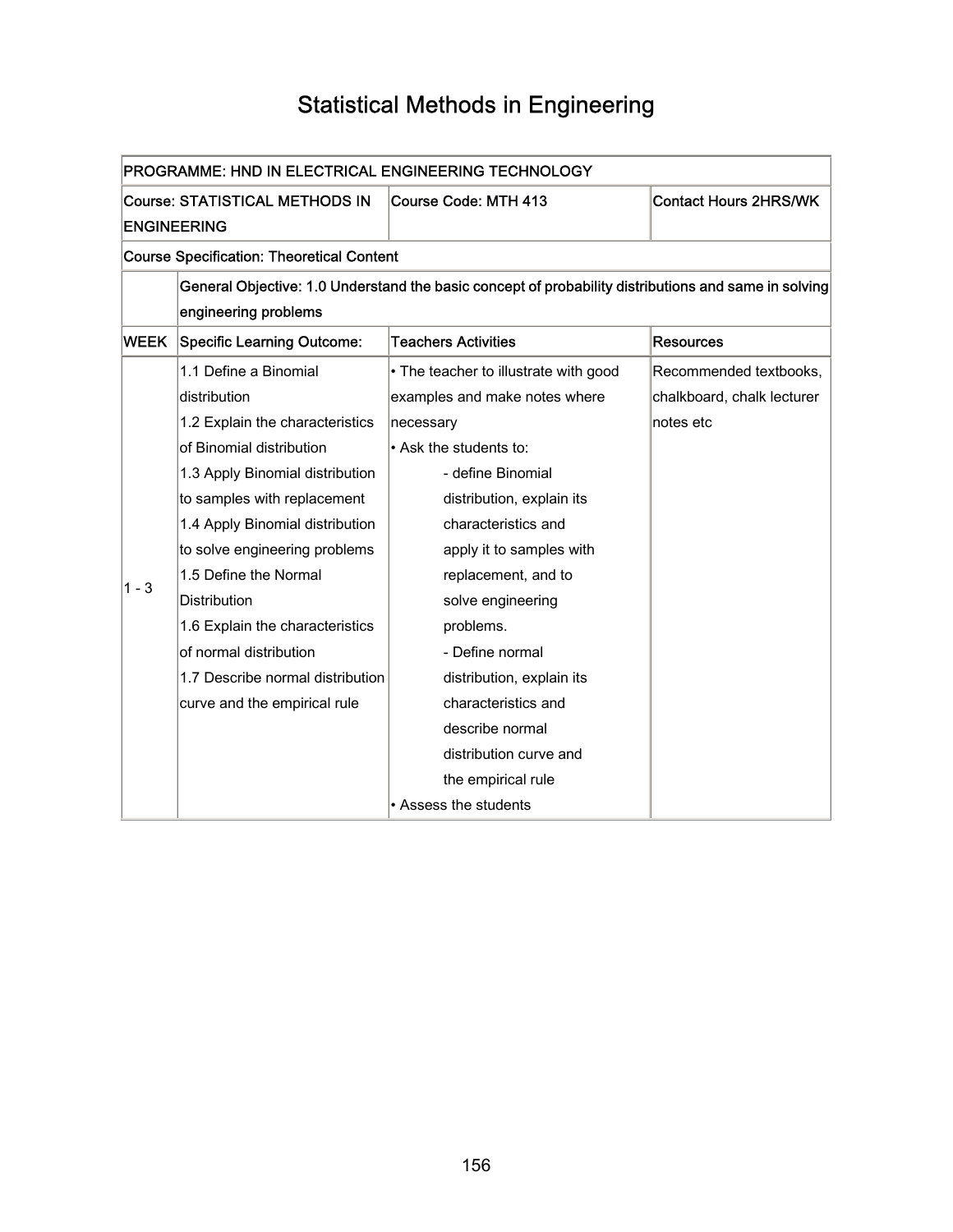| PROGRAMME: HND IN ELECTRICAL ENGINEERING TECHNOLOGY |                                                                                |                               |         |  |  |
|-----------------------------------------------------|--------------------------------------------------------------------------------|-------------------------------|---------|--|--|
|                                                     | Course: STATISTICAL METHODS IN<br>Course Code: MTH 413<br><b>Contact Hours</b> |                               |         |  |  |
|                                                     | <b>ENGINEERING</b>                                                             |                               | 2HRS/WK |  |  |
|                                                     | <b>Course Specification: Theoretical Content</b>                               |                               |         |  |  |
|                                                     | 1.8 Calculate probability given                                                | • Ask the students to:        |         |  |  |
|                                                     | the mean and the standard                                                      | - calculate probability given |         |  |  |
|                                                     | deviation                                                                      | the mean and standard         |         |  |  |
|                                                     | 1.9 Calculate the deviation Z                                                  | deviation                     |         |  |  |
|                                                     | given the mean, standard                                                       | - calculate the deviation Z   |         |  |  |
|                                                     | deviation, and a particular                                                    | given the mean, standard      |         |  |  |
|                                                     | observation                                                                    | deviation, and a particular   |         |  |  |
|                                                     | 1.10 Calculate the area under                                                  | observation                   |         |  |  |
|                                                     | the curve at different points                                                  | - calculate the area under    |         |  |  |
|                                                     | from either side of the mean                                                   | the curve at different points |         |  |  |
|                                                     | 1.11 Apply normal distribution                                                 | from either side of the       |         |  |  |
|                                                     | curve to simple engineering                                                    | mean and also apply           |         |  |  |
|                                                     | problems                                                                       | normal distribution curve to  |         |  |  |
|                                                     | 1.12 Define Poisson's                                                          | simple engineering            |         |  |  |
|                                                     | distribution                                                                   | problems                      |         |  |  |
|                                                     | 1.13 Explain the characteristics                                               | • Assess the students         |         |  |  |
| 4 - 7                                               | of Poisson distribution                                                        | • Ask the students to:        |         |  |  |
|                                                     | 1.14 Explain the quality control                                               | - define Poisson              |         |  |  |
|                                                     | techniques in production                                                       | distribution, explain it      |         |  |  |
|                                                     | process                                                                        | characteristics, and explain  |         |  |  |
|                                                     | 1.15 Explain acceptance                                                        | the quality control           |         |  |  |
|                                                     | sampling as applied to mass                                                    | techniques in production      |         |  |  |
|                                                     | production                                                                     | process                       |         |  |  |
|                                                     | 1.16 Test for equality of means                                                | - explain acceptance          |         |  |  |
|                                                     | of given population using t-test                                               | sampling as applied to        |         |  |  |
|                                                     | 1.17 Test for equality of                                                      | mass production               |         |  |  |
|                                                     | variances using the F-test                                                     | - test for equality of means  |         |  |  |
|                                                     | 1.18 Apply the chi-square test                                                 | of given population and       |         |  |  |
|                                                     | in statistical quality control                                                 | equality of variances using   |         |  |  |
|                                                     |                                                                                | t-test and f-test             |         |  |  |
|                                                     |                                                                                | respectively - apply the chi- |         |  |  |
|                                                     |                                                                                | square test in statistical    |         |  |  |
|                                                     |                                                                                | quality control               |         |  |  |
|                                                     |                                                                                | • Assess the students         |         |  |  |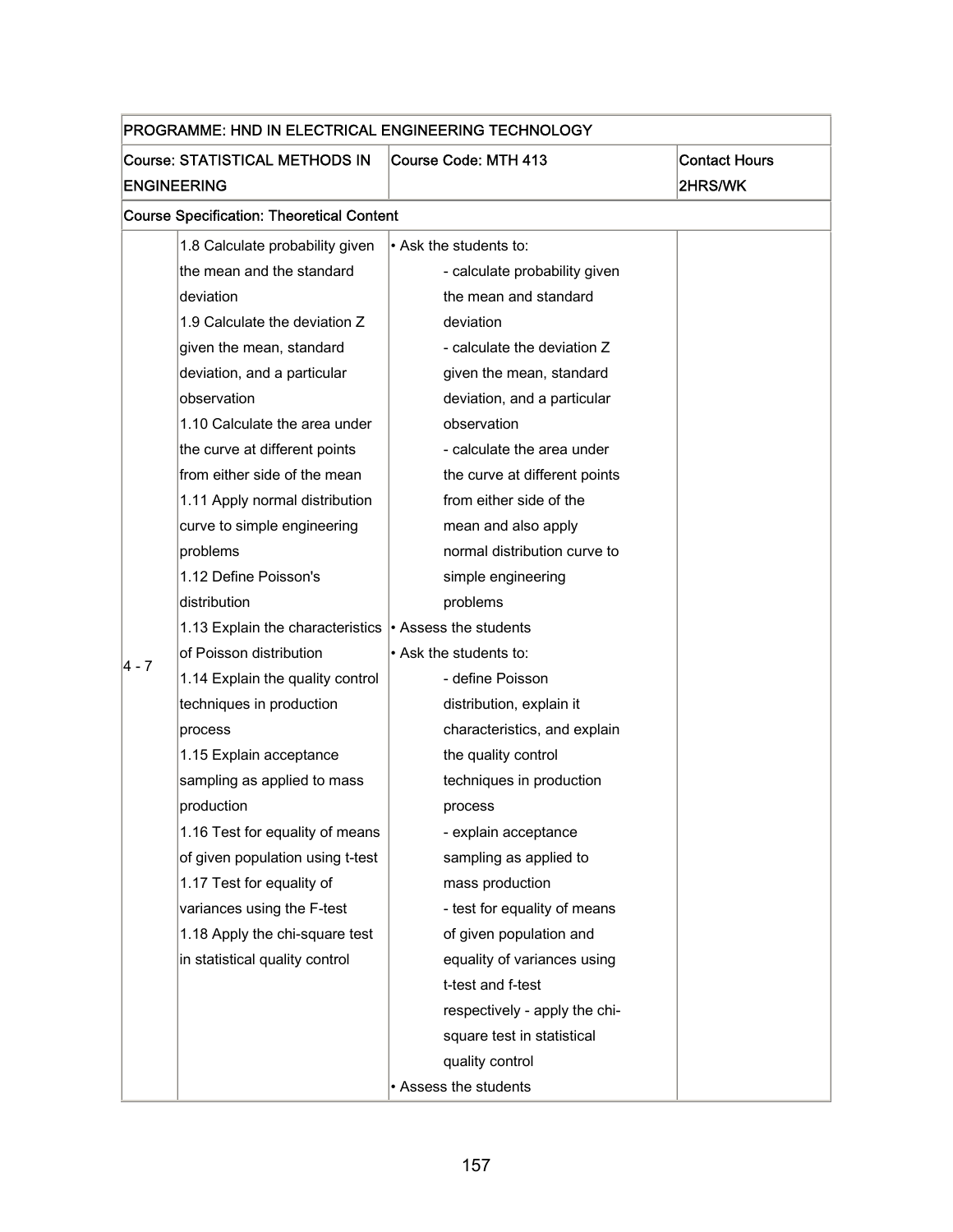| PROGRAMME: HND IN ELECTRICAL ENGINEERING TECHNOLOGY |                                                                                     |                                       |                                 |  |  |
|-----------------------------------------------------|-------------------------------------------------------------------------------------|---------------------------------------|---------------------------------|--|--|
|                                                     | <b>Course: STATISTICAL METHODS IN</b><br>Course Code: MTH 413<br><b>ENGINEERING</b> |                                       | <b>Contact Hours</b><br>2HRS/WK |  |  |
|                                                     | <b>Course Specification: Theoretical Content</b>                                    |                                       |                                 |  |  |
|                                                     | General Objective 2.0: Understand the principle of reliability                      |                                       |                                 |  |  |
| WEEK                                                | Specific Learning Outcome:                                                          | <b>Teachers Activities</b>            | <b>Resources</b>                |  |  |
|                                                     | 2.1 Distinguish between validity $\cdot$ Ask the students to:                       |                                       | Recommended                     |  |  |
|                                                     | and reliability                                                                     | - distinguish between validity        | textbooks.                      |  |  |
|                                                     | 2.2 List types of reliability                                                       | and reliability and list types of     | chalkboard, chalk               |  |  |
|                                                     | testing                                                                             | reliability testing                   | lecturer notes etc              |  |  |
|                                                     | 2.3 State the procedures for                                                        | - state the procedures for            |                                 |  |  |
|                                                     | determining test-retest reliability                                                 | determining test-retest reliability   |                                 |  |  |
|                                                     | 2.4 Apply test - retest reliability                                                 | and apply it to samples               |                                 |  |  |
|                                                     | to samples                                                                          | - state the procedures for            |                                 |  |  |
|                                                     | 2.5 State the procedures for                                                        | determining split half reliability,   |                                 |  |  |
|                                                     | determining split half reliability                                                  | determine the reliability             |                                 |  |  |
|                                                     | 2.6 Determine the reliability                                                       | coefficient and acceptance            |                                 |  |  |
| $8 - 12$                                            | coefficient                                                                         | level of reliability                  |                                 |  |  |
|                                                     | 2.7 Determine the acceptance                                                        | • Assess the students                 |                                 |  |  |
|                                                     | level of reliability                                                                | - Ask the students to determine       |                                 |  |  |
|                                                     | 2.8 Determine the standard                                                          | the standard error of                 |                                 |  |  |
|                                                     | error of measurement                                                                | measurement, using the                |                                 |  |  |
|                                                     | ſð<br>$\epsilon_{\rm m} = 10$                                                       | following expression                  |                                 |  |  |
|                                                     | $\sqrt{1-r}$                                                                        | $\int \epsilon_{\rm m} = \int \delta$ |                                 |  |  |
|                                                     | where SD = standard deviation                                                       | $\sqrt{(1-r)}$                        |                                 |  |  |
|                                                     | $r = error$                                                                         | where $SD =$ standard deviation       |                                 |  |  |
|                                                     | $SE_M$ = standard error                                                             | $r = error$                           |                                 |  |  |
|                                                     |                                                                                     | $SE_M$ = standard error               |                                 |  |  |
|                                                     |                                                                                     | • Assess the students                 |                                 |  |  |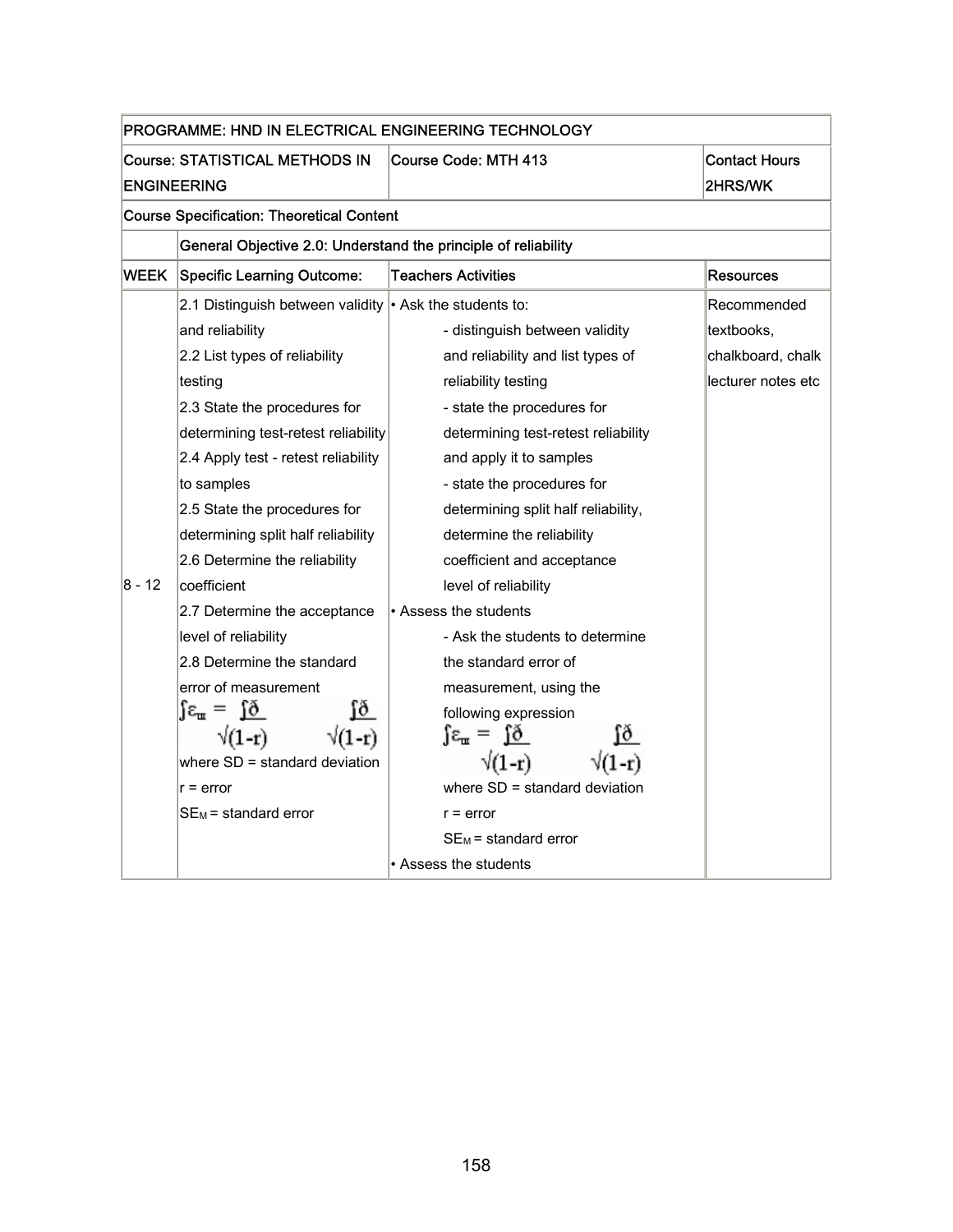| PROGRAMME: HND IN ELECTRICAL ENGINEERING TECHNOLOGY |                                   |                                                                          |                              |  |
|-----------------------------------------------------|-----------------------------------|--------------------------------------------------------------------------|------------------------------|--|
| Course: STATISTICAL METHODS IN                      |                                   | Course Code: MTH 413                                                     | <b>Contact Hours 2HRS/WK</b> |  |
|                                                     | <b>ENGINEERING</b>                |                                                                          |                              |  |
| <b>Course Specification: Theoretical Content</b>    |                                   |                                                                          |                              |  |
|                                                     |                                   | General Objective 3.0: Understand Basic statistical experimental designs |                              |  |
| WEEK                                                | <b>Specific Learning Outcome:</b> | <b>Teachers Activities</b>                                               | <b>Resources</b>             |  |
|                                                     | 3.1 Describe various              | • Ask the students to:                                                   | Recommended                  |  |
|                                                     | experimental designs e.g          | - describe various experimental                                          | textbooks.                   |  |
|                                                     | complete randomized block         | designs as indicated in 3.1 and                                          | chalkboard, chalk            |  |
|                                                     | design, randomized complete       | list examples of when any of                                             | lecturer notes etc           |  |
|                                                     | block design, split squares,      | the designs can be used                                                  |                              |  |
| 13 - 15                                             | Graeco Latin squares              | - enumerate the advantages                                               |                              |  |
|                                                     | 3.2 List examples of when any     | and disadvantages of using the                                           |                              |  |
|                                                     | of 3.1 above can be used          | various designs indicated in 3.1                                         |                              |  |
|                                                     | 3.3 Enumerate the advantages      | above Assess the students                                                |                              |  |
|                                                     | and disadvantages of using the    |                                                                          |                              |  |
|                                                     | various designs in 3.1 above      |                                                                          |                              |  |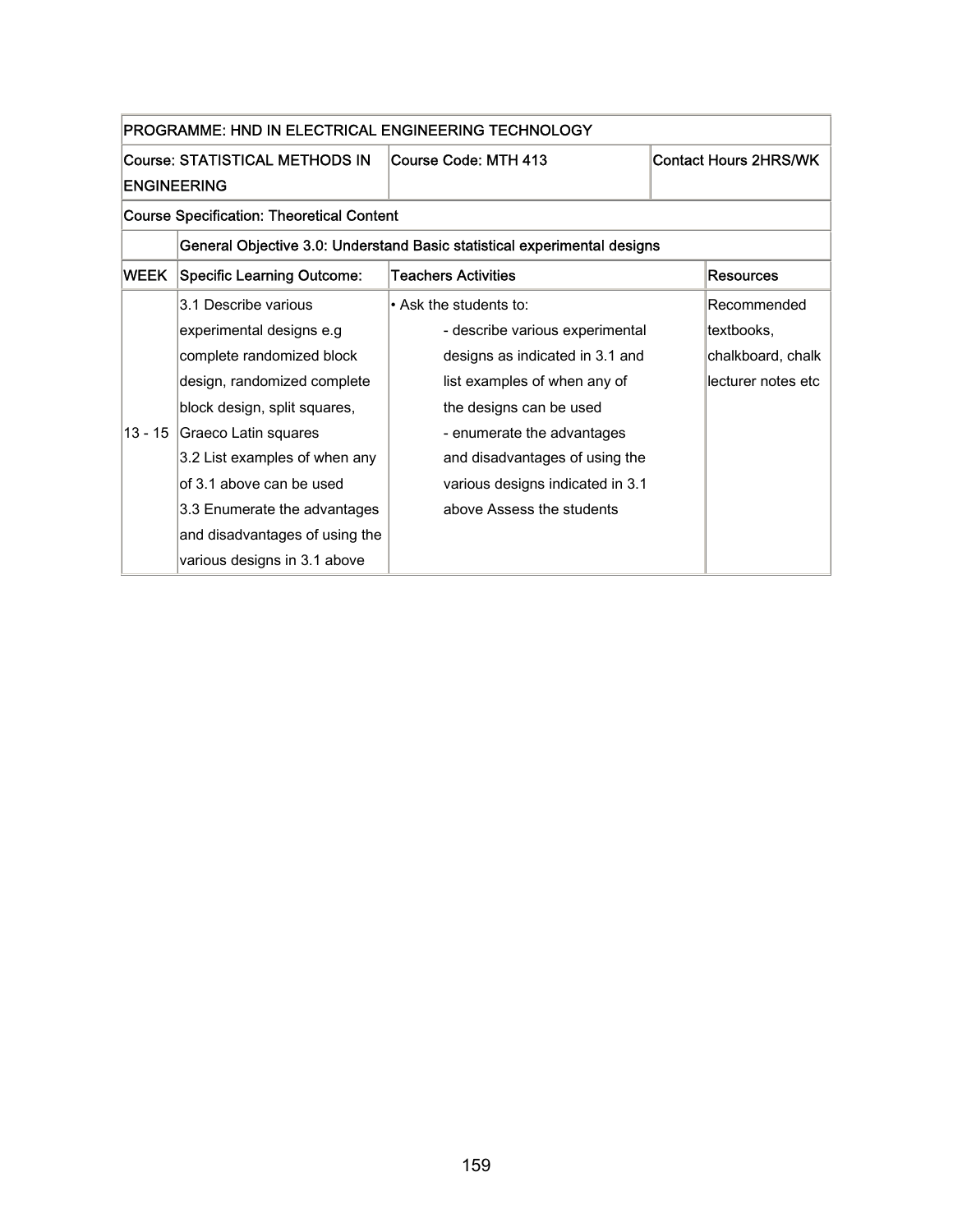# General Studies Courses

## Industrial Management

| <b>PROGRAMME: GENERAL STUDIES</b> |                                                                            |                            |                  |
|-----------------------------------|----------------------------------------------------------------------------|----------------------------|------------------|
|                                   | <b>Course: Industrial Management</b>                                       | Course Code: GNS 413       | Contact          |
|                                   |                                                                            |                            | Hours: 2/0/0     |
|                                   | <b>Course Specification: Theoretical Content</b>                           |                            |                  |
|                                   | General objective 1.0: Comprehend private and state control of enterprises |                            |                  |
| <b>WEEK</b>                       | <b>Specific Learning Outcomes</b>                                          | <b>Teacher Activities</b>  | <b>Resources</b> |
|                                   | 1.1 Identify types of enterprises: sole proprietor,                        | - Treatment of 1.1 should  |                  |
|                                   | limited liability, co-operative societies, public                          | include the structure,     |                  |
|                                   | corporation, partnership.                                                  | functions, advantages and  |                  |
|                                   | 1.2 Explain the objectives of a business organization.                     | disadvantages of each type |                  |
|                                   | 1.3 Explain the business environment (e.g political,                       | of business organization.  |                  |
| 1                                 | economic etc)                                                              |                            |                  |
|                                   | 1.4 Examine private enterprises                                            |                            |                  |
|                                   | 1.5 Evaluate the public enterprise                                         |                            |                  |
|                                   | 1.6 Appraise the effect of private control of business.                    |                            |                  |
|                                   | 1.7 Analyse the implications of state control of                           |                            |                  |
|                                   | enterprises.                                                               |                            |                  |
|                                   | General Objective 2.0: Understand the methods of management                |                            |                  |
| <b>WEEK</b>                       | <b>Specific Learning Outcomes</b>                                          | <b>Teacher Activities</b>  | <b>Resources</b> |
|                                   | 2.1 Define management                                                      |                            |                  |
|                                   | 2.2 Explain the functions of management planning,                          |                            |                  |
|                                   | organizing, controlling, staffing, directing.                              |                            |                  |
|                                   | 2.3 Explain the purpose of managing money, men,                            |                            |                  |
|                                   | material and machines.                                                     |                            |                  |
|                                   | 2.4 Examine the concept of authority and                                   |                            |                  |
|                                   | responsibility.                                                            |                            |                  |
| 2 - 3                             | 2.5 Appraise management by objectives.                                     |                            |                  |
|                                   | 2.6 Analyse the roles of the Chief Executive and                           |                            |                  |
|                                   | Board in policy formulation and implementation.                            |                            |                  |
|                                   | 2.7 Explain motivation.                                                    |                            |                  |
|                                   | 2.8 Explain the concepts of Theory X and Y                                 |                            |                  |
|                                   | 2.9 Evaluate management control                                            |                            |                  |
|                                   | 2.10 Examine problems of leadership in organization.                       |                            |                  |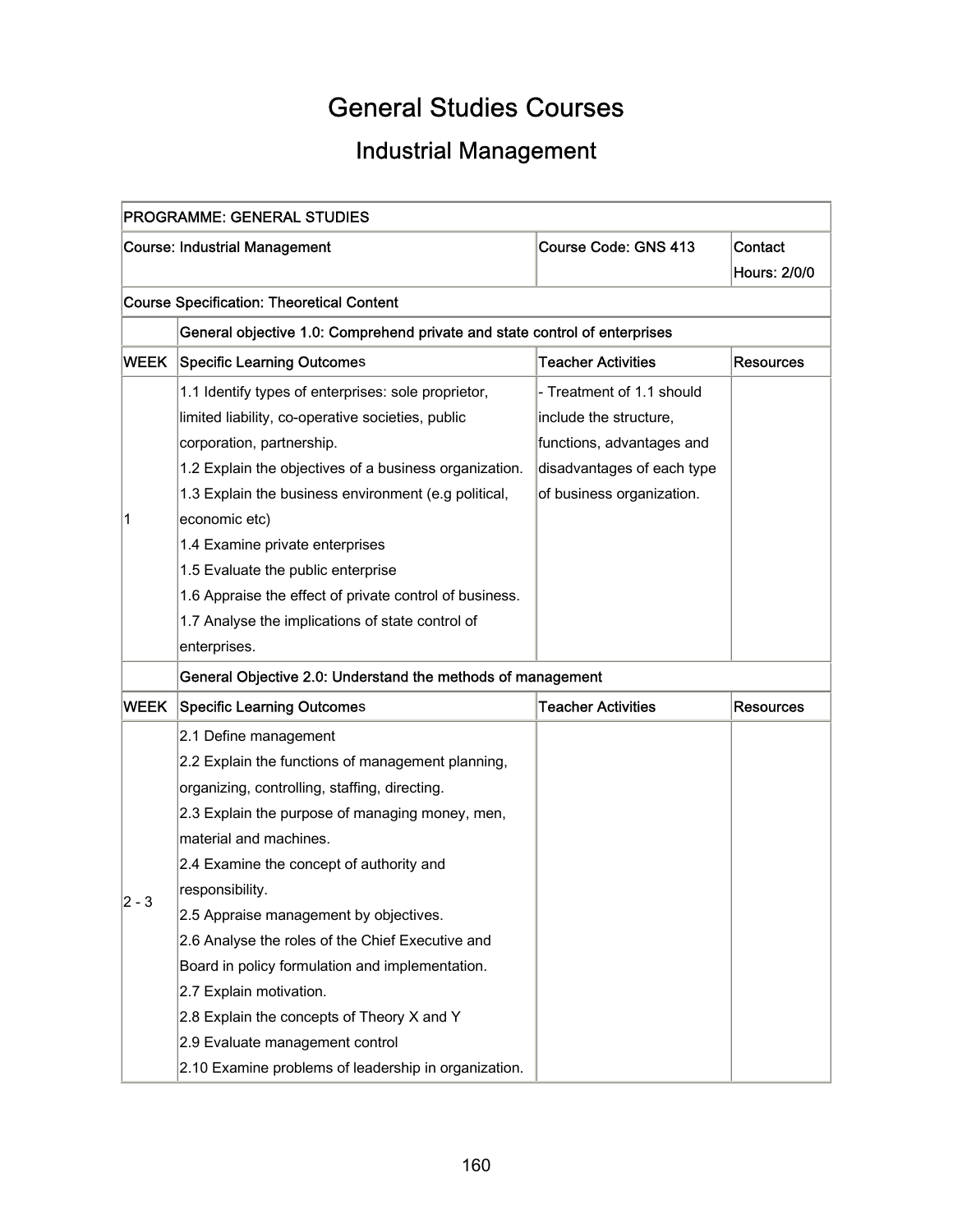| <b>PROGRAMME: GENERAL STUDIES</b> |                                                   |                           |                                |
|-----------------------------------|---------------------------------------------------|---------------------------|--------------------------------|
|                                   | <b>Course: Industrial Management</b>              | Course Code: GNS 413      | Contact<br><b>Hours: 2/0/0</b> |
|                                   | <b>Course Specification: Theoretical Content</b>  |                           |                                |
|                                   | General Objective 3.0: Know elements of marketing |                           |                                |
| <b>WEEK</b>                       | <b>Specific Learning Outcomes</b>                 | <b>Teacher Activities</b> | Resources                      |
|                                   | 3.1 Define "marketing" and "market"               |                           |                                |
|                                   | 3.2 State the marketing mix-product, price,       |                           |                                |
|                                   | place, promotion.                                 |                           |                                |
| 4                                 | 3.3 Explain product differentiation.              |                           |                                |
|                                   | 3.4 Explain market segmentation.                  |                           |                                |
|                                   | 3.5 Differentiate the industrial market from the  |                           |                                |
|                                   | consumer market.                                  |                           |                                |
|                                   | 3.6 Define a product.                             |                           |                                |
|                                   | 3.7 Identify the stages of the product life cycle |                           |                                |
|                                   | - introductory, growth, maturity, decline.        |                           |                                |
|                                   | 3.8 State the features of each stage in (3.7)     |                           |                                |
|                                   | above.                                            |                           |                                |
|                                   | 3.9 Describe the different ways a company         |                           |                                |
|                                   | can develop a new product - e.g improving         |                           |                                |
| 5                                 | existing products, seeking new products from      |                           |                                |
|                                   | external sources, inventing a new product.        |                           |                                |
|                                   | 3.10 Identify the different channels of           |                           |                                |
|                                   | distribution of a product.                        |                           |                                |
|                                   | 3.11 Choose the most appropriate channel of       |                           |                                |
|                                   | distribution for a given product.                 |                           |                                |
|                                   | 3.12 State the features of each channel in        |                           |                                |
|                                   | (3.11) above.                                     |                           |                                |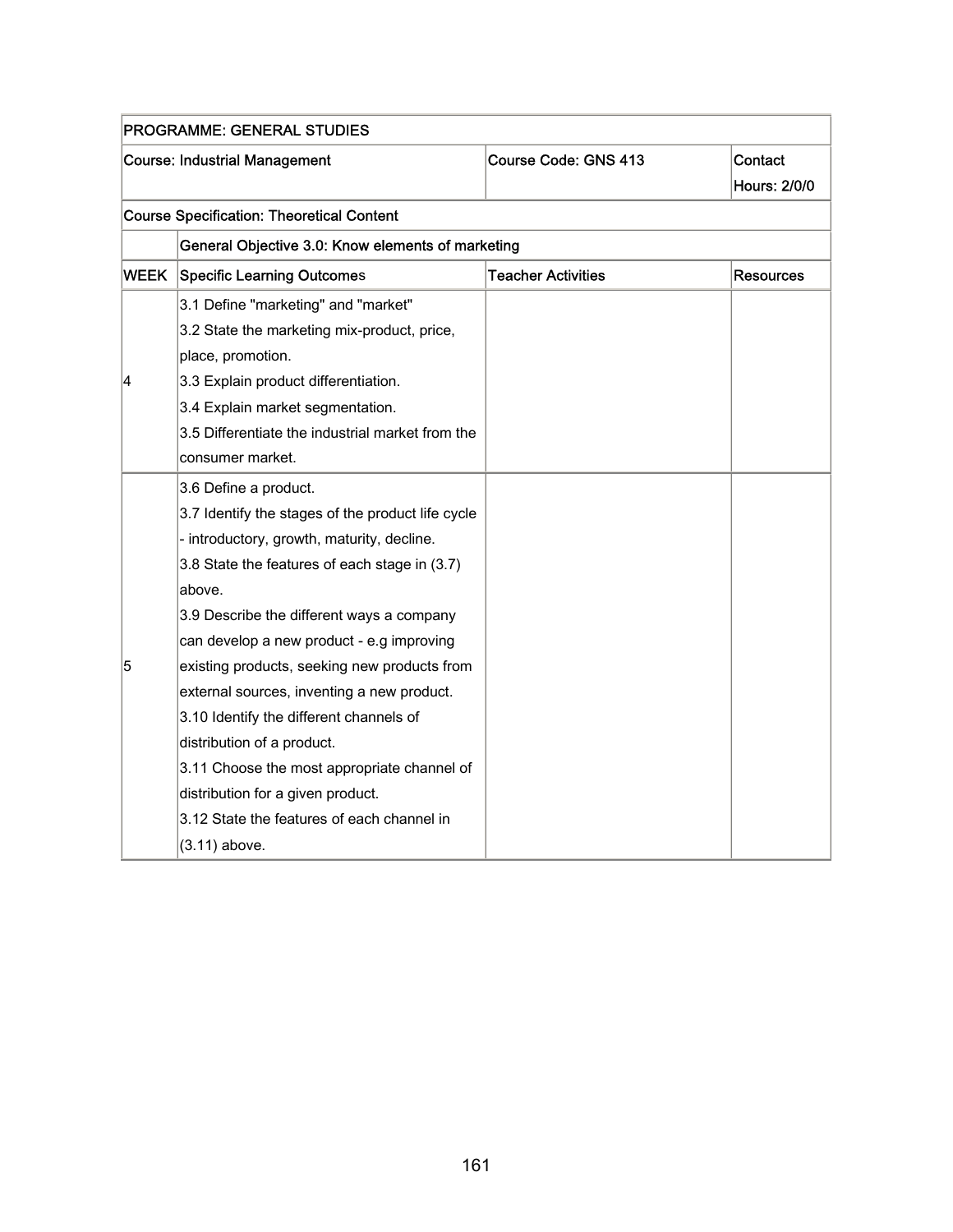| <b>PROGRAMME: GENERAL STUDIES</b> |                                                         |                           |                                |  |  |
|-----------------------------------|---------------------------------------------------------|---------------------------|--------------------------------|--|--|
|                                   | <b>Course: Industrial Management</b>                    | Course Code: GNS 413      | Contact<br><b>Hours: 2/0/0</b> |  |  |
|                                   | <b>Course Specification: Theoretical Content</b>        |                           |                                |  |  |
|                                   | General objective 4.0: Understand Personnel Development |                           |                                |  |  |
| <b>WEEK</b>                       | Specific Learning Outcomes                              | <b>Teacher Activities</b> | Resources                      |  |  |
|                                   | 4.1 Explain the concept of personnel                    |                           |                                |  |  |
|                                   | management                                              |                           |                                |  |  |
|                                   | 4.2 Define recruitment                                  |                           |                                |  |  |
|                                   | 4.3 Explain the selection and engagement                |                           |                                |  |  |
|                                   | procedures.                                             |                           |                                |  |  |
|                                   | 4.4 Appraise evaluation and merit rating.               |                           |                                |  |  |
|                                   | 4.5 Explain the importance of education,                |                           |                                |  |  |
|                                   | training and development.                               |                           |                                |  |  |
|                                   | 4.6 Explain following: skill training, attitude         |                           |                                |  |  |
|                                   | training, technical training, management                |                           |                                |  |  |
|                                   | training.                                               |                           |                                |  |  |
| $6 - 7$                           | 4.7 Examine the relevance of industrial                 |                           |                                |  |  |
|                                   | training to productivity in an organization.            |                           |                                |  |  |
|                                   | 4.8 Examine critically different types of               |                           |                                |  |  |
|                                   | conditions of service.                                  |                           |                                |  |  |
|                                   | 4.9 Define trade unionism, collective                   |                           |                                |  |  |
|                                   | bargaining, joint consultation, conciliation,           |                           |                                |  |  |
|                                   | arbitration.                                            |                           |                                |  |  |
|                                   | 4.10 Explain the roles of the Industrial                |                           |                                |  |  |
|                                   | Arbitration Panel, the Industrial Court and the         |                           |                                |  |  |
|                                   | Ministry of Labour in maintaining industrial            |                           |                                |  |  |
|                                   | harmony in Nigeria.                                     |                           |                                |  |  |
|                                   | 4.11 Explain labour's share in the                      |                           |                                |  |  |
|                                   | organisation's income.                                  |                           |                                |  |  |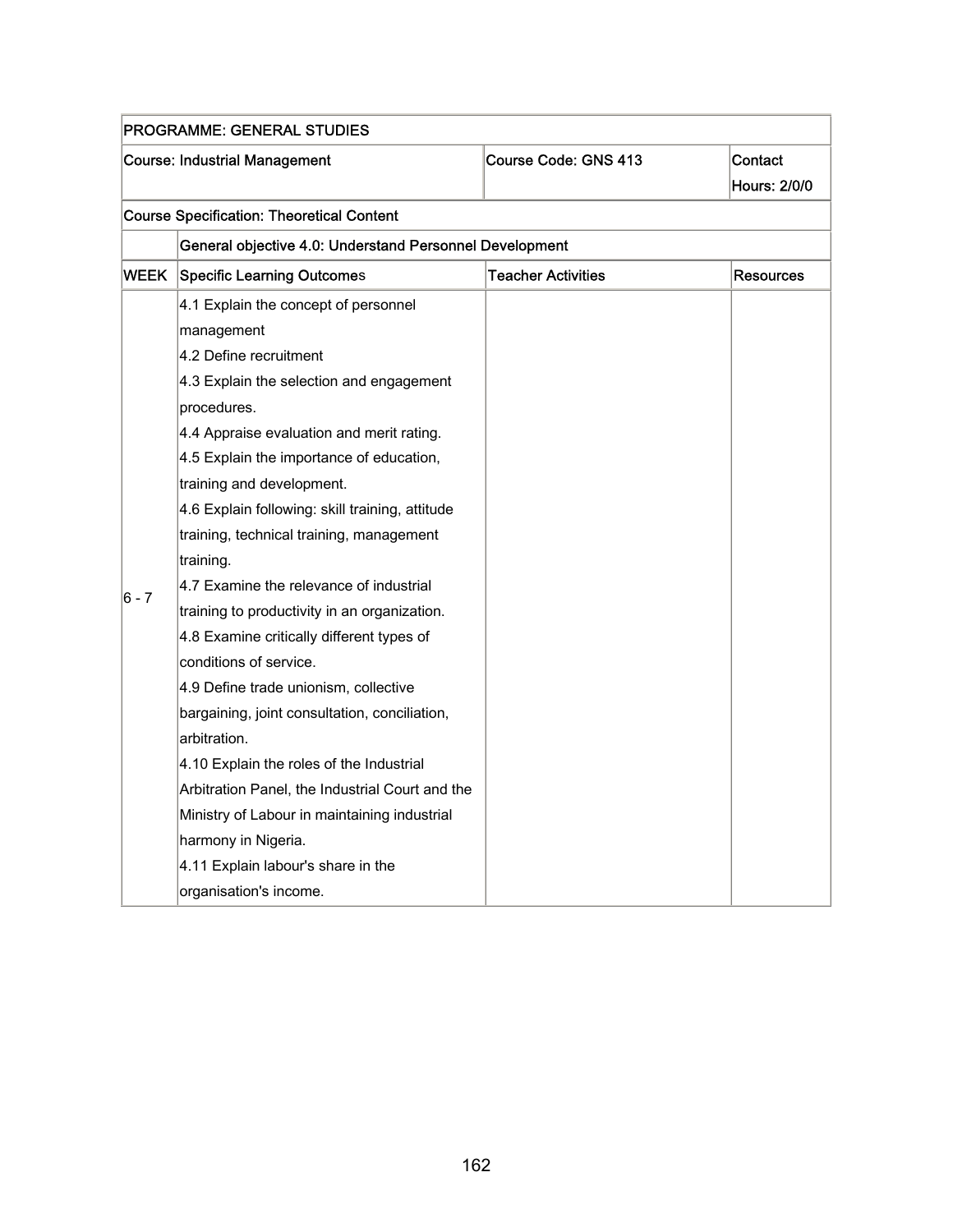| <b>PROGRAMME: GENERAL STUDIES</b> |                                                                                    |                           |                     |  |  |
|-----------------------------------|------------------------------------------------------------------------------------|---------------------------|---------------------|--|--|
|                                   | <b>Course: Industrial Management</b>                                               | Course Code: GNS 413      | Contact             |  |  |
|                                   |                                                                                    |                           | <b>Hours: 2/0/0</b> |  |  |
|                                   | <b>Course Specification: Theoretical Content</b>                                   |                           |                     |  |  |
|                                   | General Objective 5.0: Comprehend Quantitative Management Techniques               |                           |                     |  |  |
| WEEK                              | <b>Specific Learning Outcomes</b>                                                  | <b>Teacher Activities</b> | <b>Resources</b>    |  |  |
|                                   | 5.1 Identify types of management decisions                                         |                           |                     |  |  |
|                                   | 5.2 Explain the modern quantitative decisions                                      |                           |                     |  |  |
|                                   | techniques.                                                                        |                           |                     |  |  |
|                                   | 5.3 Appraise operation research.                                                   |                           |                     |  |  |
|                                   | 5.4 Apply the use of decision trees, diagrams,                                     |                           |                     |  |  |
|                                   | programme evaluation review techniques                                             |                           |                     |  |  |
| 8                                 | (PERT), critical path model, etc in operation                                      |                           |                     |  |  |
|                                   | research.                                                                          |                           |                     |  |  |
|                                   | 5.5 Examine the structure of linear                                                |                           |                     |  |  |
|                                   | programming problems.                                                              |                           |                     |  |  |
|                                   | 5.6 Chart some linear programming problems.                                        |                           |                     |  |  |
|                                   | 5.7 Examine the simplex method in solving                                          |                           |                     |  |  |
|                                   | linear programming problems.                                                       |                           |                     |  |  |
|                                   | General Objective 6.0: Understand maintenance schedules and replacement strategies |                           |                     |  |  |
| WEEK                              | <b>Specific Learning Outcomes</b>                                                  | <b>Teacher Activities</b> | <b>Resources</b>    |  |  |
|                                   | 6.1 Explain purchasing                                                             |                           |                     |  |  |
|                                   | 6.2 Analyse storage and stock ordering                                             |                           |                     |  |  |
|                                   | 6.3 Calculate the economic order quantity                                          |                           |                     |  |  |
|                                   | (EOQ)                                                                              |                           |                     |  |  |
|                                   | 6.4 State the importance of production in an                                       |                           |                     |  |  |
|                                   | organization                                                                       |                           |                     |  |  |
|                                   | 6.5 Evaluate production planning and control.                                      |                           |                     |  |  |
| 9                                 | 6.6 Appraise production scheduling                                                 |                           |                     |  |  |
|                                   | 6.7 Explain quality control                                                        |                           |                     |  |  |
|                                   | 6.8 Analyse replacement strategies                                                 |                           |                     |  |  |
|                                   | 6.9 Define the following terms; preventive                                         |                           |                     |  |  |
|                                   | planned, corrective, breakdown, running and                                        |                           |                     |  |  |
|                                   | shutdown as used in maintenance                                                    |                           |                     |  |  |
|                                   | 6.10 Critically examine maintenance culture in                                     |                           |                     |  |  |
|                                   | Nigeria.                                                                           |                           |                     |  |  |
|                                   | 6.11 Estimate depreciation and scrap value.                                        |                           |                     |  |  |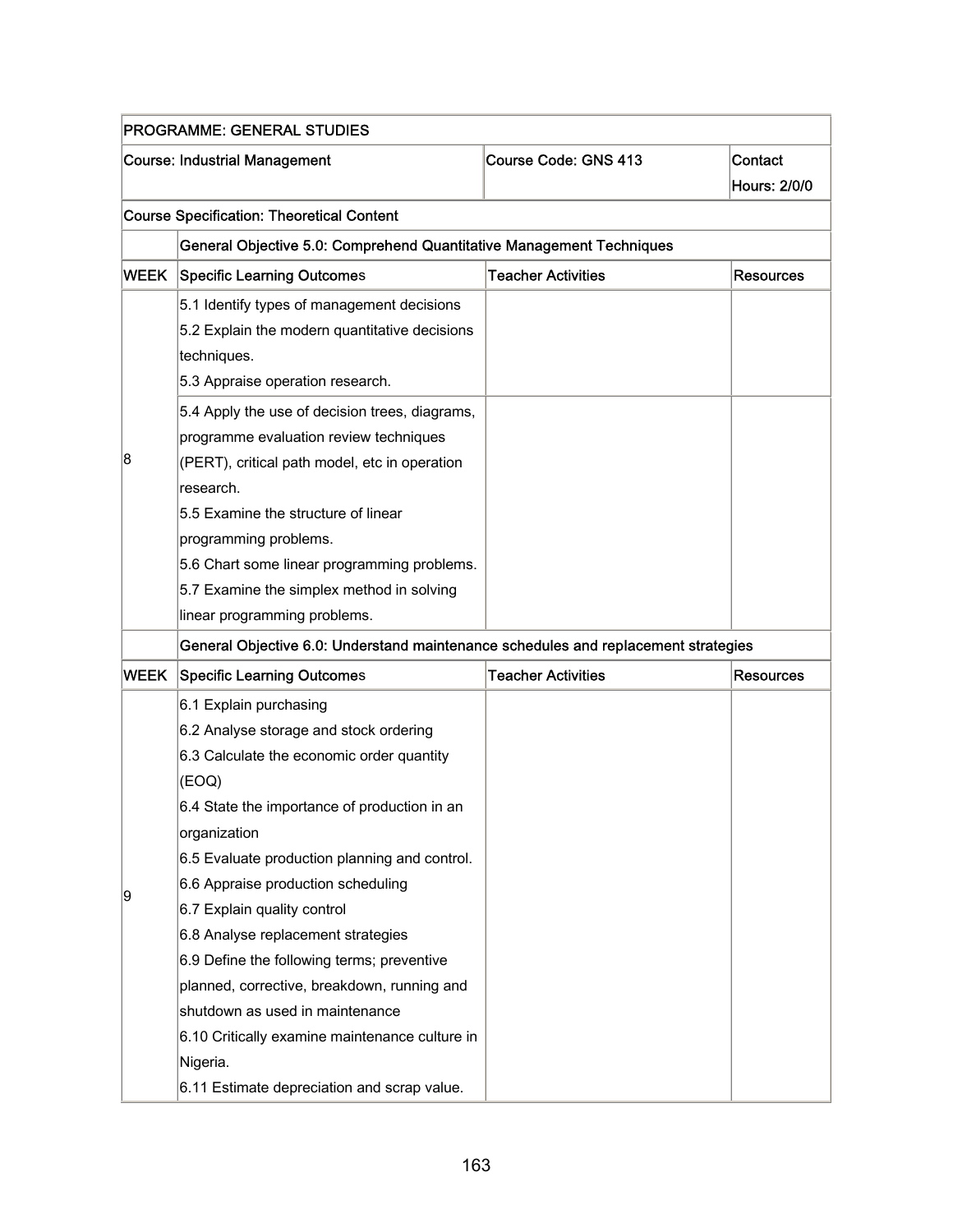| <b>PROGRAMME: GENERAL STUDIES</b> |                                                                        |                           |           |  |  |
|-----------------------------------|------------------------------------------------------------------------|---------------------------|-----------|--|--|
|                                   | <b>Course: Industrial Management</b>                                   | Course Code: GNS 413      | Contact   |  |  |
| <b>Hours: 2/0/0</b>               |                                                                        |                           |           |  |  |
|                                   | <b>Course Specification: Theoretical Content</b>                       |                           |           |  |  |
|                                   | General Objective 7.0: Understand money and the financial institutions |                           |           |  |  |
| <b>WEEK</b>                       | <b>Specific Learning Outcomes</b>                                      | <b>Teacher Activities</b> | Resources |  |  |
|                                   | 7.1 Define money                                                       |                           |           |  |  |
|                                   | 7.2 Explain the functions of money                                     |                           |           |  |  |
|                                   | 7.3 Explain the functions of the Central Bank                          |                           |           |  |  |
|                                   | 7.4 Analyse the functions of a commercial                              |                           |           |  |  |
|                                   | bank.                                                                  |                           |           |  |  |
| 10                                | 7.5 Explain the functions of other financial                           |                           |           |  |  |
|                                   | institutions: the Merchant Bank, Mortgage                              |                           |           |  |  |
|                                   | Bank, Insurance Organisation, etc.                                     |                           |           |  |  |
|                                   | 7.6 Enumerate types of insurance policy - e.g                          |                           |           |  |  |
|                                   | life policy, fire, marine, etc.                                        |                           |           |  |  |
|                                   | General Objective 8.0: Appreciate Investment management                |                           |           |  |  |
| WEEK                              | <b>Specific Learning Outcomes</b>                                      | <b>Teacher Activities</b> | Resources |  |  |
|                                   | 8.1 Define investment                                                  |                           |           |  |  |
|                                   | 8.2 Explain investment objectives and                                  |                           |           |  |  |
|                                   | decisions                                                              |                           |           |  |  |
|                                   | 8.3 Explain methods of investment forecast,                            |                           |           |  |  |
|                                   | e.g payback period, internal rate of return, net                       |                           |           |  |  |
|                                   | present value, etc.                                                    |                           |           |  |  |
|                                   | 8.4 Critically examine the company's finance                           |                           |           |  |  |
|                                   | e.g cash, balance sheet, income statement,                             |                           |           |  |  |
|                                   | budgetary control, cash flow                                           |                           |           |  |  |
|                                   | 8.5 Analyse project planning.                                          |                           |           |  |  |
|                                   | 8.6 Explain risk and uncertainty in a project.                         |                           |           |  |  |
|                                   | 8.7 Explain project evaluation.                                        |                           |           |  |  |
| $11 - 13$                         | 8.8 Analyse types of business costs e.g fixed                          |                           |           |  |  |
|                                   | cost, variable cost and total cost.                                    |                           |           |  |  |
|                                   | 8.9 Analyse contract costing.                                          |                           |           |  |  |
|                                   | 8.10 Explain the break-even point                                      |                           |           |  |  |
|                                   | 8.11 Calculate the break-even point                                    |                           |           |  |  |
|                                   | 8.12 Chart the break-even.                                             |                           |           |  |  |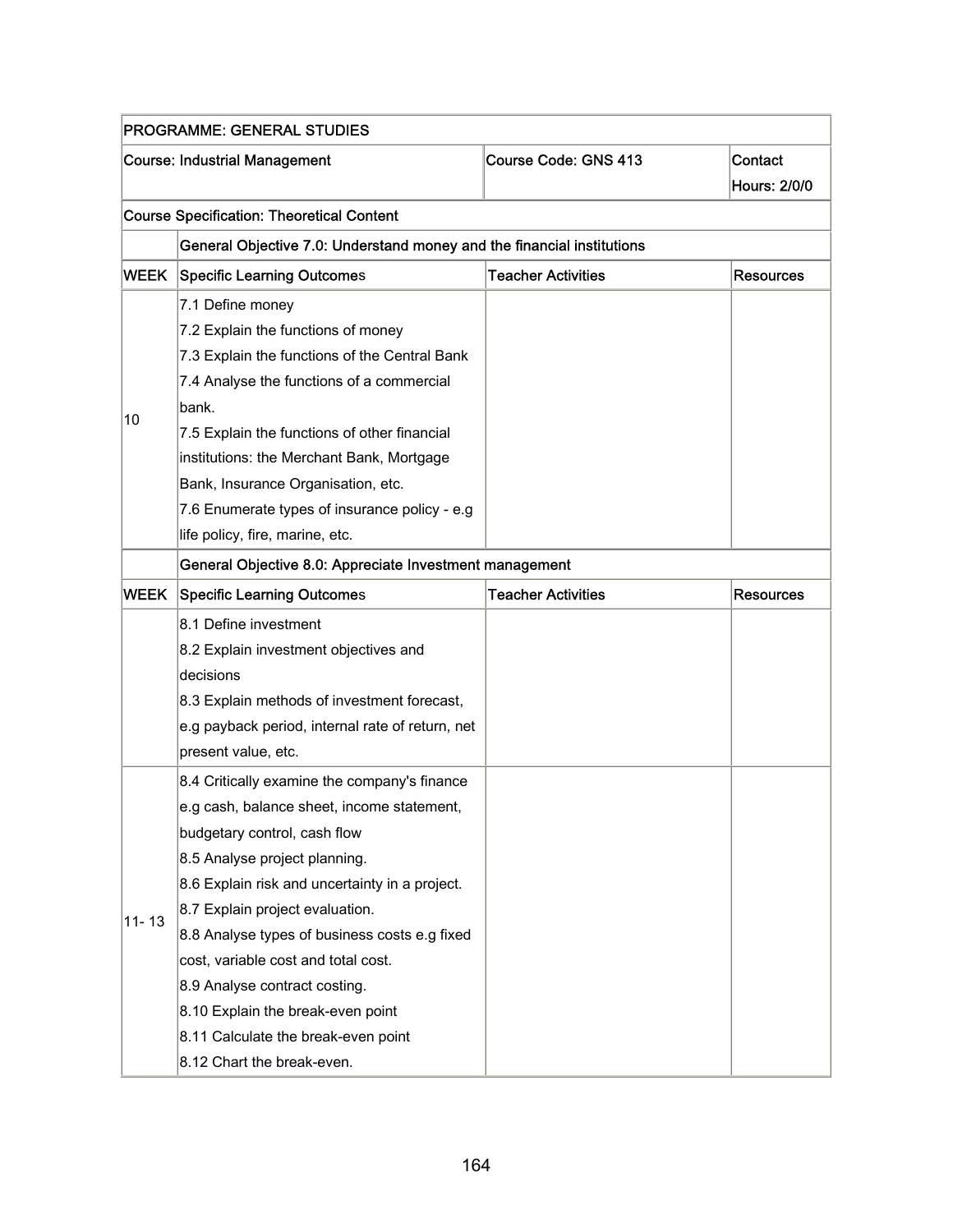|             | <b>PROGRAMME: GENERAL STUDIES</b>                                    |                           |                         |  |  |
|-------------|----------------------------------------------------------------------|---------------------------|-------------------------|--|--|
|             | <b>Course: Industrial Management</b>                                 | Course Code: GNS 413      | Contact<br>Hours: 2/0/0 |  |  |
|             | <b>Course Specification: Theoretical Content</b>                     |                           |                         |  |  |
|             | General Objective 9.0: Understand data management                    |                           |                         |  |  |
| <b>WEEK</b> | <b>Specific Learning Outcomes</b>                                    | <b>Teacher Activities</b> | <b>Resources</b>        |  |  |
|             | 9.1 Explain the purpose of report writing                            |                           |                         |  |  |
|             | 9.2 Explain the importance of literature review                      |                           |                         |  |  |
|             | 9.3 Examine methods of data collection                               |                           |                         |  |  |
|             | 9.4 Explain data measurement                                         |                           |                         |  |  |
| 14          | 9.5 Apply the use of tables and graphs in data                       |                           |                         |  |  |
|             | presentation.                                                        |                           |                         |  |  |
|             | 9.6 Examine methods of data interpretation.                          |                           |                         |  |  |
|             | 9.7 Evaluate oral presentation of information.                       |                           |                         |  |  |
|             | General Objective 10.0: Understand the industry and national economy |                           |                         |  |  |
| <b>WEEK</b> | <b>Specific Learning Outcomes</b>                                    | <b>Teacher Activities</b> | <b>Resources</b>        |  |  |
|             | 10.1 State the importance of industry to                             |                           |                         |  |  |
|             | human development.                                                   |                           |                         |  |  |
|             | 10.2 List the factors necessary for the location                     |                           |                         |  |  |
|             | of an industry.                                                      |                           |                         |  |  |
|             | 10.3 Explain the main features of Nigeria's                          |                           |                         |  |  |
| 15          | industrial policy.                                                   |                           |                         |  |  |
|             | 10.4 Explain the different types of economic                         |                           |                         |  |  |
|             | systems                                                              |                           |                         |  |  |
|             | 10.5 State the importance of the national                            |                           |                         |  |  |
|             | income                                                               |                           |                         |  |  |
|             | 10.6 Examine the national economy.                                   |                           |                         |  |  |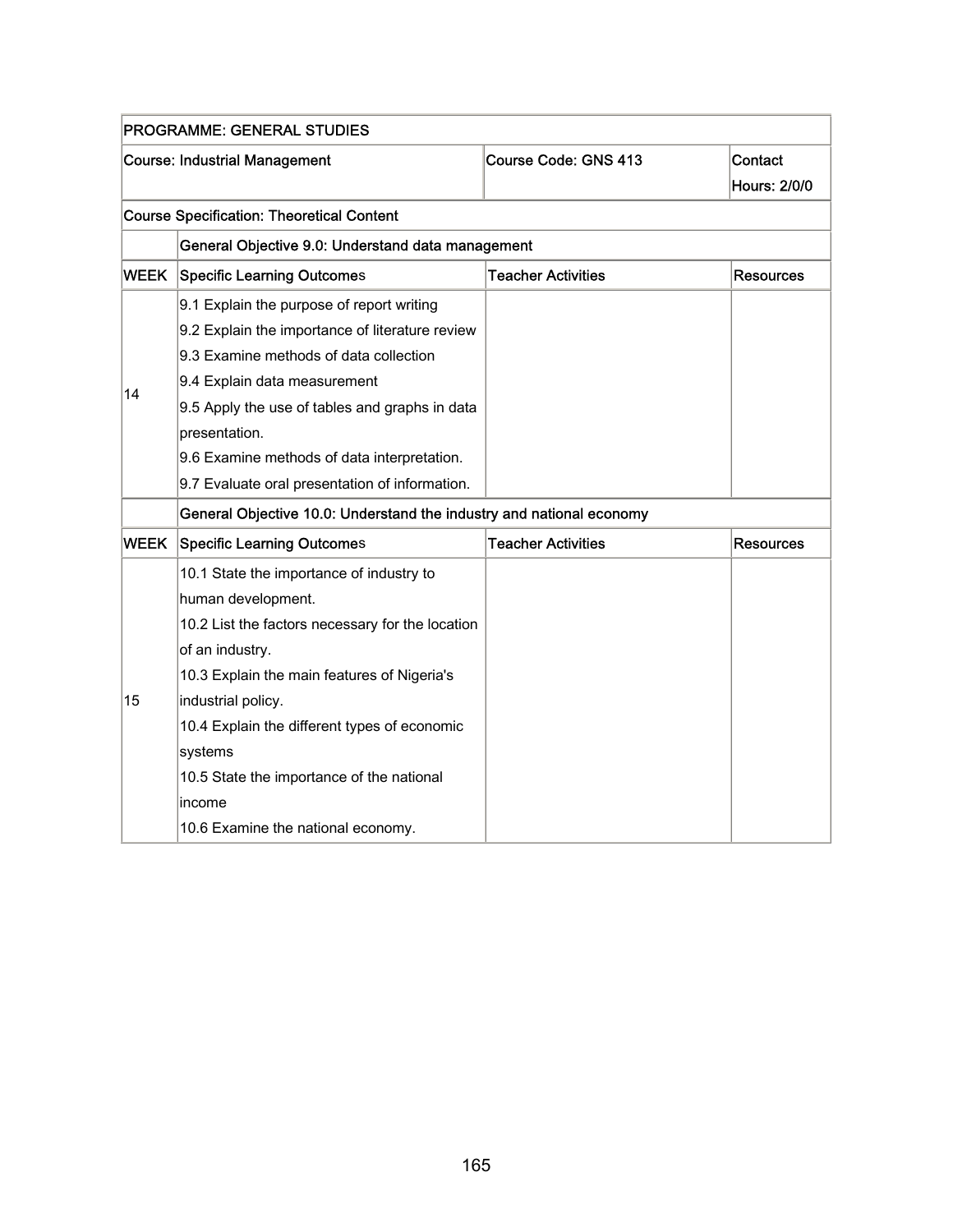# Business Entrepreneurship

| PROGRAMME: HIGER NATIONAL DIPLOMA IN MECHANICAL ENGINEERING |                                                                           |                                           |                       |  |  |
|-------------------------------------------------------------|---------------------------------------------------------------------------|-------------------------------------------|-----------------------|--|--|
|                                                             | <b>COURSE: ENTREPRENEURSHIP</b>                                           | Course Code: SDV 210                      | <b>Contact Hours:</b> |  |  |
|                                                             | <b>DEVELOPMENT I</b>                                                      |                                           | 3Hours/WK             |  |  |
|                                                             | <b>Course Specification: Theoretical Content</b>                          |                                           |                       |  |  |
|                                                             | General Objective: 1.0 Comprehend Private and state control of enterprise |                                           |                       |  |  |
| WEEK                                                        | <b>Specific Learning Outcome:</b>                                         | <b>Teacher Activities</b>                 | <b>Resources</b>      |  |  |
|                                                             | 1.1 Identify types of enterprises, sole                                   | - Ask the students to identify types of   | - Chalk               |  |  |
|                                                             | proprietor, limited liability, co-operative                               | enterprises, sole proprietor, limited     | - Blackboard          |  |  |
|                                                             | societies, public corporation, partnership                                | liability, co-operative societies, public |                       |  |  |
|                                                             | 1.2 Explain the objective of a business                                   | corporation, partnership                  |                       |  |  |
|                                                             | organisation                                                              | - Ask the students to explain the         |                       |  |  |
|                                                             | 1.3 Explain the business environment                                      | objective of a business organization      |                       |  |  |
|                                                             | (e.g. political, economics e.t.c.)                                        | - Ask the students to explain the         |                       |  |  |
|                                                             | 1.4 Examine private enterprises                                           | business environment (e.g. political,     |                       |  |  |
| $1 - 5$                                                     | 1.5 Evaluate the public enterprise                                        | economics e.t.c)                          |                       |  |  |
|                                                             | 1.6 Appraise the effect of private control                                | - Ask the students to examine private     |                       |  |  |
|                                                             | of business                                                               | enterprises                               |                       |  |  |
|                                                             | 1.7 Analyse the implications of state                                     | - Ask the students to evaluate the        |                       |  |  |
|                                                             | control of enterprises                                                    | public enterprise                         |                       |  |  |
|                                                             | NOTE:- Treatment of 1.1 should include                                    | - Ask the students to appraise the effect |                       |  |  |
|                                                             | the structure, functions, Advantages and                                  | of private control of business            |                       |  |  |
|                                                             | disadvantages of each type of business                                    | - Ask the students to analyse the         |                       |  |  |
|                                                             | Organisation                                                              | implications of state control of          |                       |  |  |
|                                                             |                                                                           | enterprises                               |                       |  |  |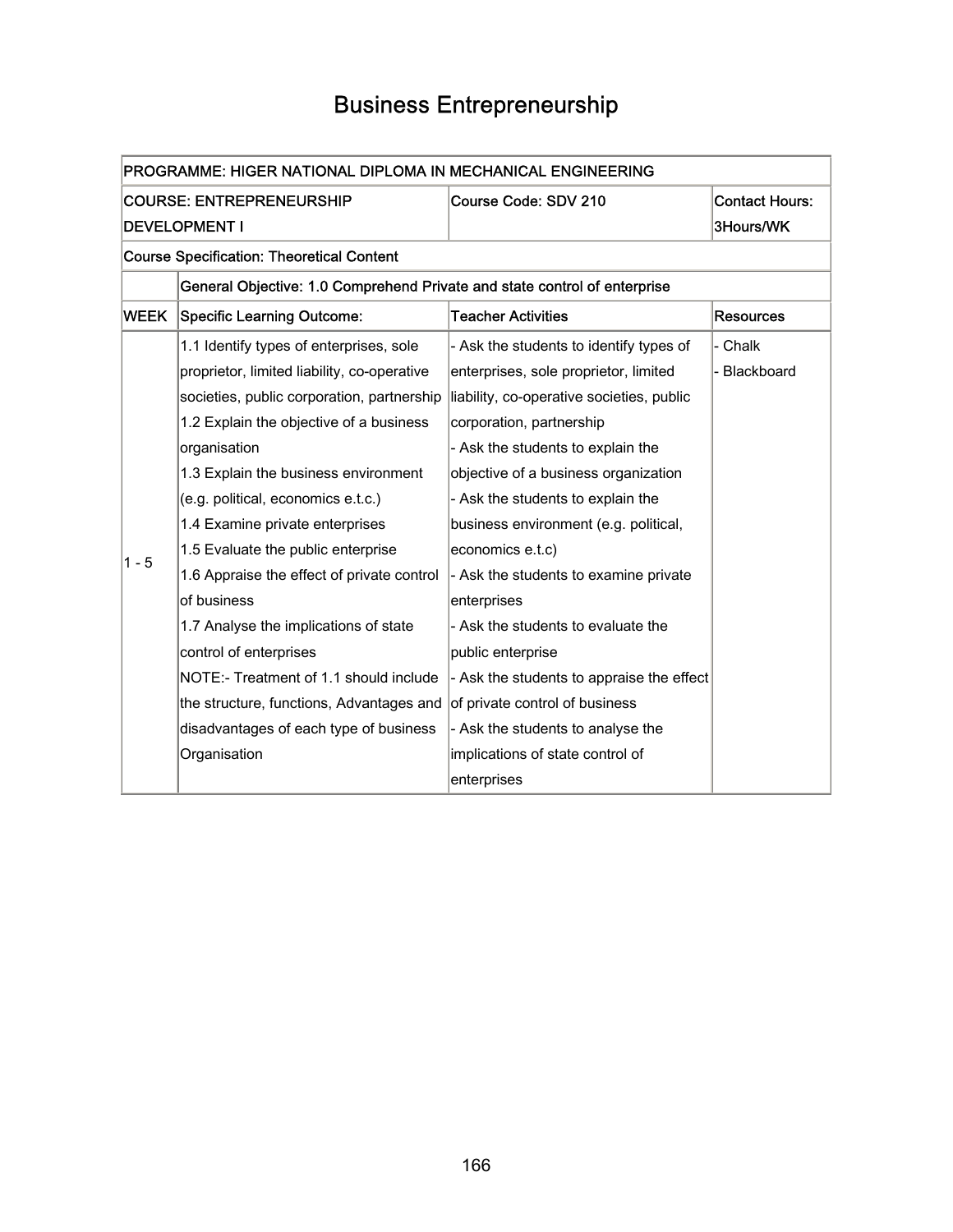| PROGRAMME: HIGER NATIONAL DIPLOMA IN MECHANICAL ENGINEERING |                                                             |                                               |                  |
|-------------------------------------------------------------|-------------------------------------------------------------|-----------------------------------------------|------------------|
|                                                             | COURSE: ENTREPRENEURSHIP DEVELOPMENT I Course Code: SDV 210 |                                               | Contact          |
|                                                             |                                                             |                                               | Hours:           |
|                                                             |                                                             |                                               | 3Hours/WK        |
|                                                             | <b>Course Specification: Theoretical Content</b>            |                                               |                  |
|                                                             | General Objective: 2.0 Understand the methods of management |                                               |                  |
| WEEK                                                        | <b>Specific Learning Outcome:</b>                           | <b>Teacher Activities</b>                     | <b>Resources</b> |
|                                                             | 2.1 Define management                                       | - Ask the students to define                  | - Chalk          |
|                                                             | 2.2 Explain the functions of management                     | management                                    | Blackboard       |
|                                                             | planning, organizing, Controlling, staffing,                | - Ask the students to explain the             |                  |
|                                                             | directing                                                   | function of management planning,              |                  |
|                                                             | 2.3 Explain the Purpose of managing money,                  | organizing, controlling, staffing, and        |                  |
|                                                             | men, material and machines                                  | directing.                                    |                  |
| 6 - 10                                                      | 2.4 Examine the concept of authority and                    | - Ask the students to explain the             |                  |
|                                                             | responsibility                                              | purpose of managing money, men,               |                  |
|                                                             | 2.5 Appraise management by objectives                       | material and business                         |                  |
|                                                             |                                                             | - Ask the students to examine the             |                  |
|                                                             |                                                             | concept of authority and responsibility       |                  |
|                                                             |                                                             | - Ask the students to appraise                |                  |
|                                                             |                                                             | management by objective                       |                  |
|                                                             | 2.6 Analyse the roles of the chief Executive                | - Ask the students to analyse the roles Chalk |                  |
|                                                             | and Board in policy Formulation and                         | of the Chief Executive and Board in           | Blackboard       |
|                                                             | implementation.                                             | policy formulation and implementation         |                  |
|                                                             | 2.7 Explain motivation                                      | - Ask the students to explain                 |                  |
|                                                             | 2.8 Explain the concepts of theory X and Y                  | motivation                                    |                  |
|                                                             | 2.9 Evaluate the management control                         | - Ask the students to explain the             |                  |
|                                                             | 2.10 Examine problems of leadership in                      | concepts X and Y                              |                  |
|                                                             | organization                                                | - Ask the students to evaluate the            |                  |
|                                                             |                                                             | management control                            |                  |
|                                                             |                                                             | - Ask the students to examine                 |                  |
|                                                             |                                                             | problems of leadership in organization        |                  |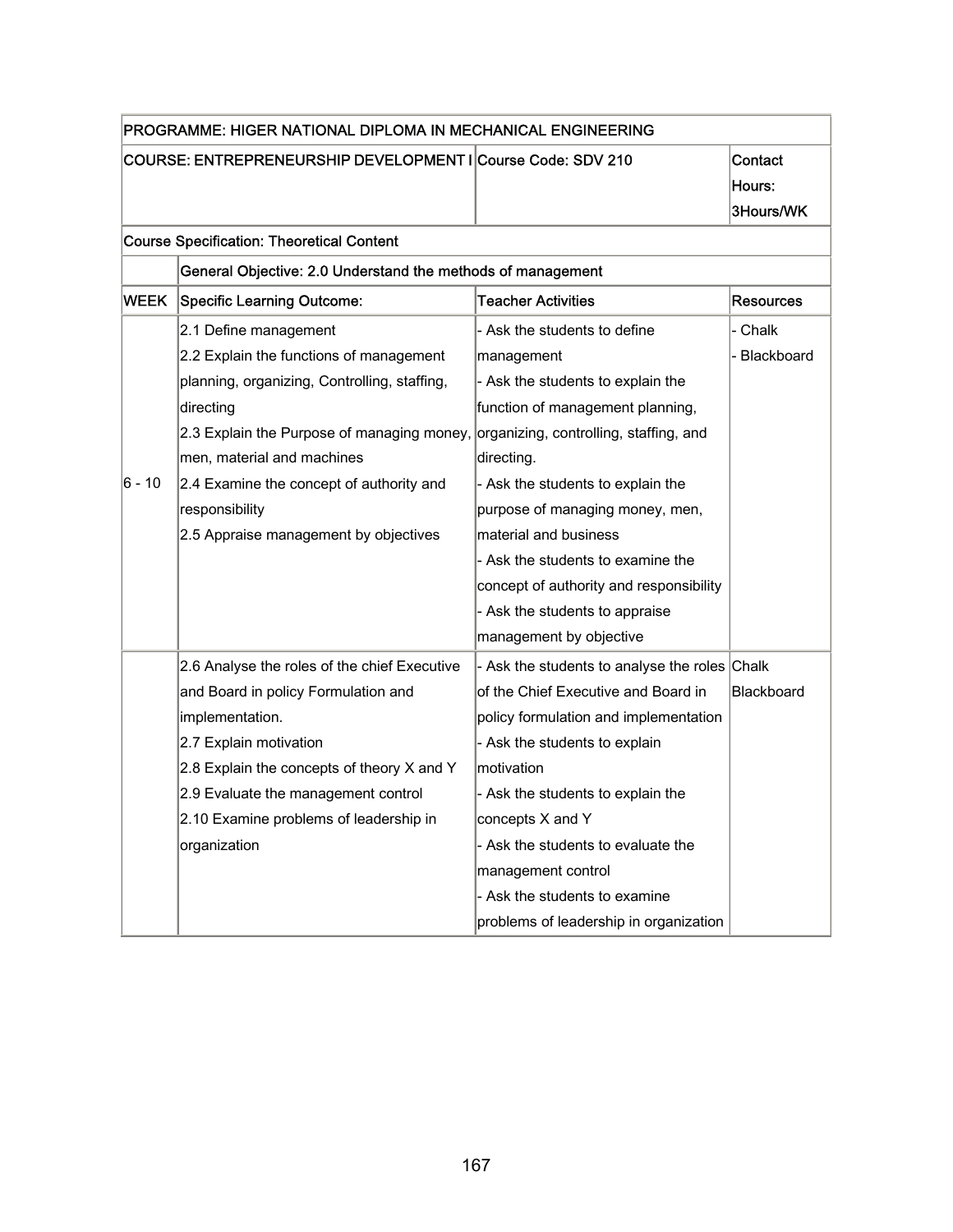| PROGRAMME: HIGER NATIONAL DIPLOMA IN MECHANICAL ENGINEERING |                                                                           |                                       |                       |
|-------------------------------------------------------------|---------------------------------------------------------------------------|---------------------------------------|-----------------------|
| COURSE: ENTREPRENEURSHIP DEVELOPMENT I Course Code: SDV 210 |                                                                           |                                       | <b>Contact Hours:</b> |
|                                                             |                                                                           |                                       | 3Hours/WK             |
|                                                             | <b>Course Specification: Theoretical Content</b>                          |                                       |                       |
|                                                             | General Objective 3.0: Know elements of marketing                         |                                       |                       |
| <b>WEEK</b>                                                 | <b>Specific Learning Outcome:</b>                                         | <b>Teacher Activities</b>             | <b>Resources</b>      |
|                                                             | 3.1 Define "marketing " and market"                                       | - Ask the students to define          | - Chalk               |
|                                                             | 3.2 State the marketing mix-product, price,                               | "Marketing " and Market               | - Blackboard          |
|                                                             | place, promotion                                                          | - Ask the students to state the       |                       |
|                                                             | 3.3 Explain product differentiation                                       | marketing mix-product, price, place,  |                       |
|                                                             | 3.4 Explain the market segmentation                                       | and promotion.                        |                       |
|                                                             | 3.5 Differentiates the industrial market from                             | - Ask the students to explain product |                       |
|                                                             | the consumer market                                                       | differentiation                       |                       |
|                                                             | 3.6 Define a Product                                                      | - Ask the students to explain market  |                       |
|                                                             | 3.7 Identify the stages of product life cycle-                            | segmentation                          |                       |
| $11 - 15$                                                   | introductory, growth, maturity, decline                                   | - Ask the students to differentiate   |                       |
|                                                             | 3.8 State the features of each stage in (3.7)                             | industrial market from the consumer   |                       |
|                                                             | above                                                                     | market                                |                       |
|                                                             | 3.9 Describe the different ways a company                                 | - Ask the students to define a        |                       |
|                                                             | can develop a new product-e.g. improving                                  | product                               |                       |
|                                                             | the existing products, seeking new products                               | - Ask the students to identify the    |                       |
|                                                             | from existing source inventing a new product stages of product lifecycle- |                                       |                       |
|                                                             |                                                                           | introductory, growth, maturity,       |                       |
|                                                             |                                                                           | decline                               |                       |
|                                                             |                                                                           | - Ask the students to states the      |                       |
|                                                             |                                                                           | features of each stage in (3.7) above |                       |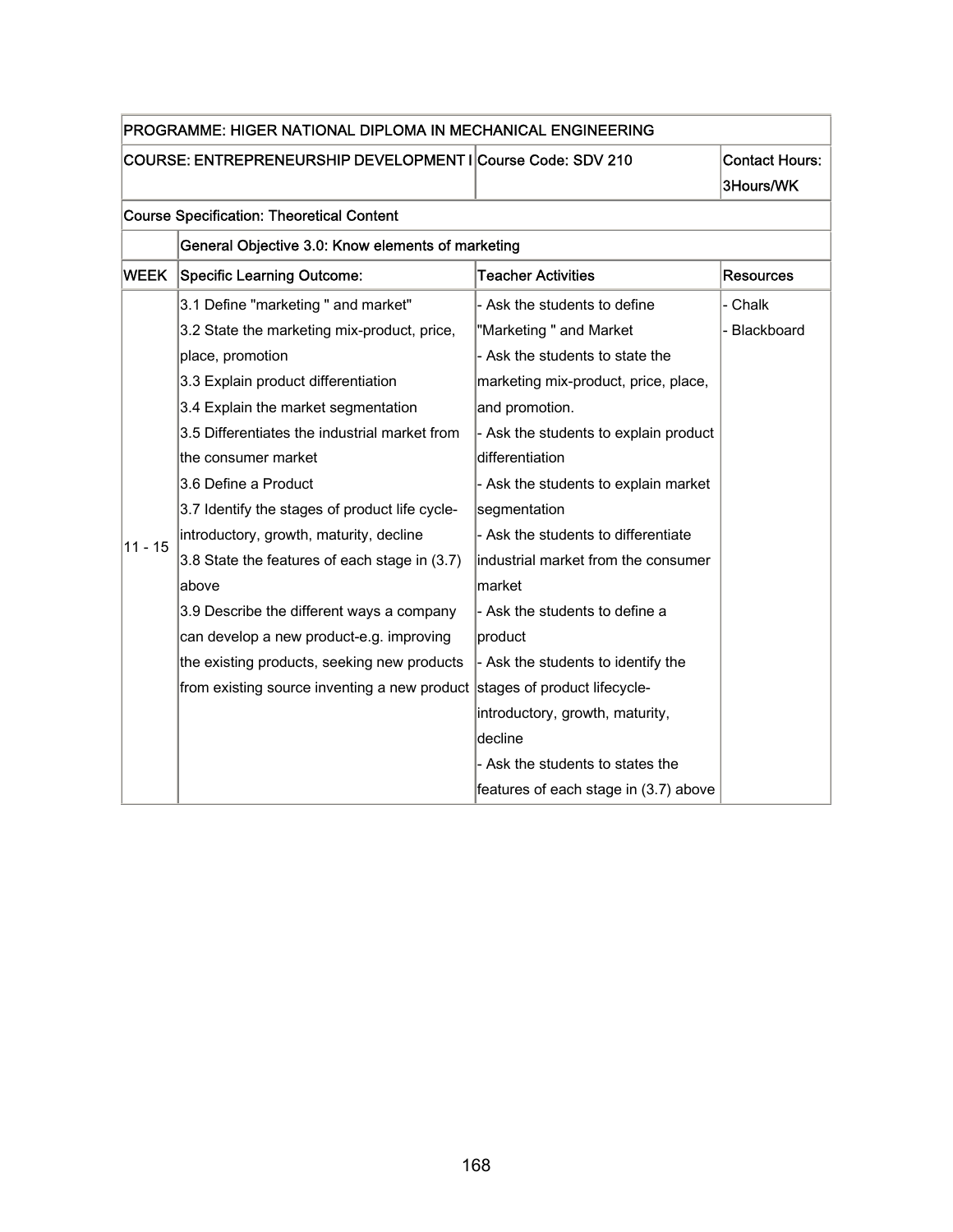### List of Minimum Resources

#### COMPUTER TECHNOLOGY LABORATORIES

#### Additional facilities required for the computer technology option.

The following experimental logic modules are recommended.

#### Section A:

Introduction to Digital Circuits with the following experimental modules.

- 1. The logic checker/logic probes
- 2. The waveform or clock generation circuits
- 3. The pull-up circuit
- 4. The pull-down circuit
- 5. The push button switch module
- 6. The inverter circuit and their use in driving LEDs
- 7. The high/low signal display module
- 8. The numerical display Module using 7-segment display
- 9. Binary to 7-segment conversion module
- 10. Semi-conductor switch module
- 11. Digital counter circuit module
- 12 Binary to decimal conversion logic module
- 13 Debouncing circuits
- 14 Hexadecimal to binary conversion module
- 15 The latch module
- 16 One pulse generating circuits and power-up one-shorts
- 17 Flip-flops and registers
- 18 Presettable counter circuits
- 19 Adder circuits
- 20 Subtractor circuits
- 21 Combinatorial logic circuit components to facilitate Turth-Table NAND, NOR, EX-OR¸EX-NOR

22 An assortment of TTL, TTL/S C-MOS, P-MOS¸& ECL logic Ics to facilitate students design and Implementation of registers, modulus counters and pattern generators.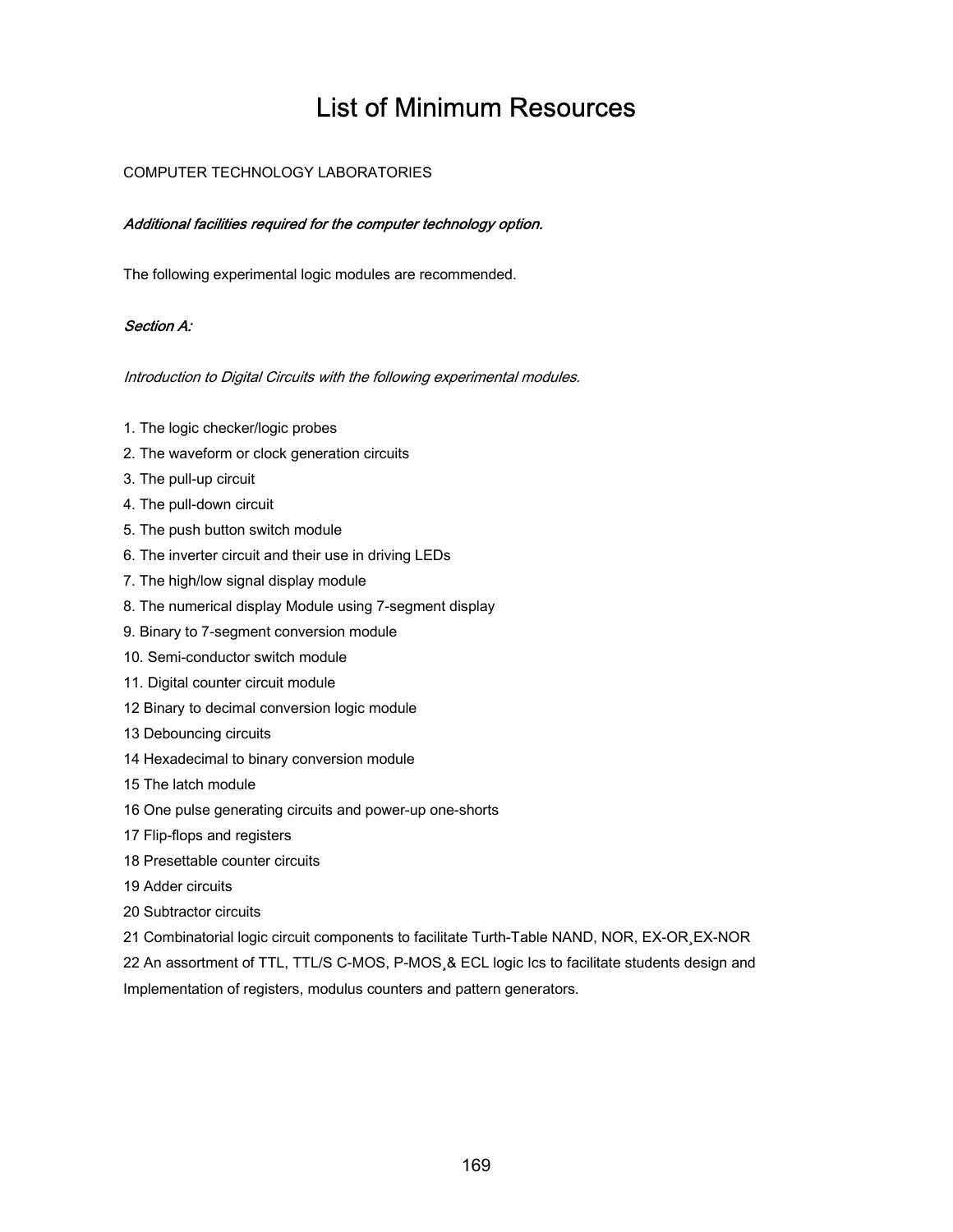#### Computer Maintenance workshop LAB/WORKSHOP EQUIPMENT

| 1.   | Working mini computer                                                        | 1              |
|------|------------------------------------------------------------------------------|----------------|
| 2.   | Microcomputers (5 disused & 3 working)                                       | 8              |
| 3.   | Models of vital areas of the mainframe computer system and peripherals e.g.: |                |
| i.   | Tape read/write heads                                                        | $\overline{2}$ |
| ii.  | Erase head                                                                   | 2              |
| iii. | Write head                                                                   | 2              |
| iv.  | Read head                                                                    | 2              |
| 4.   | Disk drive head and carriage assembly                                        | 3              |
| 5.   | Disk packs                                                                   | 10             |
| 6.   | Disk drive machines                                                          | 1              |
| 7.   | Printers                                                                     | $\overline{2}$ |
| 8.   | <b>Plotters</b>                                                              | 1 old          |
| 9.   | Tape reels                                                                   | 5              |
|      | 10. Computer motor                                                           | variety        |
|      | 11. Scanners                                                                 |                |

12. Digitizel

#### DIGITAL SYSTEMS AND MICROPROCESSORS LABORATORY REQUIREMENTS

- 1. Structured Logic Devices: An assortment of:
- a. 1-out of 2 multiplexers
- b. 1-out of 4 multiplexers
- c. 1-out of 8 multiplexers
- d. 1-out of 16 multiplexers
- e. 1-to-2 line decoder/demultiplier
- f. 2-to-4 line decoder/demultiplier
- g. 3-to-8 line decoder/demultiplier
- h. 4-to-16 line decoder/demultiplier
- 2. An assortment of Erasable and Re-programmable Read Only Memories of different memory storage capacities.
- 3. An assortment of Field Programmable Logic Arrays (FPLAs) to facilitate use in experiments.
- 4. An assortment of Photo-electric devices: photo-transistors, diacs, photo-thyristors, slotted opto-couples, source/sensor pairs.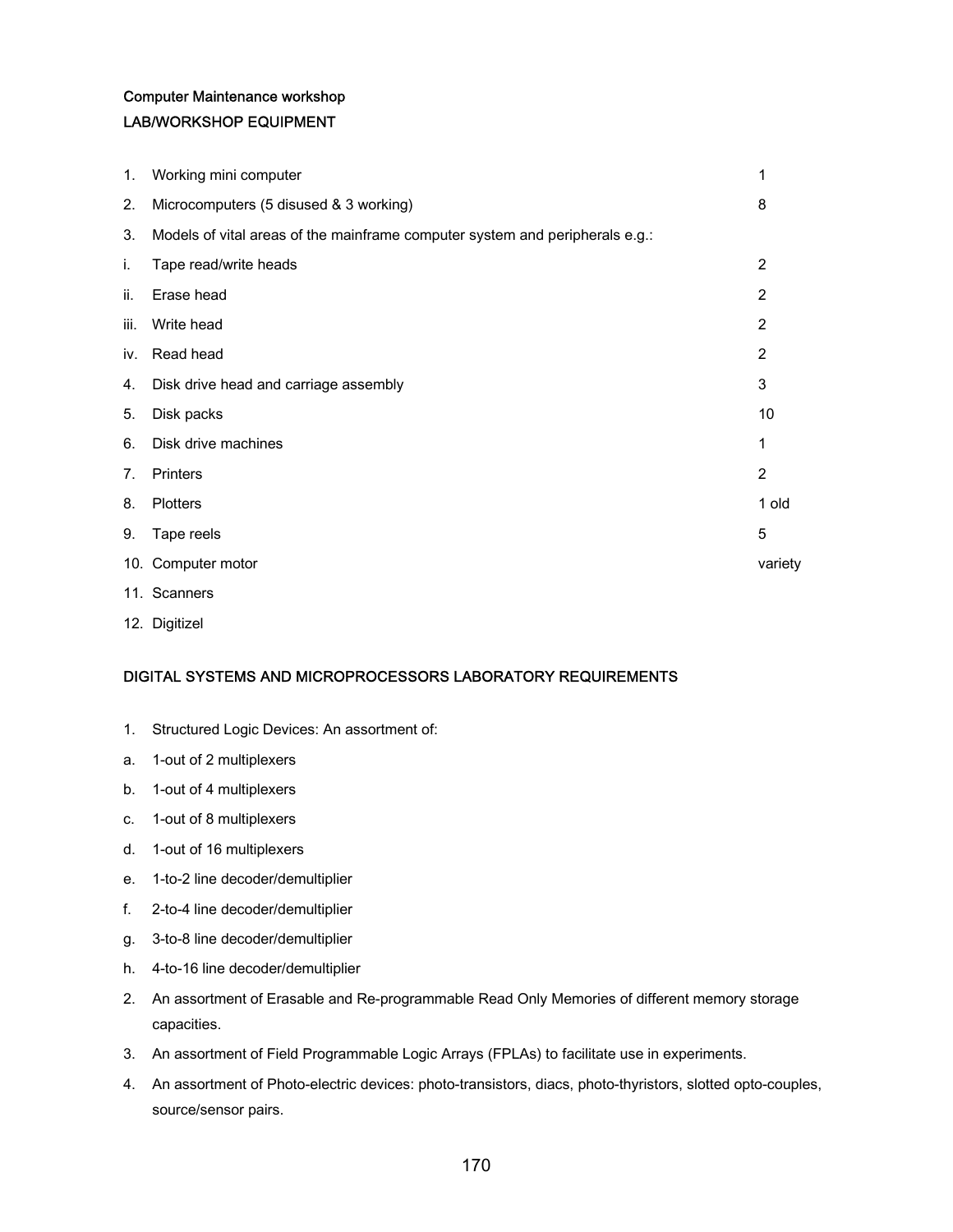Interface modules for practical as follows:

| 5. | Melody module                                                                 | 2              |
|----|-------------------------------------------------------------------------------|----------------|
| 6. | Amplifier module                                                              | 3              |
| 7. | Speaker module                                                                | 3              |
| 8. | Optical switch module                                                         | 3              |
| 9. | Relay module                                                                  | $\overline{2}$ |
|    | 10. Piezoelectric buzzer module                                               | 2              |
|    | 11. The symbol display module                                                 | $\overline{2}$ |
|    | 12. The sound module                                                          | $\overline{2}$ |
|    | 13. Variable width one-shot pulse module                                      | 1              |
|    | 14. The DC motor module                                                       | 1              |
|    | 15. The AC motor module                                                       | 1              |
|    | 16. The stepper motor module                                                  | 1              |
|    | 17. Temperature sensor module                                                 | $\overline{2}$ |
|    | 18. The digital comparator module                                             | $\overline{c}$ |
|    | 19. Analogue comparator module                                                | 1              |
|    | 20. Digital to Analog converter module                                        | $\overline{2}$ |
|    | 21. Analog to digital converter module                                        | 1              |
|    | 22. Digital thermometer module                                                | 1              |
|    | 23. Music synthesizer module                                                  | 1              |
|    | 24. Digital revolution counter                                                | 1              |
|    | 25. Digital clock module                                                      | 1              |
|    | 26. One-clip microcomputer digital temperature Controller                     | 1              |
|    | 27. Bare-board (not enclosed) microcomputer trainer kits                      | 3              |
|    | 28. Wire wrap guns                                                            | 3              |
|    | 29. Wire wrap boards                                                          | 3              |
|    | 30. Hand tools: cutters, pliers, wire strippers, assorted screw-drivers, etc. |                |
|    | 31. An assortment of edge connectors                                          |                |
|    | 32. Soldering stations                                                        | 1              |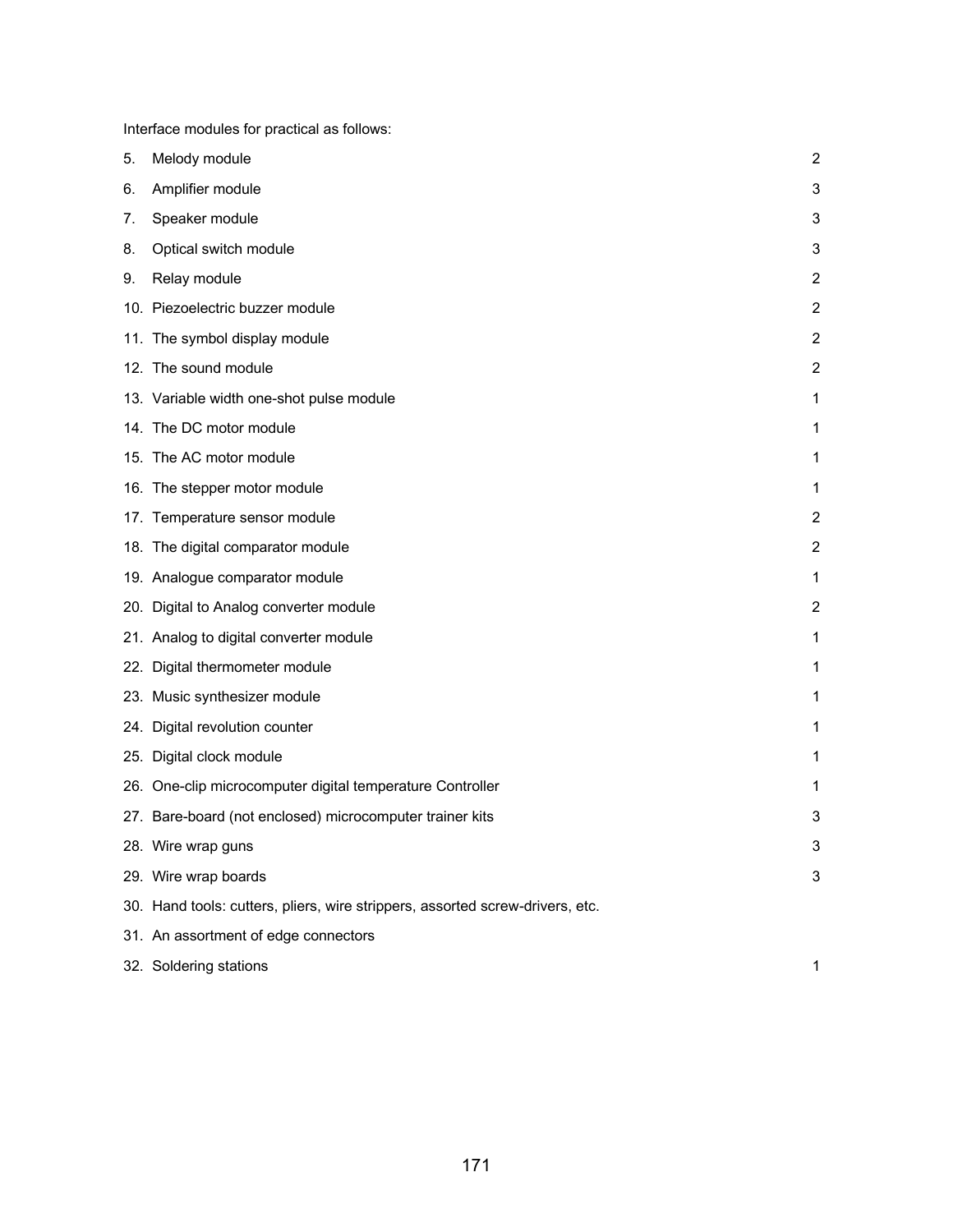#### **TOOLS**

| 1. Logic pulser      | 5                  |
|----------------------|--------------------|
| 2. Logic probe       | 5                  |
| 3. Logic clips       | 5                  |
| 4. Volt-Ohmmeter     | 5                  |
| 5. Digital voltmeter | 5                  |
| 6. Oscilloscopes     | 5                  |
| 7. Current tracers   |                    |
| 8. Logic analysers   | 5 (various models) |
| 9. Diskette aligners | 2                  |

### MEASUREMENT AND INSTRUMENTATION WORKSHOP (Control & Instrumentation Option Only)

| 1.  | Electric Furnace for Temperature Instrument   | 1 set  |
|-----|-----------------------------------------------|--------|
| 2.  | Adjustable drawing table                      | 1 set  |
| 3.  | Oil Bath                                      | 1 set  |
| 4.  | Oven                                          | 1 set  |
| 5.  | Oscilloscope                                  | 2 sets |
| 6.  | Portable Digital Multimeter                   | 1 set  |
| 7.  | <b>Digital Thermometer</b>                    | 1 set  |
| 8.  | Digital Thermometer (type 2804 or equivalent) | 1 set  |
| 9.  | Digital Manometer                             | 4 sets |
| 10. | D. C. Power Supplies                          | 2 sets |
| 11. | <b>Electronic Universal Counter</b>           | 1 set  |
| 12. | Digital LCR Meter                             | 2 sets |
| 13. | <b>Function Generator</b>                     | 1 set  |
| 14. | <b>Wheatstone Bridge</b>                      | 1 set  |
| 15. | <b>Cold Junction Boxes</b>                    | 2 sets |
| 16. | PH meter checker                              | 1 set  |
| 17. | Conductivity meter with cell                  | 1 set  |
| 18. | <b>Slide Resistors</b>                        | 7 sets |
| 19. | Direct reading clip on current mete.          | 2 sets |
| 20. | Circuit tester                                | 3 sets |
| 21. | Slidacs model SD-2620S (variacs)              | 2 sets |
|     |                                               |        |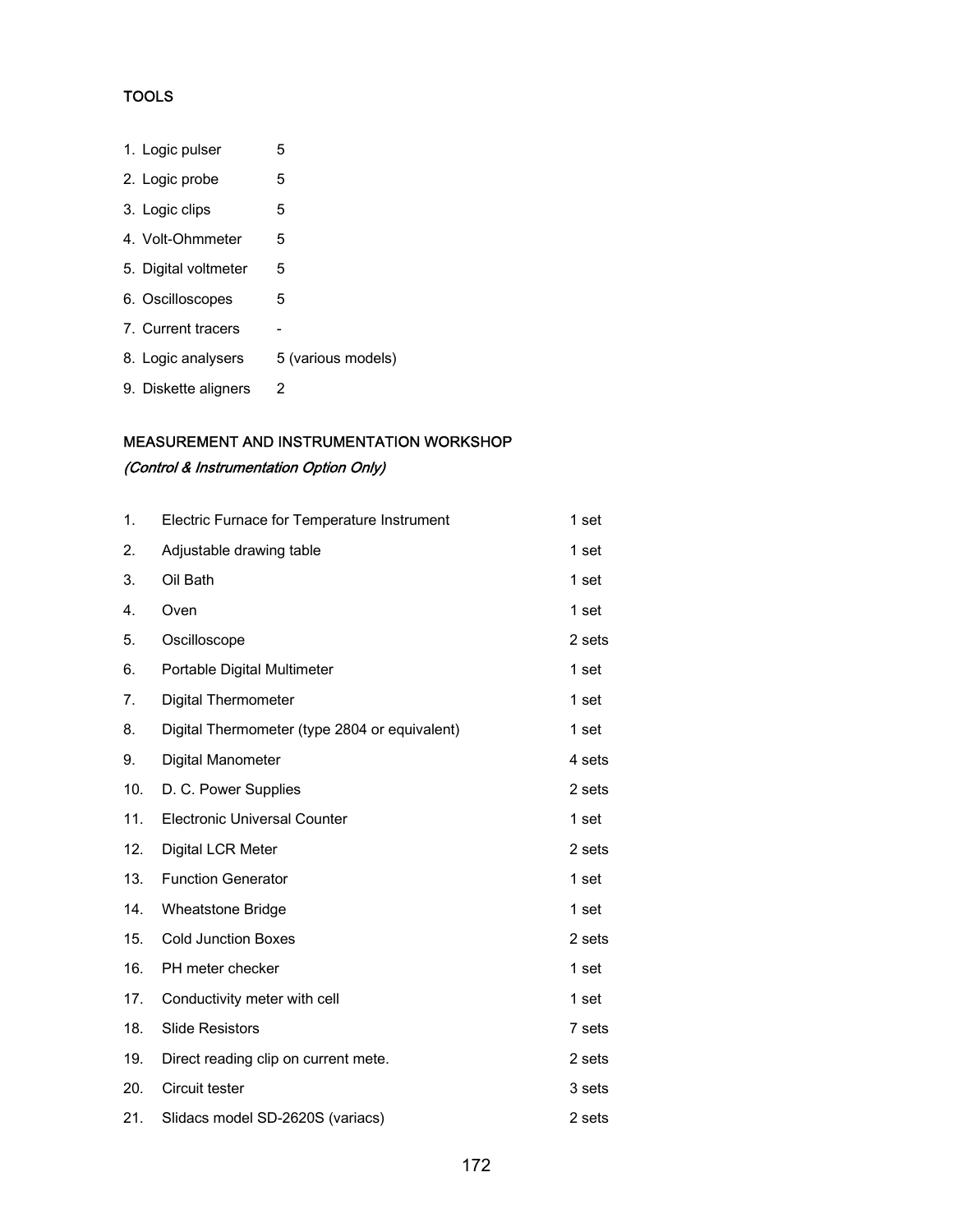| 22. | Slidacs model SD-2610S                | 2 sets           |
|-----|---------------------------------------|------------------|
| 23. | Slidacs model SD-1320S                | 2 sets           |
| 24. | Slidacs model SD-135S                 | 2 sets           |
| 25. | Slidacs model SD-135S                 | 2 sets           |
| 26. | Portable Tachometer Generator         | 6 sets           |
| 27. | Vibration detector                    | 1 set            |
| 28. | Megger                                | 1 set            |
| 29. | manual Optical Radiation Pyrometer    | 1 set            |
| 30. | Portable circuit tester (multimeters) | 20 sets          |
| 31. | Universal Battery Charger             | 2 sets           |
| 32. | Vacuum Pressure guage tester          | 1 set            |
| 33. | Dead weight tester                    | 1 <sub>set</sub> |
| 34. | Pnuematic pressure test pump          | 2 sets           |
| 35. | Vernier calipers                      | 4 sets           |
| 36. | Outside calipers                      | 4 sets           |
| 37. | Inside calipers                       | 4 sets           |
| 38. | Inside micrometers                    | 6 sets           |
| 39. | <b>External micrometers</b>           | 6 sets           |
| 40. | Platform beam scale with weights      | 1 <sub>set</sub> |
| 41. | Scoop type beam scale                 | 1 set            |
| 42. | Thermometers 0 - 100oC                | 15 sets          |
| 43. | Standard mercury thermometer set      | 15 sets          |
| 44. | Stop watches                          | 4 sets           |
| 45. | Time limited hand tachometers         | 4 sets           |
| 46. | Stainless steel measuring tapes       | 2 sets           |
| 47. | Stainless steel compass               | 2 sets           |
| 48. | Stainless steel rules                 | 4 sets           |
| 49. | Thickness gauges set                  | 4 sets           |
| 50. | Automatic rewind and lock tape rules  | 2 sets           |
| 51. | Precision levels                      | 1 set            |
| 52. | Aneroid barometer                     | 1 set            |
| 53. | Plunger pump for pressure test        | 1 set            |
| 54. | Han pump for pressure test            | 3 sets           |
| 55. | Buffer tank for pressure test pump    | 1 set            |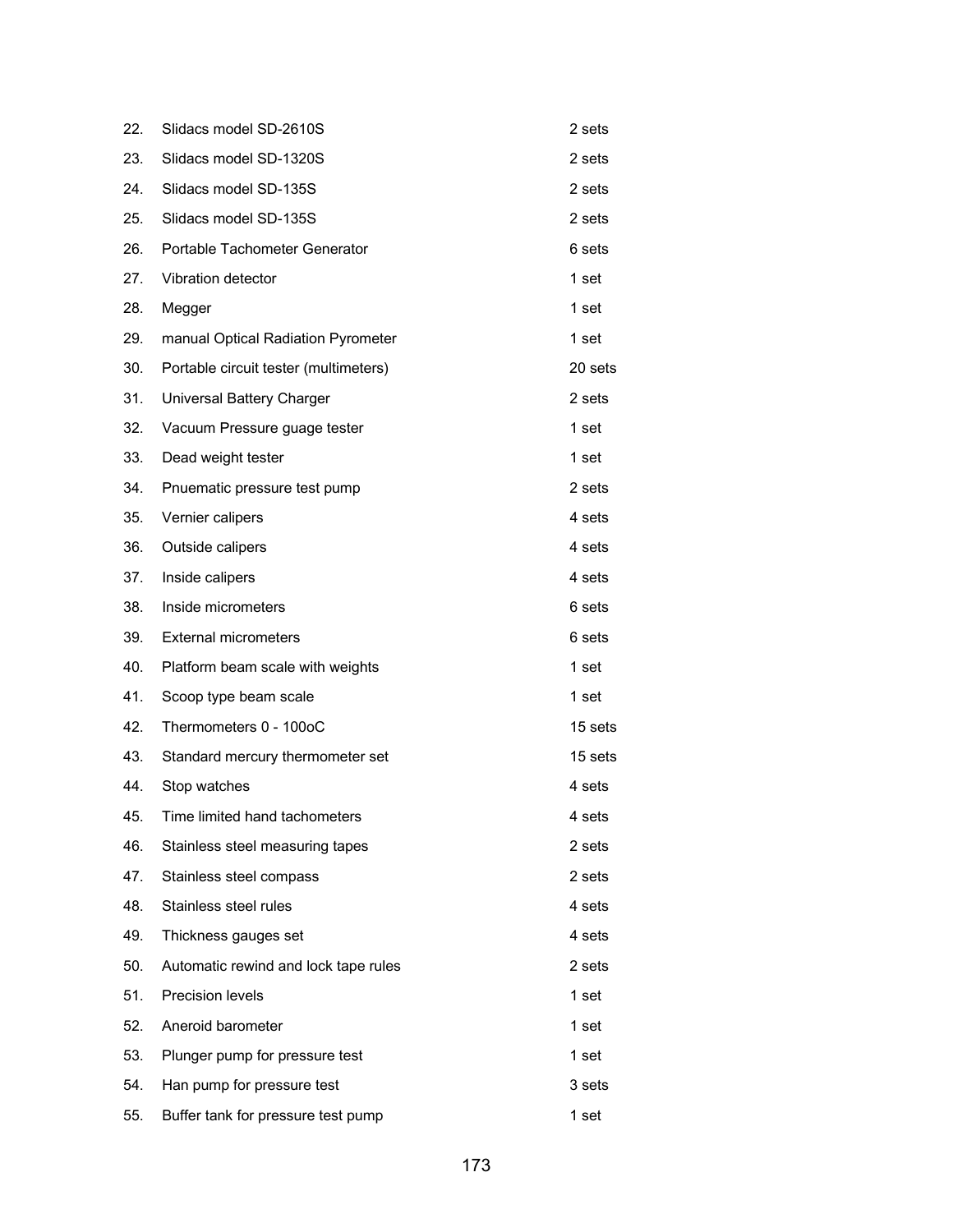| 56. | Bakery compressor                                           | 2 sets     |
|-----|-------------------------------------------------------------|------------|
| 57. | Carriers (carts) 600kg                                      | 2 sets     |
| 58. | Pump for control value leakage test                         | 1 set      |
| 59. | Carriers (carts) 800kg                                      | 2 sets     |
| 60. | V blocks with clamp                                         | 2 sets     |
| 61. | Portable Electric drills                                    | 2 sets     |
| 62. | Portable Electric grinders                                  | 3 sets     |
| 63. | Bench type drilling machine                                 | 1 set      |
| 64. | Bench type grinder with mounting frame                      | 2 sets     |
| 65. | Straight shank drills                                       | 48 sets    |
| 66. | Drill stand for drill                                       | 4 sets     |
| 67. | Machinist bench vices                                       | 3 sets     |
| 68. | Pipe vice with legs                                         | 3 sets     |
| 69. | Pin vises                                                   | 3 sets     |
| 70. | Metal reel with cable                                       | 3 sets     |
| 71. | Steel wire ropes                                            | 4 sets     |
| 72. | Hemp ropes                                                  | 2 sets     |
| 73. | Nylon ropes                                                 | 2 sets     |
| 74. | Vinyl hose                                                  | 100 meters |
| 75. | Ladder slide type                                           | 1 set      |
| 76. | Ladder step type                                            | 1 set      |
| 77. | Lever grease injectors                                      | 3 sets     |
| 78. | $\frac{1}{2}$ inch square drive socket wrench sets          | 20 sets    |
| 79. | $\frac{1}{2}$ inch square drive preset type torque wrenches | 7 sets     |
| 80. | Pipe wrenches                                               | 10 sets    |
| 81. | Adjustable spanner                                          | 12 sets    |
| 82. | Non sparking pipe wrenches                                  | 8 sets     |
| 83. | Non sparking adjustable wrenches                            | 3 sets     |
| 84. | Hand type dice & wrench sets 180mm size                     | 3 sets     |
| 85. | Hand type dice & wrench sets W size                         | 3 sets     |
| 86. | Hand type dice & wrench sets UNF size                       | 3 sets     |
| 87. | T handle wrenches with ratchet 5mm                          | 3 sets     |
| 88. | T handle wrenches with ratchet 6mm                          | 3 sets     |
| 89. | T handle wrenches with ratchet 9mm                          | 3 sets     |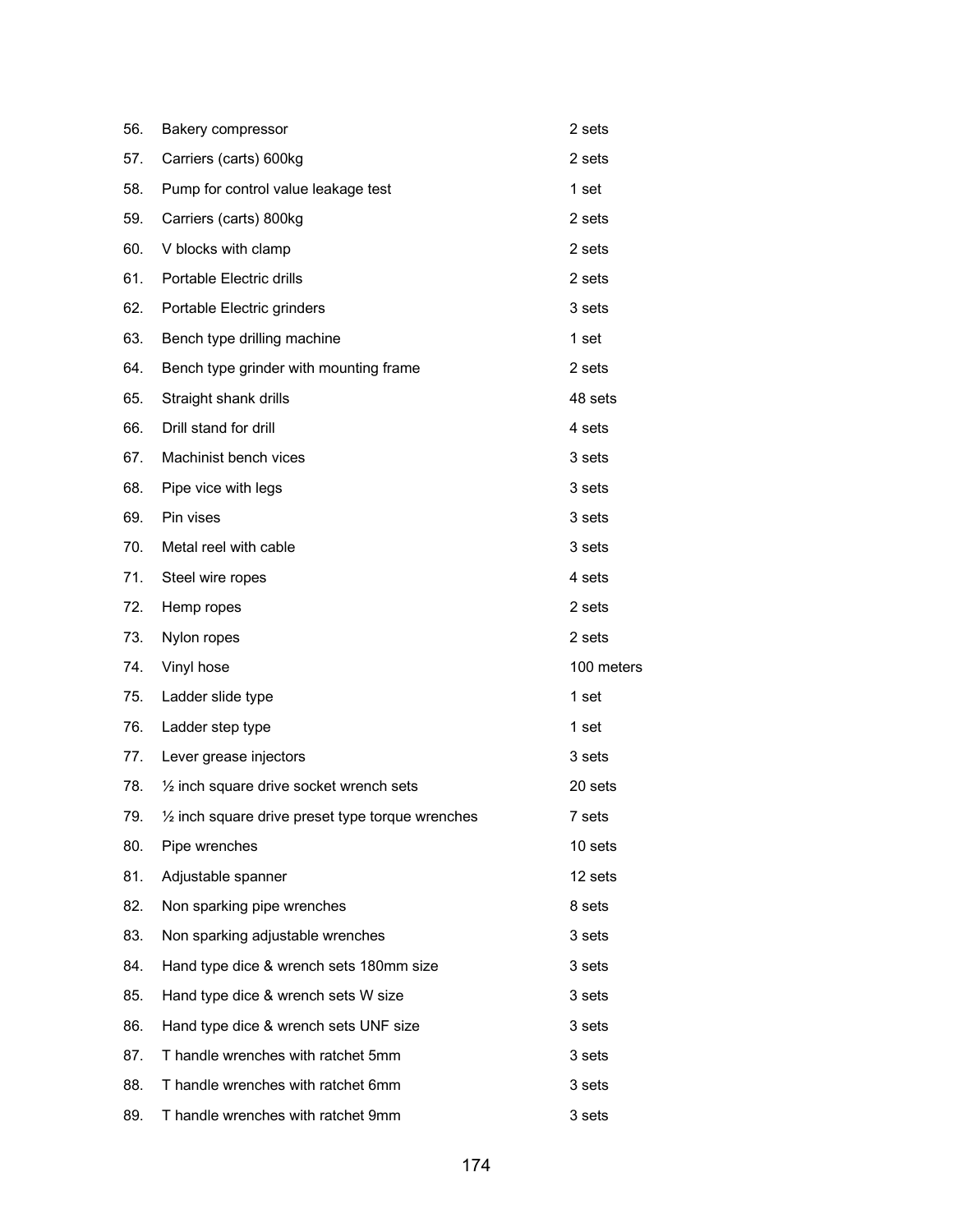| 90.  | Pipe taps dice and wrench sets NPT                | 3 sets  |
|------|---------------------------------------------------|---------|
| 91.  | Hexagon wrench key sets mm                        | 10 sets |
| 92.  | Hexagon wrench key sets inch                      | 5 sets  |
| 93.  | 12-points double offset box wrenches              | 27 sets |
| 94.  | T type wrench sets                                | 20 sets |
| 95.  | Y type wrench sets                                | 20 sets |
| 96.  | Open ended spanners                               | 33 sets |
| 97.  | Ring shock spanner                                | 15 sets |
| 98.  | Combination slip joint pliers                     | 10 sets |
| 99.  | Heavy duty pump pliers                            | 5 sets  |
| 100. | Insulated long nose pliers with slide cutter      | 5 sets  |
|      | 101. Insulated side cutting pliers 200mm          | 5 sets  |
|      | 102. Side cutting pliers 200mm                    | 4 sets  |
|      | 103. Terminal climping tools                      | 4 sets  |
|      | 104. Insulated combination wire stripping nippers | 5 sets  |
|      | 105. Diagonal cutters                             | 5 sets  |
|      | 106. Wire strippers kits with blades              | 5 sets  |
|      | 107. Impact type screw drivers (190mm)            | 5 sets  |
|      | 108. Impact type screw drivers (240mm)            | 5 sets  |
|      | 109. Box drivers                                  | 60 sets |
|      | 110. Miniature precision screw drivers            | 10 sets |
|      | 111. General purpose screw drivers                | 10 sets |
|      | 112. Stubby drivers $(+)$ & $(-)$                 | 20 sets |
|      | 113. Insulated screw drivers (+) & (-)            | 40 sets |
|      | 114. Screw drivers (non sparking tool) (+) * (-)  | 36 sets |
|      | 115. Pipe cutter for copper tube                  | 20 sets |
|      | 116. Gasket cutters                               | 2 sets  |
|      | 117. Glass cutter                                 | 1 set   |
|      | 118. Scissors                                     | 5 sets  |
|      | 119. Tinners scissors                             | 5 sets  |
|      | 120. Hacksaw frames with 30 blades                | 3 sets  |
|      | 121. Holes saws                                   | 20 sets |
|      | 122. Pipe cutter for steel pipe                   | 1 set   |
|      | 123. Hi duty tube cutters (with spare wheel)      | 2 sets  |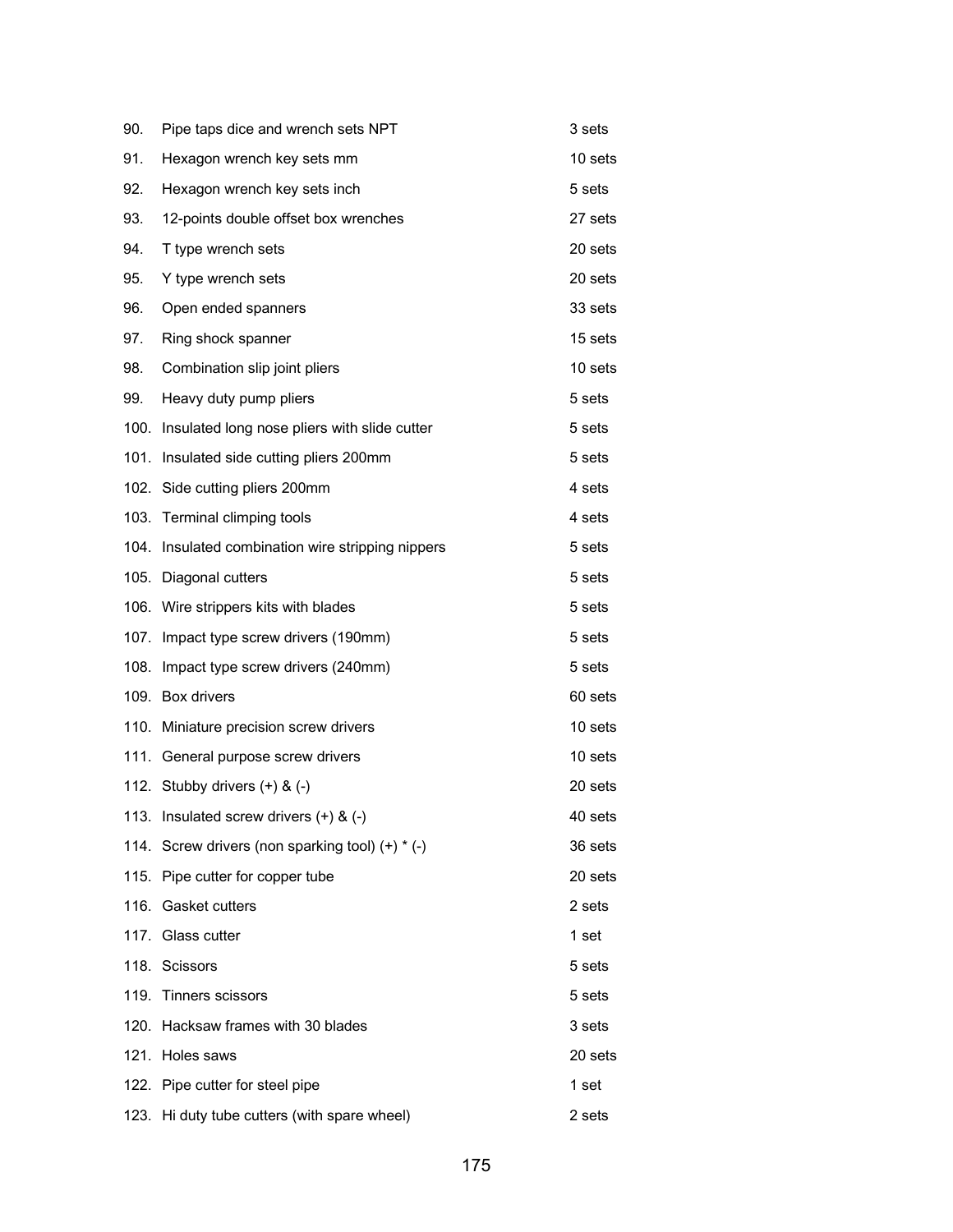|      | 124. Cold chisels                                   | 8 sets  |
|------|-----------------------------------------------------|---------|
|      | 125. Concrete hand chisels                          | 4 sets  |
|      | 126. Cold chisels (non sparking) 20 x 200           | 4 sets  |
|      | 127. Cold chisels (non sparking) 27 x 200           | 4 sets  |
|      | 128. Chisels for woodwork (small)                   | 2 sets  |
|      | 129. Chisels for woodwork (large)                   | 2 sets  |
|      | 130. Centre punch sets                              | 10 sets |
|      | 131. Number figure punches set                      | 5 sets  |
|      | 132. Letter punch sets                              | 5 sets  |
|      | 133. Machinist hammers with handle 450kg            | 3 sets  |
|      | 134. Machinist hammers with handle 675kg            | 3 sets  |
|      | 135. Machinist hammers with hand 900kg              | 3 sets  |
|      | 136. Plastic head mamers 20mm                       | 1 set   |
|      | 137. Plastic head hammers 35mm                      | 1 set   |
|      | 138. Plastic head hammers 50mm                      | 1 set   |
|      | 139. Needle file sets                               | 5 sets  |
|      | 140. Machinist files                                | 10 sets |
|      | 141. Wood hammers                                   | 5 sets  |
|      | 142. Hammers with handle non sparking               | 16 sets |
|      | 143. Machinist files (smooth)                       | 10 sets |
|      | 144. Small bench anvils                             | 2 sets  |
|      | 145. Gasoline torches                               | 2 sets  |
|      | 146. Oil stones fine                                | 1 set   |
|      | 147. Oil stones coarse                              | 1 set   |
|      | 148. Oil stones medium                              | 1 set   |
|      | 149. Pipe benders                                   | 3 sets  |
|      | 150. 1/ <sub>2</sub> inch square drive deep sockets | 8 sets  |
|      | 151. Oster type die stock with ratche               | 2 sets  |
|      | 152. Super fine set of needle files                 | 10 sets |
|      | 153. Wooden file handles                            | 10 sets |
|      | 154. Electric soldering iron with vacuum pump       | 2 sets  |
|      | 155. Taper pin reamer sets                          | 2 sets  |
|      | 156. Reburring reamers for vinyl pipe               |         |
| 157. | $1/8" - 11/4"$                                      | 2 sets  |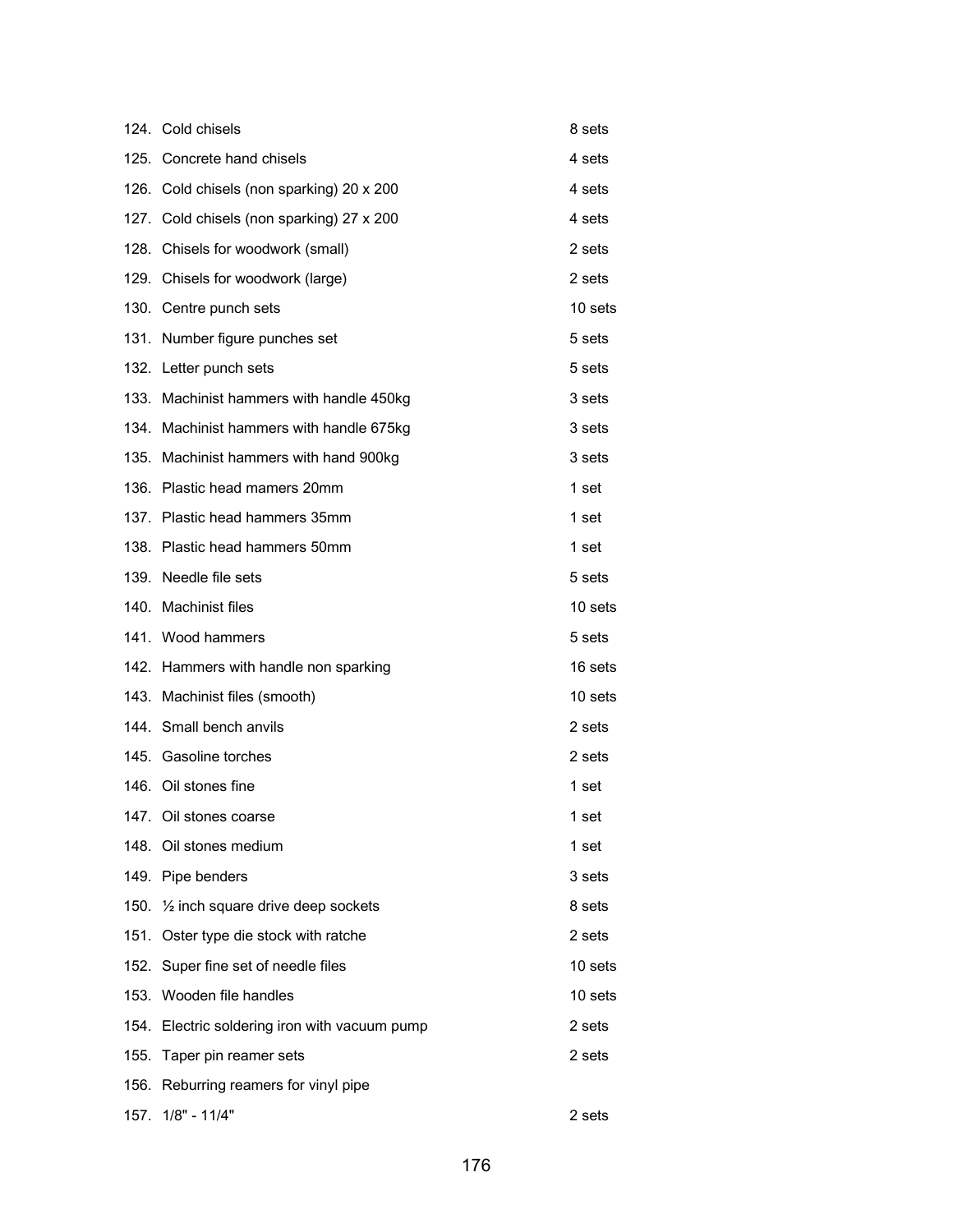| $158. \frac{1}{2} - 2$                                    | 2 sets           |
|-----------------------------------------------------------|------------------|
| 159. Washing pans                                         | 10 sets          |
| 160. Universal pulling & lifting machine                  | 2 sets           |
| 161. Spar geared chain hoists (2.5m)                      | 2 sets           |
| 162. Spar geared chain hoists (3m)                        | 2 sets           |
| 163. Hand magnets with switch                             | 5 sets           |
| 164. Screw shackles                                       | 10 sets          |
| 165. Hydraulic oil jacks                                  | 2 sets           |
| 166. Flaring tools for copper with case                   | 2 sets           |
| 167. Universal fibre scope                                | 1 <sub>set</sub> |
| 168. Transformer 230/100-115-120 V IKVA                   | 20 sets          |
| 169. C-Type screw clamps                                  | 2 sets           |
| 170. Vises for drilling machine                           | 2 sets           |
| 171. 1/ <sub>2</sub> " square drive rachet socket handles | 5 sets           |
| 172. Cotton gloves                                        | 8 sets           |
| 173. Rubber gloves                                        | 8 sets           |
| 174. Leather gloves                                       | 8 sets           |
| 175. Goggle with adjustable head band                     | 20 sets          |
| 176. Automatic rewind and lock tape rules                 | 20 sets          |
| 177. Insulated screw driver sets                          | 20 sets          |
| 178. Knives for Electricians                              | 20 sets          |
| 179. Adjustable wrenches (20mm)                           | 20 sets          |
| 180. Insulated side cutting pliers                        | 20 sets          |
| 181. Insulated long nose pliers with side cutter          | 20 sets          |
| 182. Insulated combination wire stripping nippers         | 20 sets          |
| 183. Tweezers                                             | 20 sets          |
| 184. Rosin core solder for electronic/electric components | 20 sets          |
| 185. Electric soldering iron sets with vacuum pump        | 20 sets          |
| 186. Hexagon wrench key sets                              | 20 sets          |
| 187. Steel tool boxes                                     | 20 sets          |
| 188. Heavy duty pump pliers                               | 20 sets          |
| 189. Pipe wrenches                                        | 20 sets          |
| 190. Overhead stand                                       | 9 sets           |
| 191. New clamp                                            | 14 sets          |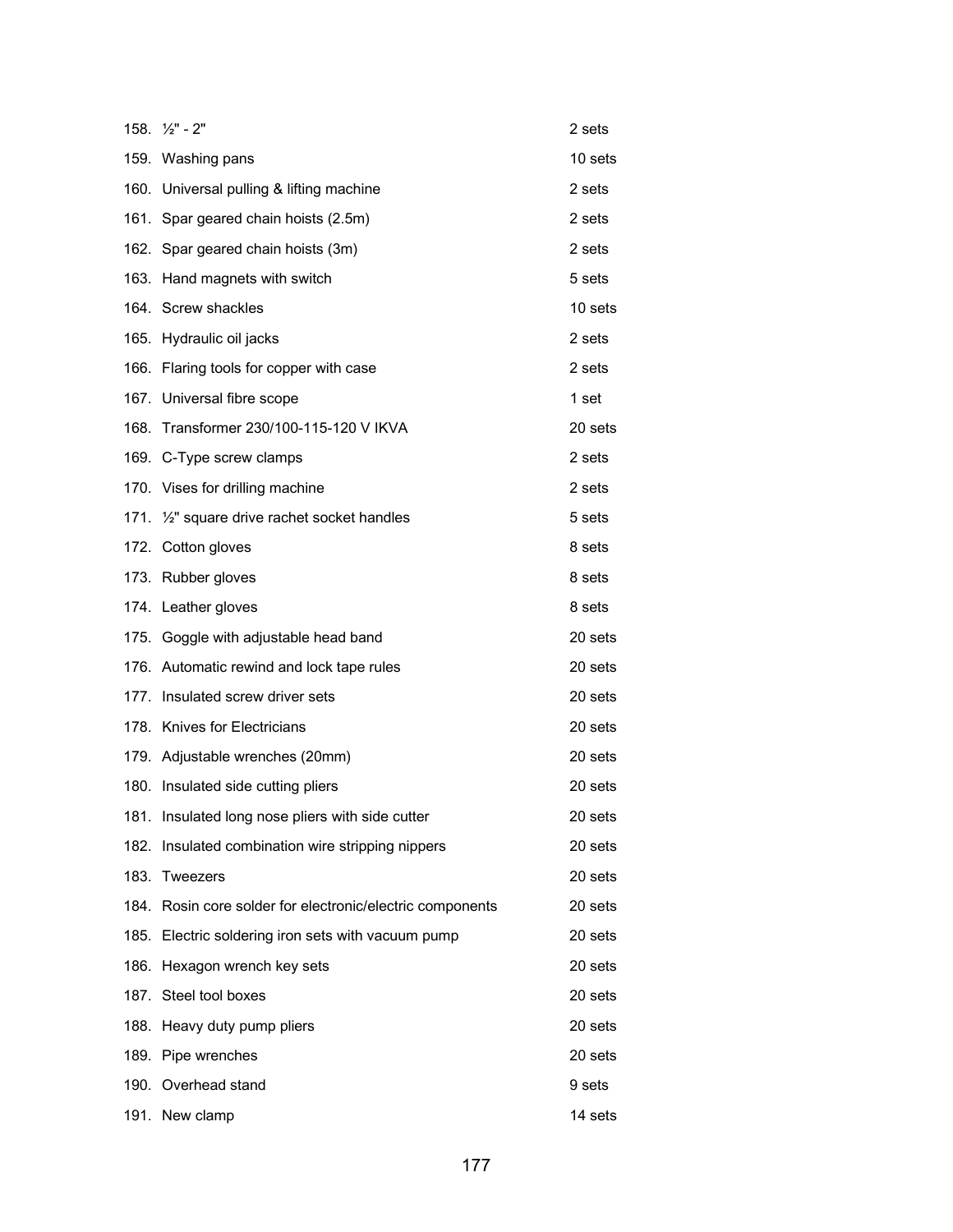| 192. Steel spanner                       | 32 sets        |
|------------------------------------------|----------------|
| 193. Check meter for D.P. cell           | 3 sets         |
| 194. Air connection set                  | 10 sets        |
| 195. Manometer                           | 2 sets         |
| 196. Mechanical tool set                 | 10 sets        |
| 197. Electrical tool set                 | 10 sets        |
| 198. Series service kit                  | 10 sets        |
| 199. Tool set                            | 10 sets        |
| 200. Control relay calibration tool      | 2 sets         |
| 201. Standby manual control station      | 5 sets         |
| 202. Circlip pliers/snap ring pliers     | 10 sets        |
| 203. Vacuum blower                       | 2 sets         |
| 204. Gear-puller                         | 2 sets         |
| 205. D.P. Cell                           | Assorted       |
| 206. Used Instrument (Assorted)          |                |
| 207. Used generators (Assorted)          |                |
| 208. Compound gauges                     | Assorted       |
| 209. Coil winding equipment              |                |
| 210. Selective level meter               | 5 sets         |
| 211. Digital phase meters                | 10 sets        |
| 212. Used power transformers             | Assorted       |
| 213. Training stand for level            | 4              |
| 214. Training stand for pressure control | 4              |
| 215. Training stand for rate & flow      | $\overline{2}$ |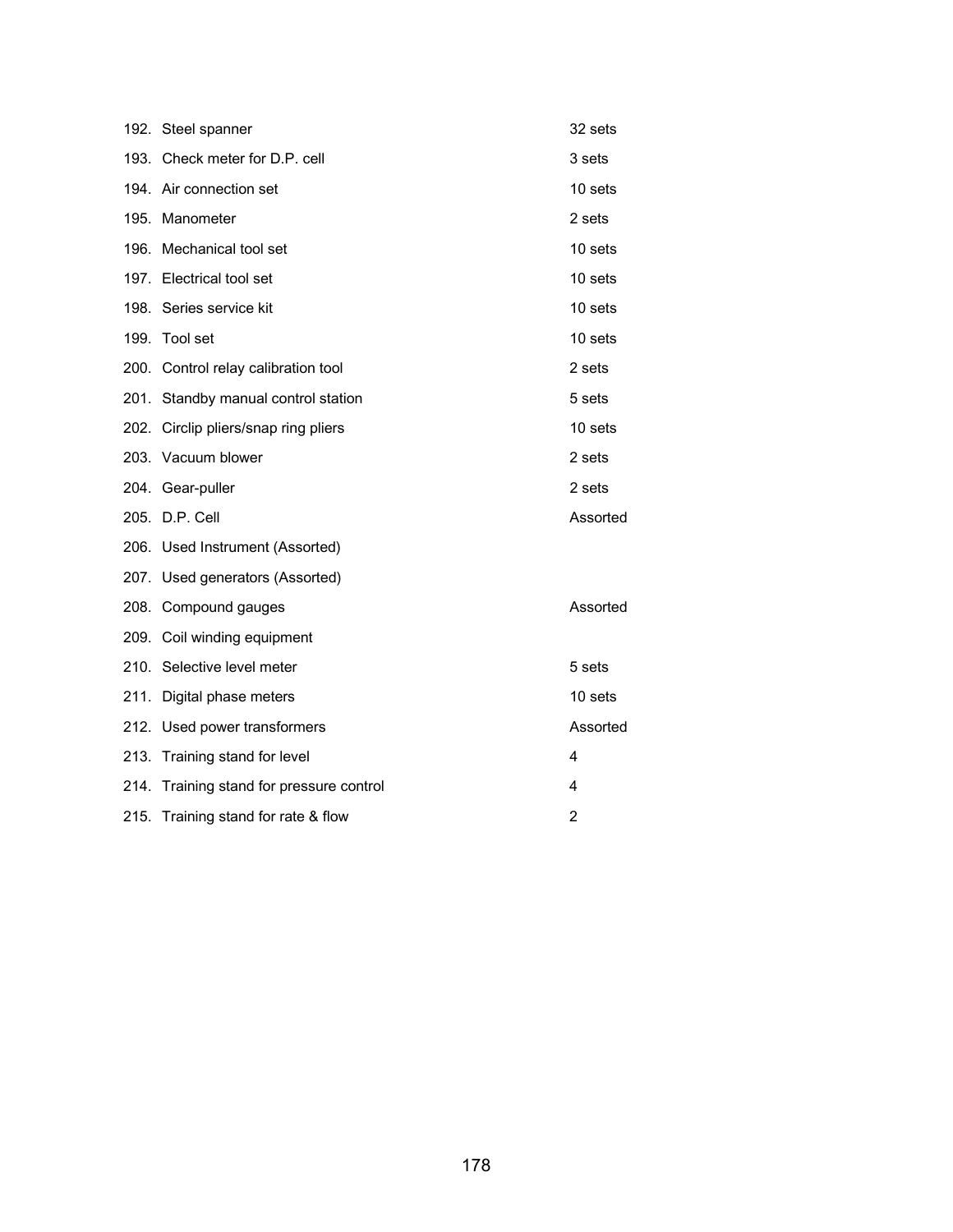# List of Books (ND & HND)

#### Recommended List of Books for Electronics:

- 1. Operational Amplifiers G.B. Clayton
- 2. Advance Industrial Electronics Morris
- 3. Digital Integrated Electronics Taub & Schilling
- 4. Integrated Electronics Millman Halkias
- 5. Introduction to Switching Theory and Logical Design F.J. Hill, G.R. Peterson
- 6. Introduction to Digital Computer Technology Mashelsky
- 7. Systematic Analogue Computer Programme Charleswor Fletcher.

#### Radar and Wave

- 1. Radar Detection and Tracking System S. A. Hovanessian
- 2. Introduction to Radar System Skoluik
- 3. Foundation of Microwave Engineering Collin
- 4. Microwave Transmission J. A. Staniforth

#### Communication Engineering

- 1. Transmission Systems M. T. Hills, B.G. Evans
- 2. Telecommunication Brown & Glazier
- 3. Electronics & Radio Engineering Terman
- 4. Electronics Communication System Kennedy
- 5. Principles of Communication System Taub & Schilling
- 6. Radio & Line TX A & B D. C. Green
- 7. Principles of Digital Communication G. J. Marshall
- 8. Signal Processing, Modulation and Noise Betts.
- 9. Electrical Communication Meadow
- 10. Signals, Antena, Wave Transmission, Noise, Modulation F. R. Connors.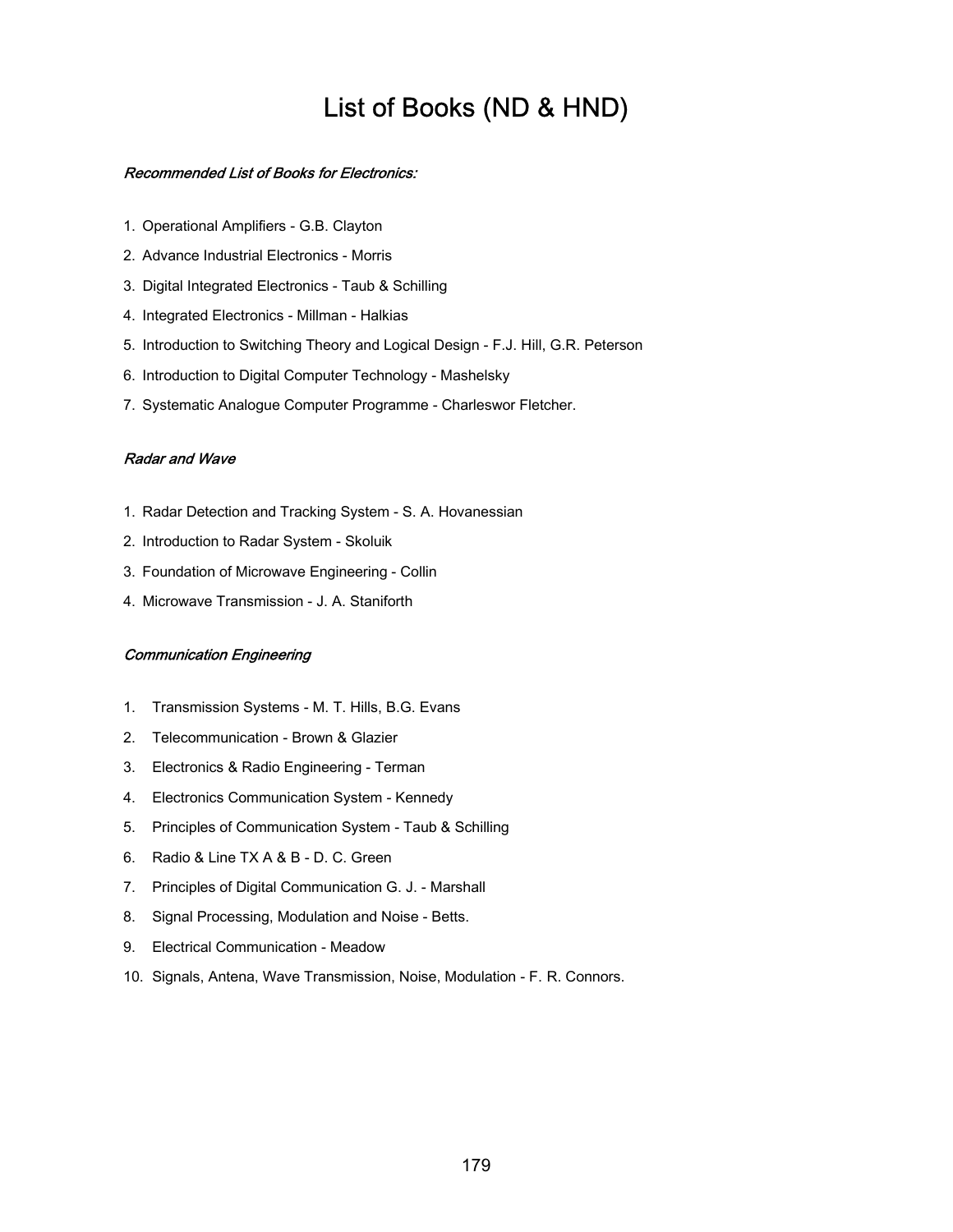#### Recommended List of Books for Circuit Theory

- 1. Circuit Devices and Systems Smith
- 2. Telecommunication Principles for final students 1 & 2 Knight
- 3. Advanced Electrical Engineering Morton
- 4. Problems in Electrical Circuit Theory R. G. Meadows
- 5. Network Analysis and Synthesis KUO
- 6. Higher Electrical Engineering Shepherd, Morton, Spence.
- 7. Networks By F.R. Connor
- 8. Circuit Theory Vol. 1 & 2
- 9. Electrical Technology E. Hughes.

#### Electrical Machines

- 1. Electrical Machinery Fritzgerald and Kuo
- 2. Electrical Machines Drapper
- 3. Alternating Current Machine M. G. Say
- 4. Direct Current Machine M.G. Say and E. O. Taylor
- 5. Introduction to Electrical Machines Daniel
- 6. Electrical Technology (ND only) Hughes
- 7. Higher Electrical Engineering by Shepherd, Morton, Spence

#### Electrical Power Engineering

- 1. Electric Power Systems (Third Ed.) B. M. Weedy
- 2. Electrical Power Systems, Vols. I & II A. E. Guile & W. Paterson
- 3. Electric Power Transmission and Distribution P. J. Freeman
- 4. Generation, Transmission and Utilization of Electrical Energy A. T. Starr
- 5. Transmission and Distribution of Electrical Power H. T. Cotton
- 6. Elements of Power System Analysis (4<sup>th</sup> Ed) William T. Stephenson
- 7. Electric Power System: Design and Analysis Mohammed El-Hawary
- 8. Electrical Power System: Wadhwa CL
- 9. Electric Energy Systems Theory: an introduction Elgend O. I.
- 10. Elements of Power Systems O. I. Elgend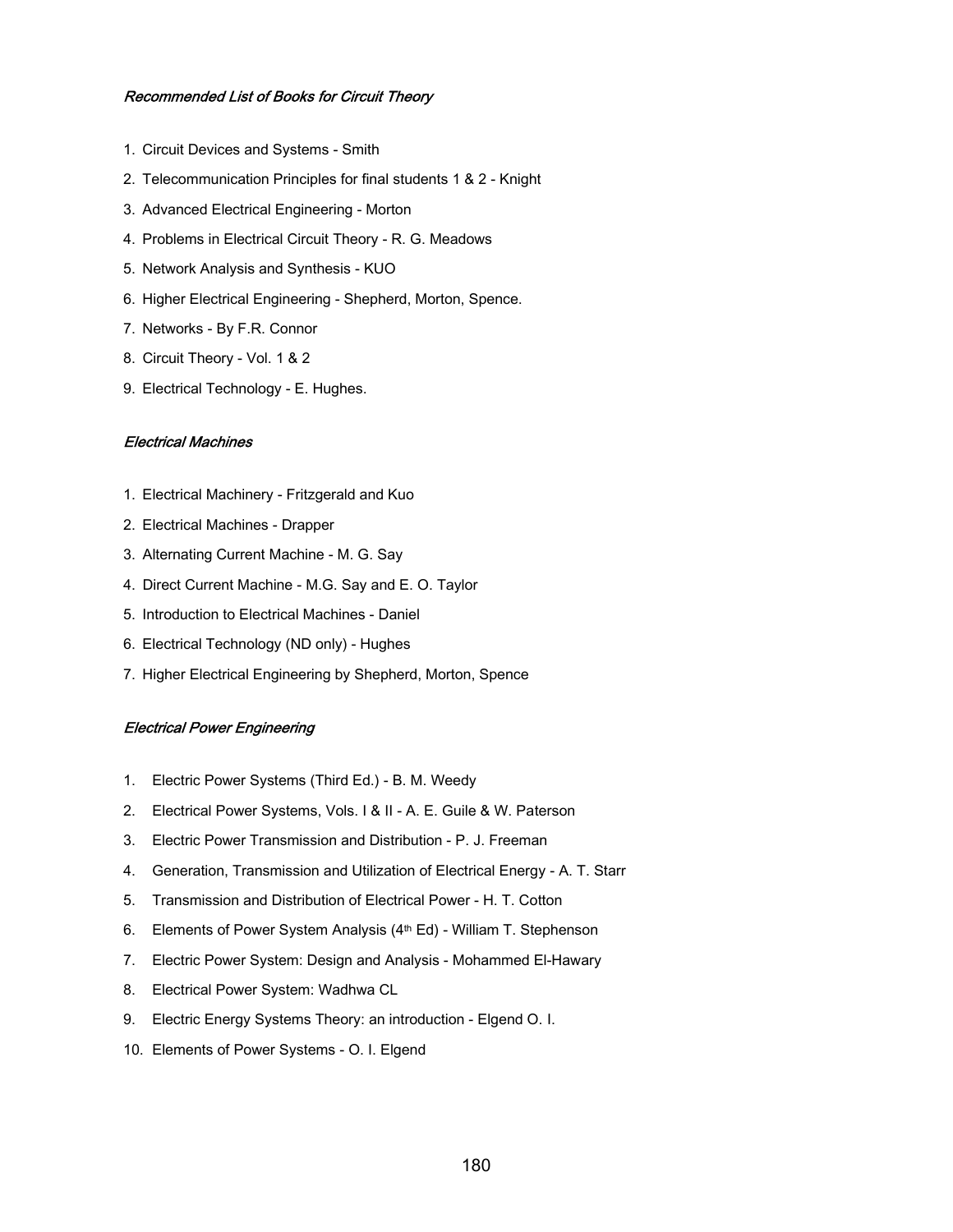#### Electric Field Theory (HND)

- 1. The electromagnetic Field in its Engineering Aspects Carter. G. W. (Longmans)
- 2. Introductory Engineering Electromagnetic Popovic
- 3. Applied Electromagnetic

#### Control Engineering (HND)

- 1. Control System Engineering Magrath, L. J. & Copal, M., Viley Eastern Ltd., New Delhi, 1st Ed. 1975.
- 2. Control Engineering Morris, N. M., Mc-Graw Hill, 3rd Ed., U. K.
- 3. Feedback Control Theory for Engineers Atkinson, P., Heinemann, 2<sup>nd</sup> Ed., 1972
- 4. Theory and Problems of Feedback Control System (Schaum's Outline Series), Di Stefeno J.J., Stubberud, A.R.,
- 5. William, L. J., McGraw-Hill, 1st Ed., 1967.
- 6. Control System for Technicians p Eryan, G.F. ELBS & Holder & Stoughton, 2nd Ed. 1970.
- 7. Control, System engineering (with notes and worked examples C. O. Oroge, UPL Ibadan 1986.

#### Electrical/Electronic Drafting and Design

- 1. Basic Electronic and Electrical Drafting Bethuma, J. D., Prentice-Hall, 1980 Ed.
- 2. Electrical and Electronics Drawing Baer, C. J. McGraw-Hill, 2nd Ed. 1966.

#### LIST OF BOOKS FOR COMPUTER TECHNOLOGY COURSES

1. Title: Advanced Microprocessors Architecture Author: L. Gminiera & A. Valenzane Publisher: Addison Wesley

2. Title: Digital Signal Processing Author: R. A. Roberts & C. T. Muuis Publisher: Addison Wesley

3. Title: Microprocessor Systems 16-bit Approach Author: W. J. Eccles Publisher: Addison Wesley

4. Title: Microprocessor Systems 16-bit Approach Author: H. S. Stone Publisher: AddisonWesley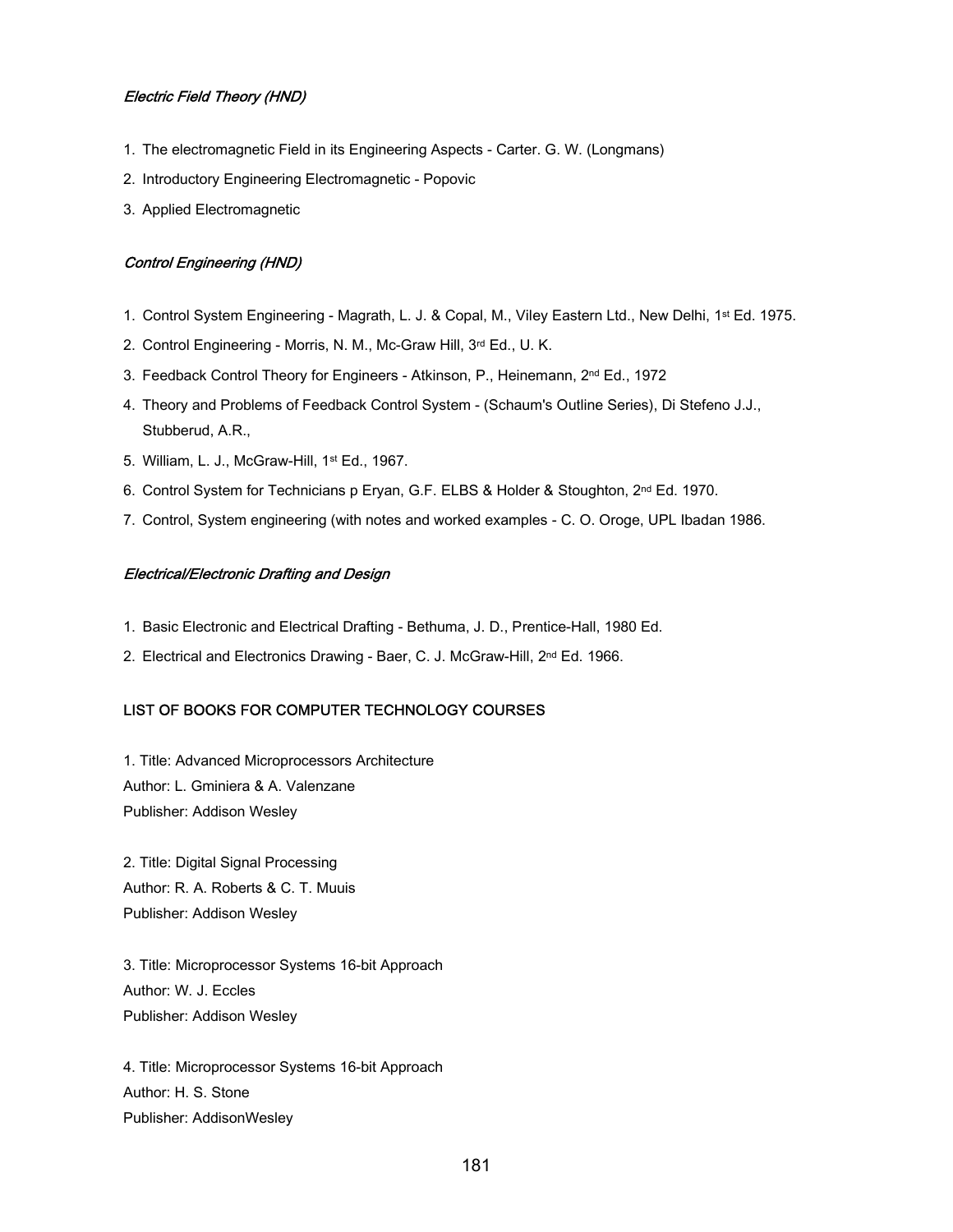5. Title: Introduction to Robotics Author: H. S. Stone Publisher: Addision Wesley

6. Title: Pulse Digital and Switching Waveforms Author: Millman and Taub Publisher: Addison Wesley

7. Title: FORTRAN 77 Author: Donald M. Munno Publisher: Harnold

8. Title: Digital Integrated Electronics Author: Taub Publisher: TAB Books

9. Title: Computer Technicians Handbook Author: Margolis A. Publisher: TAB Books

10. Title: Interfacing Techniques Author: Joseph Carr Publisher: TAB Books

11. Title: Computer Peripherals Author: Barry Wilkinson/David Horrocks Publisher: Edward Arnold

12. Title: Computing with Fortran IV Author: Practical Course, Donald M. Monro Publisher: Edward Arnold

13. Title: Digital Control Author: A.M. Zikil; Ellis Harwood Publisher: Edward Arnold

14. Title: Computer Interfacing: Connection to the Real World Author: M. D. Cripps Publisher: Edward Arnold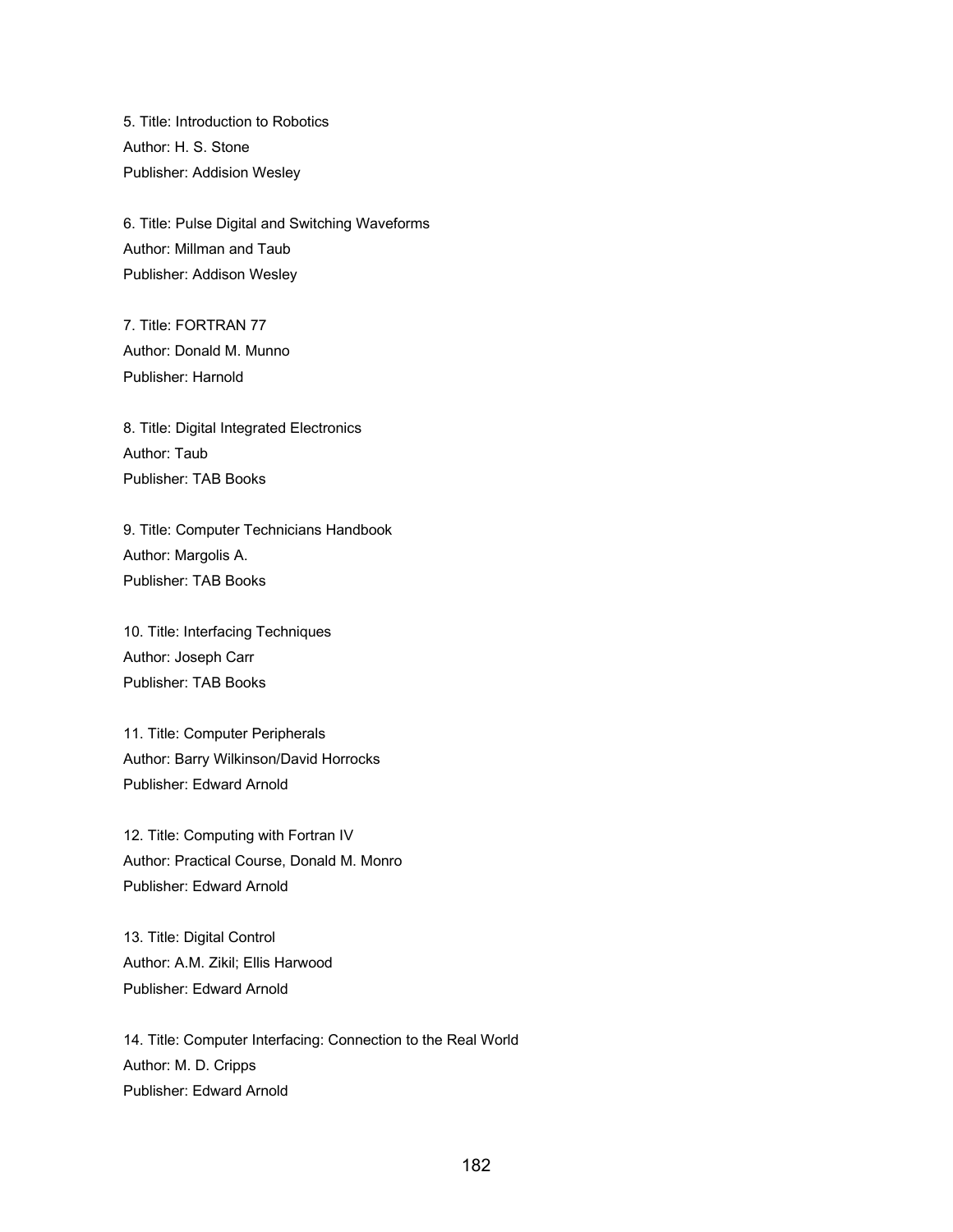15. Title: Basic Control System Technology Author: C. J. Chesmond Publisher: Edward Arnold

16. Title: Control Applications of Microcomputers Author: P.M. Mitchel Publisher: Edward Arnold

17. Title: Microprocessor and their Manufacturing Applications Author: A. K. Kochlan/N.D. Burns Publisher: Edward Arnold

18. Title: Digital Techniques: From problem specification to realization Author: Thijssen A.P./Vink, H.A. et al Publisher: Edward Arnold

19. Title: Checking Experiments in Sequential Machines Author: A. Bhattacharyya Publisher: Wiley

20. Title: Security for Computer Networks Author: D. W. Davies/W.L. Price Publisher: Wiley

21. Title: Microprocessor System Design Techniques Author: R. Barnett Publisher: Wiley

22. Title: The Fifth Generation: The Future of Computer Technology Author: H.S. U. Publisher: Wiley

23. Title: Control Applications of Microcomputers Author: P. Mitchel Publisher: Hodder Stoughton.

24. Title: Computer Peripherals Author: Barry Wilkinson/David Horrocks Publisher: Hodder Stoughton.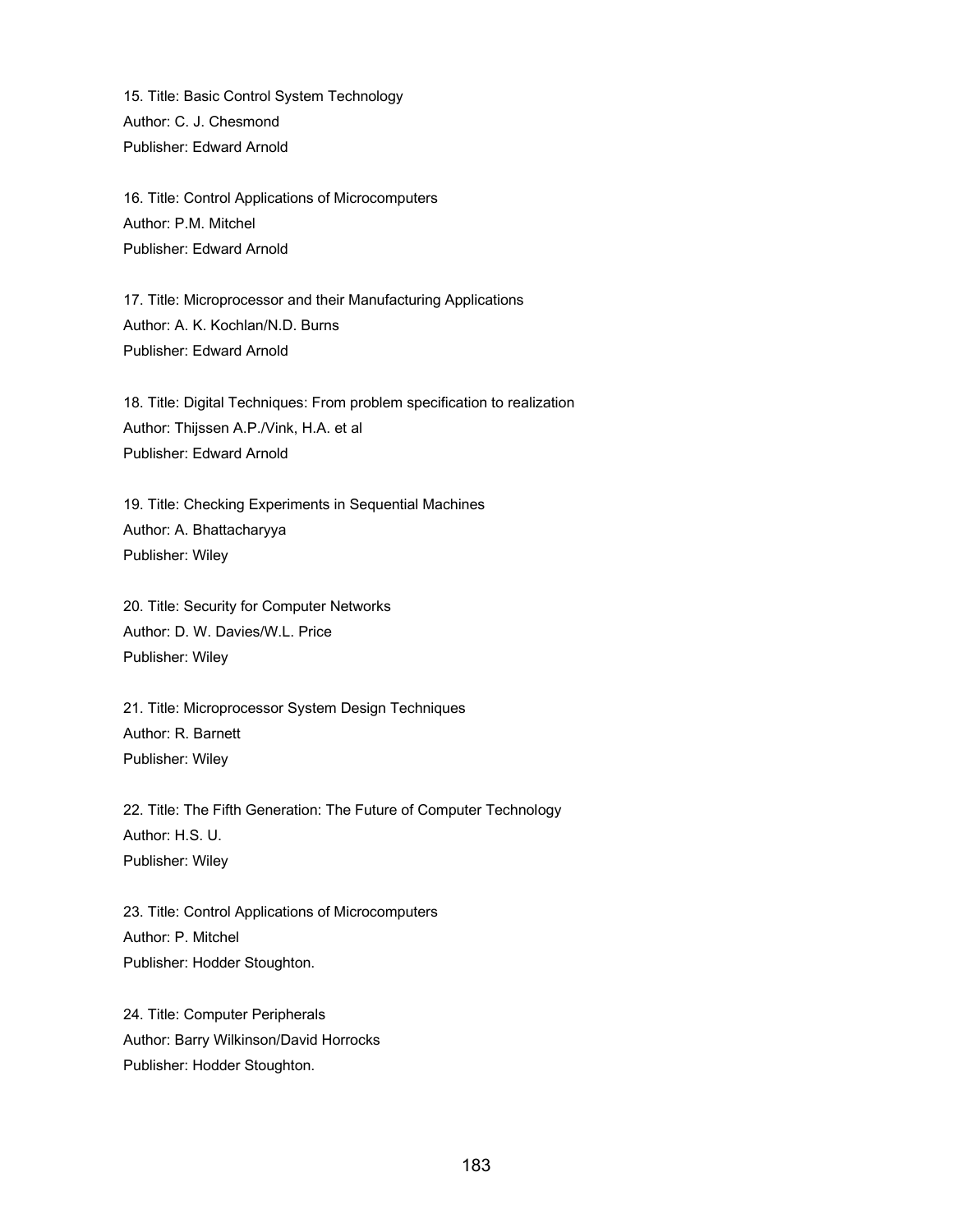25. Title: Basic Principles and Practices of Microprocessors Author: D. E. Heffer/G.A. King/D.C. Keith Publisher: Hodder Stoughton.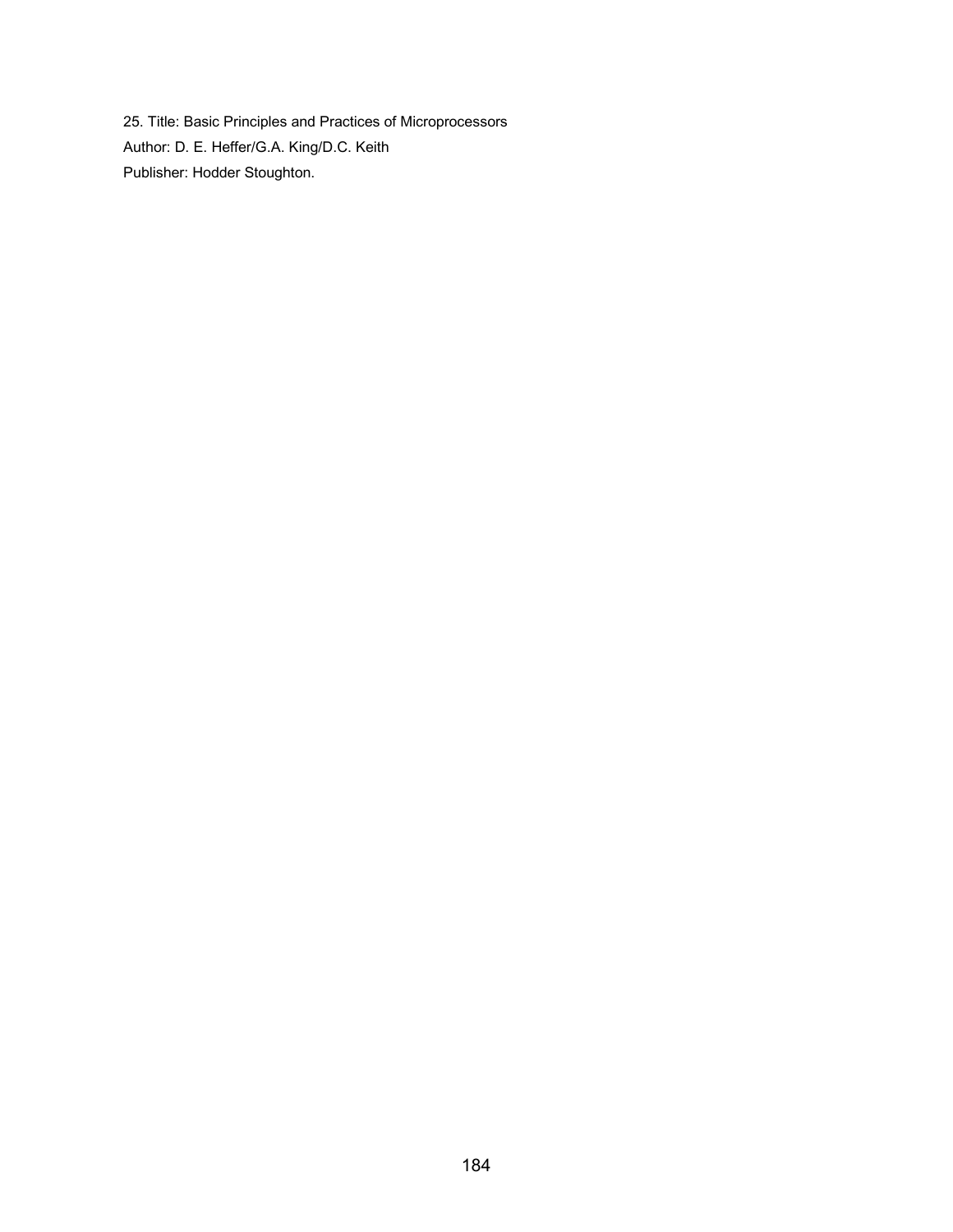## Guidelines for Text Book Writers

The following guidelines are suggestions from the Engineering Committees to the writers of the textbooks for the new curricula. They are intended to supplement the detailed syllabuses which have been produced, and which define the content and level of the courses.

Authors should bear in mind that the curriculum has been designed to give the students a broad understanding of applications in industry and commerce, and this is reflected in the curriculum objectives.

- 1. One book should be produced for each syllabus
- 2. Page size should be A4
- 3. The front size should be 12 point for normal text and 14 point where emphasis is needed
- 4. Line spacing should be set to 1.5 lines
- 5. Headings and subheadings should be emboldened
- 6. Photographs, diagrams and charts should used extensively throughout the book, and these items must be up-to-date
- 7. In all cases the material must be related to industry and commerce, using real life examples wherever possible so that the book is not just a theory book. It must help the students to see the subject in the context of the 'real word"
- 8. The philosophy of the courses is one of an integrated approach to theory and practice, and as such the books should reflect this by not making an artificial divide between theory and practice.
- 9. Illustrations should labeled and numbered.
- 10. Examples should drawn from Nigeria wherever possible, so that the information is set in a country context.
- 11. Each chapter should end with student self-assessment questions (SAG) so that students can check their own master of the subject
- 12. Accurate instructions should be given for any practical work having first conducted the practical to check that the instructions do indeed work
- 13. The books must have a proper index or table of contents, a list of references and an introduction based on the overall course philosophy and aims of the syllabus.
- 14. Symbols and units must be listed and a unified approach used throughout the book
- 15. In case of queries regarding the contents of the books and the depth of information, the author must contact the relevant curriculum committee via the National Board for Technical Education
- 16. The final draft version of the books should be submitted to Nigerian members of the curriculum working groups for their comments regarding the content in relation to the desired syllabus.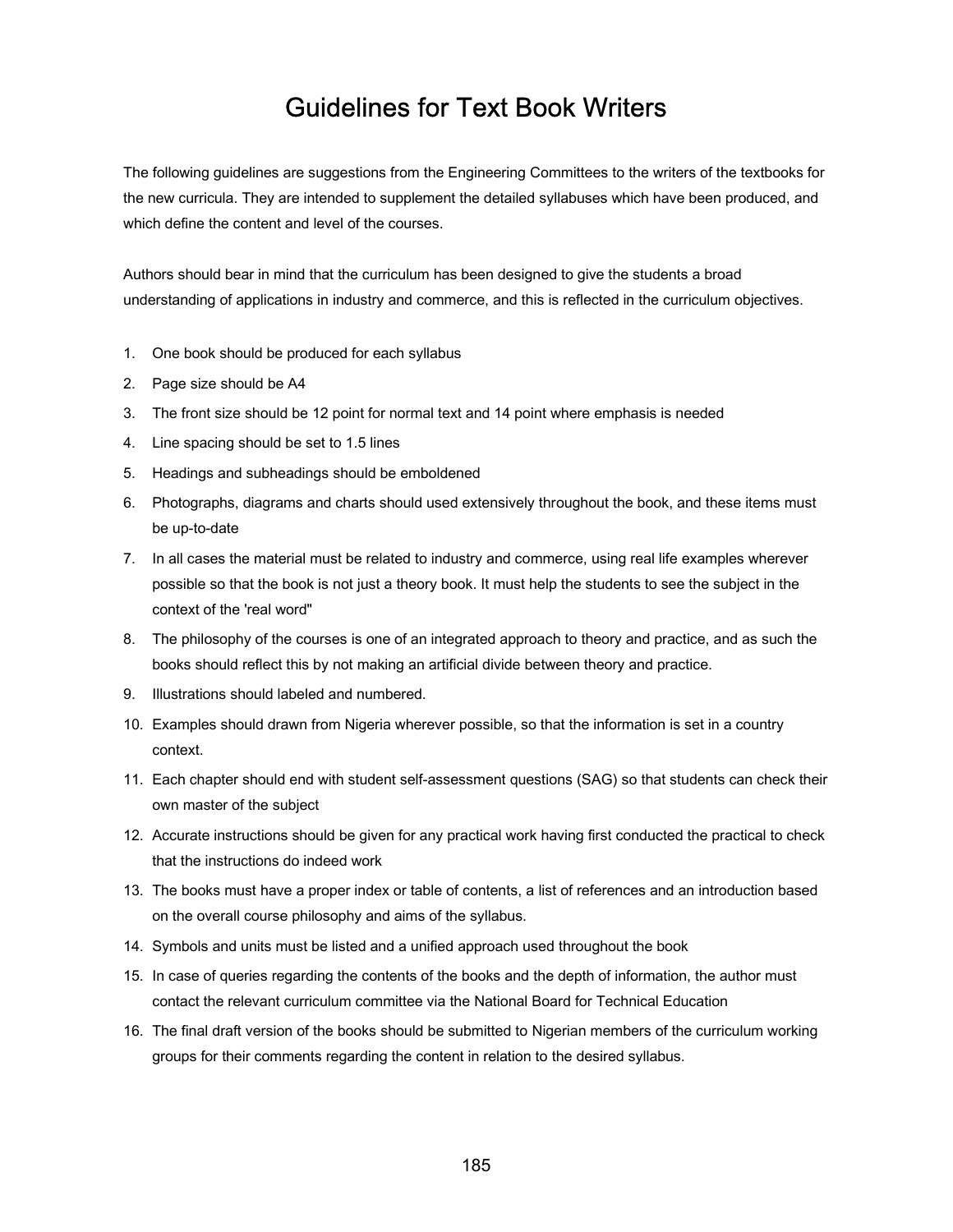# List of Participants

## UNESCO-NIGERIA PROJECT IN SUPPORT OF REVITILISATION OF TECHNICAL AND VOCATIONAL EDUCATION IN NIGERIA

#### PROJECT TEAM MEMBERS

| S/No. | <b>NAME</b>              | <b>DESIGNATION</b>                                       |
|-------|--------------------------|----------------------------------------------------------|
| '1    | Engr. Dr. Nuru A. Yakubu | National Project Coordinator & Executive Secretary, NBTE |
| 2     | IDr. M.S. Abubakar       | <b>Technical Coordinator</b>                             |
| 13    | Engr. S.C. Odumah        | Curriculum Development Coordinator                       |
| 14    | Mr. B.N. Niriyus         | <b>Staff Development Coordinator</b>                     |
| 5     | Engr. Dr. S.N. Mumah     | Information & Communication Technology Coordinator       |
| 6     | Isa Alhaji Sulaimanu     | <b>Project Accountant</b>                                |
| 7     | Mal. A.D.K. Muhammad     | <b>Project Officer</b>                                   |

### Curriculum Review Team Members for Information and Communication Technology (ND/HND Programmes)

| S/No.            | <b>NAME</b>             | <b>ADDRESS</b>                           |  |
|------------------|-------------------------|------------------------------------------|--|
|                  | Engr. Dr. S.N. Mumah    | Kaduna Polytechnic (ICT Coordinator)     |  |
| 1                | Dr. (Mrs) A.O. Osofisan | University of Ibadan (Team Leader)       |  |
| 2                | Dr. (Mrs) Iyabo Fagbulu | UNESCO, Abuja                            |  |
| 3                | lMrs A. Olarewaju       | HTCC, Kaduna Polytechnic                 |  |
| 4                | Mr. A. Adekigbe         | Federal Polytechnic, Ede                 |  |
| 5                | Dr. O.E. Osuagwa        | Federal University of Technology, Owerri |  |
| 6                | Dr. E.R. Adagunodo      | O.A.U. Ile-Ife                           |  |
| 2nd PHASE REVIEW |                         |                                          |  |
| 1                | Mrs A. Olarewaju        | HTCC, Kaduna Polytechnic                 |  |
| 2                | Engr. E.C. Onyeiwu      | ECO Project Services, Kaduna             |  |